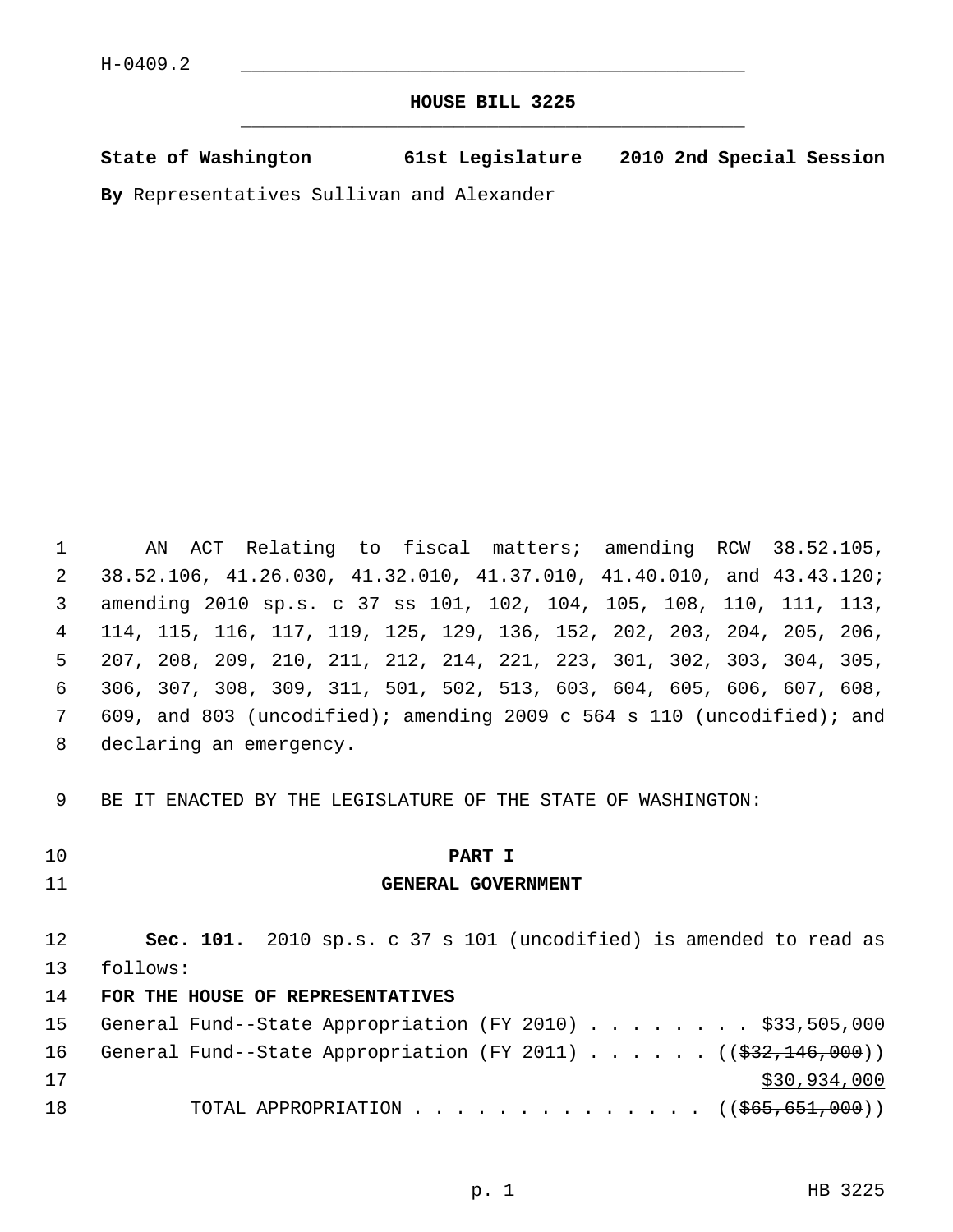$1 \quad$  \$64,439,000

 2 **Sec. 102.** 2010 sp.s. c 37 s 102 (uncodified) is amended to read as 3 follows: 4 **FOR THE SENATE** 5 General Fund--State Appropriation (FY 2010) . . . . . . . . \$24,960,000 6 General Fund--State Appropriation (FY 2011)  $\ldots$  ... (( $\frac{255,631,000}{200}$ ))  $\frac{$24,020,000}{ }$ 8 TOTAL APPROPRIATION . . . . . . . . . . . . . ((\$50,591,000))  $\frac{1}{2}$   $\frac{1}{2}$   $\frac{1}{2}$   $\frac{1}{2}$   $\frac{1}{2}$   $\frac{1}{2}$   $\frac{1}{2}$   $\frac{1}{2}$   $\frac{1}{2}$   $\frac{1}{2}$   $\frac{1}{2}$   $\frac{1}{2}$   $\frac{1}{2}$   $\frac{1}{2}$   $\frac{1}{2}$   $\frac{1}{2}$   $\frac{1}{2}$   $\frac{1}{2}$   $\frac{1}{2}$   $\frac{1}{2}$   $\frac{1}{2}$   $\frac{1}{2}$  10 **Sec. 103.** 2010 sp.s. c 37 s 104 (uncodified) is amended to read as 11 follows: 12 **FOR THE LEGISLATIVE EVALUATION AND ACCOUNTABILITY PROGRAM COMMITTEE** 13 General Fund--State Appropriation (FY 2010) . . . . . . . . . \$1,748,000 14 General Fund--State Appropriation (FY 2011) . . . . . . . ((\$1,916,000))  $\frac{15}{15}$   $\frac{1}{296,000}$ 16 TOTAL APPROPRIATION . . . . . . . . . . . . . . . . . ((\$3,664,000))  $17$  \$3,544,000 18 **Sec. 104.** 2010 sp.s. c 37 s 105 (uncodified) is amended to read as 19 follows: 20 **FOR THE OFFICE OF THE STATE ACTUARY** 21 General Fund--State Appropriation (FY 2010) . . . . . . . . . \$200,000 22 General Fund--State Appropriation (FY 2011)  $\ldots$  . . . . . (( $\frac{20}{20}$ , 000))  $23$ 24 Department of Retirement Systems Expense 25 Account--State Appropriation . . . . . . . . . . . . . \$3,305,000 26 TOTAL APPROPRIATION . . . . . . . . . . . . . . ((<del>\$3,525,000</del>))  $27$  \$3,524,000 28 The appropriations in this section are subject to the following 29 conditions and limitations: 30 (1) \$25,000 of the department of retirement systems--state 31 appropriation is provided solely for the continued study of local 32 government liabilities for postretirement medical benefits for members 33 of plan 1 of the law enforcement officers' and firefighters' retirement

34 system.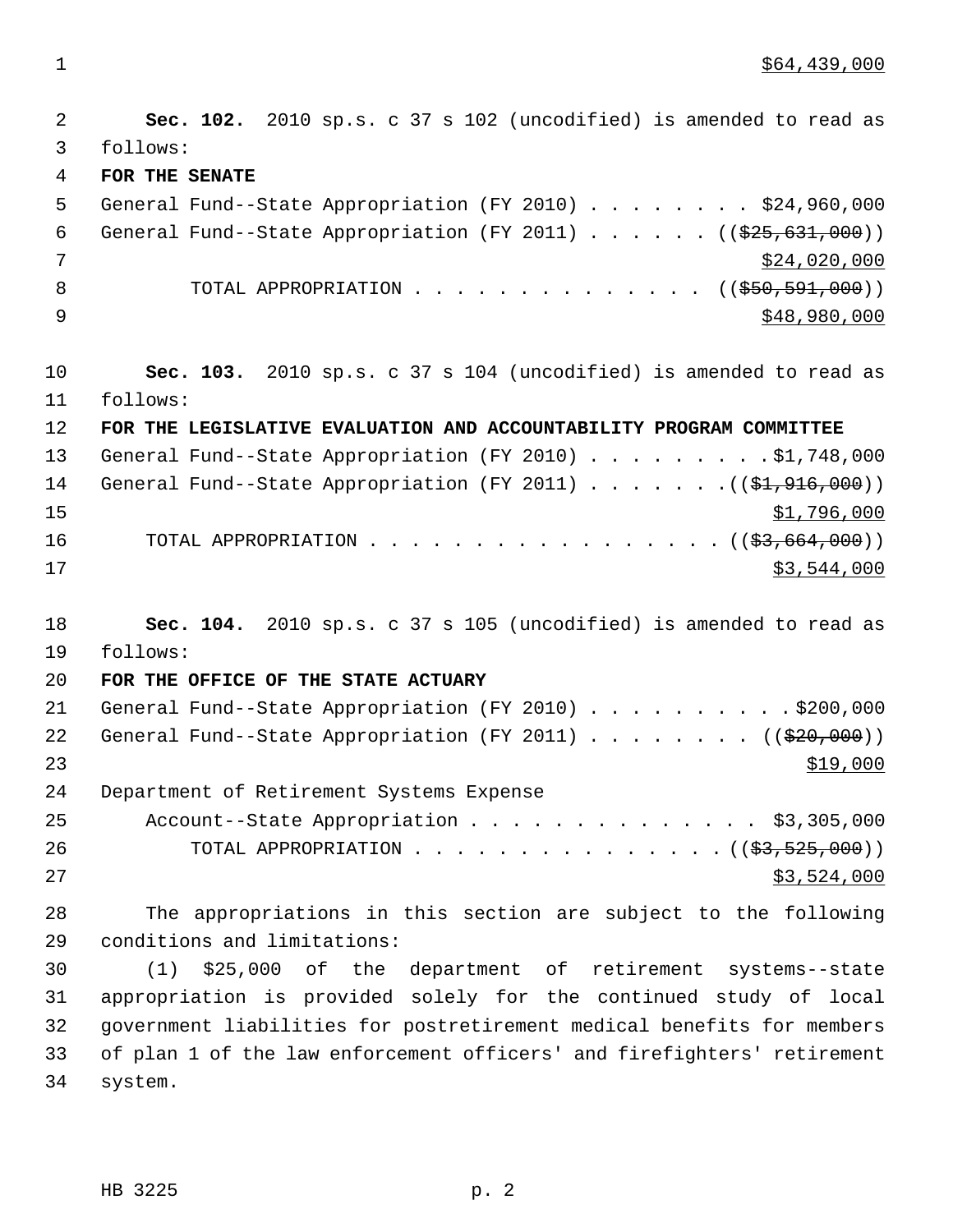1 (2) \$51,000 of the department of retirement systems expense 2 account--state appropriation is provided solely for the state actuary 3 to contract with the Washington state institute for public policy for 4 a study of the disability benefits provided to the plan 2 and plan 3 5 members of the public employees' retirement system, the teachers' 6 retirement system, and the school employees' retirement system. Among 7 the options the institute shall examine include statutory changes to 8 the retirement systems and insurance products. The institute shall 9 report its findings and recommendations to the select committee on 10 pension policy by November 1, 2009.

11 (3) \$30,000 of the department of retirement systems expense 12 account--state appropriation is provided solely for the state actuary 13 to contract with the Washington state institute for public policy to 14 continue the study of long-term disability benefits for public 15 employees as authorized by subsection (2) of this section during the 16 2010 legislative interim. The purpose of the study is to develop the 17 options identified in the 2009 legislative interim disability benefit 18 study, including options related to the public employees' benefits 19 board programs, other long-term disability insurance programs, and 20 public employee retirement system benefits. The institute shall report 21 no later than November 17, 2010, new findings and any additional 22 recommendations on the options to the select committee on pension 23 policy, the senate committee on ways and means, and the house committee 24 on ways and means. The Washington state institute for public policy 25 shall work with the health care authority to coordinate analysis and 26 recommendations with its contracted disability vendor and appropriate 27 stakeholders.

28 (4) \$175,000 of the general fund--state appropriation for fiscal 29 year 2010 is provided solely for the office of the state actuary to 30 conduct an independent assessment of alternatives for assuring the 31 long-term financial solvency of the guaranteed education tuition 32 program including suspension of the program. In conducting this 33 review, the office may contract for assistance, and shall consult with 34 the higher education coordinating board, the operating budget 35 committees of the legislature, the office of financial management, and 36 the state's public colleges and universities. The office shall report 37 findings, an assessment of the major alternatives, and suggested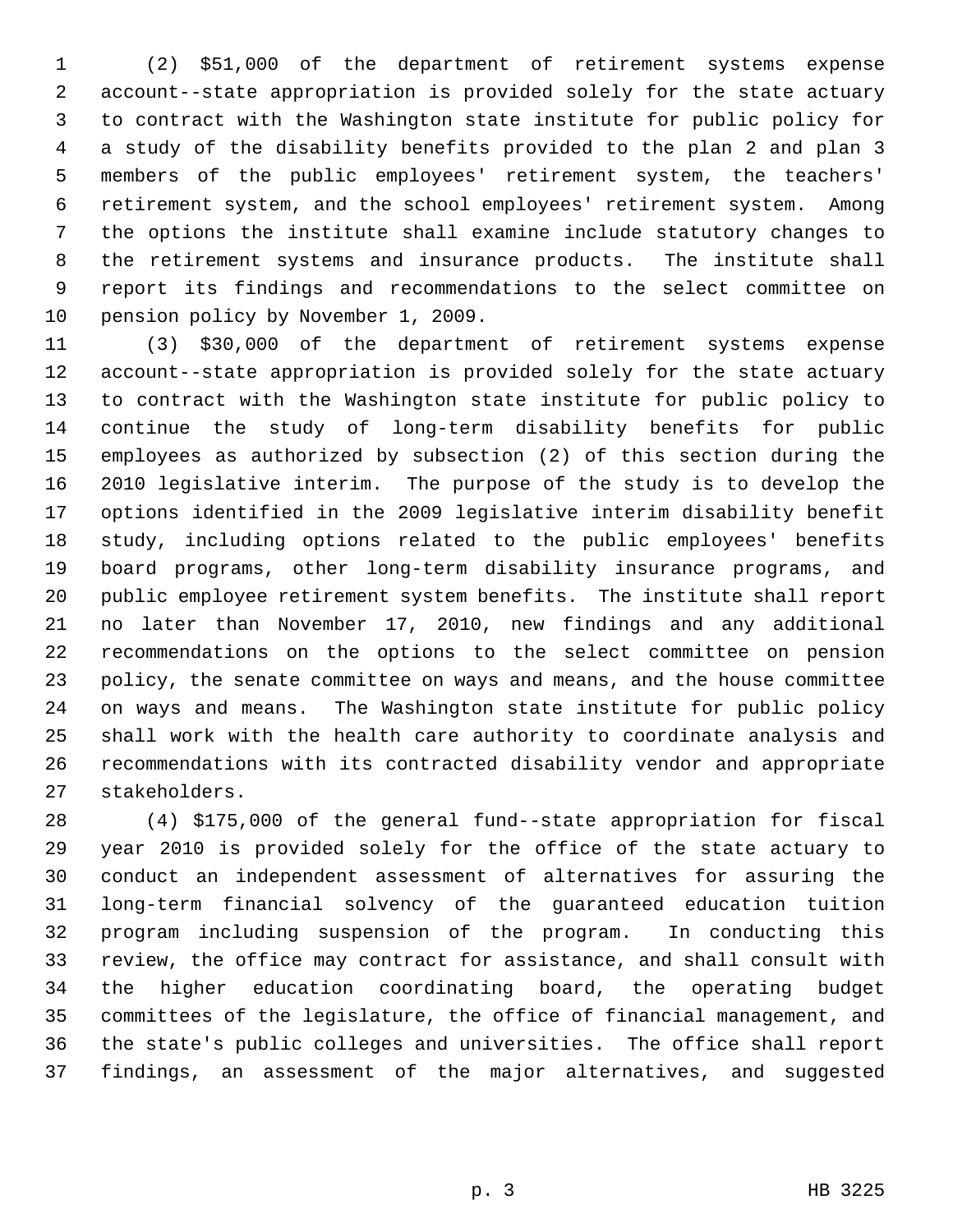1 actions to the governor and to the relevant legislative committees by 2 November 15, 2009.

 3 **Sec. 105.** 2010 sp.s. c 37 s 108 (uncodified) is amended to read as 4 follows:

## 5 **FOR THE REDISTRICTING COMMISSION**

```
 6 General Fund--State Appropriation (FY 2011) . . . . . . .(($1,115,000))
7 $992,000
```
 8 The appropriations in this section are subject to the following 9 conditions and limitations: \$505,000 of the general fund--state 10 appropriation for fiscal year 2011 is provided solely for the support 11 of legislative redistricting efforts. Prior to the appointment of the 12 redistricting commission, the secretary of the senate and chief clerk 13 of the house of representatives may jointly authorize the expenditure 14 of these funds to facilitate preparations for the 2012 redistricting 15 effort. Following the appointment of the commission, the house of 16 representatives and senate shall enter into an interagency agreement 17 with the commission authorizing the continued expenditure of these 18 funds for legislative redistricting support.

19 **Sec. 106.** 2009 c 564 s 110 (uncodified) is amended to read as 20 follows:

#### 21 **FOR THE SUPREME COURT**

| 22 | General Fund--State Appropriation (FY 2010) \$6,912,000               |  |  |  |  |  |              |
|----|-----------------------------------------------------------------------|--|--|--|--|--|--------------|
| 23 | General Fund--State Appropriation (FY 2011) $($ $($ \$6,948,000))     |  |  |  |  |  |              |
| 24 |                                                                       |  |  |  |  |  | \$6,844,000  |
| 25 | TOTAL APPROPRIATION $\ldots$ , ( $(\frac{1}{213}, \frac{860}{100})$ ) |  |  |  |  |  |              |
| 26 |                                                                       |  |  |  |  |  | \$13,756,000 |

27 The appropriations in this section are subject to the following 28 conditions and limitations: It is the intent of the legislature that 29 the reductions in appropriations in this section shall be achieved, to 30 the greatest extent possible, by reducing those state government 31 administrative costs that do not affect direct client services or 32 direct service delivery or programs. The agency shall, to the greatest 33 extent possible, reduce spending in those areas that shall have the 34 least impact on implementing its mission.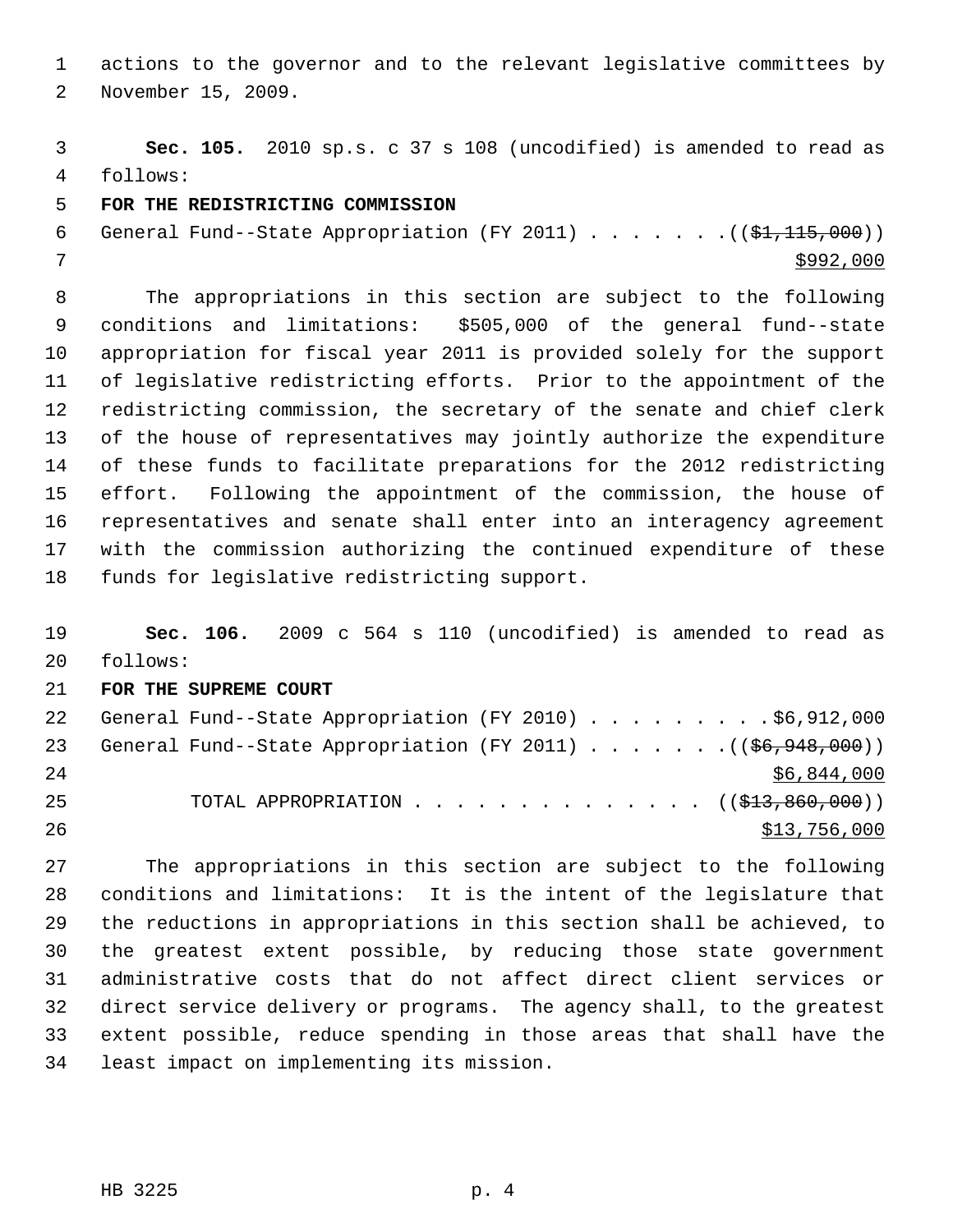1 **Sec. 107.** 2010 sp.s. c 37 s 110 (uncodified) is amended to read as 2 follows: 3 **FOR THE LAW LIBRARY** 4 General Fund--State Appropriation (FY 2010) . . . . . . . . . \$1,925,000 5 General Fund--State Appropriation (FY 2011) . . . . . . .((\$1,659,000))  $\frac{$1,592,000}{$1,592,000}$ 7 TOTAL APPROPRIATION . . . . . . . . . . . . . . ((<del>\$3,584,000</del>)) 8  $\frac{$3,517,000}{ }$ 

 9 The appropriations in this section are subject to the following 10 conditions and limitations: It is the intent of the legislature that 11 the reductions in appropriations in this section shall be achieved, to 12 the greatest extent possible, by reducing those state government 13 administrative costs that do not affect direct client services or 14 direct service delivery or programs. The agency shall, to the greatest 15 extent possible, reduce spending in those areas that shall have the 16 least impact on implementing its mission.

17 **Sec. 108.** 2010 sp.s. c 37 s 111 (uncodified) is amended to read as 18 follows:

19 **FOR THE COURT OF APPEALS**

| 20 |  | General Fund--State Appropriation (FY 2010) \$15,632,000                            |  |  |  |  |  |              |
|----|--|-------------------------------------------------------------------------------------|--|--|--|--|--|--------------|
| 21 |  | General Fund--State Appropriation (FY 2011) $($ $(\frac{15}{700}, \frac{969}{100})$ |  |  |  |  |  |              |
| 22 |  |                                                                                     |  |  |  |  |  | \$15,517,000 |
| 23 |  | TOTAL APPROPRIATION $\ldots$ , ( $(\frac{231}{21}, 601, 000)$ )                     |  |  |  |  |  |              |
| 24 |  |                                                                                     |  |  |  |  |  | \$31,149,000 |

25 The appropriations in this section are subject to the following 26 conditions and limitations: It is the intent of the legislature that 27 the reductions in appropriations in this section shall be achieved, to 28 the greatest extent possible, by reducing those state government 29 administrative costs that do not affect direct client services or 30 direct service delivery or programs. The agency shall, to the greatest 31 extent possible, reduce spending in those areas that shall have the 32 least impact on implementing its mission.

33 **Sec. 109.** 2010 sp.s. c 37 s 113 (uncodified) is amended to read as 34 follows:

35 **FOR THE ADMINISTRATOR FOR THE COURTS**

36 General Fund--State Appropriation (FY 2010) . . . . . . . . \$52,644,000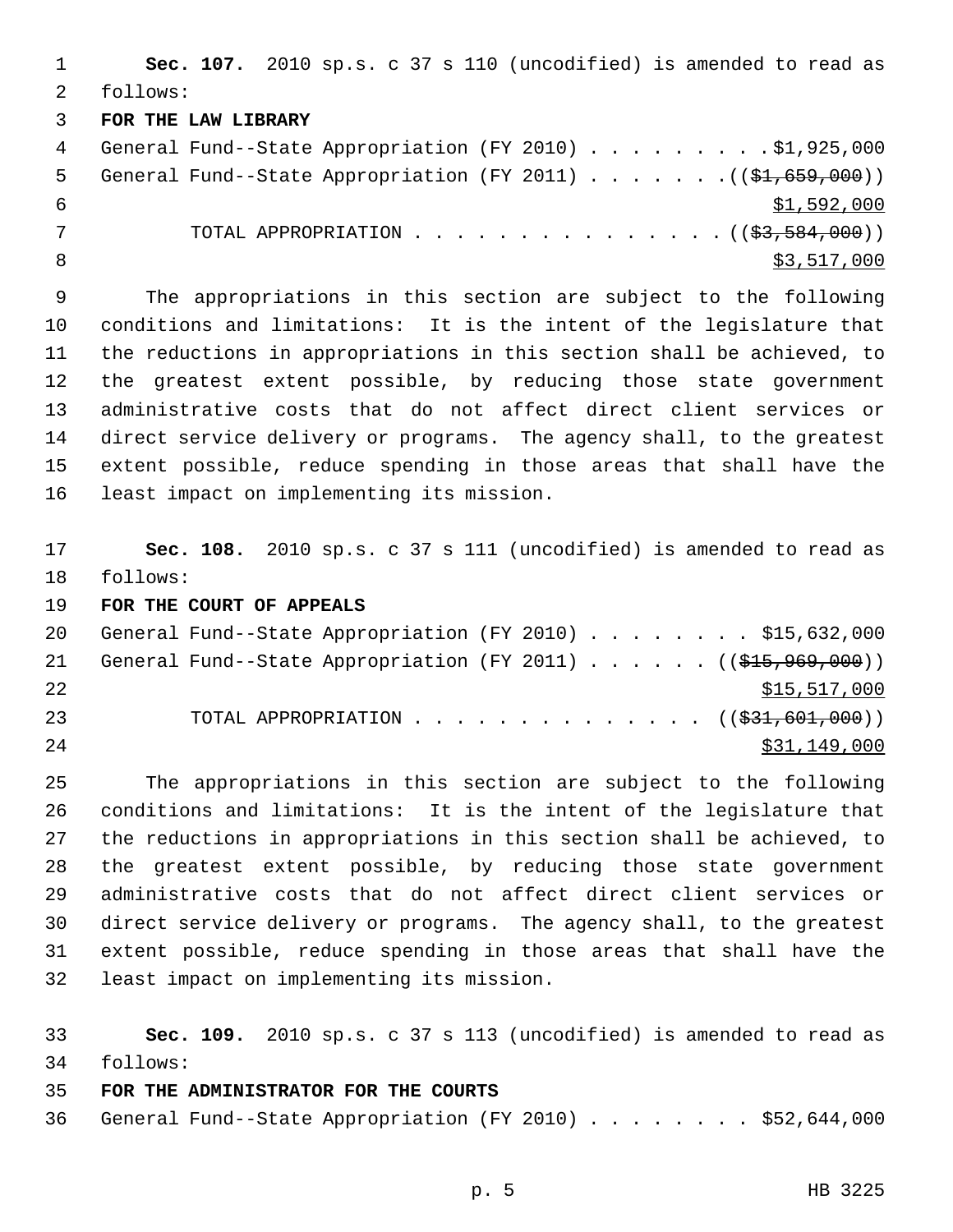|    | General Fund--State Appropriation (FY 2011) $($ $($ $\frac{252}{52}, \frac{562}{900})$ |
|----|----------------------------------------------------------------------------------------|
| 2  | \$49,760,000                                                                           |
| 3  | General Fund--Federal Appropriation \$979,000                                          |
| 4  | Judicial Information Systems Account--State                                            |
| 5  |                                                                                        |
| 6  | Judicial Stabilization Trust Account--State                                            |
| 7  |                                                                                        |
| 8  | TOTAL APPROPRIATION $\ldots$ , ( $(\frac{1446}{189}, 000)$ )                           |
| -9 | \$143,387,000                                                                          |
|    |                                                                                        |

10 The appropriations in this section are subject to the following 11 conditions and limitations:

12 (1) \$1,800,000 of the general fund--state appropriation for fiscal 13 year 2010 and ((\$1,800,000)) \$1,687,000 of the general fund--state 14 appropriation for fiscal year 2011 are provided solely for school 15 districts for petitions to juvenile court for truant students as 16 provided in RCW 28A.225.030 and 28A.225.035. The office of the 17 administrator for the courts shall develop an interagency agreement 18 with the superintendent of public instruction to allocate the funding 19 provided in this subsection. Allocation of this money to school 20 districts shall be based on the number of petitions filed. This 21 funding includes amounts school districts may expend on the cost of 22 serving petitions filed under RCW 28A.225.030 by certified mail or by 23 personal service or for the performance of service of process for any 24 hearing associated with RCW 28A.225.030.

25 (2)(a) \$8,252,000 of the general fund--state appropriation for 26 fiscal year 2010 and ((\$8,253,000)) \$7,734,000 of the general fund--27 state appropriation for fiscal year 2011 are provided solely for 28 distribution to county juvenile court administrators to fund the costs 29 of processing truancy, children in need of services, and at-risk youth 30 petitions. The administrator for the courts, in conjunction with the 31 juvenile court administrators, shall develop an equitable funding 32 distribution formula. The formula shall neither reward counties with 33 higher than average per-petition processing costs nor shall it penalize 34 counties with lower than average per-petition processing costs.

35 (b) Each fiscal year during the 2009-11 fiscal biennium, each 36 county shall report the number of petitions processed and the total 37 actual costs of processing truancy, children in need of services, and 38 at-risk youth petitions. Counties shall submit the reports to the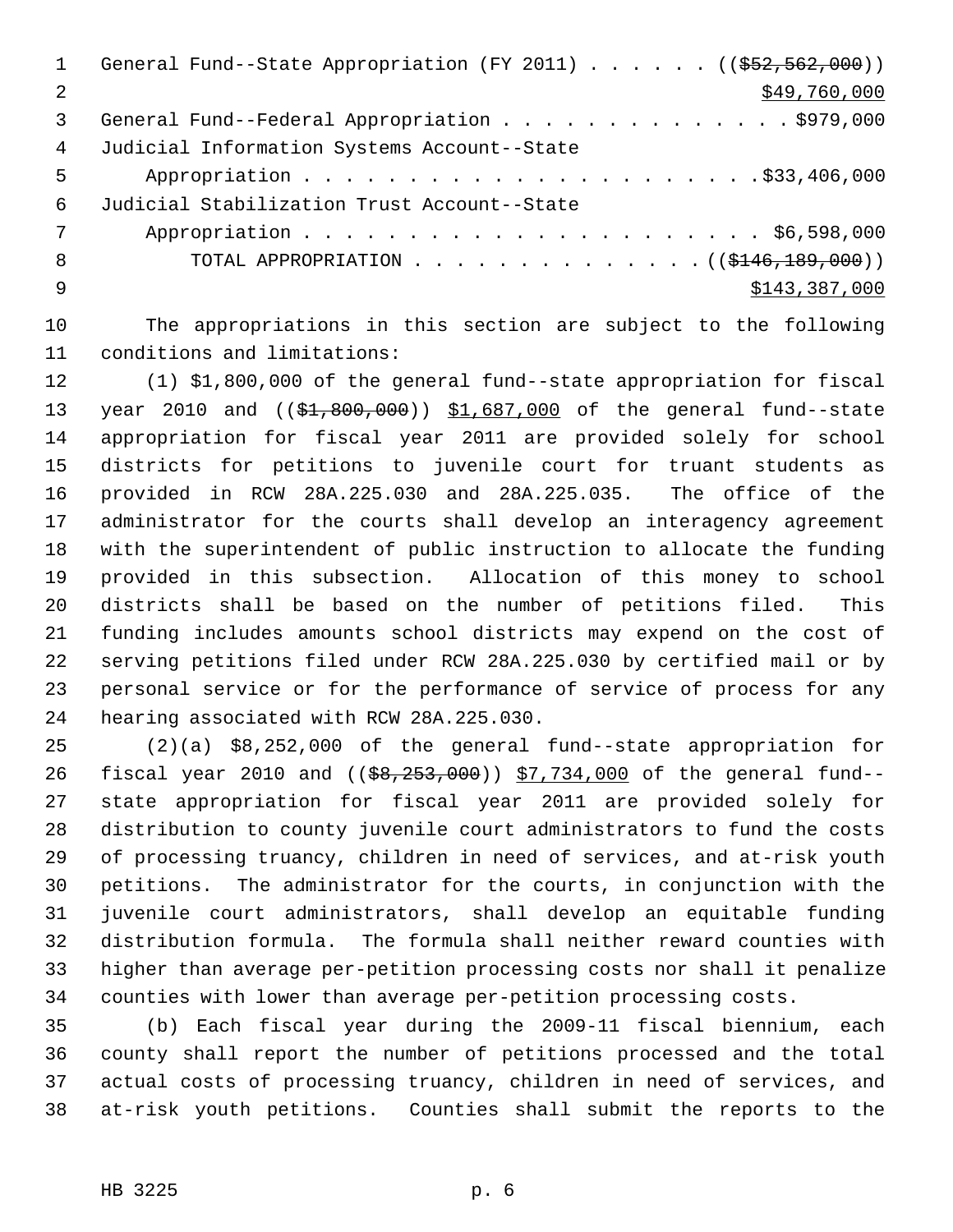1 administrator for the courts no later than 45 days after the end of the 2 fiscal year. The administrator for the courts shall electronically 3 transmit this information to the chairs and ranking minority members of 4 the house of representatives appropriations committee and the senate 5 ways and means committee no later than 60 days after a fiscal year 6 ends. These reports are deemed informational in nature and are not for 7 the purpose of distributing funds.

 8 (3) The distributions made under this subsection and distributions 9 from the county criminal justice assistance account made pursuant to 10 section 801 of this act constitute appropriate reimbursement for costs 11 for any new programs or increased level of service for purposes of RCW 12 43.135.060.

13 (4) \$5,700,000 of the judicial information systems account--state 14 appropriation is provided solely for modernization and integration of 15 the judicial information system.

16 (a) Of this amount, \$1,700,000 is for the development of a 17 comprehensive enterprise-level information technology strategy and 18 detailed business and operational plans in support of that strategy, 19 and \$4,000,000 is to continue to modernize and integrate current 20 systems and enhance case management functionality on an incremental 21 basis.

22 (b) The amount provided in this subsection may not be expended 23 without prior approval by the judicial information system committee. 24 The administrator shall regularly submit project plan updates for 25 approval to the judicial information system committee.

26 (c) The judicial information system committee shall review project 27 progress on a regular basis and may require quality assurance plans. 28 The judicial information systems committee shall provide a report to 29 the appropriate committees of the legislature no later than November 1, 30 2011, on the status of the judicial information system modernization 31 and integration, and the consistency of the project with the state's 32 architecture, infrastructure and statewide enterprise view of service 33 delivery.

34 (d) \$100,000 of the judicial information systems account--state 35 appropriation is provided solely for the administrative office of the 36 courts, in coordination with the judicial information system committee, 37 to conduct an independent third-party executive-level review of the 38 judicial information system. This review shall examine, at a minimum,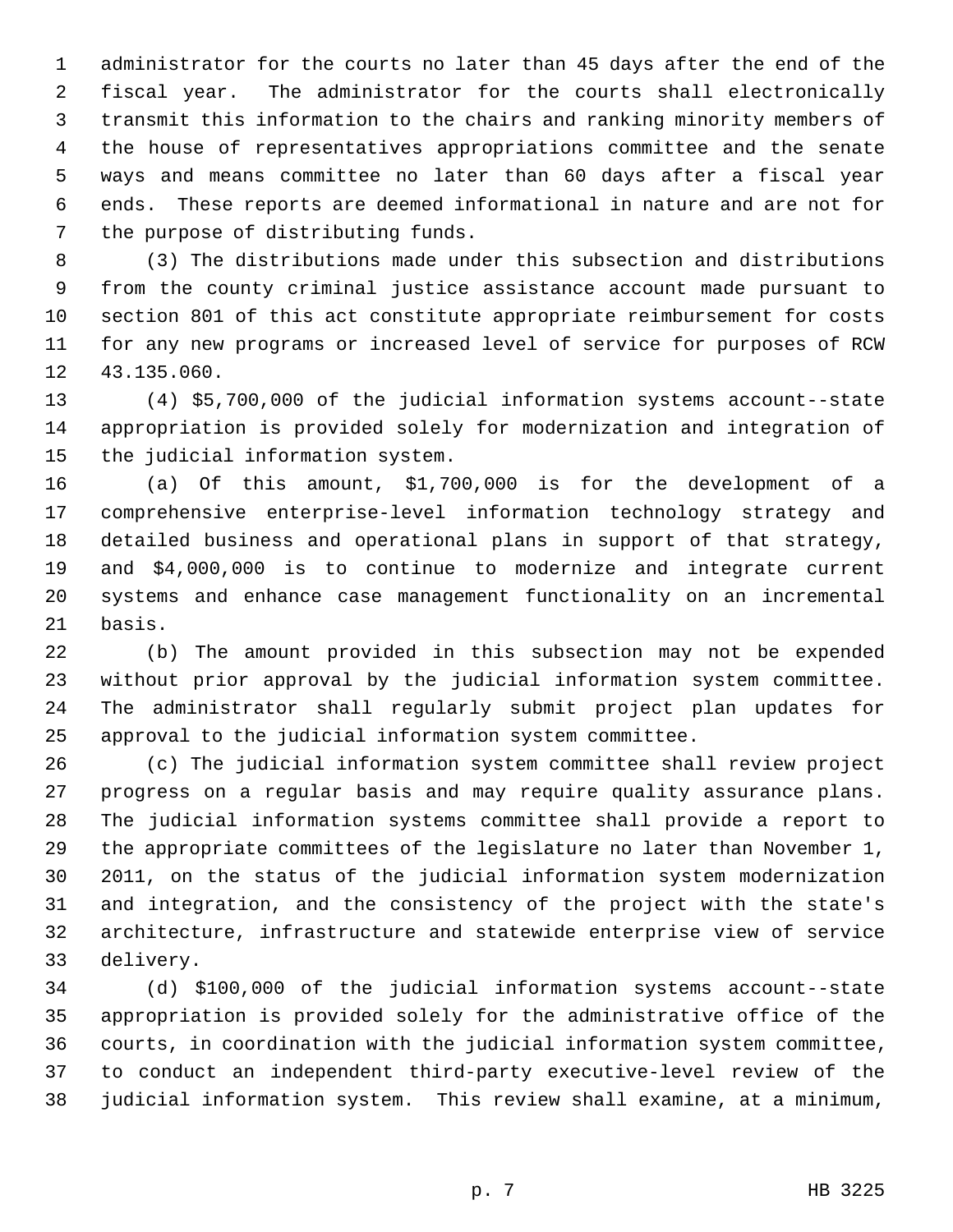1 the scope of the current project plan, governance structure, and 2 organizational change management procedures. The review will also 3 benchmark the system plans against similarly sized projects in other 4 states or localities, review the large scale program risks, and 5 estimate life cycle costs, including capital and on-going operational 6 expenditures.

 7 (5) \$3,000,000 of the judicial information systems account--state 8 appropriation is provided solely for replacing computer equipment at 9 state courts, and at state judicial agencies. The administrator for 10 the courts shall prioritize equipment replacement purchasing and shall 11 fund those items that are most essential or critical. By October 1, 12 2010, the administrative office of the courts shall report to the 13 appropriate legislative fiscal committees on expenditures for equipment 14 under this subsection.

15 (6) \$12,000 of the judicial information systems account--state 16 appropriation is provided solely to implement Engrossed Substitute 17 House Bill No. 1954 (sealing juvenile records). If the bill is not 18 enacted by June 30, 2009, the amount provided in this subsection shall 19 lapse.

20 (7) \$106,000 of the general fund--state appropriation for fiscal 21 year 2010 and \$106,000 of the general fund--state appropriation for 22 fiscal year 2011 are provided solely for the twenty-third superior 23 court judge position in Pierce county. The funds appropriated in this 24 subsection shall be expended only if the judge is appointed and serving 25 on the bench.

26 (8) It is the intent of the legislature that the reductions in 27 appropriations in this section shall be achieved, to the greatest 28 extent possible, by reducing those state government administrative 29 costs that do not affect direct client services or direct service 30 delivery or programs. The agency shall, to the greatest extent 31 possible, reduce spending in those areas that shall have the least 32 impact on implementing its mission.

33 (9) \$44,000 of the judicial information systems account--state 34 appropriation is provided solely to implement chapter 272, Laws of 2010 35 (SHB 2680; guardianship).

36 (10) \$274,000 of the general fund--state appropriation for fiscal 37 year 2011 is provided solely for the office of public guardianship to 38 provide guardianship services for low-income incapacitated persons.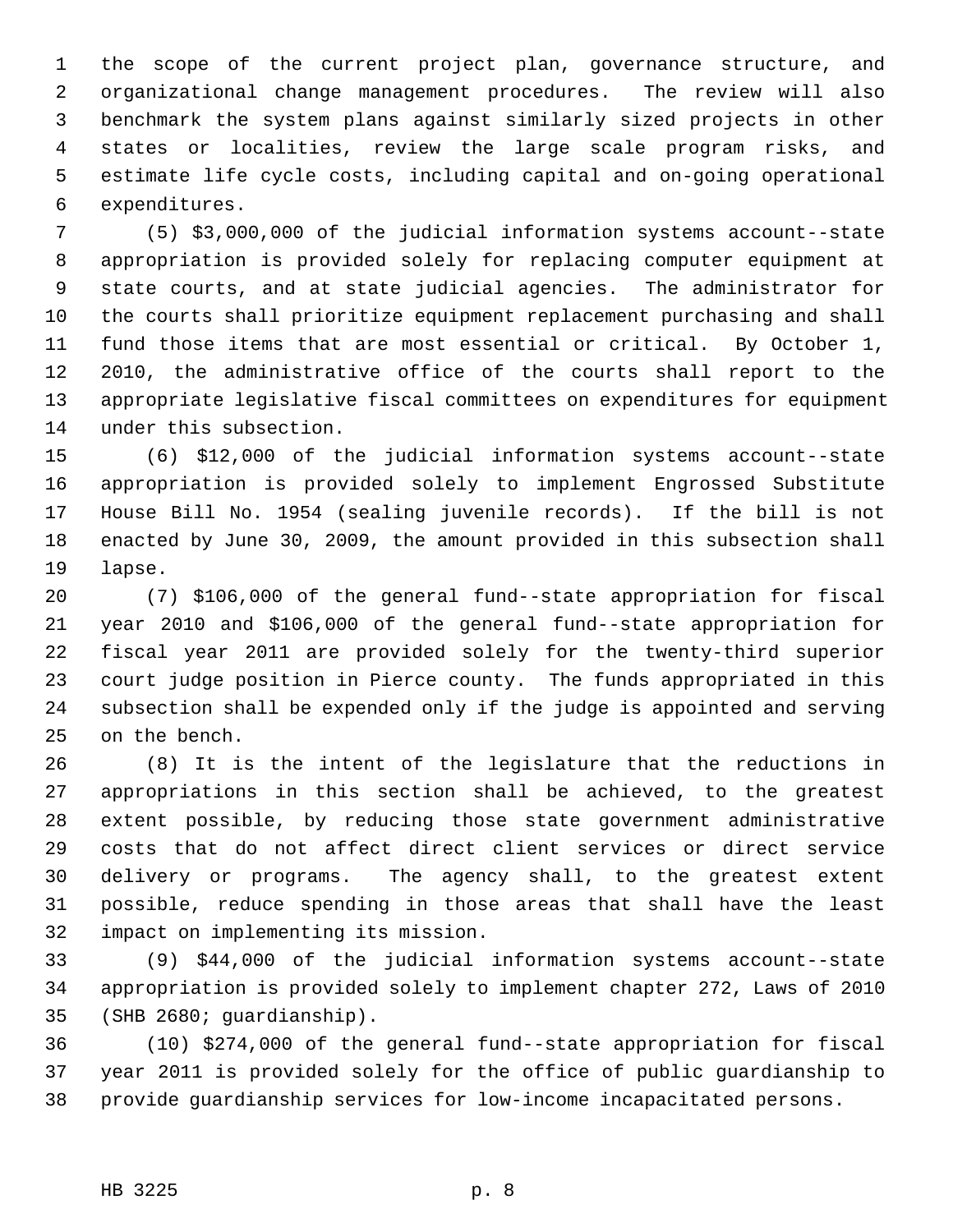1 (11) \$3,797,000 of the judicial information systems account--state 2 appropriation is provided solely for continued planning and 3 implementation of improvements to the court case management system.

 4 **Sec. 110.** 2010 sp.s. c 37 s 114 (uncodified) is amended to read as 5 follows:

6 **FOR THE OFFICE OF PUBLIC DEFENSE**

7 General Fund--State Appropriation (FY 2010) . . . . . . . \$25,385,000 8 General Fund--State Appropriation (FY 2011) . . . . . . ((\$24,591,000))  $\frac{$24,288,000}{$24,288,000}$ 10 Judicial Stabilization Trust Account--State 11 Appropriation . . . . . . . . . . . . . . . . . . . . . . \$2,923,000 12 TOTAL APPROPRIATION . . . . . . . . . . . . . ((<del>\$52,899,000</del>)) 13 \$52,596,000

14 The appropriations in this section are subject to the following 15 conditions and limitations:

16 (1) It is the intent of the legislature that the reductions in 17 appropriations in this section shall be achieved, to the greatest 18 extent possible, by reducing those state government administrative 19 costs that do not affect direct client services or direct service 20 delivery or programs. The agency shall, to the greatest extent 21 possible, reduce spending in those areas that shall have the least 22 impact on implementing its mission.

23 (2) The amounts provided include funding for expert and 24 investigative services in death penalty personal restraint petitions.

25 **Sec. 111.** 2010 sp.s. c 37 s 115 (uncodified) is amended to read as 26 follows:

27 **FOR THE OFFICE OF CIVIL LEGAL AID**

28 General Fund--State Appropriation (FY 2010) . . . . . . . . \$11,175,000 29 General Fund--State Appropriation (FY 2011) . . . . . ((\$10,984,000)) 30 \$10,446,000 31 Judicial Stabilization Trust Account--State 32 Appropriation . . . . . . . . . . . . . . . . . . . . . . \$1,155,000 33 TOTAL APPROPRIATION . . . . . . . . . . . . . . ((\$23,314,000))  $34$  \$22,776,000 35 The appropriations in this section are subject to the following

36 conditions and limitations: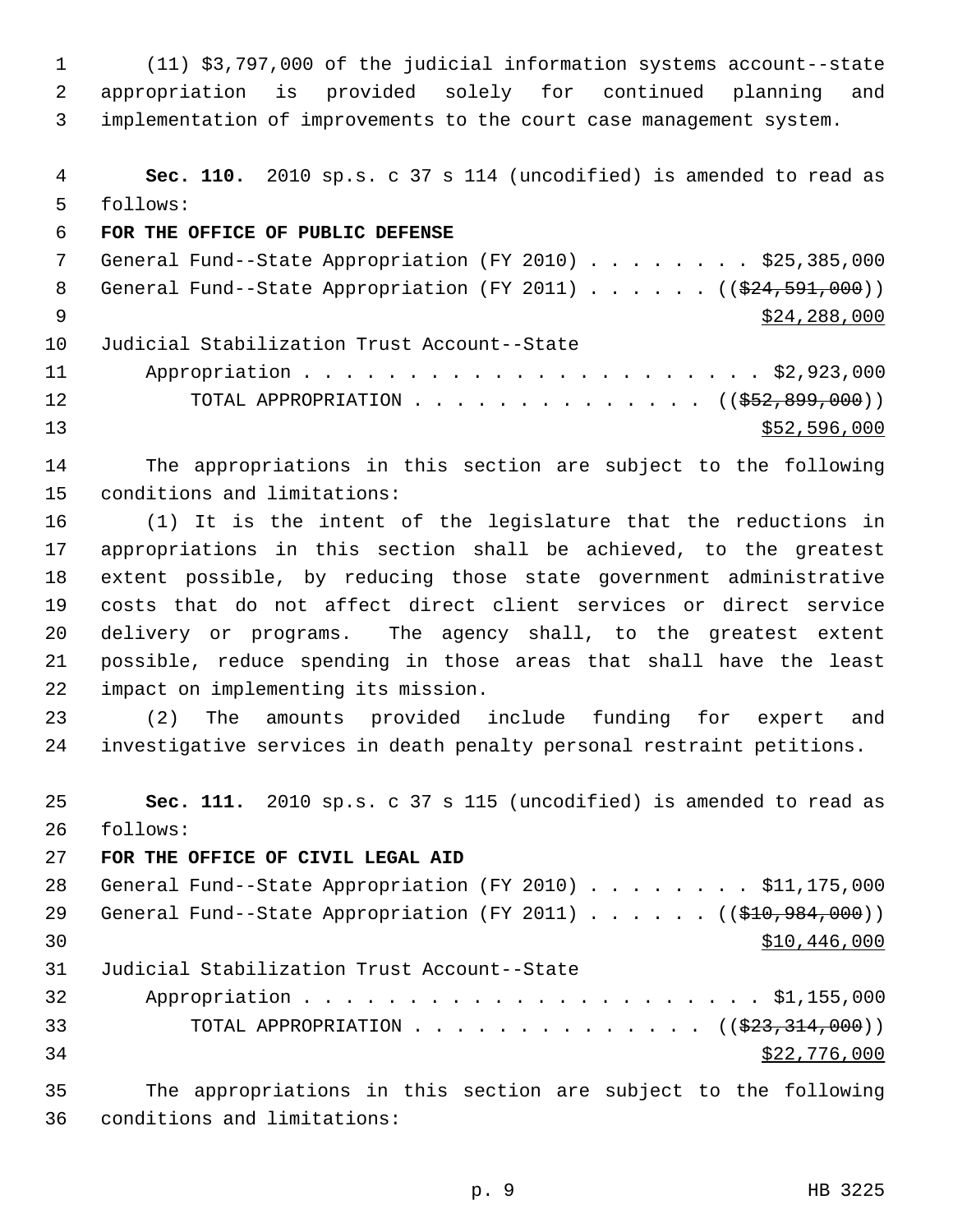1 (1) An amount not to exceed \$40,000 of the general fund--state 2 appropriation for fiscal year 2010 and an amount not to exceed \$40,000 3 of the general fund--state appropriation for fiscal year 2011 may be 4 used to provide telephonic legal advice and assistance to otherwise 5 eligible persons who are sixty years of age or older on matters 6 authorized by RCW 2.53.030(2) (a) through (k) regardless of household 7 income or asset level.

 8 (2) It is the intent of the legislature that the reductions in 9 appropriations in this section shall be achieved, to the greatest 10 extent possible, by reducing those state government administrative 11 costs that do not affect direct client services or direct service 12 delivery or programs. The agency shall, to the greatest extent 13 possible, reduce spending in those areas that shall have the least 14 impact on implementing its mission.

15 **Sec. 112.** 2010 sp.s. c 37 s 116 (uncodified) is amended to read as 16 follows: 17 **FOR THE OFFICE OF THE GOVERNOR**

18 General Fund--State Appropriation (FY 2010) . . . . . . . . . \$5,836,000 19 General Fund--State Appropriation (FY 2011) . . . . . . . ((\$5,705,000)) 20 \$5,346,000 21 Economic Development Strategic Reserve Account--State 22 Appropriation . . . . . . . . . . . . . . . . . . . . . . \$1,500,000 23 TOTAL APPROPRIATION . . . . . . . . . . . . . . ((\$13,041,000)) 24 \$12,682,000

25 The appropriations in this section are subject to the following 26 conditions and limitations: \$1,500,000 of the economic development 27 strategic reserve account appropriation is provided solely for efforts 28 to assist with currently active industrial recruitment efforts that 29 will bring new jobs to the state or will retain headquarter locations 30 of major companies currently housed in the state.

31 **Sec. 113.** 2010 sp.s. c 37 s 117 (uncodified) is amended to read as 32 follows:

33 **FOR THE LIEUTENANT GOVERNOR**

34 General Fund--State Appropriation (FY 2010) . . . . . . . . . . \$752,000 35 General Fund--State Appropriation (FY 2011)  $\ldots$  ..... ((\$765,000))  $36$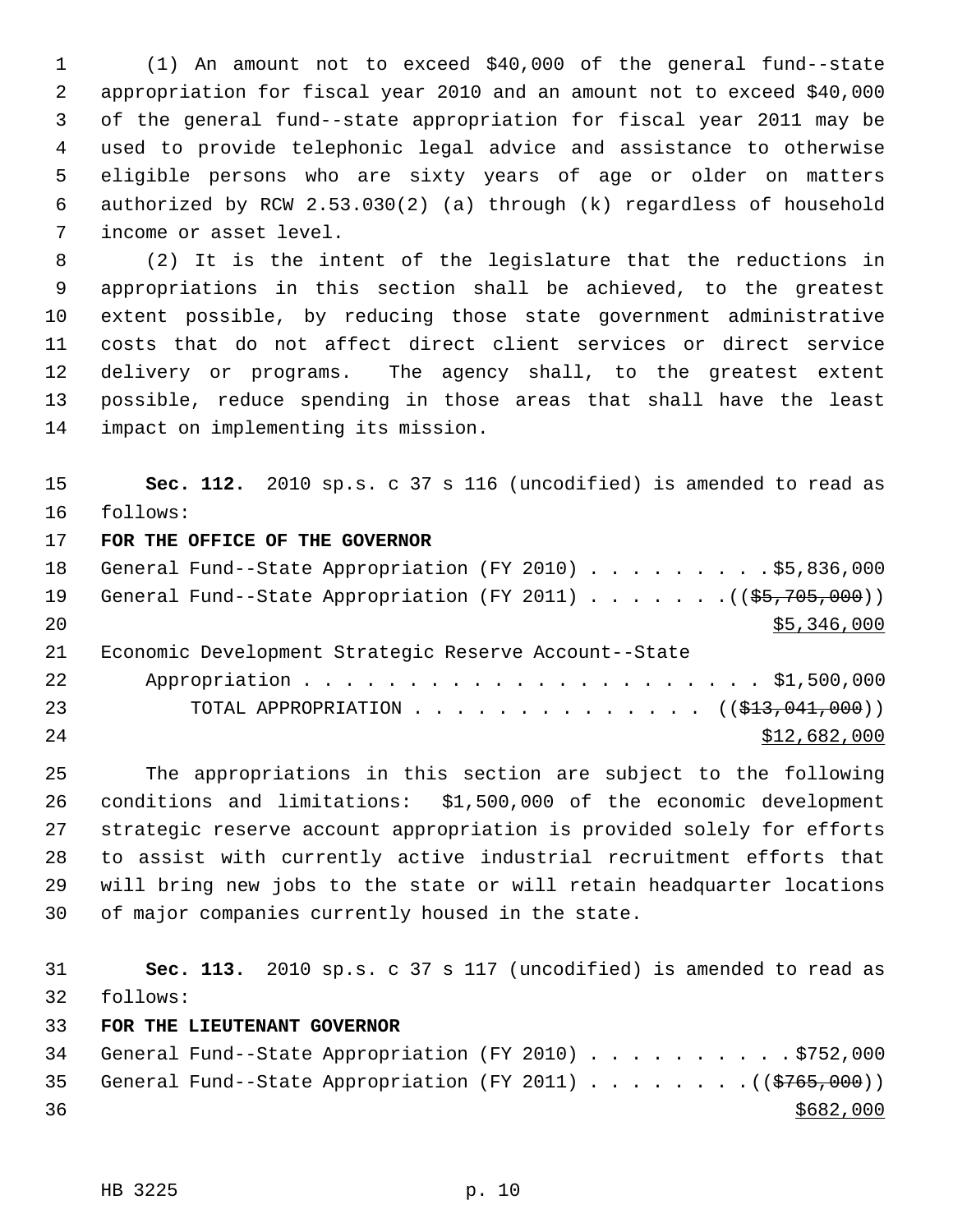| $\mathbf 1$ | General Fund--Private/Local Appropriation \$90,000                     |
|-------------|------------------------------------------------------------------------|
| 2           | TOTAL APPROPRIATION ( $(\frac{1}{2}, 605, 000)$ )                      |
| 3           | \$1,524,000                                                            |
|             |                                                                        |
| 4           | Sec. 114. 2010 sp.s. c 37 s 119 (uncodified) is amended to read as     |
| 5           | follows:                                                               |
| 6           | FOR THE SECRETARY OF STATE                                             |
| 7           | General Fund--State Appropriation (FY 2010) \$21,105,000               |
| 8           | General Fund--State Appropriation (FY 2011) $($ $($ $$14, 869, 000)$ ) |
| 9           | \$13,535,000                                                           |
| 10          | General Fund--Federal Appropriation \$8,082,000                        |
| 11          | Archives and Records Management Account--State                         |
| 12          |                                                                        |
| 13          | Charitable Organization Education Account--State                       |
| 14          |                                                                        |
| 15          | Department of Personnel Service Account--State                         |
| 16          |                                                                        |
| 17          | Election Account--State Appropriation \$77,000                         |
| 18          | Local Government Archives Account--State                               |
| 19          |                                                                        |
| 20          | Election Account--Federal Appropriation \$31,163,000                   |
| 21          | TOTAL APPROPRIATION ( $(\frac{296}{634}, 000)$ )                       |
| 22          | \$95,300,000                                                           |
|             |                                                                        |

23 The appropriations in this section are subject to the following 24 conditions and limitations:

25 (1) \$4,101,000 of the general fund--state appropriation for fiscal 26 year 2010 is provided solely to reimburse counties for the state's 27 share of primary and general election costs and the costs of conducting 28 mandatory recounts on state measures. Counties shall be reimbursed 29 only for those odd-year election costs that the secretary of state 30 validates as eligible for reimbursement.

31 (2)(a) \$1,897,000 of the general fund--state appropriation for 32 fiscal year 2010 and ((\$2,076,000)) \$1,845,000 of the general fund--33 state appropriation for fiscal year 2011 are provided solely for 34 contracting with a nonprofit organization to produce gavel-to-gavel 35 television coverage of state government deliberations and other events 36 of statewide significance during the 2009-2011 biennium. The funding 37 level for each year of the contract shall be based on the amount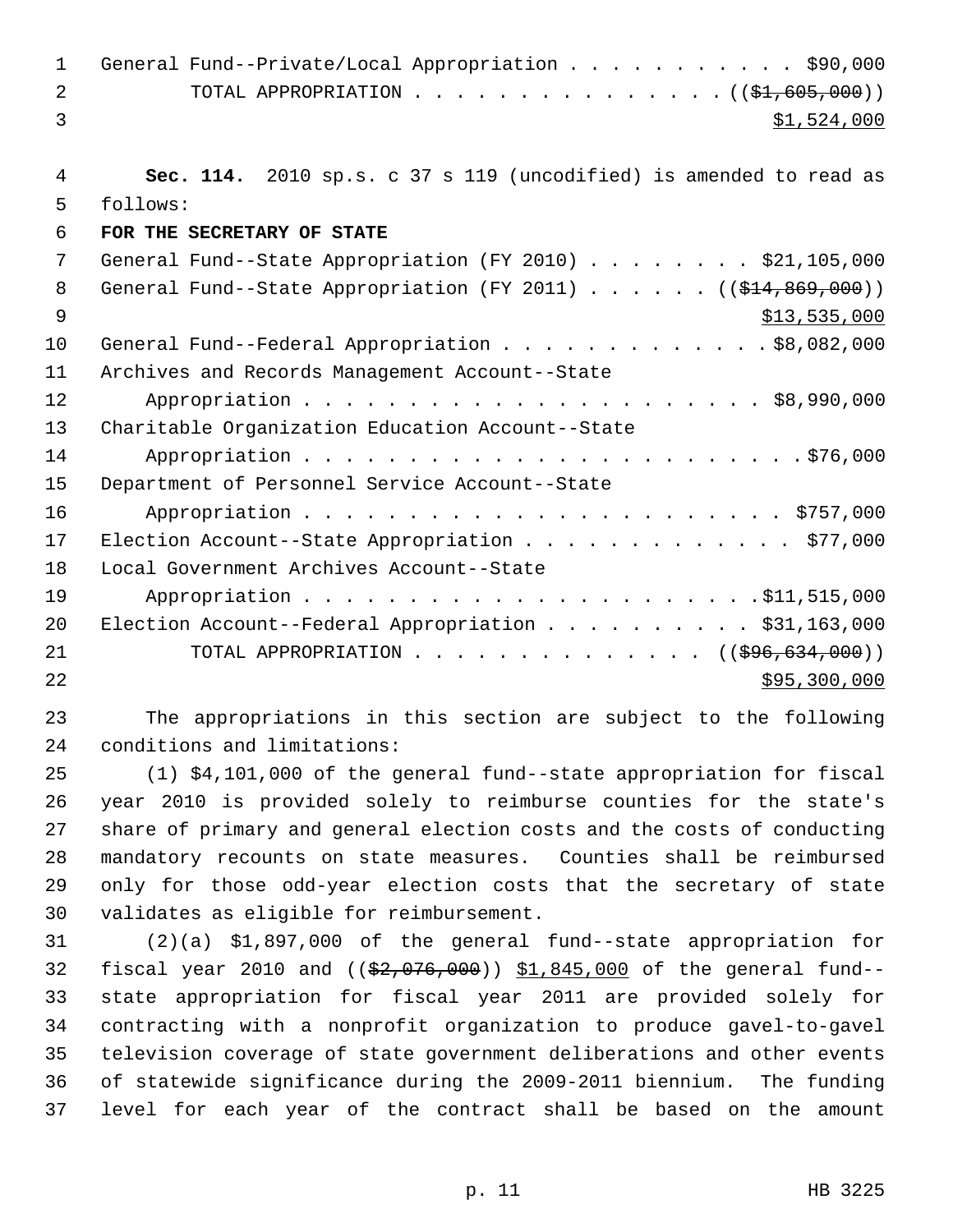1 provided in this subsection. The nonprofit organization shall be 2 required to raise contributions or commitments to make contributions, 3 in cash or in kind, in an amount equal to forty percent of the state 4 contribution. The office of the secretary of state may make full or 5 partial payment once all criteria in this subsection have been 6 satisfactorily documented.

 7 (b) The legislature finds that the commitment of on-going funding 8 is necessary to ensure continuous, autonomous, and independent coverage 9 of public affairs. For that purpose, the secretary of state shall 10 enter into a contract with the nonprofit organization to provide public 11 affairs coverage.

12 (c) The nonprofit organization shall prepare an annual independent 13 audit, an annual financial statement, and an annual report, including 14 benchmarks that measure the success of the nonprofit organization in 15 meeting the intent of the program.

16 (d) No portion of any amounts disbursed pursuant to this subsection 17 may be used, directly or indirectly, for any of the following purposes: 18 (i) Attempting to influence the passage or defeat of any 19 legislation by the legislature of the state of Washington, by any 20 county, city, town, or other political subdivision of the state of 21 Washington, or by the congress, or the adoption or rejection of any 22 rule, standard, rate, or other legislative enactment of any state

23 agency;

24 (ii) Making contributions reportable under chapter 42.17 RCW; or

25 (iii) Providing any: (A) Gift; (B) honoraria; or (C) travel, 26 lodging, meals, or entertainment to a public officer or employee.

27 (3) The appropriations in this section are based upon savings 28 assumed from the implementation of Senate Bill No. 6122 (election 29 costs).

30 (4) In implementing budget reductions, the office of the secretary 31 of state must make its first priority to maintain funding for the 32 elections division.

33 (5) \$76,000 of the charitable organization education account--state 34 appropriation for fiscal year 2011 is provided solely to implement 35 Second Substitute House Bill No. 2576 (corporation and charity fees). 36 If the bill is not enacted by June 30, 2010, the amount provided in 37 this subsection shall lapse.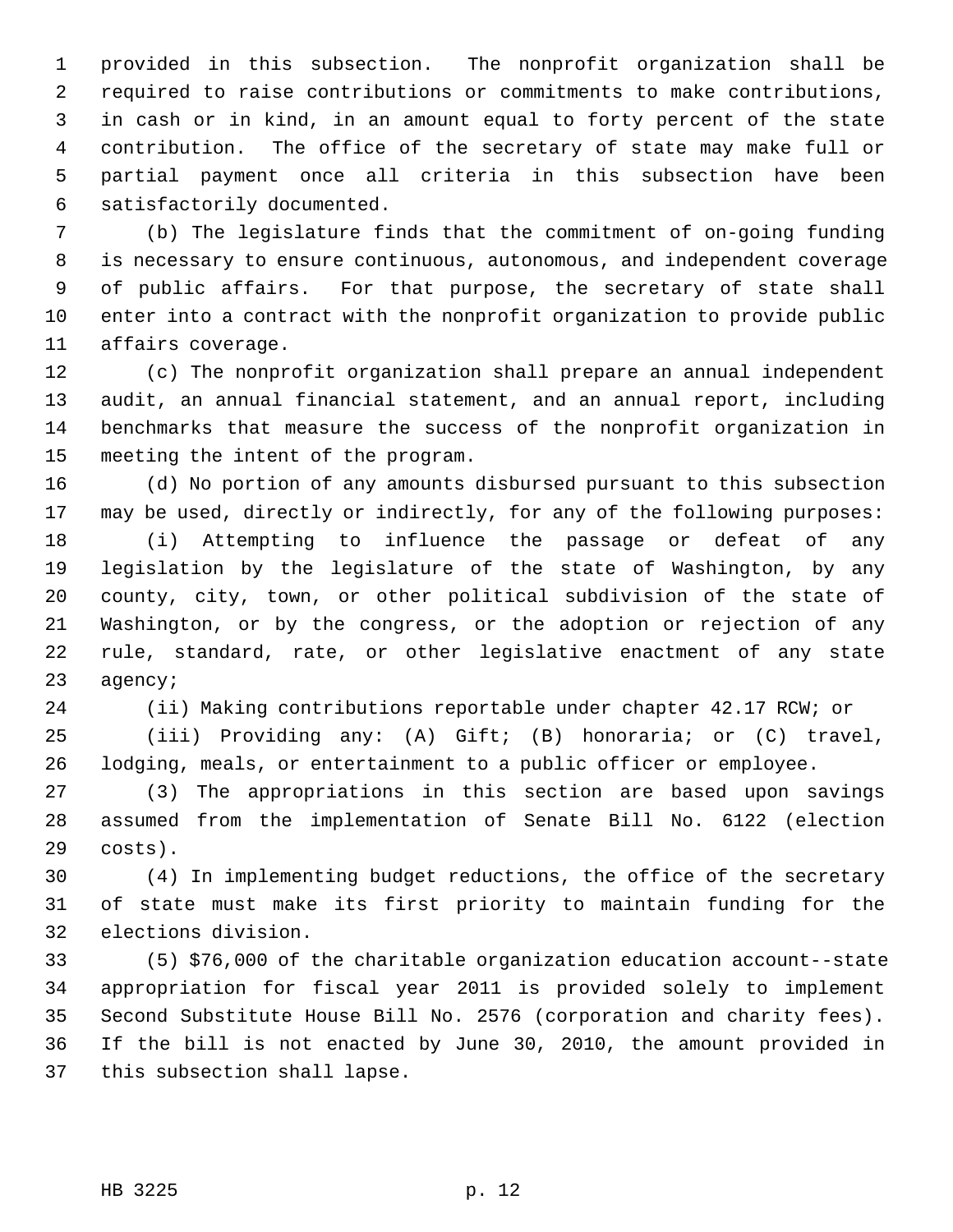1 (6) \$77,000 of the general fund--state appropriation for fiscal 2 year 2010 is provided solely for deposit to the election account.

 3 **Sec. 115.** 2010 sp.s. c 37 s 125 (uncodified) is amended to read as 4 follows:

5 **FOR THE ATTORNEY GENERAL**

| 6  | General Fund--State Appropriation (FY 2010) \$5,732,000              |
|----|----------------------------------------------------------------------|
| 7  | General Fund--State Appropriation (FY 2011) $($ $($ \$5,848,000) $)$ |
| 8  | \$5,272,000                                                          |
| 9  | General Fund--Federal Appropriation \$4,026,000                      |
| 10 | New Motor Vehicle Arbitration Account--State                         |
| 11 |                                                                      |
| 12 | Legal Services Revolving Account--State                              |
| 13 |                                                                      |
| 14 | Tobacco Prevention and Control Account--State                        |
| 15 |                                                                      |
| 16 | TOTAL APPROPRIATION ( $(\frac{2238}{135}, 000)$ )                    |
| 17 | \$237,559,000                                                        |

18 The appropriations in this section are subject to the following 19 conditions and limitations:

20 (1) The attorney general shall report each fiscal year on actual 21 legal services expenditures and actual attorney staffing levels for 22 each agency receiving legal services. The report shall be submitted to 23 the office of financial management and the fiscal committees of the 24 senate and house of representatives no later than ninety days after the 25 end of each fiscal year. As part of its by agency report to the 26 legislative fiscal committees and the office of financial management, 27 the office of the attorney general shall include information detailing 28 the agency's expenditures for its agency-wide overhead and a breakdown 29 by division of division administration expenses.

30 (2) Prior to entering into any negotiated settlement of a claim 31 against the state that exceeds five million dollars, the attorney 32 general shall notify the director of financial management and the 33 chairs of the senate committee on ways and means and the house of 34 representatives committee on ways and means.

35 (3) The office of the attorney general is authorized to expend 36 \$2,100,000 from the Zyprexa and other cy pres awards towards consumer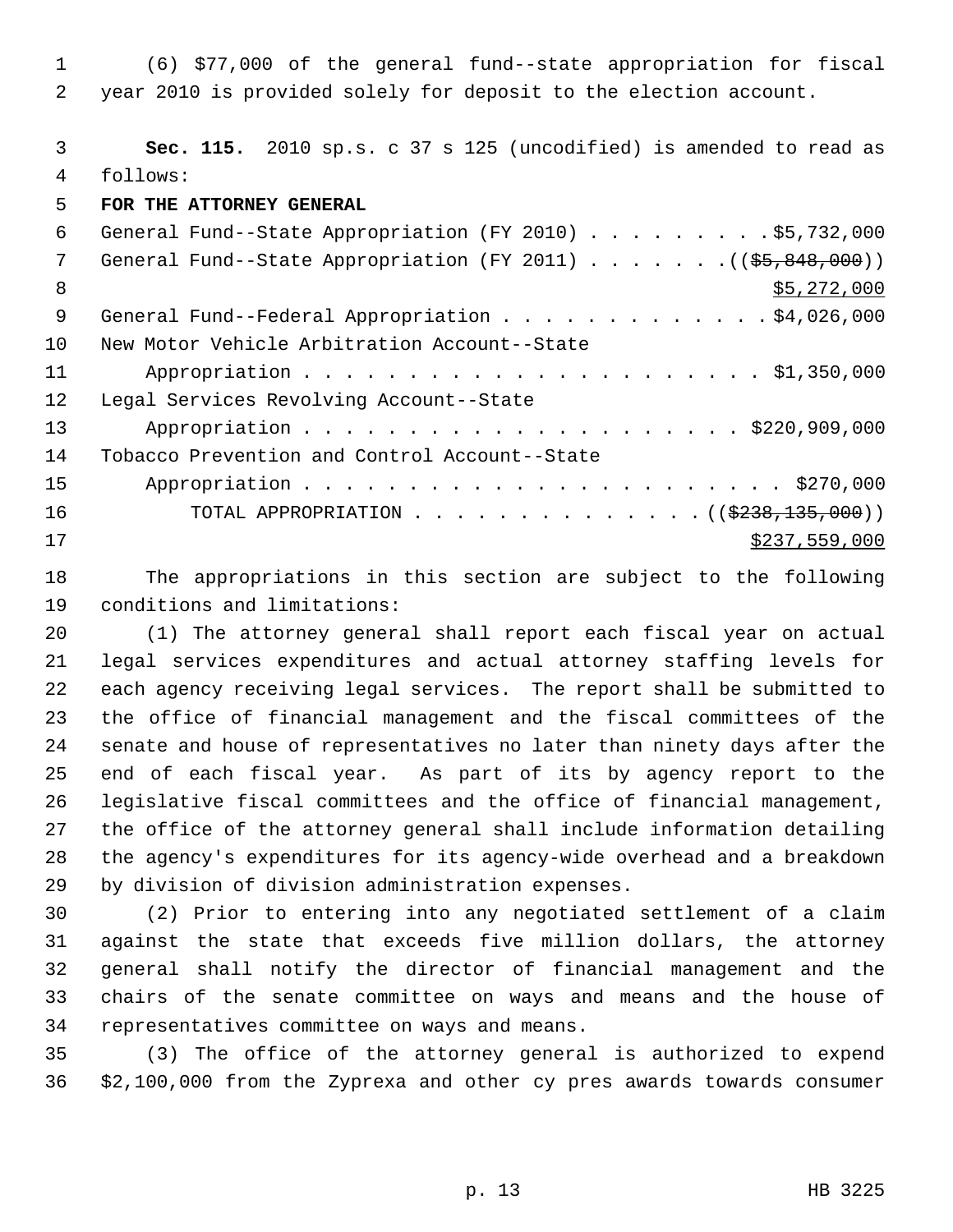1 protection costs in accordance with uses authorized in the court 2 orders.

 3 (4) The attorney general shall annually report to the fiscal 4 committees of the legislature all new cy pres awards and settlements 5 and all new accounts, disclosing their intended uses, balances, the 6 nature of the claim or account, proposals, and intended timeframes for 7 the expenditure of each amount. The report shall be distributed 8 electronically and posted on the attorney general's web site. The 9 report shall not be printed on paper or distributed physically.

10 (5) The executive ethics board must produce a report by the end of 11 the calendar year for the legislature regarding performance measures on 12 the efficiency and effectiveness of the board, as well as on 13 performance measures to measure and monitor the ethics and integrity of 14 all state agencies.

15 (6) \$53,000 of the legal services revolving account--state 16 appropriation is provided solely to implement Engrossed Second 17 Substitute House Bill No. 3026 (school district compliance with state 18 and federal civil rights laws).

19 **Sec. 116.** 2010 sp.s. c 37 s 129 (uncodified) is amended to read as 20 follows:

21 **FOR THE OFFICE OF FINANCIAL MANAGEMENT**

| 22 | General Fund--State Appropriation (FY 2010) $($ $($ $\frac{21}{7109}$ , 000)) |
|----|-------------------------------------------------------------------------------|
| 23 | \$21,089,000                                                                  |
| 24 | General Fund--State Appropriation (FY 2011) ( $(\frac{20.152}{152.000})$ )    |
| 25 | \$18, 285, 000                                                                |
| 26 | General Fund--Federal Appropriation \$27,103,000                              |
| 27 | General Fund--Private/Local Appropriation 91,270,000                          |
| 28 | State Auditing Services Revolving                                             |
| 29 | Account--State Appropriation \$25,000                                         |
| 30 | Economic Development Strategic Reserve Account--                              |
| 31 |                                                                               |
| 32 | TOTAL APPROPRIATION $\ldots$ , ( $(\frac{270}{70}, 017, 000)$ )               |
| 33 | \$68,050,000                                                                  |
| 34 | The appropriations in this section are subject to the following               |

35 conditions and limitations:

36 (1) \$188,000 of the general fund--state appropriation for fiscal 37 year 2010 is provided solely for the implementation of Second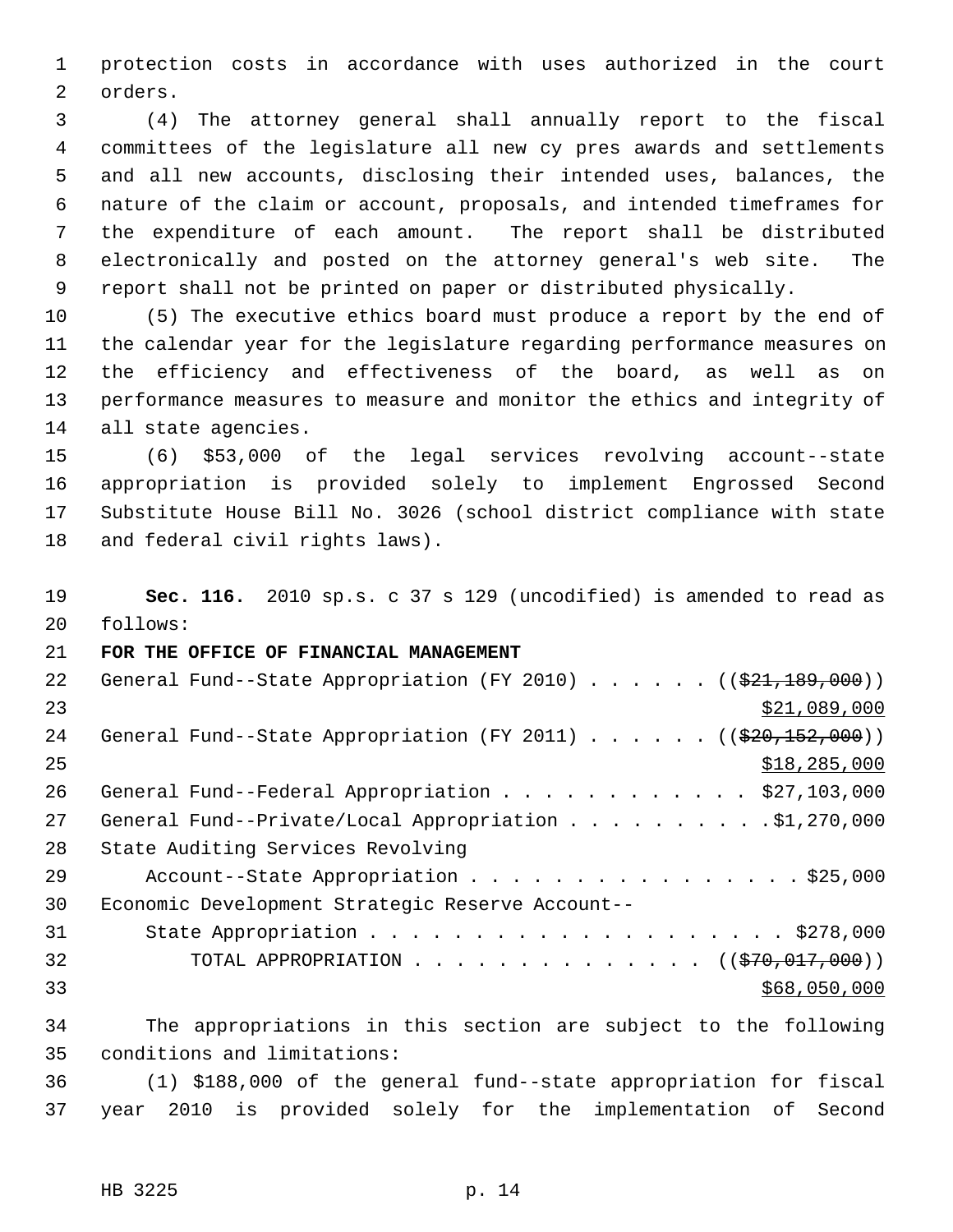1 Substitute Senate Bill No. 5945 (Washington health partnership plan). 2 If the bill is not enacted by June 30, 2009, the amount provided in 3 this subsection shall lapse.

 4 (2) The office of financial management shall conduct a study on 5 alternatives for consolidating or transferring activities and 6 responsibilities of the state lottery commission, state horse racing 7 commission, state liquor control board, and the state gambling 8 commission to achieve cost savings and regulatory efficiencies. In 9 conducting the study, the office of financial management shall consult 10 with the legislative fiscal committees. Further, the office of 11 financial management shall establish an advisory group to include, but 12 not be limited to, representatives of affected businesses, state 13 agencies or entities, local governments, and stakeholder groups. The 14 office of financial management shall submit a final report to the 15 governor and the legislative fiscal committees by November 15, 2009.

16  $((+4))$  (3) \$110,000 of the general fund--state appropriation for 17 fiscal year 2011 is provided solely to implement Second Substitute 18 Senate Bill No. 6578 (multiagency permitting teams). If the bill is 19 not enacted by June 30, 2010, the amount provided in this subsection 20 shall lapse.

21  $((+5))$   $(4)$  The office of financial management shall, with the 22 assistance of the natural resources cabinet as created in executive 23 order 09-07, reduce the number of facilities being leased by the state 24 by consolidating, wherever possible, regional offices and storage 25 facilities of the natural resource agencies. The office of financial 26 management and the natural resources cabinet shall submit a report on 27 the progress of this effort and the associated savings to the 28 appropriate fiscal committees of the legislature no later than December 29 1, 2010.

30  $((+7))(5)(a)$  \$50,000 of the general fund--state appropriation for 31 fiscal year 2010 and \$150,000 of the general fund--state appropriation 32 for fiscal year 2011 are provided solely for the purposes of the office 33 of financial management:

34 (i) Conducting a technical and financial analysis of the state's 35 plan for the consolidated state data center and office building; and

36 (ii) Developing a strategic business plan outlining the various 37 options for use of the site that maximize taxpayer value consistent 38 with the terms of the finance lease and related agreements.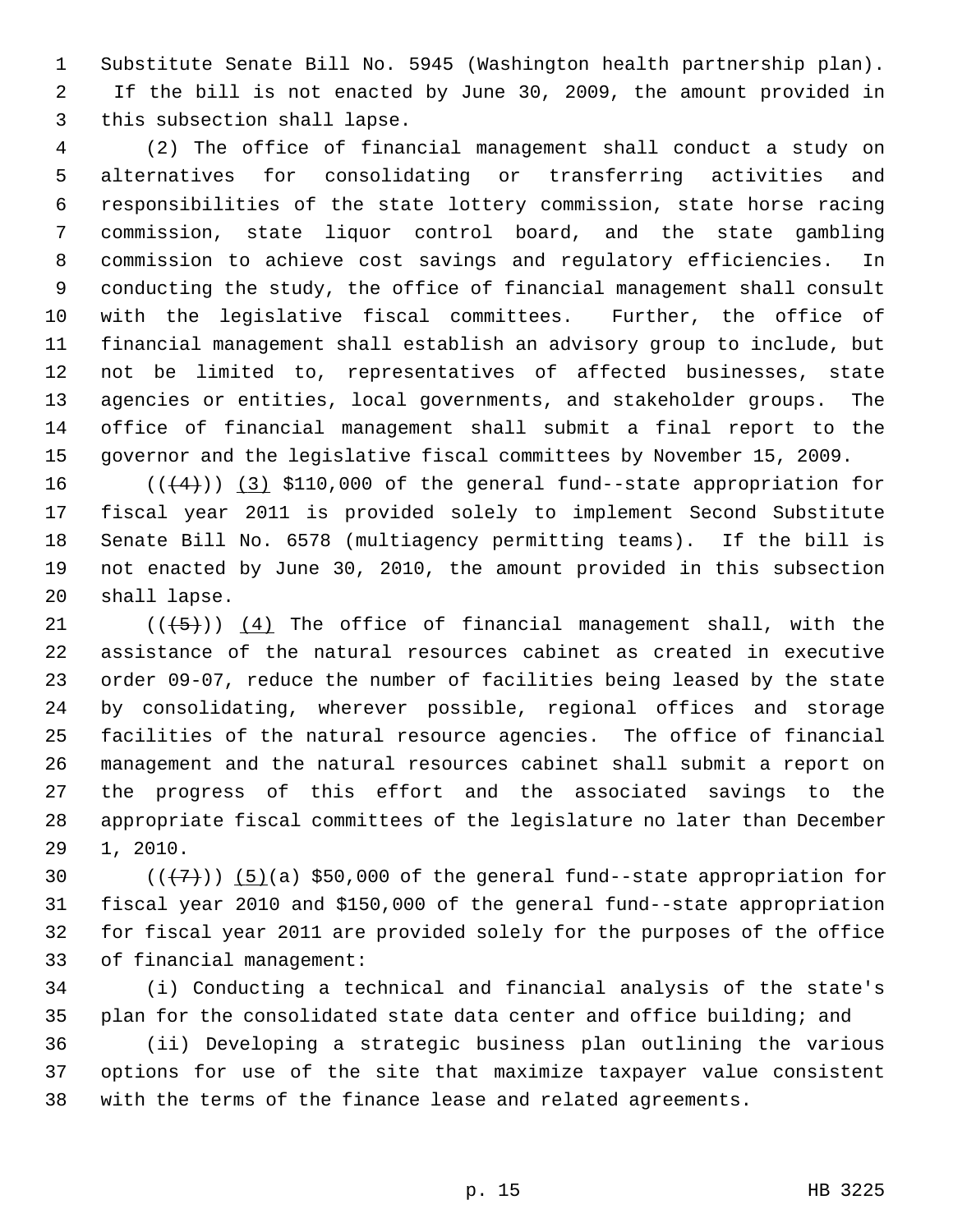1 (b) The analysis required in (a)(i) of this subsection must consist 2 of, at a minimum, an assessment of the following issues:

 3 (i) The total capital and operational costs for the proposed data 4 center and office building;

 5 (ii) The occupancy rate for the consolidated state data center, as 6 compared to total capacity, that will result in revenue exceeding total 7 capital and operating expenses;

 8 (iii) The potential reallocation of resources that could result 9 from the consolidation of state data centers and office space; and

10 (iv) The potential return on investment for the consolidated state 11 data center and office building that may be realized without impairing 12 any existing contractual rights under the terms of the financing lease 13 and related agreements.

14 (c) This review must build upon the analysis and migration strategy 15 for the consolidated state data center being prepared for the 16 department of information services.

17 (d) The strategic plan must be submitted to the governor and the 18 legislature by December 1, 2010.

19  $((+8))$  (6) Appropriations in this section include amounts 20 sufficient to implement Engrossed Substitute House Bill No. 3178 21 (technology efficiencies).

22 **Sec. 117.** 2010 sp.s. c 37 s 136 (uncodified) is amended to read as 23 follows:

# 24 **FOR THE DEPARTMENT OF REVENUE**

| 25 | General Fund--State Appropriation (FY 2010) \$109,472,000                             |
|----|---------------------------------------------------------------------------------------|
| 26 | General Fund--State Appropriation (FY 2011) ( $(\frac{112}{7312}, \frac{319}{700})$ ) |
| 27 | \$113, 279, 000                                                                       |
| 28 | Timber Tax Distribution Account--State                                                |
| 29 |                                                                                       |
| 30 | Waste Reduction/Recycling/Litter                                                      |
| 31 | Control--State Appropriation \$130,000                                                |
| 32 | Waste Tire Removal Account--State Appropriation \$2,000                               |
| 33 | Real Estate Excise Tax Grant Account--State                                           |
| 34 |                                                                                       |
| 35 | State Toxics Control Account--State Appropriation \$87,000                            |
| 36 | Oil Spill Prevention Account--State Appropriation \$19,000                            |
| 37 | TOTAL APPROPRIATION ( $(\frac{2331}{7391}, 000)$ )                                    |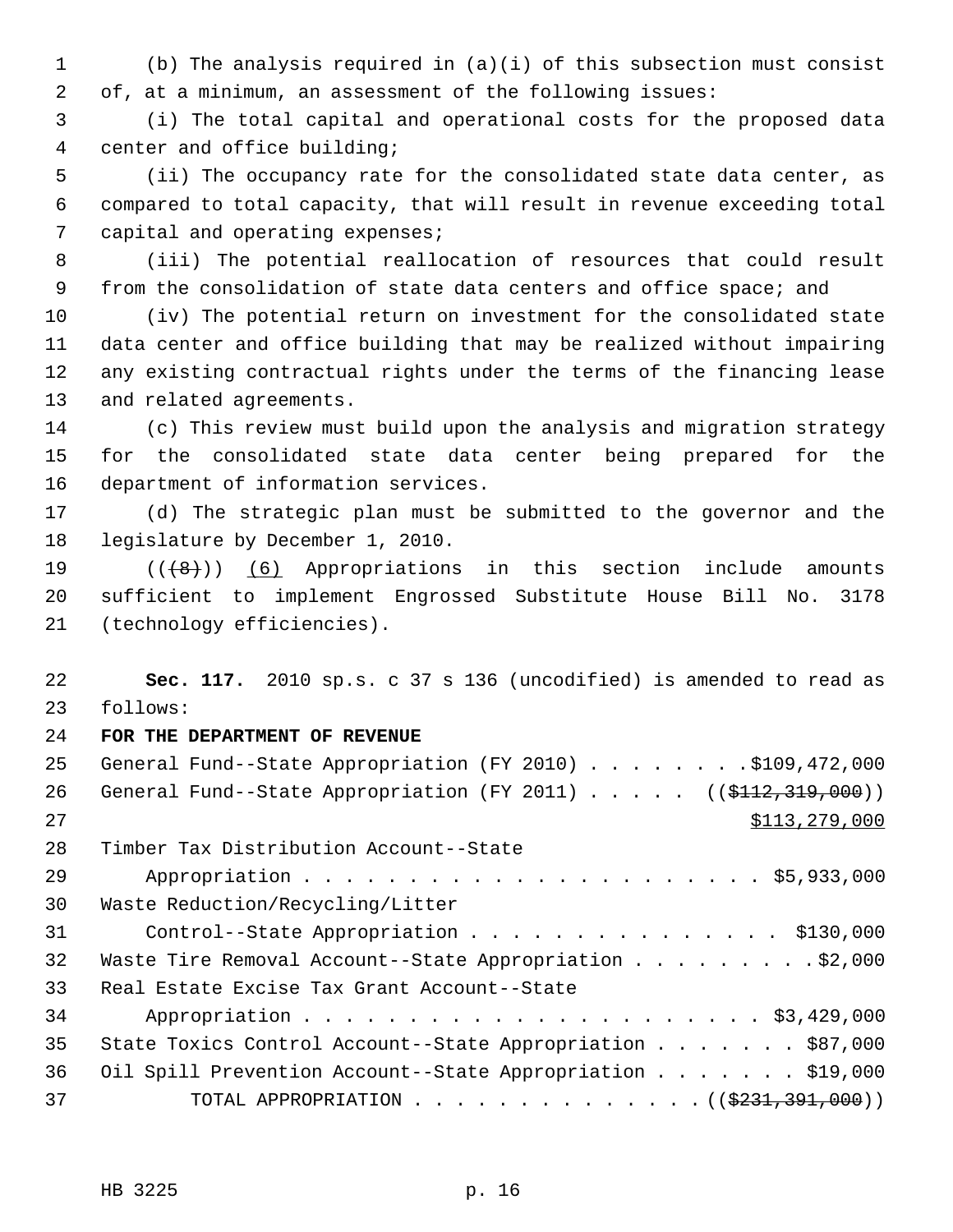2 The appropriations in this section are subject to the following 3 conditions and limitations:

 4 (1) \$469,000 of the general fund--state appropriation for fiscal 5 year 2010 and \$374,000 of the general fund--state appropriation for 6 fiscal year 2011 are for the implementation of Substitute Senate Bill 7 No. 5368 (annual property revaluation). If the bill is not enacted by 8 June 30, 2009, the amounts in this subsection shall lapse.

 9 (2) \$4,653,000 of the general fund--state appropriation for fiscal 10 year 2010 and \$4,242,000 of the general fund--state appropriation for 11 fiscal year 2011 are for the implementation of revenue enhancement 12 strategies. The strategies must include increased out-of-state 13 auditing and compliance, the purchase of third party data sources for 14 enhanced audit selection, and increased traditional auditing and 15 compliance efforts.

16 (3) \$3,127,000 of the general fund--state appropriation for fiscal 17 year 2010 and \$1,737,000 of the general fund--state appropriation for 18 fiscal year 2011 are for the implementation of Senate Bill No. 6173 19 (sales tax compliance). If the bill is not enacted by June 30, 2009, 20 the amounts provided in this subsection shall lapse.

21 (4) \$1,294,000 of the general fund--state appropriation for fiscal 22 year 2010 and \$3,085,000 of the general fund--state appropriation for 23 fiscal year 2011 are for the implementation of Second Engrossed 24 Substitute Senate Bill No. 6143 (excise tax law modifications). If the 25 bill is not enacted by June 30, 2010, the amounts provided in this 26 subsection shall lapse.

27 (5) \$163,000 of the general fund--state appropriation for fiscal 28 year 2011 is provided solely to implement Substitute Senate Bill No. 29 6846 (enhanced 911 services). If the bill is not enacted by June 30, 30 2010, the amount provided in this subsection shall lapse.

31 (6) \$1,200,000 of the general fund--state appropriation for fiscal 32 year 2011 is provided solely for making the necessary preparations for 33 implementation of the working families tax exemption pursuant to RCW 34 82.08.0206 in 2012.

35 **Sec. 118.** 2010 sp.s. c 37 s 152 (uncodified) is amended to read as 36 follows: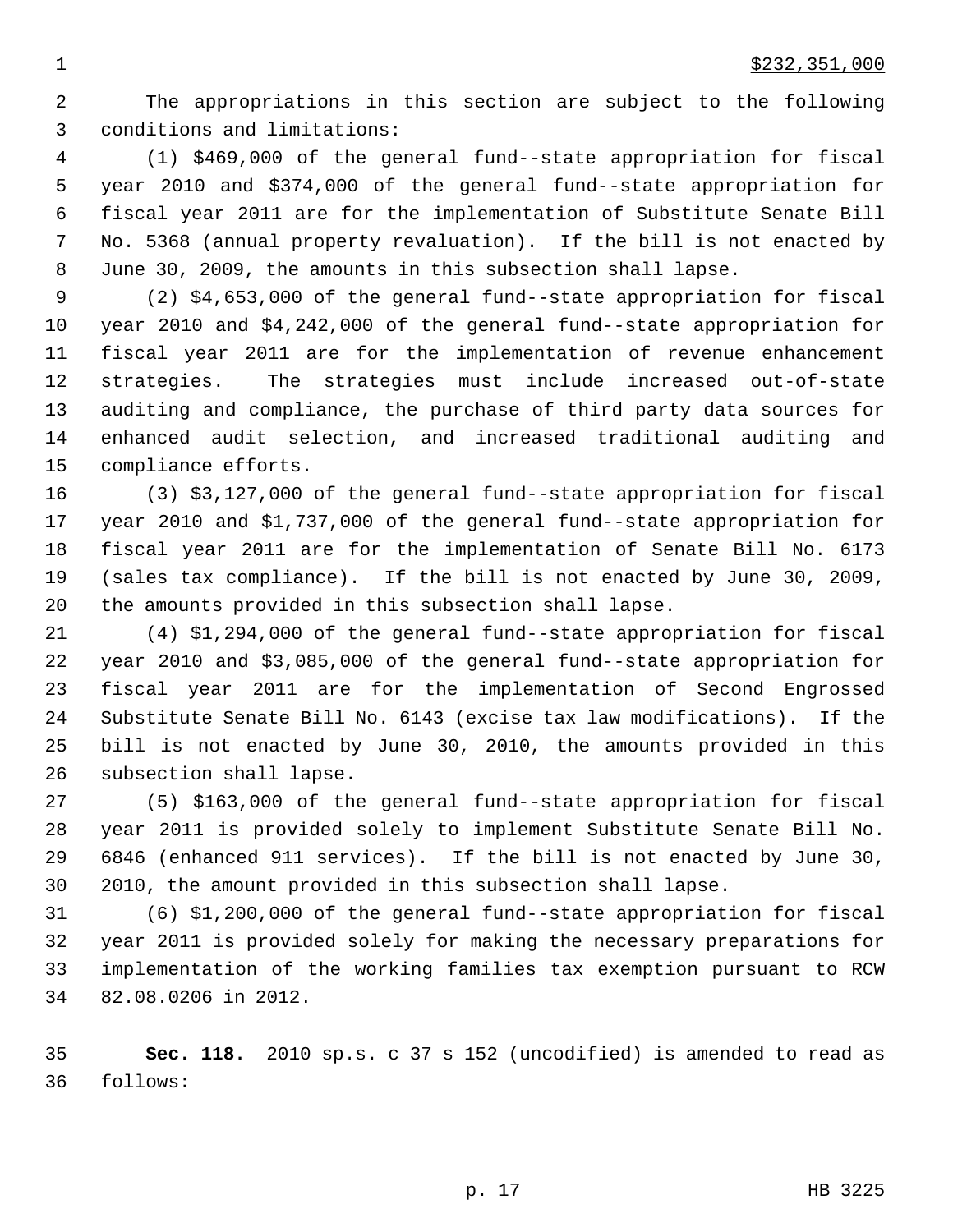# 1 **FOR THE GROWTH MANAGEMENT HEARINGS BOARD** 2 General Fund--State Appropriation (FY 2010) . . . . . . . . . \$1,642,000 3 General Fund--State Appropriation (FY 2011)  $\ldots \ldots \ldots$  (( $$1,424,000$ )) 4 \$1,334,000 5 TOTAL APPROPRIATION . . . . . . . . . . . . . . . (  $(\frac{23}{1066},000)$  )  $\frac{$2,976,000}{ }$

 7 The appropriations in this section are subject to the following 8 conditions and limitations: \$13,000 of the general fund--state 9 appropriation for fiscal year 2011 is provided solely for Substitute 10 House Bill No. 2935 (hearings boards/environment and land use). If the 11 bill is not enacted by June 30, 2010, the amount provided in this 12 subsection shall lapse.

(End of part)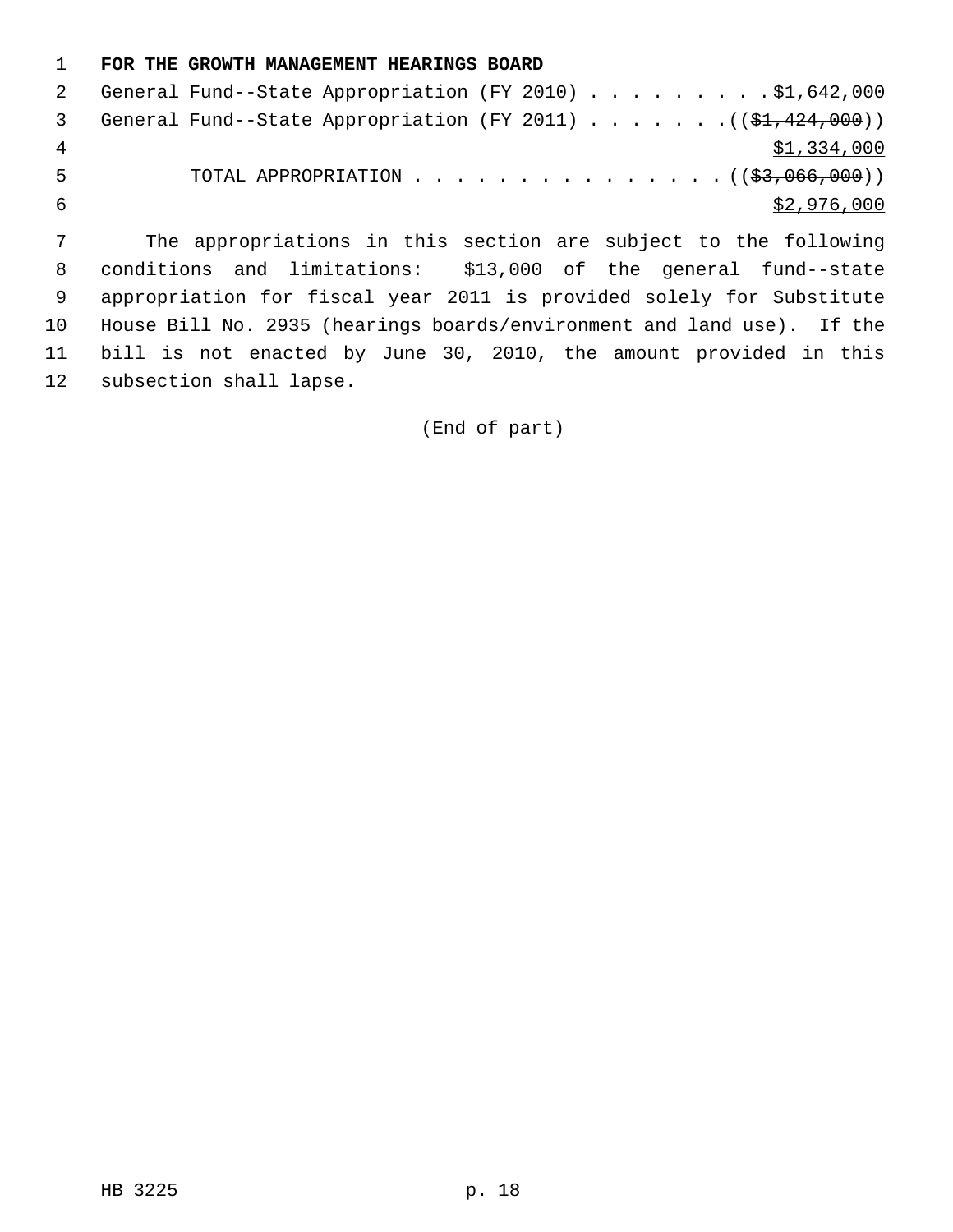| $\mathbf{1}$   | PART II                                                                              |
|----------------|--------------------------------------------------------------------------------------|
| $\overline{2}$ | HUMAN SERVICES                                                                       |
|                |                                                                                      |
| 3              | Sec. 201. 2010 sp.s. c 37 s 202 (uncodified) is amended to read as                   |
| 4              | follows:                                                                             |
| 5              | FOR THE DEPARTMENT OF SOCIAL AND HEALTH SERVICES--CHILDREN AND FAMILY                |
| 6              | SERVICES PROGRAM                                                                     |
| 7              | General Fund--State Appropriation (FY 2010) \$315,002,000                            |
| 8              | General Fund--State Appropriation (FY 2011) ( $(\frac{2306}{947}, \frac{000}{00})$ ) |
| $\mathsf 9$    | \$293,707,000                                                                        |
| 10             | General Fund--Federal Appropriation $($ $($ $\frac{1}{5506}, \frac{248}{100})$       |
| 11             | \$497,964,000                                                                        |
| 12             | General Fund--Private/Local Appropriation \$3,320,000                                |
| 13             | Home Security Fund Appropriation $($ $($ $\frac{210}{183},000)$ )                    |
| 14             | \$9,983,000                                                                          |
| 15             | Domestic Violence Prevention Account--State                                          |
| 16             |                                                                                      |
| 17             | Education Legacy Trust Account--State Appropriation $\ldots$ \$725,000               |
| 18             | TOTAL APPROPRIATION ( $(\frac{1}{21}, 143, 579, 000)$ )                              |
| 19             | \$1,121,855,000                                                                      |
| 20             | The appropriations in this section are subject to the following                      |
| 21             | conditions and limitations:                                                          |
|                |                                                                                      |
| 22             | (1) \$937,000 of the general fund--state appropriation for fiscal                    |
| 23             | and ((\$742,000)) \$696,000 of the general fund--state<br>2010<br>year               |
| 24             | appropriation for fiscal year 2011 are provided solely to contract for               |
| 25             | the operation of one pediatric interim care facility. The facility                   |

26 shall provide residential care for up to thirteen children through two 27 years of age. Seventy-five percent of the children served by the 28 facility must be in need of special care as a result of substance abuse 29 by their mothers. The facility shall also provide on-site training to 30 biological, adoptive, or foster parents. The facility shall provide at 31 least three months of consultation and support to parents accepting 32 placement of children from the facility. The facility may recruit new 33 and current foster and adoptive parents for infants served by the 34 facility. The department shall not require case management as a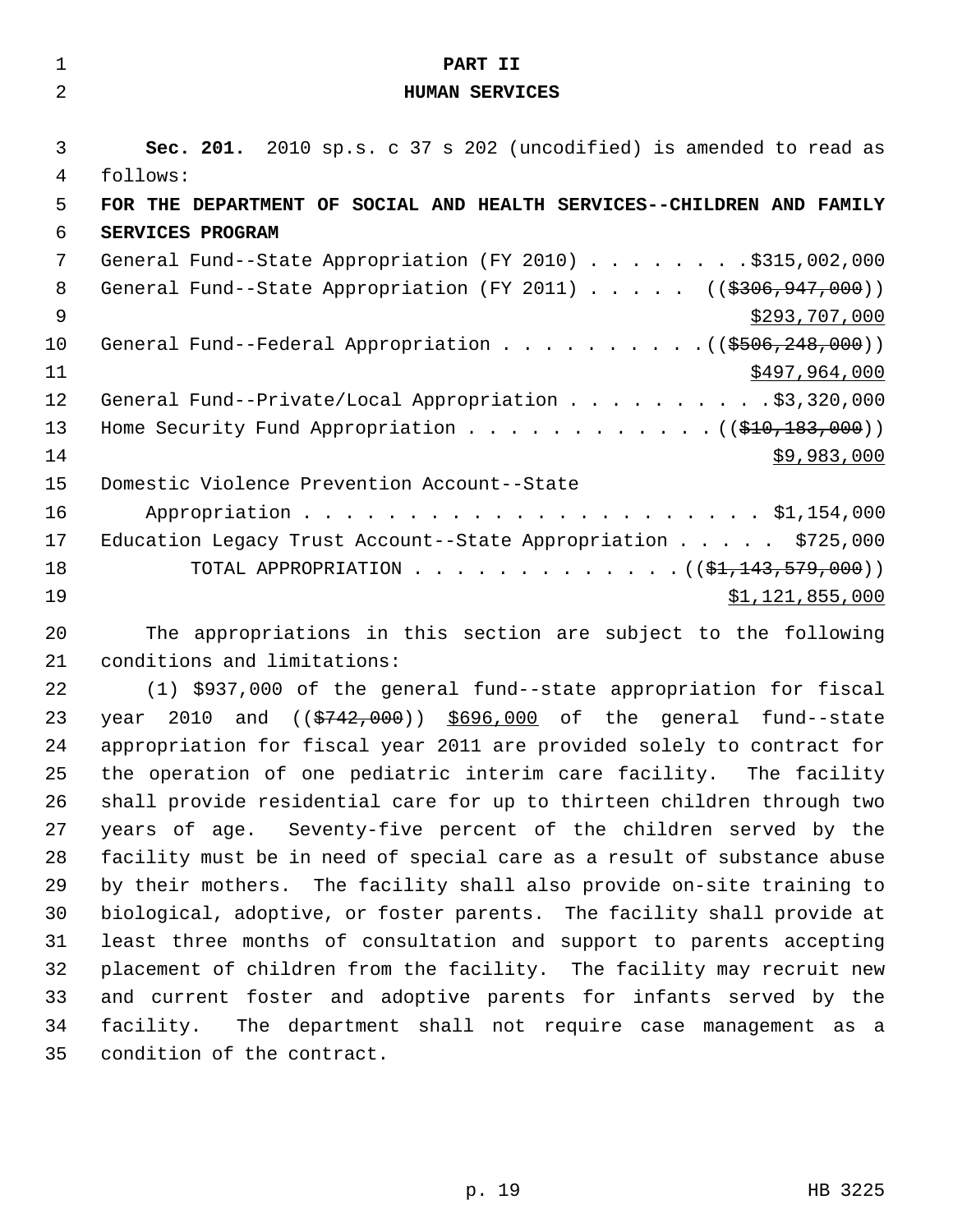1 (2) \$369,000 of the general fund--state appropriation for fiscal 2 year 2010, \$366,000 of the general fund--state appropriation for fiscal 3 year 2011, and \$316,000 of the general fund--federal appropriation are 4 provided solely for up to three nonfacility-based programs for the 5 training, consultation, support, and recruitment of biological, foster, 6 and adoptive parents of children through age three in need of special 7 care as a result of substance abuse by their mothers, except that each 8 program may serve up to three medically fragile nonsubstance-abuse- 9 affected children. In selecting nonfacility-based programs, preference 10 shall be given to programs whose federal or private funding sources 11 have expired or that have successfully performed under the existing 12 pediatric interim care program.

13 (3) \$2,500,000 of the general fund--state appropriation for fiscal 14 year 2010 and ((\$93,000)) \$88,000 of the general fund--state 15 appropriation for fiscal year 2011, and ((\$2,407,000)) \$2,256,000 of 16 the home security fund--state appropriation are provided solely for 17 secure crisis residential centers. Within appropriated amounts, the 18 department shall collaborate with providers to maintain no less than 19 forty-five beds that are geographically representative of the state. 20 The department shall examine current secure crisis residential staffing 21 requirements, flexible payment options, center specific waivers, and 22 other appropriate methods to accomplish this outcome.

23 (4) A maximum of \$73,209,000 of the general fund--state 24 appropriations and \$54,596,000 of the general fund--federal 25 appropriations for the 2009-11 biennium shall be expended for 26 behavioral rehabilitative services and these amounts are provided 27 solely for this purpose. The department shall work with behavioral 28 rehabilitative service providers to safely keep youth with emotional, 29 behavioral, or medical needs at home, with relatives, or with other 30 permanent placement resources and decrease the length of service 31 through improved emotional, behavioral, or medical outcomes for 32 children in behavioral rehabilitative services in order to achieve the 33 appropriated levels.

34 (a) Contracted providers shall act in good faith and accept the 35 hardest to serve children, to the greatest extent possible, in order to 36 improve their emotional, behavioral, or medical conditions.

37 (b) The department and the contracted provider shall mutually agree 38 and establish an exit date for when the child is to exit the behavioral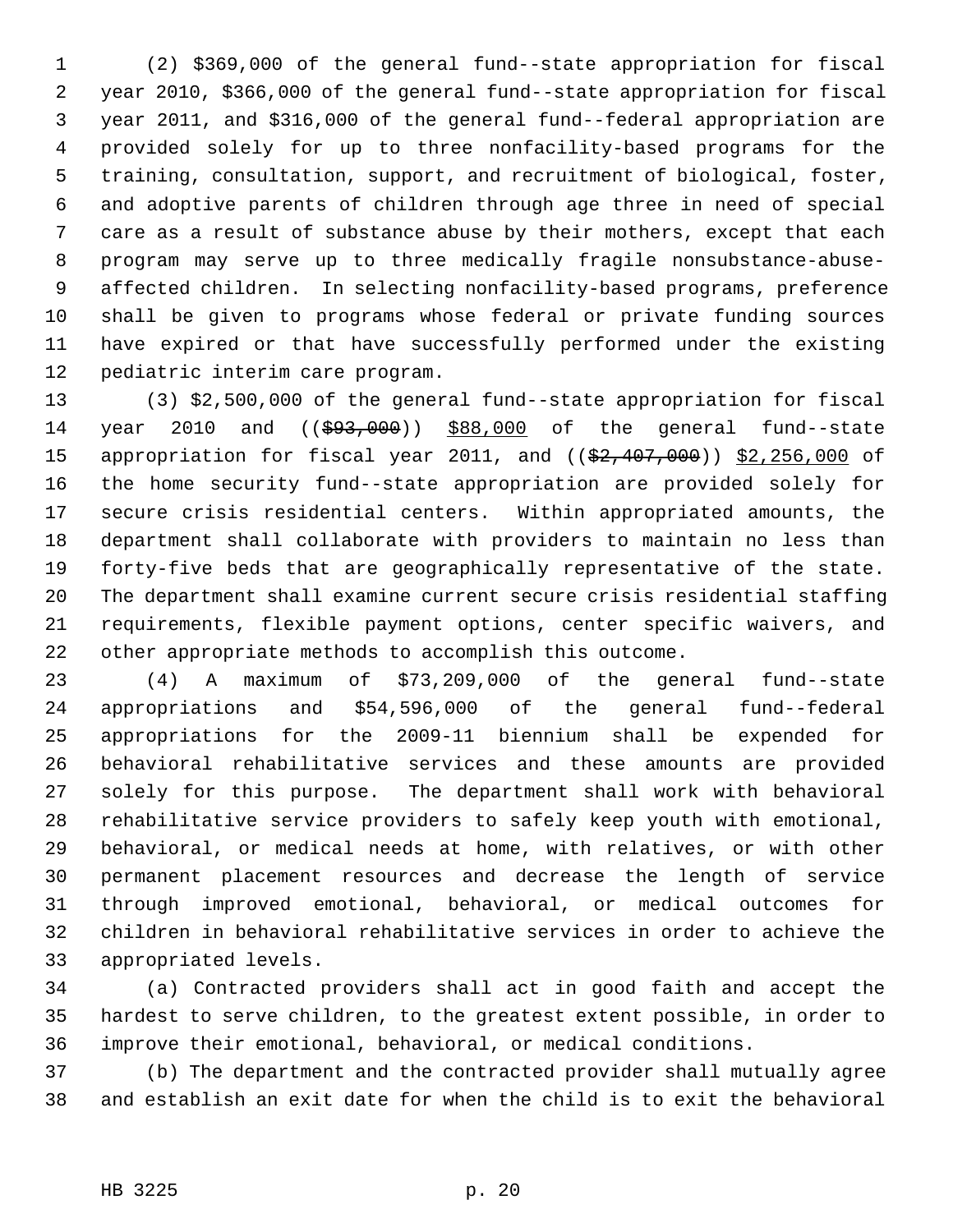1 rehabilitative service provider. The department and the contracted 2 provider should mutually agree, to the greatest extent possible, on a 3 viable placement for the child to go to once the child's treatment 4 process has been completed. The child shall exit only when the 5 emotional, behavioral, or medical condition has improved or if the 6 provider has not shown progress toward the outcomes specified in the 7 signed contract at the time of exit. This subsection (b) does not 8 prevent or eliminate the department's responsibility for removing the 9 child from the provider if the child's emotional, behavioral, or 10 medical condition worsens or is threatened.

11 (c) The department is encouraged to use performance-based contracts 12 with incentives directly tied to outcomes described in this section. 13 The contracts should incentivize contracted providers to accept the 14 hardest to serve children and incentivize improvement in children's 15 emotional, mental, and medical well-being within the established exit 16 date. The department is further encouraged to increase the use of 17 behavioral rehabilitative service group homes, wrap around services to 18 facilitate and support placement of youth at home with relatives, or 19 other permanent resources, and other means to control expenditures.

20 (d) The total foster care per capita amount shall not increase more 21 than four percent in the 2009-11 biennium and shall not include 22 behavioral rehabilitative service.

23 (5) Within amounts provided for the foster care and adoption 24 support programs, the department shall control reimbursement decisions 25 for foster care and adoption support cases such that the aggregate 26 average cost per case for foster care and for adoption support does not 27 exceed the amounts assumed in the projected caseload expenditures.

28 (6) ((\$14,460,000)) \$14,187,000 of the general fund--state 29 appropriation for fiscal year 2011 and \$6,231,000 of the general fund-- 30 federal appropriation are provided solely for the department to provide 31 contracted prevention and early intervention services. The legislature 32 recognizes the need for flexibility as the department transitions to 33 performance-based contracts. The following services are included in 34 the prevention and early intervention block grant: Crisis family 35 intervention services, family preservation services, intensive family 36 preservation services, evidence-based programs, public health nurses, 37 and early family support services. The legislature intends for the 38 department to maintain and build on existing evidence-based and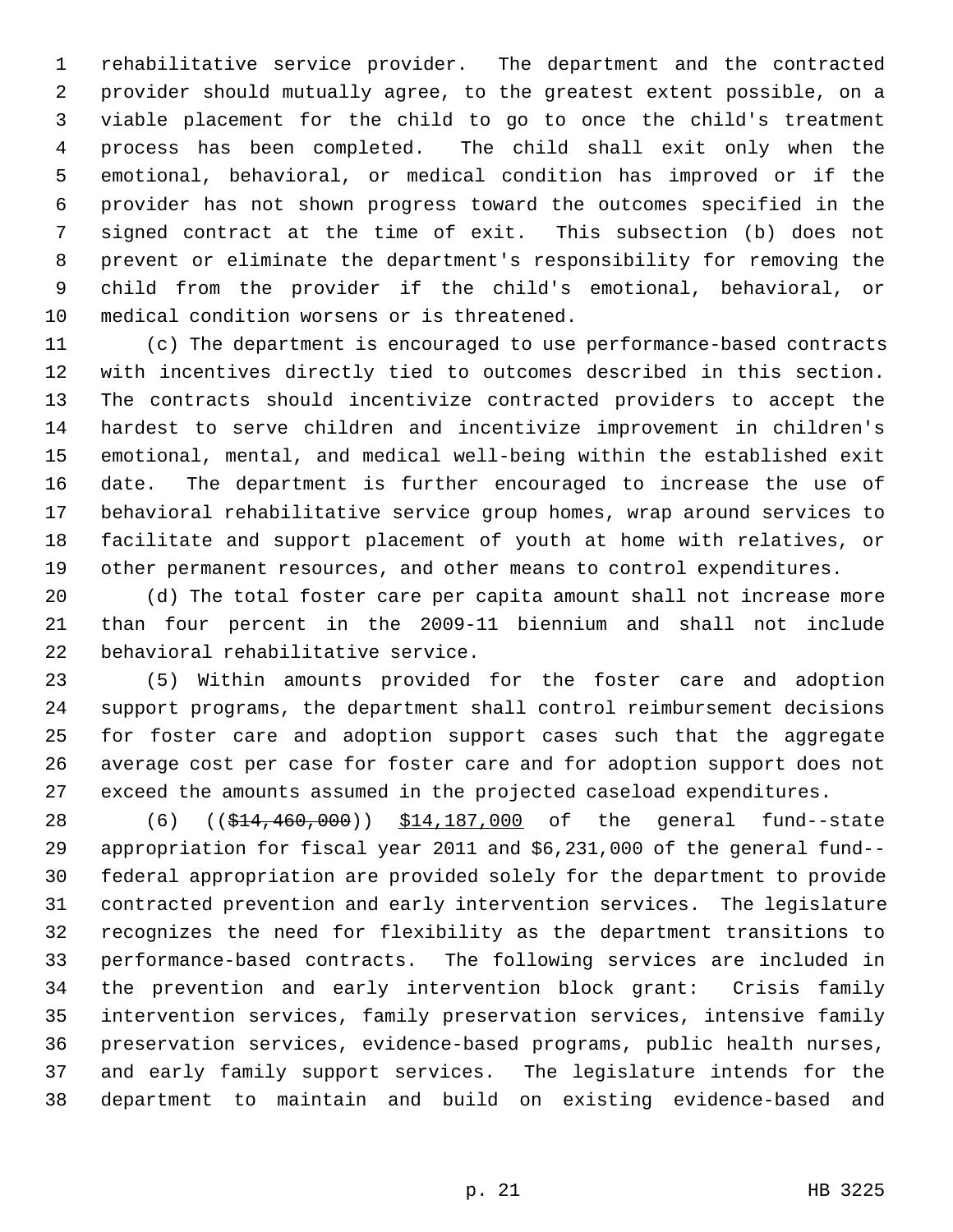1 research-based programs with the goal of utilizing contracted 2 prevention and intervention services to keep children safe at home and 3 to safely reunify families. Priority shall be given to proven 4 intervention models, including evidence-based prevention and early 5 intervention programs identified by the Washington state institute for 6 public policy and the department. The department shall include 7 information on the number, type, and outcomes of the evidence-based 8 programs being implemented in its reports on child welfare reform 9 efforts and shall provide the legislature and governor a report 10 regarding the allocation of resources in this subsection by September 11 30, 2010. The department shall expend federal funds under this 12 subsection in compliance with federal regulations.

13 (7) \$36,000 of the general fund--state appropriation for fiscal 14 year 2010, ((\$36,000)) \$34,000 of the general fund--state appropriation 15 for fiscal year 2011, and ((\$31,000)) \$29,000 of the general fund--16 federal appropriation are provided solely for the implementation of 17 chapter 465, Laws of 2007 (child welfare).

18 (8) \$125,000 of the general fund--state appropriation for fiscal 19 year 2010 and ((\$125,000)) \$118,000 of the general fund--state 20 appropriation for fiscal year 2011 are provided solely for continuum of 21 care services. \$100,000 of this amount is for Casey family partners 22 and \$25,000 of this amount is for volunteers of America crosswalk in 23 fiscal year 2010. ((\$100,000)) \$95,000 of this amount is for Casey 24 family partners and  $((\$25,000)$   $\$23,000$  of this amount is for 25 volunteers of America crosswalk in fiscal year 2011.

26 (9) \$1,904,000 of the general fund--state appropriation for fiscal 27 year 2010,  $((\frac{1}{2}, 832, 000))$  \$1,717,000 of the general fund--state 28 appropriation for fiscal year 2011, and ((\$357,000)) \$335,000 of the 29 general fund--federal appropriation are provided solely to contract 30 with medical professionals for comprehensive safety assessments of 31 high-risk families and for foster care assessments. The safety 32 assessments will use validated assessment tools to guide intervention 33 decisions through the identification of additional safety and risk 34 factors. The department will maintain the availability of 35 comprehensive foster care assessments and follow up services for 36 children in out-of-home care who do not have permanent plans, 37 comprehensive safety assessments for families receiving in-home child 38 protective services or family voluntary services, and comprehensive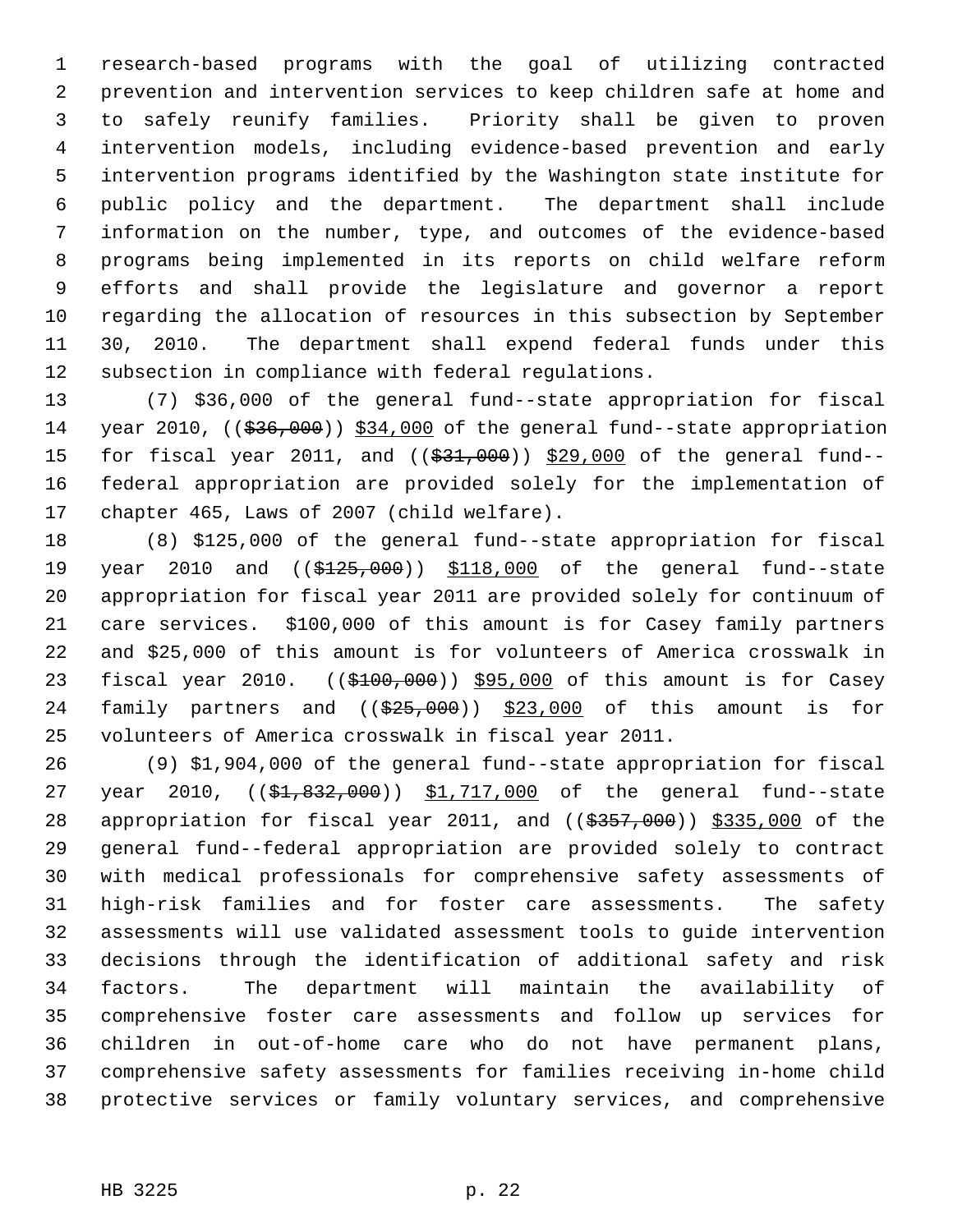1 safety assessments for families with an infant age birth to fifteen 2 days where the infant was, at birth, diagnosed as substance exposed and 3 the department received an intake referral related to the infant due to 4 the substance exposure. The department must consolidate contracts, 5 streamline administration, and explore efficiencies to achieve savings.

 6 (10) \$7,679,000 of the general fund--state appropriation for fiscal 7 year 2010, ((\$6,643,000)) \$6,226,000 of the general fund--state 8 appropriation for fiscal year 2011, and ((\$4,971,000)) \$4,658,000 of 9 the general fund--federal appropriation are provided solely for court-10 ordered supervised visits between parents and dependent children and 11 for sibling visits. The department shall work collaboratively with the 12 juvenile dependency courts and revise the supervised visit 13 reimbursement procedures to stay within appropriations without impeding 14 reunification outcomes between parents and dependent children. The 15 department shall report to the legislative fiscal committees on 16 September 30, 2010, and December 30, 2010, the number of children in 17 foster care who receive supervised visits, their frequency, length of 18 time of each visit, and whether reunification is attained.

19 (11) \$145,000 of the general fund--state appropriation for fiscal 20 year 2010, ((\$871,000)) \$817,000 of the general fund--state 21 appropriation for fiscal year 2011, and ((\$773,000)) \$724,000 of the 22 home security fund--state appropriation is provided solely for street 23 youth program services.

24 (12) \$1,522,000 of the general fund--state appropriation for fiscal 25 year 2010,  $((\frac{1}{2}, 340, 000))$  \$1,256,000 of the general fund--state 26 appropriation for fiscal year 2011, and ((\$1,464,000)) \$1,372,000 of 27 the general fund--federal appropriation are provided solely for the 28 department to recruit foster parents. The recruitment efforts shall 29 include collaborating with community-based organizations and current or 30 former foster parents to recruit foster parents.

31 (13) \$493,000 of the general fund--state appropriation for fiscal 32 year 2010, ((\$303,000)) \$284,000 of the general fund--state 33 appropriation for fiscal year 2011, \$466,000 of the general fund-- 34 private/local appropriation, and \$725,000 of the education legacy trust 35 account--state appropriation are provided solely for children's 36 administration to contract with an educational advocacy provider with 37 expertise in foster care educational outreach. Funding is provided 38 solely for contracted education coordinators to assist foster children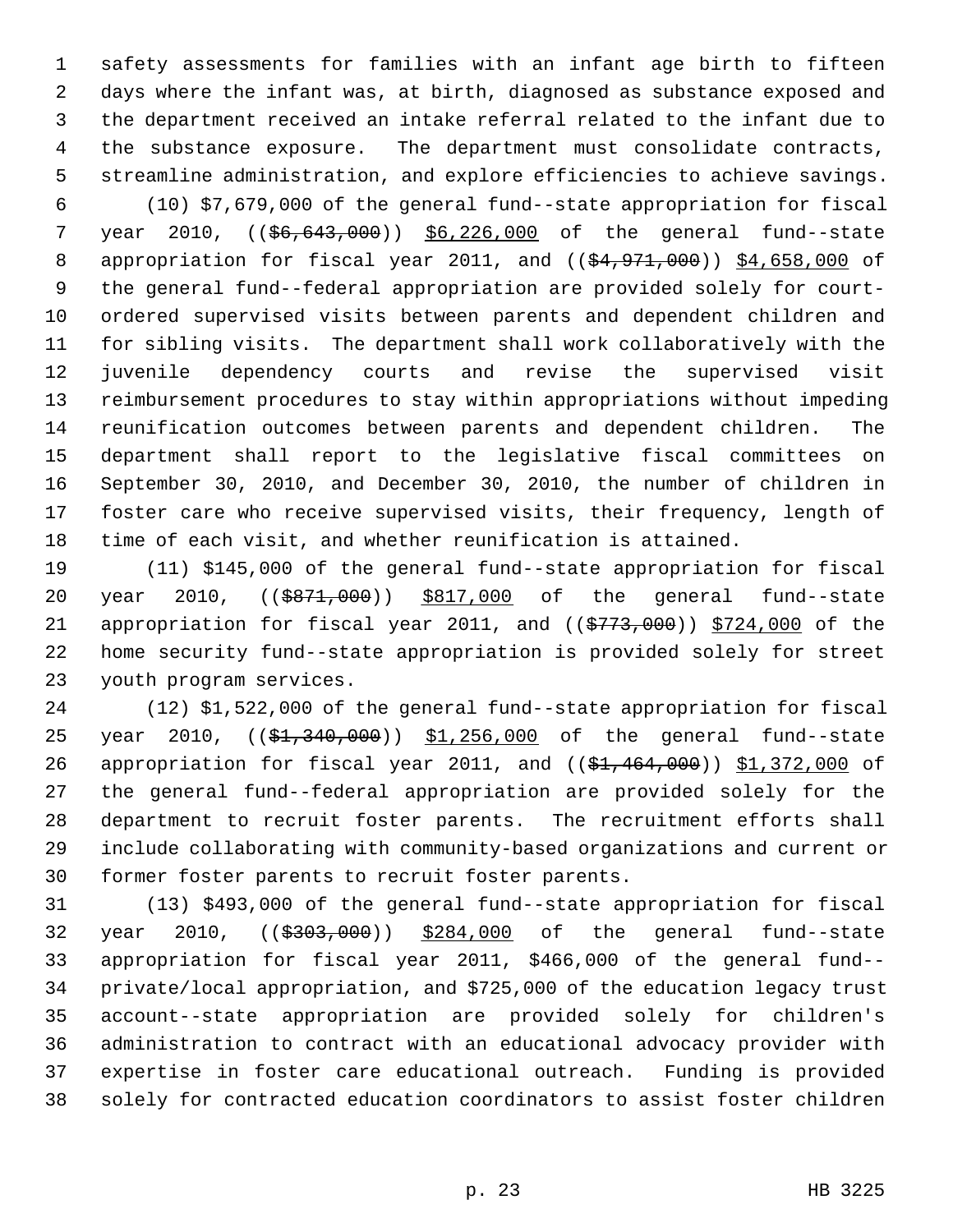1 in succeeding in K-12 and higher education systems. Funding shall be 2 prioritized to regions with high numbers of foster care youth and/or 3 regions where backlogs of youth that have formerly requested 4 educational outreach services exist. The department shall utilize 5 private matching funds to maintain educational advocacy services.

 6 (14) \$1,677,000 of the home security fund account--state 7 appropriation is provided solely for HOPE beds.

 8 (15) \$5,193,000 of the home security fund account--state 9 appropriation is provided solely for the crisis residential centers.

10 (16) The appropriations in this section reflect reductions in the 11 appropriations for the children's administration administrative 12 expenses. It is the intent of the legislature that these reductions 13 shall be achieved, to the greatest extent possible, by reducing those 14 administrative costs that do not affect direct client services or 15 direct service delivery or programs.

16 (17) Within the amounts appropriated in this section, the 17 department shall contract for a pilot project with family and community 18 networks in Whatcom county and up to four additional counties to 19 provide services. The pilot project shall be designed to provide a 20 continuum of services that reduce out-of-home placements and the 21 lengths of stay for children in out-of-home placement. The department 22 and the community networks shall collaboratively select the additional 23 counties for the pilot project and shall collaboratively design the 24 contract. Within the framework of the pilot project, the contract 25 shall seek to maximize federal funds. The pilot project in each county 26 shall include the creation of advisory and management teams which 27 include members from neighborhood-based family advisory committees, 28 residents, parents, youth, providers, and local and regional department 29 staff. The Whatcom county team shall facilitate the development of 30 outcome-based protocols and policies for the pilot project and develop 31 a structure to oversee, monitor, and evaluate the results of the pilot 32 projects. The department shall report the costs and savings of the 33 pilot project to the appropriate committees of the legislature by 34 November 1 of each year.

35 (18) \$157,000 of the general fund--state appropriation for fiscal 36 year 2010 and ((\$157,000)) \$148,000 of the general fund--state 37 appropriation for fiscal year 2011 are provided solely for the 38 department to contract with a nonprofit entity for a reunification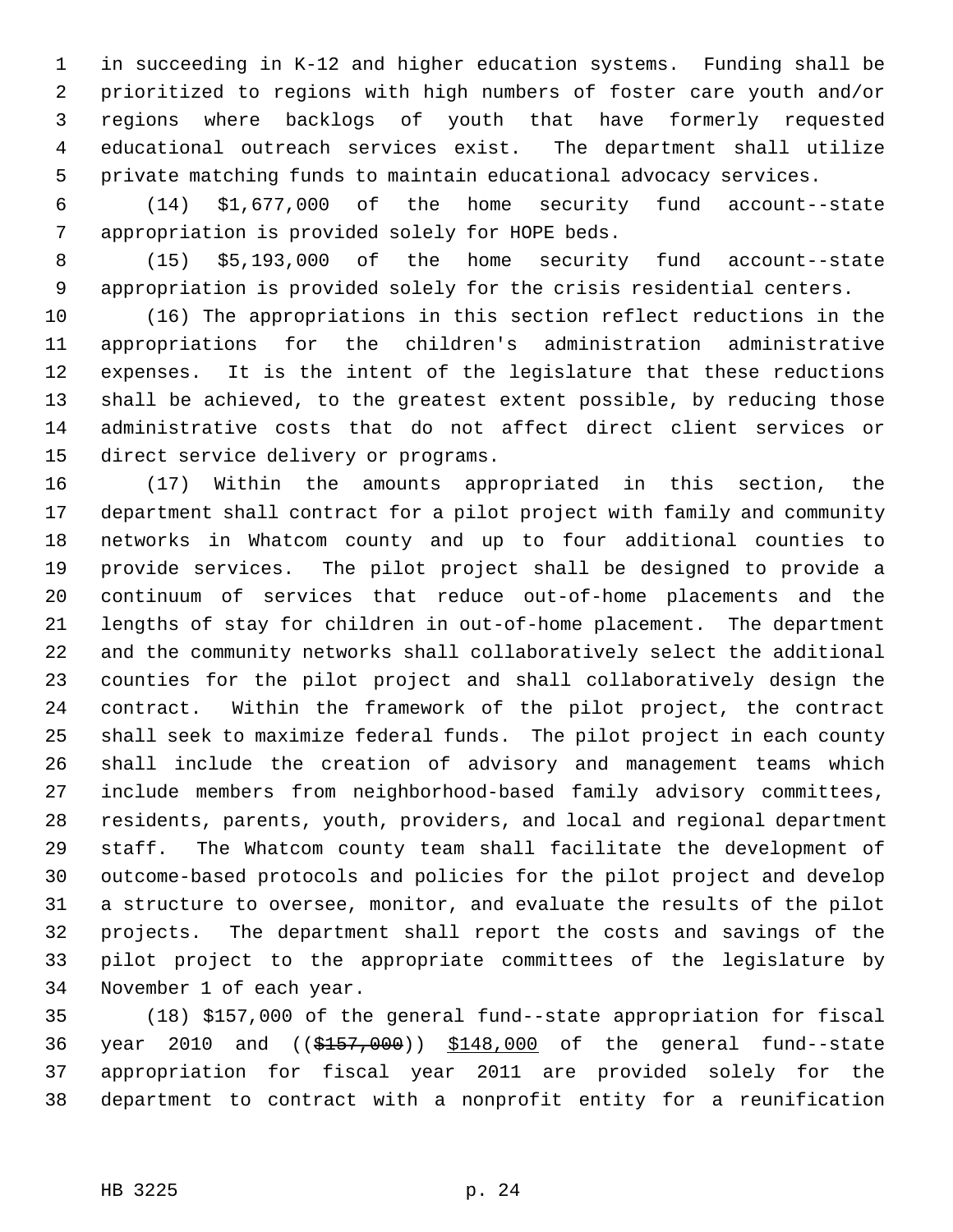1 pilot project in Whatcom and Skagit counties. The contract for the 2 reunification pilot project shall include a rate of \$46.16 per hour for 3 evidence-based interventions, in combination with supervised visits, to 4 provide 3,564 hours of services to reduce the length of stay for 5 children in the child welfare system. The contract shall also include 6 evidence-based intensive parenting skills building services and family 7 support case management services for 38 families participating in the 8 reunification pilot project. The contract shall include the 9 flexibility for the nonprofit entity to subcontract with trained 10 providers.

11 (19) \$303,000 of the general fund--state appropriation for fiscal 12 year 2010,  $($ <del>\$418,000</del>)) \$392,000 of the general fund--state 13 appropriation for fiscal year 2011, and ((\$257,000)) \$241,000 of the 14 general fund--federal appropriation are provided solely to implement 15 Engrossed Substitute House Bill No. 1961 (increasing adoptions act). 16 If the bill is not enacted by June 30, 2009, the amounts provided in 17 this subsection shall lapse.

18 (20) \$98,000 of the general fund--state appropriation for fiscal 19 year 2010 and ((\$98,000)) \$92,000 of the general fund--state 20 appropriation for fiscal year 2011 are provided solely for the 21 department to contract with an agency that is working in partnership 22 with, and has been evaluated by, the University of Washington school of 23 social work to implement promising practice constellation hub models of 24 foster care support.

25 (21) The legislature intends for the department to reduce the time 26 a child remains in the child welfare system. The department shall 27 establish a measurable goal and report progress toward meeting that 28 goal to the legislature by January 15 of each fiscal year of the 2009- 29 11 fiscal biennium. To the extent that actual caseloads exceed those 30 assumed in this section, it is the intent of the legislature to address 31 those issues in a manner similar to all other caseload programs.

32 (22) \$715,000 of the general fund--state appropriation for fiscal 33 year 2010 and ((\$715,000)) \$671,000 of the general fund--state 34 appropriation for fiscal year 2011 are provided solely for services 35 provided through children's advocacy centers.

36 (23)  $((\frac{1}{21},000))$  \$10,000 of the general fund--state appropriation 37 for fiscal year 2011 and \$3,000 of the general fund--federal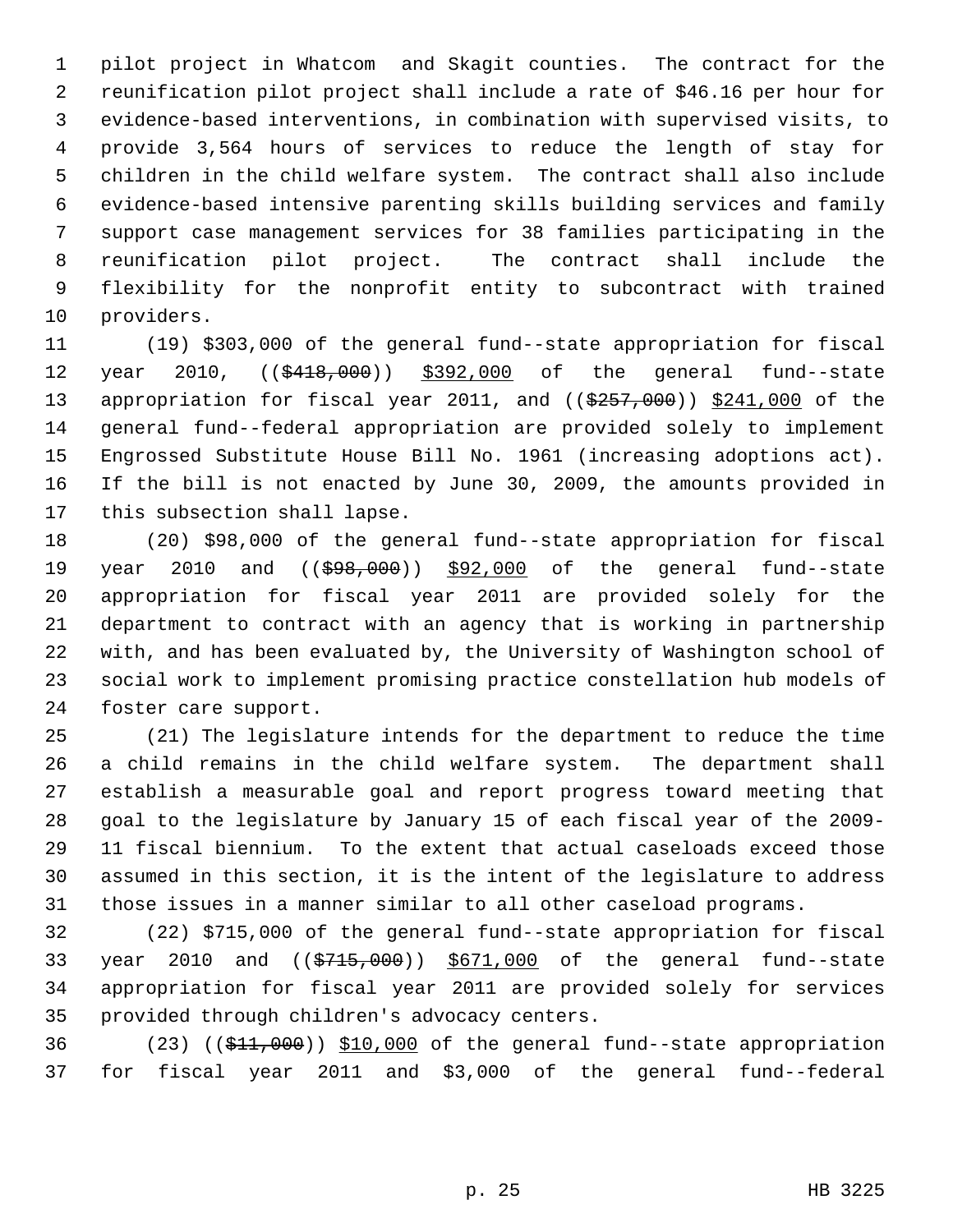1 appropriation are provided solely for implementation of chapter 224, 2 Laws of 2010 (confinement alternatives). If the bill is not enacted by 3 June 30, 2010, the amounts provided in this subsection shall lapse.

 4 (24) \$1,867,000 of the general fund--state appropriation for fiscal 5 year 2010,  $((\frac{1}{2}, 790, 000))$  \$1,677,000 of the general fund--state 6 appropriation for fiscal year 2011, and  $((\frac{24}{54}, \frac{673}{600}) )$  \$4,379,000 of 7 the general fund--federal appropriation are provided solely for the 8 department to contract for medicaid treatment child care (MTCC) 9 services. Children's administration case workers, local public health 10 nurses and case workers from the temporary assistance for needy 11 families program shall refer children to MTCC services, as long as the 12 children meet the eligibility requirements as outlined in the 13 Washington state plan for the MTCC services.

14 (25) The department shall contract for at least one pilot project 15 with adolescent services providers to deliver a continuum of short-term 16 crisis stabilization services. The pilot project shall include 17 adolescent services provided through secure crisis residential centers, 18 crisis residential centers, and hope beds. The department shall work 19 with adolescent service providers to maintain availability of 20 adolescent services and maintain the delivery of services in a 21 geographically representative manner. The department shall examine 22 current staffing requirements, flexible payment options, center-23 specific licensing waivers, and other appropriate methods to achieve 24 savings and streamline the delivery of services. The legislature 25 intends for the pilot project to provide flexibility to the department 26 to improve outcomes and to achieve more efficient utilization of 27 existing resources, while meeting the statutory goals of the adolescent 28 services programs. The department shall provide an update to the 29 appropriate legislative committees and governor on the status of the 30 pilot project implementation by December 1, 2010.

31 (26) To ensure expenditures remain within available funds 32 appropriated in this section as required by RCW 74.13A.005 and 33 74.13A.020, the secretary shall not set the amount of any adoption 34 assistance payment or payments, made pursuant to RCW 26.33.320 and 35 74.13A.005 through 74.13A.080, to more than ninety percent of the 36 foster care maintenance payment for that child had he or she remained 37 in a foster family home during the same period. This subsection does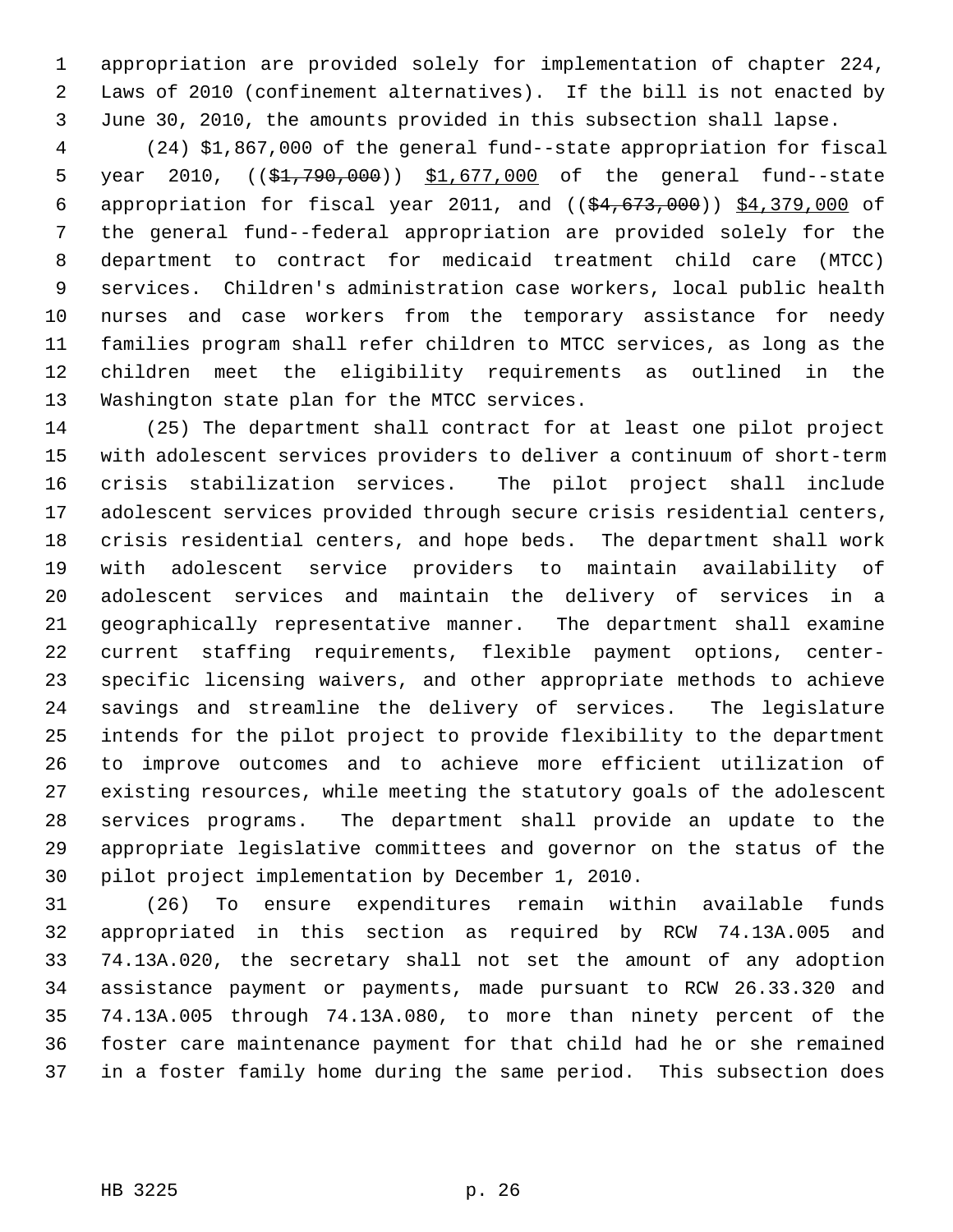1 not apply to adoption assistance agreements in existence on the 2 effective date of this section.

 3 (27) Receipts from fees per chapter 289, Laws of 2010, as deposited 4 into the prostitution prevention and intervention account for services 5 provided to sexually exploited children as defined in RCW 13.32A.030 in 6 secure and semi-secure crisis residential centers with access to staff 7 trained to meet their specific needs shall be used to expand capacity 8 for secure crisis residential centers and not supplant existing 9 funding.

10 (28) The appropriations in this section reflect reductions to the 11 foster care maintenance payment rates during fiscal year 2011.

12 **Sec. 202.** 2010 sp.s. c 37 s 203 (uncodified) is amended to read as 13 follows:

14 **FOR THE DEPARTMENT OF SOCIAL AND HEALTH SERVICES--JUVENILE** 15 **REHABILITATION PROGRAM** 16 General Fund--State Appropriation (FY 2010) . . . . . . . . \$103,437,000 17 General Fund--State Appropriation (FY 2011) . . . . . ((\$97,761,000))  $18$  \$96,167,000 19 General Fund--Federal Appropriation . . . . . . . . . . . . \$1,715,000 20 General Fund--Private/Local Appropriation . . . . . . . . . \$1,899,000 21 Washington Auto Theft Prevention Authority Account-- 22 State Appropriation . . . . . . . . . . . . . . . . . . \$3,896,000 23 Juvenile Accountability Incentive Account--Federal 24 Appropriation . . . . . . . . . . . . . . . . . . . . . . \$2,805,000 25 State Efficiency and Restructuring Account--State 26 Appropriation . . . . . . . . . . . . . . . . . . . . . . \$4,958,000 27 TOTAL APPROPRIATION . . . . . . . . . . . . . . ((\$216,471,000)) 28 \$214,877,000

29 The appropriations in this section are subject to the following 30 conditions and limitations:

31 (1) \$353,000 of the general fund--state appropriation for fiscal 32 year 2010 and \$353,000 of the general fund--state appropriation for 33 fiscal year 2011 are provided solely for deposit in the county criminal 34 justice assistance account for costs to the criminal justice system 35 associated with the implementation of chapter 338, Laws of 1997 36 (juvenile code revisions). The amounts provided in this subsection are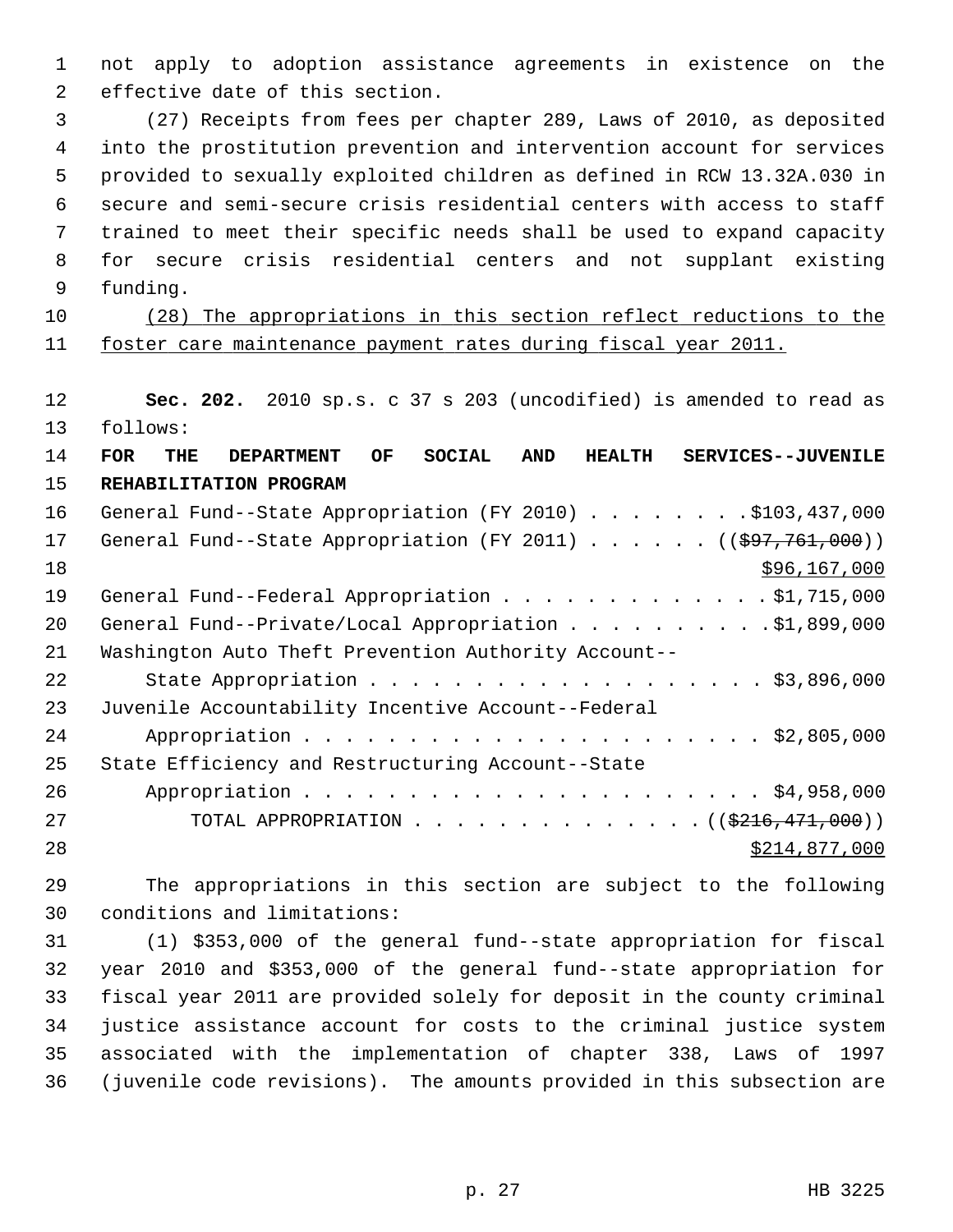1 intended to provide funding for county adult court costs associated 2 with the implementation of chapter 338, Laws of 1997 and shall be 3 distributed in accordance with RCW 82.14.310.

 4 (2) \$3,408,000 of the general fund--state appropriation for fiscal 5 year 2010 and \$2,898,000 of the general fund--state appropriation for 6 fiscal year 2011 are provided solely for the implementation of chapter 7 338, Laws of 1997 (juvenile code revisions). The amounts provided in 8 this subsection are intended to provide funding for county impacts 9 associated with the implementation of chapter 338, Laws of 1997 and 10 shall be distributed to counties as prescribed in the current 11 consolidated juvenile services (CJS) formula.

12 (3) \$3,716,000 of the general fund--state appropriation for fiscal 13 year 2010 and \$3,716,000 of the general fund--state appropriation for 14 fiscal year 2011 are provided solely to implement community juvenile 15 accountability grants pursuant to chapter 338, Laws of 1997 (juvenile 16 code revisions). Funds provided in this subsection may be used solely 17 for community juvenile accountability grants, administration of the 18 grants, and evaluations of programs funded by the grants.

19 (4) \$1,427,000 of the general fund--state appropriation for fiscal 20 year 2010 and \$1,206,000 of the general fund--state appropriation for 21 fiscal year 2011 are provided solely to implement alcohol and substance 22 abuse treatment programs for locally committed offenders. The juvenile 23 rehabilitation administration shall award these moneys on a competitive 24 basis to counties that submitted a plan for the provision of services 25 approved by the division of alcohol and substance abuse. The juvenile 26 rehabilitation administration shall develop criteria for evaluation of 27 plans submitted and a timeline for awarding funding and shall assist 28 counties in creating and submitting plans for evaluation.

29 (5) \$3,066,000 of the general fund--state appropriation for fiscal 30 year 2010 and \$3,066,000 of the general fund--state appropriation for 31 fiscal year 2011 are provided solely for grants to county juvenile 32 courts for the following programs identified by the Washington state 33 institute for public policy (institute) in its October 2006 report: 34 "Evidence-Based Public Policy Options to Reduce Future Prison 35 Construction, Criminal Justice Costs and Crime Rates": Functional 36 family therapy, multi-systemic therapy, aggression replacement training 37 and interagency coordination programs, or other programs with a 38 positive benefit-cost finding in the institute's report. County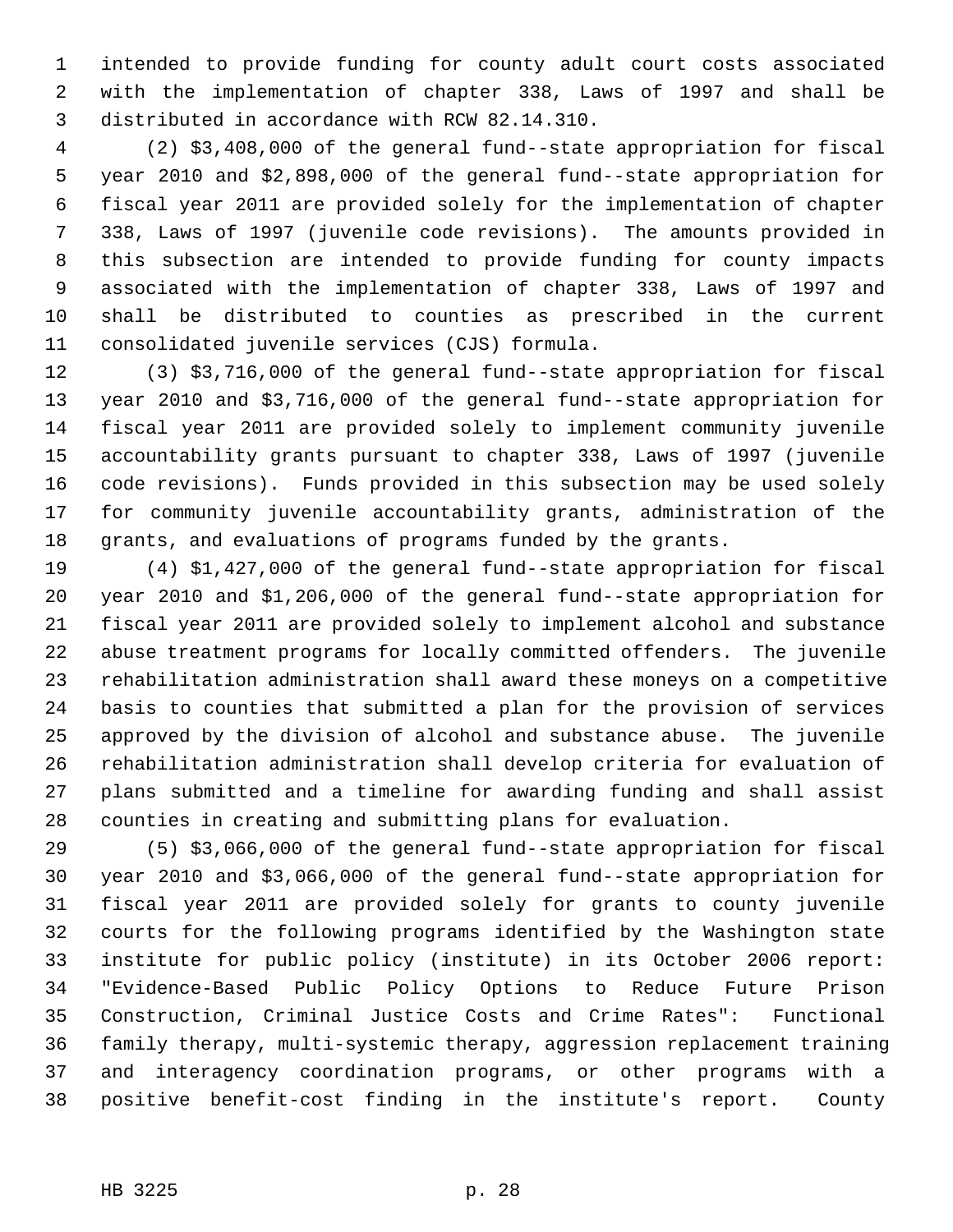1 juvenile courts shall apply to the juvenile rehabilitation 2 administration for funding for program-specific participation and the 3 administration shall provide grants to the courts consistent with the 4 per-participant treatment costs identified by the institute.

 5 (6) \$1,287,000 of the general fund--state appropriation for fiscal 6 year 2010 and \$1,287,000 of the general fund--state appropriation for 7 fiscal year 2011 are provided solely for expansion of the following 8 treatments and therapies in juvenile rehabilitation administration 9 programs identified by the Washington state institute for public policy 10 in its October 2006 report: "Evidence-Based Public Policy Options to 11 Reduce Future Prison Construction, Criminal Justice Costs and Crime 12 Rates": Multidimensional treatment foster care, family integrated 13 transitions, and aggression replacement training. The administration 14 may concentrate delivery of these treatments and therapies at a limited 15 number of programs to deliver the treatments in a cost-effective 16 manner.

17 (7)(a) For the fiscal year ending June 30, 2011, the juvenile 18 rehabilitation administration shall administer a block grant, rather 19 than categorical funding, of consolidated juvenile service funds, 20 community juvenile accountability act grants, the chemical dependency 21 disposition alternative funds, the mental health disposition 22 alternative, and the sentencing disposition alternative for the purpose 23 of serving youth adjudicated in the juvenile justice system. In making 24 the block grant, the juvenile rehabilitation administration shall 25 follow the following formula and will prioritize evidence-based 26 programs and disposition alternatives and take into account juvenile 27 courts program-eligible youth in conjunction with the number of youth 28 served in each approved evidence-based program or disposition 29 alternative: (i) Thirty-seven and one-half percent for the at-risk 30 population of youth ten to seventeen years old; (ii) fifteen percent 31 for moderate and high-risk youth; (iii) twenty-five percent for 32 evidence-based program participation; (iv) seventeen and one-half 33 percent for minority populations; (v) three percent for the chemical 34 dependency disposition alternative; and (vi) two percent for the mental 35 health and sentencing dispositional alternatives. Funding for the 36 special sex offender disposition alternative (SSODA) shall not be 37 included in the block grant, but allocated on the average daily 38 population in juvenile courts. Funding for the evidence-based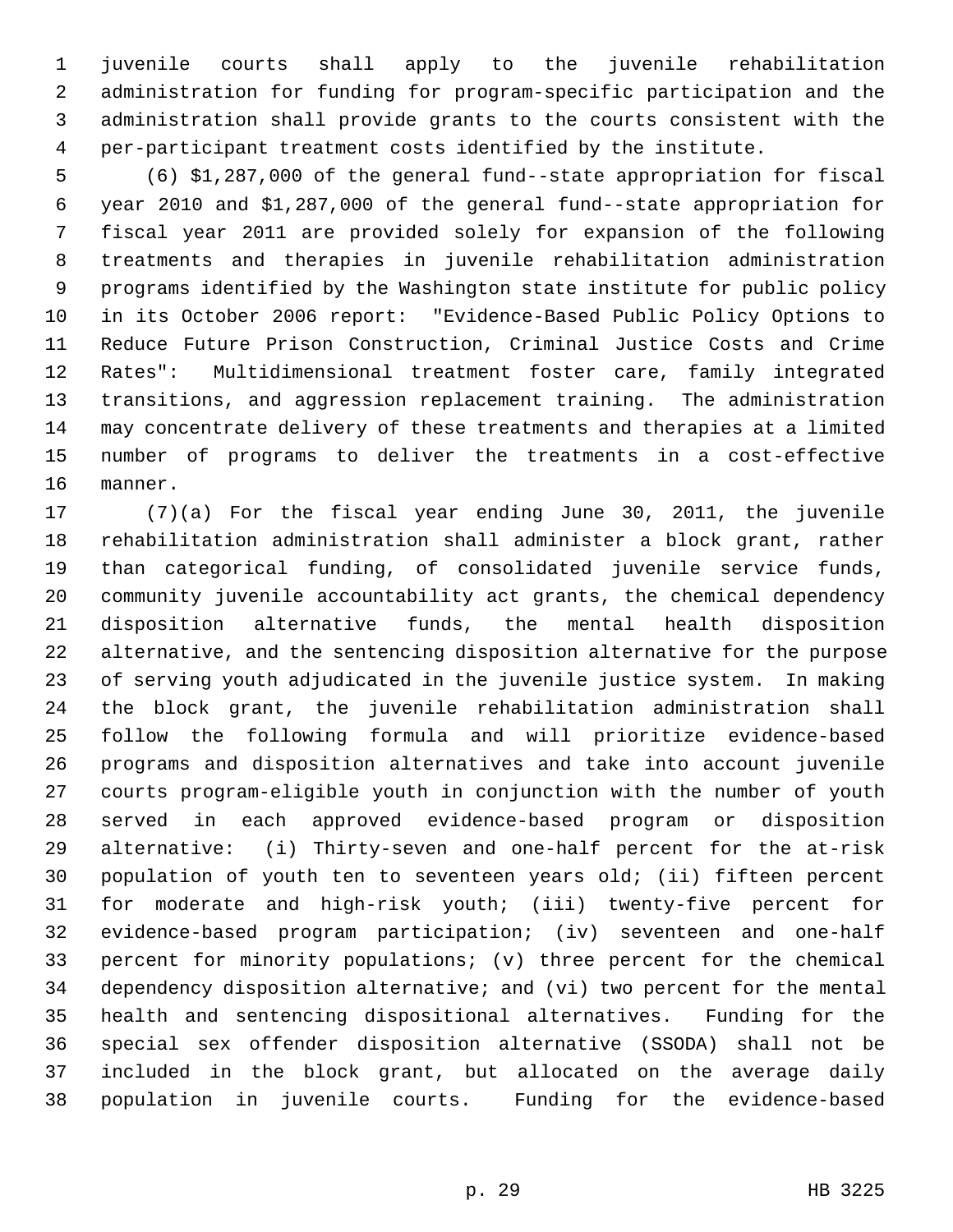1 expansion grants shall be excluded from the block grant formula. Funds 2 may be used for promising practices when approved by the juvenile 3 rehabilitation administration and juvenile courts, through the 4 community juvenile accountability act committee, based on the criteria 5 established in consultation with Washington state institute for public 6 policy and the juvenile courts.

 7 (b) It is the intent of the legislature that the juvenile 8 rehabilitation administration phase the implementation of the formula 9 provided in subsection (1) of this section by including a stop-loss 10 formula of three percent in fiscal year 2011, five percent in fiscal 11 year 2012, and five percent in fiscal year 2013. It is further the 12 intent of the legislature that the evidence-based expansion grants be 13 incorporated into the block grant formula by fiscal year 2013 and SSODA 14 remain separate unless changes would result in increasing the cost 15 benefit savings to the state as identified in (c) of this subsection.

16 (c) The juvenile rehabilitation administration and the juvenile 17 courts shall establish a block grant funding formula oversight 18 committee with equal representation from the juvenile rehabilitation 19 administration and the juvenile courts. The purpose of this committee 20 is to assess the ongoing implementation of the block grant funding 21 formula, utilizing data-driven decision making and the most current 22 available information. The committee will be cochaired by the juvenile 23 rehabilitation administration and the juvenile courts, who will also 24 have the ability to change members of the committee as needed to 25 achieve its purpose. Initial members will include one juvenile court 26 representative from the finance committee, the community juvenile 27 accountability act committee, the risk assessment quality assurance 28 committee, the executive board of the Washington association of 29 juvenile court administrators, the Washington state center for court 30 research, and a representative of the superior court judges 31 association; two representatives from the juvenile rehabilitation 32 administration headquarters program oversight staff, two 33 representatives of the juvenile rehabilitation administration regional 34 office staff, one representative of the juvenile rehabilitation 35 administration fiscal staff and a juvenile rehabilitation 36 administration division director. The committee may make changes to 37 the formula categories other than the evidence-based program and 38 disposition alternative categories if it is determined the changes will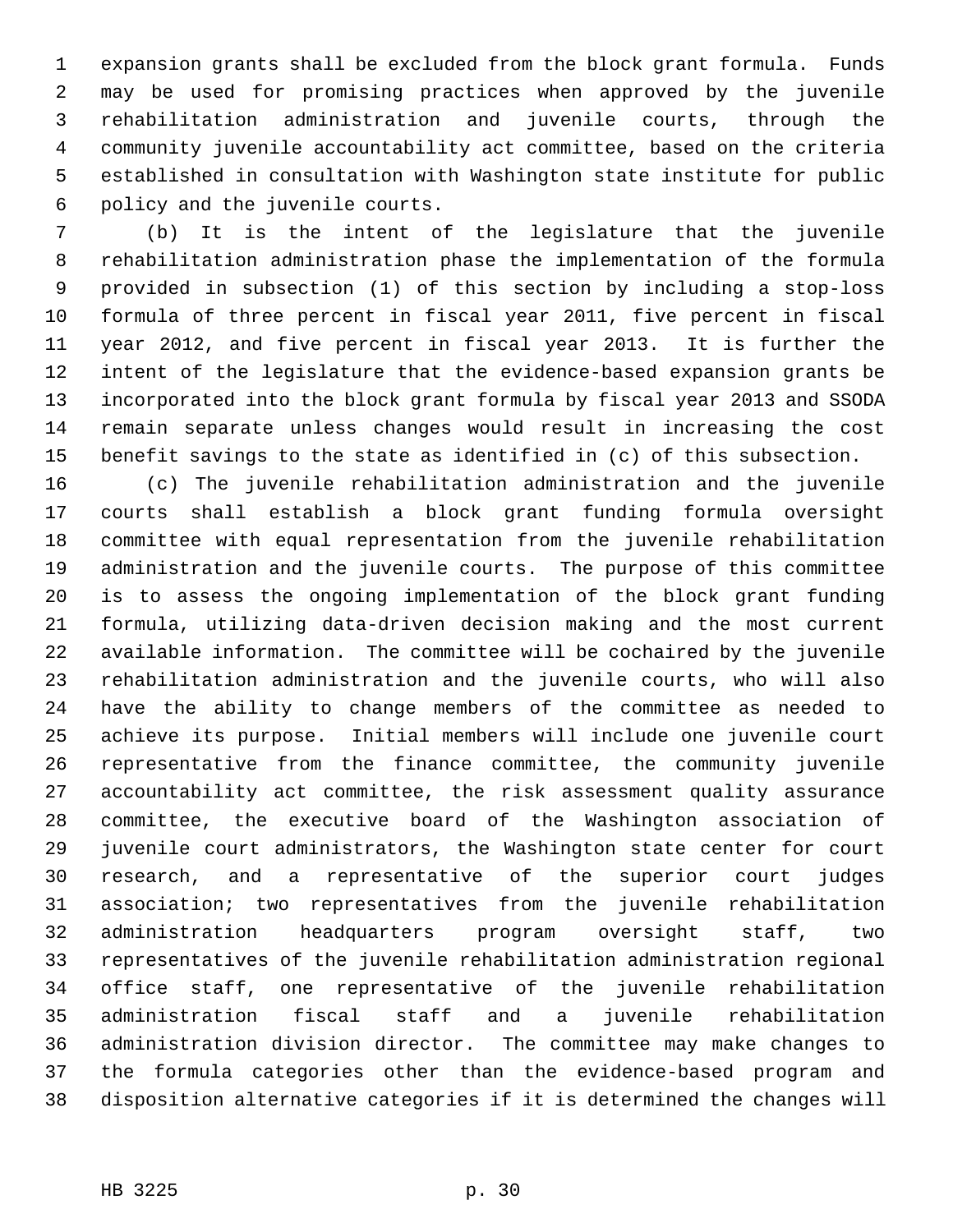1 increase statewide service delivery or effectiveness of evidence-based 2 program or disposition alternative resulting in increased cost benefit 3 savings to the state. Long-term cost benefit must be considered. 4 Percentage changes may occur in the evidence-based program or 5 disposition alternative categories of the formula should it be 6 determined the changes will increase evidence-based program or 7 disposition alternative delivery and increase the cost benefit to the 8 state. These outcomes will also be considered in determining when 9 evidence-based expansion or special sex offender disposition 10 alternative funds should be included in the block grant or left 11 separate.

12 (d) The juvenile courts and administrative office of the courts 13 shall be responsible for collecting and distributing information and 14 providing access to the data systems to the juvenile rehabilitation 15 administration and the Washington state institute for public policy 16 related to program and outcome data. The juvenile rehabilitation 17 administration and the juvenile courts will work collaboratively to 18 develop program outcomes that reinforce the greatest cost benefit to 19 the state in the implementation of evidence-based practices and 20 disposition alternatives.

21 (e) By December 1, 2010, the Washington state institute for public 22 policy shall report to the office of financial management and 23 appropriate committees of the legislature on the administration of the 24 block grant authorized in this subsection. The report shall include 25 the criteria used for allocating the funding as a block grant and the 26 participation targets and actual participation in the programs subject 27 to the block grant.

28 (8) \$3,700,000 of the Washington auto theft prevention authority 29 account--state appropriation is provided solely for competitive grants 30 to community-based organizations to provide at-risk youth intervention 31 services, including but not limited to, case management, employment 32 services, educational services, and street outreach intervention 33 programs. Projects funded should focus on preventing, intervening, and 34 suppressing behavioral problems and violence while linking at-risk 35 youth to pro-social activities. The department may not expend more 36 than \$1,850,000 per fiscal year. The costs of administration must not 37 exceed four percent of appropriated funding for each grant recipient. 38 Each entity receiving funds must report to the juvenile rehabilitation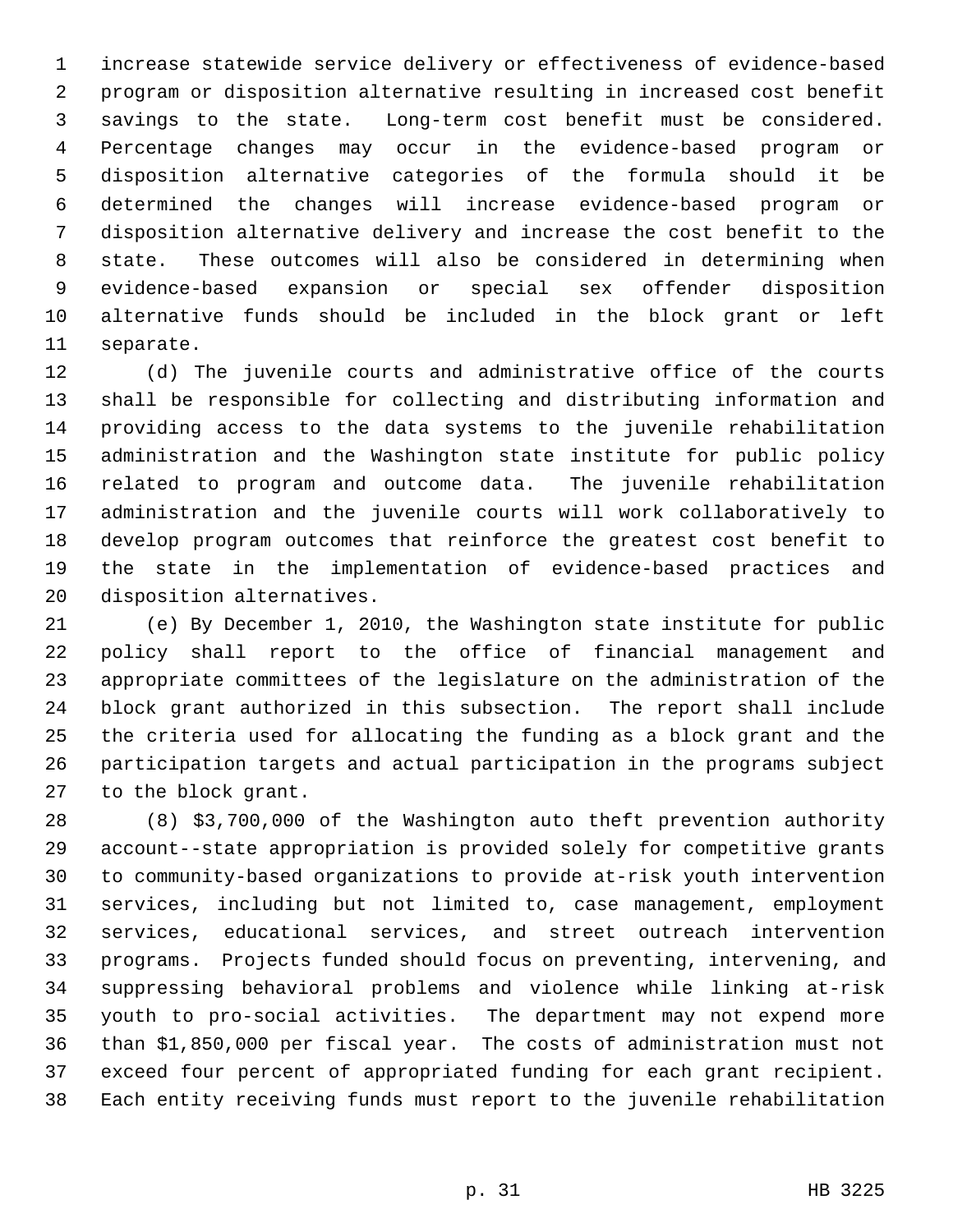1 administration on the number and types of youth served, the services 2 provided, and the impact of those services upon the youth and the 3 community.

 4 (9) The appropriations in this section assume savings associated 5 with the transfer of youthful offenders age eighteen or older whose 6 sentences extend beyond age twenty-one to the department of corrections 7 to complete their sentences. Prior to transferring an offender to the 8 department of corrections, the juvenile rehabilitation administration 9 shall evaluate the offender to determine the offender's physical and 10 emotional suitability for transfer.

11 **Sec. 203.** 2010 sp.s. c 37 s 204 (uncodified) is amended to read as 12 follows:

# 13 **FOR THE DEPARTMENT OF SOCIAL AND HEALTH SERVICES--MENTAL HEALTH** 14 **PROGRAM**

15 (1) COMMUNITY SERVICES/REGIONAL SUPPORT NETWORKS

|    | 16 General Fund--State Appropriation (FY 2010) \$273,648,000 |
|----|--------------------------------------------------------------|
| 17 | General Fund--State Appropriation (FY 2011) \$278,530,000    |
| 18 | General Fund--Federal Appropriation \$519,456,000            |
| 19 | General Fund--Private/Local Appropriation \$16,674,000       |
| 20 | Hospital Safety Net Assessment Fund--State                   |
| 21 |                                                              |
| 22 | TOTAL APPROPRIATION \$1,091,784,000                          |

23 The appropriations in this subsection are subject to the following 24 conditions and limitations:

25 (a) \$113,689,000 of the general fund--state appropriation for 26 fiscal year 2010 and \$113,689,000 of the general fund--state 27 appropriation for fiscal year 2011 are provided solely for persons and 28 services not covered by the medicaid program. This is a reduction of 29 \$11,606,000 each fiscal year from the nonmedicaid funding that was 30 allocated for expenditure by regional support networks during fiscal 31 year 2009 prior to supplemental budget reductions. This \$11,606,000 32 reduction shall be distributed among regional support networks 33 proportional to each network's share of the total state population. To 34 the extent possible, levels of regional support network spending shall 35 be maintained in the following priority order: (i) Crisis and 36 commitment services; (ii) community inpatient services; and (iii)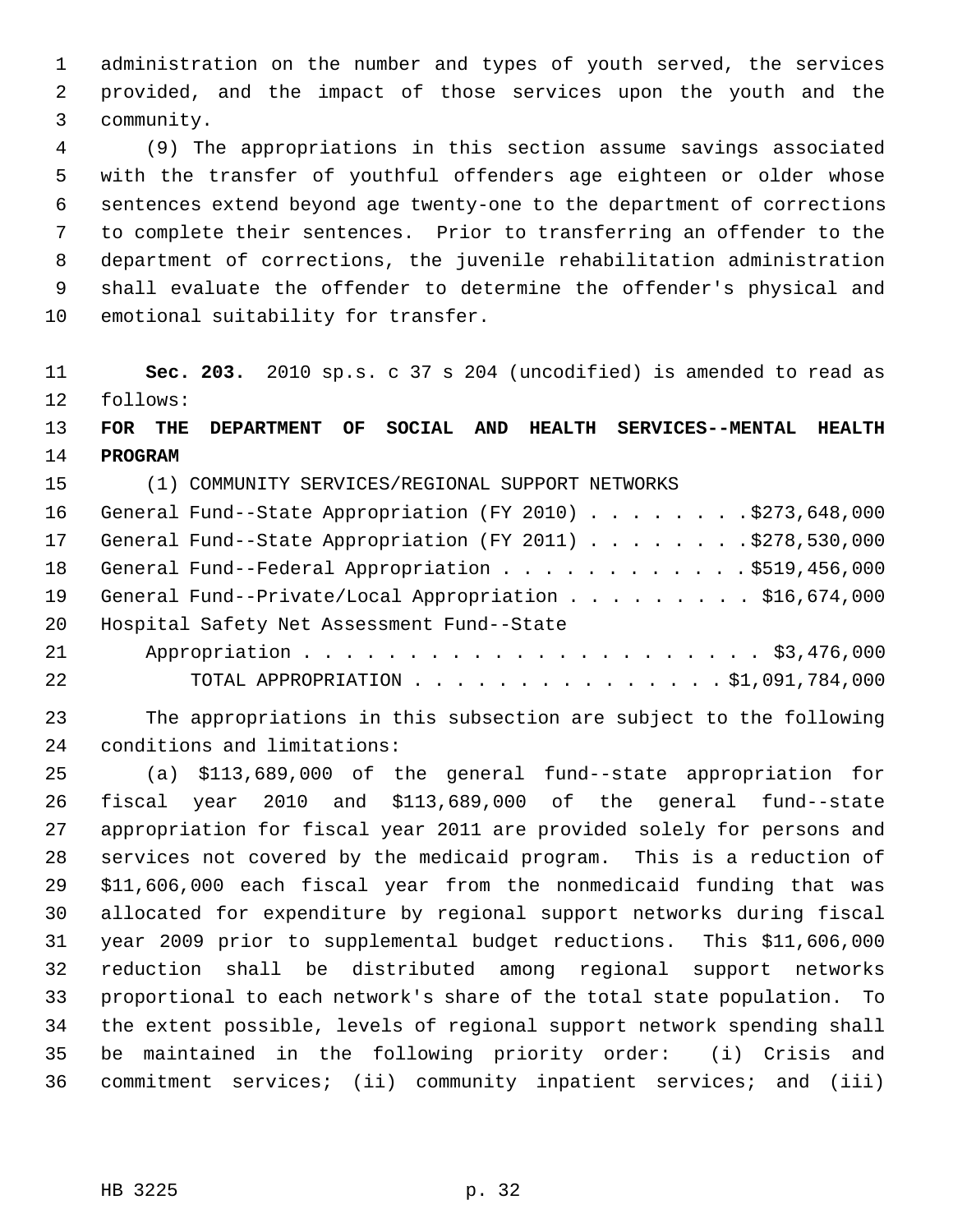1 residential care services, including personal care and emergency 2 housing assistance.

 3 (b) \$10,400,000 of the general fund--state appropriation for fiscal 4 year 2010, \$9,100,000 of the general fund--state appropriation for 5 fiscal year 2011, and \$1,300,000 of the general fund--federal 6 appropriation are provided solely for the department and regional 7 support networks to contract for implementation of high-intensity 8 program for active community treatment (PACT) teams. The department 9 shall work with regional support networks and the center for medicare 10 and medicaid services to integrate eligible components of the PACT 11 service delivery model into medicaid capitation rates no later than 12 January 2011, while maintaining consistency with all essential elements 13 of the PACT evidence-based practice model.

14 (c) \$6,500,000 of the general fund--state appropriation for fiscal 15 year 2010 and \$6,500,000 of the general fund--state appropriation for 16 fiscal year 2011 are provided solely for the western Washington 17 regional support networks to provide either community- or hospital 18 campus-based services for persons who require the level of care 19 provided by the program for adaptive living skills (PALS) at western 20 state hospital.

21 (d) The number of nonforensic beds allocated for use by regional 22 support networks at eastern state hospital shall be 192 per day. The 23 number of nonforensic beds allocated for use by regional support 24 networks at western state hospital shall be 617 per day during the 25 first quarter of fiscal year 2010, and 587 per day thereafter. Beds in 26 the program for adaptive living skills (PALS) are not included in the 27 preceding bed allocations. The department shall separately charge 28 regional support networks for persons served in the PALS program.

29 (e) From the general fund--state appropriations in this subsection, 30 the secretary of social and health services shall assure that regional 31 support networks reimburse the aging and disability services 32 administration for the general fund--state cost of medicaid personal 33 care services that enrolled regional support network consumers use 34 because of their psychiatric disability.

35 (f) \$4,582,000 of the general fund--state appropriation for fiscal 36 year 2010 and \$4,582,000 of the general fund--state appropriation for 37 fiscal year 2011 are provided solely for mental health services for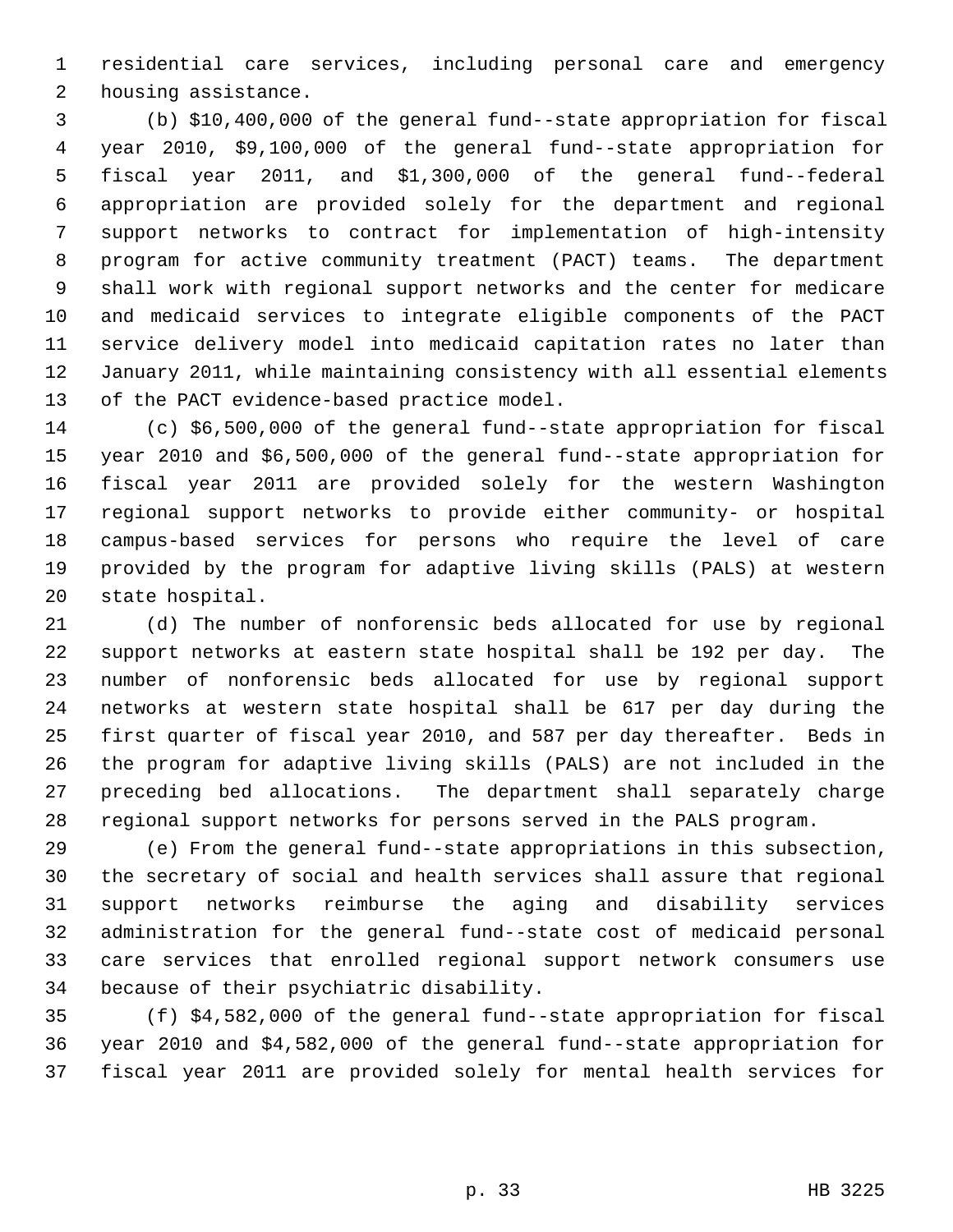1 mentally ill offenders while confined in a county or city jail and for 2 facilitating access to programs that offer mental health services upon 3 release from confinement.

 4 (g) The department is authorized to continue to contract directly, 5 rather than through contracts with regional support networks, for 6 children's long-term inpatient facility services.

 7 (h) \$750,000 of the general fund--state appropriation for fiscal 8 year 2010 and \$750,000 of the general fund--state appropriation for 9 fiscal year 2011 are provided solely to continue performance-based 10 incentive contracts to provide appropriate community support services 11 for individuals with severe mental illness who were discharged from the 12 state hospitals as part of the expanding community services initiative. 13 These funds will be used to enhance community residential and support 14 services provided by regional support networks through other state and 15 federal funding.

16 (i) \$1,500,000 of the general fund--state appropriation for fiscal 17 year 2010 and \$1,500,000 of the general fund--state appropriation for 18 fiscal year 2011 are provided solely for the Spokane regional support 19 network to implement services to reduce utilization and the census at 20 eastern state hospital. Such services shall include:

21 (i) High intensity treatment team for persons who are high 22 utilizers of psychiatric inpatient services, including those with co-23 occurring disorders and other special needs;

24 (ii) Crisis outreach and diversion services to stabilize in the 25 community individuals in crisis who are at risk of requiring inpatient 26 care or jail services;

27 (iii) Mental health services provided in nursing facilities to 28 individuals with dementia, and consultation to facility staff treating 29 those individuals; and

30 (iv) Services at the sixteen-bed evaluation and treatment facility.

31 At least annually, the Spokane regional support network shall 32 assess the effectiveness of these services in reducing utilization at 33 eastern state hospital, identify services that are not optimally 34 effective, and modify those services to improve their effectiveness.

35 (j) The department shall return to the Spokane regional support 36 network fifty percent of the amounts assessed against the network 37 during the last six months of calendar year 2009 for state hospital 38 utilization in excess of its contractual limit. The regional support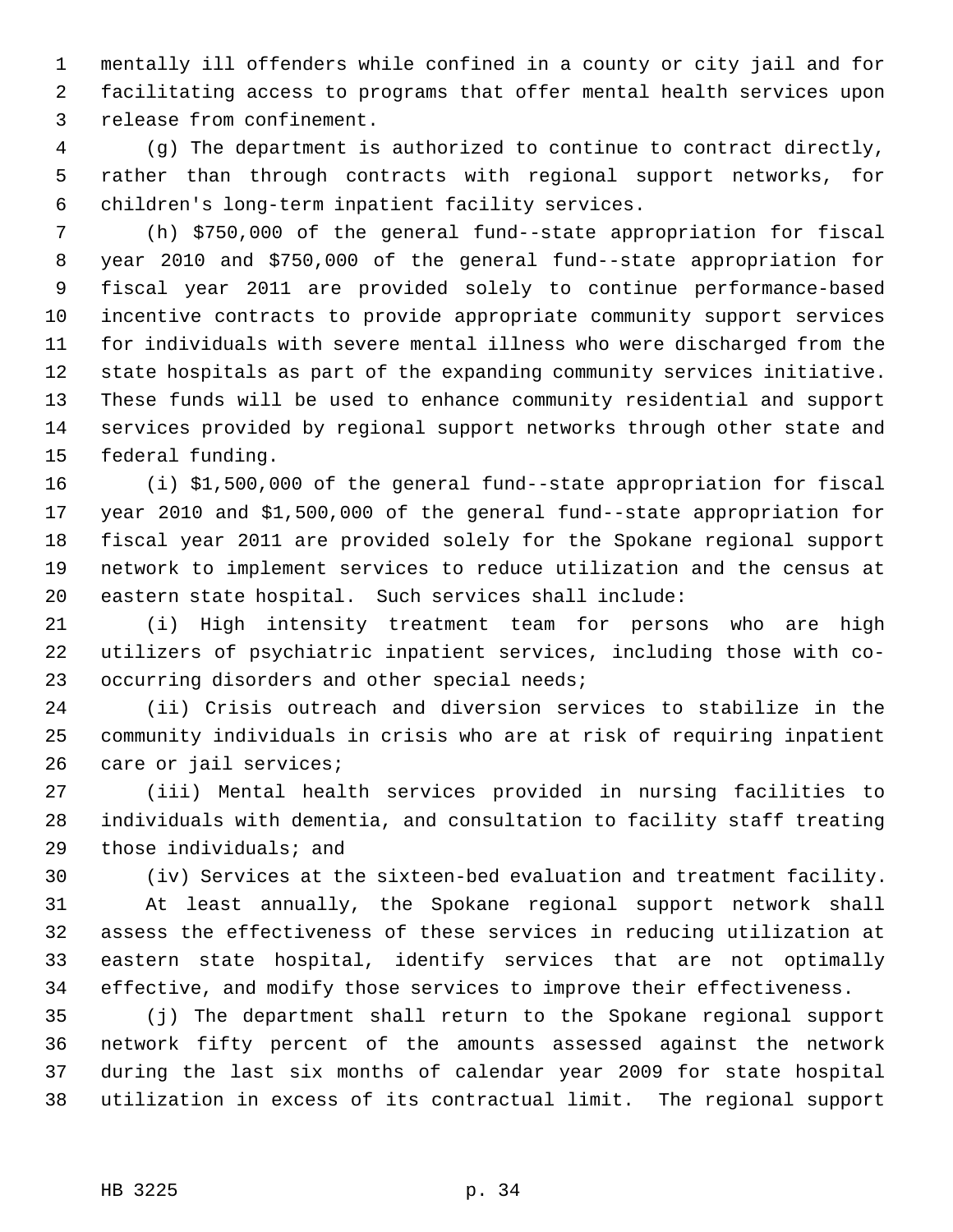1 network shall use these funds for operation during its initial months 2 of a new sixteen-bed evaluation and treatment facility that will enable 3 the network to reduce its use of the state hospital, and for diversion 4 and community support services for persons with dementia who would 5 likely otherwise require care at the state hospital.

 6 (k) The department is directed to identify and implement program 7 efficiencies and benefit changes in its delivery of medicaid managed- 8 care services that are sufficient to operate within the state and 9 federal appropriations in this section. Such actions may include but 10 are not limited to methods such as adjusting the care access standards; 11 improved utilization management of ongoing, recurring, and high-12 intensity services; and increased uniformity in provider payment rates. 13 The department shall ensure that the capitation rate adjustments 14 necessary to accomplish these efficiencies and changes are distributed 15 uniformly and equitably across all regional support networks statewide. 16 The department is directed to report to the relevant legislative fiscal 17 and policy committees at least thirty days prior to implementing rate 18 adjustments reflecting these changes.

19 (l) In developing the new medicaid managed care rates under which 20 the public mental health managed care system will operate during the 21 five years beginning in fiscal year 2011, the department should seek to 22 estimate the reasonable and necessary cost of efficiently and 23 effectively providing a comparable set of medically necessary mental 24 health benefits to persons of different acuity levels regardless of 25 where in the state they live. Actual prior period spending in a 26 regional administrative area shall not be a key determinant of future 27 payment rates. The department shall report to the office of financial 28 management and to the relevant fiscal and policy committees of the 29 legislature on its proposed new waiver and mental health managed care 30 rate-setting approach by October 1, 2009, and again at least sixty days 31 prior to implementation of new capitation rates.

32 (m) In implementing the new public mental health managed care 33 payment rates for fiscal year 2011, the department shall to the maximum 34 extent possible within each regional support network's allowable rate 35 range establish rates so that there is no increase or decrease in the 36 total state and federal funding that the regional support network would 37 receive if it were to continue to be paid at its October 2009 through 38 June 2010 rates. The department shall additionally revise the draft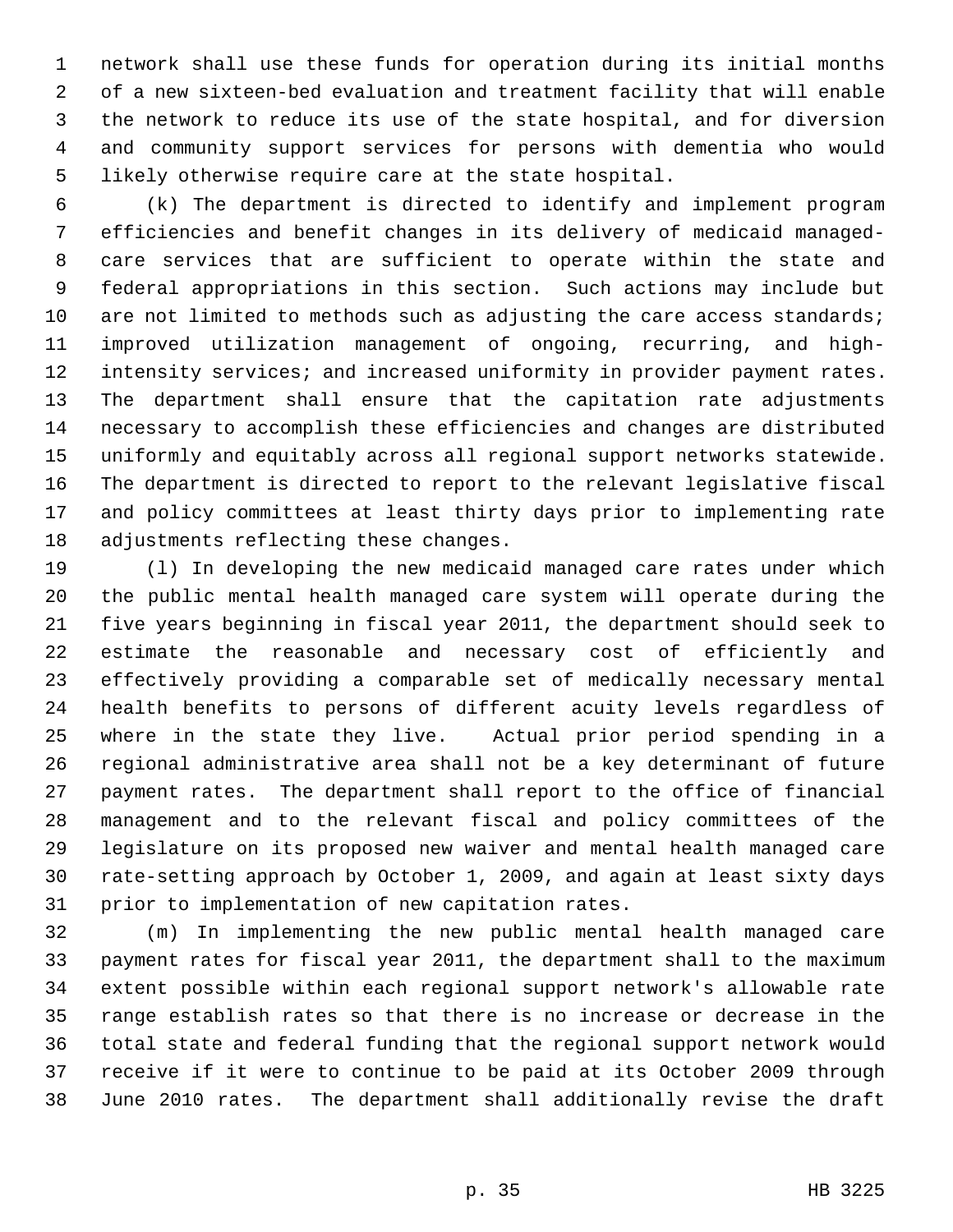1 rates issued January 28, 2010, to more accurately reflect the lower 2 practitioner productivity inherent in the delivery of services in 3 extremely rural regions in which a majority of the population reside in 4 frontier counties, as defined and designated by the national center for 5 frontier communities.

 6 (n) \$1,529,000 of the general fund--state appropriation for fiscal 7 year 2010 and \$1,529,000 of the general fund--state appropriation for 8 fiscal year 2011 are provided solely to reimburse Pierce and Spokane 9 counties for the cost of conducting 180-day commitment hearings at the 10 state psychiatric hospitals.

11 (o) The legislature intends and expects that regional support 12 networks and contracted community mental health agencies shall make all 13 possible efforts to, at a minimum, maintain current compensation levels 14 of direct care staff. Such efforts shall include, but not be limited 15 to, identifying local funding that can preserve client services and 16 staff compensation, achieving administrative reductions at the regional 17 support network level, and engaging stakeholders on cost-savings ideas 18 that maintain client services and staff compensation. For purposes of 19 this section, "direct care staff" means persons employed by community 20 mental health agencies whose primary responsibility is providing direct 21 treatment and support to people with mental illness, or whose primary 22 responsibility is providing direct support to such staff in areas such 23 as client scheduling, client intake, client reception, client records-24 keeping, and facilities maintenance.

25 (p) Regional support networks may use local funds to earn 26 additional federal medicaid match, provided the locally matched rate 27 does not exceed the upper-bound of their federally allowable rate 28 range, and provided that the enhanced funding is used only to provide 29 medicaid state plan or waiver services to medicaid clients. 30 Additionally, regional support networks may use a portion of the state 31 funds allocated in accordance with (a) of this subsection to earn 32 additional medicaid match, but only to the extent that the application 33 of such funds to medicaid services does not diminish the level of 34 crisis and commitment, community inpatient, residential care, and 35 outpatient services presently available to persons not eligible for 36 medicaid.

### 37 (2) INSTITUTIONAL SERVICES

38 General Fund--State Appropriation (FY 2010) . . . . . . . . \$119,423,000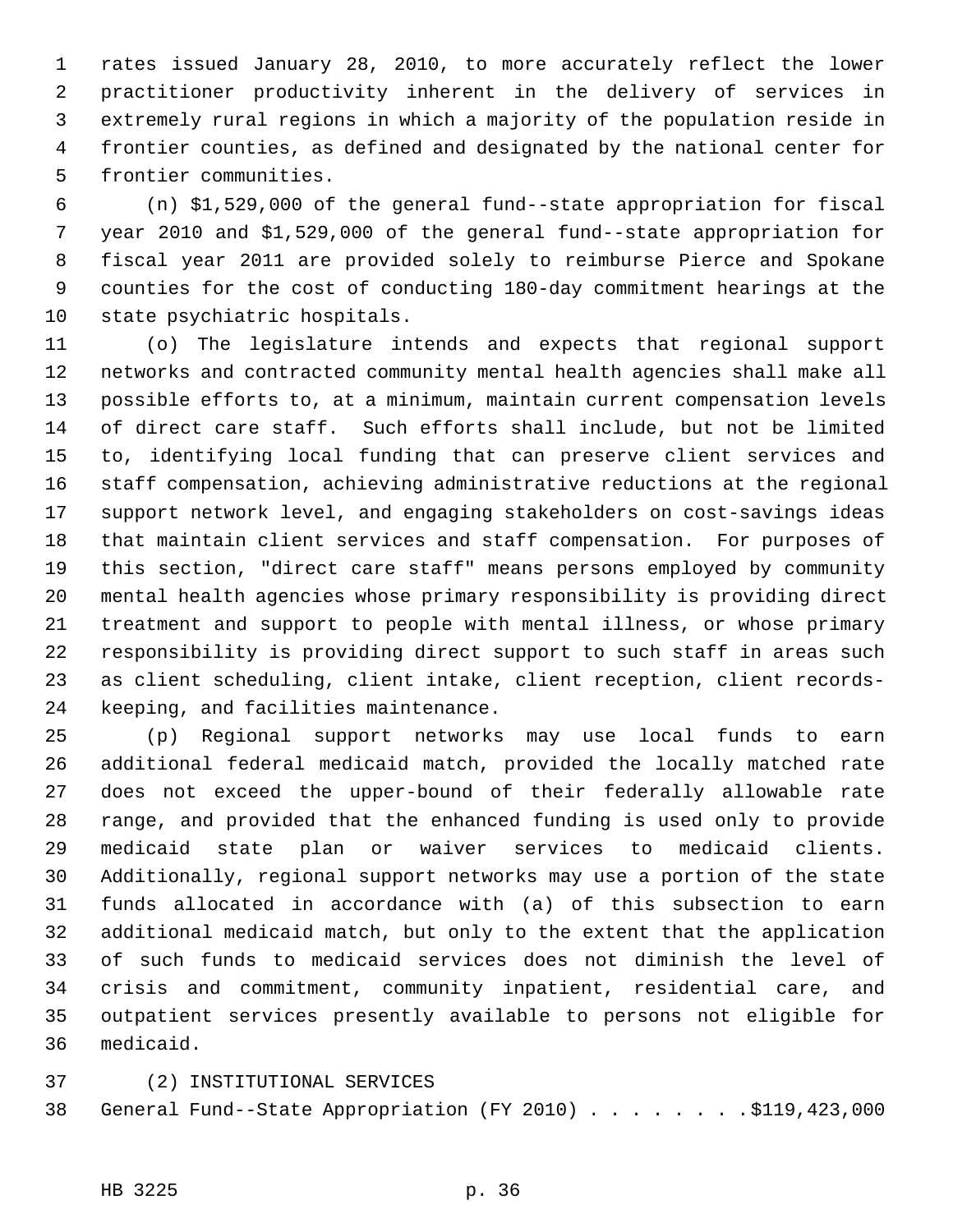|   | General Fund--State Appropriation (FY 2011) $($ $($ $\frac{123}{123}$ , 012, 000)) |
|---|------------------------------------------------------------------------------------|
|   | \$118,010,000                                                                      |
|   | General Fund--Federal Appropriation \$153,425,000                                  |
| 4 | General Fund--Private/Local Appropriation \$64,614,000                             |
| 5 | TOTAL APPROPRIATION $\ldots$ , ( $(\frac{2460}{174}, 000)$ )                       |
|   | \$455, 472, 000                                                                    |

 7 The appropriations in this subsection are subject to the following 8 conditions and limitations:

 9 (a) The state psychiatric hospitals may use funds appropriated in 10 this subsection to purchase goods and supplies through hospital group 11 purchasing organizations when it is cost-effective to do so.

12 (b) \$231,000 of the general fund--state appropriation for fiscal 13 year 2008 and \$231,000 of the general fund--state appropriation for 14 fiscal year 2009 are provided solely for a community partnership 15 between western state hospital and the city of Lakewood to support 16 community policing efforts in the Lakewood community surrounding 17 western state hospital. The amounts provided in this subsection (2)(b) 18 are for the salaries, benefits, supplies, and equipment for one full-19 time investigator, one full-time police officer, and one full-time 20 community service officer at the city of Lakewood.

21 (c) \$45,000 of the general fund--state appropriation for fiscal 22 year 2010 and \$45,000 of the general fund--state appropriation for 23 fiscal year 2011 are provided solely for payment to the city of 24 Lakewood for police services provided by the city at western state 25 hospital and adjacent areas.

26 (d) \$200,000 of the general fund--state appropriation for fiscal 27 year 2011 is provided solely for support of the psychiatric security 28 review panel established pursuant to Senate Bill No. 6610. If Senate 29 Bill No. 6610 is not enacted by June 30, 2010, the amount provided in 30 this subsection shall lapse.

31 (3) SPECIAL PROJECTS

| 32 General Fund--State Appropriation (FY 2010) \$1,819,000 |
|------------------------------------------------------------|
| 33 General Fund--State Appropriation (FY 2011) \$2,092,000 |
| 34 General Fund--Federal Appropriation \$2,142,000         |
| TOTAL APPROPRIATION $\ldots$ , \$6,053,000                 |
|                                                            |

36 The appropriations in this subsection are subject to the following 37 conditions and limitations: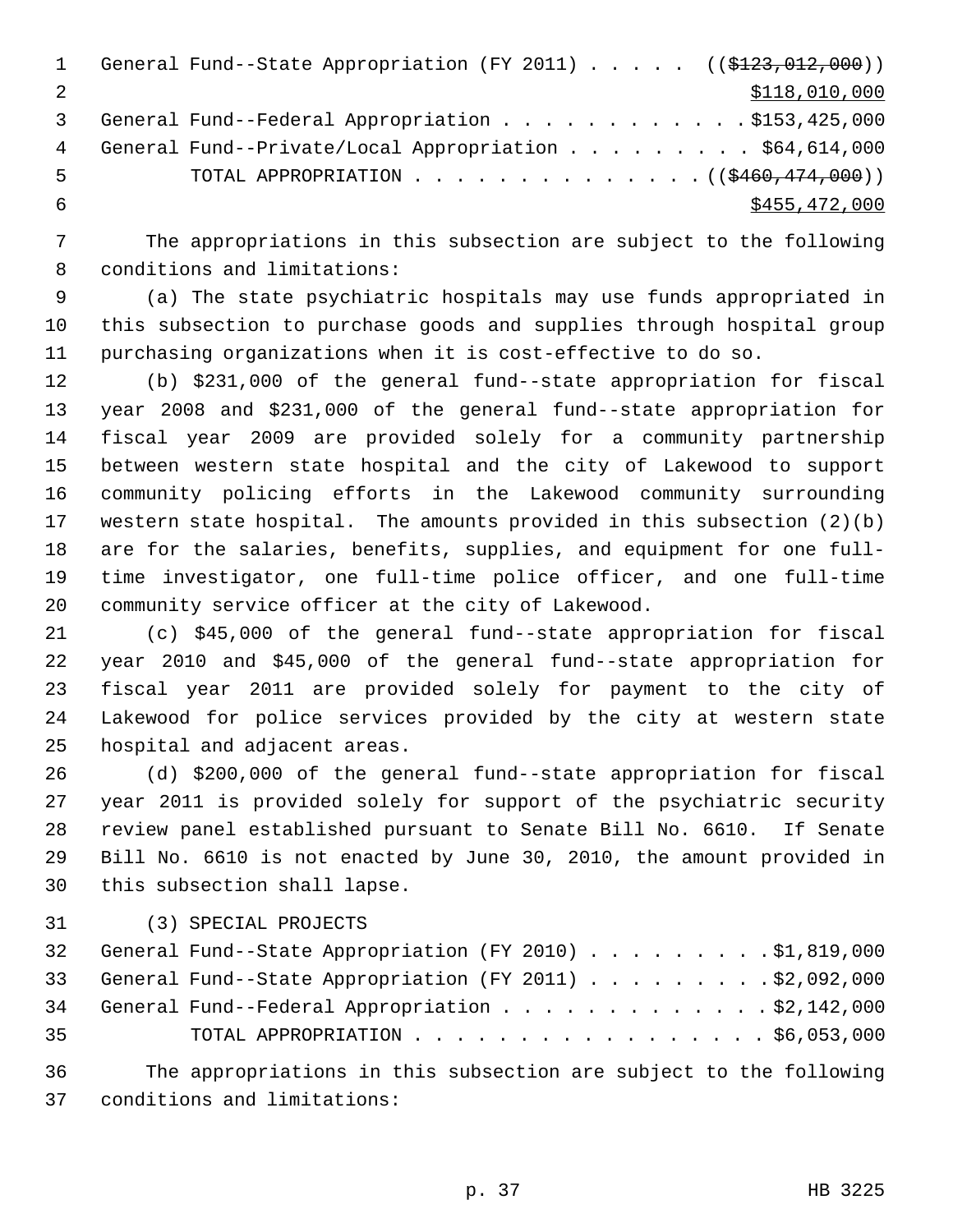1 (a) \$1,511,000 of the general fund--state appropriation for fiscal 2 year 2010 and \$1,511,000 of the general fund--state appropriation for 3 fiscal year 2011 are provided solely for children's evidence based 4 mental health services. Funding is sufficient to continue serving 5 children at the same levels as fiscal year 2009.

 6 (b) \$100,000 of the general fund--state appropriation for fiscal 7 year 2011 is provided solely for consultation, training, and technical 8 assistance to regional support networks on strategies for effective 9 service delivery in very sparsely populated counties.

10 (c) \$60,000 of the general fund--state appropriation for fiscal 11 year 2011 is provided solely for the department to contract with the 12 Washington state institute for public policy for completion of the 13 research reviews to be conducted in accordance with chapter 263, Laws 14 of 2010.

15 (d) \$60,000 of the general fund--state appropriation for fiscal 16 year 2011 is provided solely for the department to contract with the 17 Washington state institute for public policy for completion of the 18 research reviews to be conducted in accordance with section 1, chapter 19 280, Laws of 2010.

20 (e) \$60,000 of the general fund--state appropriation for fiscal 21 year 2011 is provided solely for implementation of sections 2 and 3, 22 chapter 280, Laws of 2010. The department shall use these funds to 23 contract with the Washington state institute for public policy for 24 completion of an assessment of (i) the extent to which the number of 25 persons involuntarily committed for 3, 14, and 90 days is likely to 26 increase as a result of the revised commitment standards; (ii) the 27 availability of community treatment capacity to accommodate that 28 increase; (iii) strategies for cost-effectively leveraging state, 29 local, and private resources to increase community involuntary 30 treatment capacity; and (iv) the extent to which increases in 31 involuntary commitments are likely to be offset by reduced utilization 32 of correctional facilities, publicly-funded medical care, and state 33 psychiatric hospitalizations.

34 (4) PROGRAM SUPPORT

| 35 |  | General Fund--State Appropriation (FY 2010) \$4,078,000           |  |  |  |  |  |             |
|----|--|-------------------------------------------------------------------|--|--|--|--|--|-------------|
| 36 |  | General Fund--State Appropriation (FY 2011) $($ $($ \$4,070,000)) |  |  |  |  |  |             |
| 37 |  |                                                                   |  |  |  |  |  | \$3,958,000 |
| 38 |  | General Fund--Federal Appropriation $($ $($ $\frac{219}{700})$    |  |  |  |  |  |             |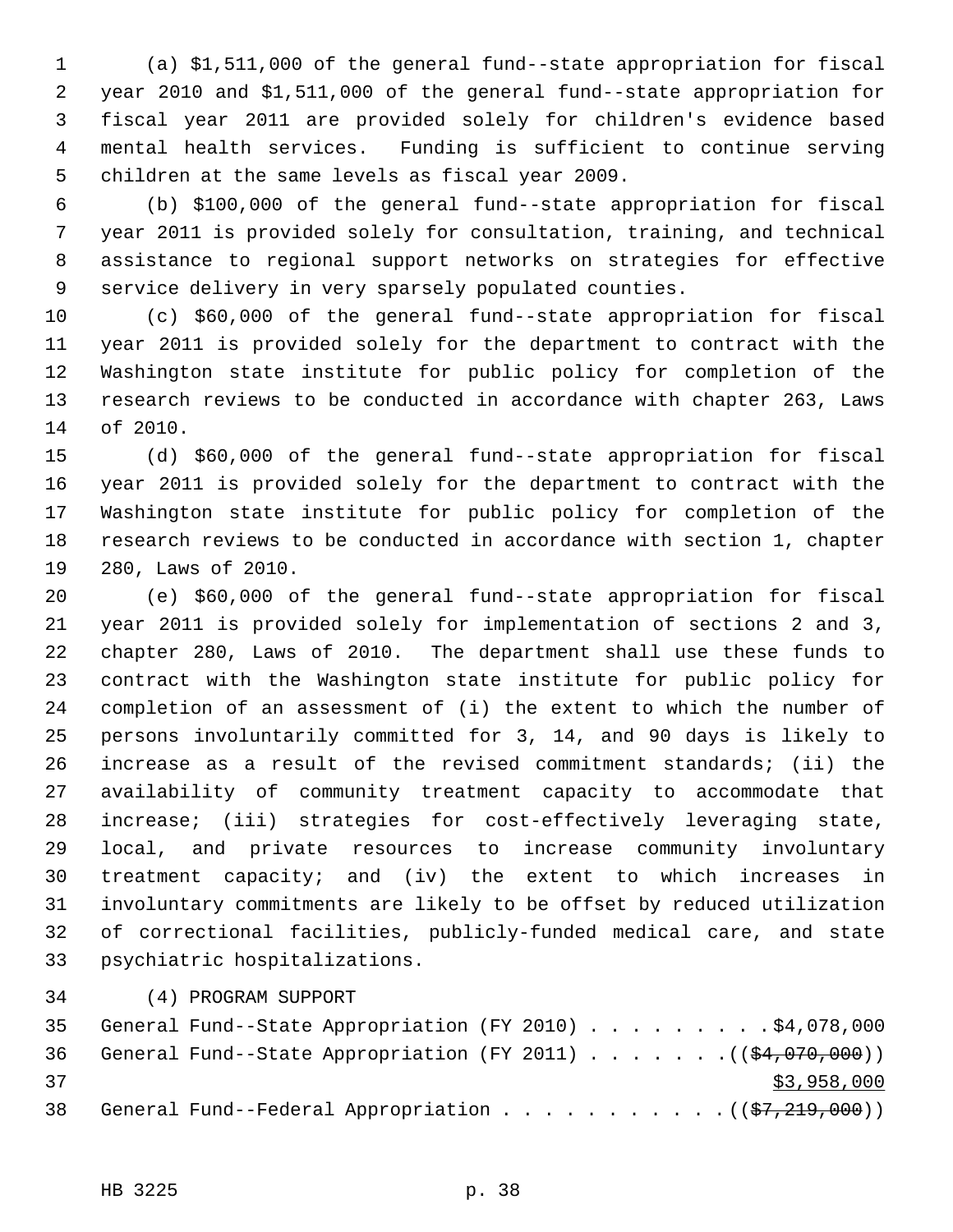| \$7,207,000                                  |
|----------------------------------------------|
| TOTAL APPROPRIATION $($ $($ \$15,367,000 $)$ |
| \$15,243,000                                 |

 4 The department is authorized and encouraged to continue its 5 contract with the Washington state institute for public policy to 6 provide a longitudinal analysis of long-term mental health outcomes as 7 directed in chapter 334, Laws of 2001 (mental health performance 8 audit); to build upon the evaluation of the impacts of chapter 214, 9 Laws of 1999 (mentally ill offenders); and to assess program outcomes 10 and cost effectiveness of the children's mental health pilot projects 11 as required by chapter 372, Laws of 2006.

12 **Sec. 204.** 2010 sp.s. c 37 s 205 (uncodified) is amended to read as 13 follows:

14 **FOR THE DEPARTMENT OF SOCIAL AND HEALTH SERVICES--DEVELOPMENTAL** 15 **DISABILITIES PROGRAM**

16 (1) COMMUNITY SERVICES

| 17 | General Fund--State Appropriation (FY 2010) \$307,348,000                             |
|----|---------------------------------------------------------------------------------------|
| 18 | General Fund--State Appropriation (FY 2011) ( $(\frac{2338}{299}, \frac{299}{100})$ ) |
| 19 | \$337,658,000                                                                         |
| 20 | General Fund--Federal Appropriation $($ $($ $\frac{1}{2902}, 900, 000) )$             |
| 21 | \$902,043,000                                                                         |
| 22 | TOTAL APPROPRIATION $($ $($ \$1,548,547,000) $)$                                      |
| 23 | \$1,547,049,000                                                                       |

24 The appropriations in this subsection are subject to the following 25 conditions and limitations:

26 (a) Individuals receiving services as supplemental security income 27 (SSI) state supplemental payments shall not become eligible for medical 28 assistance under RCW 74.09.510 due solely to the receipt of SSI state 29 supplemental payments.

30 (b)(i) Amounts appropriated in this section reflect a reduction to 31 funds appropriated for in-home care. The department shall reduce the 32 number of in-home hours authorized. The reduction shall be scaled 33 based on the acuity level of care recipients. The largest hour 34 reductions shall be to lower acuity patients and the smallest hour 35 reductions shall be to higher acuity patients. In doing so, the 36 department shall comply with all maintenance of effort requirements 37 contained in the American reinvestment and recovery act.

p. 39 HB 3225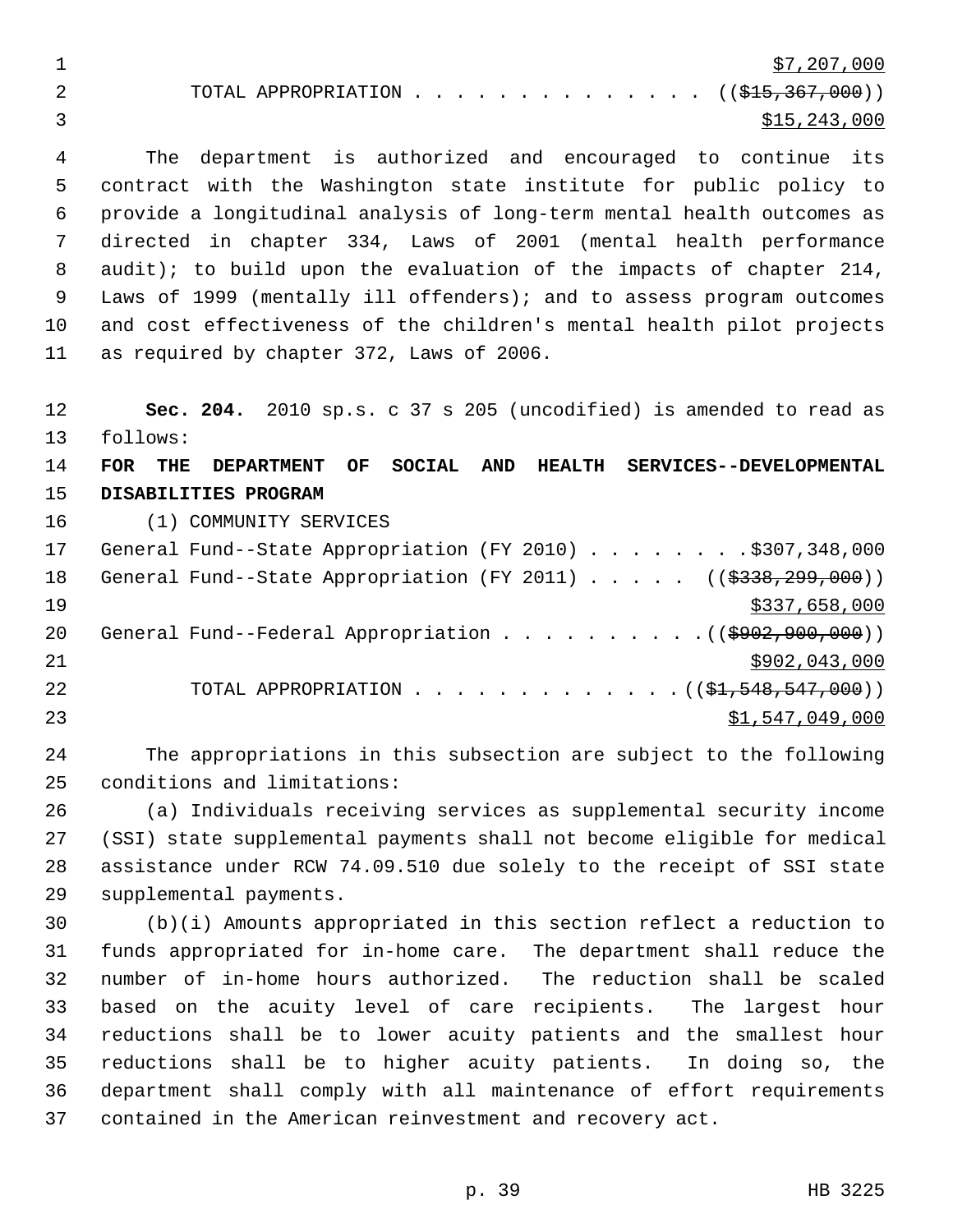1 (ii) \$508,000 of the general fund--state appropriation for fiscal 2 year 2011 and \$822,000 of the general fund--federal appropriation are 3 provided solely for the department to partially restore the reductions 4 to in-home care that are taken in (b)(i) of this subsection. The 5 department will use the same formula to restore personal care hours 6 that it used to reduce personal care hours.

 7 (c) Amounts appropriated in this section are sufficient to develop 8 and implement the use of a consistent, statewide outcome-based vendor 9 contract for employment and day services by April 1, 2011. The rates 10 paid to vendors under this contract shall also be made consistent. In 11 its description of activities the agency shall include activity 12 listings and dollars appropriated for: Employment services, day 13 services, child development services and county administration of 14 services to the developmentally disabled. The department shall begin 15 reporting to the office of financial management on these activities 16 beginning in fiscal year 2010.

17 (d) \$302,000 of the general fund--state appropriation for fiscal 18 year 2010, \$831,000 of the general fund--state appropriation for fiscal 19 year 2011, and \$1,592,000 of the general fund--federal appropriation 20 are provided solely for health care benefits pursuant to a collective 21 bargaining agreement negotiated with the exclusive bargaining 22 representative of individual providers established under RCW 23 74.39A.270.

24 (e)(i) \$682,000 of the general fund--state appropriation for fiscal 25 year 2010, \$1,651,000 of the general fund--state appropriation for 26 fiscal year 2011, and \$1,678,000 of the general fund--federal 27 appropriation are provided solely for the state's contribution to the 28 training partnership, as provided in RCW 74.39A.360, pursuant to a 29 collective bargaining agreement negotiated with the exclusive 30 bargaining representative of individual providers established under RCW 31 74.39A.270.

32 (ii) The federal portion of the amounts in this subsection (g) is 33 contingent upon federal approval of participation in contributions to 34 the trust and shall remain unallotted and placed in reserve status 35 until the office of financial management and the department of social 36 and health services receive federal approval.

37 (iii) Expenditures for the purposes specified in this subsection 38 (g) shall not exceed the amounts provided in this subsection.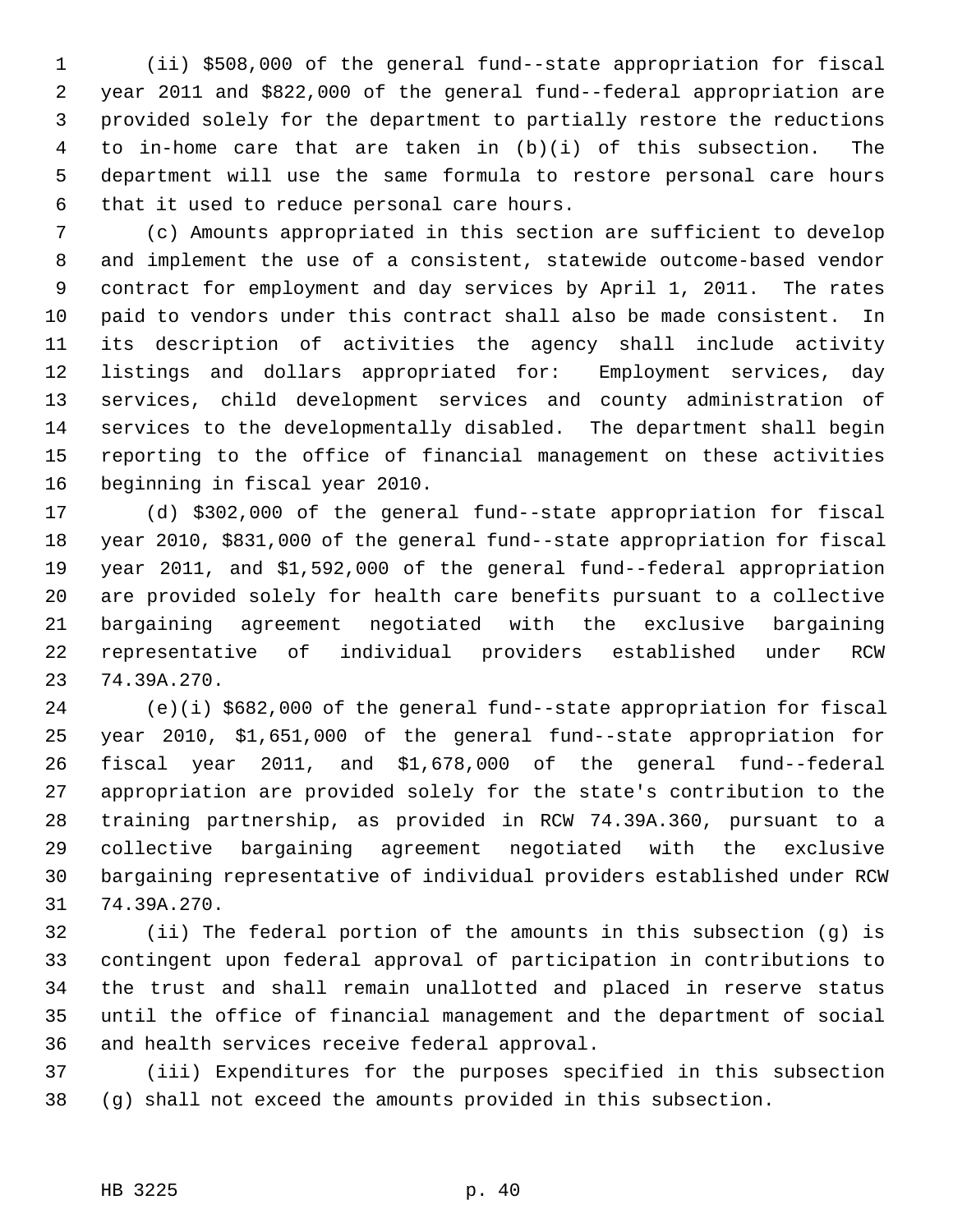1 (f) Within the amounts appropriated in this subsection (1), the 2 department shall implement all necessary rules to facilitate the 3 transfer to a department home and community-based services (HCBS) 4 waiver of all eligible individuals who (i) currently receive services 5 under the existing state-only employment and day program or the 6 existing state-only residential program, and (ii) otherwise meet the 7 waiver eligibility requirements. The amounts appropriated are 8 sufficient to ensure that all individuals currently receiving services 9 under the state-only employment and day and state-only residential 10 programs who are not transferred to a department HCBS waiver will 11 continue to receive services.

12 (g) In addition to other reductions, the appropriations in this 13 subsection reflect reductions targeted specifically to state government 14 administrative costs. These administrative reductions shall be 15 achieved, to the greatest extent possible, by reducing those 16 administrative costs that do not affect direct client services or 17 direct service delivery or programs.

18 (h) The department shall not pay a home care agency licensed under 19 chapter 70.127 RCW for personal care services provided by a family 20 member, pursuant to Substitute House Bill No. 2361 (modifying state 21 payments for in-home care).

22 (i) Within the appropriations of this section, the department shall 23 reduce all seventeen payment levels of the seventeen-level payment 24 system from the fiscal year 2009 levels for boarding homes, boarding 25 homes contracted as assisted living, and adult family homes. Excluded 26 from the reductions are exceptional care rate add-ons. The long-term 27 care program may develop add-ons to pay exceptional care rates to adult 28 family homes and boarding homes with specialty contracts to provide 29 support for the following specifically eligible clients:

30 (i) Persons with AIDS or HIV-related diseases who might otherwise 31 require nursing home or hospital care;

32 (ii) Persons with Alzheimer's disease and related dementia who 33 might otherwise require nursing home care; and

34 (iii) Persons with co-occurring mental illness and long-term care 35 needs who are eligible for expanded community services and who might 36 otherwise require state and local psychiatric hospital care.

37 Within amounts appropriated, exceptional add-on rates for AIDS/HIV,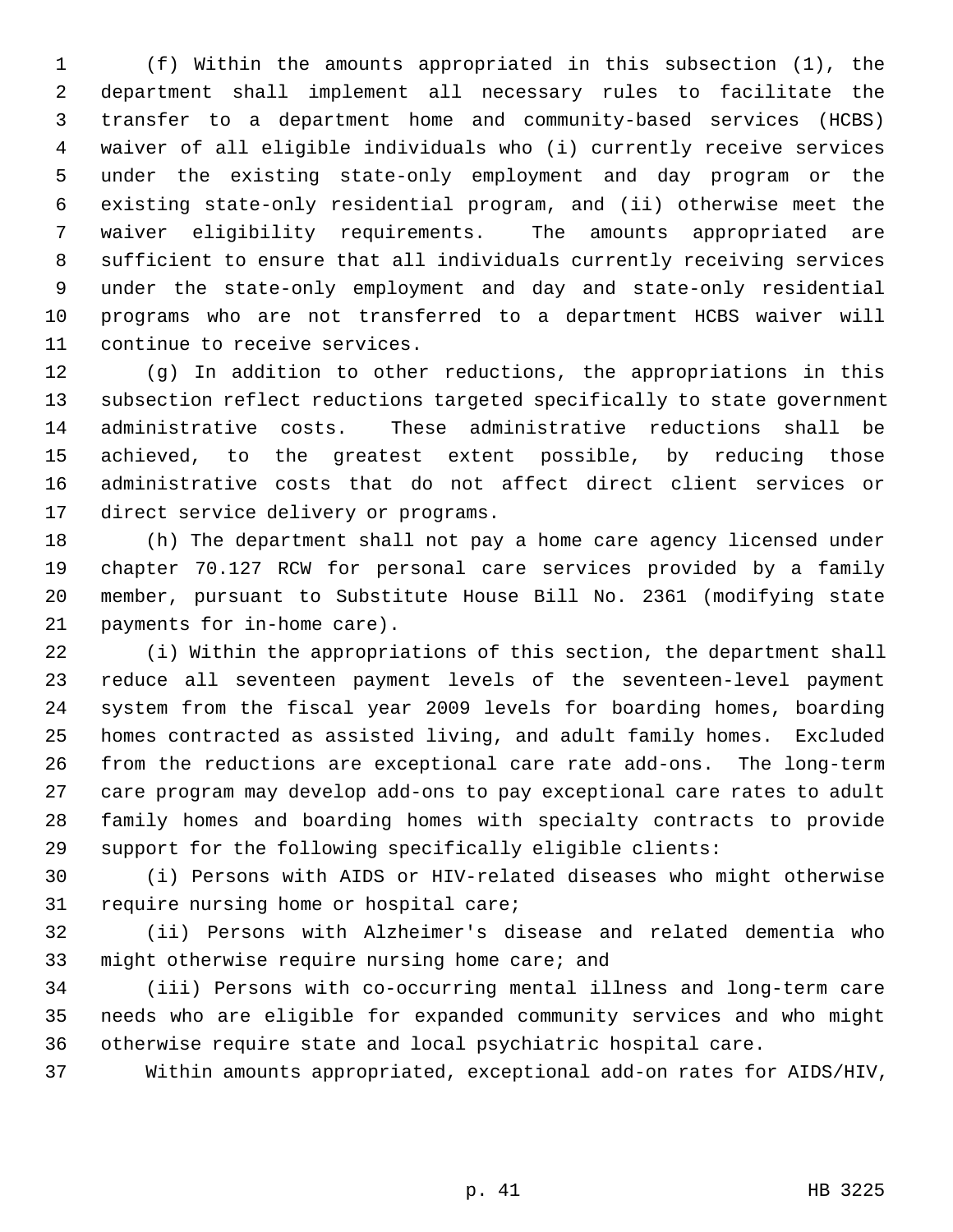1 dementia specialty care, and expanded community services may be 2 standardized within each program.

 3 (j) The amounts appropriated in this subsection reflect a reduction 4 in funds available for employment and day services. In administering 5 this reduction the department shall negotiate with counties and their 6 vendors so that this reduction, to the greatest extent possible, is 7 achieved by reducing vendor rates and allowable contract administrative 8 charges (overhead) and not through reductions to direct client services 9 or direct service delivery or programs.

10 (k) As part of the needs assessment instrument, the department may 11 collect data on family income for minor children with developmental 12 disabilities and all individuals who are receiving state-only funded 13 services. The department may ensure that this information is collected 14 as part of the client assessment process.

15 (l) \$116,000 of the general fund--state appropriation for fiscal 16 year 2010, \$2,689,000 of the general fund--state appropriation for 17 fiscal year 2011, and \$1,772,000 of the general fund--federal 18 appropriation are provided solely for employment services and required 19 waiver services. Priority consideration for this new funding shall be 20 young adults with developmental disabilities living with their family 21 who need employment opportunities and assistance after high school 22 graduation. Services shall be provided for both waiver and nonwaiver 23 clients. Fifty percent of the general fund appropriation shall be 24 utilized for graduates served on a home and community-based services 25 waiver and fifty percent of the general fund appropriation shall be 26 used for nonwaiver clients.

27 ( $(\overline{+q})$ ) (m) \$81,000 of the general fund--state appropriation for 28 fiscal year 2010, \$599,000 of the general fund--state appropriation for 29 fiscal year 2011, and \$1,111,000 of the general fund--federal 30 appropriation are provided solely for the department to provide 31 employment and day services for eligible students who are currently on 32 a waiver and will graduate from high school during fiscal years 2010 33 and 2011.

 $34$  (( $\left(\frac{t}{t}\right)$ ) (n) The automatic award of additional hours of personal 35 care for people with special meal preparation or incontinence needs is 36 eliminated. Authorization of service hours will be based upon the 37 individual's assessed needs.

38 (2) INSTITUTIONAL SERVICES

HB 3225 p. 42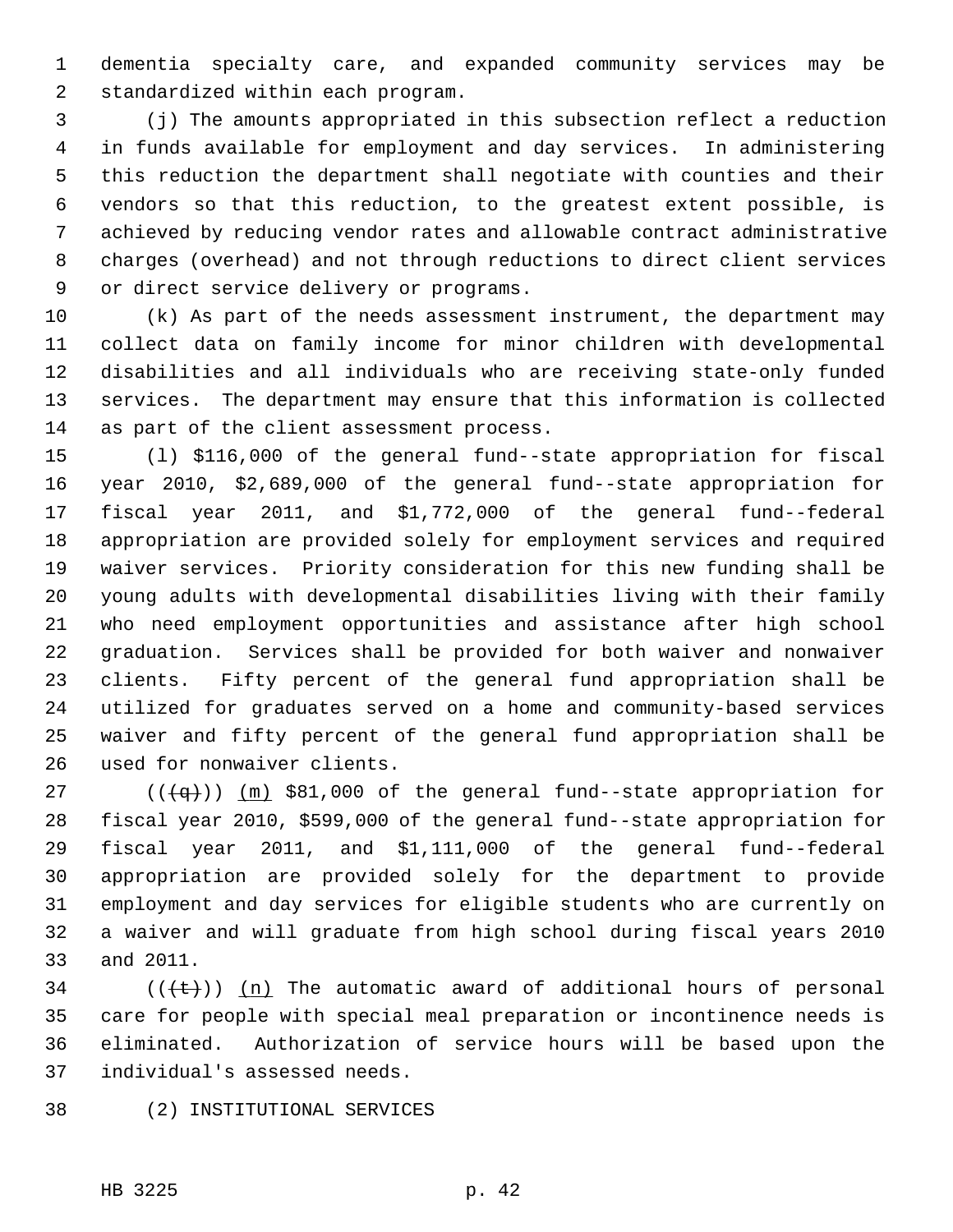```
1 General Fund--State Appropriation (FY 2010) . . . . . . . $61,422,000
2 General Fund--State Appropriation (FY 2011) . . . . . (($65,685,000))
\frac{1}{2} $64,404,000
4 General Fund--Federal Appropriation . . . . . . . . . (($210,473,000))
5 - 5 $207,986,000
 6 General Fund--Private/Local Appropriation . . . . . . . . . $22,441,000
7 TOTAL APPROPRIATION . . . . . . . . . . . . . ((<del>$360,021,000</del>))
8 $356,253,000 $356,253,000 $356,253,000 $356,253,000 $356,253,000 $356,253,000 $
```
 9 The appropriations in this subsection are subject to the following 10 conditions and limitations:

11 (a) Individuals receiving services as supplemental security income 12 (SSI) state supplemental payments shall not become eligible for medical 13 assistance under RCW 74.09.510 due solely to the receipt of SSI state 14 supplemental payments.

15 (b) The developmental disabilities program is authorized to use 16 funds appropriated in this subsection to purchase goods and supplies 17 through direct contracting with vendors when the program determines it 18 is cost-effective to do so.

19 (c) \$721,000 of the general fund--state appropriation for fiscal 20 year 2010 and \$721,000 of the general fund--state appropriation for 21 fiscal year 2011 are provided solely for the department to fulfill its 22 contracts with the school districts under chapter 28A.190 RCW to 23 provide transportation, building space, and other support services as 24 are reasonably necessary to support the educational programs of 25 students living in residential habilitation centers.

26 (d) In addition to other reductions, the appropriations in this 27 subsection reflect reductions targeted specifically to state government 28 administrative costs. These administrative reductions shall be 29 achieved, to the greatest extent possible, by reducing those 30 administrative costs that do not affect direct client services or 31 direct service delivery or programs.

32 (3) PROGRAM SUPPORT

|    | 33 General Fund--State Appropriation (FY 2010) \$1,407,000                       |
|----|----------------------------------------------------------------------------------|
| 34 | General Fund--State Appropriation (FY 2011) ( $(\frac{21}{37}, \frac{379}{379})$ |
| 35 | \$1,369,000                                                                      |
| 36 | General Fund--Federal Appropriation $($ $($ \$1,319,000) $)$                     |
| 37 | \$1,301,000                                                                      |
| 38 | TOTAL APPROPRIATION $($ $(\frac{24}{105},000))$                                  |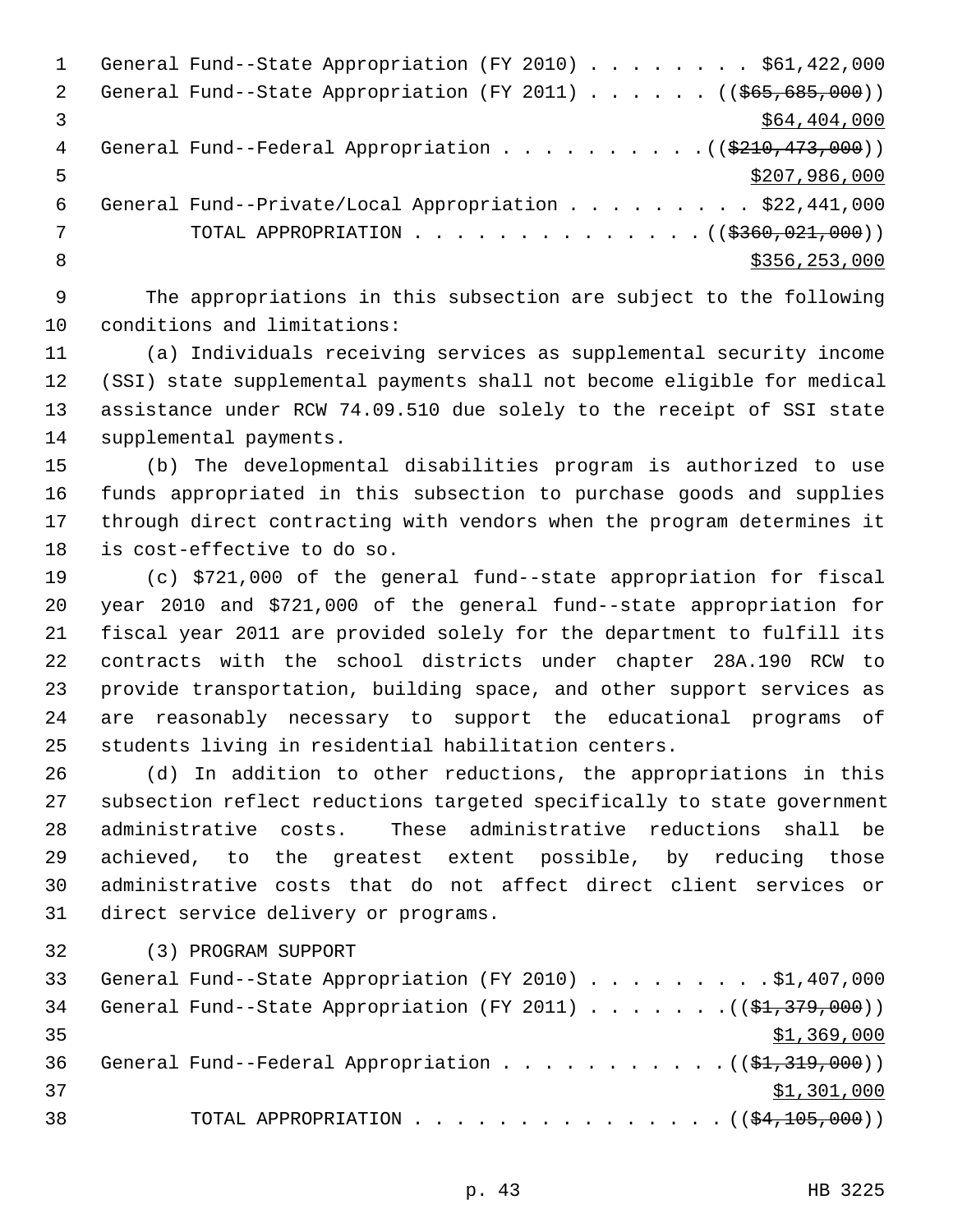## $\frac{1}{2}$   $\frac{1}{2}$   $\frac{1}{2}$   $\frac{1}{2}$   $\frac{1}{2}$   $\frac{1}{2}$   $\frac{1}{2}$   $\frac{1}{2}$   $\frac{1}{2}$   $\frac{1}{2}$   $\frac{1}{2}$   $\frac{1}{2}$   $\frac{1}{2}$   $\frac{1}{2}$   $\frac{1}{2}$   $\frac{1}{2}$   $\frac{1}{2}$   $\frac{1}{2}$   $\frac{1}{2}$   $\frac{1}{2}$   $\frac{1}{2}$   $\frac{1}{2}$

 2 The appropriations in this subsection are subject to the following 3 conditions and limitations: In addition to other reductions, the 4 appropriations in this subsection reflect reductions targeted 5 specifically to state government administrative costs. These 6 administrative reductions shall be achieved, to the greatest extent 7 possible, by reducing those administrative costs that do not affect 8 direct client services or direct service delivery or programs.

9 (4) SPECIAL PROJECTS

| 10 General Fund--Federal Appropriation \$9,631,000 |  |
|----------------------------------------------------|--|
|                                                    |  |

12 The appropriations in this subsection are subject to the following 13 conditions and limitations: The appropriations in this subsection are 14 available solely for the infant toddler early intervention program.

15 **Sec. 205.** 2010 sp.s. c 37 s 206 (uncodified) is amended to read as 16 follows:

17 **FOR THE DEPARTMENT OF SOCIAL AND HEALTH SERVICES--AGING AND ADULT** 18 **SERVICES PROGRAM**

19 General Fund--State Appropriation (FY 2010) . . . . . . . . \$616,837,000 20 General Fund--State Appropriation (FY 2011) . . . . . ((\$638,535,000)) 21 \$639,163,000 \$639,163,000 \$639,163,000 \$639,163,000 \$639,163,000 \$639,163,000 \$659,163,000 \$659,163,000 \$65 22 General Fund--Federal Appropriation  $\ldots$  . . . . . . . ( $(\frac{61}{7953}, \frac{289}{100})$ ) 23 \$1,954,300,000 24 General Fund--Private/Local Appropriation . . . . . . . . . \$18,013,000 25 Traumatic Brain Injury Account--State Appropriation . . . . \$4,136,000 26 TOTAL APPROPRIATION . . . . . . . . . . . . . ((\$3,230,810,000))  $27$   $53,232,449,000$ 

28 The appropriations in this section are subject to the following 29 conditions and limitations:

30 (1) For purposes of implementing chapter 74.46 RCW, the weighted 31 average nursing facility payment rate shall not exceed \$169.85 for 32 fiscal year 2010 and shall not exceed \$166.24 for fiscal year 2011, 33 including the rate add-on described in subsection (12) of this section. 34 There will be no adjustments for economic trends and conditions in 35 fiscal years 2010 and 2011. The economic trends and conditions factor 36 or factors defined in the biennial appropriations act shall not be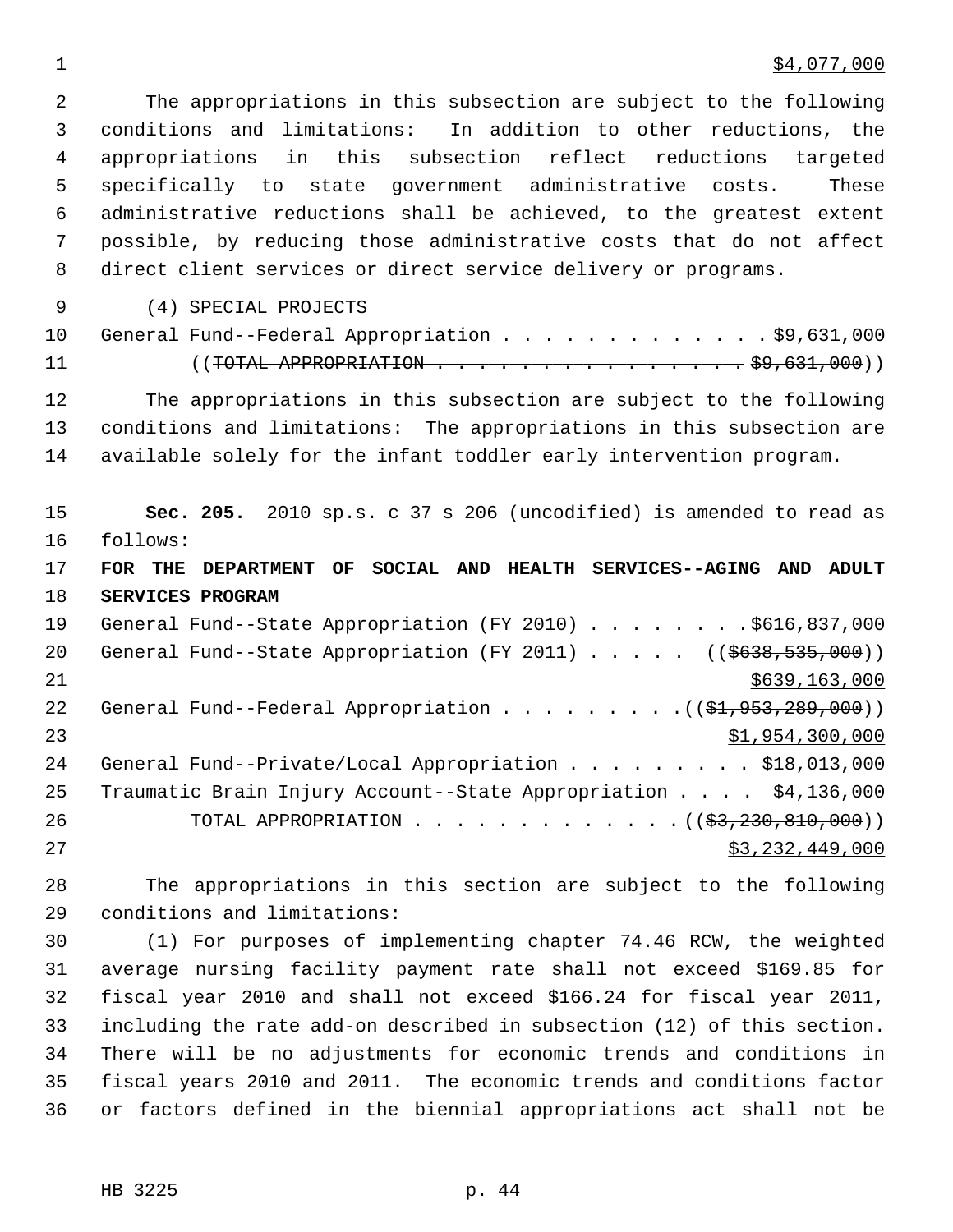1 compounded with the economic trends and conditions factor or factors 2 defined in any other biennial appropriations acts before applying it to 3 the component rate allocations established in accordance with chapter 4 74.46 RCW. When no economic trends and conditions factor for either 5 fiscal year is defined in a biennial appropriations act, no economic 6 trends and conditions factor or factors defined in any earlier biennial 7 appropriations act shall be applied solely or compounded to the 8 component rate allocations established in accordance with chapter 74.46 9 RCW.

10 (2) After examining actual nursing facility cost information, the 11 legislature finds that the medicaid nursing facility rates calculated 12 pursuant to Substitute House Bill No. 3202 or Substitute Senate Bill 13 No. 6872 (nursing facility medicaid payments) provide sufficient 14 reimbursement to efficient and economically operating nursing 15 facilities and bears a reasonable relationship to costs.

16 (3) In accordance with chapter 74.46 RCW, the department shall 17 issue no additional certificates of capital authorization for fiscal 18 year 2010 and no new certificates of capital authorization for fiscal 19 year 2011 and shall grant no rate add-ons to payment rates for capital 20 improvements not requiring a certificate of need and a certificate of 21 capital authorization for fiscal year 2011.

22 (4) The long-term care program may develop and pay enhanced rates 23 for exceptional care to nursing homes for persons with traumatic brain 24 injuries who are transitioning from hospital care. The cost per 25 patient day for caring for these clients in a nursing home setting may 26 be equal to or less than the cost of caring for these clients in a 27 hospital setting.

28 (5) Within the appropriations of this section, the department shall 29 reduce all seventeen payment levels of the seventeen-level payment 30 system from the fiscal year 2009 levels for boarding homes, boarding 31 homes contracted as assisted living, and adult family homes. Excluded 32 from the reductions are exceptional care rate add-ons. The long-term 33 care program may develop add-ons to pay exceptional care rates to adult 34 family homes and boarding homes with specialty contracts to provide 35 support for the following specifically eligible clients:

36 (a) Persons with AIDS or HIV-related diseases who might otherwise 37 require nursing home or hospital care;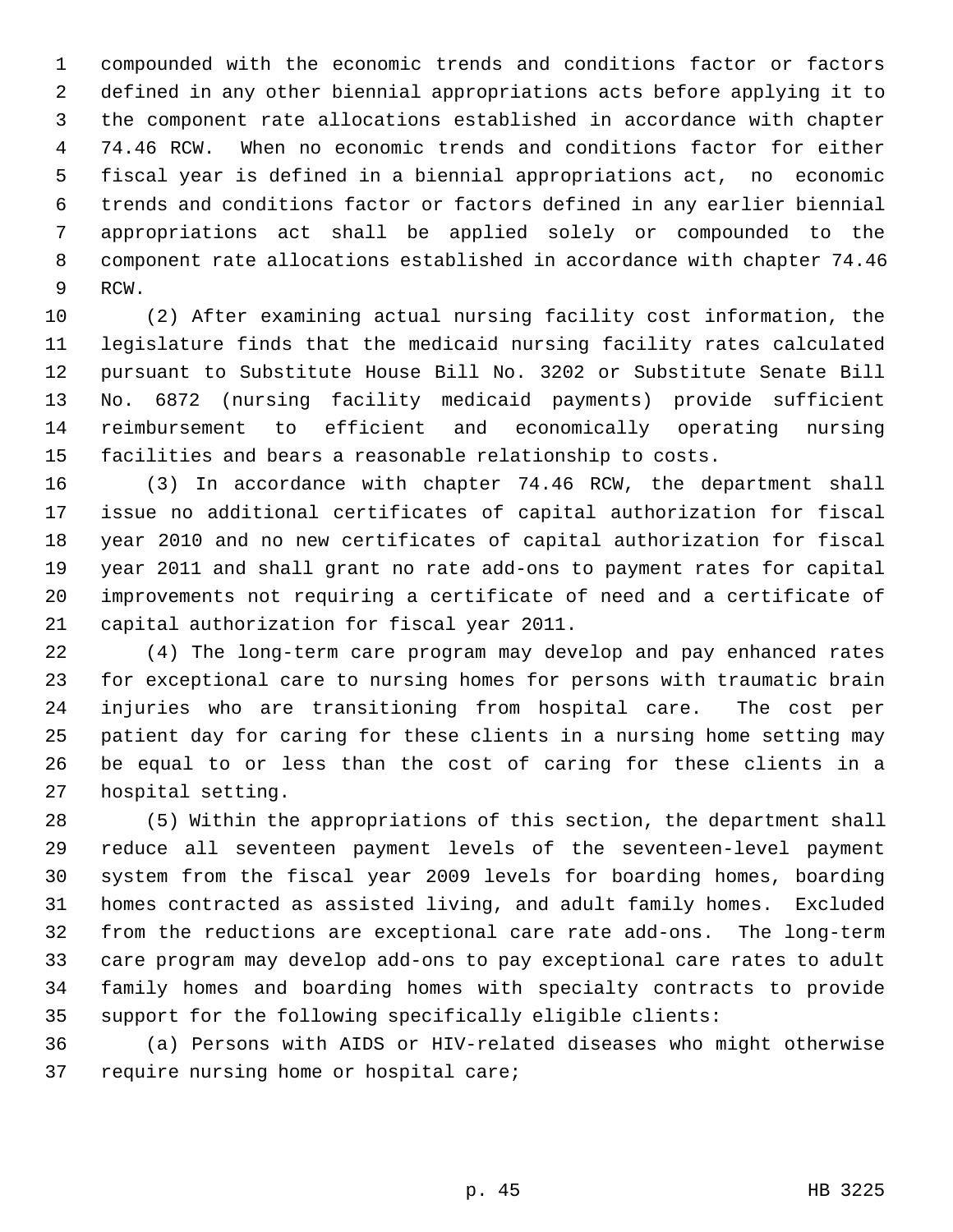1 (b) Persons with Alzheimer's disease and related dementia who might 2 otherwise require nursing home care; and

 3 (c) Persons with co-occurring mental illness and long-term care 4 needs who are eligible for expanded community services and who might 5 otherwise require state and local psychiatric hospital care.

 6 Within amounts appropriated, exceptional add-on rates for AIDS/HIV, 7 dementia specialty care, and expanded community services may be 8 standardized within each program.

 9 (6)(a) Amounts appropriated in this section reflect a reduction to 10 funds appropriated for in-home care. The department shall reduce the 11 number of in-home hours authorized. The reduction shall be scaled 12 based on the acuity level of care recipients. The largest hour 13 reductions shall be to lower acuity patients and the smallest hour 14 reductions shall be to higher acuity patients. In doing so, the 15 department shall comply with all maintenance of effort requirements 16 contained in the American reinvestment and recovery act.

17 (b) \$3,070,000 of the general fund--state appropriation for fiscal 18 year 2011 and \$4,980,000 of the general fund--federal appropriation are 19 provided solely for the department to partially restore the reduction 20 to in-home care that are taken in (a) of this subsection. The 21 department will use the same formula to restore personal care hours 22 that it used to reduce personal care hours.

23 (7) \$536,000 of the general fund--state appropriation for fiscal 24 year 2010, \$1,477,000 of the general fund--state appropriation for 25 fiscal year 2011, and \$2,830,000 of the general fund--federal 26 appropriation are provided solely for health care benefits pursuant to 27 a collective bargaining agreement negotiated with the exclusive 28 bargaining representative of individual providers established under RCW 29 74.39A.270.

30 (8)(a) \$1,212,000 of the general fund--state appropriation for 31 fiscal year 2010, \$2,934,000 of the general fund--state appropriation 32 for fiscal year 2011, and \$2,982,000 of the general fund--federal 33 appropriation are provided solely for the state's contribution to the 34 training partnership, as provided in RCW 74.39A.360, pursuant to a 35 collective bargaining agreement negotiated with the exclusive 36 bargaining representative of individual providers established under RCW 37 74.39A.270.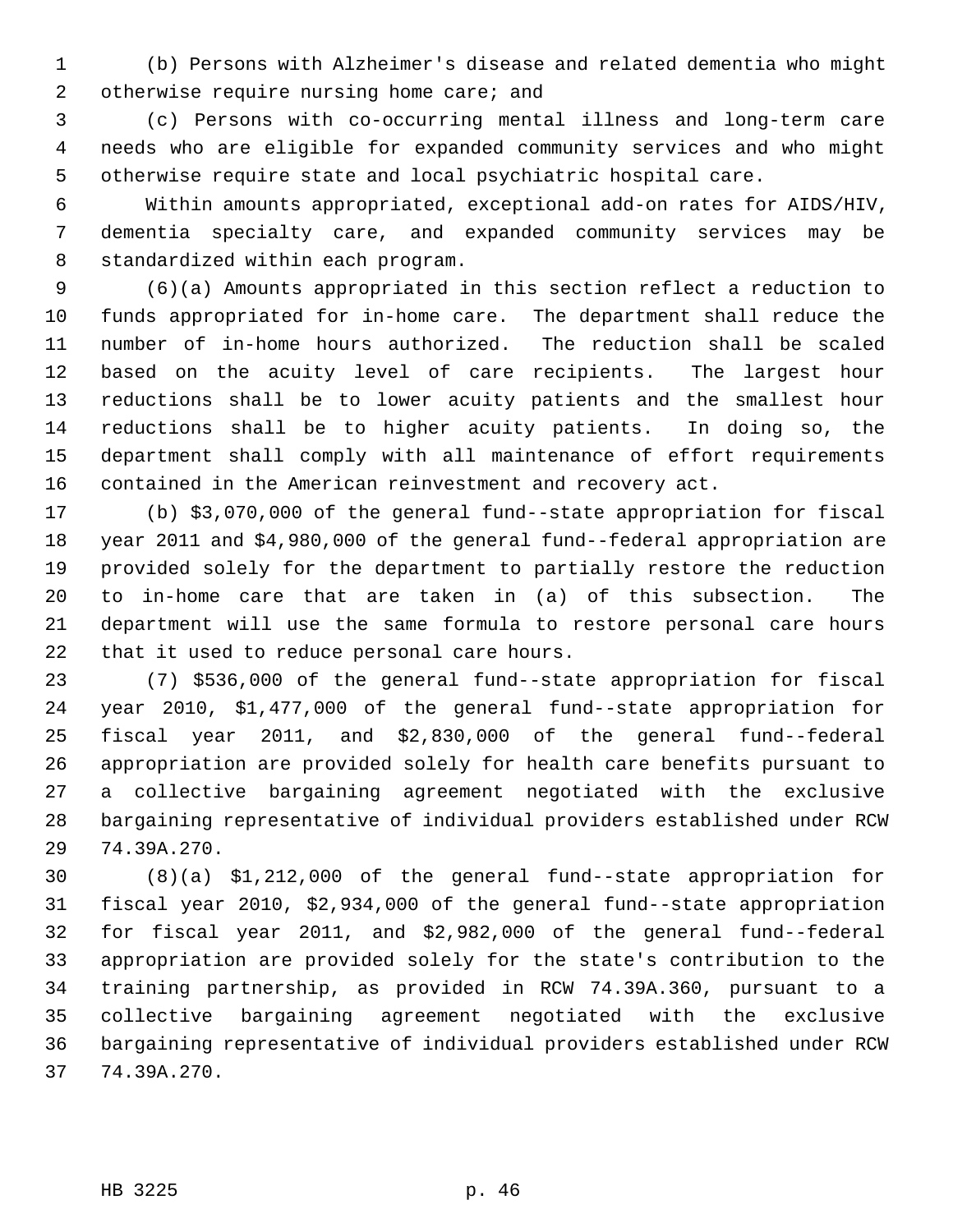1 (b) \$330,000 of the general fund--state appropriation for fiscal 2 year 2010, \$660,000 of the general fund-state appropriation for fiscal 3 year 2011, and \$810,000 of the general fund--federal appropriation are 4 provided solely for transfer from the department to the training 5 partnership, as provided in RCW 74.39A.360, for infrastructure and 6 instructional costs associated with training of individual providers, 7 pursuant to a collective bargaining agreement negotiated with the 8 exclusive bargaining representative of individual providers established 9 under RCW 74.39A.270.

10 (c) The federal portion of the amounts in this subsection is 11 contingent upon federal approval of participation in contributions to 12 the trust and shall remain unallotted and placed in reserve status 13 until the office of financial management and the department of social 14 and health services receive federal approval.

15 (d) Expenditures for the purposes specified in this subsection 16 shall not exceed the amounts provided in this subsection.

17 (9) Within the amounts appropriated in this section, the department 18 may expand the new freedom waiver program to accommodate new waiver 19 recipients throughout the state. As possible, and in compliance with 20 current state and federal laws, the department shall allow current 21 waiver recipients to transfer to the new freedom waiver.

22 (10) Individuals receiving services as supplemental security income 23 (SSI) state supplemental payments shall not become eligible for medical 24 assistance under RCW 74.09.510 due solely to the receipt of SSI state 25 supplemental payments.

26 (11) \$3,955,000 of the general fund--state appropriation for fiscal 27 year 2010, \$4,239,000 of the general fund--state appropriation for 28 fiscal year 2011, and \$10,190,000 of the general fund--federal 29 appropriation are provided solely for the continued operation of 30 community residential and support services for persons who are older 31 adults or who have co-occurring medical and behavioral disorders and 32 who have been discharged or diverted from a state psychiatric hospital. 33 These funds shall be used to serve individuals whose treatment needs 34 constitute substantial barriers to community placement, who no longer 35 require active psychiatric treatment at an inpatient hospital level of 36 care, and who no longer meet the criteria for inpatient involuntary 37 commitment. Coordination of these services will be done in partnership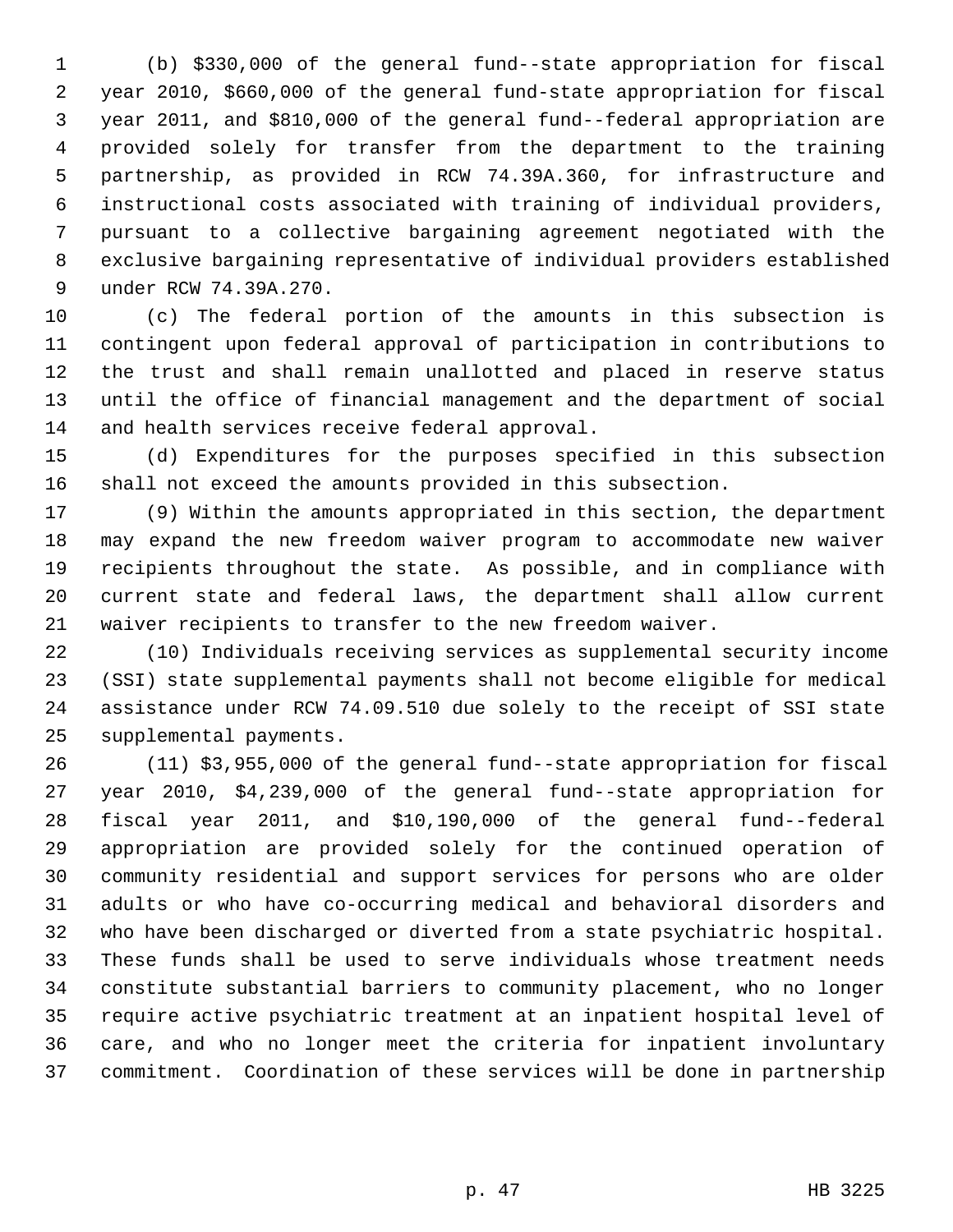1 between the mental health program and the aging and disability services 2 administration.

 3 (12) Within the funds provided, the department shall continue to 4 provide an add-on per medicaid resident day per facility not to exceed 5 \$1.57. The add-on shall be used to increase wages, benefits, and/or 6 staffing levels for certified nurse aides; or to increase wages and/or 7 benefits for dietary aides, housekeepers, laundry aides, or any other 8 category of worker whose statewide average dollars-per-hour wage was 9 less than \$15 in calendar year 2008, according to cost report data. 10 The add-on may also be used to address resulting wage compression for 11 related job classes immediately affected by wage increases to low-wage 12 workers. The department shall continue reporting requirements and a 13 settlement process to ensure that the funds are spent according to this 14 subsection. The department shall adopt rules to implement the terms of 15 this subsection.

16 (13) \$1,840,000 of the general fund--state appropriation for fiscal 17 year 2010 and \$1,877,000 of the general fund--state appropriation for 18 fiscal year 2011 are provided solely for operation of the volunteer 19 services program. Funding shall be prioritized towards serving 20 populations traditionally served by long-term care services to include 21 senior citizens and persons with disabilities.

22 (14) In accordance with chapter 74.39 RCW, the department may 23 implement two medicaid waiver programs for persons who do not qualify 24 for such services as categorically needy, subject to federal approval 25 and the following conditions and limitations:

26 (a) One waiver program shall include coverage of care in community 27 residential facilities. Enrollment in the waiver shall not exceed 600 28 persons at any time.

29 (b) The second waiver program shall include coverage of in-home 30 care. Enrollment in this second waiver shall not exceed 200 persons at 31 any time.

32 (c) The department shall identify the number of medically needy 33 nursing home residents, and enrollment and expenditures on each of the 34 two medically needy waivers, on monthly management reports.

35 (d) If it is necessary to establish a waiting list for either 36 waiver because the budgeted number of enrollment opportunities has been 37 reached, the department shall track how the long-term care needs of 38 applicants assigned to the waiting list are met.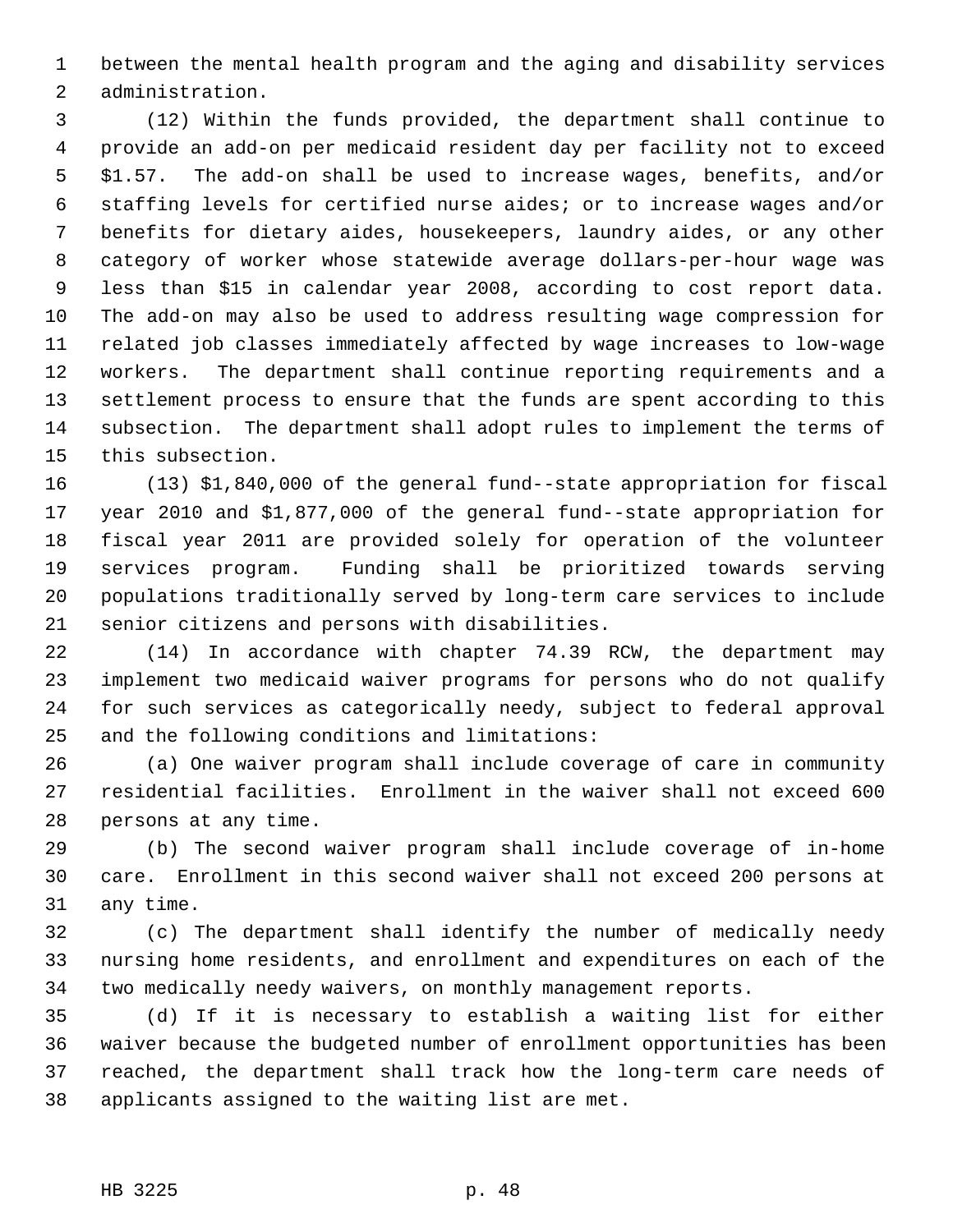1 (15) The department shall establish waiting lists to the extent 2 necessary to assure that annual expenditures on the community options 3 program entry systems (COPES) program do not exceed appropriated 4 levels. In establishing and managing any such waiting list, the 5 department shall assure priority access to persons with the greatest 6 unmet needs, as determined by department assessment processes.

 7 (16) The department shall contract for housing with service models, 8 such as cluster care, to create efficiencies in service delivery and 9 responsiveness to unscheduled personal care needs by clustering hours 10 for clients that live in close proximity to each other.

11 (17) The department shall not pay a home care agency licensed under 12 chapter 70.127 RCW for personal care services provided by a family 13 member, pursuant to Substitute House Bill No. 2361 (modifying state 14 payments for in-home care).

15 (18) \$209,000 of the general fund--state appropriation for fiscal 16 year 2010, \$781,000 of the general fund--state appropriation for fiscal 17 year 2011, and \$1,293,000 of the general fund--federal appropriation 18 are provided solely to implement Engrossed House Bill No. 2194 19 (extraordinary medical placement for offenders). The department shall 20 work in partnership with the department of corrections to identify 21 services and find placements for offenders who are released through the 22 extraordinary medical placement program. The department shall 23 collaborate with the department of corrections to identify and track 24 cost savings to the department of corrections, including medical cost 25 savings and to identify and track expenditures incurred by the aging 26 and disability services program for community services and by the 27 medical assistance program for medical expenses. A joint report 28 regarding the identified savings and expenditures shall be provided to 29 the office of financial management and the appropriate fiscal 30 committees of the legislature by November 30, 2010. If this bill is 31 not enacted by June 30, 2009, the amounts provided in this subsection 32 shall lapse.

33 (19) In accordance with RCW 18.51.050, 18.20.050, and 43.135.055, 34 the department is authorized to increase nursing facility and boarding 35 home fees in fiscal year 2011 as necessary to meet the actual costs of 36 conducting the licensure, inspection, and regulatory programs.

37 (a) \$1,035,000 of the general fund--private/local appropriation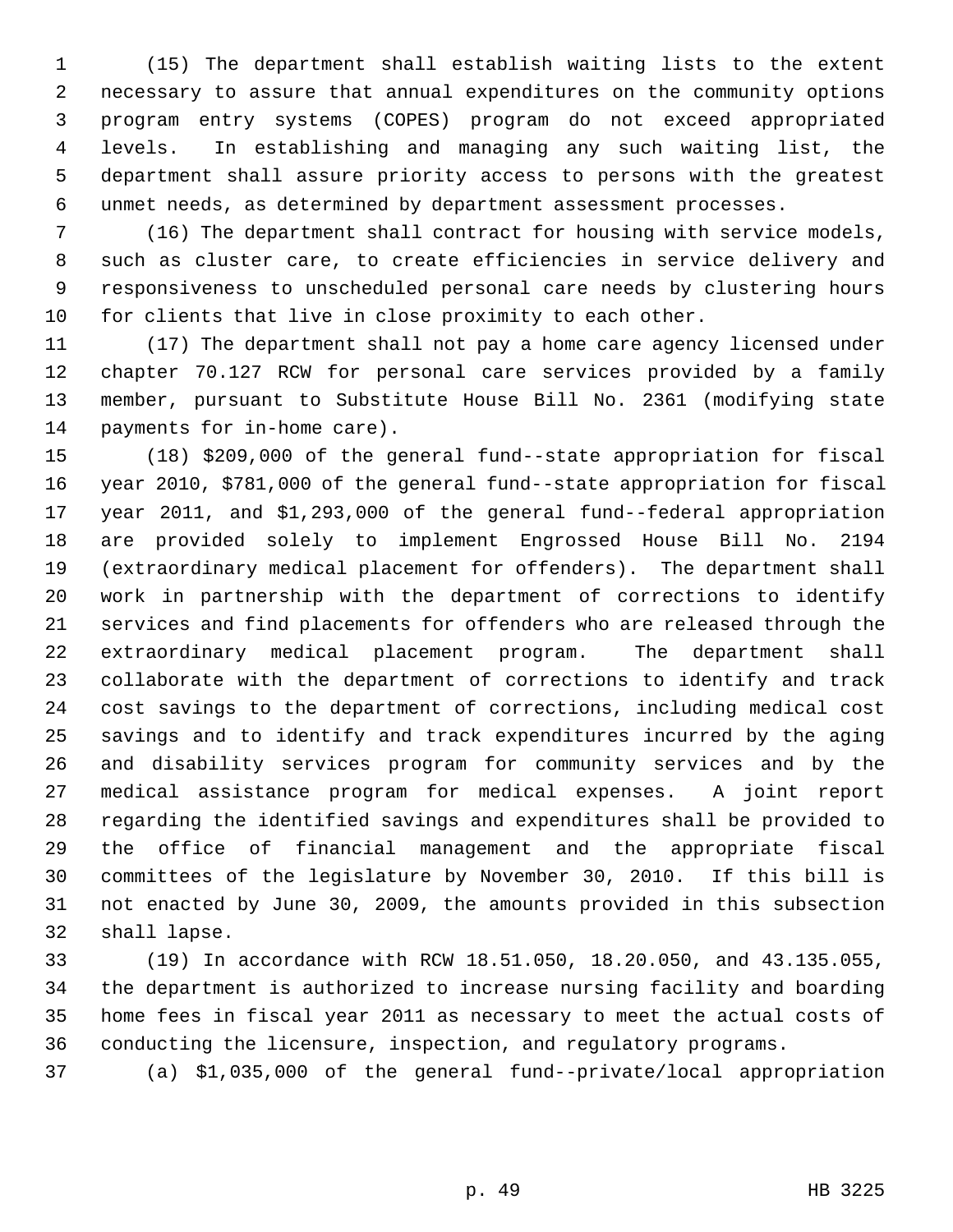1 assumes that the current annual renewal license fee for nursing 2 facilities shall be increased to \$327 per bed beginning in fiscal year 3 2011.

 4 (b) \$1,806,000 of the general fund--local appropriation assumes 5 that the current annual renewal license fee for boarding homes shall be 6 increased to \$106 per bed beginning in fiscal year 2011.

 $7$  ( $(\frac{22}{1})$ ) (20) \$2,566,000 of the traumatic brain injury account-- 8 state appropriation is provided solely to continue services for persons 9 with traumatic brain injury (TBI) as defined in RCW 74.31.020 through 10 74.31.050. The TBI advisory council shall provide a report to the 11 legislature by December 1, 2010, on the effectiveness of the functions 12 overseen by the council and shall provide recommendations on the 13 development of critical services for individuals with traumatic brain 14 injury.

15  $((+23))$   $(21)$  The automatic award of additional hours of personal 16 care for people with special meal preparation or incontinence needs is 17 eliminated. Authorization of service hours will be based upon the 18 individual's assessed needs.

19  $((+24))$   $(22)$  For calendar year 2009, the department shall 20 calculate split settlements covering two periods January 1, 2009, 21 through June 30, 2009, and July 1, 2009, through December 31, 2009. 22 For the second period beginning July 1, 2009, the department may 23 partially or totally waive settlements only in specific cases where a 24 nursing home can demonstrate significant decreases in costs from the 25 first period.

26  $((+25))$   $(23)$  \$72,000 of the traumatic brain injury account 27 appropriation and \$116,000 of the general fund--federal appropriation 28 are provided solely for a direct care rate add-on to any nursing 29 facility specializing in the care of residents with traumatic brain 30 injuries where more than 50 percent of residents are classified with 31 this condition based upon the federal minimum data set assessment.

 $32$  ( $(\frac{26}{12})$   $(24)$  \$69,000 of the general fund--state appropriation for 33 fiscal year 2010, \$1,289,000 of the general fund--state appropriation 34 for fiscal year 2011, and \$2,050,000 of the general fund--federal 35 appropriation are provided solely for the department to maintain 36 enrollment in the adult day health services program. New enrollments 37 are authorized for up to 1,575 clients or to the extent that 38 appropriated funds are available to cover additional clients.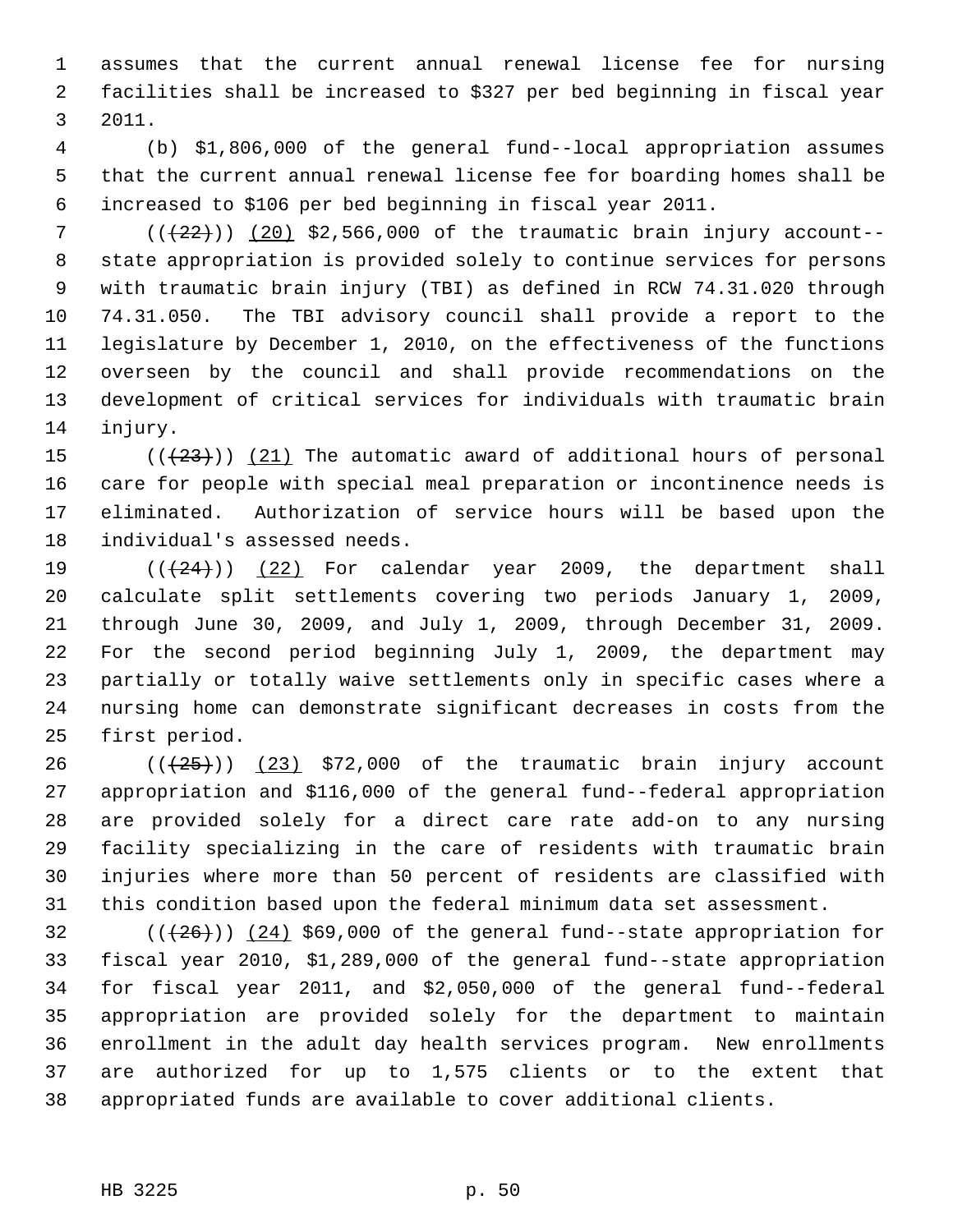1  $((+27))$   $(25)$  \$1,000,000 of the general fund--state appropriation 2 for fiscal year 2011 is provided solely for the department to contract 3 for the provision of an individual provider referral registry.

 $4$  ( $(\overline{28})$ ) (26) \$100,000 of the general fund--state appropriation for 5 fiscal year 2011 and \$100,000 of the general fund--federal 6 appropriation are provided solely for the department to contract with 7 a consultant to evaluate and make recommendations on a pay-for- 8 performance payment subsidy system. The department shall organize one 9 workgroup meeting with the consultant where nursing home stakeholders 10 may provide input on pay-for-performance ideas. The consultant shall 11 review pay-for- performance strategies used in other states to sustain 12 and enhance quality-improvement efforts in nursing facilities. The 13 evaluation shall include a review of the centers for medicare and 14 medicaid services demonstration project to explore the feasibility of 15 pay-for- performance systems in medicare certified nursing facilities. 16 The consultant shall develop a report to include:

17 (a) Best practices used in other states for pay-for-performance 18 strategies incorporated into medicaid nursing home payment systems;

19 (b) The relevance of existing research to Washington state;

20 (c) A summary and review of suggestions for pay-for-performance 21 strategies provided by nursing home stakeholders in Washington state; 22 and

23 (d) An evaluation of the effectiveness  $((\Theta n))$  of a variety of 24 performance measures.

25  $((+29))$   $(27)$  \$4,100,000 of the general fund--state appropriation 26 for fiscal year 2010, \$4,174,000 of the general fund--state 27 appropriation for fiscal year 2011, and \$8,124,000 of the general 28 fund--federal appropriation are provided for the operation of the 29 management services division of the aging and disability services 30 administration. This includes but is not limited to the budget, 31 contracts, accounting, decision support, information technology, and 32 rate development activities for programs administered by the aging and 33 disability services administration. Nothing in this subsection is 34 intended to exempt the management services division of the aging and 35 disability services administration from reductions directed by the 36 secretary. However, funds provided in this subsection shall not be 37 transferred elsewhere within the department nor used for any other 38 purpose.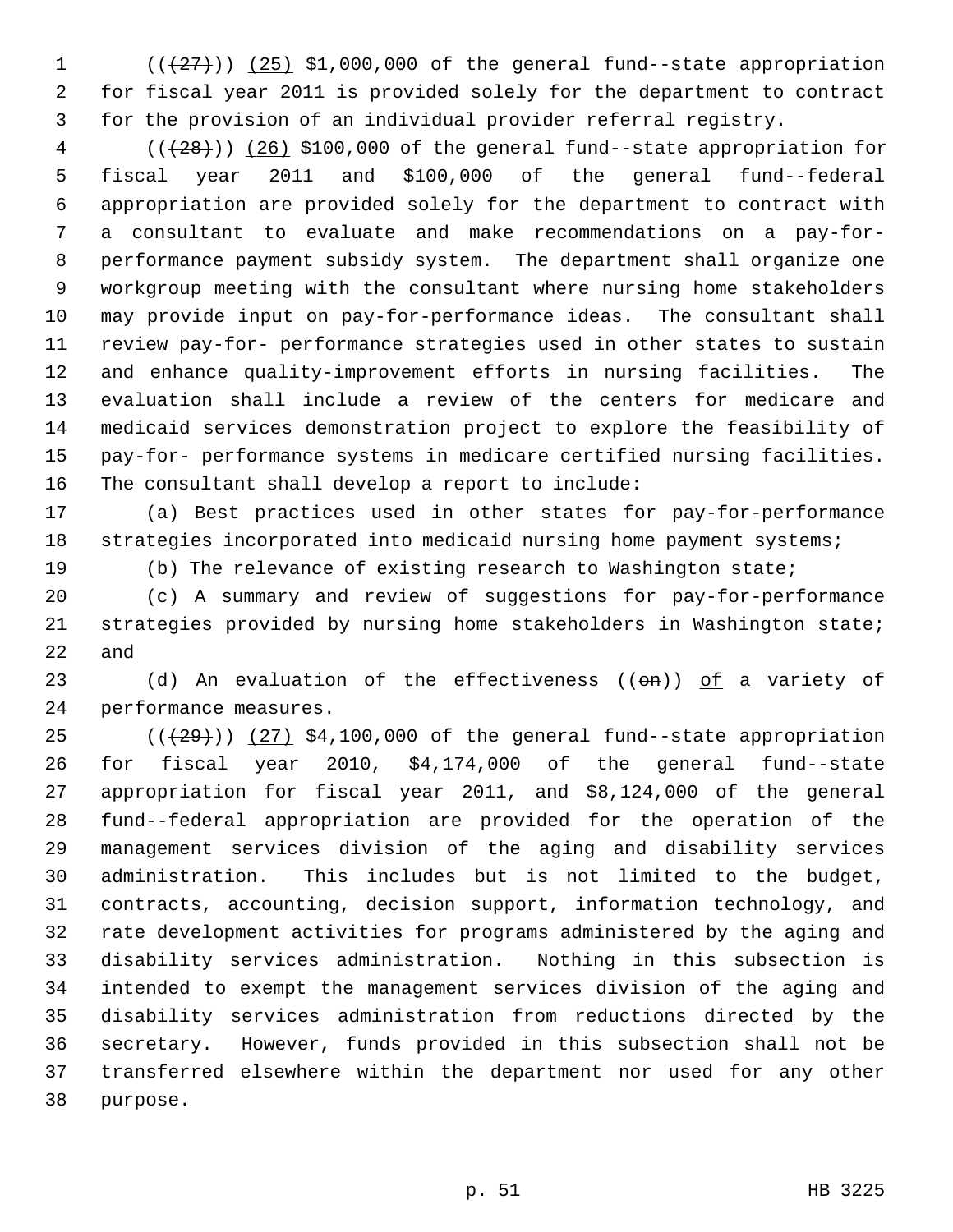1 **Sec. 206.** 2010 sp.s. c 37 s 207 (uncodified) is amended to read as 2 follows: 3 **FOR THE DEPARTMENT OF SOCIAL AND HEALTH SERVICES--ECONOMIC SERVICES** 4 **PROGRAM** 5 General Fund--State Appropriation (FY 2010) . . . . . ((\$564,492,000))  $$564,242,000$ 7 General Fund--State Appropriation (FY 2011) . . . . . ((<del>\$581,459,000</del>)) 8 \$565,617,000 9 General Fund--Federal Appropriation . . . . . . . . . ((\$1,223,832,000))  $\frac{10}{10}$   $\frac{10}{20}$ ,  $\frac{10}{20}$ ,  $\frac{10}{20}$ ,  $\frac{10}{20}$ ,  $\frac{10}{20}$ ,  $\frac{10}{20}$ 11 General Fund--Private/Local Appropriation . . . . . . . . \$31,816,000 12 Administrative Contingency Account--State 13 Appropriation . . . . . . . . . . . . . . . . . . . . . .\$24,336,000 14 TOTAL APPROPRIATION . . . . . . . . . . . . . ((\$2,425,935,000))  $15$  \$2,406,763,000

16 The appropriations in this section are subject to the following 17 conditions and limitations:

18 (1) \$303,393,000 of the general fund--state appropriation for 19 fiscal year 2010, ((\$285, 913, 000)) \$285,057,000 of the general fund--20 state appropriation for fiscal year 2011, \$24,336,000 of the 21 administrative contingency account--state appropriation, and 22 \$778,606,000 of the general fund--federal appropriation are provided 23 solely for all components of the WorkFirst program. The department 24 shall use moneys from the administrative contingency account for 25 WorkFirst job placement services provided by the employment security 26 department. Within the amounts provided for the WorkFirst program, the 27 department may provide assistance using state-only funds for families 28 eligible for temporary assistance for needy families. In addition, 29 within the amounts provided for WorkFirst the department shall:

30 (a) Establish a career services work transition program;

31 (b) Continue to implement WorkFirst program improvements that are 32 designed to achieve progress against outcome measures specified in RCW 33 74.08A.410. Outcome data regarding job retention and wage progression 34 shall be reported quarterly to appropriate fiscal and policy committees 35 of the legislature for families who leave assistance, measured after 12 36 months, 24 months, and 36 months. The department shall also report the 37 percentage of families who have returned to temporary assistance for 38 needy families after 12 months, 24 months, and 36 months;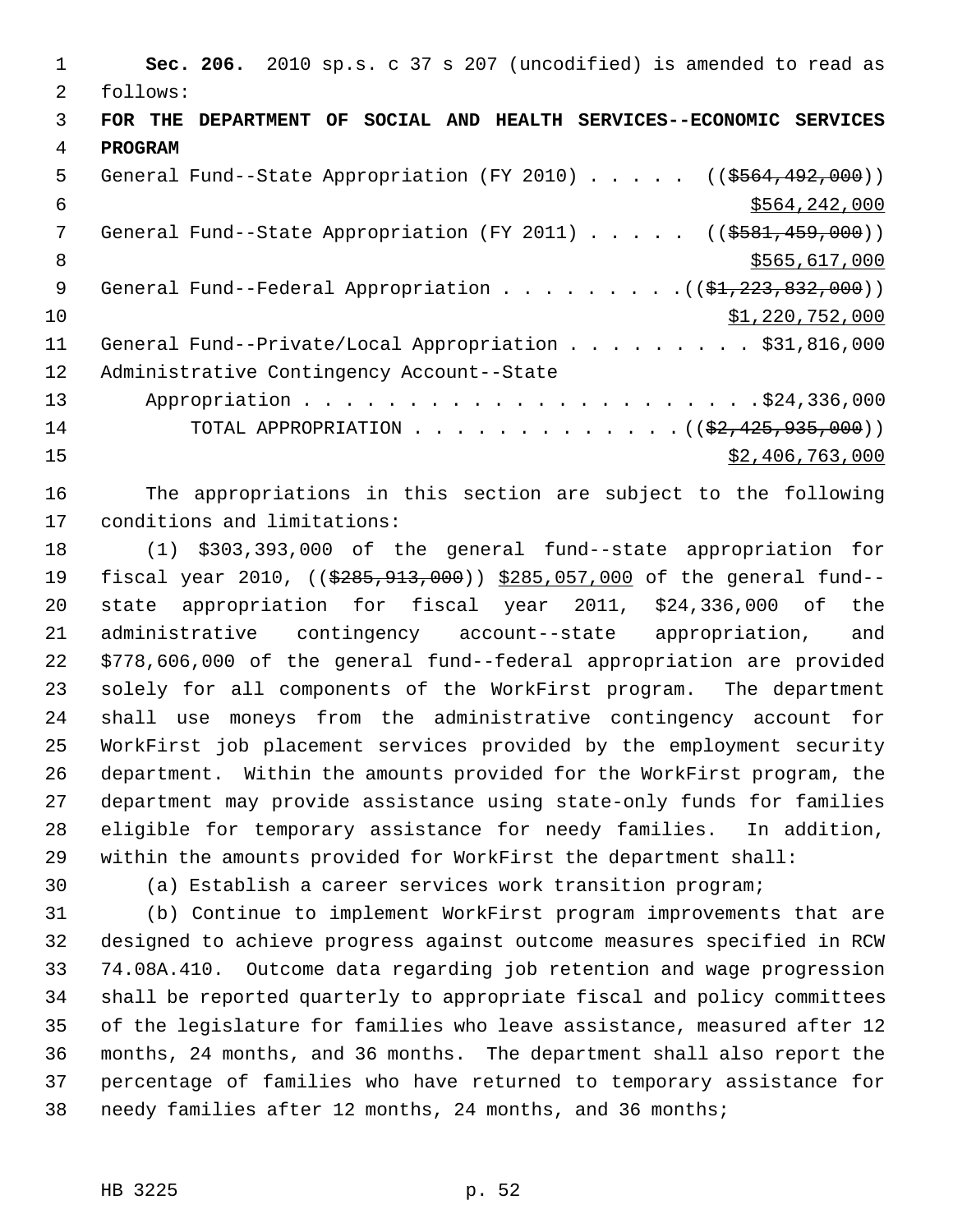1 (c) Submit a report electronically by October 1, 2009, to the 2 fiscal committees of the legislature containing a spending plan for the 3 WorkFirst program. The plan shall identify how spending levels in the 4 2009-2011 biennium will be adjusted to stay within available federal 5 grant levels and the appropriated state-fund levels;

 6 (d) Provide quarterly fiscal reports to the office of financial 7 management and the legislative fiscal committees detailing information 8 on the amount expended from general fund--state and general fund-- 9 federal by activity( $(\div)$ 

10 (e) Maintain the fiscal year 2009 grant standard for the temporary 11 assistance for needy families grant)).

12  $((+3))$   $(2)$  The department and the office of financial management 13 shall electronically report quarterly the expenditures, maintenance of 14 effort allotments, expenditure amounts, and caseloads for the WorkFirst 15 program to the legislative fiscal committees.

16  $((+4))$  (3) \$16,783,000 of the general fund--state appropriation 17 for fiscal year 2011 and \$62,000,000 of the general fund--federal 18 appropriation are provided solely for all components of the WorkFirst 19 program in order to maintain services to January 2011. The legislature 20 intends to work with the governor to design and implement fiscal and 21 programmatic modifications to provide for the sustainability of the 22 program. The funding in this subsection assumes that no other 23 expenditure reductions will be made prior to January 2011 other than 24 those assumed in the appropriation levels in this act.

25  $((+5))$   $(4)$  \$94,322,000 of the general fund--state appropriation 26 for fiscal year 2010 and ((\$97,168,000)) \$84,904,000 of the general 27 fund--state appropriation for fiscal year 2011, net of recoveries, are 28 provided solely for cash assistance and other services to recipients in 29 the cash program pursuant to chapter 8, Laws of 2010 1st sp. sess. 30 (security lifeline act), including persons in the unemployable, 31 expedited, and aged, blind, and disabled components of the program. It 32 is the intent of the legislature that the lifeline incapacity 33 determination and progressive evaluation process regulations be 34 carefully designed to accurately identify those persons who have been 35 or will be incapacitated for at least ninety days. The incapacity 36 determination and progressive evaluation process regulations in effect 37 on January 1, 2010, cannot be amended until at least September 30, 38 2010; except that provisions related to the use of administrative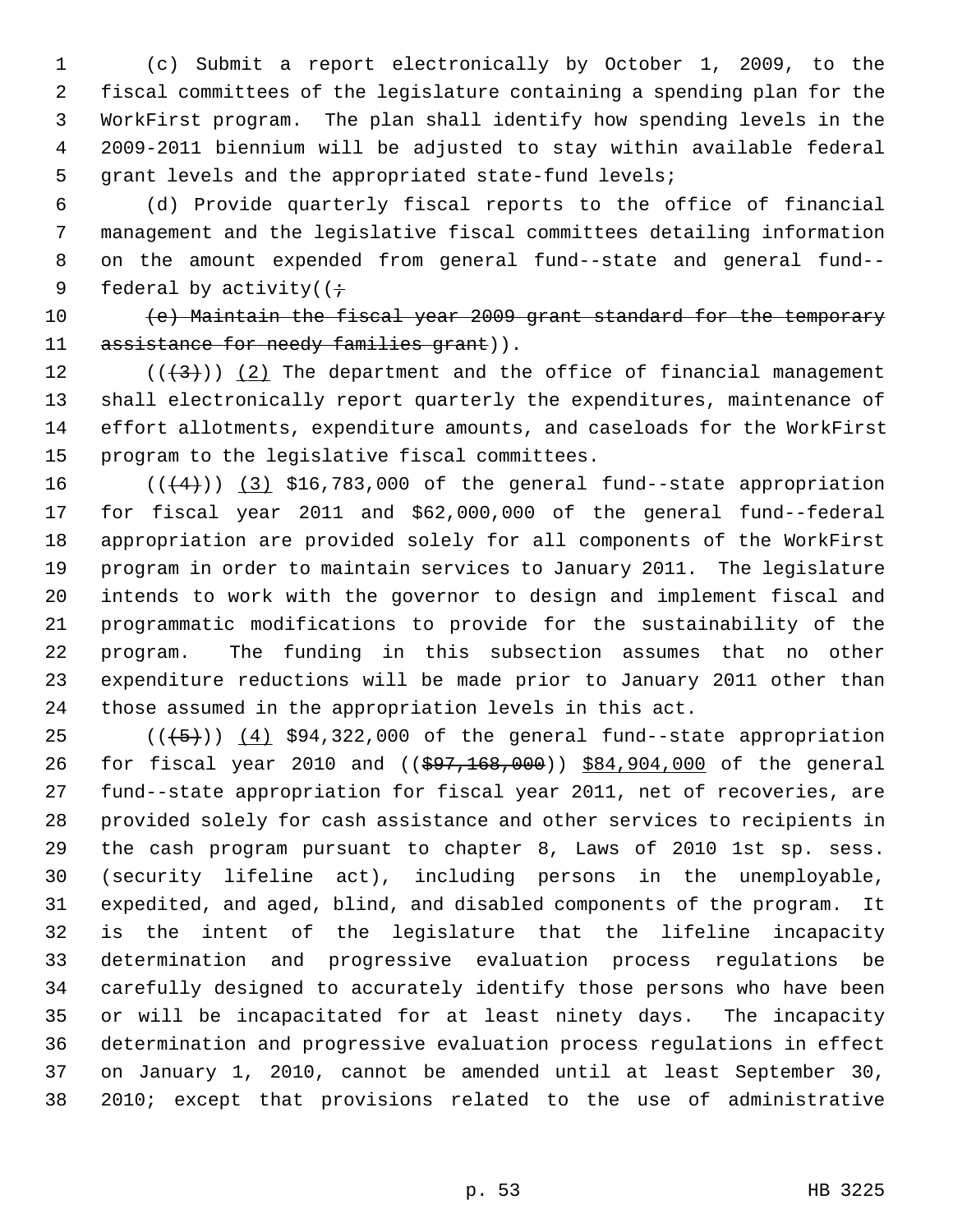1 review teams may be amended, and obsolete terminology and functional 2 assessment language may be updated on or after July 1, 2010, in a 3 manner that only minimally impacts the outcome of incapacity 4 evaluations. After September 30, 2010, the incapacity determination 5 and progressive evaluation process regulations may be amended only if 6 the reports under (a) and (b) of this subsection have been submitted, 7 and find that expenditures will exceed the appropriated level by three 8 percent or more.

 9 (a) The department and the caseload forecast council shall, by 10 September 21, 2010, submit a report to the legislature based upon the 11 most recent caseload forecast and actual expenditure data available, as 12 to whether expenditures for the lifeline-unemployable grants in fiscal 13 year 2011 will exceed \$69,648,000 for fiscal year 2011 in the 2010 14 supplemental operating budget by three percent or more. If 15 expenditures will exceed the appropriated amount for lifeline-16 unemployable grants by three percent or more, the department may adopt 17 regulations modifying incapacity determination and progressive 18 evaluation process regulations after September 30, 2010.

19 (b) On or before September 21, 2010, the department shall submit a 20 report to the relevant policy and fiscal committees of the legislature 21 that includes the following information regarding any regulations 22 proposed for adoption that would modify the lifeline incapacity 23 determination and progressive evaluation process:

24 (i) A copy of the proposed changes and a concise description of the 25 changes;

26 (ii) A description of the persons who would likely be affected by 27 adoption of the regulations, including their impairments, age, 28 education, and work history;

29 (iii) An estimate of the number of persons who, on a monthly basis 30 through June 2013, would be denied lifeline benefits if the regulations 31 were adopted, expressed as a number, as a percentage of total 32 applicants, and as a percentage of the number of persons granted 33 lifeline benefits in each month;

34 (iv) An estimate of the number of persons who, on a monthly basis 35 through June 2013, would have their lifeline benefits terminated 36 following an eligibility review if the regulations were adopted, 37 expressed as a number, as a percentage of the number of persons who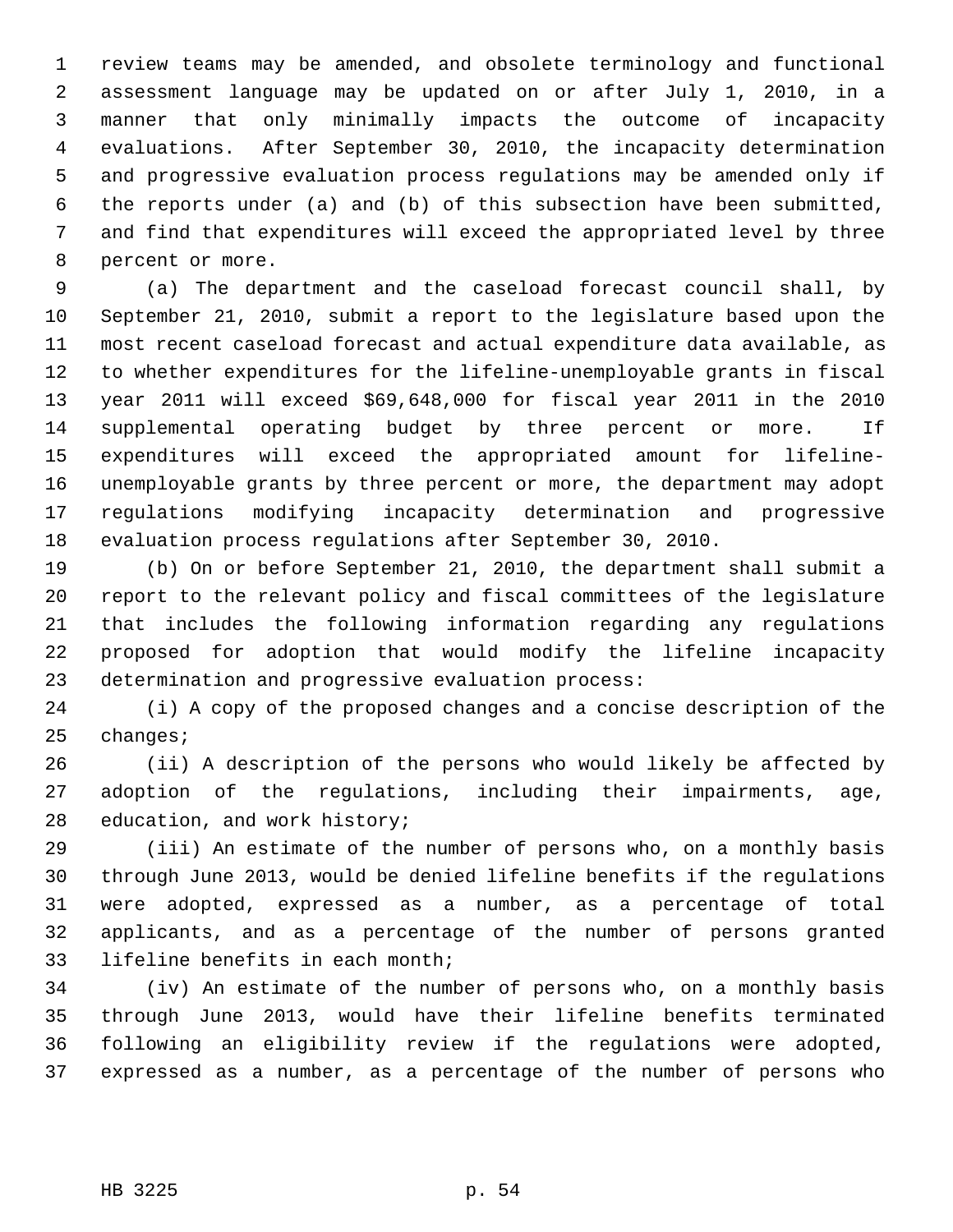1 have had an eligibility review in each month, and as a percentage of 2 the total number of persons currently receiving lifeline-unemployable 3 benefits in each month; and

 4 (v) Intended improvements in employment or treatment outcomes among 5 persons receiving lifeline benefits that could be attributable to the 6 changes in the regulations.

7 (c) Within these amounts:

 8 (i) The department shall aggressively pursue opportunities to 9 transfer lifeline clients to general assistance expedited coverage and 10 to facilitate client applications for federal supplemental security 11 income when the client's incapacities indicate that he or she would be 12 likely to meet the federal disability criteria for supplemental 13 security income. The department shall initiate and file the federal 14 supplemental security income interim agreement as quickly as possible 15 in order to maximize the recovery of federal funds;

16 (ii) The department shall review the lifeline caseload to identify 17 recipients that would benefit from assistance in becoming naturalized 18 citizens, and thus be eligible to receive federal supplemental security 19 income benefits. Those cases shall be given high priority for 20 naturalization funding through the department;

21 (iii) The department shall actively coordinate with local workforce 22 development councils to expedite access to worker retraining programs 23 for lifeline clients in those regions of the state with the greatest 24 number of such clients;

25 (iv) By July 1, 2009, the department shall enter into an 26 interagency agreement with the department of veterans' affairs to 27 establish a process for referral of veterans who may be eligible for 28 veteran's services. This agreement must include outstationing 29 department of veterans' affairs staff in selected community service 30 office locations in King and Pierce counties to facilitate applications 31 for veterans' services; and

32 (v) In addition to any earlier evaluation that may have been 33 conducted, the department shall intensively evaluate those clients who 34 have been receiving lifeline benefits for twelve months or more as of 35 July 1, 2009, or thereafter, if the available medical and incapacity 36 related evidence indicates that the client is unlikely to meet the 37 disability standard for federal supplemental security income benefits. 38 The evaluation shall identify services necessary to eliminate or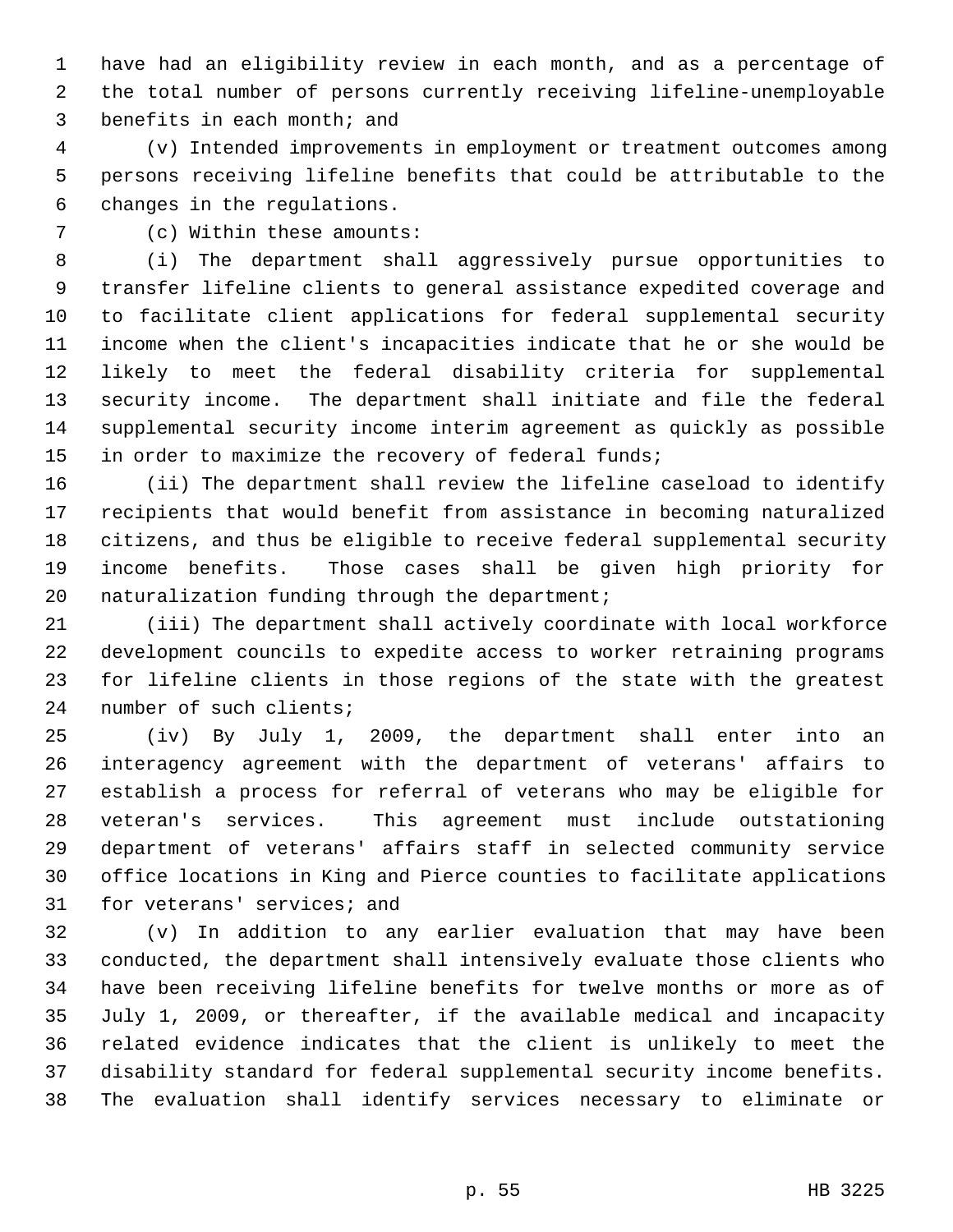1 minimize barriers to employment, including mental health treatment, 2 substance abuse treatment and vocational rehabilitation services. The 3 department shall expedite referrals to chemical dependency treatment, 4 mental health and vocational rehabilitation services for these clients.

 5 (vi) The appropriations in this subsection reflect a change in the 6 earned income disregard policy for lifeline clients. It is the intent 7 of the legislature that the department shall adopt the temporary 8 assistance for needy families earned income policy for the lifeline 9 program.

10  $((+6))$  (5) \$750,000 of the general fund--state appropriation for 11 fiscal year 2010 and \$750,000 of the general fund--state appropriation 12 for fiscal year 2011 are provided solely for naturalization services.

13  $((+7)$ )  $(6)(a)$  \$3,550,000 of the general fund--state appropriation 14 for fiscal year 2010 is provided solely for refugee employment 15 services, of which \$2,650,000 is provided solely for the department to 16 pass through to statewide refugee assistance organizations for limited 17 English proficiency pathway services; and \$3,550,000 of the general 18 fund--state appropriation for fiscal year 2011 is provided solely for 19 refugee employment services, of which \$2,650,000 is provided solely for 20 the department to pass through to statewide refugee assistance 21 organizations for limited English proficiency pathway services.

22 (b) The legislature intends that the appropriation in this 23 subsection for the 2009-11 fiscal biennium will maintain funding for 24 refugee programs at a level at least equal to expenditures on these 25 programs in the 2007-09 fiscal biennium.

26  $((+8))$  (7) The appropriations in this section reflect reductions 27 in the appropriations for the economic services administration's 28 administrative expenses. It is the intent of the legislature that 29 these reductions shall be achieved, to the greatest extent possible, by 30 reducing those administrative costs that do not affect direct client 31 services or direct service delivery or program.

32  $((+9))$  (8) \$855,000 of the general fund--state appropriation for 33 fiscal year 2011, \$719,000 of the general fund--federal appropriation, 34 and \$2,907,000 of the general fund--private/local appropriation are 35 provided solely for the implementation of the opportunity portal, the 36 food stamp employment and training program, and the disability lifeline 37 program under Second Substitute House Bill No. 2782 (security lifeline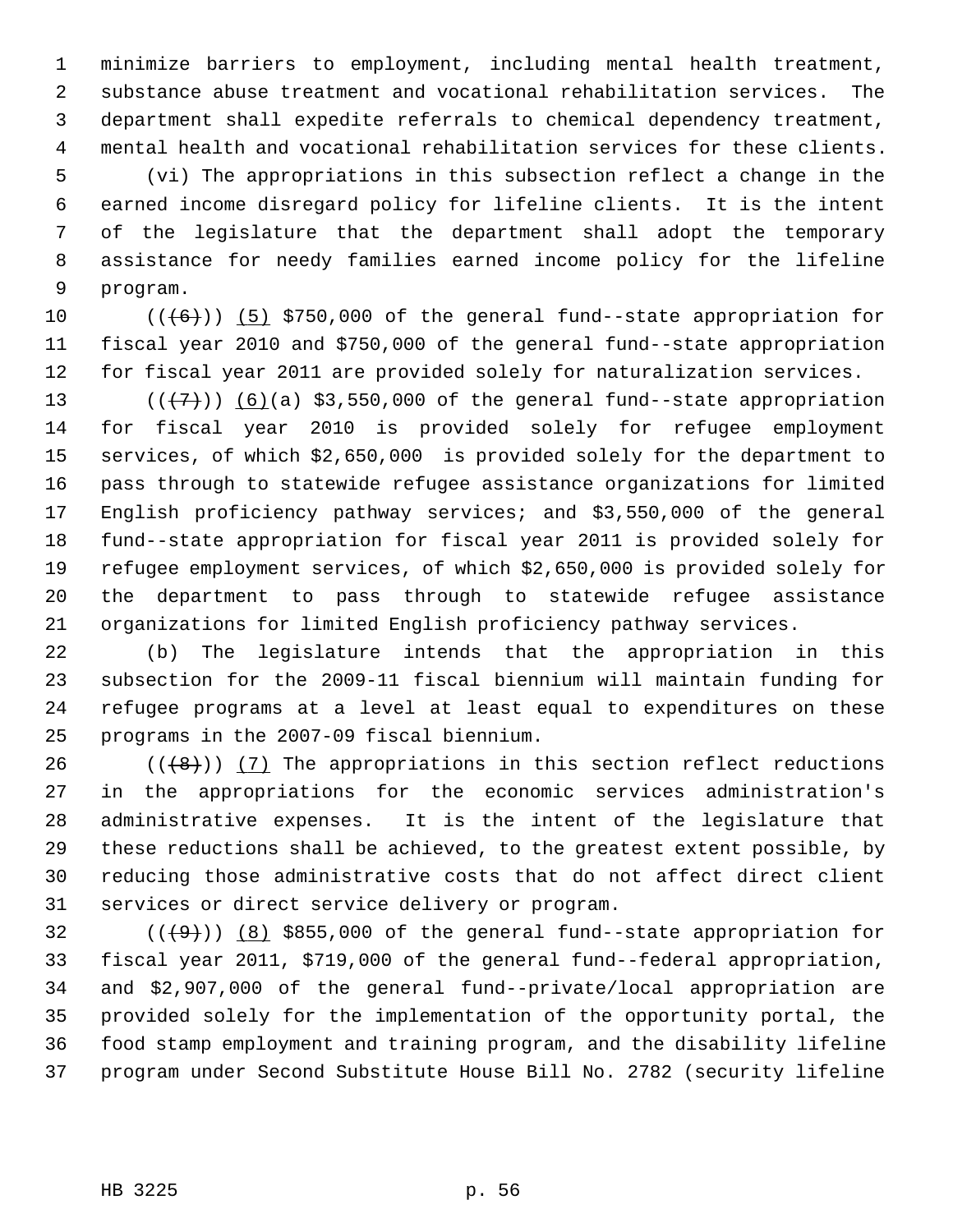1 act). If the bill is not enacted by June 30, 2010, the amounts 2 provided in this subsection shall lapse.

 $3$  ( $(\overline{+10})$ ) (9) \$200,000 of the general fund--state appropriation for 4 fiscal year 2011 is provided solely for the department to award grants 5 to small mutual assistance or small community-based organizations that 6 contract with the department for immigrant and refugee assistance 7 services. The funds shall be awarded to provide funding for community 8 groups to provide transitional assistance, language skills, and other 9 resources to improve refugees' economic self-sufficiency through the 10 effective use of social services, financial services, and medical 11 assistance.

12 **Sec. 207.** 2010 sp.s. c 37 s 208 (uncodified) is amended to read as 13 follows: 14 **FOR THE DEPARTMENT OF SOCIAL AND HEALTH SERVICES--ALCOHOL AND**

15 **SUBSTANCE ABUSE PROGRAM**

| 16 | General Fund--State Appropriation (FY 2010) \$81,982,000                             |
|----|--------------------------------------------------------------------------------------|
| 17 | General Fund--State Appropriation (FY 2011) ( $(\frac{282}{393}, \frac{393}{100})$ ) |
| 18 | \$82,379,000                                                                         |
| 19 | General Fund--Federal Appropriation $($ $($ $$148, 034, 000)$ $)$                    |
| 20 | \$148,018,000                                                                        |
| 21 | General Fund--Private/Local Appropriation 92,718,000                                 |
| 22 | Criminal Justice Treatment Account--State                                            |
| 23 |                                                                                      |
| 24 | Problem Gambling Account--State Appropriation \$1,456,000                            |
| 25 | TOTAL APPROPRIATION ( $(\frac{2334}{326}, 000)$ )                                    |
| 26 | \$334,296,000                                                                        |

27 The appropriations in this section are subject to the following 28 conditions and limitations:

29 (1) Within the amounts appropriated in this section, the department 30 may contract with the University of Washington and community-based 31 providers for the provision of the parent-child assistance program. 32 For all contractors, indirect charges for administering the program 33 shall not exceed ten percent of the total contract amount.

34 (2) Within the amounts appropriated in this section, the department 35 shall continue to provide for chemical dependency treatment services 36 for adult medicaid eligible and general assistance-unemployable 37 patients.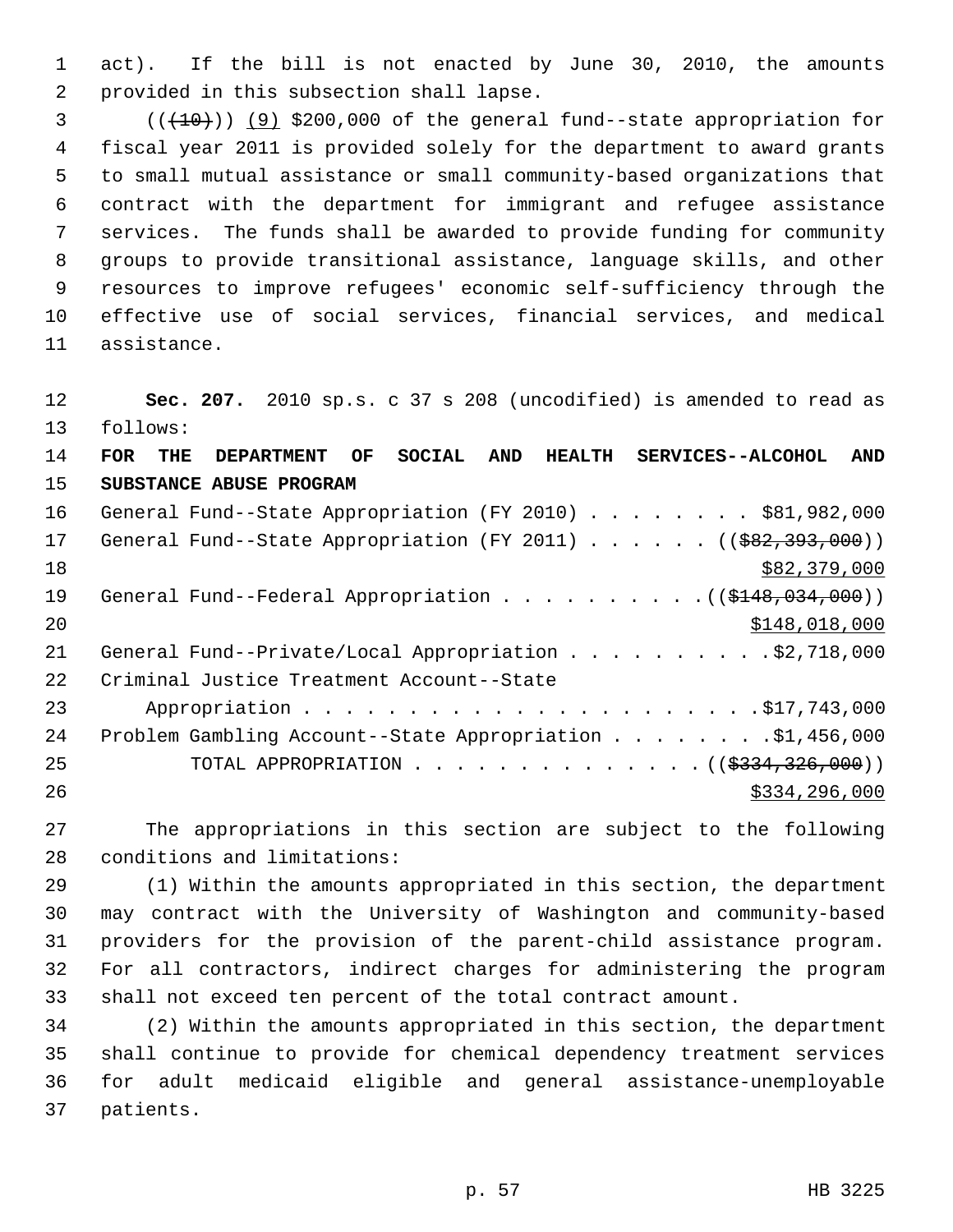1 (3) In addition to other reductions, the appropriations in this 2 section reflect reductions targeted specifically to state government 3 administrative costs. These administrative reductions shall be 4 achieved, to the greatest extent possible, by reducing those 5 administrative costs that do not affect direct client services or 6 direct service delivery or programs.

 7 (4) \$2,247,000 of the general fund--state appropriation for fiscal 8 year 2011 is provided solely for the implementation of the lifeline 9 program under Second Substitute House Bill No. 2782 (security lifeline 10 act). If the bill is not enacted by June 30, 2010, the amount provided 11 in this subsection shall lapse.

12 (5) \$3,500,000 of the general fund--federal appropriation (from the 13 substance abuse prevention and treatment federal block grant) is 14 provided solely for the continued funding of existing county drug and 15 alcohol use prevention programs.

16 **Sec. 208.** 2010 sp.s. c 37 s 209 (uncodified) is amended to read as 17 follows:

18 **FOR THE DEPARTMENT OF SOCIAL AND HEALTH SERVICES--MEDICAL ASSISTANCE** 19 **PROGRAM**

| 20 | General Fund--State Appropriation (FY 2010) \$1,697,203,000                                   |
|----|-----------------------------------------------------------------------------------------------|
| 21 | General Fund--State Appropriation (FY 2011) $($ $($ \$1,789,973,000))                         |
| 22 | \$1,752,373,000                                                                               |
| 23 | General Fund--Federal Appropriation $($ $($ $\frac{6}{56}, \frac{086}{632}, \frac{632}{000})$ |
| 24 | \$6,047,652,000                                                                               |
| 25 | General Fund--Private/Local Appropriation \$37,249,000                                        |
| 26 | Emergency Medical Services and Trauma Care Systems                                            |
| 27 | Trust Account--State Appropriation \$15,075,000                                               |
| 28 | Tobacco Prevention and Control Account--                                                      |
| 29 |                                                                                               |
| 30 | Hospital Safety Net Assessment Fund--State                                                    |
| 31 |                                                                                               |
| 32 | TOTAL APPROPRIATION ( $(\frac{69}{69}, \frac{890}{632}, \frac{000}{10})$ )                    |
| 33 | \$9,814,052,000                                                                               |
|    |                                                                                               |

34 The appropriations in this section are subject to the following 35 conditions and limitations:

36 (1) Based on quarterly expenditure reports and caseload forecasts, 37 if the department estimates that expenditures for the medical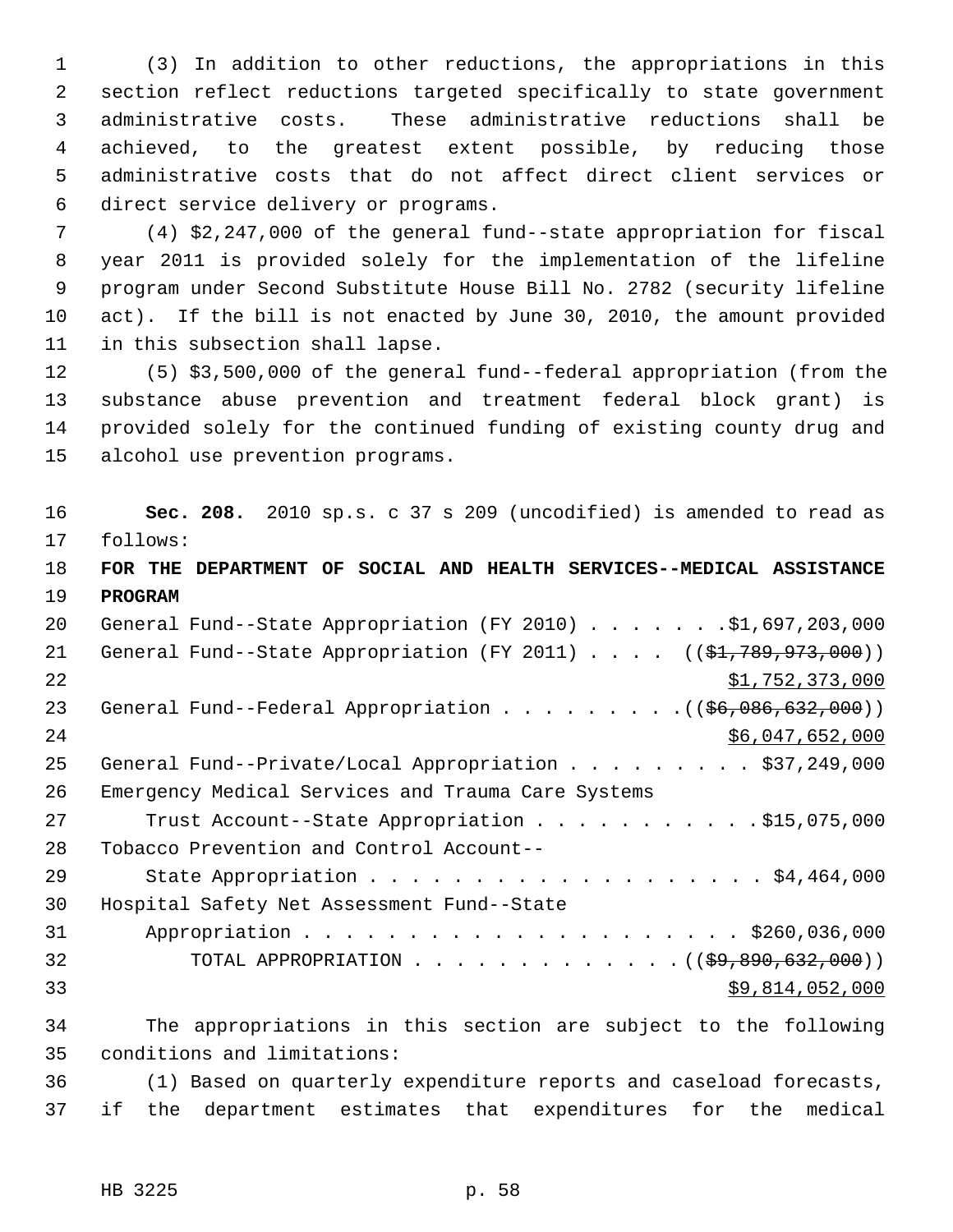1 assistance program will exceed the appropriations, the department shall 2 take steps including but not limited to reduction of rates or 3 elimination of optional services to reduce expenditures so that total 4 program costs do not exceed the annual appropriation authority.

 5 (2) In determining financial eligibility for medicaid-funded 6 services, the department is authorized to disregard recoveries by 7 Holocaust survivors of insurance proceeds or other assets, as defined 8 in RCW 48.104.030.

 9 (3) The legislature affirms that it is in the state's interest for 10 Harborview medical center to remain an economically viable component of 11 the state's health care system.

12 (4) When a person is ineligible for medicaid solely by reason of 13 residence in an institution for mental diseases, the department shall 14 provide the person with the same benefits as he or she would receive if 15 eligible for medicaid, using state-only funds to the extent necessary.

16 (5) In accordance with RCW 74.46.625, \$6,000,000 of the general 17 fund--federal appropriation is provided solely for supplemental 18 payments to nursing homes operated by public hospital districts. The 19 public hospital district shall be responsible for providing the 20 required nonfederal match for the supplemental payment, and the 21 payments shall not exceed the maximum allowable under federal rules. 22 It is the legislature's intent that the payments shall be supplemental 23 to and shall not in any way offset or reduce the payments calculated 24 and provided in accordance with part E of chapter 74.46 RCW. It is the 25 legislature's further intent that costs otherwise allowable for rate-26 setting and settlement against payments under chapter 74.46 RCW shall 27 not be disallowed solely because such costs have been paid by revenues 28 retained by the nursing home from these supplemental payments. The 29 supplemental payments are subject to retrospective interim and final 30 cost settlements based on the nursing homes' as-filed and final 31 medicare cost reports. The timing of the interim and final cost 32 settlements shall be at the department's discretion. During either the 33 interim cost settlement or the final cost settlement, the department 34 shall recoup from the public hospital districts the supplemental 35 payments that exceed the medicaid cost limit and/or the medicare upper 36 payment limit. The department shall apply federal rules for 37 identifying the eligible incurred medicaid costs and the medicare upper 38 payment limit.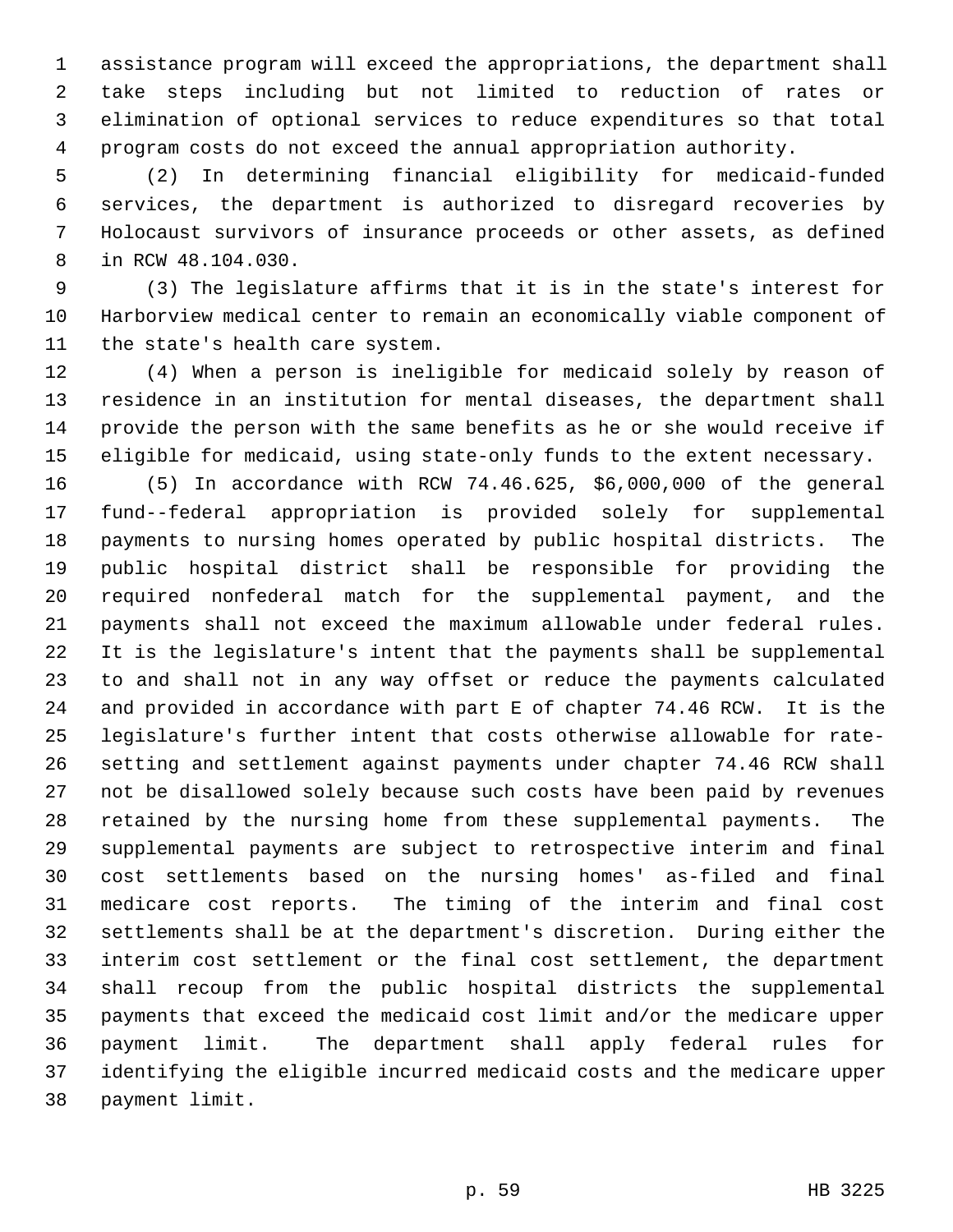1 (6) \$1,110,000 of the general fund--federal appropriation and 2 \$1,105,000 of the general fund--state appropriation for fiscal year 3 2011 are provided solely for grants to rural hospitals. The department 4 shall distribute the funds under a formula that provides a relatively 5 larger share of the available funding to hospitals that (a) serve a 6 disproportionate share of low-income and medically indigent patients, 7 and (b) have relatively smaller net financial margins, to the extent 8 allowed by the federal medicaid program.

 9 (7) \$9,818,000 of the general fund--state appropriation for fiscal 10 year 2011, and \$9,865,000 of the general fund--federal appropriation 11 are provided solely for grants to nonrural hospitals. The department 12 shall distribute the funds under a formula that provides a relatively 13 larger share of the available funding to hospitals that (a) serve a 14 disproportionate share of low-income and medically indigent patients, 15 and (b) have relatively smaller net financial margins, to the extent 16 allowed by the federal medicaid program.

17 (8) The department shall continue the inpatient hospital certified 18 public expenditures program for the 2009-11 biennium. The program 19 shall apply to all public hospitals, including those owned or operated 20 by the state, except those classified as critical access hospitals or 21 state psychiatric institutions. The department shall submit reports to 22 the governor and legislature by November 1, 2009, and by November 1, 23 2010, that evaluate whether savings continue to exceed costs for this 24 program. If the certified public expenditures (CPE) program in its 25 current form is no longer cost-effective to maintain, the department 26 shall submit a report to the governor and legislature detailing 27 cost-effective alternative uses of local, state, and federal resources 28 as a replacement for this program. During fiscal year 2010 and fiscal 29 year 2011, hospitals in the program shall be paid and shall retain one 30 hundred percent of the federal portion of the allowable hospital cost 31 for each medicaid inpatient fee-for-service claim payable by medical 32 assistance and one hundred percent of the federal portion of the 33 maximum disproportionate share hospital payment allowable under federal 34 regulations. Inpatient medicaid payments shall be established using an 35 allowable methodology that approximates the cost of claims submitted by 36 the hospitals. Payments made to each hospital in the program in each 37 fiscal year of the biennium shall be compared to a baseline amount. 38 The baseline amount will be determined by the total of (a) the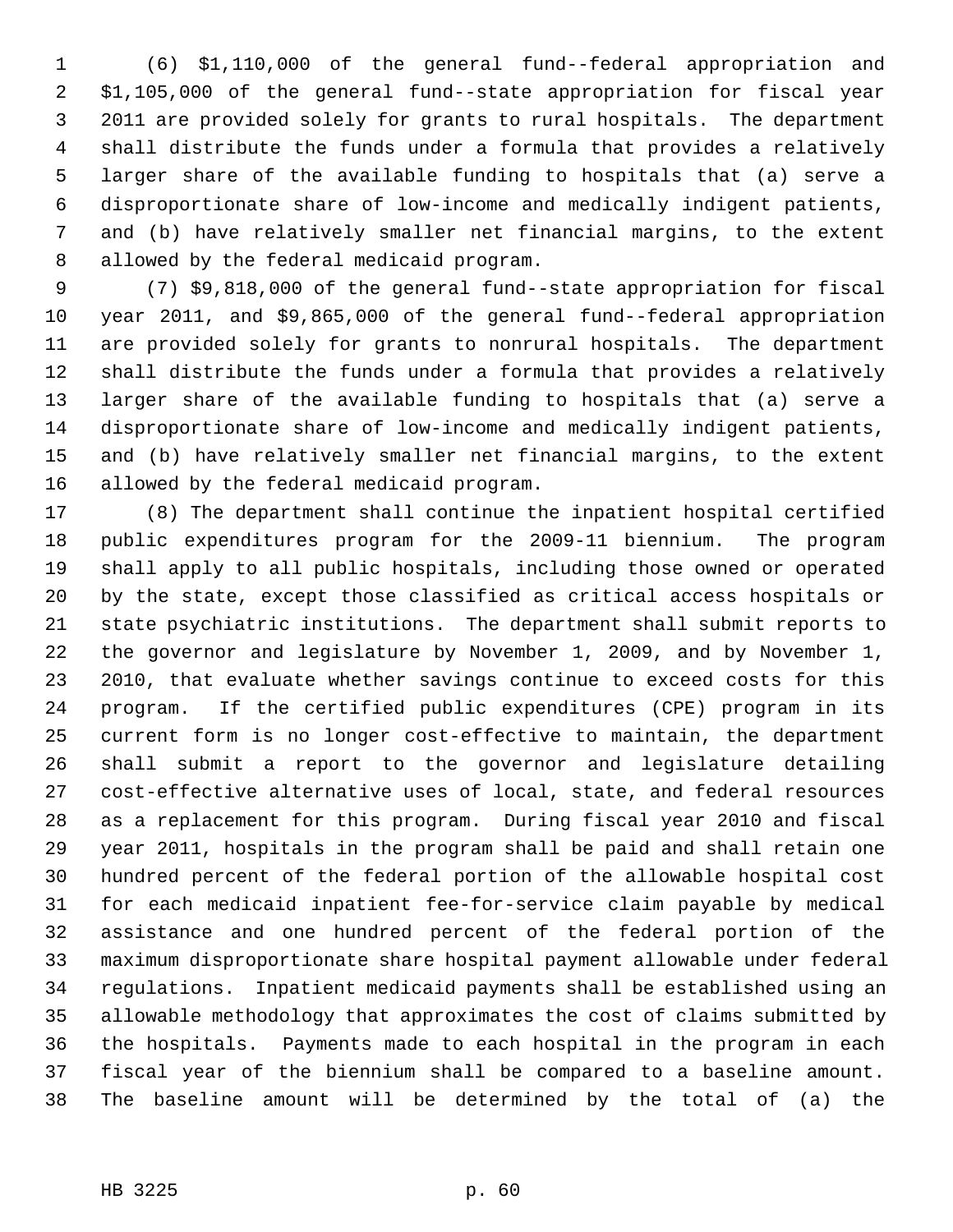1 inpatient claim payment amounts that would have been paid during the 2 fiscal year had the hospital not been in the CPE program based on the 3 reimbursement rates developed, implemented, and consistent with 4 policies approved in the 2009-11 biennial operating appropriations act 5 (chapter 564, Laws of 2009) and in effect on July 1, 2009, (b) one half 6 of the indigent assistance disproportionate share hospital payment 7 amounts paid to and retained by each hospital during fiscal year 2005, 8 and (c) all of the other disproportionate share hospital payment 9 amounts paid to and retained by each hospital during fiscal year 2005 10 to the extent the same disproportionate share hospital programs exist 11 in the 2009-11 biennium. If payments during the fiscal year exceed the 12 hospital's baseline amount, no additional payments will be made to the 13 hospital except the federal portion of allowable disproportionate share 14 hospital payments for which the hospital can certify allowable match. 15 If payments during the fiscal year are less than the baseline amount, 16 the hospital will be paid a state grant equal to the difference between 17 payments during the fiscal year and the applicable baseline amount. 18 Payment of the state grant shall be made in the applicable fiscal year 19 and distributed in monthly payments. The grants will be recalculated 20 and redistributed as the baseline is updated during the fiscal year. 21 The grant payments are subject to an interim settlement within eleven 22 months after the end of the fiscal year. A final settlement shall be 23 performed. To the extent that either settlement determines that a 24 hospital has received funds in excess of what it would have received as 25 described in this subsection, the hospital must repay the excess 26 amounts to the state when requested. \$20,403,000 of the general fund-- 27 state appropriation for fiscal year 2010, of which \$6,570,000 is 28 appropriated in section 204(1) of this act, and \$29,480,000 of the 29 general fund--state appropriation for fiscal year 2011, of which 30 \$6,570,000 is appropriated in section 204(1) of this act, are provided 31 solely for state grants for the participating hospitals. CPE hospitals 32 will receive the inpatient and outpatient reimbursement rate 33 restorations in section 9 and rate increases in section 10(1)(b) of 34 Engrossed Second Substitute House Bill No. 2956 (hospital safety net 35 assessment) funded through the hospital safety net assessment fund 36 rather than through the baseline mechanism specified in this 37 subsection.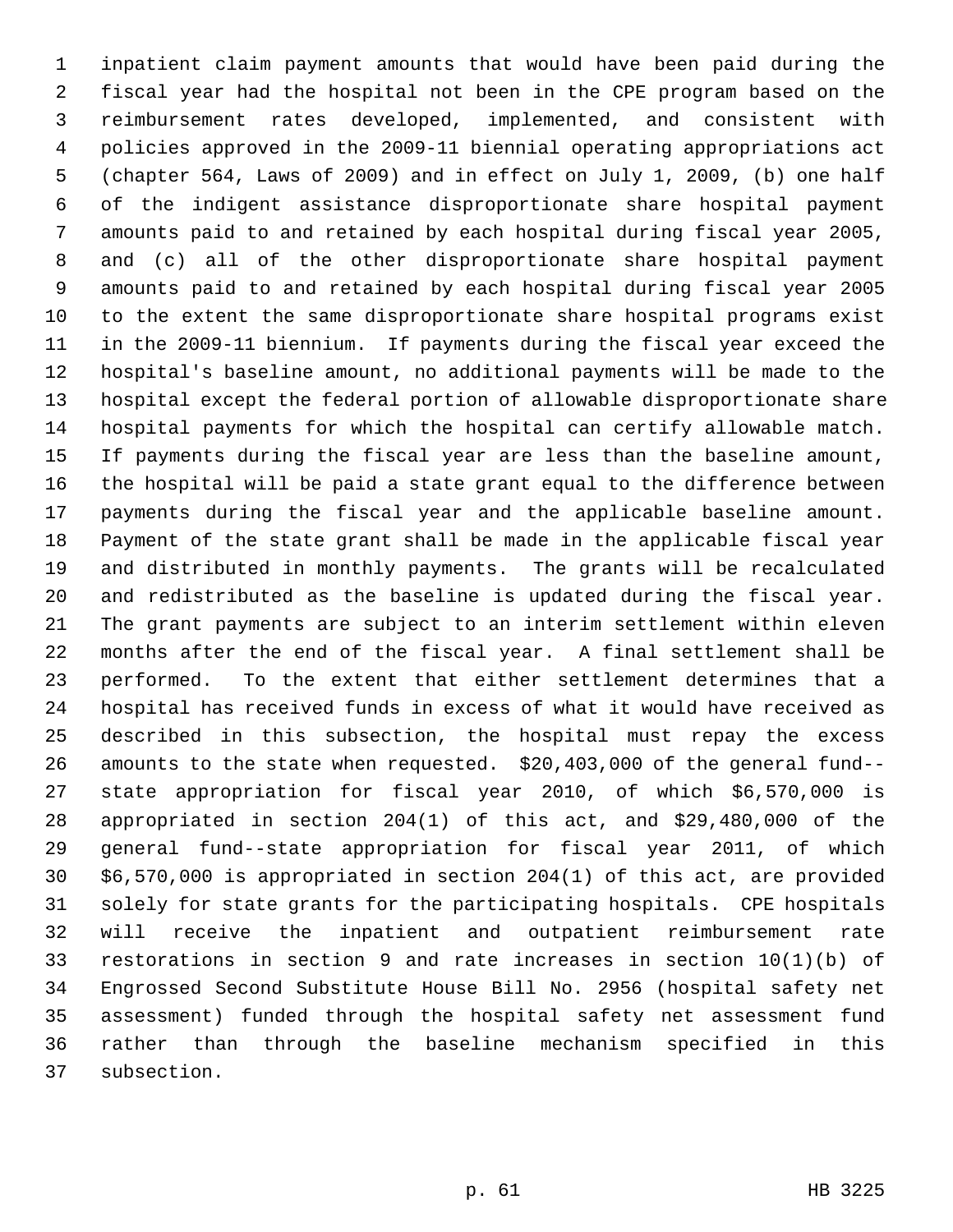1 (9) The department is authorized to use funds appropriated in this 2 section to purchase goods and supplies through direct contracting with 3 vendors when the department determines it is cost-effective to do so.

 4 (10) \$93,000 of the general fund--state appropriation for fiscal 5 year 2010 and \$93,000 of the general fund--federal appropriation are 6 provided solely for the department to pursue a federal Medicaid waiver 7 pursuant to Second Substitute Senate Bill No. 5945 (Washington health 8 partnership plan). If the bill is not enacted by June 30, 2009, the 9 amounts provided in this subsection shall lapse.

10 (11) The department shall require managed health care systems that 11 have contracts with the department to serve medical assistance clients 12 to limit any reimbursements or payments the systems make to providers 13 not employed by or under contract with the systems to no more than the 14 medical assistance rates paid by the department to providers for 15 comparable services rendered to clients in the fee-for-service delivery 16 system.

17 (12) A maximum of \$241,141,000 in total funds from the general 18 fund--state, general fund--federal, and tobacco and prevention control 19 account--state appropriations may be expended in the fiscal biennium 20 for the medical program pursuant to chapter 8, Laws of 2010 1st sp. 21 sess. (security lifeline act), and these amounts are provided solely 22 for this program. Of these amounts, \$10,749,000 of the general fund-- 23 state appropriation for fiscal year 2010 and \$10,892,000 of the general 24 fund--federal appropriation are provided solely for payments to 25 hospitals for providing outpatient services to low income patients who 26 are recipients of lifeline benefits. Pursuant to RCW 74.09.035, the 27 department shall not expend for the lifeline medical care services 28 program any amounts in excess of the amounts provided in this 29 subsection.

30 (13) Mental health services shall be included in the services 31 provided through the managed care system for lifeline clients under 32 chapter 8, Laws of 2010 1st sp. sess. In transitioning lifeline 33 clients to managed care, the department shall attempt to deliver care 34 to lifeline clients through medical homes in community and migrant 35 health centers. The department, in collaboration with the carrier, 36 shall seek to improve the transition rate of lifeline clients to the 37 federal supplemental security income program. The department shall 38 renegotiate the contract with the managed care plan that provides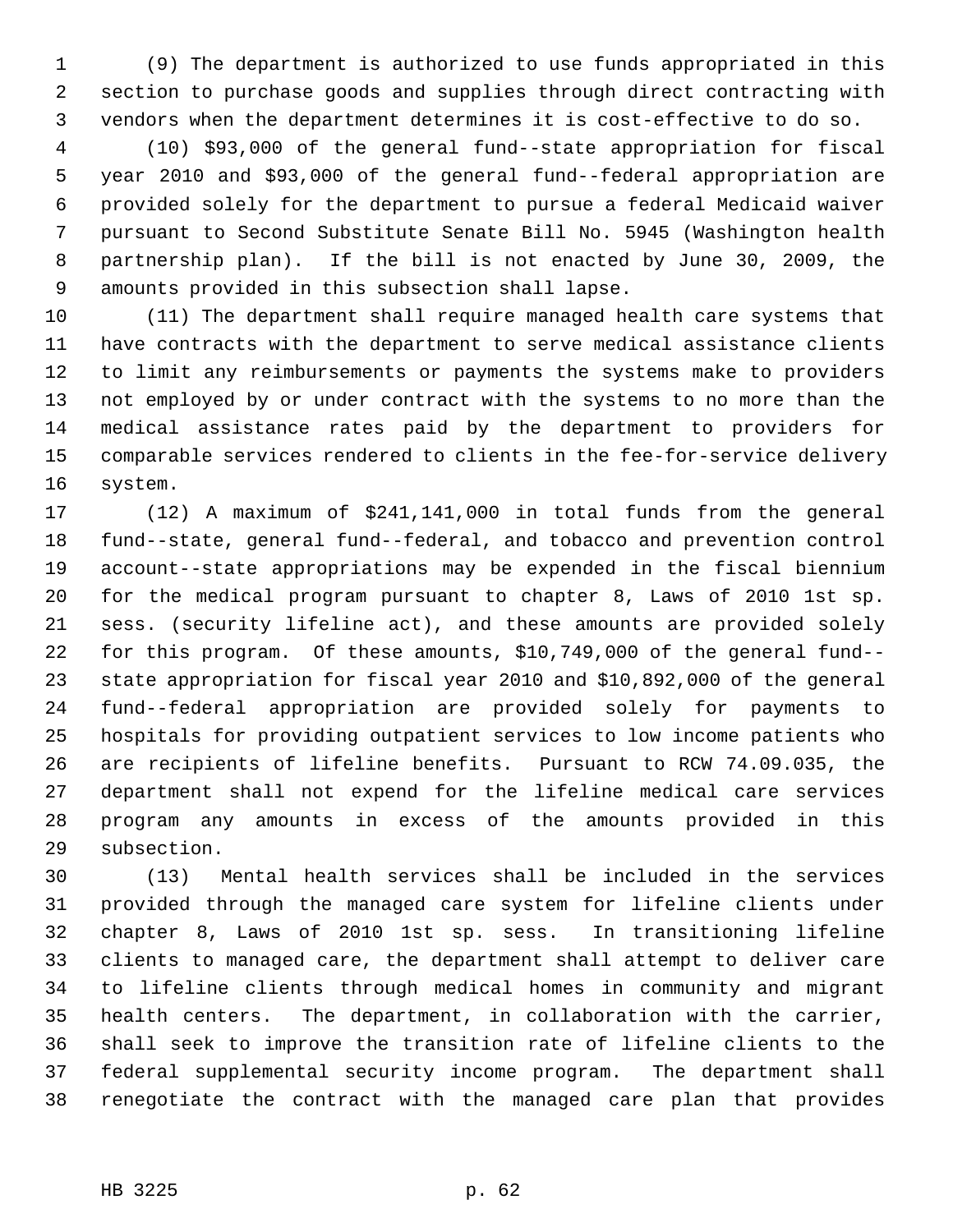1 services for lifeline clients to maximize state retention of future 2 hospital savings as a result of improved care coordination. The 3 department, in collaboration with stakeholders, shall propose a new 4 name for the lifeline program.

 5 (14) The department shall evaluate the impact of the use of a 6 managed care delivery and financing system on state costs and outcomes 7 for lifeline medical clients. Outcomes measured shall include state 8 costs, utilization, changes in mental health status and symptoms, and 9 involvement in the criminal justice system.

10 (15) The department shall report to the governor and the fiscal 11 committees of the legislature by June 1, 2010, on its progress toward 12 achieving a twenty percentage point increase in the generic 13 prescription drug utilization rate.

14 (16) State funds shall not be used by hospitals for advertising 15 purposes.

16 (17) \$24,356,000 of the general fund--private/local appropriation 17 and \$35,707,000 of the general fund--federal appropriation are provided 18 solely for the implementation of professional services supplemental 19 payment programs. The department shall seek a medicaid state plan 20 amendment to create a professional services supplemental payment 21 program for University of Washington medicine professional providers no 22 later than July 1, 2009. The department shall apply federal rules for 23 identifying the shortfall between current fee-for-service medicaid 24 payments to participating providers and the applicable federal upper 25 payment limit. Participating providers shall be solely responsible for 26 providing the local funds required to obtain federal matching funds. 27 Any incremental costs incurred by the department in the development, 28 implementation, and maintenance of this program will be the 29 responsibility of the participating providers. Participating providers 30 will retain the full amount of supplemental payments provided under 31 this program, net of any potential costs for any related audits or 32 litigation brought against the state. The department shall report to 33 the governor and the legislative fiscal committees on the prospects for 34 expansion of the program to other qualifying providers as soon as 35 feasibility is determined but no later than December 31, 2009. The 36 report will outline estimated impacts on the participating providers, 37 the procedures necessary to comply with federal guidelines, and the 38 administrative resource requirements necessary to implement the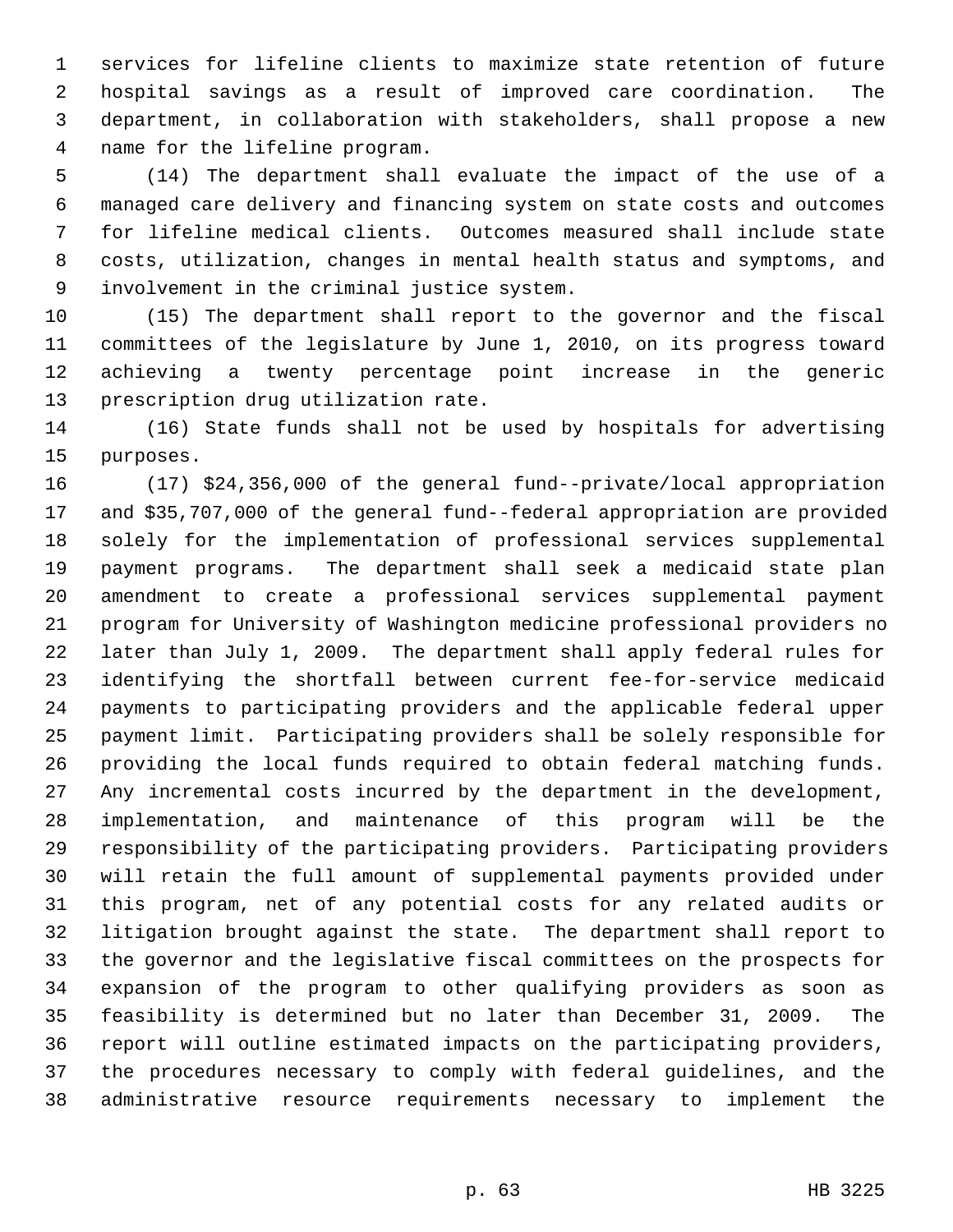1 program. The department will create a process for expansion of the 2 program to other qualifying providers as soon as it is determined 3 feasible by both the department and providers but no later than June 4 30, 2010.

 5 (18) \$9,075,000 of the general fund--state appropriation for fiscal 6 year 2010, \$8,588,000 of the general fund--state appropriation for 7 fiscal year 2011, and \$39,747,000 of the general fund--federal 8 appropriation are provided solely for development and implementation of 9 a replacement system for the existing medicaid management information 10 system. The amounts provided in this subsection are conditioned on the 11 department satisfying the requirements of section 902 of this act.

12 (19) \$506,000 of the general fund--state appropriation for fiscal 13 year 2011 and \$657,000 of the general fund--federal appropriation are 14 provided solely for the implementation of Second Substitute House Bill 15 No. 1373 (children's mental health). If the bill is not enacted by 16 June 30, 2009, the amounts provided in this subsection shall lapse.

17 (20) Pursuant to 42 U.S.C. Sec. 1396(a)(25), the department shall 18 pursue insurance claims on behalf of medicaid children served through 19 its in-home medically intensive child program under WAC 388-551-3000. 20 The department shall report to the Legislature by December 31, 2009, on 21 the results of its efforts to recover such claims.

22 (21) The department may, on a case-by-case basis and in the best 23 interests of the child, set payment rates for medically intensive home 24 care services to promote access to home care as an alternative to 25 hospitalization. Expenditures related to these increased payments 26 shall not exceed the amount the department would otherwise pay for 27 hospitalization for the child receiving medically intensive home care 28 services.

29 (22) \$425,000 of the general fund--state appropriation for fiscal 30 year 2010 and \$790,000 of the general fund--federal appropriation are 31 provided solely to continue children's health coverage outreach and 32 education efforts under RCW 74.09.470. These efforts shall rely on 33 existing relationships and systems developed with local public health 34 agencies, health care providers, public schools, the women, infants, 35 and children program, the early childhood education and assistance 36 program, child care providers, newborn visiting nurses, and other 37 community-based organizations. The department shall seek public-38 private partnerships and federal funds that are or may become available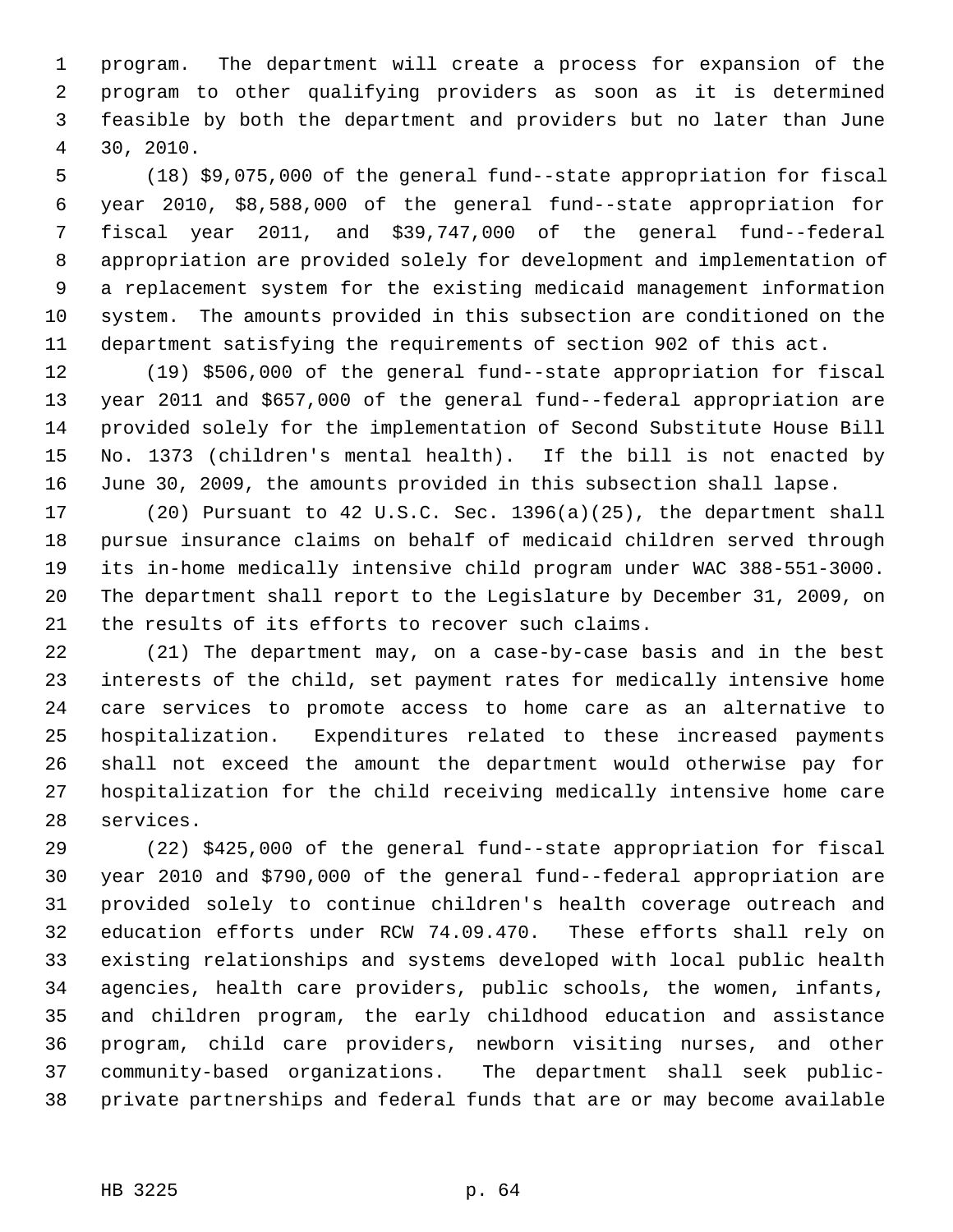1 to provide on-going support for outreach and education efforts under 2 the federal children's health insurance program reauthorization act of 3 2009.

 4 (23) The department, in conjunction with the office of financial 5 management, shall implement a prorated inpatient payment policy.

 6 (24) The department will pursue a competitive procurement process 7 for antihemophilic products, emphasizing evidence-based medicine and 8 protection of patient access without significant disruption in 9 treatment.

10 (25) The department will pursue several strategies towards reducing 11 pharmacy expenditures including but not limited to increasing generic 12 prescription drug utilization by 20 percentage points and promoting 13 increased utilization of the existing mail-order pharmacy program.

14 (26) The department shall reduce reimbursement for over-the-counter 15 medications while maintaining reimbursement for those over-the-counter 16 medications that can replace more costly prescription medications.

17 (27) The department shall seek public-private partnerships and 18 federal funds that are or may become available to implement health 19 information technology projects under the federal American recovery and 20 reinvestment act of 2009.

21 (28) The department shall target funding for maternity support 22 services towards pregnant women with factors that lead to higher rates 23 of poor birth outcomes, including hypertension, a preterm or low birth 24 weight birth in the most recent previous birth, a cognitive deficit or 25 developmental disability, substance abuse, severe mental illness, 26 unhealthy weight or failure to gain weight, tobacco use, or African 27 American or Native American race.

28 (29) \$260,036,000 of the hospital safety net assessment fund--state 29 appropriation and \$255,448,000 of the general fund--federal 30 appropriation are provided solely for the implementation of Engrossed 31 Second Substitute House Bill No. 2956 (hospital safety net assessment). 32 If the bill is not enacted by June 30, 2010, the amounts provided in 33 this subsection shall lapse.

34 (30) \$79,000 of the general fund--state appropriation for fiscal 35 year 2010 and \$53,000 of the general fund--federal appropriation are 36 provided solely to implement Substitute House Bill No. 1845 (medical 37 support obligations).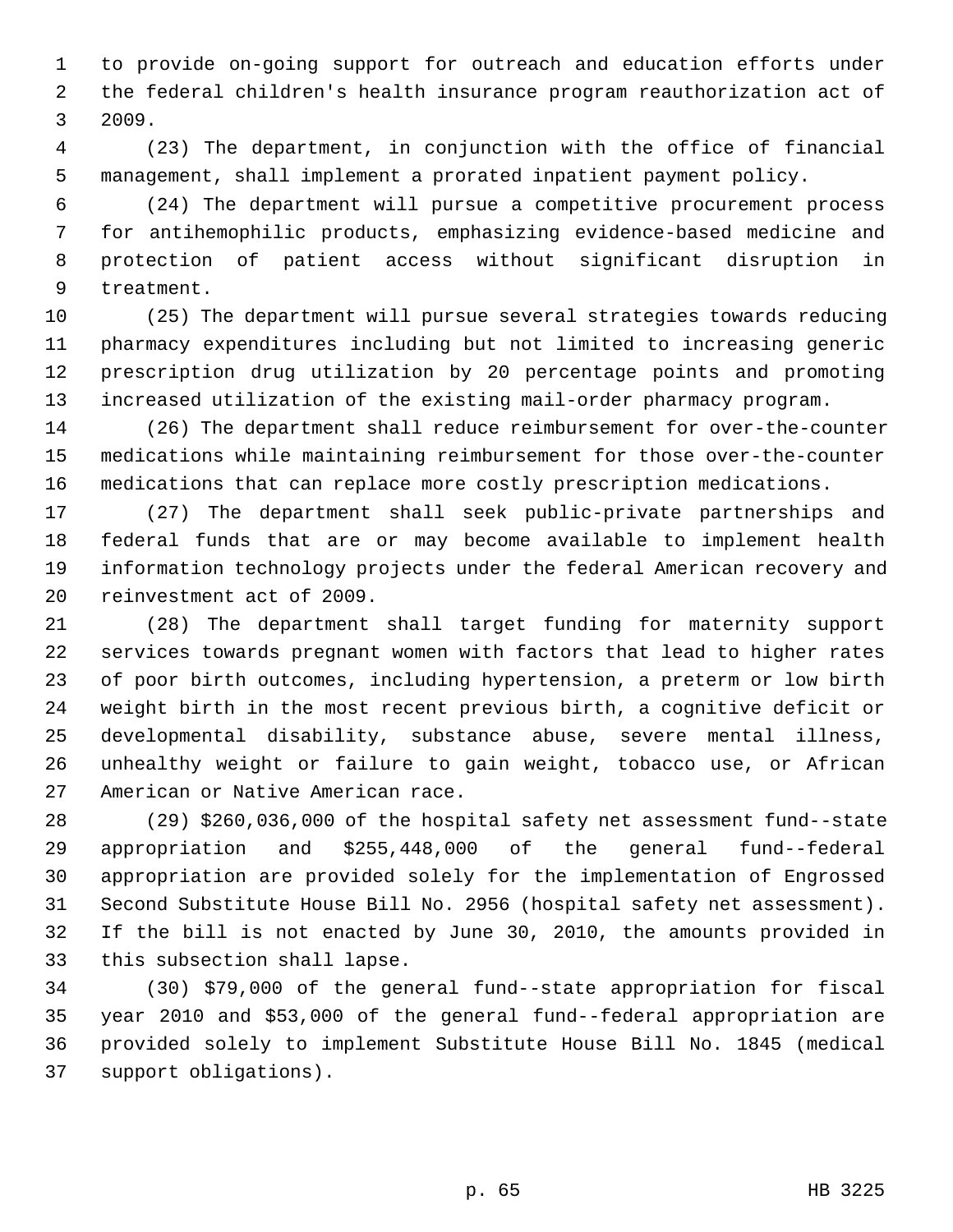1 (31) \$63,000 of the general fund--state appropriation for fiscal 2 year 2010, \$583,000 of the general fund--state appropriation for fiscal 3 year 2011, and \$864,000 of the general fund--federal appropriation are 4 provided solely to implement Engrossed House Bill No. 2194 5 (extraordinary medical placement for offenders). The department shall 6 work in partnership with the department of corrections to identify 7 services and find placements for offenders who are released through the 8 extraordinary medical placement program. The department shall 9 collaborate with the department of corrections to identify and track 10 cost savings to the department of corrections, including medical cost 11 savings, and to identify and track expenditures incurred by the aging 12 and disability services program for community services and by the 13 medical assistance program for medical expenses. A joint report 14 regarding the identified savings and expenditures shall be provided to 15 the office of financial management and the appropriate fiscal 16 committees of the legislature by November 30, 2010. If this bill is 17 not enacted by June 30, 2009, the amounts provided in this subsection 18 shall lapse.

19 (32) \$73,000 of the general fund--state appropriation for fiscal 20 year 2011 and \$50,000 of the general fund--federal appropriation is 21 provided solely for supplemental services that will be provided to 22 offenders in lieu of a prison sentence pursuant to chapter 224, Laws of 23 2010 (Substitute Senate Bill No. 6639).

24 (33) Sufficient amounts are provided in this section to provide 25 full benefit dual eligible beneficiaries with medicare part D 26 prescription drug copayment coverage in accordance with RCW 74.09.520.

27 (34) In addition to other reductions, the appropriations in this 28 section reflect reductions targeted specifically to state government 29 administrative costs. These administrative reductions shall be 30 achieved, to the greatest extent possible, by reducing those 31 administrative costs that do not affect providers, direct client 32 services, or direct service delivery or programs.

 $(1,36)$  ( $(35)$  \$331,000 of the general fund--state appropriation for 34 fiscal year 2010, \$331,000 of the general fund--state appropriation for 35 fiscal year 2011, and \$1,228,000 of the general fund--federal 36 appropriation are provided solely for the department to support the 37 activities of the Washington poison center. The department shall seek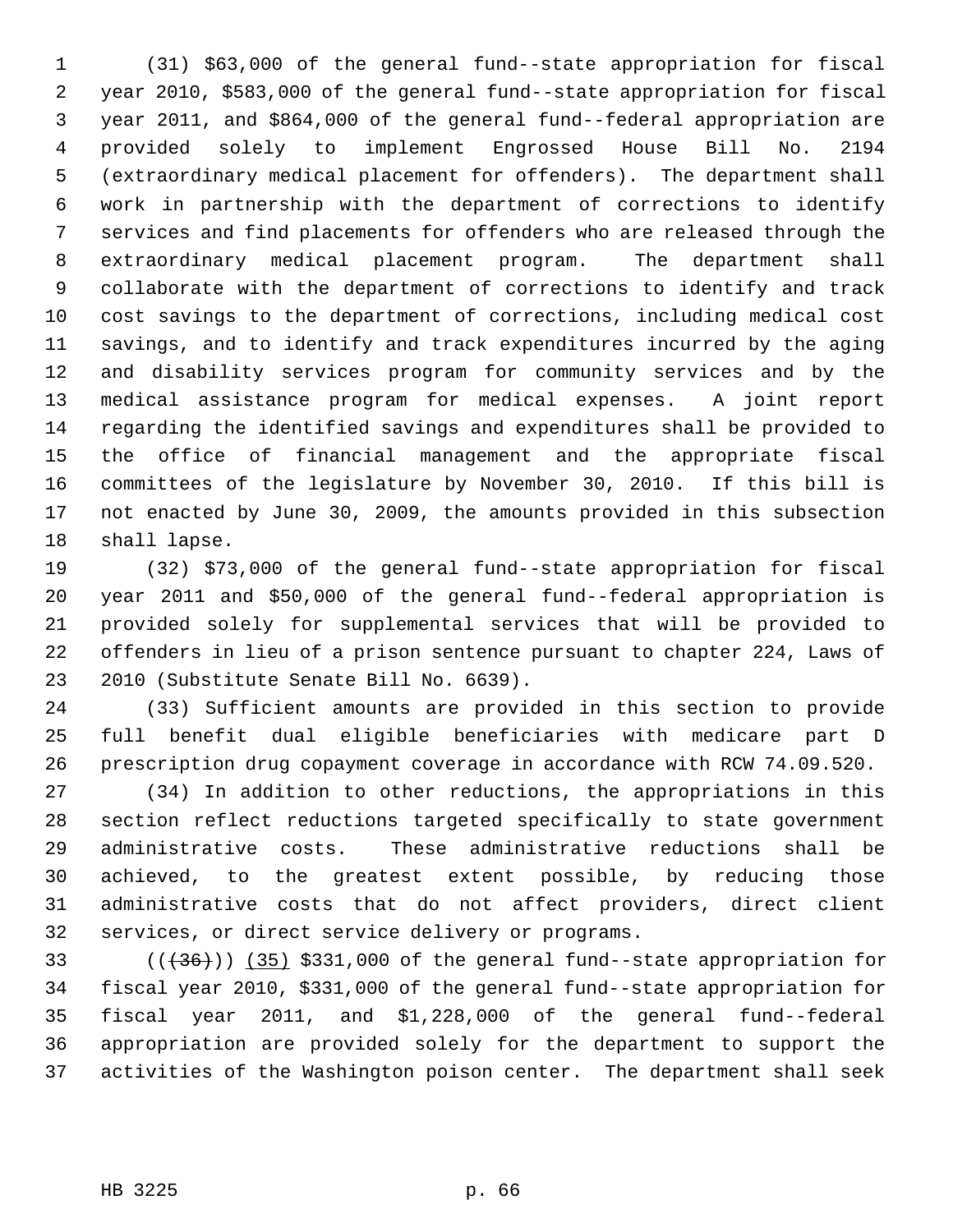1 federal authority to receive matching funds from the federal government 2 through the children's health insurance program.

 $(3$  ( $(37)$ )) (36) \$528,000 of the general fund--state appropriation and 4 \$2,955,000 of the general fund--federal appropriation are provided 5 solely for the implementation of the lifeline program under chapter 8, 6 Laws of 2010 1st sp. sess. (security lifeline act).

 $7$  (( $(43)$ )) (37) Reductions in dental services are to be achieved by 8 focusing on the fastest growing areas of dental care. Reductions in 9 preventative care, particularly for children, will be avoided to the 10 extent possible.

 $((44)$ ) (38) \$1,307,000 of the general fund--state appropriation for fiscal year 2011 and \$1,770,000 of the general fund--federal appropriation are provided solely to continue to provide dental services in calendar year 2011 for qualifying adults with developmental disabilities. Services shall include preventive, routine, and emergent 16 dental care, and support for continued operation of the dental education in care of persons with disabilities (DECOD) program at the University of Washington.

19 (39) The department shall develop the capability to implement apple 20 health for kids express lane eligibility enrollments for children 21 receiving basic food assistance by June 30, 2011.

22  $((+45))$  (40)(a) The department, in coordination with the health 23 care authority, shall actively continue to negotiate a medicaid section 24 1115 waiver with the federal centers for medicare and medicaid services 25 that would provide federal matching funds for services provided to 26 persons enrolled in the basic health plan under chapter 70.47 RCW and 27 the medical care services program under RCW 74.09.035.

28 (b) If the waiver in (a) of this subsection is granted, the 29 department and the health care authority may implement the waiver if it 30 allows the program to remain within appropriated levels, after 31 providing notice of its terms and conditions to the relevant policy and 32 fiscal committees of the legislature in writing thirty days prior to 33 the planned implementation date of the waiver.

 $(1 + 46)$  ( $(46)$ ) (41) \$704,000 of the general fund--state appropriation for 35 fiscal year 2010, \$812,000 of the general fund--state appropriation for 36 fiscal year 2011, and \$1,516,000 of the general fund--federal 37 appropriation are provided solely for maintaining employer-sponsored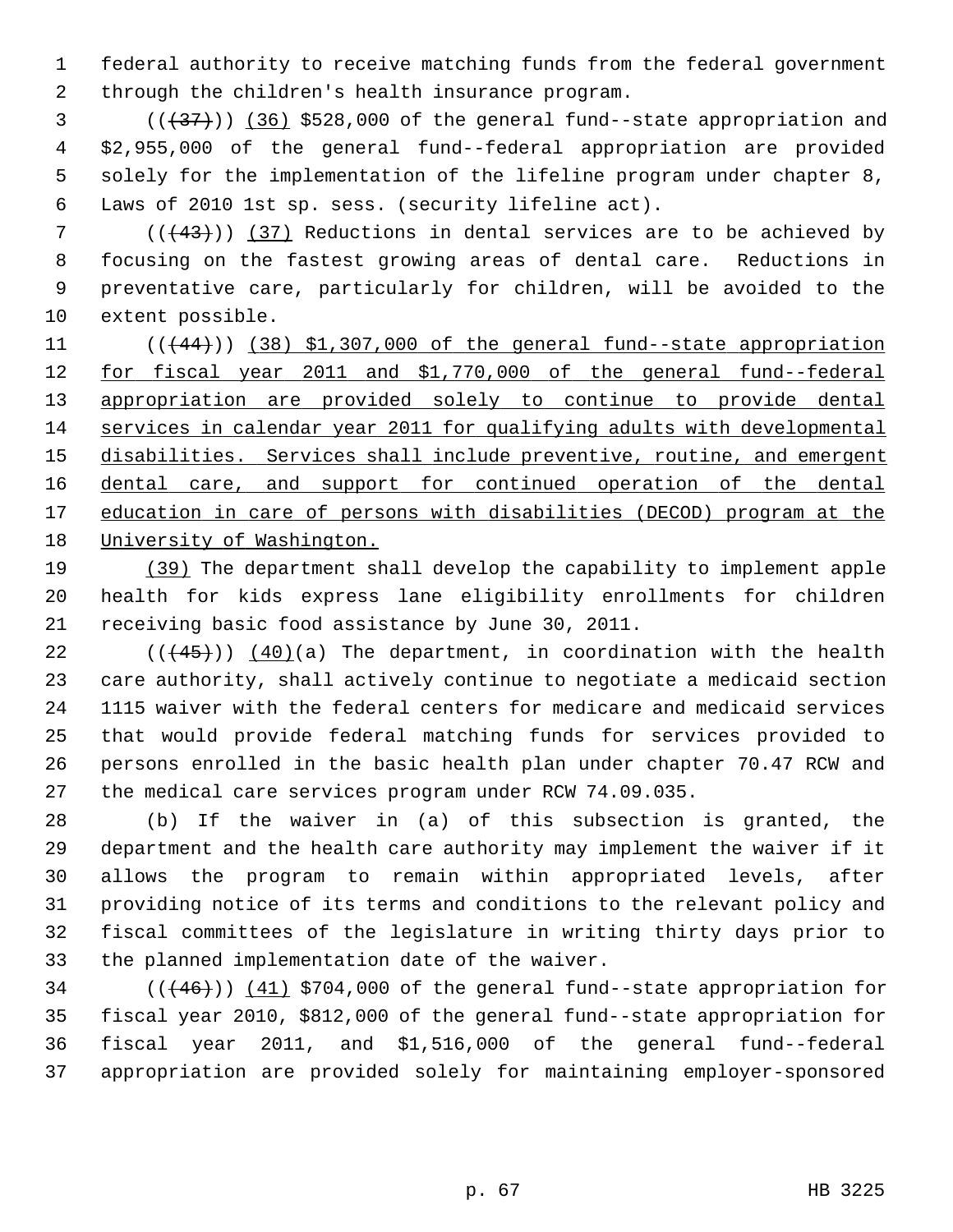1 insurance program staff, coordination of benefits unit staff, the 2 payment integrity audit team, and family planning nursing.

 3 (((48))) (42) Every effort shall be made to maintain current 4 employment levels and achieve administrative savings through vacancies 5 and employee attrition. Efficiencies shall be implemented as soon as 6 possible in order to minimize actual reduction in force. The 7 department shall implement a management strategy that minimizes 8 disruption of service and negative impacts on employees.

 9 **Sec. 209.** 2010 sp.s. c 37 s 210 (uncodified) is amended to read as 10 follows: 11 **FOR THE DEPARTMENT OF SOCIAL AND HEALTH SERVICES--VOCATIONAL** 12 **REHABILITATION PROGRAM** 13 General Fund--State Appropriation (FY 2010) . . . . . . . . \$10,327,000 14 General Fund--State Appropriation (FY 2011) . . . . . . ((\$10,077,000))  $15$  \$10,045,000 16 General Fund--Federal Appropriation . . . . . . . . . . ((\$107,961,000))  $17$  \$107,848,000 18 Telecommunications Devices for the Hearing and 19 Speech Impaired--State Appropriation . . . . . . . . . \$5,976,000 20 TOTAL APPROPRIATION . . . . . . . . . . . . . . (  $(\frac{1334,341,000}{s})$ 21 **\$134,196,000** 

22 The appropriations in this section are subject to the following 23 conditions and limitations: The vocational rehabilitation program 24 shall coordinate closely with the economic services program to serve 25 lifeline clients under chapter 8, Laws of 2010 1st sp. sess. who are 26 referred for eligibility determination and vocational rehabilitation 27 services, and shall make every effort, within the requirements of the 28 federal rehabilitation act of 1973, to serve these clients.

29 **Sec. 210.** 2010 sp.s. c 37 s 211 (uncodified) is amended to read as 30 follows:

## 31 **FOR THE DEPARTMENT OF SOCIAL AND HEALTH SERVICES--SPECIAL COMMITMENT** 32 **PROGRAM**

|    |  | 33 General Fund--State Appropriation (FY 2010) \$48,827,000                 |  |  |  |  |              |  |
|----|--|-----------------------------------------------------------------------------|--|--|--|--|--------------|--|
|    |  | 34 General Fund--State Appropriation (FY 2011) ( $(\frac{646}{922}, 000)$ ) |  |  |  |  |              |  |
| 35 |  |                                                                             |  |  |  |  | \$47,051,000 |  |
| 36 |  | TOTAL APPROPRIATION $\ldots$ , ( $(\frac{695}{749}, \frac{749}{000})$ )     |  |  |  |  |              |  |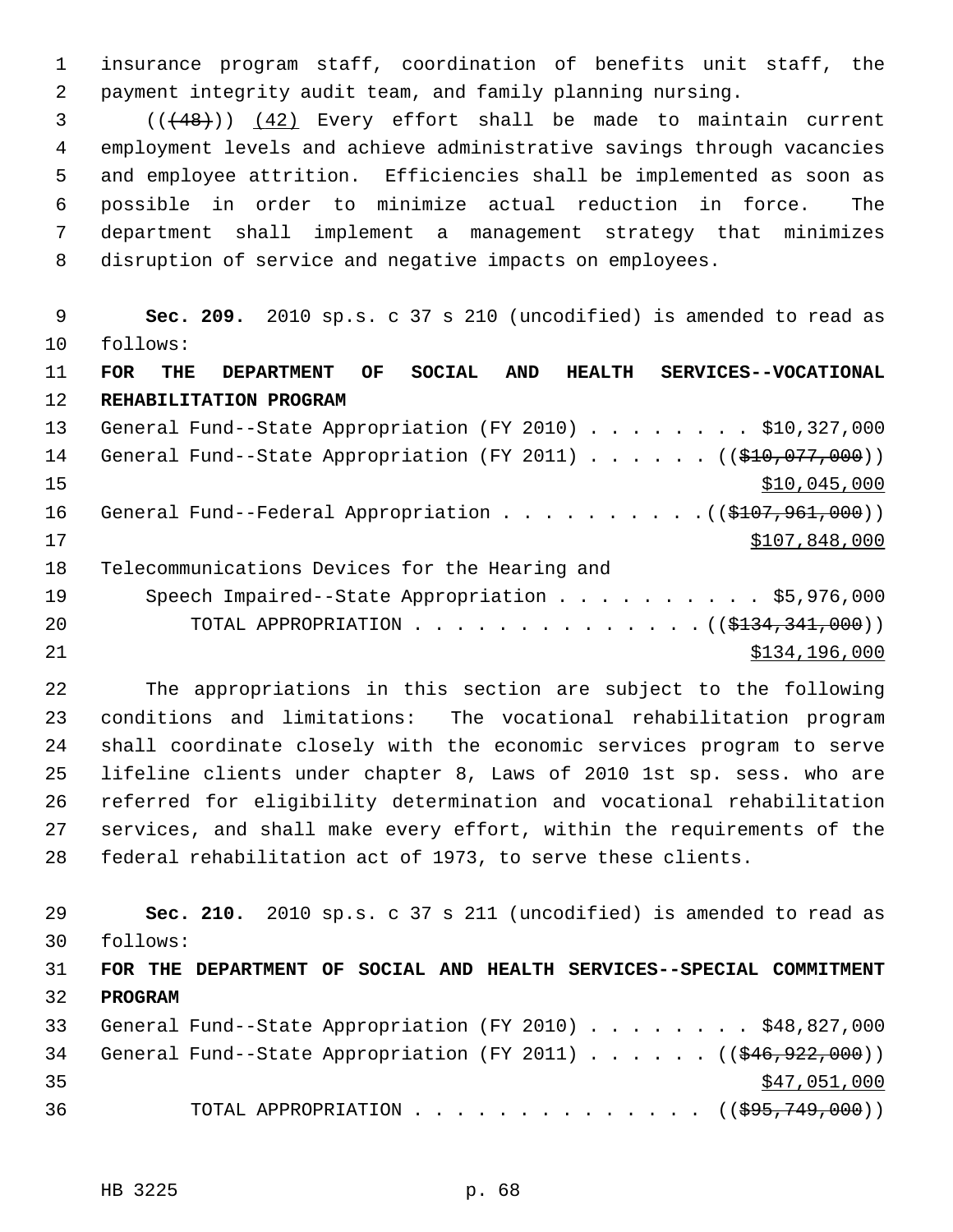2 **Sec. 211.** 2010 sp.s. c 37 s 212 (uncodified) is amended to read as 3 follows: 4 **FOR THE DEPARTMENT OF SOCIAL AND HEALTH SERVICES--ADMINISTRATION AND** 5 **SUPPORTING SERVICES PROGRAM** 6 General Fund--State Appropriation (FY 2010)  $\ldots$  ... (( $\frac{233,604,000}{2}$ )  $7 \frac{\text{533},579,000}{\text{533}}$ 8 General Fund--State Appropriation (FY 2011) . . . . . . ((\$29,407,000))  $\frac{$29}{166,000}$ 10 General Fund--Federal Appropriation . . . . . . . . . ((\$51,119,000))  $11$  \$50,981,000 12 General Fund--Private/Local Appropriation . . . . . . . . . \$1,121,000 13 Institutional Impact Account--State Appropriation . . . . . . \$22,000 14 TOTAL APPROPRIATION . . . . . . . . . . . . . (  $(\frac{1115}{7273},000)$  )  $15$  \$114,869,000

16 The appropriations in this section are subject to the following 17 conditions and limitations: In addition to other reductions, the 18 appropriations in this section reflect reductions targeted specifically 19 to state government administrative costs. These administrative 20 reductions shall be achieved, to the greatest extent possible, by 21 reducing those administrative costs that do not affect direct client 22 services or direct service delivery or programs.

23 (1) \$333,000 of the general fund--state appropriation for fiscal 24 year 2010 and \$300,000 of the general fund--state appropriation for 25 fiscal year 2011 are provided solely for the Washington state mentors 26 program to continue its public-private partnerships to provide 27 technical assistance and training to mentoring programs that serve at-28 risk youth.

29 (2) \$445,000 of the general fund--state appropriation for fiscal 30 year 2010 and \$445,000 of the general fund--state appropriation for 31 fiscal year 2011 are provided solely for funding of the teamchild 32 project through the governor's juvenile justice advisory committee.

33 (3) \$178,000 of the general fund--state appropriation for fiscal 34 year 2010 and \$178,000 of the general fund--state appropriation for 35 fiscal year 2011 are provided solely for the juvenile detention 36 alternatives initiative.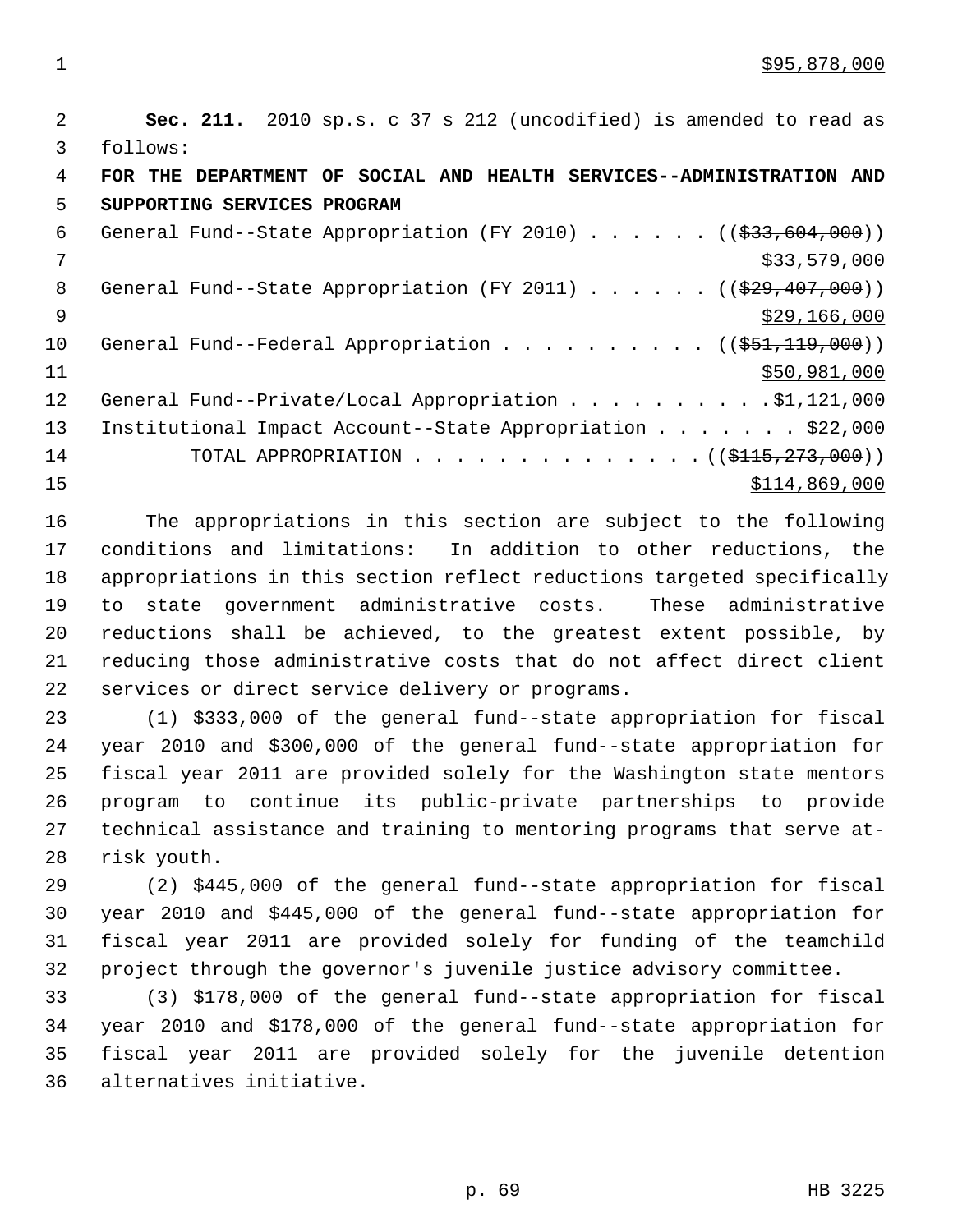1 (4) Amounts appropriated in this section reflect a reduction to the 2 family policy council. The family policy council shall reevaluate 3 staffing levels and administrative costs to ensure to the extent 4 possible a maximum ratio of grant moneys provided and administrative 5 costs.

 6 (5) Amounts appropriated in this section reflect a reduction to the 7 council on children and families. The council on children and families 8 shall reevaluate staffing levels and administrative costs to ensure to 9 the extent possible a maximum ratio of grant moneys provided and 10 administrative costs.

11 **Sec. 212.** 2010 sp.s. c 37 s 214 (uncodified) is amended to read as 12 follows:

13 **FOR THE STATE HEALTH CARE AUTHORITY**

| 14 | General Fund--State Appropriation (FY 2010) \$208,258,000                                 |
|----|-------------------------------------------------------------------------------------------|
| 15 | General Fund--State Appropriation (FY 2011) $($ $($ $\frac{2159}{7306}, \frac{306}{100})$ |
| 16 | \$129,087,000                                                                             |
| 17 | General Fund--Federal Appropriation \$34,727,000                                          |
| 18 | State Health Care Authority Administration Account--                                      |
| 19 | State Appropriation \$34,880,000                                                          |
| 20 | Medical Aid Account--State Appropriation \$527,000                                        |
| 21 | TOTAL APPROPRIATION $\ldots$ , ( $(\frac{2437}{698}, 698)$ )                              |
| 22 | \$407,479,000                                                                             |

23 The appropriations in this section are subject to the following 24 conditions and limitations:

25 (1) Within amounts appropriated in this section and sections 205 26 and 206 of this act, the health care authority shall continue to 27 provide an enhanced basic health plan subsidy for foster parents 28 licensed under chapter 74.15 RCW and workers in state-funded home care 29 programs. Under this enhanced subsidy option, foster parents eligible 30 to participate in the basic health plan as subsidized enrollees and 31 home care workers with family incomes below 200 percent of the federal 32 poverty level shall be allowed to enroll in the basic health plan at 33 the minimum premium amount charged to enrollees with incomes below 34 sixty-five percent of the federal poverty level.

35 (2) The health care authority shall require organizations and 36 individuals that are paid to deliver basic health plan services and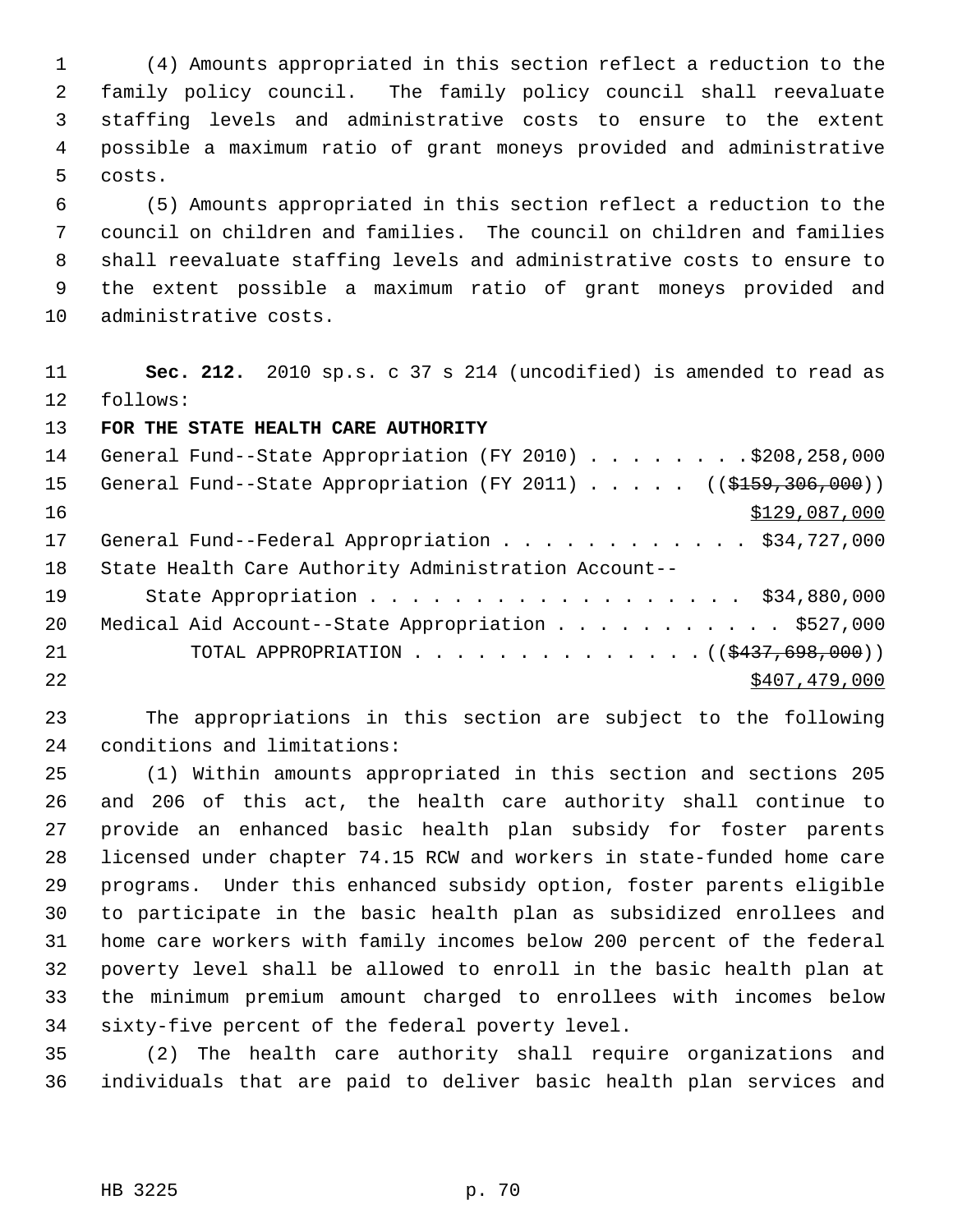1 that choose to sponsor enrollment in the subsidized basic health plan 2 to pay 133 percent of the premium amount which would otherwise be due 3 from the sponsored enrollees.

 4 (3) The administrator shall take at least the following actions to 5 assure that persons participating in the basic health plan are eligible 6 for the level of assistance they receive: (a) Require submission of 7 (i) income tax returns, and recent pay history, from all applicants, or 8 (ii) other verifiable evidence of earned and unearned income from those 9 persons not required to file income tax returns; (b) check employment 10 security payroll records at least once every twelve months on all 11 enrollees; (c) require enrollees whose income as indicated by payroll 12 records exceeds that upon which their subsidy is based to document 13 their current income as a condition of continued eligibility; (d) 14 require enrollees for whom employment security payroll records cannot 15 be obtained to document their current income at least once every six 16 months; (e) not reduce gross family income for self-employed persons by 17 noncash-flow expenses such as, but not limited to, depreciation, 18 amortization, and home office deductions, as defined by the United 19 States internal revenue service; and (f) pursue repayment and civil 20 penalties from persons who have received excessive subsidies, as 21 provided in RCW 70.47.060(9).

22 (4)(a) In order to maximize the funding appropriated for the basic 23 health plan, the health care authority is directed to make 24 modifications that will reduce the total number of subsidized enrollees 25 to approximately 65,000 by January 1, 2010. In addition to the reduced 26 enrollment, other modifications may include changes in enrollee premium 27 obligations, changes in benefits, enrollee cost-sharing, and 28 termination of the enrollment of individuals concurrently enrolled in 29 a medical assistance program as provided in Substitute House Bill No. 30 2341.

31 (b) The health care authority shall coordinate with the department 32 of social and health services to negotiate a medicaid section 1115 33 waiver with the federal centers for medicare and medicaid services that 34 would provide matching funds for services provided to persons enrolled 35 in the basic health plan under chapter 70.47 RCW.

36 (c) If the waiver in (b) of this subsection is granted, the health 37 care authority may implement the waiver if it allows the program to 38 remain within appropriated levels, after providing notice of its terms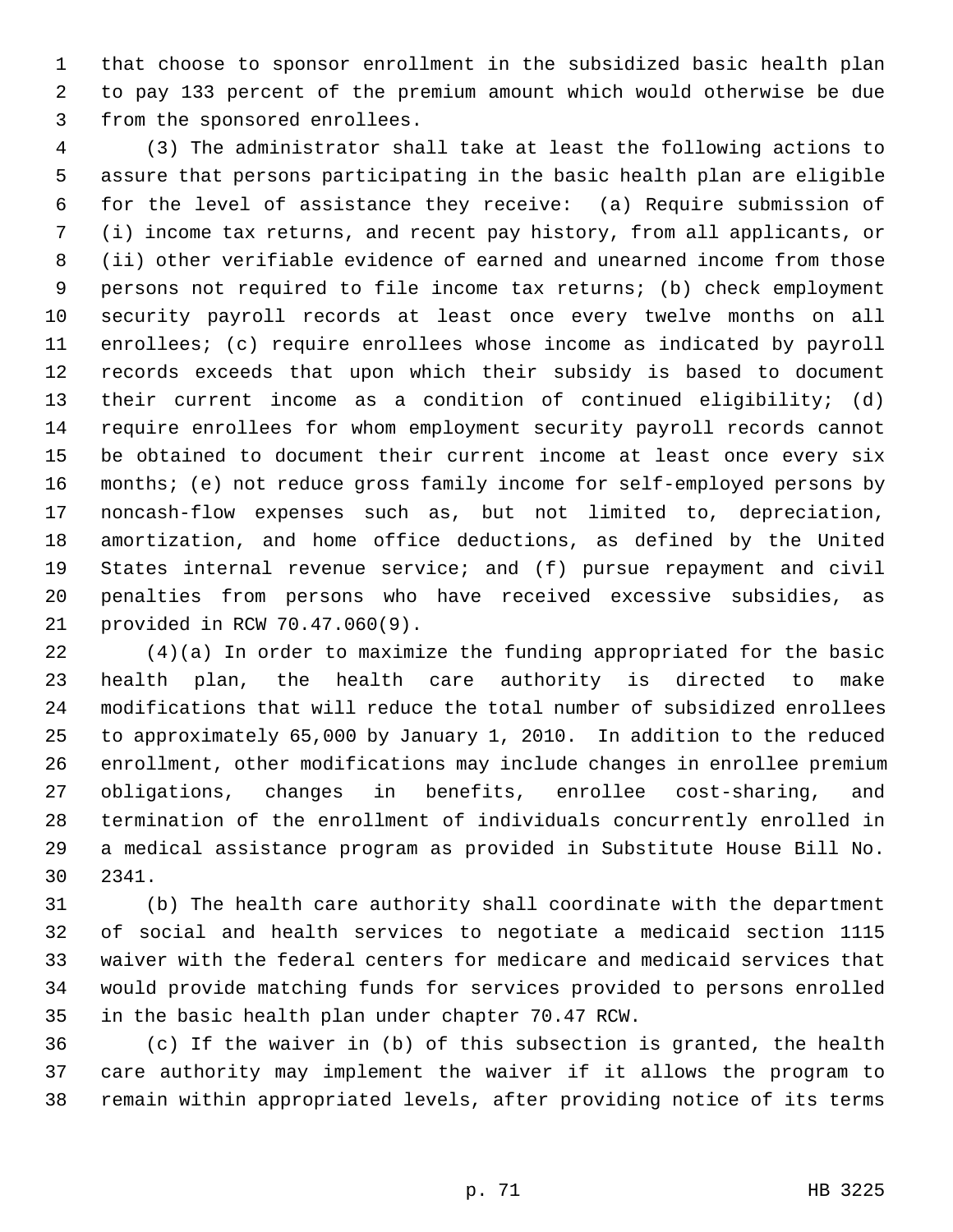1 and conditions to the relevant policy and fiscal committees of the 2 legislature in writing thirty days prior to the planned implementation 3 date of the waiver.

 4 (5) \$250,000 of the general fund--state appropriation for fiscal 5 year 2010 and \$250,000 of the general fund--state appropriation for 6 fiscal year 2011 are provided solely for the implementation of 7 Substitute Senate Bill No. 5360 (community collaboratives). If the 8 bill is not enacted by June 30, 2009, the amounts provided in this 9 section shall lapse.

10 (6) The authority shall seek public-private partnerships and 11 federal funds that are or may become available to implement health 12 information technology projects under the federal American recovery and 13 reinvestment act of 2009.

14  $((+9))$  (7) \$20,000 of the general fund--state appropriation for 15 fiscal year 2010 and \$63,000 of the general fund--state appropriation 16 for fiscal year 2011 are provided solely for the implementation of 17 chapter 220, Laws of 2010 (accountable care organizations).

18 **Sec. 213.** 2010 sp.s. c 37 s 221 (uncodified) is amended to read as 19 follows:

20 **FOR THE DEPARTMENT OF HEALTH**

| 21 | General Fund--State Appropriation (FY 2010) \$98,414,000                       |
|----|--------------------------------------------------------------------------------|
| 22 | General Fund--State Appropriation (FY 2011) \$81,735,000                       |
| 23 | General Fund--Federal Appropriation \$564,379,000                              |
| 24 | General Fund--Private/Local Appropriation \$162,237,000                        |
| 25 | Hospital Data Collection Account--State Appropriation \$218,000                |
| 26 | Health Professions Account--State Appropriation $\ldots \ldots$ , \$82,850,000 |
| 27 | Aquatic Lands Enhancement Account--State Appropriation \$603,000               |
| 28 | Emergency Medical Services and Trauma Care Systems                             |
| 29 | Trust Account--State Appropriation \$13,206,000                                |
| 30 | Safe Drinking Water Account--State Appropriation $\ldots$ \$2,731,000          |
| 31 | Drinking Water Assistance Account--Federal                                     |
| 32 |                                                                                |
| 33 | Waterworks Operator Certification--State                                       |
| 34 |                                                                                |
| 35 | Drinking Water Assistance Administrative Account--                             |
| 36 |                                                                                |
| 37 | State Toxics Control Account--State Appropriation \$4,106,000                  |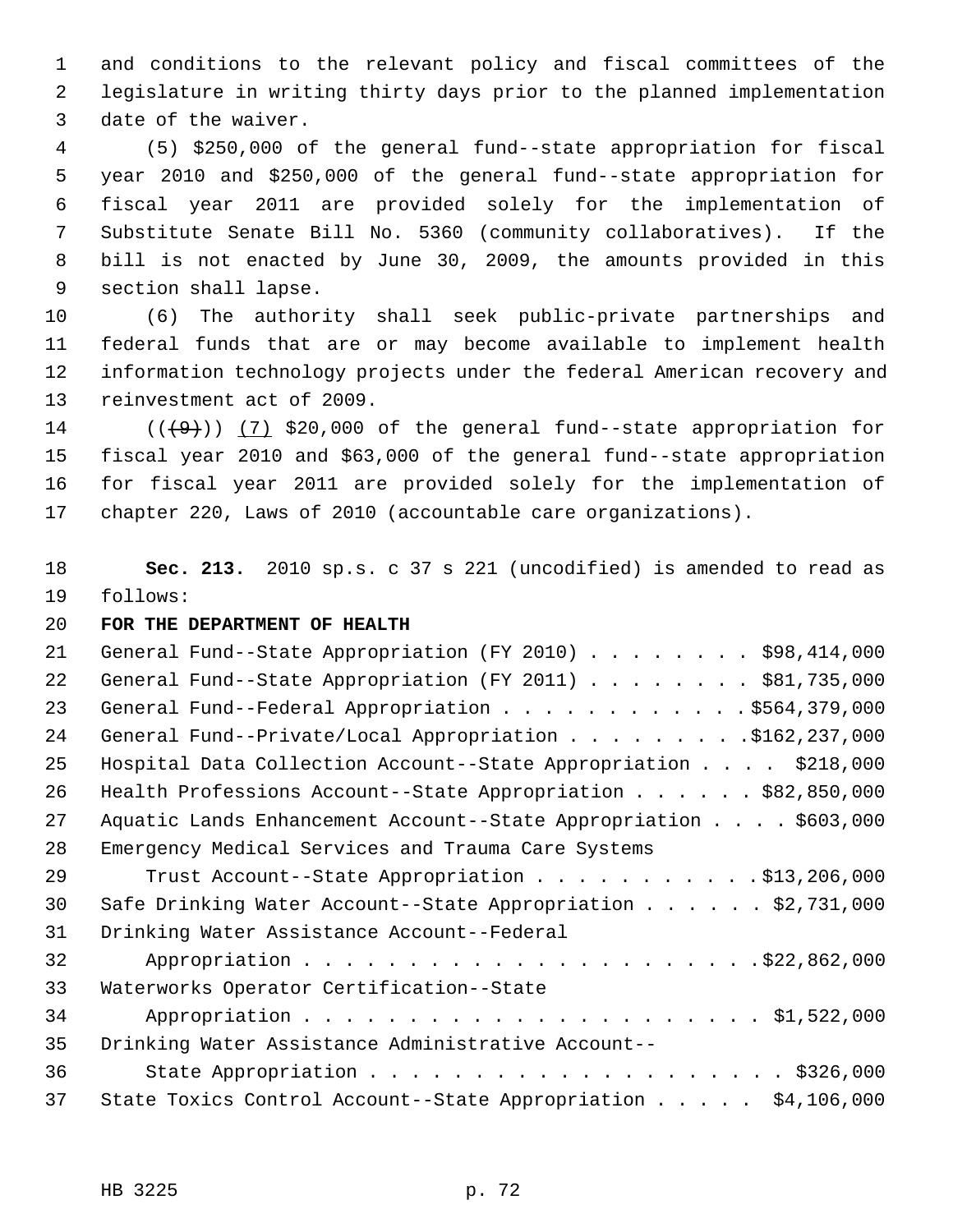|                 | Medical Test Site Licensure Account--State                        |
|-----------------|-------------------------------------------------------------------|
| $\mathfrak{D}$  |                                                                   |
| 3               | Youth Tobacco Prevention Account--State Appropriation \$1,512,000 |
| 4               | Public Health Supplemental Account--Private/Local                 |
| 5               |                                                                   |
| 6               | Community and Economic Development Fee Account--State             |
| 7               |                                                                   |
| 8               | Accident Account--State Appropriation \$292,000                   |
| 9               | Medical Aid Account--State Appropriation \$48,000                 |
| 10 <sup>°</sup> | Tobacco Prevention and Control Account--State                     |
| 11              | Appropriation ((\$44,196,000))                                    |
| 12              | \$41,196,000                                                      |
| 13              | Biotoxin Account--State Appropriation \$1,163,000                 |
| 14              | TOTAL APPROPRIATION ( $(\frac{1}{2}, 088, 763, 000)$ )            |
| 15              | \$1,085,763,000                                                   |
|                 |                                                                   |

16 The appropriations in this section are subject to the following 17 conditions and limitations:

18 (1) The department of health shall not initiate any services that 19 will require expenditure of state general fund moneys unless expressly 20 authorized in this act or other law. The department of health and the 21 state board of health shall not implement any new or amended rules 22 pertaining to primary and secondary school facilities until the rules 23 and a final cost estimate have been presented to the legislature, and 24 the legislature has formally funded implementation of the rules through 25 the omnibus appropriations act or by statute. The department may seek, 26 receive, and spend, under RCW 43.79.260 through 43.79.282, federal 27 moneys not anticipated in this act as long as the federal funding does 28 not require expenditure of state moneys for the program in excess of 29 amounts anticipated in this act. If the department receives 30 unanticipated unrestricted federal moneys, those moneys shall be spent 31 for services authorized in this act or in any other legislation that 32 provides appropriation authority, and an equal amount of appropriated 33 state moneys shall lapse. Upon the lapsing of any moneys under this 34 subsection, the office of financial management shall notify the 35 legislative fiscal committees. As used in this subsection, 36 "unrestricted federal moneys" includes block grants and other funds 37 that federal law does not require to be spent on specifically defined 38 projects or matched on a formula basis by state funds.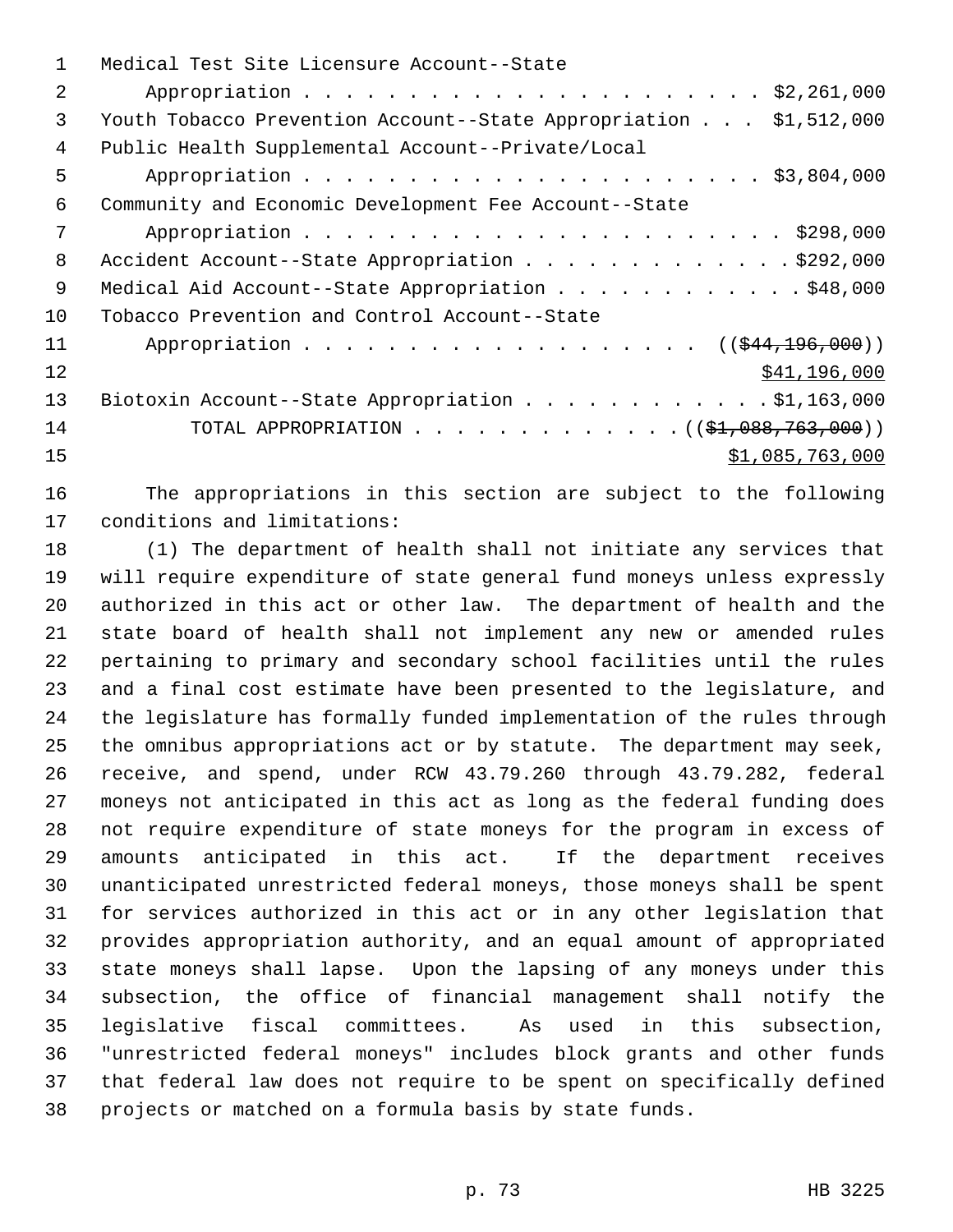1 (2) In accordance with RCW 43.70.250 and 43.135.055, the department 2 is authorized to establish and raise fees in fiscal year 2011 as 3 necessary to meet the actual costs of conducting business and the 4 appropriation levels in this section. This authorization applies to 5 fees for the review of sewage tank designs, fees related to regulation 6 and inspection of farmworker housing, and fees associated with the 7 following professions: Acupuncture, dental, denturist, mental health 8 counselor, nursing, nursing assistant, optometry, radiologic 9 technologist, recreational therapy, respiratory therapy, social worker, 10 cardiovascular invasive specialist, and practitioners authorized under 11 chapter 18.240 RCW.

12 (3) Pursuant to RCW 43.135.055 and RCW 43.70.250, the department is 13 authorized to establish fees by the amount necessary to fully support 14 the cost of activities related to the administration of long-term care 15 worker certification. The department is further authorized to increase 16 fees by the amount necessary to implement the regulatory requirements 17 of the following bills: House Bill No. 1414 (health care assistants), 18 House Bill No. 1740 (dental residency licenses), and House Bill No. 19 1899 (retired active physician licenses).

20 (4) \$764,000 of the health professions account--state appropriation 21 is provided solely for the medical quality assurance commission to 22 maintain disciplinary staff and associated costs sufficient to reduce 23 the backlog of disciplinary cases and to continue to manage the 24 disciplinary caseload of the commission.

25 (5) \$57,000 of the general fund--state appropriation for fiscal 26 year 2010 and \$58,000 of the general fund--state appropriation for 27 fiscal year 2011 are provided solely for the midwifery licensure and 28 regulatory program to offset a reduction in revenue from fees. The 29 department shall convene the midwifery advisory committee on a 30 quarterly basis to address issues related to licensed midwifery. The 31 appropriations in this section assume that the current application and 32 renewal fee for midwives shall be increased by fifty dollars and all 33 other fees for midwives be adjusted accordingly.

34 (6) Funding for the human papillomavirus vaccine shall not be 35 included in the department's universal vaccine purchase program in 36 fiscal year 2010. Remaining funds for the universal vaccine purchase 37 program shall be used to continue the purchase of all other vaccines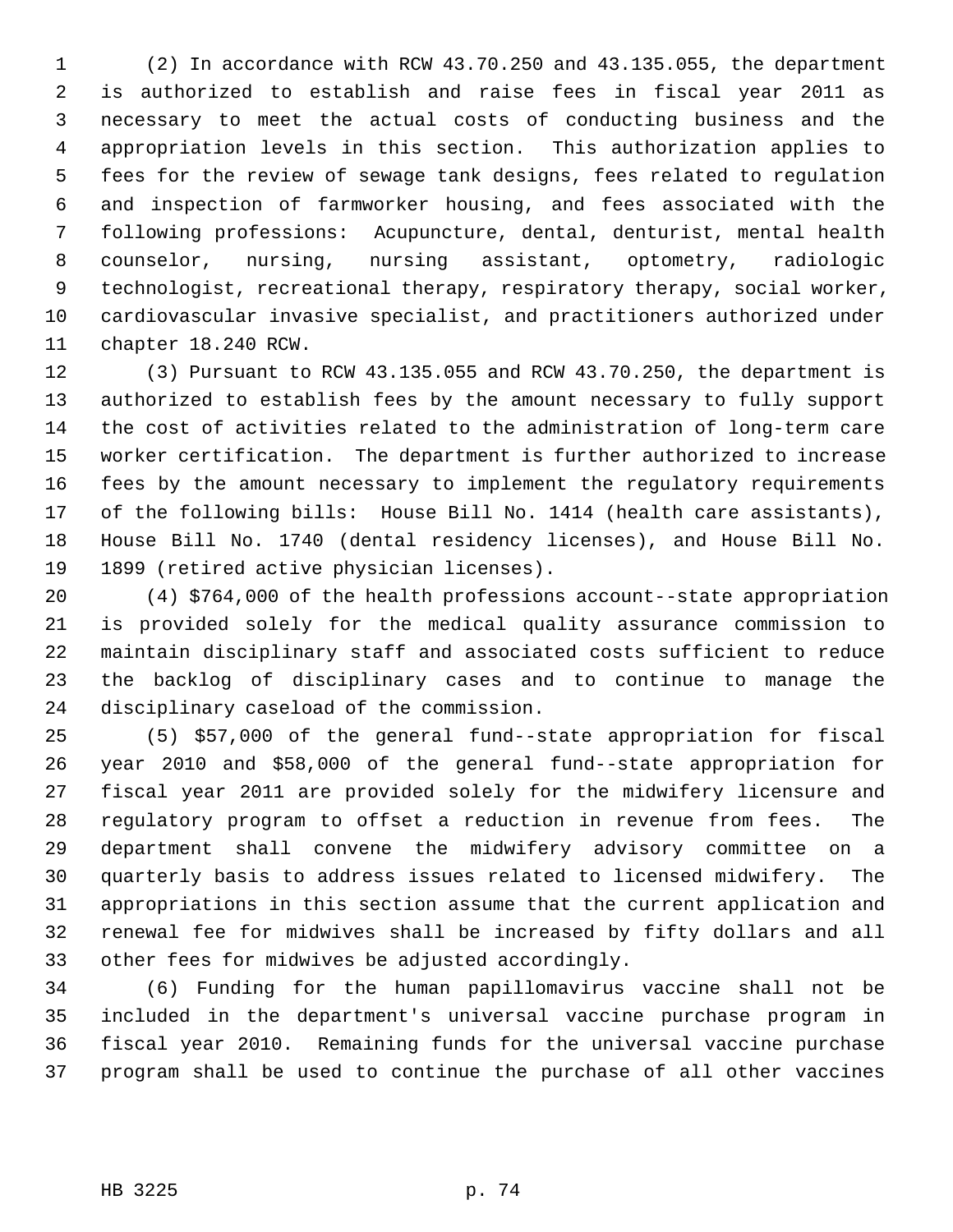1 included in the program until May 1, 2010, at which point state funding 2 for the universal vaccine purchase program shall be discontinued.

 3 (7) Beginning July 1, 2010, the department, in collaboration with 4 the department of social and health services, shall maximize the use of 5 existing federal funds, including section 317 of the federal public 6 health services act direct assistance as well as federal funds that may 7 become available under the American recovery and reinvestment act, in 8 order to continue to provide immunizations for low-income, nonmedicaid 9 eligible children up to three hundred percent of the federal poverty 10 level in state-sponsored health programs.

11 (8) The department shall eliminate outreach activities for the 12 health care directives registry and use the remaining amounts to 13 maintain the contract for the registry and minimal staffing necessary 14 to administer the basic entry functions for the registry.

15 (9) Funding in this section reflects a temporary reduction of 16 resources for the 2009-11 fiscal biennium for the state board of health 17 to conduct health impact reviews.

18 (10) Pursuant to RCW 43.135.055 and 43.70.125, the department is 19 authorized to adopt rules to establish a fee schedule to apply to 20 applicants for initial certification surveys of health care facilities 21 for purposes of receiving federal health care program reimbursement. 22 The fees shall only apply when the department has determined that 23 federal funding is not sufficient to compensate the department for the 24 cost of conducting initial certification surveys. The fees for initial 25 certification surveys may be established as follows: Up to \$1,815 for 26 ambulatory surgery centers, up to \$2,015 for critical access hospitals, 27 up to \$980 for end stage renal disease facilities, up to \$2,285 for 28 home health agencies, up to \$2,285 for hospice agencies, up to \$2,285 29 for hospitals, up to \$520 for rehabilitation facilities, up to \$690 for 30 rural health clinics, and up to \$7,000 for transplant hospitals.

31 (11) Funding for family planning grants for fiscal year 2011 is 32 reduced in the expectation that federal funding shall become available 33 to expand coverage of services for individuals through programs at the 34 department of social and health services. In the event that such 35 funding is not provided, the legislature intends to continue funding 36 through a supplemental appropriation at fiscal year 2010 levels. 37 \$4,500,000 of the general fund--state appropriation is provided solely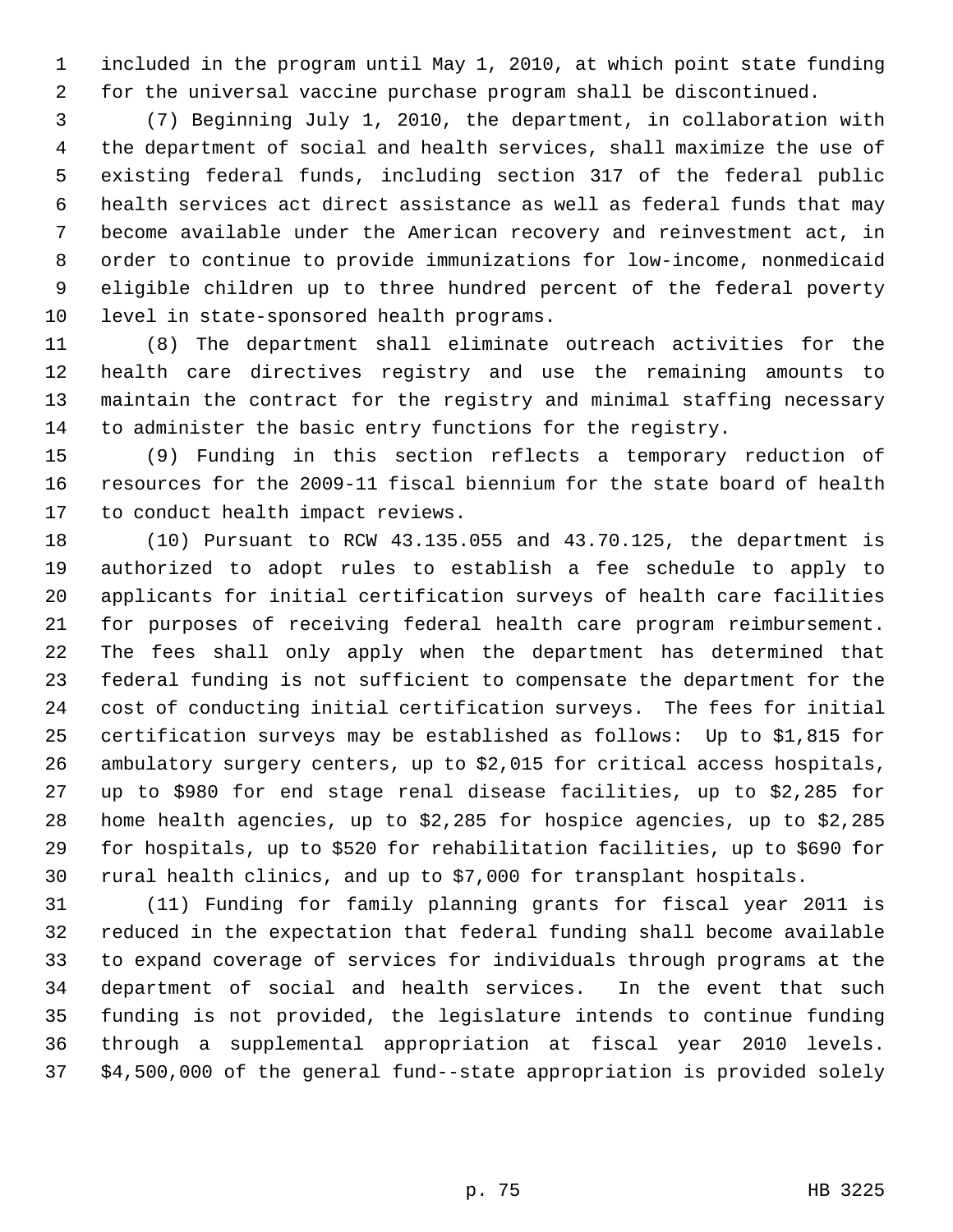1 for the department of health-funded family planning clinic grants due 2 to federal funding not becoming available.

 3 (12) \$16,000,000 of the tobacco prevention and control account-- 4 state appropriation is provided solely for local health jurisdictions 5 to conduct core public health functions as defined in RCW 43.70.514.

 6 (13) \$100,000 of the health professions account appropriation is 7 provided solely for implementation of Substitute House Bill No. 1414 8 (health care assistants). If the bill is not enacted by June 30, 2009, 9 the amount provided in this subsection shall lapse.

10 (14) \$42,000 of the health professions account--state appropriation 11 is provided solely to implement Substitute House Bill No. 1740 12 (dentistry license issuance). If the bill is not enacted by June 30, 13 2009, the amount provided in this section shall lapse.

14 (15) \$23,000 of the health professions account--state appropriation 15 is provided solely to implement Second Substitute House Bill No. 1899 16 (retired active physician licenses). If the bill is not enacted by 17 June 30, 2009, the amount provided in this section shall lapse.

18 (16) \$12,000 of the general fund--state appropriation for fiscal 19 year 2010 and \$67,000 of the general fund--private/local appropriation 20 are provided solely to implement House Bill No. 1510 (birth 21 certificates). If the bill is not enacted by June 30, 2009, the amount 22 provided in this section shall lapse.

23 (17) \$31,000 of the health professions account is provided for the 24 implementation of Second Substitute Senate Bill No. 5850 (human 25 trafficking). If the bill is not enacted by June 2009, the amount 26 provided in this subsection shall lapse.

27 (18) \$282,000 of the health professions account is provided for the 28 implementation of Substitute Senate Bill No. 5752 (dentists cost 29 recovery). If the bill is not enacted by June 2009, the amount 30 provided in this subsection shall lapse.

31 (19) \$106,000 of the health professions account is provided for the 32 implementation of Substitute Senate Bill No. 5601 (speech language 33 assistants). If the bill is not enacted by June 2009, the amount 34 provided in this subsection shall lapse.

35 (20) Subject to existing resources, the department of health is 36 encouraged to examine, in the ordinary course of business, current and 37 prospective programs, treatments, education, and awareness of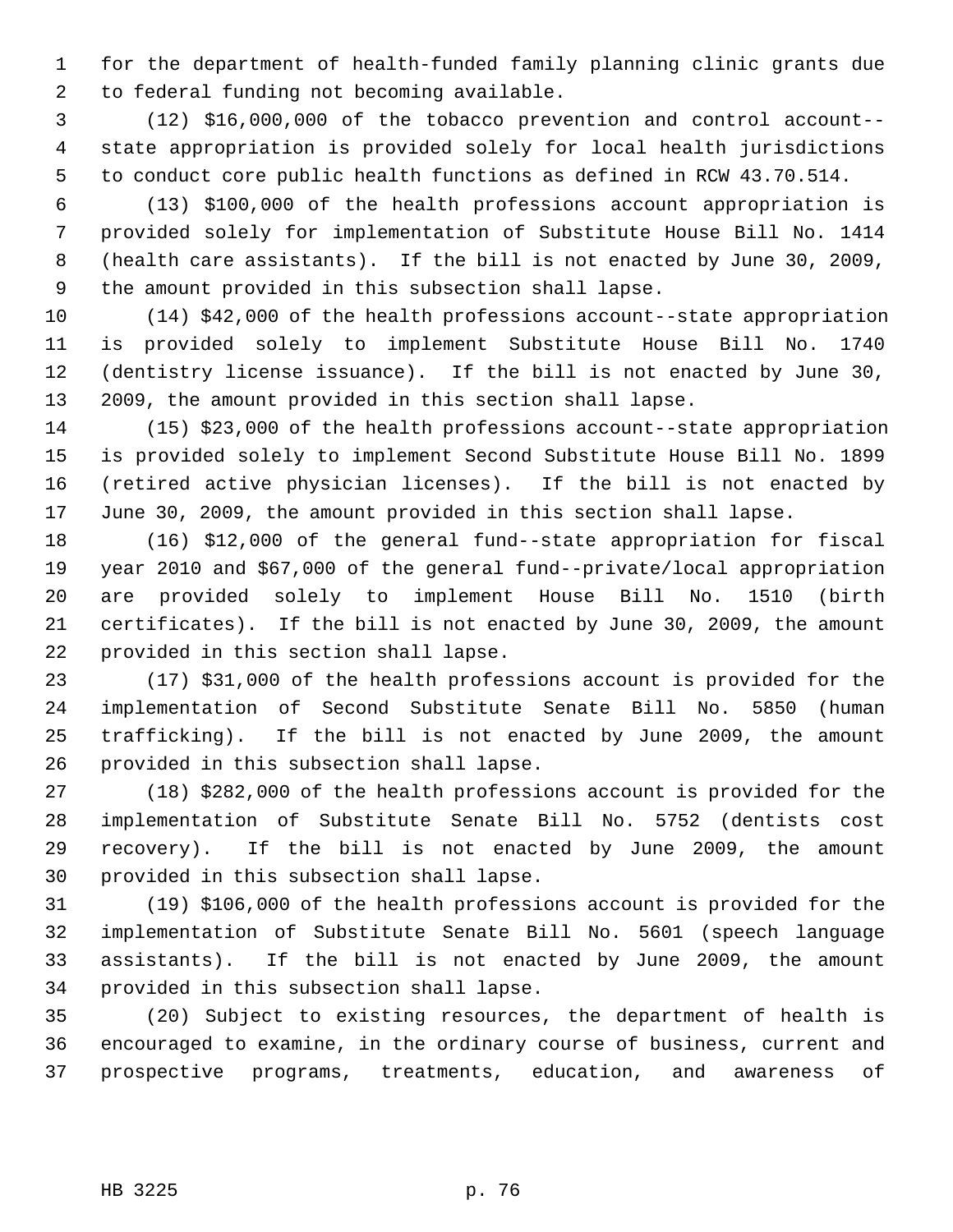1 cardiovascular disease that are needed for a thriving and healthy 2 Washington.

 $(1+22)$ ) (21) \$390,000 of the health professions account--state 4 appropriation is provided solely to implement chapter 169, Laws of 2010 5 (nursing assistants). The amount provided in this subsection is from 6 fee revenue authorized by Engrossed Substitute Senate Bill No. 6582.

 $7$  ( $(\frac{23}{12})$  (22) \$10,000 of the health professions account--state 8 appropriation for fiscal year 2010 and \$40,000 of the health 9 professions account--state appropriation for fiscal year 2011 are 10 provided solely for the department to study cost effective options for 11 collecting demographic data related to the health care professions 12 workforce to be submitted to the legislature by December 1, 2010.

13  $((+24))$   $(23)$  \$66,000 of the health professions account--state 14 appropriation is provided solely to implement chapter 209, Laws of 2010 15 (pain management).

16  $((+25))$   $(24)$  \$10,000 of the health professions account--state 17 appropriation is provided solely to implement chapter 92, Laws of 2010 18 (cardiovascular invasive specialists).

19  $((+26))$   $(25)$  \$23,000 of the general fund--state appropriation is 20 provided solely to implement chapter 182, Laws of 2010 (tracking 21 ephedrine, etc.).

22  $((27))$  (26) The department is authorized to coordinate a tobacco 23 cessation media campaign using all appropriate media with the purpose 24 of maximizing the use of quit-line services and youth smoking 25 prevention.

26  $((+29))$  (27) It is the intent of the legislature that the 27 reductions in appropriations to the AIDS/HIV programs shall be 28 achieved, to the greatest extent possible, by reducing those state 29 government administrative costs that do not affect direct client 30 services or direct service delivery or programs. The agency shall, to 31 the greatest extent possible, reduce spending in those areas that shall 32 have the least impact on implementing these programs.

 $(1.33)$  ( $(1.30)$ ) (28) \$400,000 of the state toxics control account--state 34 appropriation is provided solely for granting to a willing local public 35 entity to provide emergency water supplies or water treatment for 36 households with individuals at high public health risk from nitrate-37 contaminated wells in the lower Yakima basin.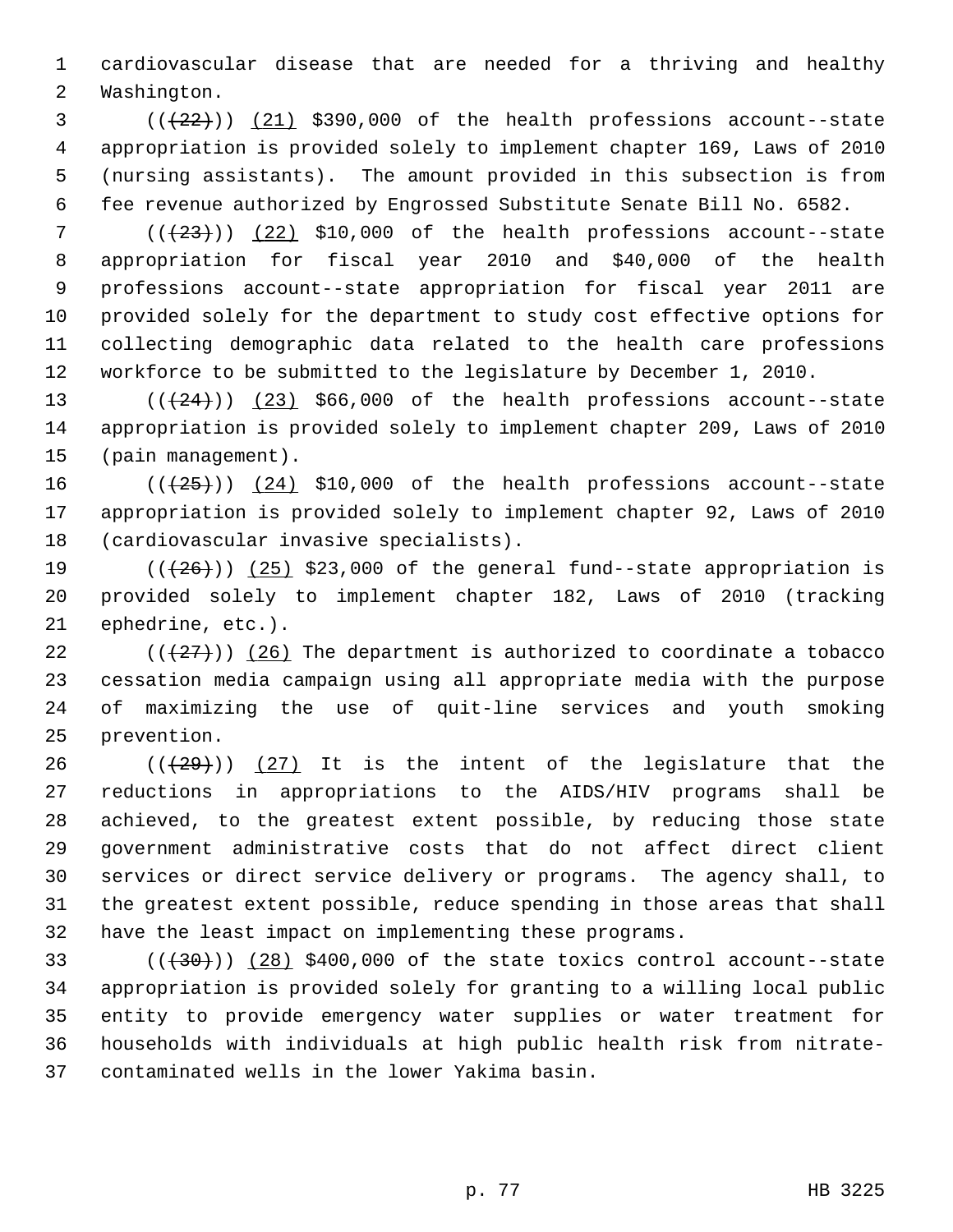$(1$  ( $(31)$ ) (29) \$100,000 of the state toxics control account--state 2 appropriation is provided solely for an interagency contract to the 3 department of ecology to grant to agencies involved in improving 4 groundwater quality in the lower Yakima Valley. These agencies will 5 develop a local plan for improving water quality and reducing nitrate 6 contamination. The department of ecology will report to the 7 appropriate committees of the legislature and to the office of 8 financial management no later than December 1, 2010, summarizing 9 progress towards developing and implementing this plan.

10 **Sec. 214.** 2010 sp.s. c 37 s 223 (uncodified) is amended to read as 11 follows:

12 **FOR THE DEPARTMENT OF CORRECTIONS**

13 (1) ADMINISTRATION AND SUPPORT SERVICES 14 General Fund--State Appropriation (FY 2010) . . . . . . . \$55,772,000 15 General Fund--State Appropriation (FY 2011) . . . . . ((\$55,417,000)) 16 \$51,929,000 17 TOTAL APPROPRIATION . . . . . . . . . . . . . ((<del>\$111,189,000</del>)) 18 \$107,701,000

19 The appropriations in this subsection are subject to the following 20 conditions and limitations:

21 (a) Within funds appropriated in this section, the department shall 22 seek contracts for chemical dependency vendors to provide chemical 23 dependency treatment of offenders in corrections facilities, including 24 corrections centers and community supervision facilities, which have 25 demonstrated effectiveness in treatment of offenders and are able to 26 provide data to show a successful treatment rate.

27 (b) \$35,000 of the general fund--state appropriation for fiscal 28 year 2010 and \$35,000 of the general fund--state appropriation for 29 fiscal year 2011 are provided solely for the support of a statewide 30 council on mentally ill offenders that includes as its members 31 representatives of community-based mental health treatment programs, 32 current or former judicial officers, and directors and commanders of 33 city and county jails and state prison facilities. The council will 34 investigate and promote cost-effective approaches to meeting the long-35 term needs of adults and juveniles with mental disorders who have a 36 history of offending or who are at-risk of offending, including their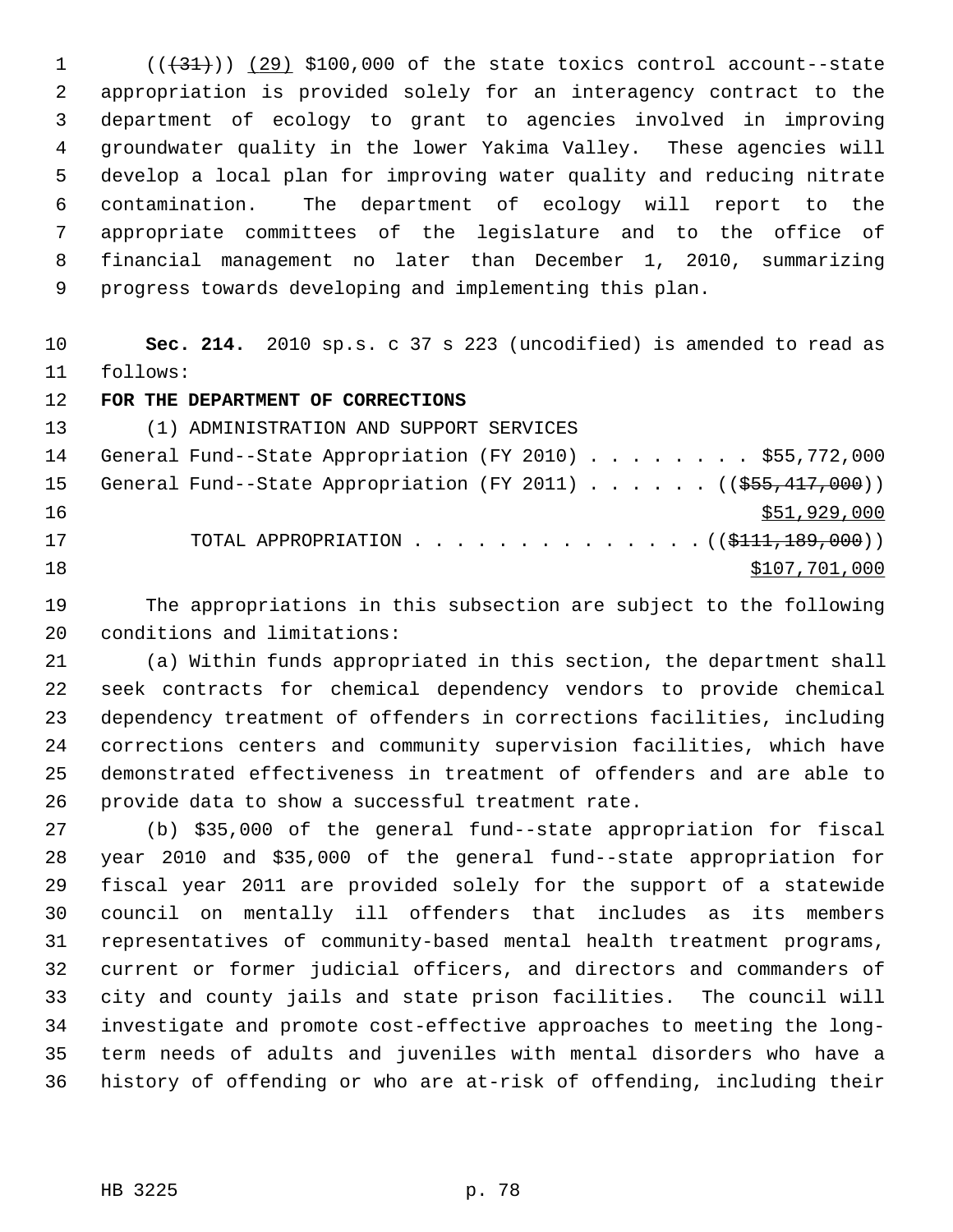1 mental health, physiological, housing, employment, and job training 2 needs.

3 (2) CORRECTIONAL OPERATIONS

| 4   | General Fund--State Appropriation (FY 2010) \$458,503,000                          |
|-----|------------------------------------------------------------------------------------|
| .5  | General Fund--State Appropriation (FY 2011) ( $(\frac{2600}{657}, \frac{000}{10})$ |
| 6   | \$562,483,000                                                                      |
| 7   | General Fund--Federal Appropriation \$186,719,000                                  |
| 8   | Washington Auto Theft Prevention Authority Account--                               |
| - 9 |                                                                                    |
| 10  | State Efficiency and Restructuring Account--State                                  |
| 11  |                                                                                    |
| 12  | TOTAL APPROPRIATION $(31, 286, 337, 000)$                                          |
| 13  | \$1,248,163,000                                                                    |

14 The appropriations in this subsection are subject to the following 15 conditions and limitations:

16 (a) The department may expend funds generated by contractual 17 agreements entered into for mitigation of severe overcrowding in local 18 jails. Any funds generated in excess of actual costs shall be 19 deposited in the state general fund. Expenditures shall not exceed 20 revenue generated by such agreements and shall be treated as a recovery 21 of costs.

22 (b) The department shall accomplish personnel reductions with the 23 least possible impact on correctional custody staff, community custody 24 staff, and correctional industries. For the purposes of this 25 subsection, correctional custody staff means employees responsible for 26 the direct supervision of offenders.

27 (c) During the 2009-11 biennium, when contracts are established or 28 renewed for offender pay phone and other telephone services provided to 29 inmates, the department shall select the contractor or contractors 30 primarily based on the following factors: (i) The lowest rate charged 31 to both the inmate and the person paying for the telephone call; and 32 (ii) the lowest commission rates paid to the department, while 33 providing reasonable compensation to cover the costs of the department 34 to provide the telephone services to inmates and provide sufficient 35 revenues for the activities funded from the institutional welfare 36 betterment account.

37 (d) The Harborview medical center and the University of Washington 38 medical center shall provide inpatient and outpatient hospital services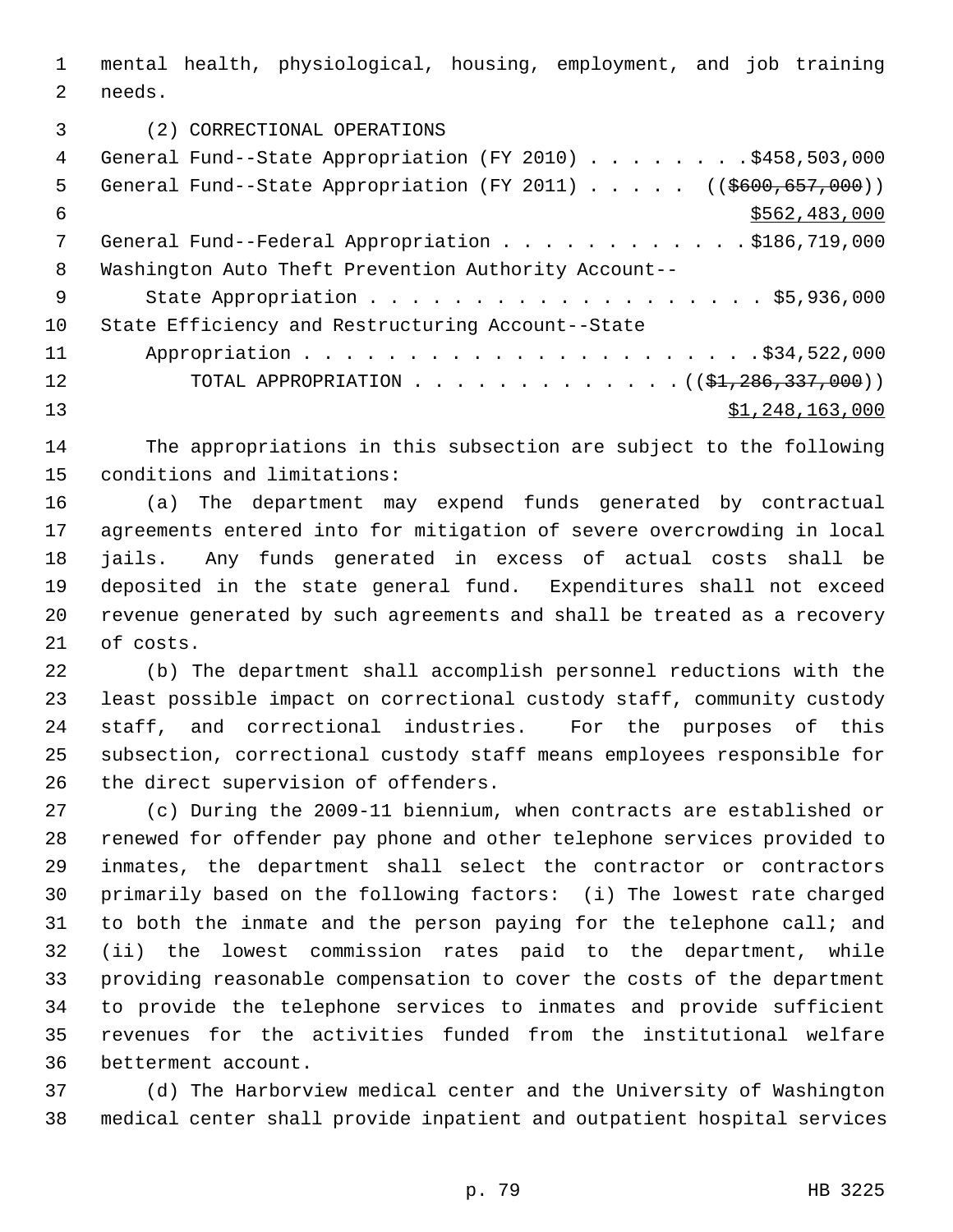1 to offenders confined in department of corrections facilities at a rate 2 no greater than the average rate that the department has negotiated 3 with other community hospitals in Washington state.

 4 (e) A political subdivision which is applying for funding to 5 mitigate one-time impacts associated with construction or expansion of 6 a correctional institution, consistent with WAC 137-12A-030, may apply 7 for the mitigation funds in the fiscal biennium in which the impacts 8 occur or in the immediately succeeding fiscal biennium.

 9 (f) Within amounts provided in this subsection, the department, 10 jointly with the department of social and health services, shall 11 identify the number of offenders released through the extraordinary 12 medical placement program, the cost savings to the department of 13 corrections, including estimated medical cost savings, and the costs 14 for medical services in the community incurred by the department of 15 social and health services. The department and the department of 16 social and health services shall jointly report to the office of 17 financial management and the appropriate fiscal committees of the 18 legislature by November 30, 2010.

19 (g) \$11,863,000 of the general fund--state appropriation for fiscal 20 year 2010, ((\$11,864,000)) \$7,467,000 of the general fund--state 21 appropriation for fiscal year 2011, and \$2,336,000 of the general fund-22 private/local appropriation are provided solely for in-prison evidence-23 based programs and for the reception diagnostic center program as part 24 of the offender re-entry initiative.

25 ( $(\frac{1}{1})$ ) (h) The appropriations in this subsection are based on 26 savings assumed from ((decreasing the offender population at)) the 27 closure of the McNeil Island corrections center ((to 256 minimum 28 security offenders, decreasing the offender population at the Larch 29 corrections center to 240 offenders, the closure of)), the Ahtanum View 30 corrections center, and the ((closure of the)) Pine Lodge corrections 31 center for women.

32 (3) COMMUNITY SUPERVISION

| 33  | General Fund--State Appropriation (FY 2010) \$150,729,000           |  |  |               |
|-----|---------------------------------------------------------------------|--|--|---------------|
| 34  | General Fund--State Appropriation (FY 2011) $($ $($ \$139,945,000)) |  |  |               |
| -35 |                                                                     |  |  | \$134,744,000 |
| 36  | TOTAL APPROPRIATION $\ldots$ , ( $(\frac{2990,674,000}{200,000})$ ) |  |  |               |
| 37  |                                                                     |  |  | \$285,473,000 |
|     |                                                                     |  |  |               |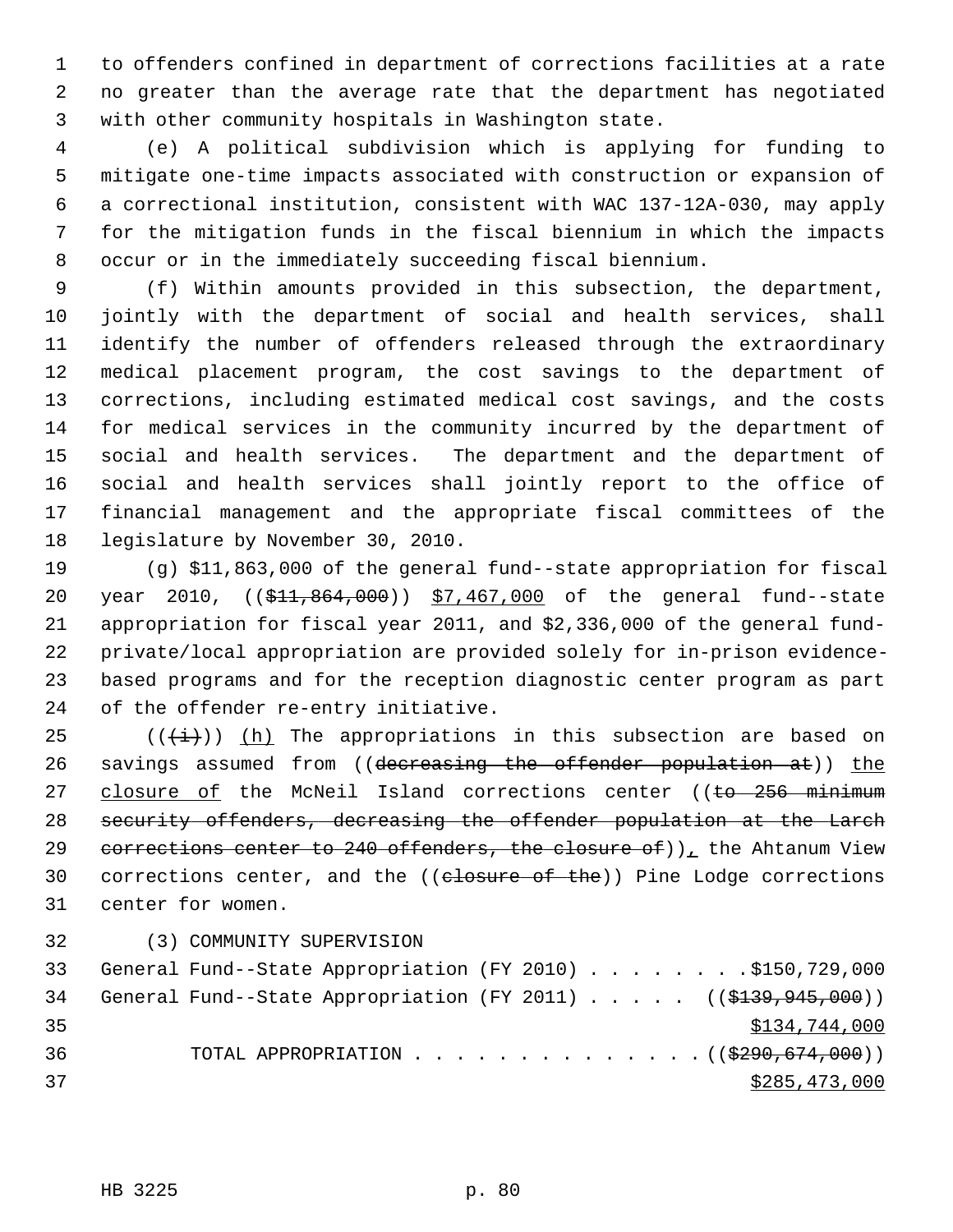1 The appropriations in this subsection are subject to the following 2 conditions and limitations:

 3 (a) The department shall accomplish personnel reductions with the 4 least possible impact on correctional custody staff, community custody 5 staff, and correctional industries. For the purposes of this 6 subsection, correctional custody staff means employees responsible for 7 the direct supervision of offenders.

 8 (b) \$2,083,000 of the general fund--state appropriation for fiscal 9 year 2010 and \$2,083,000 of the general fund--state appropriation for 10 fiscal year 2011 are provided solely to implement Senate Bill No. 5525 11 (state institutions/release). If the bill is not enacted by June 30, 12 2009, the amounts provided in this subsection shall lapse.

13 (c) The appropriations in this subsection are based upon savings 14 assumed from the implementation of Engrossed Substitute Senate Bill No. 15 5288 (supervision of offenders).

16 (d) \$2,791,000 of the general fund--state appropriation for fiscal 17 year 2010 and \$3,166,000 of the general fund--state appropriation for 18 fiscal year 2011 are provided solely for evidence-based community 19 programs and for community justice centers as part of the offender re-20 entry initiative.

21 (e) \$418,300 of the general fund--state appropriation for fiscal 22 year 2010 is provided solely for the purposes of settling all claims in 23 *Hilda Solis*, *Secretary of Labor*, *United States Department of Labor v*. 24 *State of Washington*, *Department of Corrections*, United States District 25 Court, Western District of Washington, Cause No. C08-cv-05362-RJB. The 26 expenditure of this amount is contingent on the release of all claims 27 in the case, and total settlement costs shall not exceed the amount 28 provided in this subsection. If settlement is not fully executed by 29 June 30, 2010, the amount provided in this subsection shall lapse.

30 (f) \$984,000 of the general fund--state appropriation for fiscal 31 year 2011 is provided solely for supplemental services that will be 32 provided to offenders in lieu of a prison sentence, pursuant to chapter 33 224, Laws of 2010 (confinement alternatives).

34 (4) CORRECTIONAL INDUSTRIES

|    |  | 35 General Fund--State Appropriation (FY 2010) \$2,574,000                   |  |  |  |  |  |             |  |
|----|--|------------------------------------------------------------------------------|--|--|--|--|--|-------------|--|
|    |  | 36 General Fund--State Appropriation (FY 2011) ( $(\frac{2}{2}, 547, 000)$ ) |  |  |  |  |  |             |  |
| 37 |  |                                                                              |  |  |  |  |  | \$2,441,000 |  |
| 38 |  | TOTAL APPROPRIATION $($ $(\frac{25}{7}, \frac{121}{100})$                    |  |  |  |  |  |             |  |

p. 81 HB 3225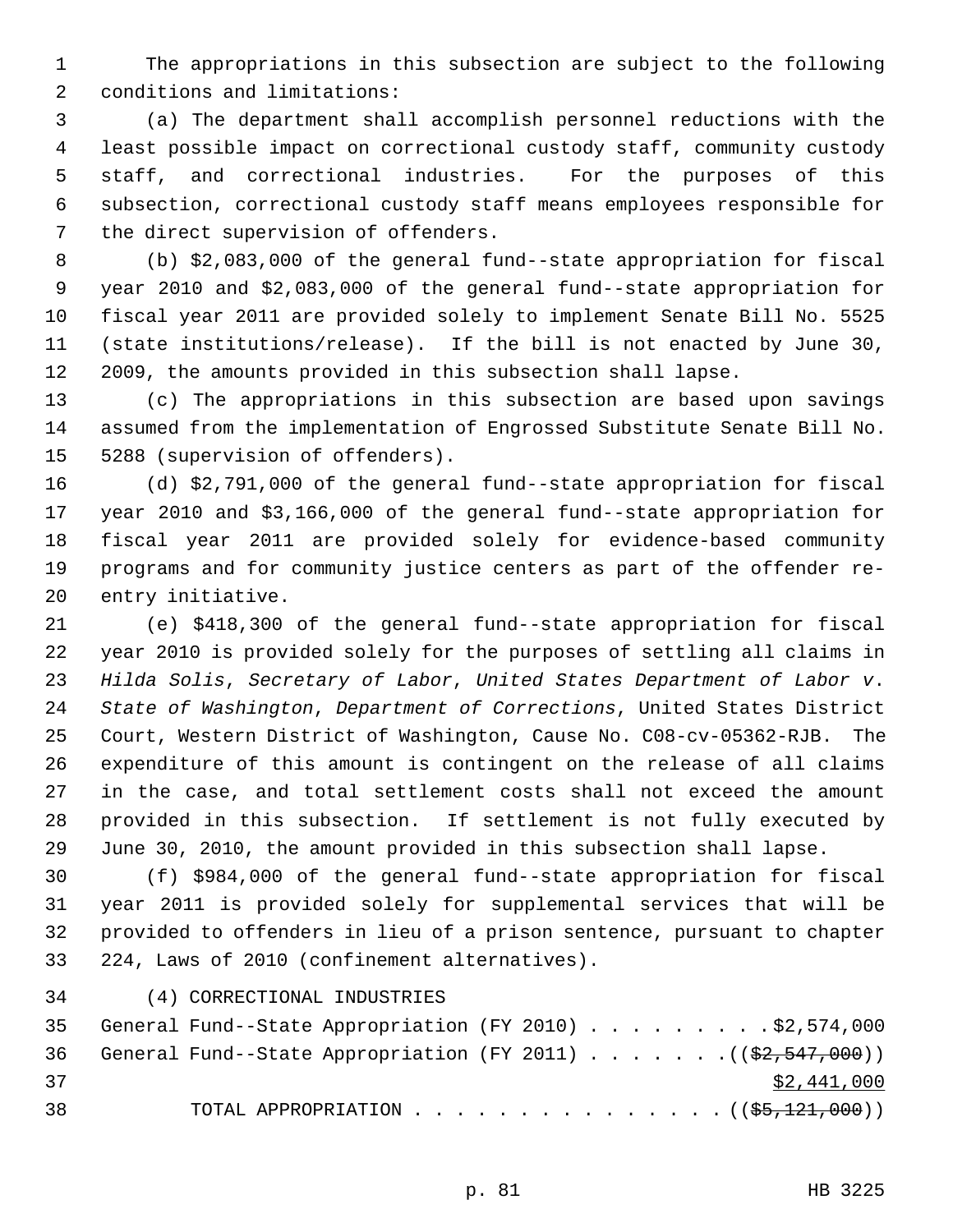## $\frac{1}{55,015,000}$

 2 The appropriations in this subsection are subject to the following 3 conditions and limitations: \$132,000 of the general fund--state 4 appropriation for fiscal year 2010 and \$132,000 of the general fund-- 5 state appropriation for fiscal year 2011 are provided solely for 6 transfer to the jail industries board. The board shall use the amounts 7 provided only for administrative expenses, equipment purchases, and 8 technical assistance associated with advising cities and counties in 9 developing, promoting, and implementing consistent, safe, and efficient 10 offender work programs.

11 (5) INTERAGENCY PAYMENTS

| 12 | General Fund--State Appropriation (FY 2010) \$40,728,000                |  |  |  |  |              |  |
|----|-------------------------------------------------------------------------|--|--|--|--|--------------|--|
| 13 | General Fund--State Appropriation (FY 2011) ((\$40,084,000))            |  |  |  |  |              |  |
| 14 |                                                                         |  |  |  |  | \$38,629,000 |  |
| 15 | TOTAL APPROPRIATION $\ldots$ , ( $(\frac{280}{580}, \frac{812}{100})$ ) |  |  |  |  |              |  |
| 16 |                                                                         |  |  |  |  | \$79,357,000 |  |

17 The appropriations in this subsection are subject to the following 18 conditions and limitations:

19 (a) The state prison institutions may use funds appropriated in 20 this subsection to rent uniforms from correctional industries in 21 accordance with existing legislative mandates.

22 (b) The state prison medical facilities may use funds appropriated 23 in this subsection to purchase goods and supplies through hospital or 24 other group purchasing organizations when it is cost effective to do 25 so.

(End of Part)

HB 3225 p. 82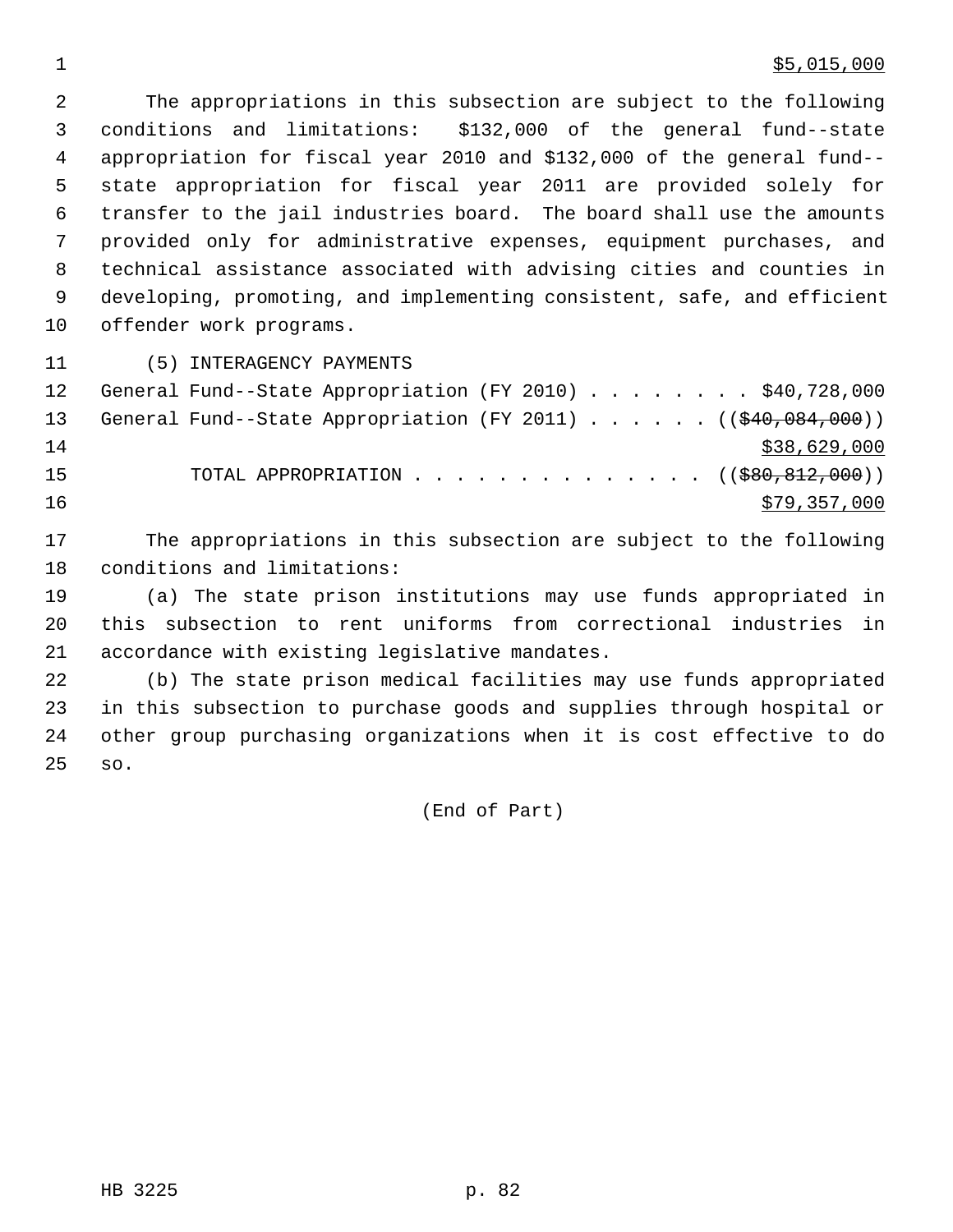| $\mathbf 1$    | PART III                                                                      |
|----------------|-------------------------------------------------------------------------------|
| $\overline{2}$ | NATURAL RESOURCES                                                             |
| 3              | Sec. 301. 2010 sp.s. c 37 s 301 (uncodified) is amended to read as            |
| $\overline{4}$ | follows:                                                                      |
| 5              | FOR THE COLUMBIA RIVER GORGE COMMISSION                                       |
| 6              | General Fund--State Appropriation (FY 2010) \$441,000                         |
| 7              | General Fund--State Appropriation (FY 2011) ( $(\frac{2440}{100})$ )          |
| 8              | <u>\$412,000</u>                                                              |
| 9              | General Fund--Federal Appropriation \$30,000                                  |
| 10             |                                                                               |
| 11             | \$817,000                                                                     |
| 12             | TOTAL APPROPRIATION ( $(\frac{1}{21}, 756, 000)$ )                            |
| 13             | \$1,700,000                                                                   |
| 14             | Sec. 302. 2010 sp.s. c 37 s 302 (uncodified) is amended to read as            |
| 15             | follows:                                                                      |
| 16             | FOR THE DEPARTMENT OF ECOLOGY                                                 |
| 17             | General Fund--State Appropriation (FY 2010) \$58,552,000                      |
| 18             | General Fund--State Appropriation (FY 2011) $($ $($ $\frac{552}{725}$ , 000)) |
| 19             | \$46,925,000                                                                  |
| 20             | General Fund--Federal Appropriation \$82,079,000                              |
| 21             | General Fund--Private/Local Appropriation \$16,688,000                        |
| 22             | Special Grass Seed Burning Research Account--State                            |
| 23             | \$14,000                                                                      |
| 24             | Reclamation Account--State Appropriation \$3,649,000                          |
| 25             | Flood Control Assistance Account--State Appropriation \$1,943,000             |
| 26             | State Emergency Water Projects Revolving Account--                            |
| 27             |                                                                               |
| 28             | Waste Reduction/Recycling/Litter Control--State                               |
| 29             |                                                                               |
| 30             | State Drought Preparedness Account--State                                     |
| 31             |                                                                               |
| 32             | State and Local Improvements Revolving Account                                |
| 33             | (Water Supply Facilities)--State Appropriation \$424,000                      |
| 34             | Freshwater Aquatic Algae Control Account--State                               |
| 35             |                                                                               |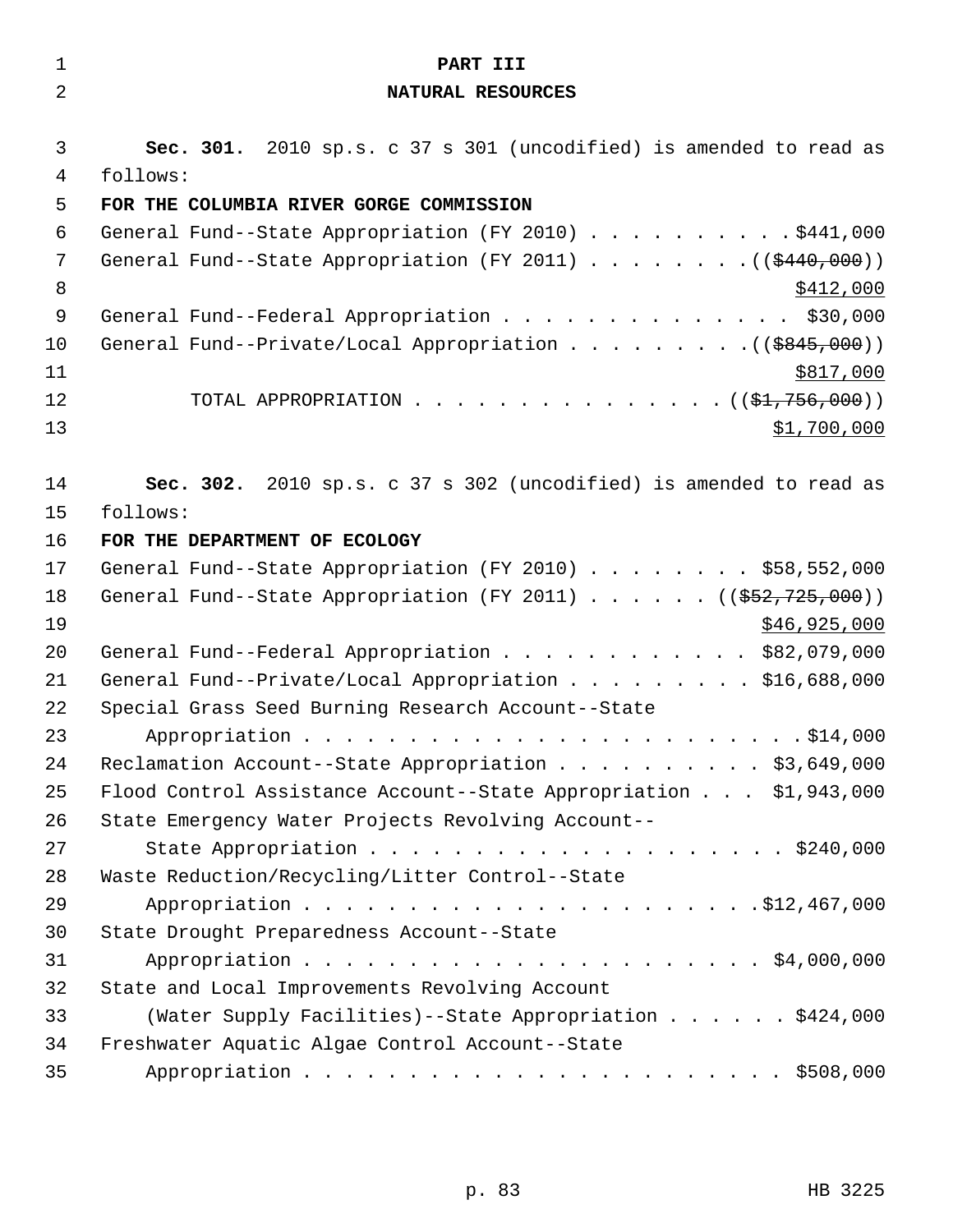| 1  | Water Rights Tracking System Account--State                             |
|----|-------------------------------------------------------------------------|
| 2  |                                                                         |
| 3  | Site Closure Account--State Appropriation \$922,000                     |
| 4  | Wood Stove Education and Enforcement Account--State                     |
| 5  |                                                                         |
| 6  | Worker and Community Right-to-Know Account--State                       |
| 7  |                                                                         |
| 8  | State Toxics Control Account--State Appropriation \$106,642,000         |
| 9  | State Toxics Control Account--Private/Local                             |
| 10 |                                                                         |
| 11 | Local Toxics Control Account--State Appropriation \$24,690,000          |
| 12 | Water Quality Permit Account--State Appropriation \$37,018,000          |
| 13 | Underground Storage Tank Account--State                                 |
| 14 |                                                                         |
| 15 | Biosolids Permit Account--State Appropriation \$1,866,000               |
| 16 | Hazardous Waste Assistance Account--State                               |
| 17 |                                                                         |
| 18 | Air Pollution Control Account--State Appropriation \$2,111,000          |
| 19 | Oil Spill Prevention Account--State Appropriation \$10,599,000          |
| 20 | Air Operating Permit Account--State Appropriation \$2,758,000           |
| 21 | Freshwater Aquatic Weeds Account--State Appropriation \$1,693,000       |
| 22 | Oil Spill Response Account--State Appropriation \$7,077,000             |
| 23 | Metals Mining Account--State Appropriation \$14,000                     |
| 24 | Water Pollution Control Revolving Account--State                        |
| 25 |                                                                         |
| 26 | Water Pollution Control Revolving Account--Federal                      |
| 27 |                                                                         |
| 28 | Water Rights Processing Account--State Appropriation \$68,000           |
| 29 | TOTAL APPROPRIATION $\ldots$ , ( $(\frac{2443}{12}, \frac{412}{000})$ ) |
| 30 | \$437,612,000                                                           |
| 31 | The appropriations in this section are subject to the following         |

32 conditions and limitations:

33 (1) \$170,000 of the oil spill prevention account--state 34 appropriation is provided solely for a contract with the University of 35 Washington's sea grant program to continue an educational program 36 targeted to small spills from commercial fishing vessels, ferries, 37 cruise ships, ports, and marinas.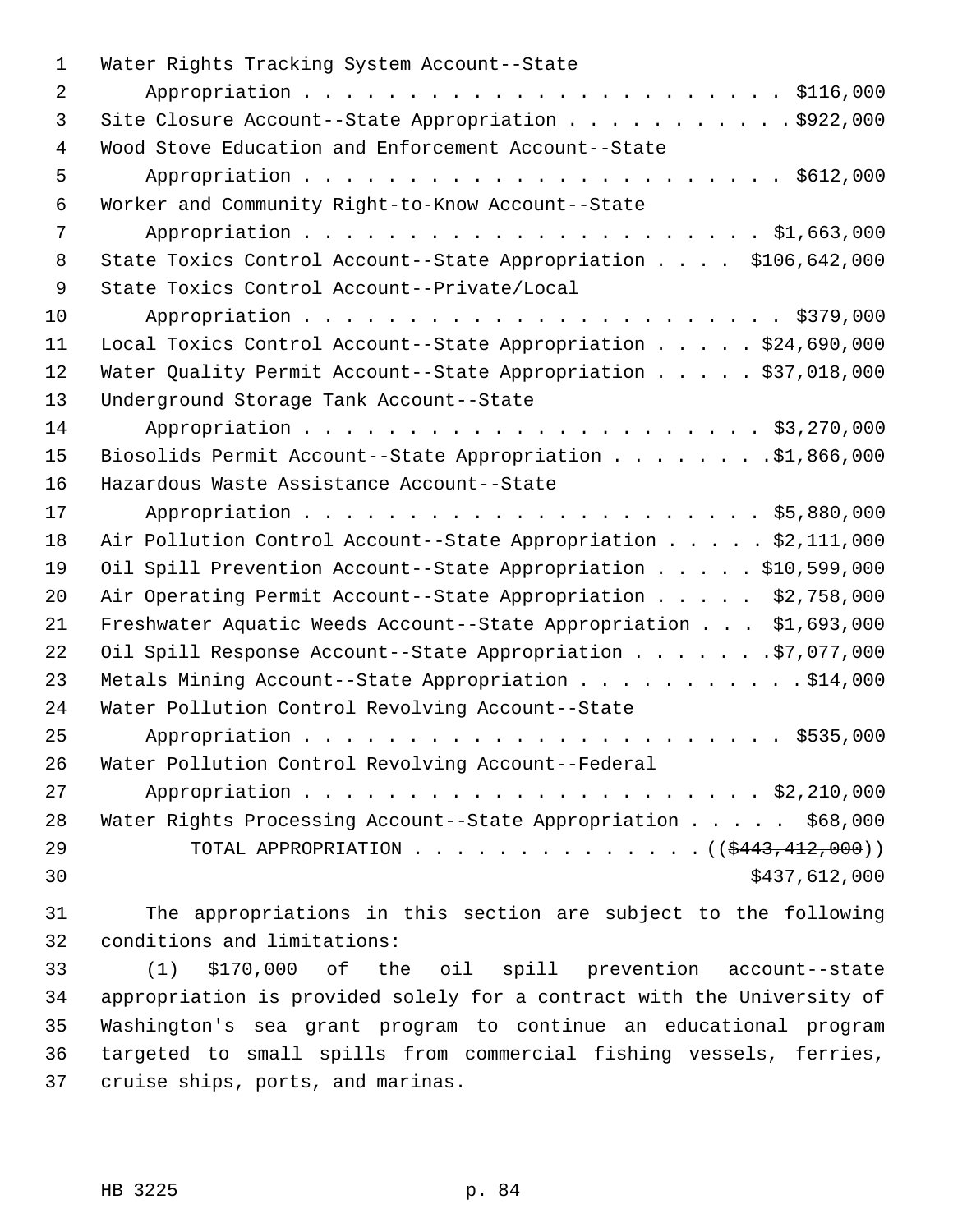1 (2) \$240,000 of the woodstove education and enforcement account-- 2 state appropriation is provided solely for citizen outreach efforts to 3 improve understanding of burn curtailments, the proper use of wood 4 heating devices, and public awareness of the adverse health effects of 5 woodsmoke pollution.

 6 (3) \$3,000,000 of the general fund--private/local appropriation is 7 provided solely for contracted toxic-site cleanup actions at sites 8 where multiple potentially liable parties agree to provide funding.

 9 (4) \$3,600,000 of the local toxics account--state appropriation is 10 provided solely for the standby emergency rescue tug stationed at Neah 11 Bay.

12 (5) \$811,000 of the state toxics account--state appropriation is 13 provided solely for oversight of toxic cleanup at facilities that 14 treat, store, and dispose of hazardous wastes.

15 (6) \$1,456,000 of the state toxics account--state appropriation is 16 provided solely for toxic cleanup at sites where willing parties 17 negotiate prepayment agreements with the department and provide 18 necessary funding.

19 (7) \$558,000 of the state toxics account--state appropriation and 20 \$3,000,000 of the local toxics account--state appropriation are 21 provided solely for grants and technical assistance to Puget Sound-area 22 local governments engaged in updating shoreline master programs.

23 (8) \$950,000 of the state toxics control account--state 24 appropriation is provided solely for measuring water and habitat 25 quality to determine watershed health and assist salmon recovery, 26 beginning in fiscal year 2011.

27 (9) RCW 70.105.280 authorizes the department to assess reasonable 28 service charges against those facilities that store, treat, incinerate, 29 or dispose of dangerous or extremely hazardous waste that involves both 30 a nonradioactive hazardous component and a radioactive component. 31 Service charges may not exceed the costs to the department in carrying 32 out the duties in RCW 70.105.280. The current service charges do not 33 meet the costs of the department to carry out its duties. Pursuant to 34 RCW 43.135.055 and 70.105.280, the department is authorized to increase 35 the service charges no greater than 18 percent for fiscal year 2010 and 36 no greater than 15 percent for fiscal year 2011. Such service charges 37 shall include all costs of public participation grants awarded to 38 qualified entities by the department pursuant to RCW 70.105D.070(5) for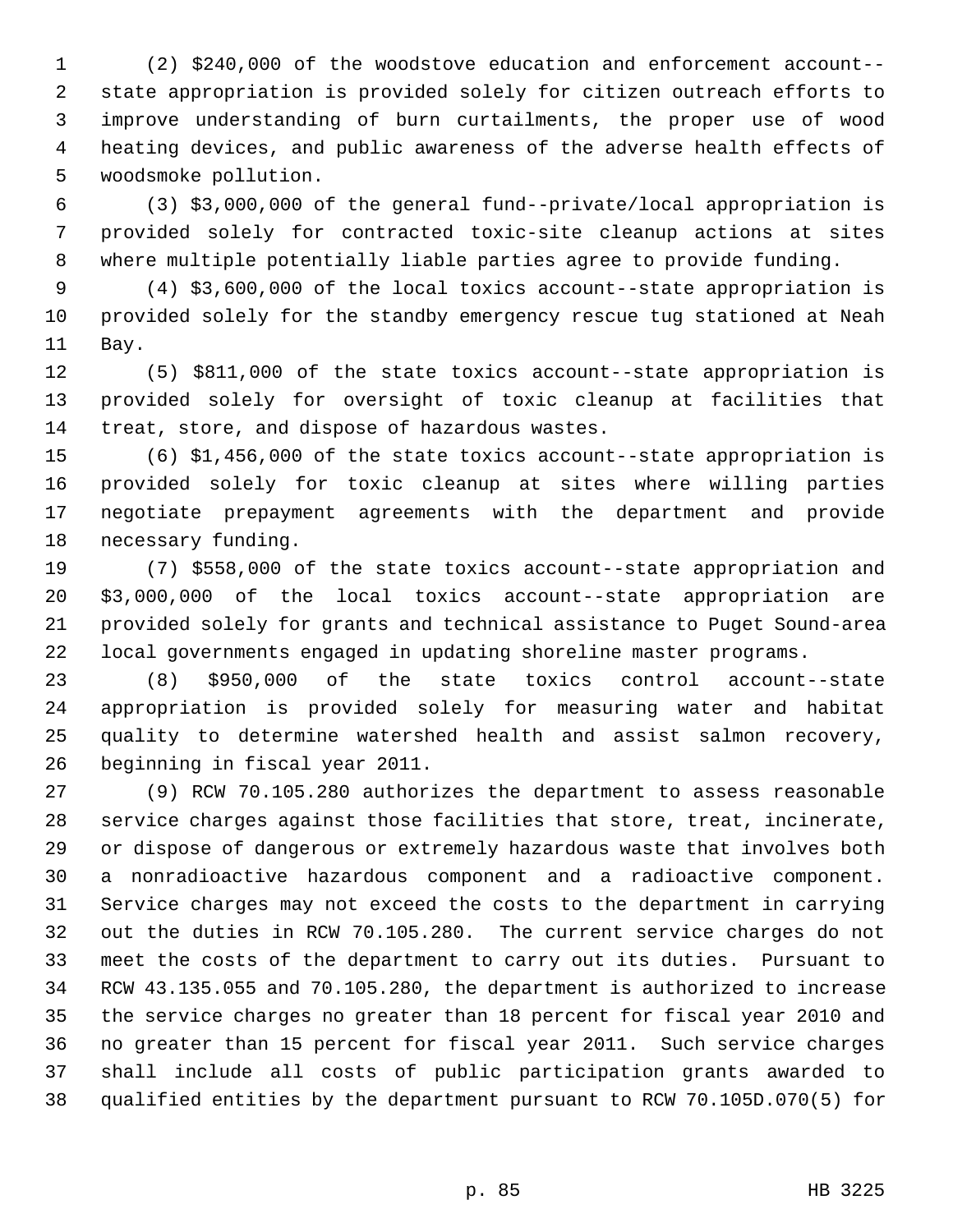1 facilities at which such grants are recognized as a component of a 2 community relations or public participation plan authorized or required 3 as an element of a consent order, federal facility agreement or agreed 4 order entered into or issued by the department pursuant to any federal 5 or state law governing investigation and remediation of releases of 6 hazardous substances. Public participation grants funded by such 7 service charges shall be in addition to, and not in place of, any other 8 grants made pursuant to RCW 70.105D.070(5). Costs for the public 9 participation grants shall be billed individually to the mixed waste 10 facility associated with the grant.

11 (10) The department is authorized to increase the following fees in 12 the 2009-2011 biennium as necessary to meet the actual costs of 13 conducting business and the appropriation levels in this section: 14 Environmental lab accreditation, dam safety and inspection, biosolids 15 permitting, air emissions new source review, and manufacturer 16 registration and renewal.

17 (11) \$63,000 of the state toxics control account--state 18 appropriation is provided solely for implementation of Substitute 19 Senate Bill No. 5797 (solid waste handling permits). If the bill is 20 not enacted by June 30, 2009, the amount provided in this subsection 21 shall lapse.

22 (12) \$225,000 of the general fund--state appropriation for fiscal 23 year 2010 and \$193,000 of the general fund--state appropriation for 24 fiscal year 2011 are provided solely for implementation of Engrossed 25 Second Substitute Bill No. 5560 (agency climate leadership). If the 26 bill is not enacted by June 30, 2009, the amounts provided in this 27 subsection shall lapse.

28 (13) \$150,000 of the general fund--state appropriation for fiscal 29 year 2010 and \$150,000 of the general fund--state appropriation for 30 fiscal year 2011 are provided solely for watershed planning 31 implementation grants to continue ongoing efforts to develop and 32 implement water agreements in the Nooksack Basin and the Bertrand 33 watershed. These amounts are intended to support project 34 administration; monitoring; negotiations in the Nooksack watershed 35 between tribes, the department, and affected water users; continued 36 implementation of a flow augmentation project; plan implementation in 37 the Fishtrap watershed; and the development of a water bank.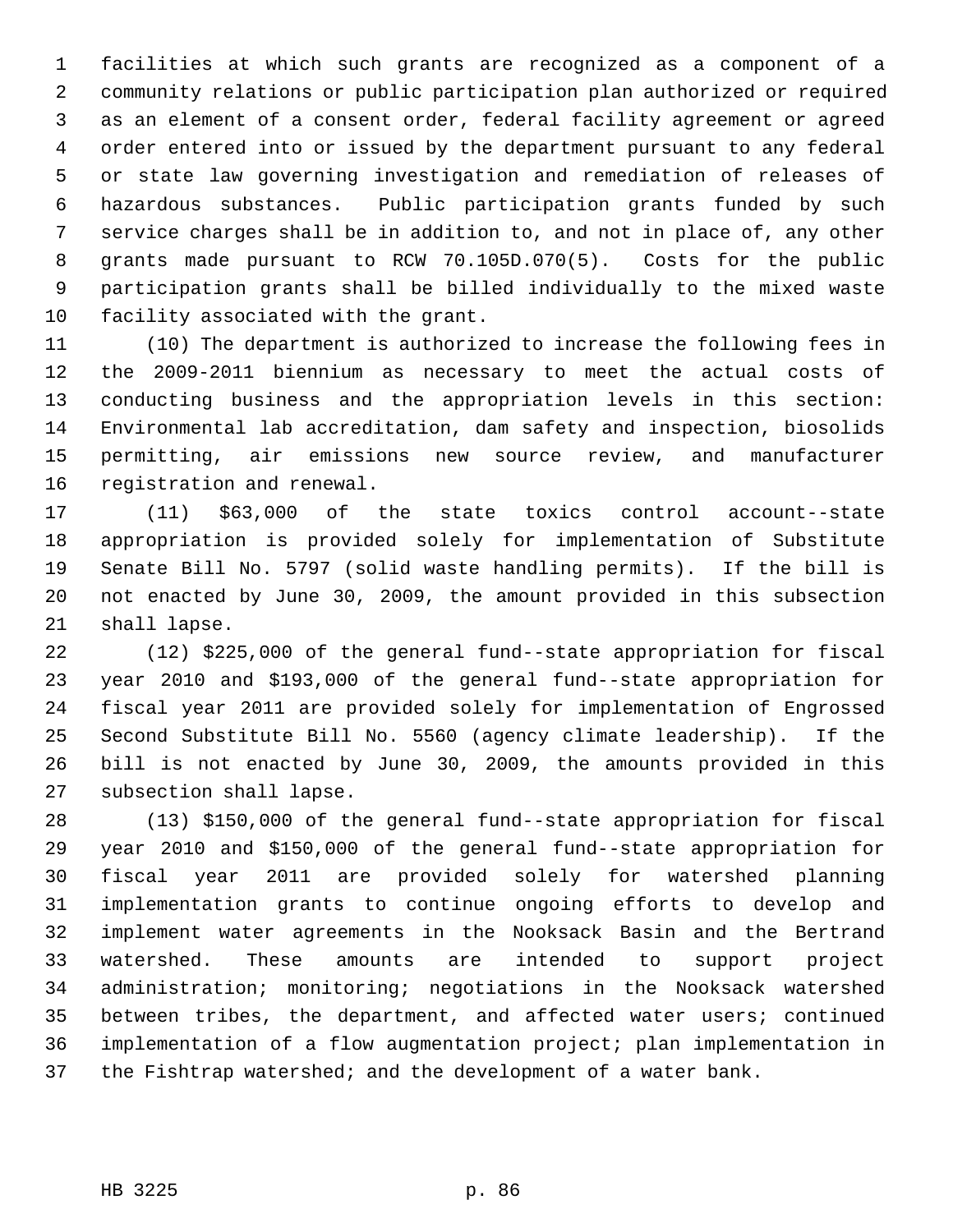1 (14) \$215,000 of the general fund--state appropriation for fiscal 2 year 2010 and \$235,000 of the general fund--state appropriation for 3 fiscal year 2011 are provided solely to provide watershed planning 4 implementation grants for WRIA 32 to implement Substitute House Bill 5 No. 1580 (pilot local water management program). If the bill is not 6 enacted by June 30, 2009, the amounts provided in this subsection shall 7 lapse.

 8 (15) \$200,000 of the general fund--state appropriation for fiscal 9 year 2010 and \$200,000 of the general fund--state appropriation for 10 fiscal year 2011 are provided solely for the purpose of supporting the 11 trust water rights program and processing trust water right transfer 12 applications that improve instream flow.

13 (16)(a) The department shall convene a stock water working group 14 that includes: Legislators, four members representing agricultural 15 interests, three members representing environmental interests, the 16 attorney general or designee, the director of the department of ecology 17 or designee, the director of the department of agriculture or designee, 18 and affected federally recognized tribes shall be invited to send 19 participants.

20 (b) The group shall review issues surrounding the use of permit-21 exempt wells for stock-watering purposes and may develop 22 recommendations for legislative action.

23 (c) The working group shall meet periodically and report its 24 activities and recommendations to the governor and the appropriate 25 legislative committees by December 1, 2009.

26 (17) \$73,000 of the water quality permit account--state 27 appropriation is provided solely to implement Substitute House Bill No. 28 1413 (water discharge fees). If the bill is not enacted by June 30, 29 2009, the amount provided in this subsection shall lapse.

30 (18) The department shall continue to work with the Columbia Snake 31 River irrigators' association to determine how seasonal water operation 32 and maintenance conservation can be utilized. In implementing this 33 proviso, the department shall also consult with the Columbia River 34 policy advisory group as appropriate.

35 (19) The department shall track any changes in costs, wages, and 36 benefits that would have resulted if House Bill No. 1716 (public 37 contract living wages), as introduced in the 2009 regular session of 38 the legislature, were enacted and made applicable to contracts and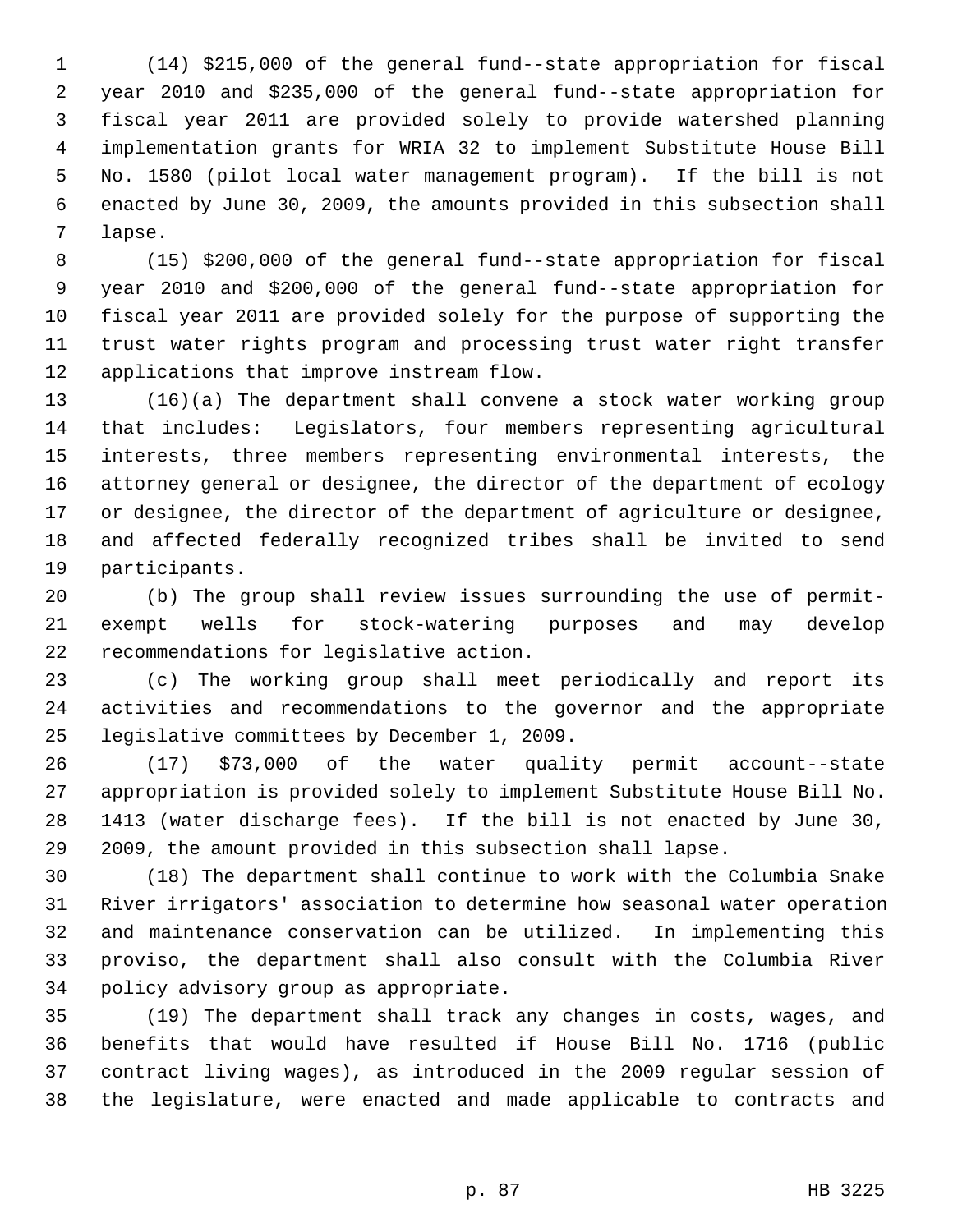1 related subcontracts entered into, renewed, or extended during the 2 2009-11 biennium. The department shall submit a report to the house of 3 representatives commerce and labor committee and the senate labor, 4 commerce, and consumer protection committee by December 1, 2011. The 5 report shall include data on any aggregate changes in wages and 6 benefits that would have resulted during the 2009-11 biennium.

 7 (20) Within amounts appropriated in this section the department 8 shall develop recommendations by December 1, 2009, for a convenient and 9 effective mercury-containing light recycling program for residents, 10 small businesses, and small school districts throughout the state. The 11 department shall consider options including but not limited to, a 12 producer-funded program, a recycler-supported or recycle fee program, 13 a consumer fee at the time of purchase, general fund appropriations, or 14 a currently existing dedicated account. The department shall involve 15 and consult with stakeholders including persons who represent 16 retailers, waste haulers, recyclers, mercury-containing light 17 manufacturers or wholesalers, cities, counties, environmental 18 organizations and other interested parties. The department shall 19 report its findings and recommendations for a recycling program for 20 mercury-containing lights to the appropriate committees of the 21 legislature by December 1, 2009.

22 (21) \$140,000 of the freshwater aquatic algae control account-- 23 state appropriation is provided solely for grants to cities, counties, 24 tribes, special purpose districts, and state agencies for capital and 25 operational expenses used to manage and study excessive saltwater algae 26 with an emphasis on the periodic accumulation of sea lettuce on Puget 27 Sound beaches.

28 (22) By December 1, 2009, the department in consultation with local 29 governments shall conduct a remedial action grant financing 30 alternatives report. The report shall address options for financing the 31 remedial action grants identified in the department's report, entitled 32 "House Bill 1761, Model Toxics Control Accounts Ten-Year Financing 33 Plan" and shall include but not be limited to the following: (a) 34 Capitalizing cleanup costs using debt insurance; (b) capitalizing 35 cleanup costs using prefunded cost-cap insurance; (c) other contractual 36 instruments with local governments; and (d) an assessment of overall 37 economic benefits of the remedial action grants funded using the 38 instruments identified in this section.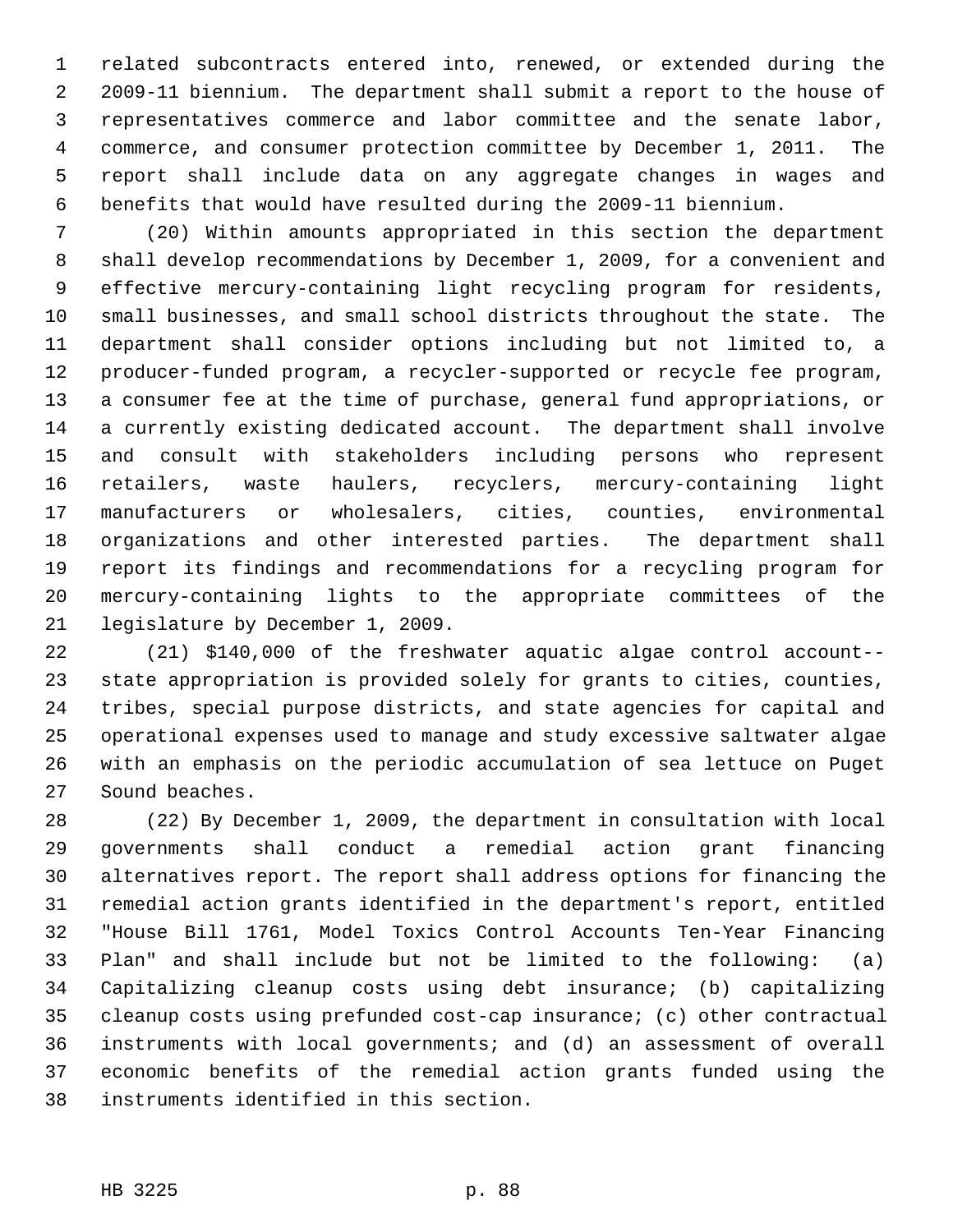1 (23) \$220,000 of the site closure account--state appropriation is 2 provided solely for litigation expenses associated with the lawsuit 3 filed by energy solutions, inc., against the Northwest interstate 4 compact on low-level radioactive waste management and its executive 5 director.

 6 (24) \$68,000 of the water rights processing account--state 7 appropriation is provided solely for implementation of Engrossed Second 8 Substitute Senate Bill No. 6267 (water rights processing). If the bill 9 is not enacted by June 30, 2010, the amount provided in this subsection 10 shall lapse.

11 (25) \$10,000 of the state toxics control account--state 12 appropriation is provided solely for implementation of Engrossed 13 Substitute Senate Bill No. 5543 (mercury-containing lights). If the 14 bill is not enacted by June 30, 2010, the amount provided in this 15 subsection shall lapse.

16 (26) \$300,000 of the state toxics control account--state 17 appropriation is provided solely for piloting and evaluating two 18 coordinated, multijurisdictional permitting teams for nontransportation 19 projects.

20 (27)(a) \$4,000,000 of the state drought preparedness account--state 21 appropriation is provided solely for response to a drought declaration 22 pursuant to chapter 43.83B RCW. If such a drought declaration occurs, 23 the department of ecology may provide funding to public bodies as 24 defined in RCW 43.83B.050 in connection with projects and measures 25 designed to alleviate drought conditions that may affect public health 26 and safety, drinking water supplies, agricultural activities, or fish 27 and wildlife survival.

28 (b) Projects or measures for which funding will be provided must be 29 connected with a water system, water source, or water body that is 30 receiving, or has been projected to receive, less than seventy-five 31 percent of normal water supply, as the result of natural drought 32 conditions. This reduction in water supply must be such that it is 33 causing, or will cause, undue hardship for the entities or fish or 34 wildlife depending on the water supply. The department shall issue 35 guidelines outlining grant program and matching fund requirements 36 within ten days of a drought declaration.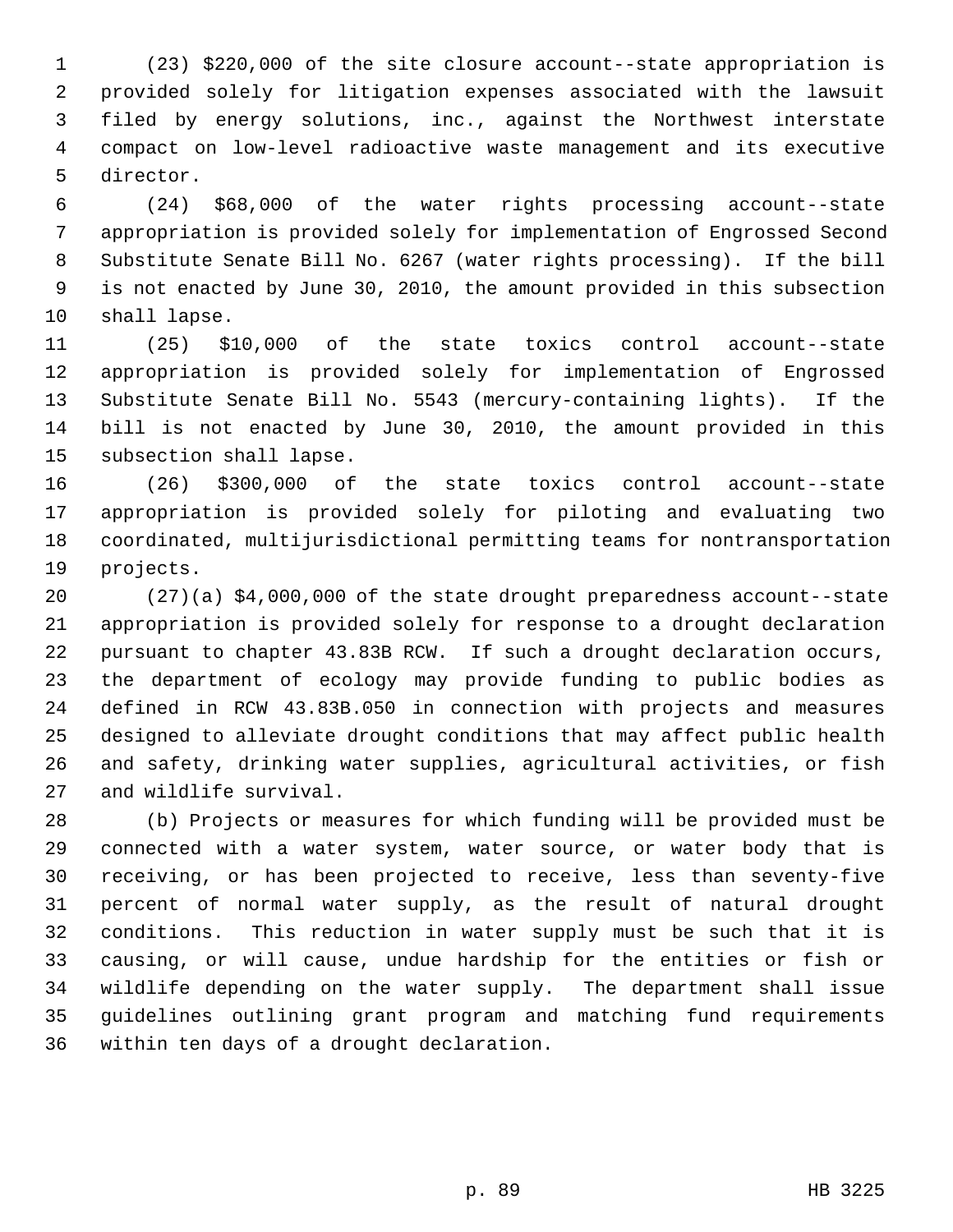1 **Sec. 303.** 2010 sp.s. c 37 s 303 (uncodified) is amended to read as 2 follows: 3 **FOR THE STATE PARKS AND RECREATION COMMISSION** 4 General Fund--State Appropriation (FY 2010) . . . . . . . . \$23,176,000 5 General Fund--State Appropriation (FY 2011)  $\ldots$  ... (( $\frac{2020}{311}$ , 000))  $$18,309,000$ 7 General Fund--Federal Appropriation . . . . . . . . . . . . \$6,892,000 8 General Fund--Private/Local Appropriation . . . . . . . . . . \$73,000 9 Winter Recreation Program Account--State Appropriation . . . \$1,556,000 10 Off Road Vehicle Account--State Appropriation . . . . . . . . \$239,000 11 Snowmobile Account--State Appropriation . . . . . . . . . . . \$4,842,000 12 Aquatic Lands Enhancement Account--State Appropriation . . . . \$368,000 13 Recreation Resources Account--State Appropriation . . . . . \$9,802,000 14 NOVA Program Account--State Appropriation . . . . . . . . . . \$9,560,000 15 Parks Renewal and Stewardship Account--State 16 Appropriation . . . . . . . . . . . . . . . . . . . . . .\$72,975,000 17 Parks Renewal and Stewardship Account-- 18 Private/Local Appropriation . . . . . . . . . . . . . . . . \$300,000 19 TOTAL APPROPRIATION . . . . . . . . . . . . . ((<del>\$150,094,000</del>)) 20 \$148,092,000

21 The appropriations in this section are subject to the following 22 conditions and limitations:

23 (1) \$79,000 of the general fund--state appropriation for fiscal 24 year 2010 and \$79,000 of the general fund--state appropriation for 25 fiscal year 2011 are provided solely for a grant for the operation of 26 the Northwest avalanche center.

27 (2) Proceeds received from voluntary donations given by motor 28 vehicle registration applicants shall be used solely for the operation 29 and maintenance of state parks.

30 (3) With the passage of Substitute House Bill No. 2339 (state parks 31 system donation), the legislature finds that it has provided sufficient 32 funds to ensure that all state parks remain open during the 2009-11 33 biennium. The commission shall not close state parks unless the bill 34 is not enacted by June 30, 2009, or revenue collections are 35 insufficient to fund the ongoing operation of state parks. By January 36 10, 2010, the commission shall provide a report to the legislature on 37 their budget and resources related to operating parks for the remainder 38 of the biennium.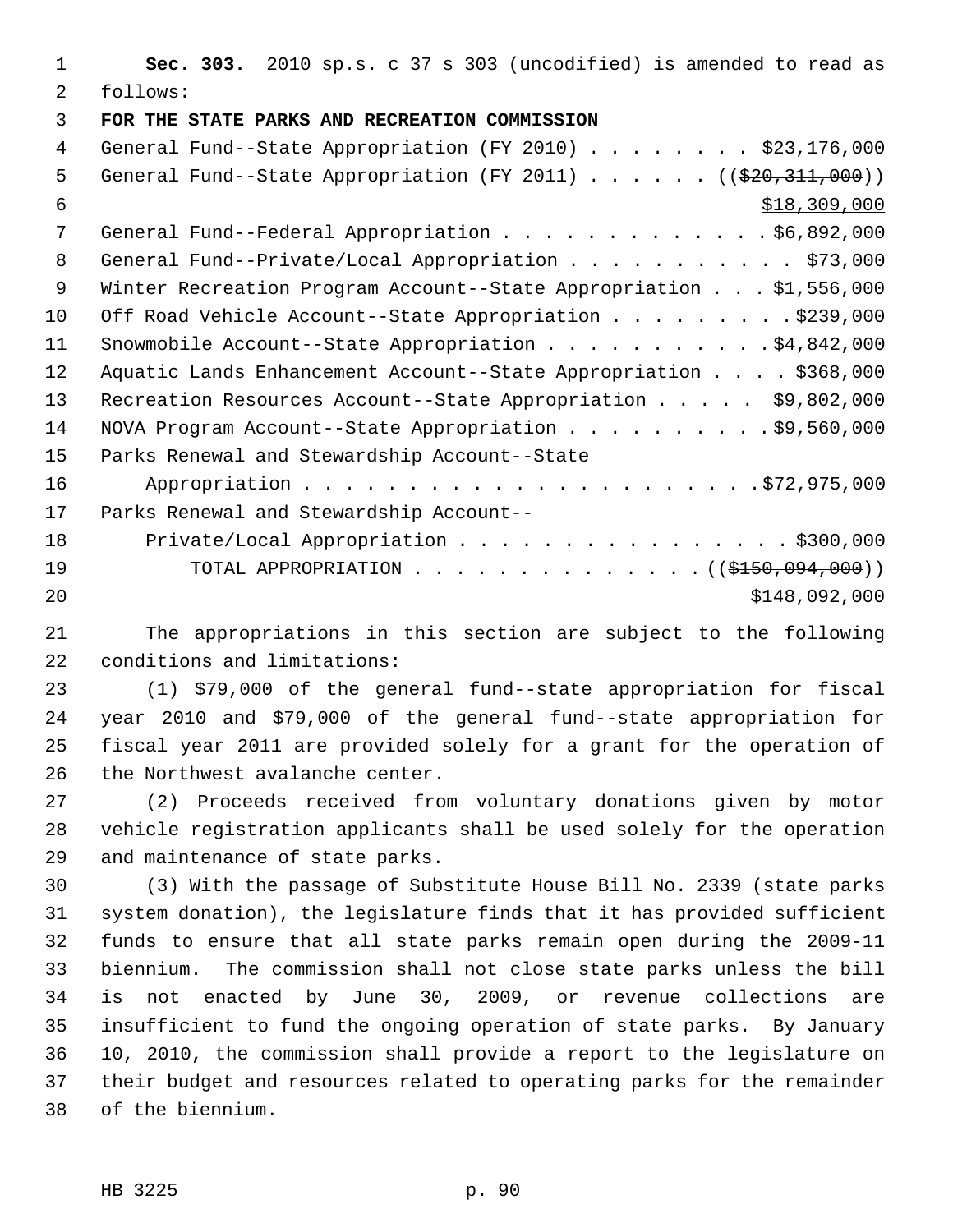1 (4)  $((\frac{1}{5})^n)$  The commission shall work with the department of 2 general administration to evaluate the commission's existing leases 3 with the intention of increasing net revenue to state parks. The 4 commission shall provide to the office of financial management and the 5 legislative fiscal committees no later than September 30, 2009, a list 6 of leases the commission proposes be managed by the department of 7 general administration.

 8 **Sec. 304.** 2010 sp.s. c 37 s 304 (uncodified) is amended to read as 9 follows:

10 **FOR THE RECREATION AND CONSERVATION FUNDING BOARD**

| 11              | General Fund--State Appropriation (FY 2010) \$1,486,000                  |
|-----------------|--------------------------------------------------------------------------|
| 12 <sup>°</sup> | General Fund--State Appropriation (FY 2011) ( $(\frac{21}{1000}, 000)$ ) |
| 13              | \$1,312,000                                                              |
| 14              | General Fund--Federal Appropriation \$10,322,000                         |
| 15              | General Fund--Private/Local Appropriation \$250,000                      |
| 16              | Aquatic Lands Enhancement Account--State Appropriation \$278,000         |
| 17              | Firearms Range Account--State Appropriation \$39,000                     |
| 18              | Recreation Resources Account--State Appropriation \$2,710,000            |
| 19              | NOVA Program Account--State Appropriation \$1,049,000                    |
| 20              | TOTAL APPROPRIATION $\ldots$ , ( $(\frac{217}{614}, 614, 000)$ )         |
| 21              | \$17,446,000                                                             |

22 The appropriations in this section are subject to the following 23 conditions and limitations:

24 (1) \$204,000 of the general fund--state appropriation for fiscal 25 year 2010 and \$244,000 of the general fund--state appropriation for 26 fiscal year 2011 are provided solely for the implementation of 27 Substitute House Bill No. 2157 (salmon recovery). If the bill is not 28 enacted by June 30, 2009, the amounts provided in this subsection shall 29 lapse.

30 (2) The recreation and conservation office, under the direction of 31 the salmon recovery funding board, shall assess watershed and regional-32 scale capacity issues relating to the support and implementation of 33 salmon recovery. The assessment shall examine priority setting and 34 incentives to further promote coordination to ensure that effective and 35 efficient mechanisms for delivery of salmon recovery funding board 36 funds are being utilized. The salmon recovery funding board shall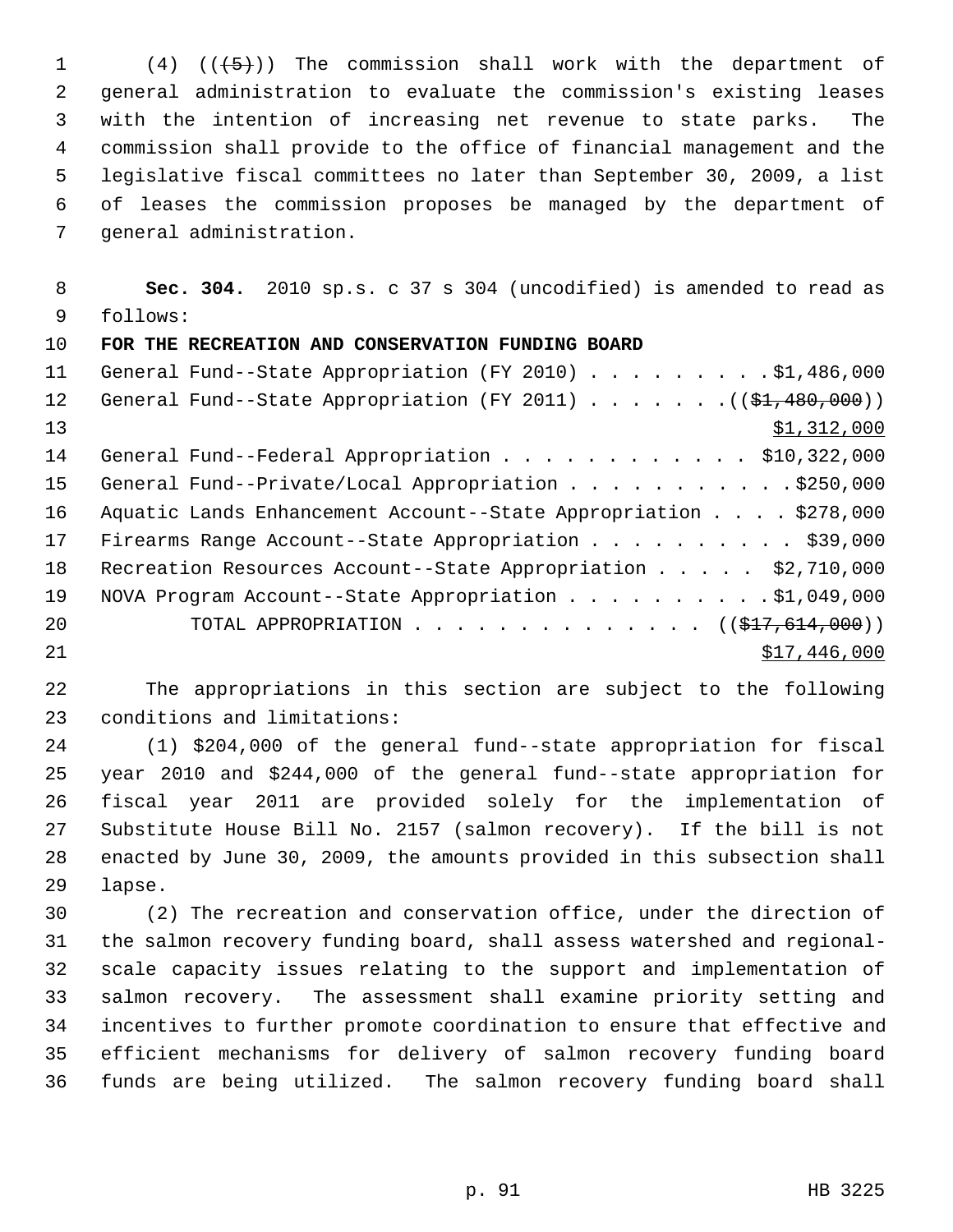1 distribute its operational funding to the appropriate entities based on 2 this assessment.

 3 (3) The recreation and conservation office shall negotiate an 4 agreement with the Puget Sound partnership to consolidate or share 5 certain administrative functions currently performed by each agency 6 independently. The agencies shall proportionately share the costs of 7 such shared functions. Examples of shared functions may include, but 8 are not limited to, support for personnel, information technology, 9 grant and contract management, invasive species work, legislative 10 coordination, and policy and administrative support of various boards 11 and councils.

12 **Sec. 305.** 2010 sp.s. c 37 s 305 (uncodified) is amended to read as 13 follows:

14 **FOR THE ENVIRONMENTAL HEARINGS OFFICE**

| 15 |  | General Fund--State Appropriation (FY 2010) \$1,108,000                |  |  |  |  |  |             |
|----|--|------------------------------------------------------------------------|--|--|--|--|--|-------------|
| 16 |  | General Fund--State Appropriation (FY 2011) $($ $(\frac{21.104}{100})$ |  |  |  |  |  |             |
| 17 |  |                                                                        |  |  |  |  |  | \$1,035,000 |
| 18 |  | TOTAL APPROPRIATION $($ $(\frac{2}{2}, \frac{212}{210})$               |  |  |  |  |  |             |
| 19 |  |                                                                        |  |  |  |  |  | \$2,143,000 |

20 The appropriations in this section are subject to the following 21 conditions and limitations: \$46,000 of the general fund--state 22 appropriation for fiscal year 2010 is provided solely for tenant 23 improvement costs associated with moving the office to a new location.

24 **Sec. 306.** 2010 sp.s. c 37 s 306 (uncodified) is amended to read as 25 follows:

26 **FOR THE CONSERVATION COMMISSION**

| 27  | General Fund--State Appropriation (FY 2010) \$7,556,000                            |
|-----|------------------------------------------------------------------------------------|
| 28  | General Fund--State Appropriation (FY 2011) ( $(\frac{27}{37}, \frac{285}{100})$ ) |
| 2.9 | \$6,751,000                                                                        |
| 30  | General Fund--Federal Appropriation \$1,178,000                                    |
| 31  | TOTAL APPROPRIATION $\ldots$ , ( $(\frac{1}{216}, 019, 000)$ )                     |
| 32  | \$15,485,000                                                                       |
|     |                                                                                    |

33 The appropriations in this section are subject to the following 34 conditions and limitations:  $((+1))$  In order to maintain a high degree 35 of customer service and accountability for conservation districts,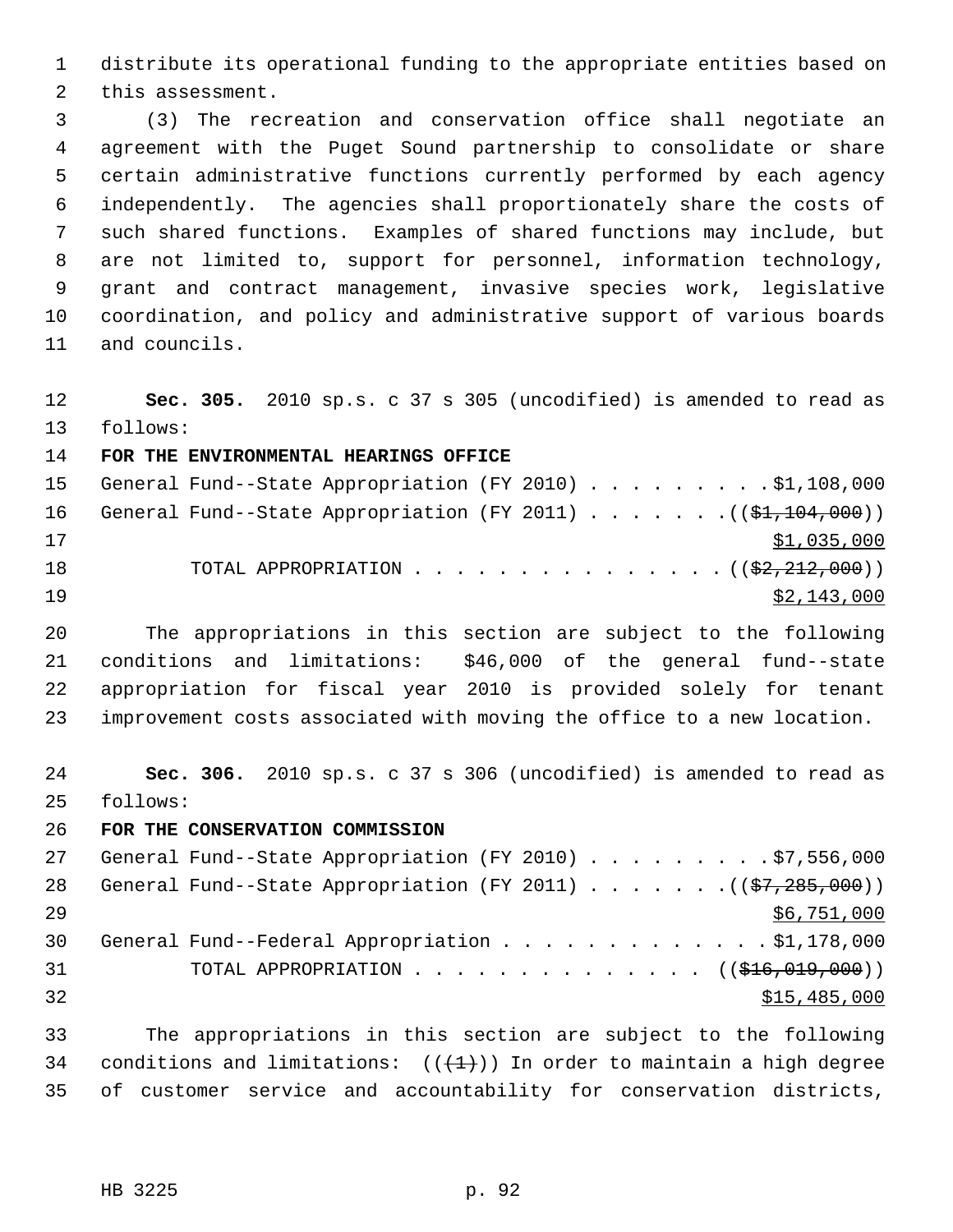1 \$125,000 is to support the conservation commission's administrative 2 activities related to the processing of conservation district invoices

3 and budgeting.

 4 **Sec. 307.** 2010 sp.s. c 37 s 307 (uncodified) is amended to read as 5 follows: 6 **FOR THE DEPARTMENT OF FISH AND WILDLIFE** 7 General Fund--State Appropriation (FY 2010) . . . . . . . \$41,263,000 8 General Fund--State Appropriation (FY 2011) . . . . . . ((\$34,337,000))  $\frac{$30,560,000}{ }$ 10 General Fund--Federal Appropriation . . . . . . . . . . . \$85,799,000 11 General Fund--Private/Local Appropriation . . . . . . . . \$47,211,000 12 Off Road Vehicle Account--State Appropriation . . . . . . . . \$413,000 13 Aquatic Lands Enhancement Account--State Appropriation . . . \$6,739,000 14 Recreational Fisheries Enhancement--State 15 Appropriation . . . . . . . . . . . . . . . . . . . . . . \$3,472,000 16 Warm Water Game Fish Account--State Appropriation . . . . . . \$2,861,000 17 Eastern Washington Pheasant Enhancement Account-- 18 State Appropriation . . . . . . . . . . . . . . . . . . . . \$851,000 19 Aquatic Invasive Species Enforcement Account--State 20 Appropriation . . . . . . . . . . . . . . . . . . . . . . . \$207,000 21 Aquatic Invasive Species Prevention Account-- State 22 Appropriation . . . . . . . . . . . . . . . . . . . . . . . \$833,000 23 Wildlife Account--State Appropriation . . . . . . . . . . . \$86,878,000 24 Wildlife Account--Federal Appropriation . . . . . . . . . . . . \$101,000 25 Wildlife Account--Private/Local Appropriation . . . . . . . . \$39,000 26 Game Special Wildlife Account--State Appropriation . . . . . \$2,367,000 27 Game Special Wildlife Account--Federal Appropriation . . . . \$3,426,000 28 Game Special Wildlife Account--Private/Local 29 Appropriation . . . . . . . . . . . . . . . . . . . . . . . \$487,000 30 Wildlife Rehabilitation Account--State Appropriation . . . . . \$269,000 31 Regional Fisheries Salmonid Recovery Account-- 32 Federal Appropriation . . . . . . . . . . . . . . . . . . \$5,001,000 33 Oil Spill Prevention Account--State Appropriation . . . . . . . \$876,000 34 Oyster Reserve Land Account--State Appropriation . . . . . . . \$916,000 35 TOTAL APPROPRIATION . . . . . . . . . . . . . . ((\$324,346,000))  $36$  \$320,569,000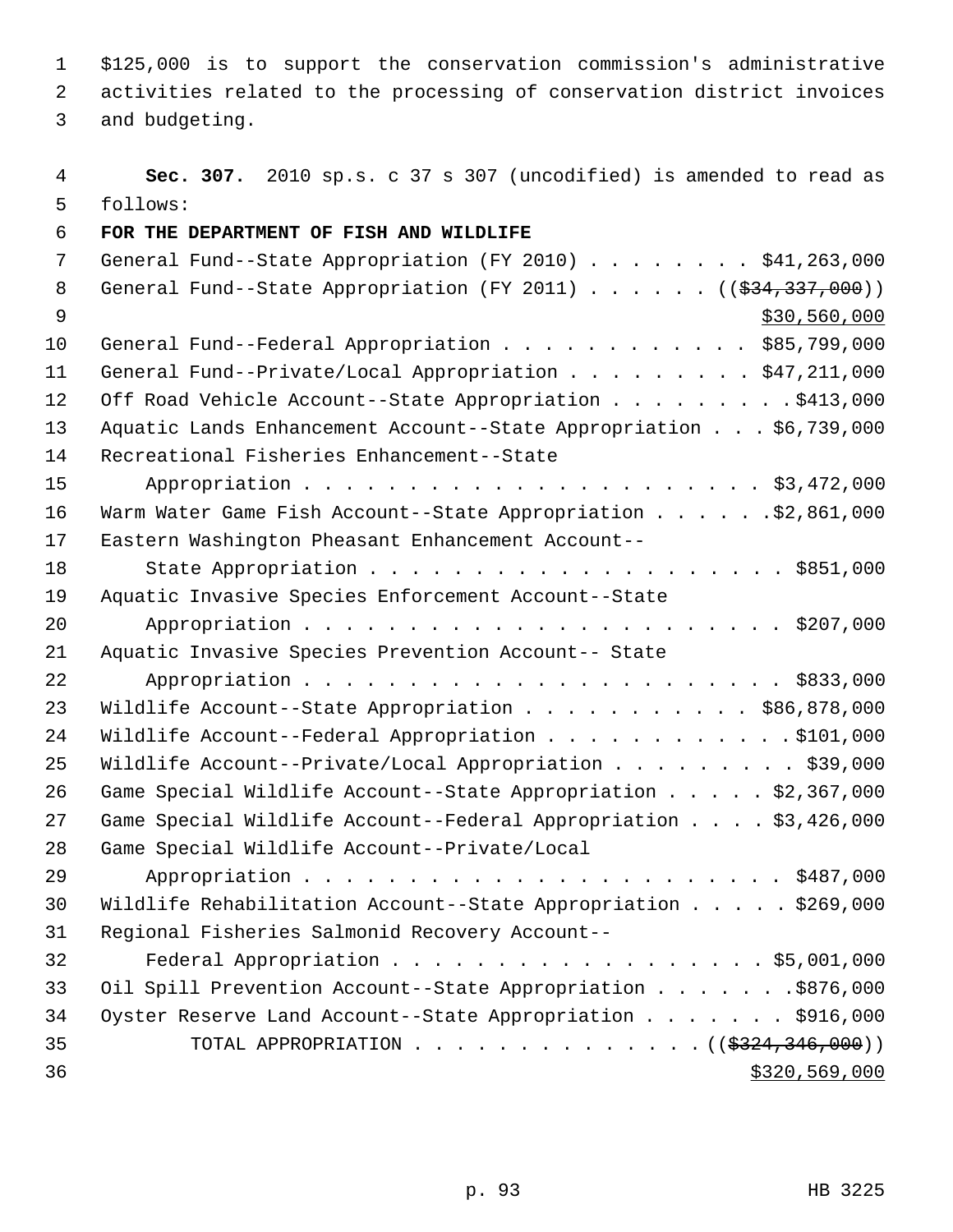1 The appropriations in this section are subject to the following 2 conditions and limitations:

 3 (1) \$294,000 of the aquatic lands enhancement account--state 4 appropriation is provided solely for the implementation of hatchery 5 reform recommendations defined by the hatchery scientific review group.

 6 (2) \$355,000 of the general fund--state appropriation for fiscal 7 year 2010 and \$422,000 of the general fund--state appropriation for 8 fiscal year 2011 are provided solely for the department to implement a 9 pilot project with the Confederated Tribes of the Colville Reservation 10 to develop expanded recreational fishing opportunities on Lake Rufus 11 Woods and its northern shoreline and to conduct joint enforcement of 12 lake fisheries on Lake Rufus Woods and adjoining waters, pursuant to 13 state and tribal intergovernmental agreements developed under the 14 Columbia River water supply program. For the purposes of the pilot 15 project:

16 (a) A fishing permit issued to a nontribal member by the Colville 17 Tribes shall satisfy the license requirement of RCW 77.32.010 on the 18 waters of Lake Rufus Woods and on the north shore of Lake Rufus Woods;

19 (b) The Colville Tribes have agreed to provide to holders of its 20 nontribal member fishing permits a means to demonstrate that fish in 21 their possession were lawfully taken in Lake Rufus Woods;

22 (c) A Colville tribal member identification card shall satisfy the 23 license requirement of RCW 77.32.010 on all waters of Lake Rufus Woods;

24 (d) The department and the Colville Tribes shall jointly designate 25 fishing areas on the north shore of Lake Rufus Woods for the purposes 26 of enhancing access to the recreational fisheries on the lake; and

27 (e) The Colville Tribes have agreed to recognize a fishing license 28 issued under RCW 77.32.470 or RCW 77.32.490 as satisfying the nontribal 29 member fishing permit requirements of Colville tribal law on the 30 reservation portion of the waters of Lake Rufus Woods and at designated 31 fishing areas on the north shore of Lake Rufus Woods;

32 (3) Prior to submitting its 2011-2013 biennial operating and 33 capital budget request related to state fish hatcheries to the office 34 of financial management, the department shall contract with the 35 hatchery scientific review group (HSRG) to review this request. This 36 review shall: (a) Determine if the proposed requests are consistent 37 with HSRG recommendations; (b) prioritize the components of the 38 requests based on their contributions to protecting wild salmonid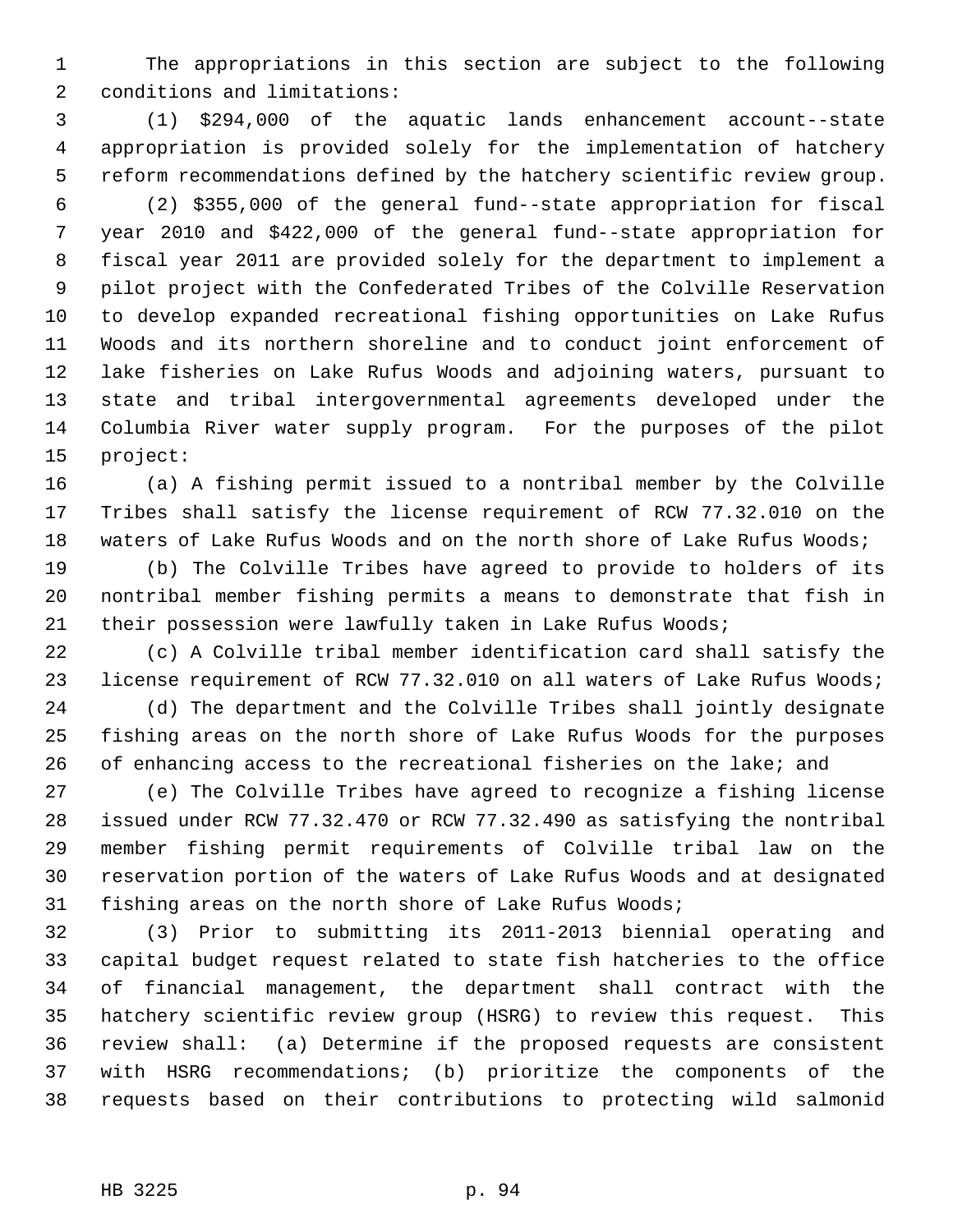1 stocks and meeting the recommendations of the HSRG; and (c) evaluate 2 whether the proposed requests are being made in the most cost effective 3 manner. The department shall provide a copy of the HSRG review to the 4 office of financial management with their agency budget proposal.

 5 (4) Within existing funds, the department shall continue 6 implementing its capital program action plan dated September 1, 2007, 7 including the purchase of the necessary maintenance and support costs 8 for the capital programs and engineering tools. The department shall 9 report to the office of financial management and the appropriate 10 committees of the legislature, its progress in implementing the plan, 11 including improvements instituted in its capital program, by September 12 30, 2010.

13 (5) \$1,232,000 of the state wildlife account--state appropriation 14 is provided solely to implement Substitute House Bill No. 1778 (fish 15 and wildlife). If the bill is not enacted by June 30, 2009, the amount 16 provided in this subsection shall lapse.

17 (6) \$400,000 of the general fund--state appropriation for fiscal 18 year 2010 and \$400,000 of the general fund--state appropriation for 19 fiscal year 2011 are provided solely for a state match to support the 20 Puget Sound nearshore partnership between the department and the U.S. 21 army corps of engineers.

22 (7) \$50,000 of the general fund--state appropriation for fiscal 23 year 2010 and \$50,000 of the general fund--state appropriation for 24 fiscal year 2011 are provided solely for removal of derelict gear in 25 Washington waters.

26 (8) The department of fish and wildlife shall dispose of all Cessna 27 aircraft it currently owns. The proceeds from the aircraft shall be 28 deposited into the state wildlife account. Disposal of the aircraft 29 must occur no later than June 30, 2010. The department shall 30 coordinate with the department of natural resources on the installation 31 of fire surveillance equipment into its Partenavia aircraft. The 32 department shall make its Partenavia aircraft available to the 33 department of natural resources on a cost-reimbursement basis for its 34 use in coordinating fire suppression efforts. The two agencies shall 35 develop an interagency agreement that defines how they will share 36 access to the plane.

37 (9) \$50,000 of the general fund--state appropriation for fiscal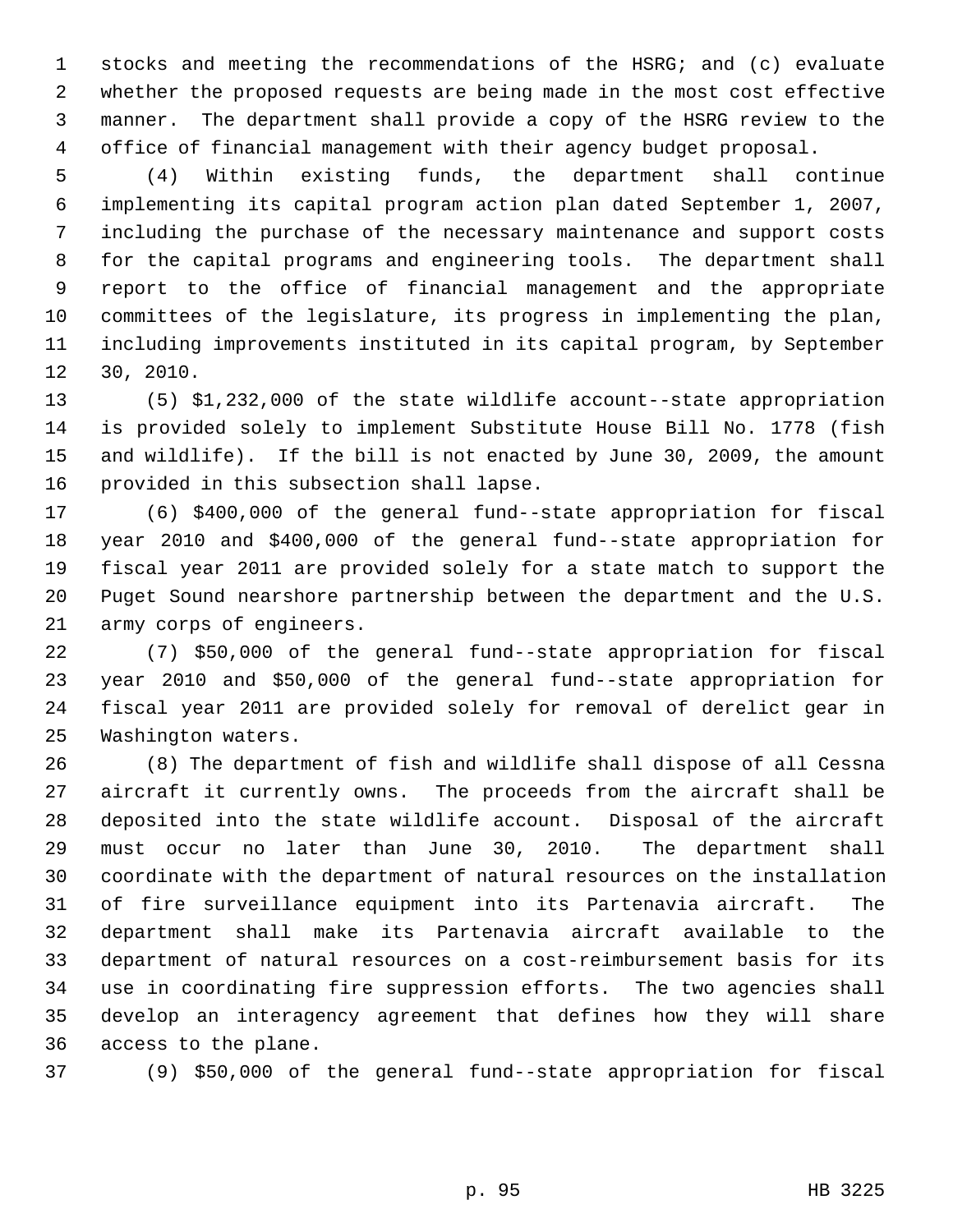1 year 2010 is provided solely for an electron project fish passage study 2 consistent with the recommendations and protocols contained in the 2008 3 electron project downstream fish passage final report.

 4 (10) \$60,000 of the general fund--state appropriation for fiscal 5 year 2010 and \$60,000 of the general fund--state appropriation for 6 fiscal year 2011 are provided solely for implementation of Engrossed 7 Second Substitute Bill No. 5560 (agency climate leadership). If the 8 bill is not enacted by June 30, 2009, the amounts provided in this 9 subsection shall lapse.

10 (11) If sufficient new revenues are not identified to continue 11 hatchery operations, within the constraints of legally binding tribal 12 agreements, the department shall dispose of, by removal, sale, lease, 13 reversion, or transfer of ownership, the following hatcheries: 14 McKernan, Colville, Omak, Bellingham, Arlington, and Mossyrock. 15 Disposal of the hatcheries must occur by June 30, 2011, and any 16 proceeds received from disposal shall be deposited in the state 17 wildlife account. Within available funds, the department shall provide 18 quarterly reports on the progress of disposal to the office of 19 financial management and the appropriate fiscal committees of the 20 legislature. The first report shall be submitted no later than 21 September 30, 2009.

22 (12) \$100,000 of the eastern Washington pheasant enhancement 23 account--state appropriation is provided solely for the department to 24 support efforts to enhance permanent and temporary pheasant habitat on 25 public and private lands in Grant, Franklin, and Adams counties. The 26 department may support efforts by entities including conservation 27 districts, nonprofit organizations, and landowners, and must require 28 such entities to provide significant nonstate matching resources, which 29 may be in the form of funds, material, or labor.

30 (13) Within the amounts appropriated in this section, the 31 department of fish and wildlife shall develop a method for allocating 32 its administrative and overhead costs proportionate to program fund 33 use. As part of its 2011-2013 biennial operating budget, the 34 department shall submit a decision package that rebalances expenditure 35 authority for all agency funds based upon proportionate contributions.

36 (14) Within the amounts appropriated in this section, the 37 department shall identify additional opportunities for partnerships in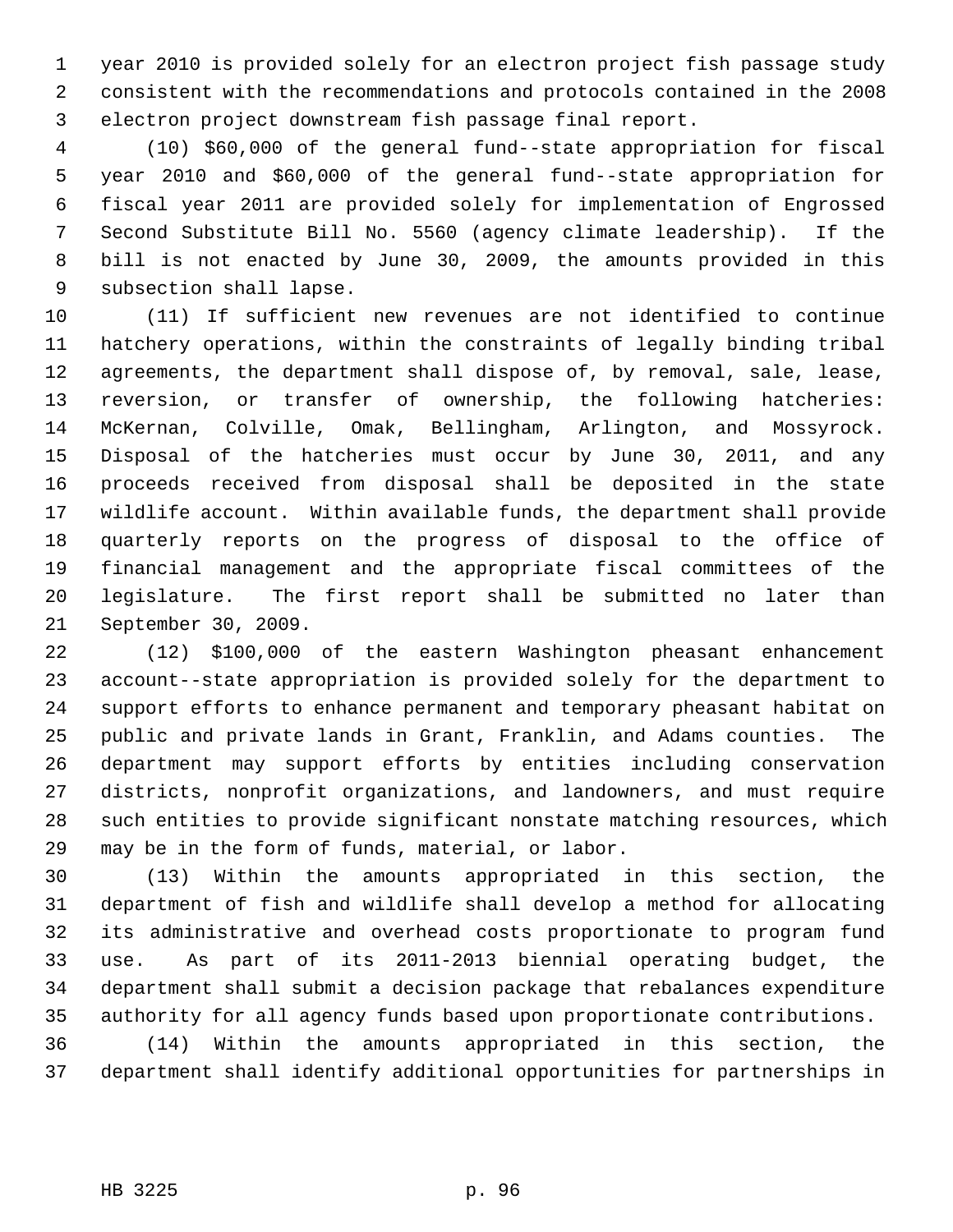1 order to keep fish hatcheries operational. Such partnerships shall aim 2 to maintain fish production and salmon recovery with less reliance on 3 state operating funds.

 4 (15) Within the amounts appropriated in this section, the 5 department shall work with stakeholders to develop a long-term funding 6 model that sustains the department's work of conserving species and 7 habitat, providing sustainable recreational and commercial 8 opportunities and using sound business practices. The funding model 9 analysis shall assess the appropriate uses of each fund source and 10 whether the department's current and projected revenue levels are 11 adequate to sustain its current programs. The department shall report 12 its recommended funding model including supporting analysis and 13 stakeholder participation summary to the office of financial management 14 and the appropriate committees of the legislature by October 1, 2010.

15 (16) By October 1, 2010, the department shall enter into an 16 interagency agreement with the department of natural resources for land 17 management services for the department's wildlife conservation and 18 recreation lands. Land management services may include but are not 19 limited to records management, real estate services such as surveying, 20 and land acquisition and disposal services. The interagency agreement 21 shall describe business processes, service delivery expectations, cost, 22 and timing. In the agreement, the department shall define its roles 23 and responsibilities. A draft agreement shall be submitted to the 24 office of financial management and the appropriate fiscal committees of 25 the legislature by July 1, 2010.

26 (17) Prior to opening game management unit 490 to public hunting, 27 the department shall complete an environmental impact statement that 28 includes an assessment of how public hunting activities will impact the 29 ongoing protection of the public water supply.

30 (18) The department must work with appropriate stakeholders to 31 facilitate the disposition of salmon to best utilize the resource, 32 increase revenues to regional fisheries enhancement groups, and enhance 33 the provision of nutrients to food banks. By November 1, 2010, the 34 department must provide a report to the appropriate committees of the 35 legislature summarizing these discussions, outcomes, and 36 recommendations. After November 1, 2010, the department shall not 37 solicit or award a surplus salmon disposal contract without first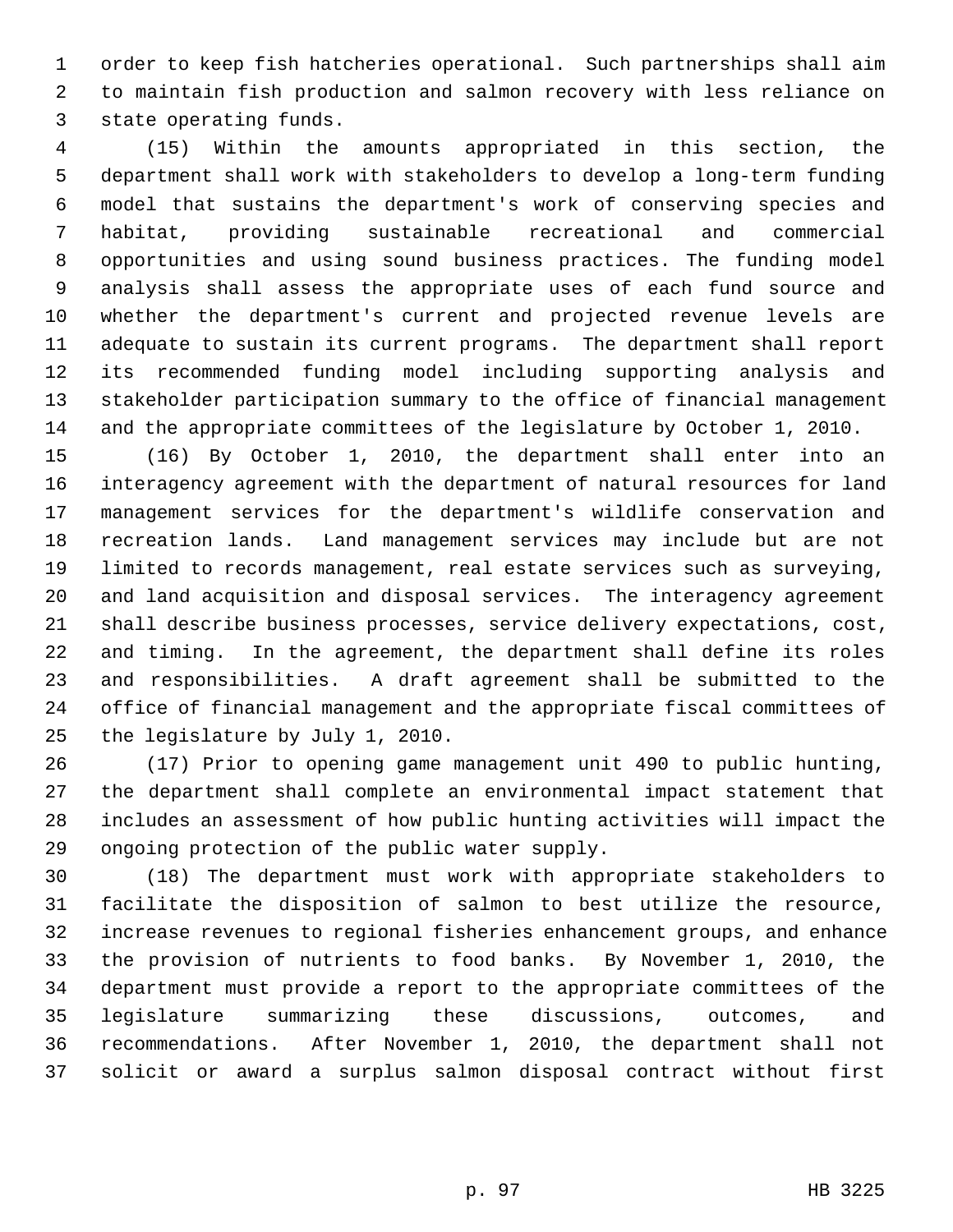1 giving due consideration to implementing the recommendations developed 2 during the stakeholder process.

 3 (19) \$50,000 of the general fund--state appropriation for fiscal 4 year 2011 is provided solely for increased fish production at Voight 5 Creek hatchery.

| 6  | Sec. 308. 2010 sp.s. c 37 s 308 (uncodified) is amended to read as                            |
|----|-----------------------------------------------------------------------------------------------|
| 7  | follows:                                                                                      |
| 8  | FOR THE DEPARTMENT OF NATURAL RESOURCES                                                       |
| 9  | General Fund--State Appropriation (FY 2010) \$48,822,000                                      |
| 10 | General Fund--State Appropriation (FY 2011) $($ $($ $\frac{27}{7},$ $\frac{513}{7},$ $000)$ ) |
| 11 | \$33,387,000                                                                                  |
| 12 | General Fund--Federal Appropriation \$28,784,000                                              |
| 13 | General Fund--Private/Local Appropriation \$2,369,000                                         |
| 14 | Forest Development Account--State Appropriation \$41,640,000                                  |
| 15 | Off Road Vehicle Account--State Appropriation \$4,406,000                                     |
| 16 |                                                                                               |
| 17 | Aquatic Lands Enhancement Account--State                                                      |
| 18 |                                                                                               |
| 19 | Resources Management Cost Account--State                                                      |
| 20 |                                                                                               |
| 21 | Surface Mining Reclamation Account--State                                                     |
| 22 |                                                                                               |
| 23 | Disaster Response Account--State Appropriation \$5,000,000                                    |
| 24 | Forest and Fish Support Account--State Appropriation \$8,000,000                              |
| 25 | Aquatic Land Dredged Material Disposal Site                                                   |
| 26 | Account--State Appropriation \$1,333,000                                                      |
| 27 | Natural Resources Conservation Areas Stewardship                                              |
| 28 | Account--State Appropriation \$184,000                                                        |
| 29 | State Toxics Control Account--State Appropriation \$720,000                                   |
| 30 | Air Pollution Control Account--State Appropriation \$568,000                                  |
| 31 | NOVA Program Account--State Appropriation \$974,000                                           |
| 32 | Derelict Vessel Removal Account--State Appropriation \$1,749,000                              |
| 33 | Agricultural College Trust Management Account--                                               |
| 34 |                                                                                               |
| 35 | TOTAL APPROPRIATION ( $(\frac{2776}{600})$ )                                                  |
| 36 | \$272,722,000                                                                                 |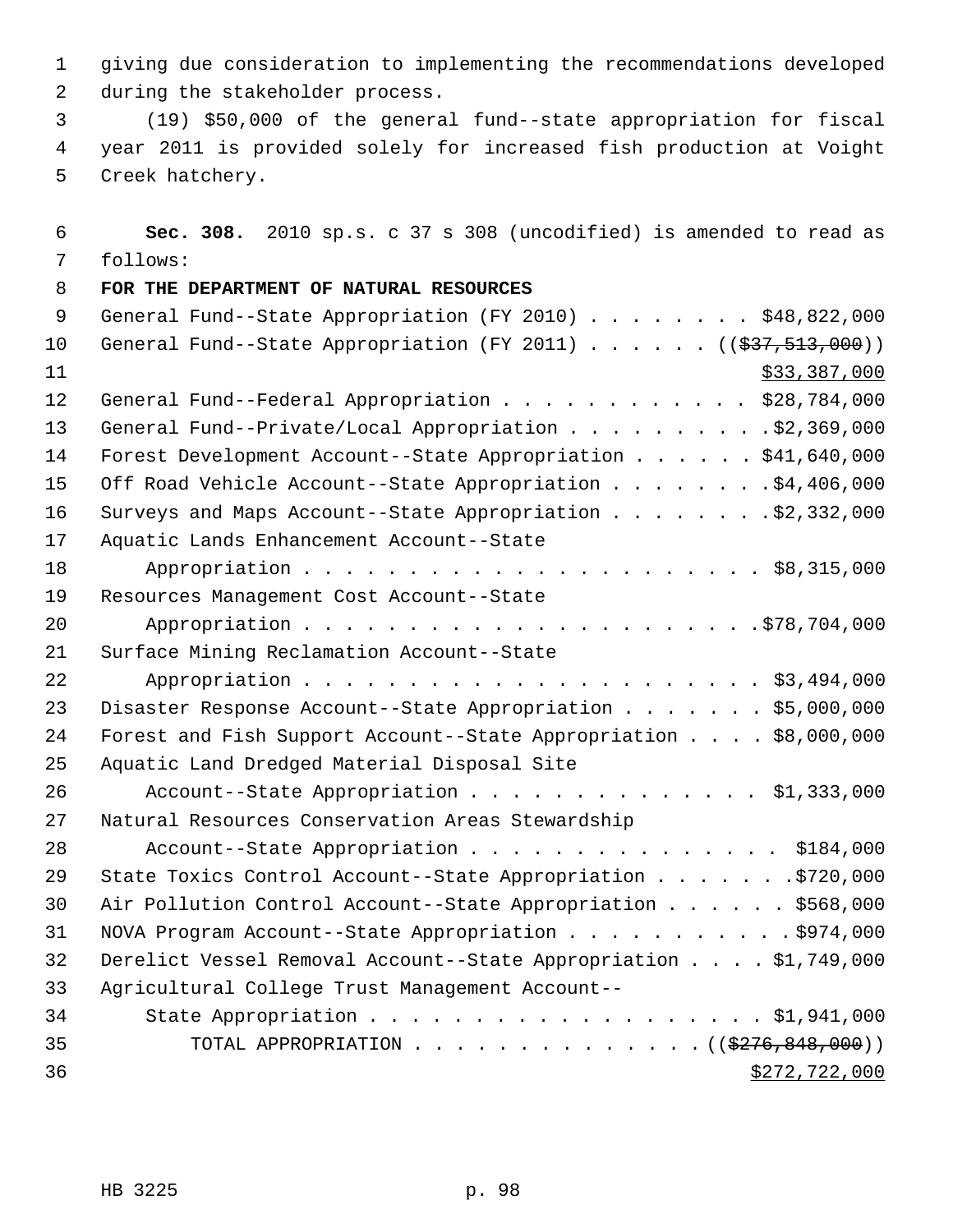1 The appropriations in this section are subject to the following 2 conditions and limitations:

 3 (1) \$1,355,000 of the general fund--state appropriation for fiscal 4 year 2010 and \$349,000 of the general fund--state appropriation for 5 fiscal year 2011 are provided solely for deposit into the agricultural 6 college trust management account and are provided solely to manage 7 approximately 70,700 acres of Washington State University's 8 agricultural college trust lands.

 9 (2) \$22,670,000 of the general fund--state appropriation for fiscal 10 year 2010, \$11,128,000 of the general fund--state appropriation for 11 fiscal year 2011, and \$5,000,000 of the disaster response account-- 12 state appropriation are provided solely for emergency fire suppression. 13 None of the general fund and disaster response account amounts provided 14 in this subsection may be used to fund agency indirect and 15 administrative expenses. Agency indirect and administrative costs 16 shall be allocated among the agency's remaining accounts and 17 appropriations. The department of natural resources shall submit a 18 quarterly report to the office of financial management and the 19 legislative fiscal committees detailing information on current and 20 planned expenditures from the disaster response account. This work 21 shall be done in coordination with the military department.

22 (3) \$5,000,000 of the forest and fish support account--state 23 appropriation is provided solely for adaptive management, monitoring, 24 and participation grants to tribes. If federal funding for this 25 purpose is reinstated, the amount provided in this subsection shall 26 lapse.

27 (4) \$600,000 of the derelict vessel removal account--state 28 appropriation is provided solely for removal of derelict and abandoned 29 vessels that have the potential to contaminate Puget Sound.

30 (5) \$666,000 of the general fund--federal appropriation is provided 31 solely to implement House Bill No. 2165 (forest biomass energy 32 project). If the bill is not enacted by June 30, 2009, the amount 33 provided in this subsection shall lapse.

34 (6) \$5,000 of the general fund--state appropriation for fiscal year 35 2010 and \$5,000 of the general fund--state appropriation for fiscal 36 year 2011 are provided solely to implement Substitute House Bill No. 37 1038 (specialized forest products). If the bill is not enacted by June 38 30, 2009, the amounts provided in this subsection shall lapse.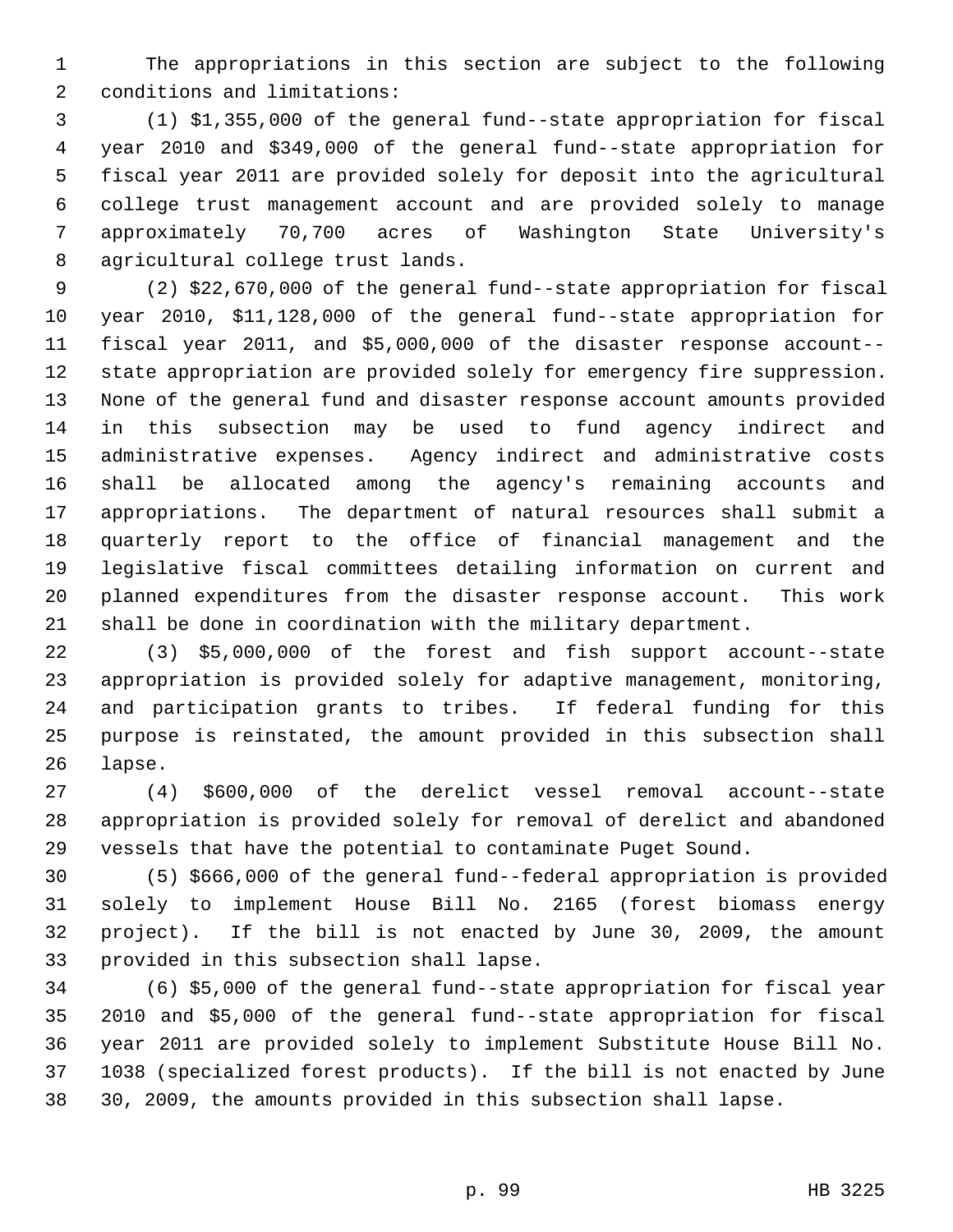1 (7) \$440,000 of the state general fund--state appropriation for 2 fiscal year 2010 and \$440,000 of the state general fund--state 3 appropriation for fiscal year 2011 are provided solely for forest work 4 crews that support correctional camps and are contingent upon 5 continuing operations of Naselle youth camp at the level provided in 6 fiscal year 2008. The department shall consider using up to \$2,000,000 7 of the general fund--federal appropriation to support and utilize 8 correctional camp crews to implement natural resource projects approved 9 by the federal government for federal stimulus funding.

10 (8) The department of natural resources shall dispose of the King 11 Air aircraft it currently owns. Before disposal and within existing 12 funds, the department shall transfer specialized equipment for fire 13 surveillance to the department of fish and wildlife's Partenavia 14 aircraft. Disposal of the aircraft must occur no later than June 30, 15 2010, and the proceeds from the sale of the aircraft shall be deposited 16 into the forest and fish support account. No later than June 30, 2011, 17 the department shall lease facilities in eastern Washington sufficient 18 to house the necessary aircraft, mechanics, and pilots used for forest 19 fire prevention and suppression.

20 (9) \$30,000 of the general fund--state appropriation for fiscal 21 year 2010 and \$30,000 of the general fund--state appropriation for 22 fiscal year 2011 are provided solely for implementation of Engrossed 23 Second Substitute Bill No. 5560 (agency climate leadership). If the 24 bill is not enacted by June 30, 2009, the amounts provided in this 25 subsection shall lapse.

26 (10) \$1,030,000 of the aquatic lands enhancement account--state 27 appropriation for fiscal year 2011 is provided solely for continuing 28 scientific studies already underway as part of the adaptive management 29 process. Funds may not be used to initiate new studies unless the 30 department secures new federal funding for the adaptive management 31 process.

32 (11) Within available funds, the department of natural resources 33 shall review the statutory method for determining aquatic lands lease 34 rates for private marinas, public marinas not owned and operated by 35 port districts, yacht clubs, and other entities leasing state land for 36 boat moorage. The review shall consider alternative methods for 37 determining rents for these entities for a fair distribution of rent,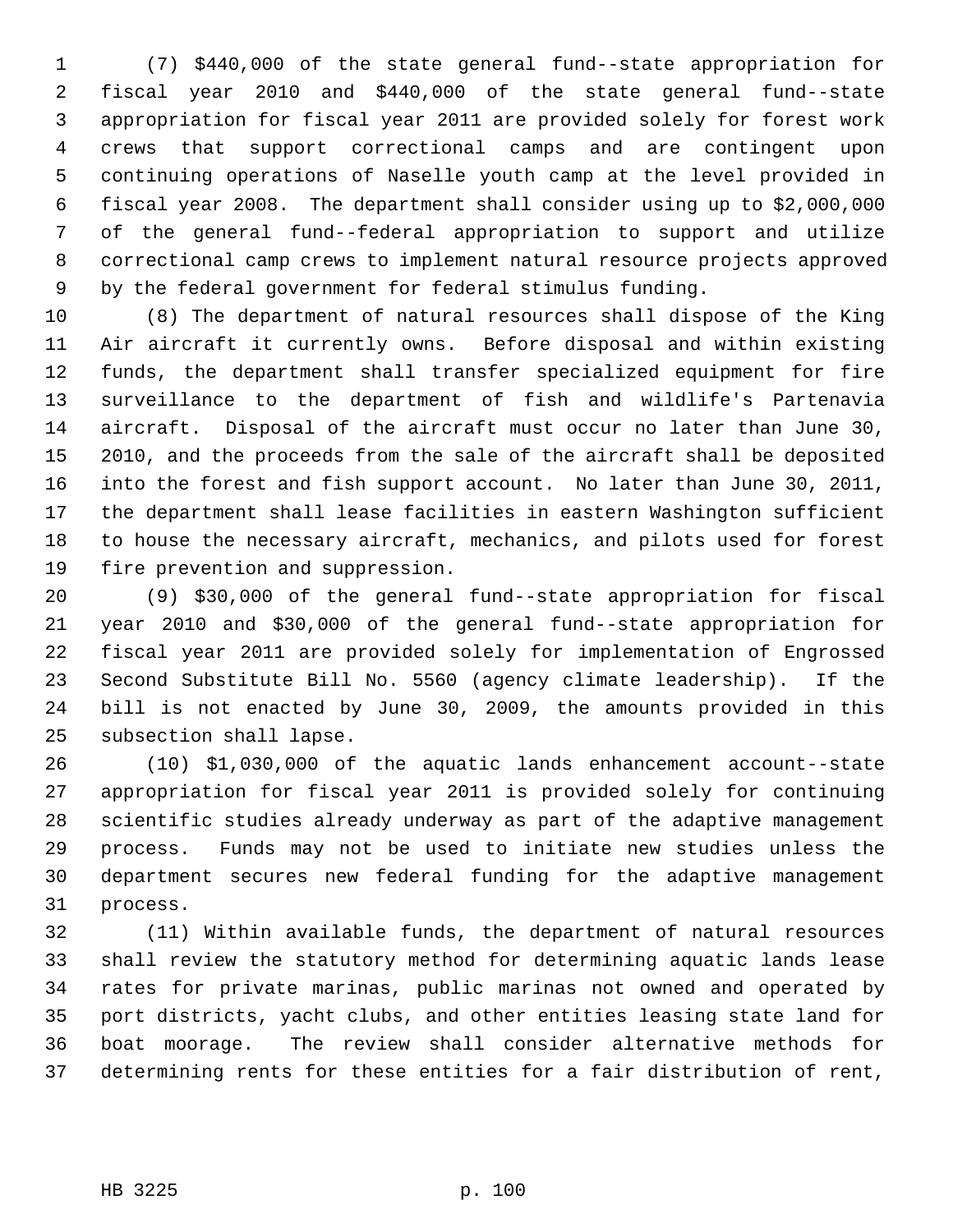1 consistent with the department management mandates for state aquatic 2 lands.

 3 (12) \$40,000 of the general fund--state appropriation for fiscal 4 year 2011 and \$100,000 of the aquatic lands enhancement account--state 5 appropriation are provided solely to install up to twenty mooring buoys 6 in Eagle Harbor and to remove abandoned boats, floats, and other 7 trespassing structures.

 8 (13) By October 1, 2010, the department shall enter into an 9 interagency agreement with the department of fish and wildlife for 10 providing land management services on the department of fish and 11 wildlife's wildlife conservation and recreation lands. Land management 12 services may include but are not limited to records management, real 13 estate services such as surveying, and land acquisition and disposal 14 services. The interagency agreement shall describe business processes, 15 service delivery expectations, cost, and timing. A draft agreement 16 shall be submitted to the office of financial management and the 17 appropriate fiscal committees of the legislature by July 1, 2010.

18 (14) \$41,000 of the forest development account--state 19 appropriation, \$44,000 of the resources management cost account--state 20 appropriation, and \$2,000 of the agricultural college trust management 21 account--state appropriation are provided solely for the implementation 22 of Second Substitute House Bill No. 2481 (DNR forest biomass 23 agreements). If the bill is not enacted by June 30, 2010, the amount 24 provided in this subsection shall lapse.

25 **Sec. 309.** 2010 sp.s. c 37 s 309 (uncodified) is amended to read as 26 follows:

27 **FOR THE DEPARTMENT OF AGRICULTURE**

| 28 | General Fund--State Appropriation (FY 2010) \$12,320,000           |
|----|--------------------------------------------------------------------|
| 29 | General Fund--State Appropriation (FY 2011) $($ $($ \$16,219,000)) |
| 30 | \$15,830,000                                                       |
| 31 | General Fund--Federal Appropriation \$20,947,000                   |
| 32 | General Fund--Private/Local Appropriation 9193,000                 |
| 33 | Aquatic Lands Enhancement Account--State Appropriation \$2,551,000 |
| 34 | State Toxics Control Account--State Appropriation \$4,724,000      |
| 35 | Water Quality Permit Account--State Appropriation \$61,000         |
| 36 | TOTAL APPROPRIATION $\ldots$ , ( $(\frac{257}{1015}, 000)$ )       |
| 37 | \$56,626,000                                                       |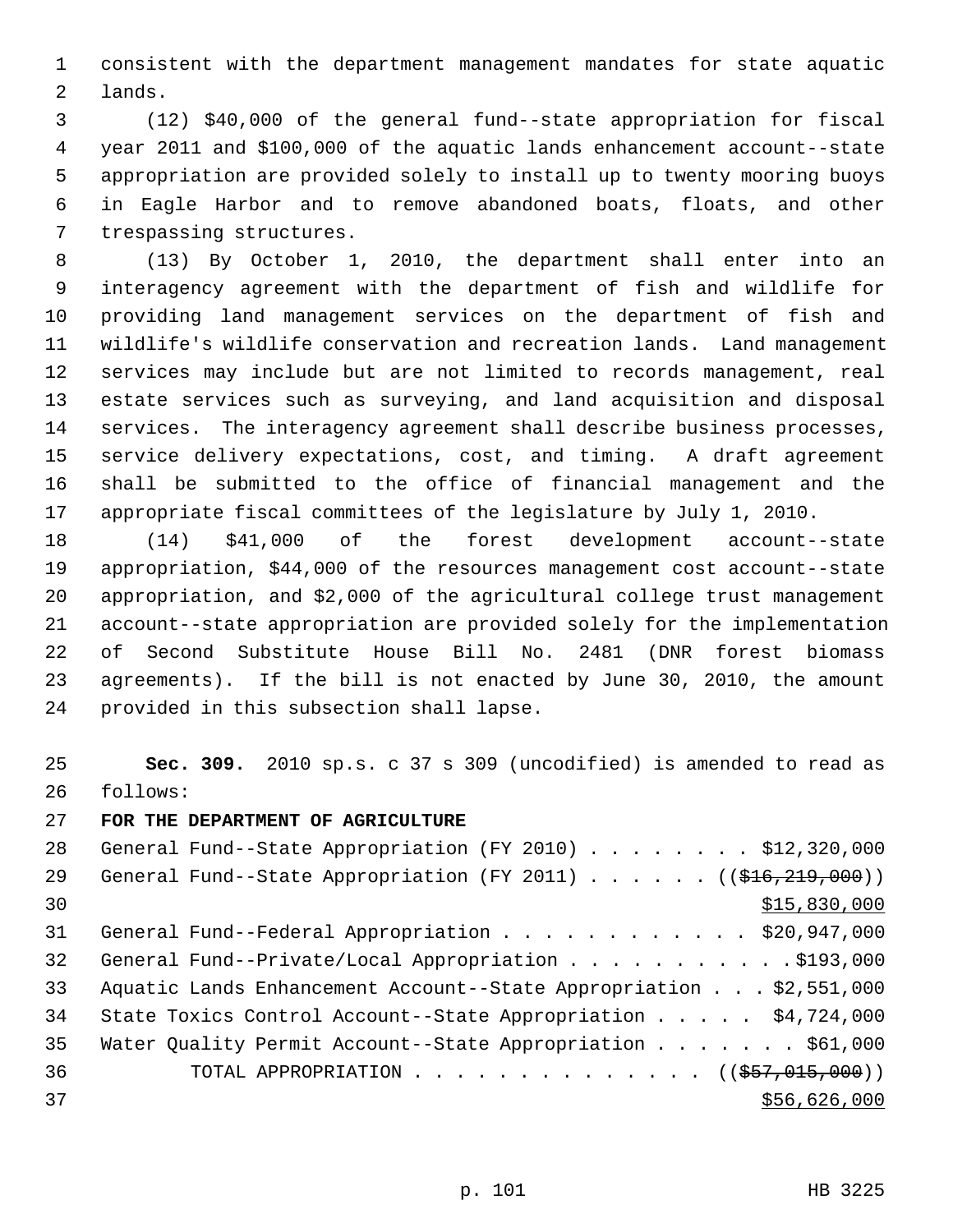1 The appropriations in this section are subject to the following 2 conditions and limitations:

 3 (1) \$350,000 of the aquatic lands enhancement account appropriation 4 is provided solely for funding to the Pacific county noxious weed 5 control board to eradicate remaining spartina in Willapa Bay.

 6 (2) \$19,000 of the general fund--state appropriation for fiscal 7 year 2010 and \$6,000 of the general fund--state appropriation for 8 fiscal year 2011 are provided solely to implement Substitute Senate 9 Bill No. 5797 (solid waste handling permits). If the bill is not 10 enacted by June 30, 2009, the amounts provided in this subsection shall 11 lapse.

12 (3) The department is authorized to establish or increase the 13 following fees in the 2009-11 biennium as necessary to meet the actual 14 costs of conducting business: Christmas tree grower licensing, nursery 15 dealer licensing, plant pest inspection and testing, and commission 16 merchant licensing.

17 (4) \$5,420,000 of the general fund--state appropriation for fiscal 18 year 2011 and \$2,782,000 of the general fund--federal appropriation are 19 provided solely for implementation of Substitute Senate Bill No. 6341 20 (food assistance/department of agriculture). Within amounts 21 appropriated in this subsection, \$65,000 of the general fund--state 22 appropriation for fiscal year 2011 is provided solely for a contract 23 with a food distribution program for communities in the southwestern 24 portion of the state and for workers impacted by timber and salmon 25 fishing closures and reductions. The department may not charge 26 administrative overhead or expenses to this contract. If the bill is 27 not enacted by June 30, 2010, the amounts provided in this subsection 28 shall lapse.

29 (5) The department shall, if public or private funds are available, 30 partner with eligible public and private entities with experience in 31 food collection and distribution to review funding sources for eight 32 full-time volunteers in the AmeriCorps VISTA program to conduct 33 outreach to local growers, agricultural donors, and community 34 volunteers. Public and private partners shall also be utilized to 35 coordinate gleaning unharvested tree fruits and fresh produce for 36 distribution to individuals throughout Washington state.

37 (6) When reducing laboratory activities and functions, the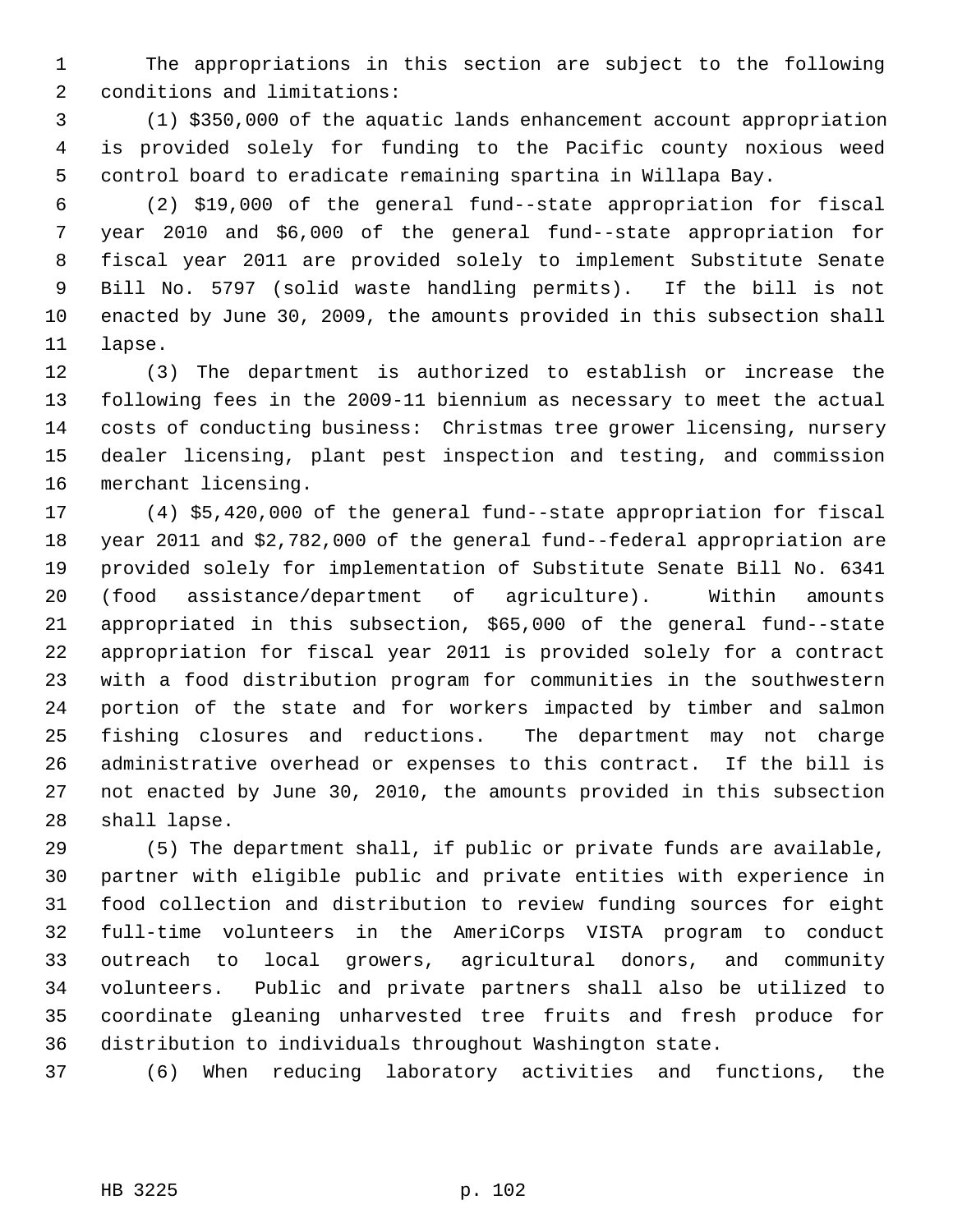1 department shall not impact any research or analysis pertaining to 2 bees.

 3 **Sec. 310.** 2010 sp.s. c 37 s 311 (uncodified) is amended to read as 4 follows:

5 **FOR THE PUGET SOUND PARTNERSHIP**

| 6   | General Fund--State Appropriation (FY 2010) \$3,143,000           |
|-----|-------------------------------------------------------------------|
| 7   | General Fund--State Appropriation (FY 2011) $($ $($ \$2,864,000)) |
| - 8 | \$2,684,000                                                       |
| - 9 | General Fund--Federal Appropriation \$7,214,000                   |
| 10  | Aquatic Lands Enhancement Account--State Appropriation \$493,000  |
| 11  | State Toxics Control Account--State Appropriation 9794,000        |
| 12  | TOTAL APPROPRIATION $\ldots$ , ( $(\frac{214}{508}, 000)$ )       |
| 13  | \$14,328,000                                                      |

14 The appropriations in this section are subject to the following 15 conditions and limitations:

16 (1) \$305,000 of the general fund--state appropriation for fiscal 17 year 2010 is provided solely for measuring water and habitat quality to 18 determine watershed health and assist salmon recovery.

19 (2) \$794,000 of the state toxics control account--state 20 appropriation is provided solely for activities that contribute to 21 Puget Sound protection and recovery, including provision of independent 22 advice and assessment of the state's oil spill prevention, 23 preparedness, and response programs, including review of existing 24 activities and recommendations for any necessary improvements. The 25 partnership may carry out this function through an existing committee, 26 such as the ecosystem coordination board or the leadership council, or 27 may appoint a special advisory council. Because this is a unique 28 statewide program, the partnership may invite participation from 29 outside the Puget Sound region.

30 (3) Within the amounts appropriated in this section, the Puget 31 Sound partnership shall facilitate an ongoing monitoring consortium to 32 integrate monitoring efforts for storm water, water quality, watershed 33 health, and other indicators to enhance monitoring efforts in Puget 34 Sound.

35 (4) The Puget Sound partnership shall work with Washington State 36 University and the environmental protection agency to secure funding 37 for the beach watchers program.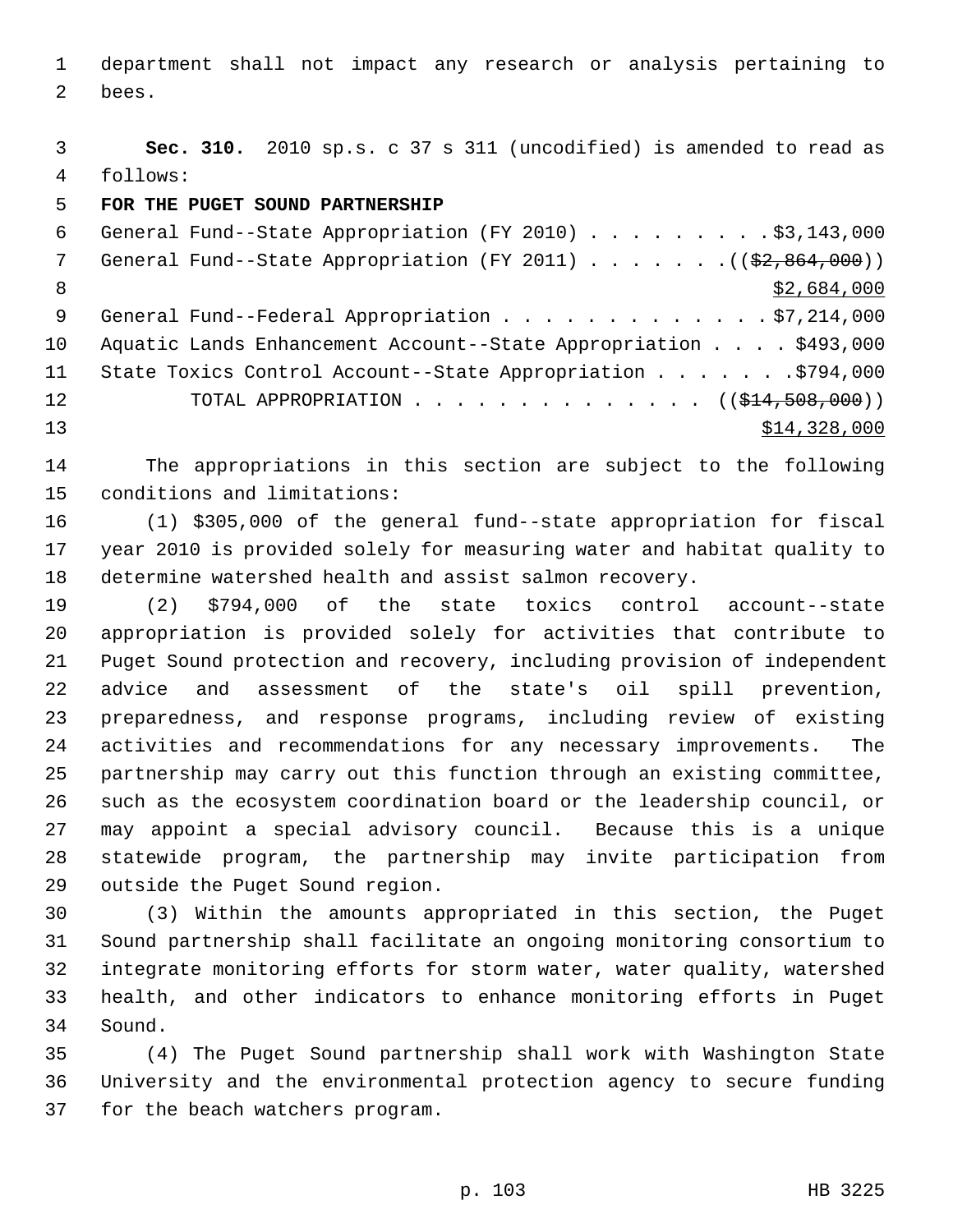1 (5) \$839,000 of the general fund--state appropriation for fiscal 2 year 2010 and \$764,000 of the general fund--state appropriation for 3 fiscal year 2011 are provided solely to support public education and 4 volunteer programs. The partnership is directed to distribute the 5 majority of funding as grants to local organizations, local 6 governments, and education, communication, and outreach network 7 partners. The partnership shall track progress for this activity 8 through the accountability system of the Puget Sound partnership.

 9 (6) The Puget Sound partnership shall negotiate an agreement with 10 the recreation and conservation office to consolidate or share certain 11 administrative functions currently performed by each agency 12 independently. The agencies shall proportionately share the costs of 13 such shared functions. Examples of shared functions may include, but 14 are not limited to, support for personnel, information technology, 15 grant and contract management, invasive species work, legislative 16 coordination, and policy and administrative support of various boards 17 and councils.

(End of part)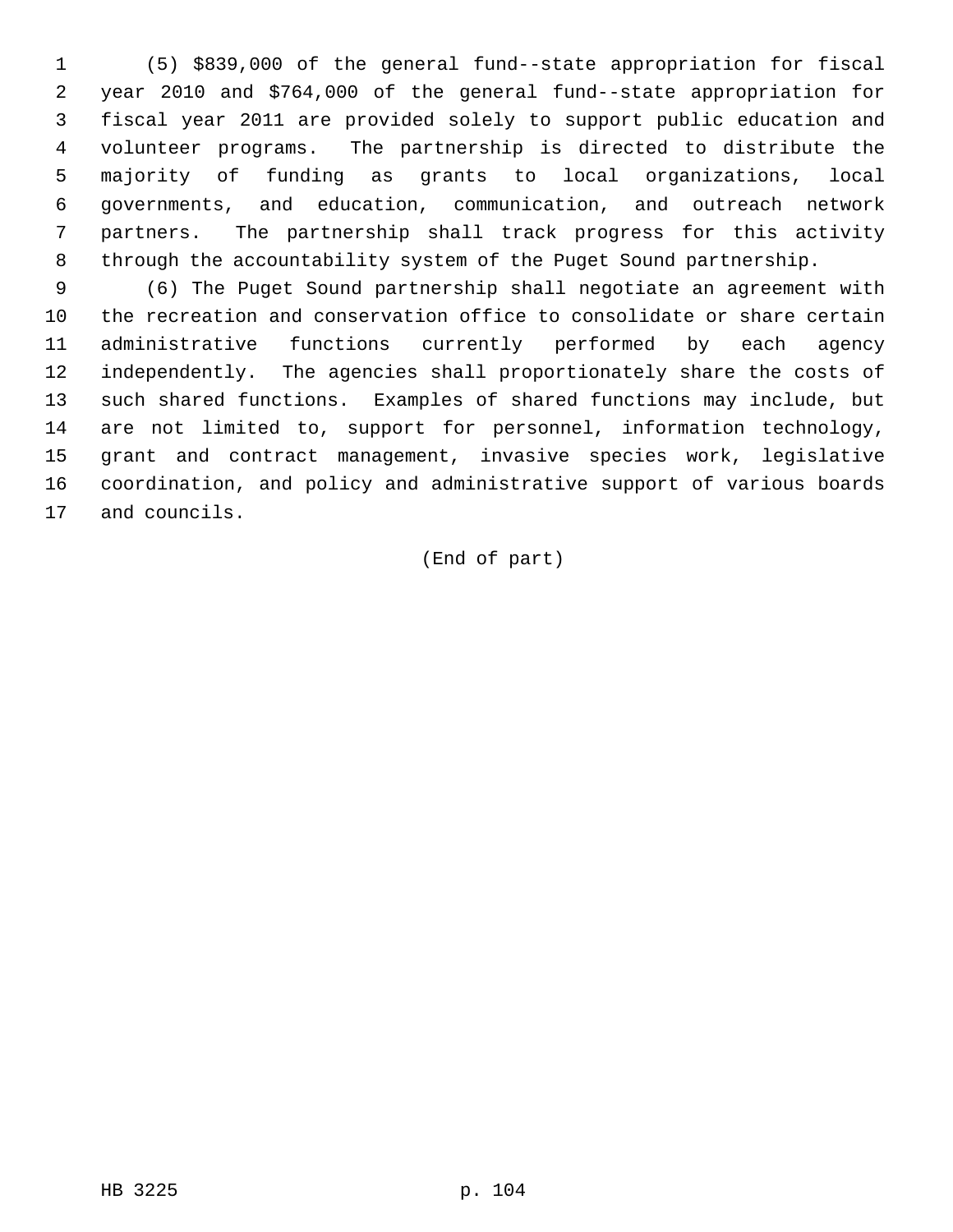| 1              | PART V                                                                        |
|----------------|-------------------------------------------------------------------------------|
| $\overline{a}$ | <b>EDUCATION</b>                                                              |
|                |                                                                               |
| 3              | Sec. 501. 2010 sp.s. c 37 s 501 (uncodified) is amended to read as            |
| 4              | follows:                                                                      |
| 5              | FOR THE SUPERINTENDENT OF PUBLIC INSTRUCTION                                  |
| 6              | General Fund--State Appropriation (FY 2010) \$35,415,000                      |
| 7              | General Fund--State Appropriation (FY 2011) $($ $($ $\frac{233}{610}$ , 000)) |
| 8              | \$29,696,000                                                                  |
| 9              | General Fund--Federal Appropriation \$87,081,000                              |
| 10             | TOTAL APPROPRIATION ( $(\frac{2156}{106}, 000)$ )                             |
| 11             | \$152,192,000                                                                 |
| 12             | The appropriations in this section are subject to the following               |
| 13             | conditions and limitations:                                                   |
| 14             | $(1)$ A maximum of \$23,096,000 of the general fund--state                    |
| 15             | appropriation for fiscal year 2010 and ((\$21,926,000)) \$19,570,000 of       |
| 16             | the general fund--state appropriation for fiscal year 2011 is for state       |
| 17             | agency operations.                                                            |
| 18             | (a) \$11,226,000 of the general fund--state appropriation for fiscal          |
| 19             | year 2010 and $((\$10,367,000))$ \$9,709,000 of the general fund--state       |
| 20             | appropriation for fiscal year 2011 are provided solely for the                |
| 21             | operation and expenses of the office of the superintendent of public          |
| 22             | instruction.                                                                  |
| 23             | Within the<br>amounts provided in this<br>subsection, the<br>(i)              |
| 24             | superintendent shall recognize the extraordinary accomplishments of           |
| 25             | four students who have demonstrated a strong understanding of the             |
| 26             | civics essential learning requirements to receive the Daniel J. Evans         |
| 27             | civic education award.                                                        |
| 28             | (ii) Within amounts appropriated in this subsection $(1)(a)$ , the            |
| 29             | office of the superintendent of public instruction, consistent with WAC       |
| 30             | 392-121-182 (alternative learning experience requirements) which              |
| 31             | requires documentation of alternative learning experience student             |
| 32             | headcount and full-time equivalent (FTE) enrollment claimed for basic         |
| 33             | education funding, shall provide, monthly, accurate monthly headcount         |
| 34             | and FTE enrollments for students in alternative learning experience           |
| 35             | (ALE) programs as well as information about resident and serving              |
| 36             | districts.                                                                    |

p. 105 HB 3225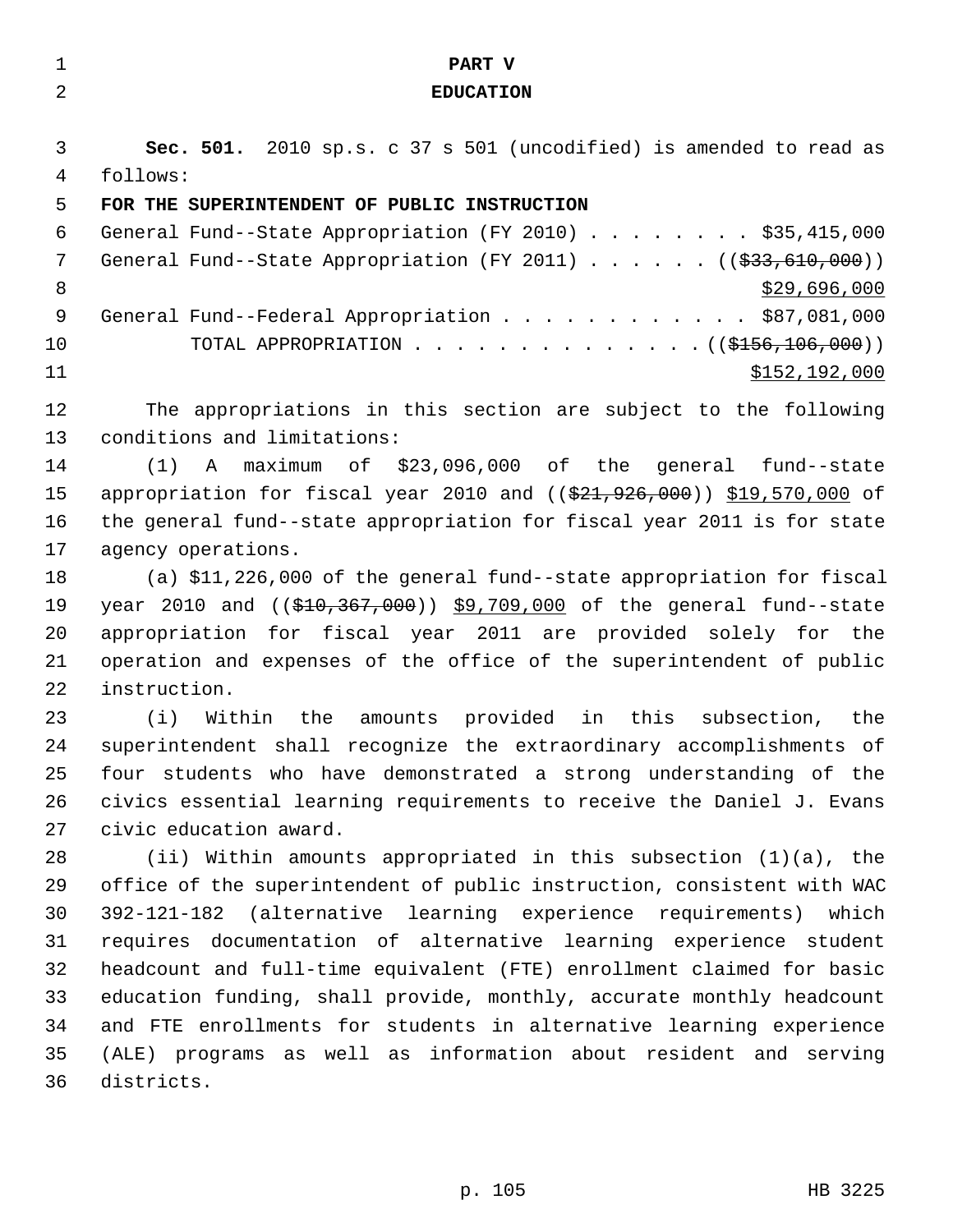1 (iii) Within amounts provided in this subsection (1)(a), the state 2 superintendent of public instruction shall share best practices with 3 school districts regarding strategies for increasing efficiencies and 4 economies of scale in school district noninstructional operations 5 through shared service arrangements and school district cooperatives, 6 as well as other practices.

7  $((+e))$  (b) \$25,000 of the general fund--state appropriation for 8 fiscal year 2011 is provided to the office of the superintendent of 9 public instruction solely to convene a science, technology, 10 engineering, and mathematics (STEM) working group to develop a 11 comprehensive plan with a shared vision, goals, and measurable 12 objectives to improve policies and practices to ensure that a pathway 13 is established for elementary schools, middle schools, high schools, 14 postsecondary degree programs, and careers in the areas of STEM, 15 including improving practices for recruiting, preparing, hiring, 16 retraining, and supporting teachers and instructors while creating 17 pathways to boost student success, close the achievement gap, and 18 prepare every student to be college and career ready. The working 19 group shall be composed of the director of STEM at the office of the 20 superintendent of public instruction who shall be the chair of the 21 working group, and at least one representative from the state board of 22 education, professional educator standards board, state board of 23 community and technical colleges, higher education coordinating board, 24 workforce training and education coordinating board, the achievement 25 gap oversight and accountability committee, and others with appropriate 26 expertise. The working group shall develop a comprehensive plan and a 27 report with recommendations, including a timeline for specific actions 28 to be taken, which is due to the governor and the appropriate 29 committees of the legislature by December 1, 2010.

30  $((\overline{d}))$   $(c)$  \$920,000 of the general fund--state appropriation for 31 fiscal year 2010 and  $((\frac{6941,000}{9})$  \$491,000 of the general fund--state 32 appropriation for fiscal year 2011 are provided solely for research and 33 development activities associated with the development of options for 34 new school finance systems, including technical staff, reprogramming, 35 and analysis of alternative student funding formulae. Within this 36 amount is \$150,000 for the state board of education for further 37 development of accountability systems, and \$150,000 for the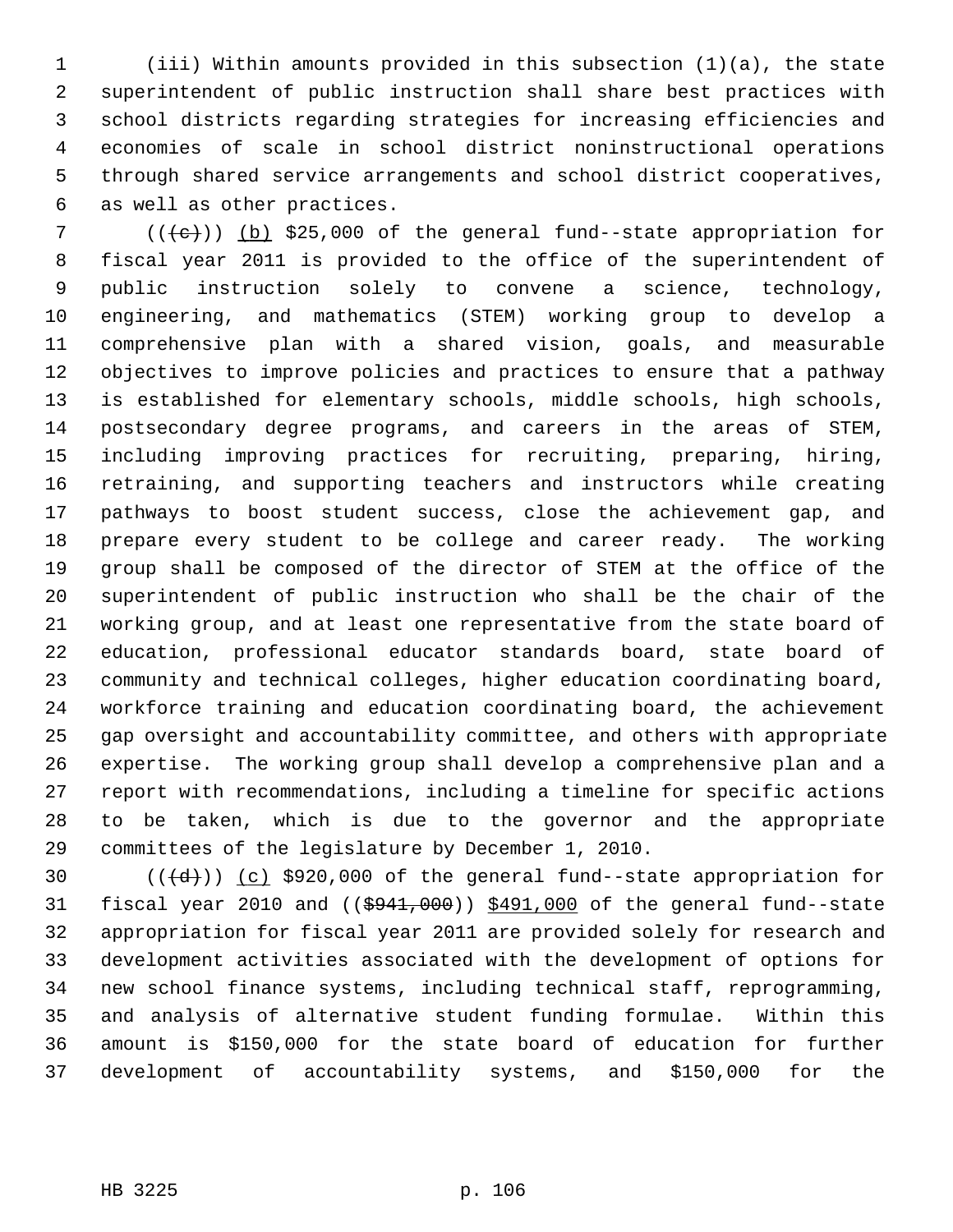1 professional educator standards board for continued development of 2 teacher certification and evaluation systems.

 $3$  (( $\left(\frac{1}{e}\right)$ ) (d) \$965,000 of the general fund--state appropriation for 4 fiscal year 2010 and (( $\frac{6946,000}{900}$ ) \$887,000 of the general fund--state 5 appropriation for fiscal year 2011 are provided solely for the 6 operation and expenses of the state board of education, including basic 7 education assistance activities.

8  $((\text{#}))$  (e) \$5,366,000 of the general fund--state appropriation for 9 fiscal year 2010 and ((\$3,312,000)) \$3,103,000 of the general fund--10 state appropriation for fiscal year 2011 are provided solely to the 11 professional educator standards board for the following:

12 (i) \$1,070,000 in fiscal year 2010 and ((\$1,058,000)) \$985,000 in 13 fiscal year 2011 are for the operation and expenses of the Washington 14 professional educator standards board;

15 (ii) \$4,106,000 of the general fund--state appropriation for fiscal 16 year 2010 and ((\$2,066,000)) \$1,936,000 of the general fund--state 17 appropriation for fiscal year 2011 are for conditional scholarship 18 loans and mentor stipends provided through the alternative routes to 19 certification program administered by the professional educator 20 standards board, including the pipeline for paraeducators program and 21 the retooling to teach conditional loan programs. Funding within this 22 subsection (1)(f)(ii) is also provided for the recruiting Washington 23 teachers program.

24 (iii) \$102,000 of the general fund--state appropriation for fiscal 25 year 2010 is provided for the implementation of Second Substitute 26 Senate Bill No. 5973 (student achievement gap). ((\$100,000)) \$94,000 27 of the general fund--state appropriation for fiscal year 2011 is 28 provided solely for the ongoing work of the achievement gap oversight 29 and accountability committee and implementation of the committee's 30 recommendations.

31  $((\{q\}))(f)$  \$1,349,000 of the general fund--state appropriation for 32 fiscal year 2010 and \$144,000 of the general fund--state appropriation 33 for fiscal year 2011 are provided solely for replacement of the 34 apportionment system, which includes the processes that collect school 35 district budget and expenditure information, staffing characteristics, 36 and the student enrollments that drive the funding process.

37 ( $(\overline{(h)})$  (g) \$1,140,000 of the general fund--state appropriation for 38 fiscal year 2010 and \$1,227,000 of the general fund-- state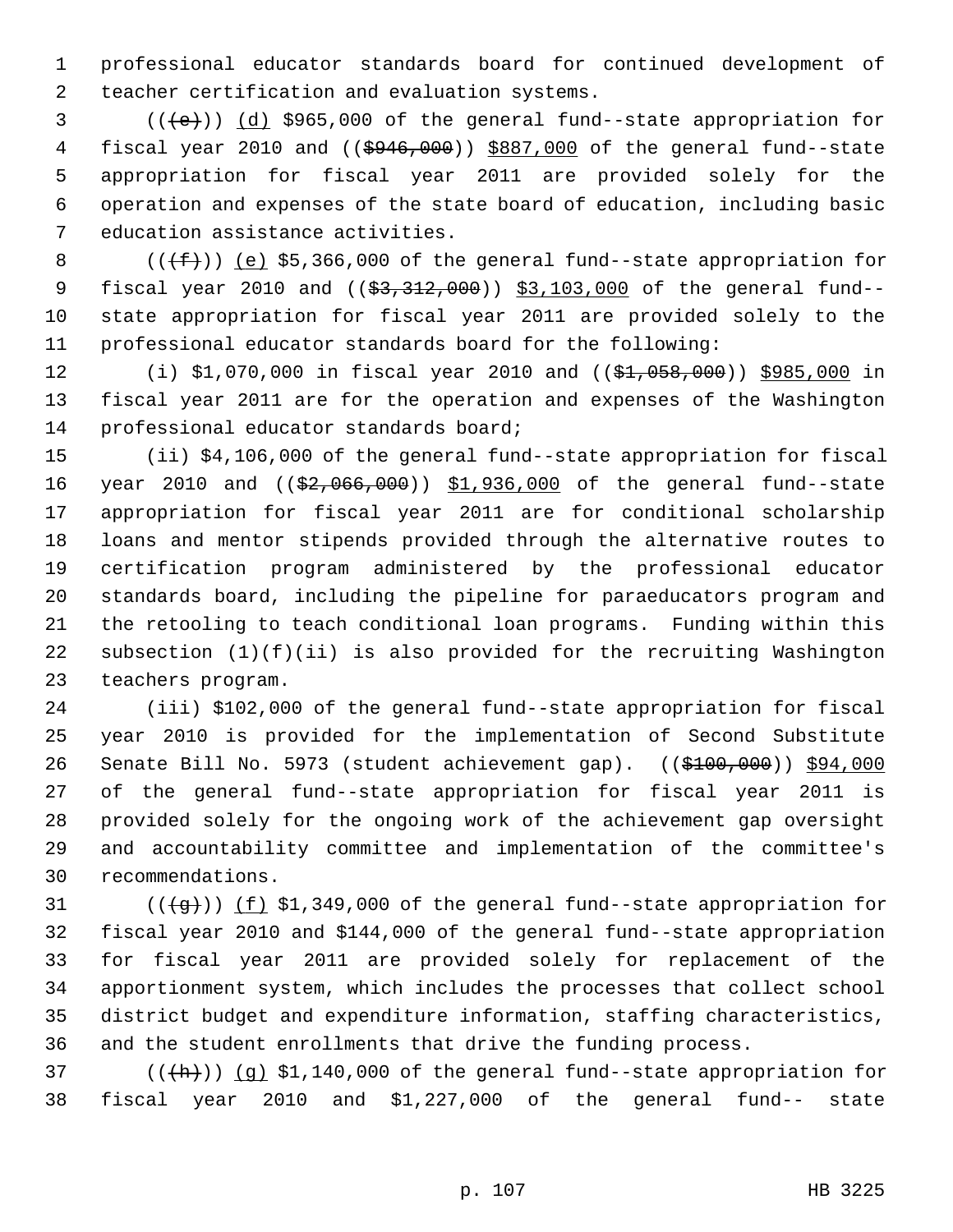1 appropriation for fiscal year 2011 are provided solely for the creation 2 of a statewide data base of longitudinal student information. This 3 amount is conditioned on the department satisfying the requirements in 4 section 902 of this act.

5  $((\overleftrightarrow{t}))$  (h) \$75,000 of the general fund--state appropriation for 6 fiscal year 2010 is provided solely to promote the financial literacy 7 of students. The effort will be coordinated through the financial 8 education public-private partnership. It is expected that 9 nonappropriated funds available to the public-private partnership will 10 be sufficient to continue financial literacy activities.

11 ( $(\{\dagger\})$ ) (i) To the maximum extent possible, in adopting new agency 12 rules or making any changes to existing rules or policies related to 13 the fiscal provisions in the administration of part V of this act, the 14 office of the superintendent of public instruction shall attempt to 15 request approval through the normal legislative budget process.

16  $((+k))$  (j) \$44,000 of the general fund--state appropriation for 17 fiscal year 2010 and \$45,000 of the general fund--state appropriation 18 for fiscal year 2011 are provided solely for the implementation of 19 Substitute Senate Bill No. 5248 (enacting the interstate compact on 20 educational opportunity for military children).

21  $((+1))$   $(k)$  \$700,000 of the general fund--state appropriation for 22 fiscal year 2010 and \$700,000 of the general fund--state appropriation 23 for fiscal year 2011 are provided solely for the implementation of 24 Substitute Senate Bill No. 5410 (online learning).

25  $((+m))$  (1) \$25,000 of the general fund--state appropriation for 26 fiscal year 2010 and  $($   $(*25,000)$   $*12,000$  of the general fund--state 27 appropriation for fiscal year 2011 are provided solely for project 28 citizen, a program sponsored by the national conference of state 29 legislatures and the center for civic education to promote 30 participation in government by middle school students.

31  $((+m))$  (m) \$2,518,000 of the general fund--state appropriation for 32 fiscal year 2011 is provided solely for the implementation of 33 Substitute House Bill No. 2776 (K-12 education funding). If the bill 34 is not enacted by June 30, 2010, the amount provided in this subsection 35 shall lapse.

36 (((o) \$133,000)) (n) \$89,000 of the general fund--state 37 appropriation for fiscal year 2011 is provided solely for the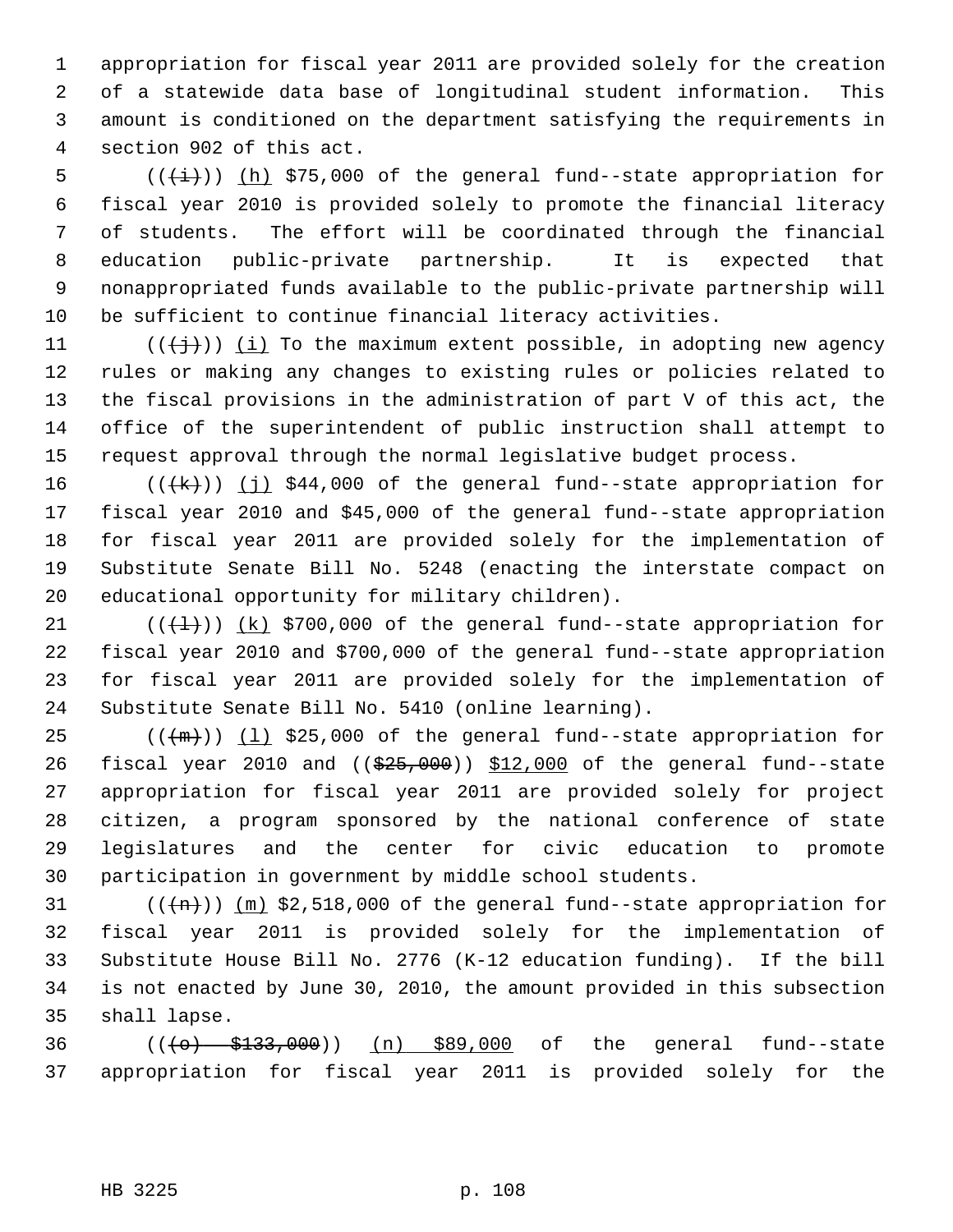1 implementation of Engrossed Second Substitute House Bill No. 3026 2 (state and federal civil rights laws). If the bill is not enacted by 3 June 30, 2010, the amount provided in this subsection shall lapse.

 $4$  ( $(\frac{1}{2})$ ) (o) Beginning in the 2010-11 school year, the 5 superintendent of public instruction shall require all districts 6 receiving general apportionment funding for alternative learning 7 experience (ALE) programs as defined in WAC 392-121-182 to provide 8 separate financial accounting of expenditures for the ALE programs 9 offered in district or with a provider, including but not limited to 10 private companies and multidistrict cooperatives.

11  $((\downarrow q))$  (p) \$55,000 of the general fund--state appropriation for 12 fiscal year 2011 is provided to the office of the superintendent of 13 public instruction solely to convene a technical working group to 14 establish standards, guidelines, and definitions for what constitutes 15 a basic education program for highly capable students and the 16 appropriate funding structure for such a program, and to submit 17 recommendations to the legislature for consideration. The working 18 group may convene advisory subgroups on specific topics as necessary to 19 assure participation and input from a broad array of diverse 20 stakeholders. The working group must consult with and seek input from 21 nationally recognized experts; researchers and academics on the unique 22 educational, emotional, and social needs of highly capable students and 23 how to identify such students; representatives of national 24 organizations and associations for educators of or advocates for highly 25 capable students; school district representatives who are educators, 26 counselors, and classified school employees involved with highly 27 capable programs; parents of students who have been identified as 28 highly capable; representatives from the federally recognized tribes; 29 and representatives of cultural, linguistic, and racial minority groups 30 and the community of persons with disabilities. The working group 31 shall make recommendations to the quality education council and to 32 appropriate committees of the legislature by December 1, 2010. The 33 recommendations shall take into consideration that access to the 34 program for highly capable students is not an individual entitlement 35 for any particular student. The recommendations shall seek to minimize 36 underrepresentation of any particular demographic or socioeconomic 37 group by better identification, not lower standards or quotas, and 38 shall include the following: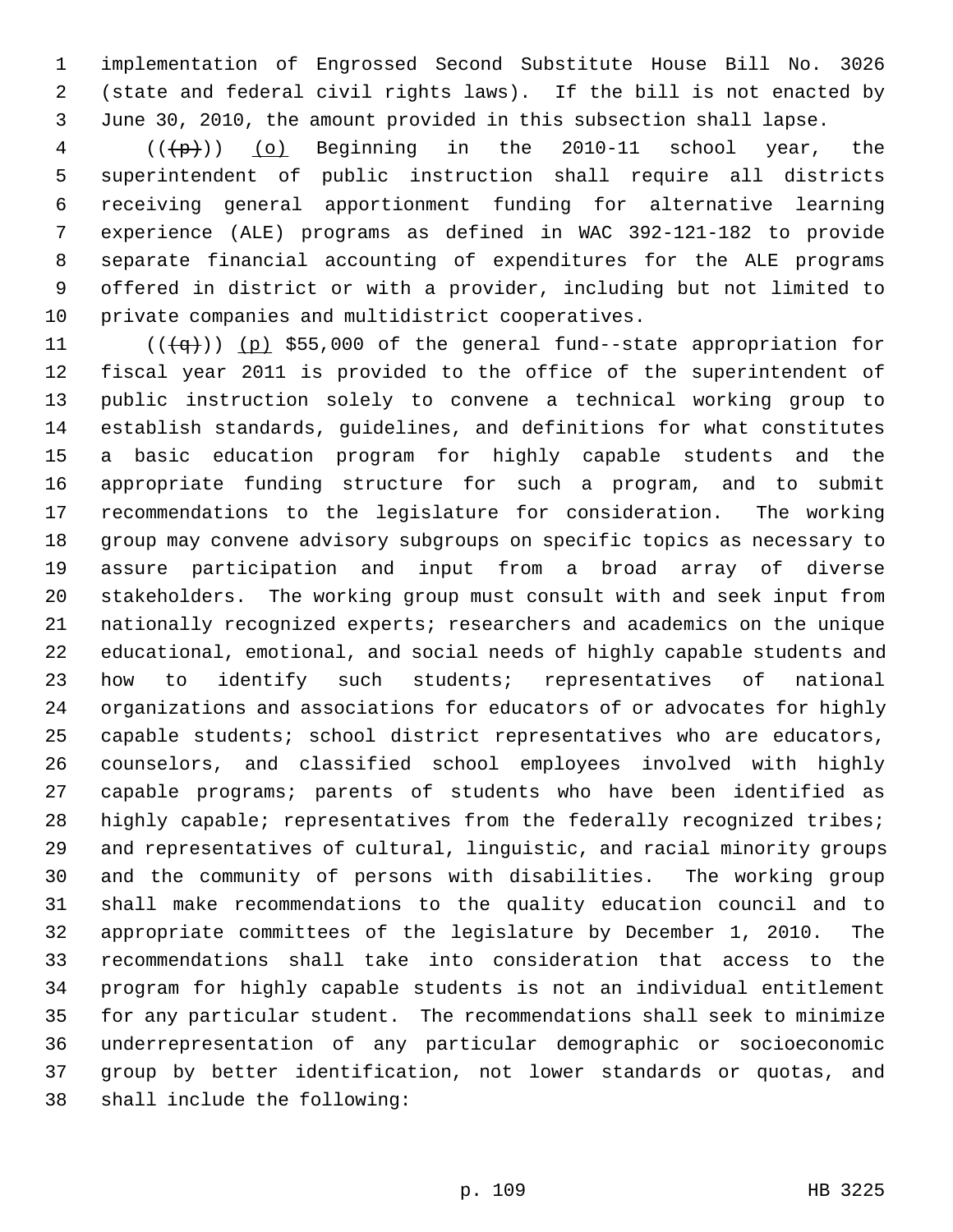1 (i) Standardized state-level identification procedures, standards, 2 criteria, and benchmarks, including a definition or definitions of a 3 highly capable student. Students who are both highly capable and are 4 students of color, are poor, or have a disability must be addressed;

 5 (ii) Appropriate programs and services that have been shown by 6 research and practice to be effective with highly capable students but 7 maintain options and flexibility for school districts, where possible;

 8 (iii) Program administration, management, and reporting 9 requirements for school districts;

10 (iv) Appropriate educator qualifications, certification 11 requirements, and professional development and support for educators 12 and other staff who are involved in programs for highly capable 13 students;

14 (v) Self-evaluation models to be used by school districts to 15 determine the effectiveness of the program and services provided by the 16 school district for highly capable programs;

17 (vi) An appropriate state-level funding structure; and

18 (vii) Other topics deemed to be relevant by the working group.

19  $((+r)$   $\frac{1}{2}$ ,  $\frac{1}{200}$ ,  $\frac{1}{200}$  (q)  $\frac{5500}{100}$  of the general fund--state 20 appropriation for fiscal year 2011 is provided solely for contracting 21 with a college scholarship organization with expertise in conducting 22 outreach to students concerning eligibility for the Washington college 23 bound scholarship consistent with chapter 405, Laws of 2007.

24 ( $(\{\pm s\})$ ) (r) \$24,000 of the general fund--state appropriation for 25 fiscal year 2010 ((and \$140,000 of the general fund-state 26 appropriation for fiscal year 2011 are)) is provided solely for 27 implementation of Substitute Senate Bill No. 6759 (requiring a plan for 28 a voluntary program of early learning as a part of basic education). 29 If the bill is not enacted by June 30, 2010, the amounts provided in 30 this subsection  $(1)(r)$  shall lapse.

31  $((\text{(++)}))$  (s) \$950,000 of the general fund--state appropriation for 32 fiscal year 2010 is provided solely for office of the attorney general 33 costs related to *McCleary v. State of Washington*.

34 (2) \$12,320,000 of the general fund--state appropriation for fiscal 35 year 2010, ((\$11,685,000)) \$10,127,000 of the general fund--state 36 appropriation for fiscal year 2011, and \$55,890,000 of the general 37 fund--federal appropriation are for statewide programs.

38 (a) HEALTH AND SAFETY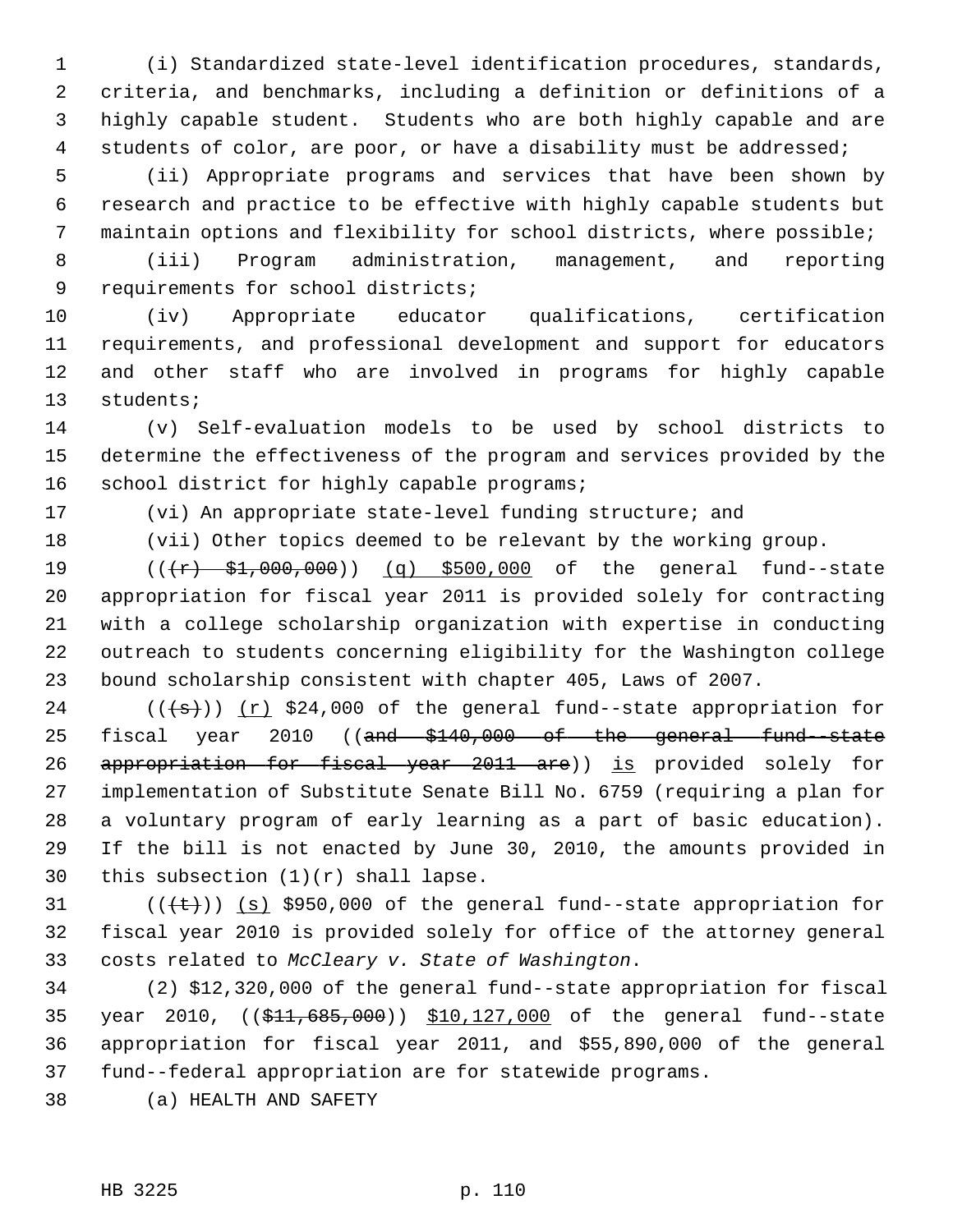1 (i) \$2,541,000 of the general fund--state appropriation for fiscal 2 year 2010 and ((\$2,541,000)) \$2,381,000 of the general fund--state 3 appropriation for fiscal year 2011 are provided solely for a corps of 4 nurses located at educational service districts, as determined by the 5 superintendent of public instruction, to be dispatched to the most 6 needy schools to provide direct care to students, health education, and 7 training for school staff.

 8 (ii) \$100,000 of the general fund--state appropriation for fiscal 9 year 2010 and ((\$100,000)) \$94,000 of the general fund--state 10 appropriation for fiscal year 2011 are provided solely for a school 11 safety training program provided by the criminal justice training 12 commission. The commission, in collaboration with the school safety 13 center advisory committee, shall provide the school safety training for 14 all school administrators and school safety personnel, including school 15 safety personnel hired after the effective date of this section.

16 (iii) \$9,670,000 of the general fund--federal appropriation is 17 provided for safe and drug free schools and communities grants for drug 18 and violence prevention activities and strategies.

19 (iv) \$96,000 of the general fund--state appropriation for fiscal 20 year 2010 and ((\$96,000)) \$90,000 of the general fund--state 21 appropriation for fiscal year 2011 are provided solely for the school 22 safety center in the office of the superintendent of public instruction 23 subject to the following conditions and limitations:

24 (A) The safety center shall: Disseminate successful models of 25 school safety plans and cooperative efforts; provide assistance to 26 schools to establish a comprehensive safe school plan; select models of 27 cooperative efforts that have been proven successful; act as an 28 information dissemination and resource center when an incident occurs 29 in a school district either in Washington or in another state; 30 coordinate activities relating to school safety; review and approve 31 manuals and curricula used for school safety models and training; and 32 develop and maintain a school safety information web site.

33 (B) The school safety center advisory committee shall develop a 34 training program, using the best practices in school safety, for all 35 school safety personnel.

36 (v) \$70,000 of the general fund--state appropriation for fiscal 37 year 2010 is provided solely for the youth suicide prevention program.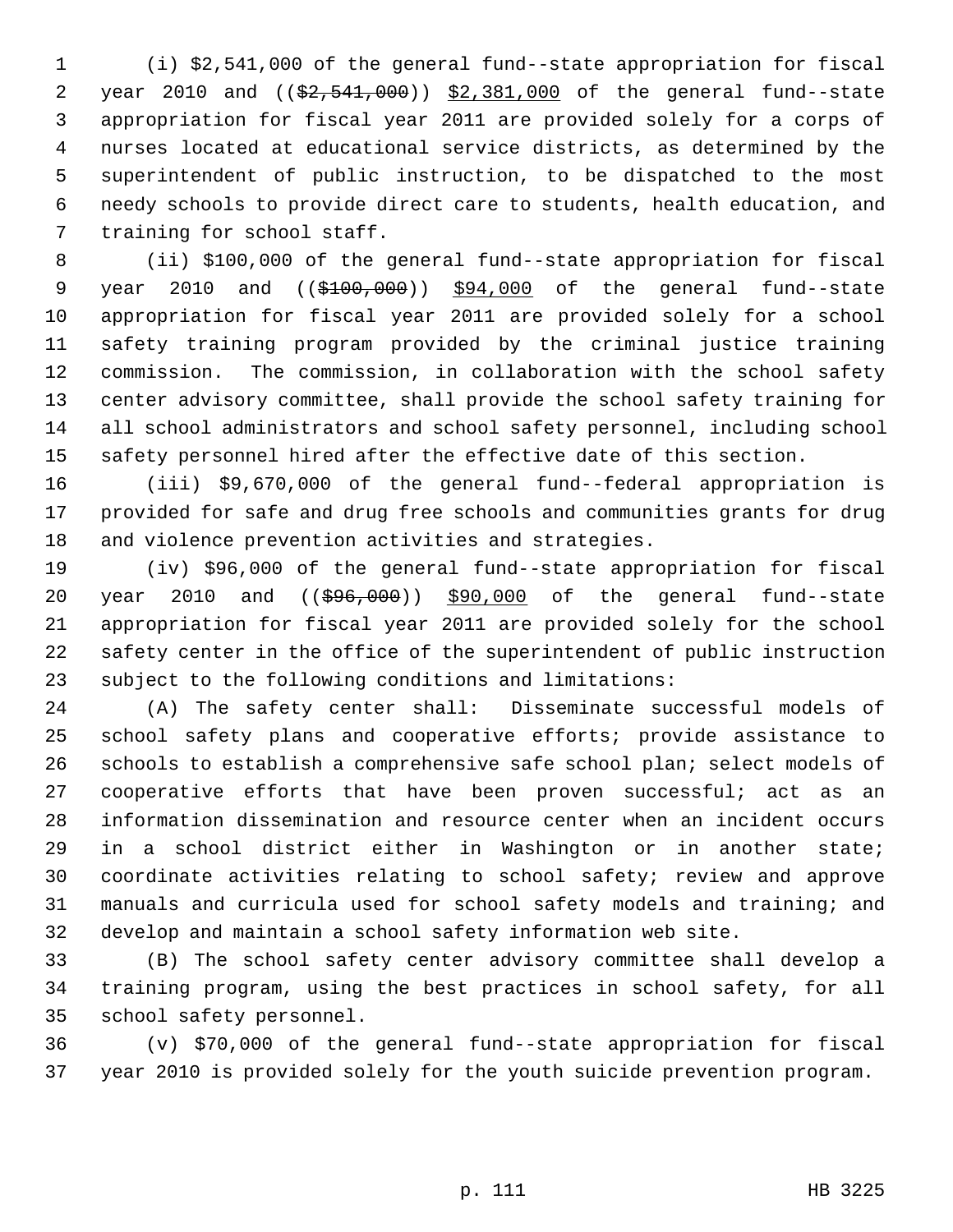1 (vi) \$50,000 of the general fund--state appropriation for fiscal 2 year 2010 and ((\$50,000)) \$47,000 of the general fund--state 3 appropriation for fiscal year 2011 are provided solely for a 4 nonviolence and leadership training program provided by the institute 5 for community leadership.

6 (b) TECHNOLOGY

 7 (i) \$1,842,000 of the general fund--state appropriation for fiscal 8 year 2010 and ((\$1,745,000)) \$1,635,000 of the general fund--state 9 appropriation for fiscal year 2011 are provided solely for K-20 10 telecommunications network technical support in the K-12 sector to 11 prevent system failures and avoid interruptions in school utilization 12 of the data processing and video-conferencing capabilities of the 13 network. These funds may be used to purchase engineering and advanced 14 technical support for the network.

15 (ii) \$1,475,000 of the general fund--state appropriation for fiscal 16 year 2010, \$1,045,000 of the general fund--state appropriation for 17 fiscal year 2011, and \$435,000 of the general fund--federal 18 appropriation are provided solely for implementing a comprehensive data 19 system to include financial, student, and educator data. The office of 20 the superintendent of public instruction will convene a data governance 21 group to create a comprehensive needs-requirement document, conduct a 22 gap analysis, and define operating rules and a governance structure for 23 K-12 data collections.

### 24 (c) GRANTS AND ALLOCATIONS

25 (i) \$1,329,000 of the general fund--state appropriation for fiscal 26 year 2010 and ((\$1,329,000)) \$664,000 of the general fund--state 27 appropriation for fiscal year 2011 are provided solely for the special 28 services pilot project to include up to seven participating districts. 29 The office of the superintendent of public instruction shall allocate 30 these funds to the district or districts participating in the pilot 31 program according to the provisions of RCW 28A.630.016.

32 (ii) \$750,000 of the general fund--state appropriation for fiscal 33 year 2010 and \$750,000 of the general fund--state appropriation for 34 fiscal year 2011 are provided solely for the Washington state achievers 35 scholarship program. The funds shall be used to support community 36 involvement officers that recruit, train, and match community volunteer 37 mentors with students selected as achievers scholars.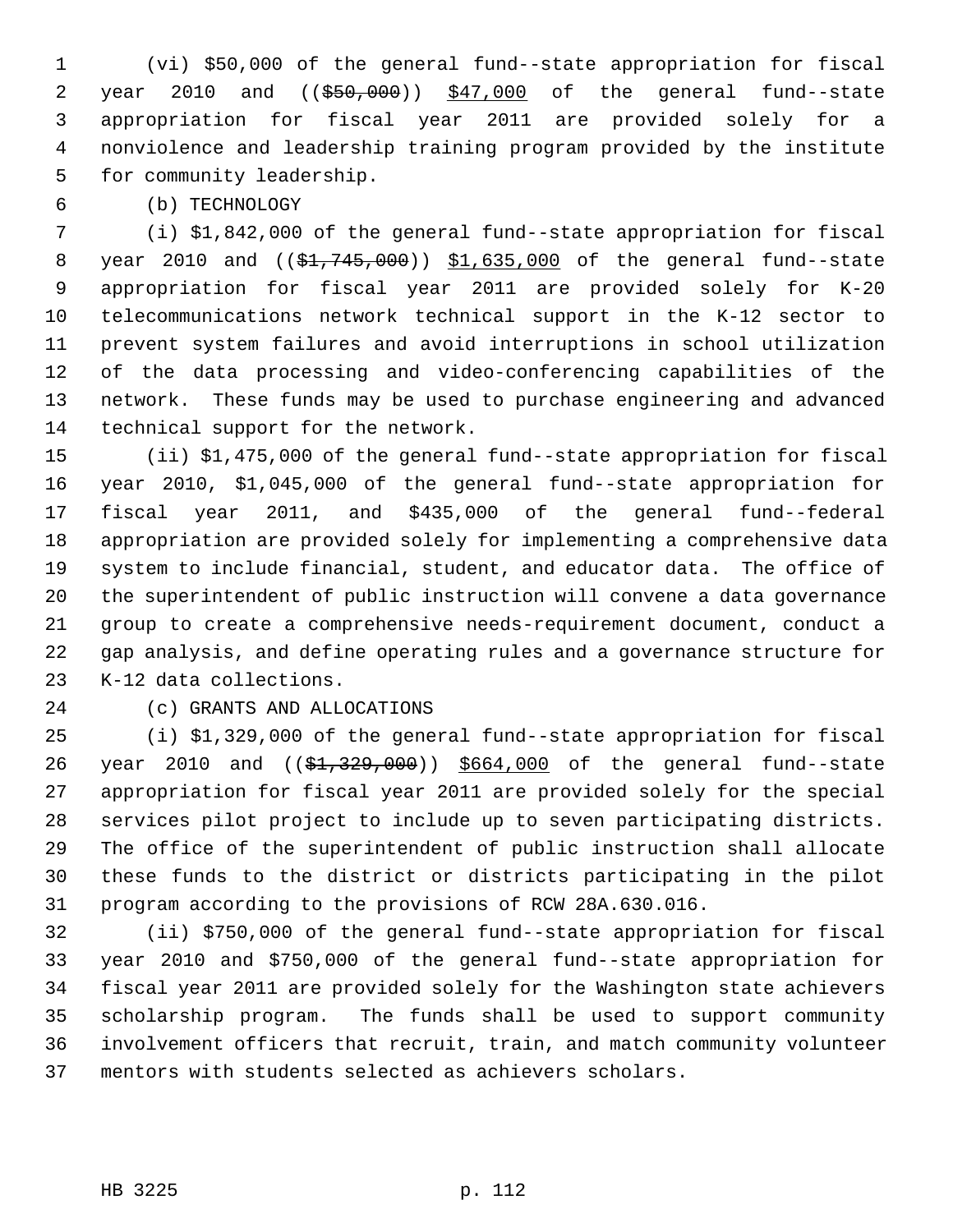1 (iii) \$25,000 of the general fund--state appropriation for fiscal 2 year 2010 is provided solely for developing and disseminating 3 curriculum and other materials documenting women's role in World War 4 II.

 5 (iv) \$175,000 of the general fund--state appropriation for fiscal 6 year 2010 and ((\$175,000)) \$87,000 of the general fund--state 7 appropriation for fiscal year 2011 are provided solely for incentive 8 grants for districts and pilot projects to develop preapprenticeship 9 programs. Incentive grant awards up to \$10,000 each shall be used to 10 support the program's design, school/business/labor agreement 11 negotiations, and recruiting high school students for preapprenticeship 12 programs in the building trades and crafts.

13 (v) \$2,898,000 of the general fund--state appropriation for fiscal 14 year 2010 and ((\$3,120,000)) \$2,924,000 of the general fund--state 15 appropriation for fiscal year 2011 are provided solely for the 16 dissemination of the navigation 101 curriculum to all districts. The 17 funding shall support electronic student planning tools and software 18 for analyzing the impact of navigation 101 on student performance, as 19 well as grants to a maximum of one hundred school districts each year, 20 based on progress and need for the implementation of the navigation 101 21 program. The implementation grants shall be awarded to a cross-section 22 of school districts reflecting a balance of geographic and demographic 23 characteristics. Within the amounts provided, the office of the 24 superintendent of public instruction will create a navigation 101 25 accountability model to analyze the impact of the program.

26 (vi) \$627,000 of the general fund--state appropriation for fiscal 27 year 2010 and  $($   $(\frac{2337}{000})$   $\frac{225}{000}$  of the general fund--state 28 appropriation for fiscal year 2011 are provided solely for 29 implementation of a statewide program for comprehensive dropout 30 prevention, intervention, and retrieval.

31 (vii) \$40,000 of the general fund--state appropriation for fiscal 32 year 2010 is provided solely for program initiatives to address the 33 educational needs of Latino students and families. Using the full 34 amounts of the appropriations under this subsection  $(2)(c)(vii)$ , the 35 office of the superintendent of public instruction shall contract with 36 the Seattle community coalition of compana quetzal to provide for three 37 initiatives: (A) Early childhood education; (B) parent leadership 38 training; and (C) high school success and college preparation programs.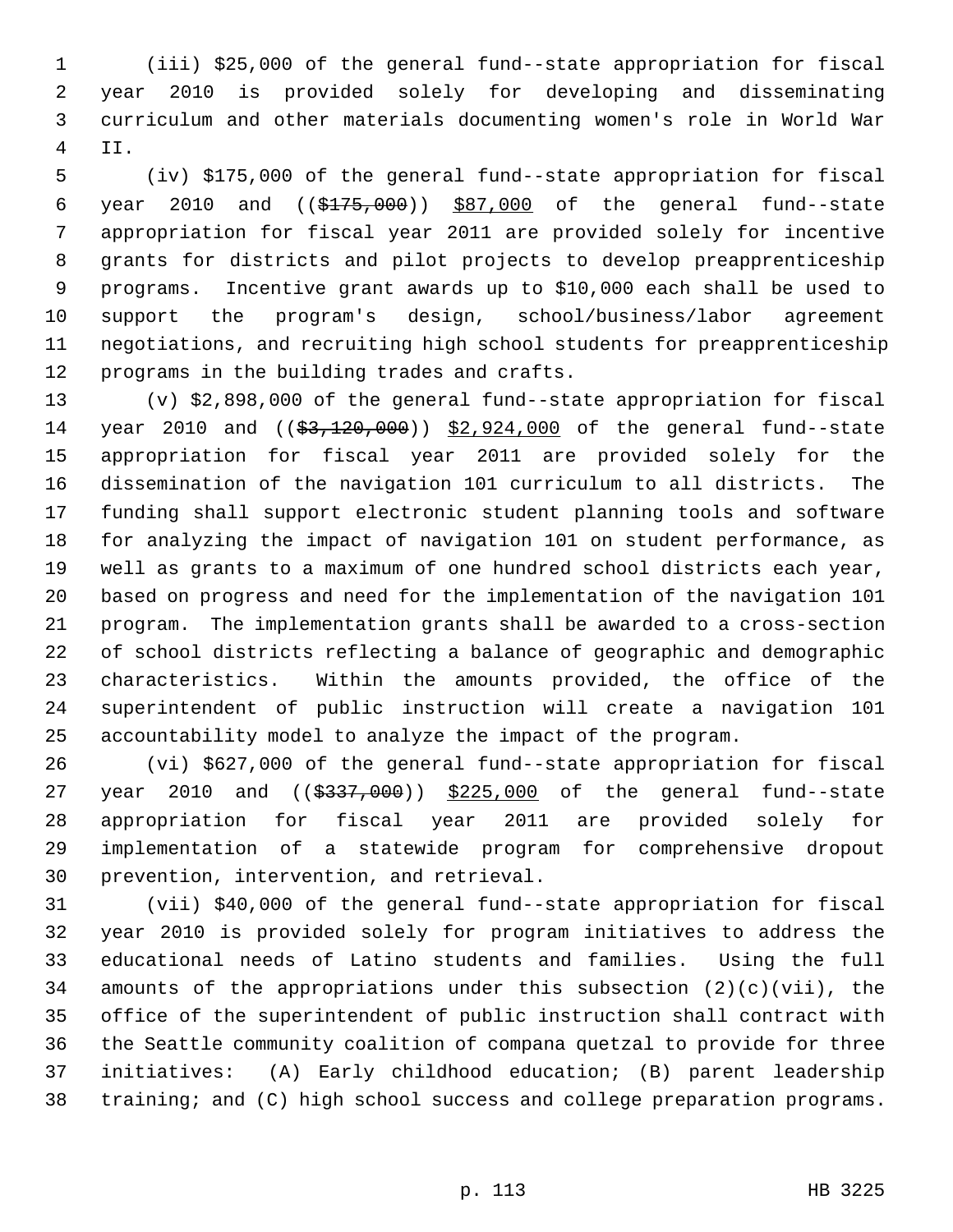1 (viii) \$60,000 of the general fund--state appropriation for fiscal 2 year 2010 ((and \$75,000 of the general fund-state appropriation for 3 fiscal year 2011 are)) is provided solely for a pilot project to 4 encourage bilingual high school students to pursue public school 5 teaching as a profession. Using the full amounts of the appropriation 6 under this subsection, the office of the superintendent of public 7 instruction shall contract with the Latino/a educational achievement 8 project (LEAP) to work with school districts to identify and mentor not 9 fewer than fifty bilingual students in their junior year of high 10 school, encouraging them to become bilingual instructors in schools 11 with high English language learner populations. Students shall be 12 mentored by bilingual teachers and complete a curriculum developed and 13 approved by the participating districts.

14 (ix) \$145,000 of the general fund--state appropriation for fiscal 15 year 2010 and ((\$75,000)) \$37,000 of the general fund--state 16 appropriation for fiscal year 2011 are provided solely to the office of 17 the superintendent of public instruction to enhance the reading skills 18 of students with dyslexia by implementing the findings of the dyslexia 19 pilot program. Funds shall be used to provide information and training 20 to classroom teachers and reading specialists, for development of a 21 dyslexia handbook, and to take other statewide actions to improve the 22 reading skills of students with dyslexia. The training program shall 23 be delivered regionally through the educational service districts.

24 (x) \$97,000 of the general fund--state appropriation for fiscal 25 year 2010 and ((\$97,000)) \$48,000 of the general fund--state 26 appropriation for fiscal year 2011 are provided solely to support 27 vocational student leadership organizations.

28 (xi) ((\$150,000)) \$100,000 of the general fund--state appropriation 29 for fiscal year 2011 is provided solely for drop-out prevention 30 programs at the office of the superintendent of public instruction 31 including the jobs for America's graduates (JAG) program.

32 **Sec. 502.** 2010 sp.s. c 37 s 502 (uncodified) is amended to read as 33 follows:

34 **FOR THE SUPERINTENDENT OF PUBLIC INSTRUCTION--FOR GENERAL** 35 **APPORTIONMENT** 36 General Fund--State Appropriation (FY 2010) . . . . . . . \$5,126,153,000

37 General Fund--State Appropriation (FY 2011) . . . . ((\$5,159,625,000))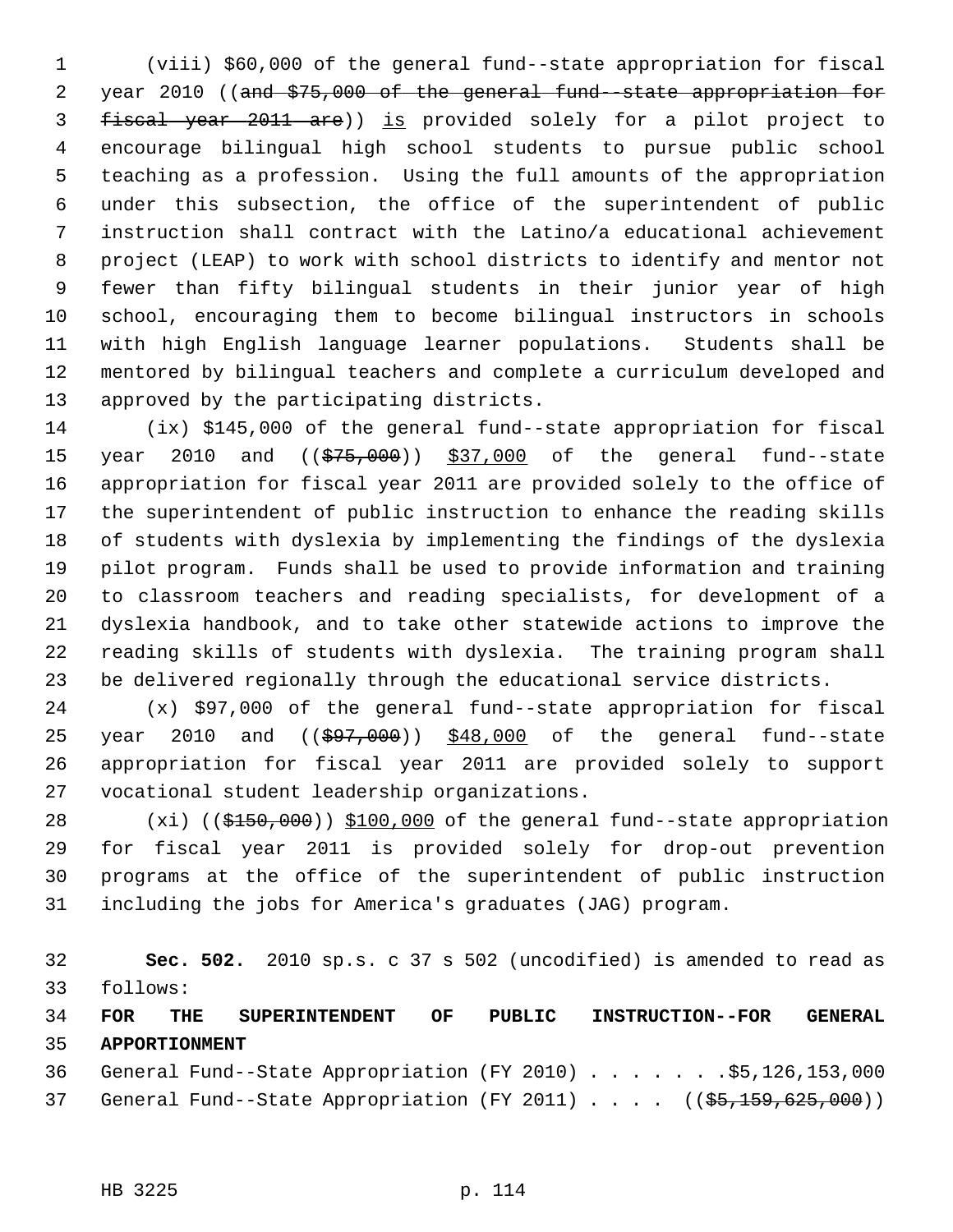1 \$4,912,103,000

|               | 2 General Fund--Federal Appropriation \$208,098,000           |
|---------------|---------------------------------------------------------------|
| $\mathcal{R}$ | TOTAL APPROPRIATION ( $(\frac{210}{7285}, \frac{778}{700})$ ) |
|               | \$10,246,354,000                                              |

 5 The appropriations in this section are subject to the following 6 conditions and limitations:

 7 (1)(a) Each general fund fiscal year appropriation includes such 8 funds as are necessary to complete the school year ending in the fiscal 9 year and for prior fiscal year adjustments.

 (b) The appropriations in this section include federal funds provided through section 101 of Public Law No. 111-226 (education jobs fund), which shall be used to support general apportionment program funding. In distributing general apportionment allocations under this section for the 2010-11 school year, the superintendent shall include the entire allocation from the federal funds provided through section 101 of Public Law No. 111-226 (education jobs fund) as part of each district's general apportionment allocation.

18 (2) Allocations for certificated staff salaries for the 2009-10 and 19 2010-11 school years shall be determined using formula-generated staff 20 units calculated pursuant to this subsection. Staff allocations for 21 small school enrollments in (e) through (g) of this subsection shall be 22 reduced for vocational full-time equivalent enrollments. Staff 23 allocations for small school enrollments in grades K-6 shall be the 24 greater of that generated under (a) of this subsection, or under (d) 25 and (e) of this subsection. Certificated staffing allocations shall be 26 as follows:

27 (a) On the basis of each 1,000 average annual full-time equivalent 28 enrollments, excluding full-time equivalent enrollment otherwise 29 recognized for certificated staff unit allocations under (d) through 30 (g) of this subsection:

31 (i) Four certificated administrative staff units per thousand full-32 time equivalent students in grades K-12;

33 (ii) For the 2009-10 school year and the portion of the 2010-11 34 school year from September 1, 2010, through January 31, 2011:

35 (A)(I) For districts that enroll fewer than 25 percent of their 36 total full-time equivalent student enrollment in grades K through three 37 in digital or online learning programs as defined in WAC 392-121-182,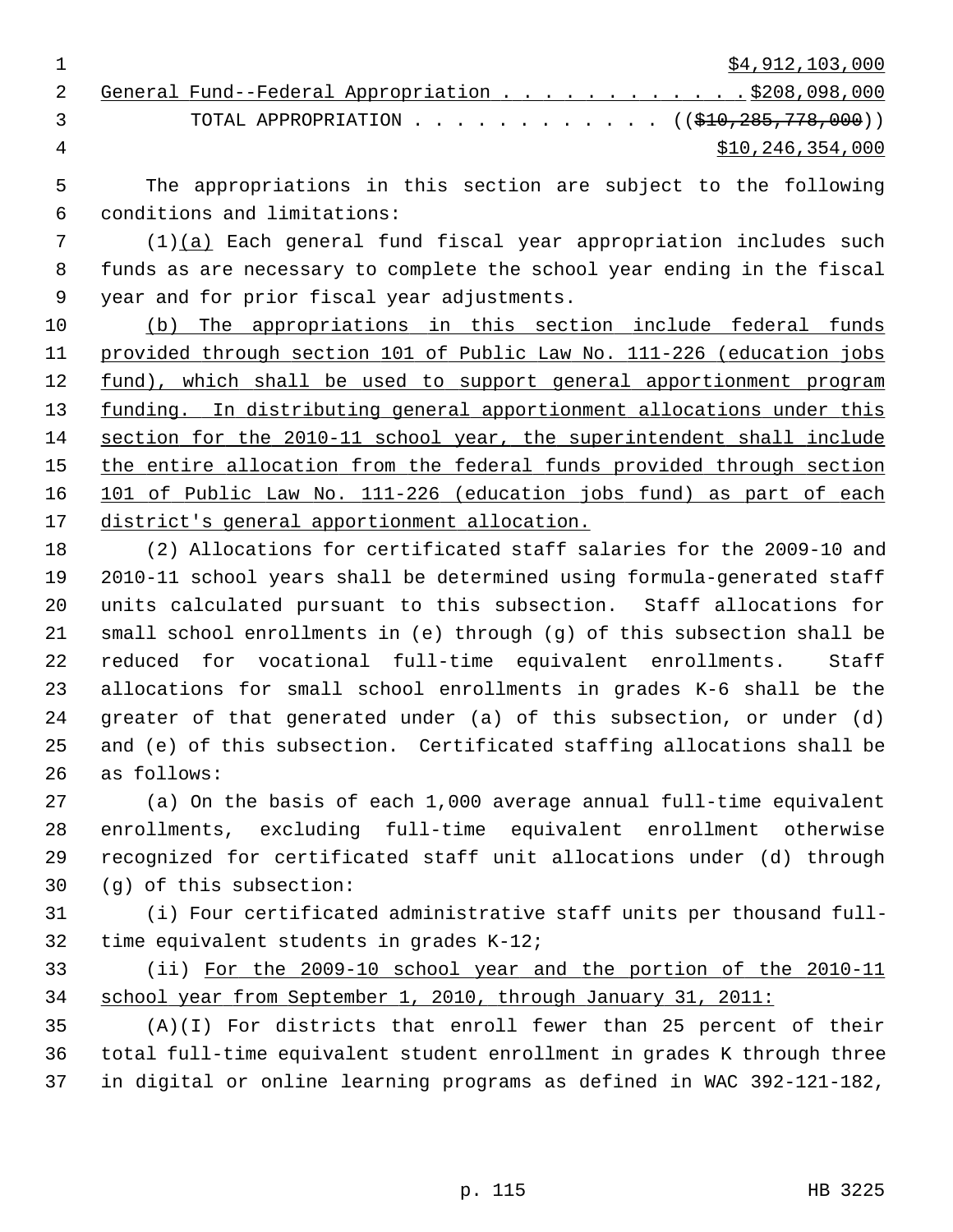1 as in effect on November 1, 2009, fifty-three and two-tenths 2 certificated instructional staff units per thousand full-time 3 equivalent students in grades K through three.

 4 (II) For all other districts, a minimum of forty-nine certificated 5 instructional staff units per 1,000 full-time equivalent (FTE) students 6 in grades K through three, with additional certificated instructional 7 staff units to equal the documented staffing level in grades K through 8 three, up to a maximum of fifty-three and two-tenths certificated 9 instructional staff units per 1,000 FTE students.

10 (B)(I) For districts that enroll fewer than 25 percent of their 11 total full-time equivalent student enrollment in grade four in digital 12 or online learning programs defined in WAC 392-121-182 as in effect on 13 November 1, 2009: For the 2009-10 school year, fifty-three and two-14 tenths certificated instructional staff units per thousand full-time 15 equivalent students in grade four, and for the portion of the 2010-11 16 school year from September 1, 2010, through January 31, 2011, forty-17 seven and forty-three one-hundredths certificated instructional staff 18 units per thousand full-time equivalent students in grade four.

19 (II) For all other districts:

20 For the 2009-10 school year, a minimum of forty-six certificated 21 instructional staff units per 1,000 full-time equivalent (FTE) students 22 in grade four, and additional certificated instructional staff units to 23 equal the documented staffing level in grade four, up to a maximum of 24 fifty-three and two-tenths certificated instructional staff units per 25 1,000 FTE students.

26 For the portion of the 2010-11 school year from September 1, 2010, 27 through January 31, 2011, a minimum of forty-six certificated 28 instructional staff units per 1,000 full-time equivalent (FTE) students 29 in grade four, and additional certificated instructional staff units to 30 equal the documented staffing level in grade four, up to a maximum of 31 forty-seven and forty-three one-hundredths certificated instructional 32 staff units per 1,000 FTE students;

- 33 (iii) For the portion of the 2010-11 school year beginning February 34 1, 2010:
- 35 (A) Forty-nine certificated instructional staff units per thousand 36 full-time equivalent students in grades kindergarten through three;
- 37 (B) Forty-six certificated instructional staff units per thousand 38 full-time equivalent students in grade 4;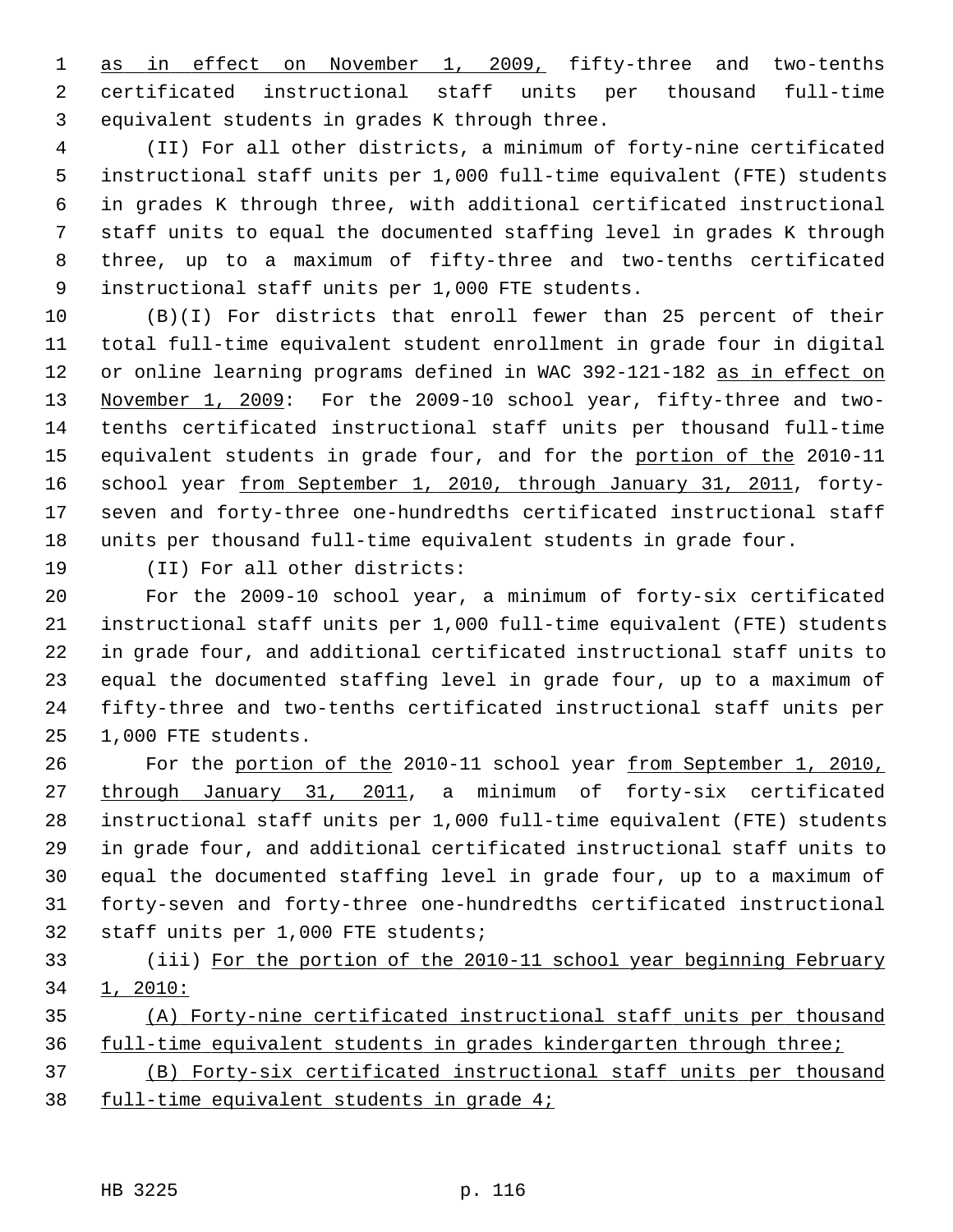(iv) All allocations for instructional staff units per thousand full-time equivalent students above forty-nine in grades kindergarten through three and forty-six in grade four shall occur in apportionments in the monthly periods prior to February 1, 2011;

 5 (v) Forty-six certificated instructional staff units per thousand 6 full-time equivalent students in grades 5-12;

 $7$  (( $\overline{(+i\mathbf{v})}$ ) (vi) Certificated staff allocations in this subsection 8 (2)(a) exceeding the statutory minimums established in RCW 28A.150.260 9 shall not be considered part of basic education;

10 (b) For school districts with a minimum enrollment of 250 full-time 11 equivalent students whose full-time equivalent student enrollment count 12 in a given month exceeds the first of the month full-time equivalent 13 enrollment count by 5 percent, an additional state allocation of 110 14 percent of the share that such increased enrollment would have 15 generated had such additional full-time equivalent students been 16 included in the normal enrollment count for that particular month;

17 (c)(i) On the basis of full-time equivalent enrollment in:

18 (A) Vocational education programs approved by the superintendent of 19 public instruction, a maximum of 0.92 certificated instructional staff 20 units and 0.08 certificated administrative staff units for each 19.5 21 full-time equivalent vocational students;

22 (B) Middle school vocational STEM programs approved by the 23 superintendent of public instruction, a maximum of 0.92 certificated 24 instructional staff units and 0.8 certificated administrative staff 25 units for each 19.5 full-time equivalent vocational students; and

26 (C) Skills center programs meeting the standards for skills center 27 funding established in January 1999 by the superintendent of public 28 instruction with a waiver allowed for skills centers in current 29 operation that are not meeting this standard until the 2010-11 school 30 year, 0.92 certificated instructional staff units and 0.08 certificated 31 administrative units for each 16.67 full-time equivalent vocational 32 students;

33 (ii) Vocational full-time equivalent enrollment shall be reported 34 on the same monthly basis as the enrollment for students eligible for 35 basic support, and payments shall be adjusted for reported vocational 36 enrollments on the same monthly basis as those adjustments for 37 enrollment for students eligible for basic support; and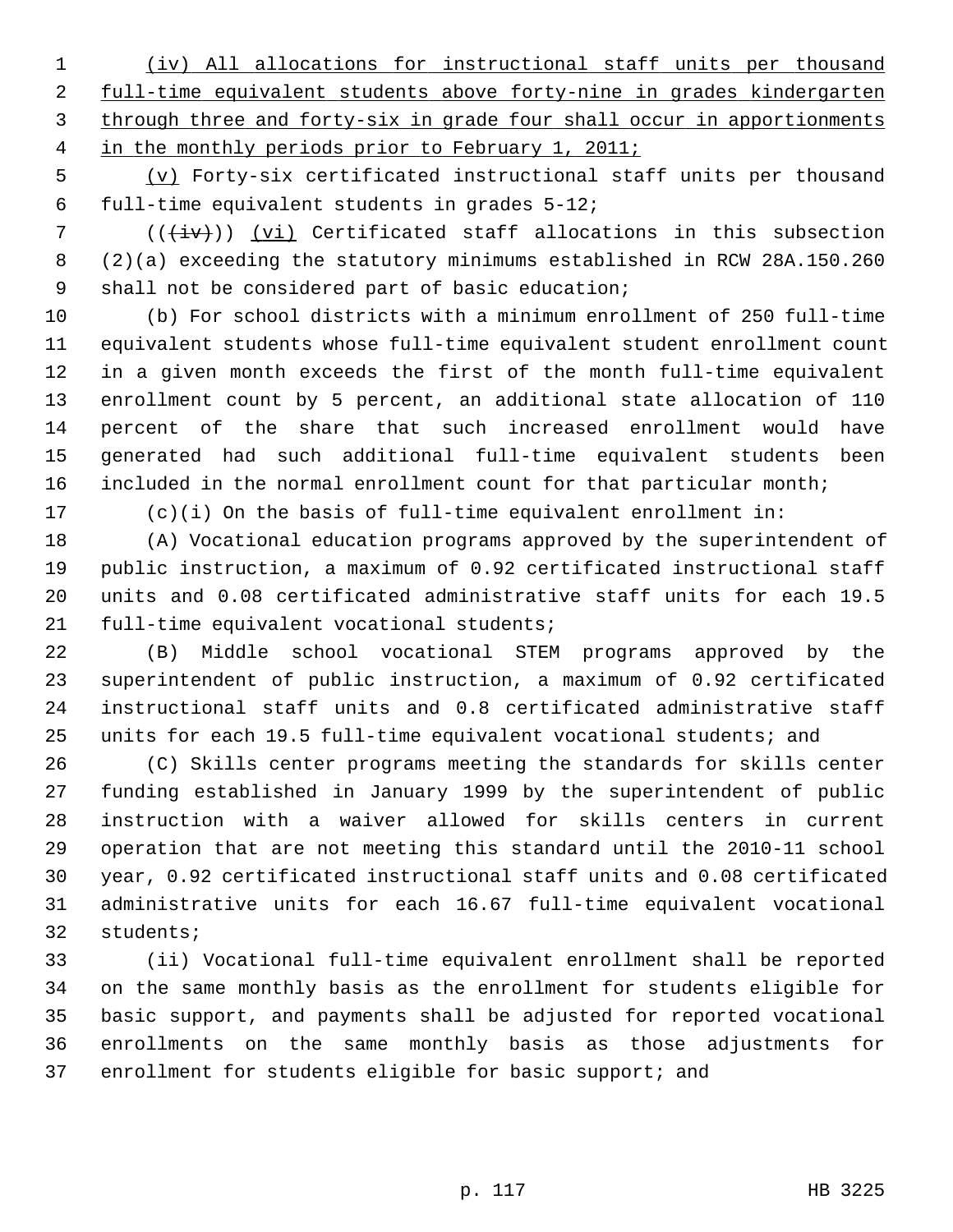1 (iii) Indirect cost charges by a school district to vocational- 2 secondary programs and vocational middle-school shall not exceed 15 3 percent of the combined basic education and vocational enhancement 4 allocations of state funds;

 5 (d) For districts enrolling not more than twenty-five average 6 annual full-time equivalent students in grades K-8, and for small 7 school plants within any school district which have been judged to be 8 remote and necessary by the state board of education and enroll not 9 more than twenty-five average annual full-time equivalent students in 10 grades K-8:

11 (i) For those enrolling no students in grades 7 and 8, 1.76 12 certificated instructional staff units and 0.24 certificated 13 administrative staff units for enrollment of not more than five 14 students, plus one-twentieth of a certificated instructional staff unit 15 for each additional student enrolled; and

16 (ii) For those enrolling students in grades 7 or 8, 1.68 17 certificated instructional staff units and 0.32 certificated 18 administrative staff units for enrollment of not more than five 19 students, plus one-tenth of a certificated instructional staff unit for 20 each additional student enrolled;

21 (e) For specified enrollments in districts enrolling more than 22 twenty-five but not more than one hundred average annual full-time 23 equivalent students in grades K-8, and for small school plants within 24 any school district which enroll more than twenty-five average annual 25 full-time equivalent students in grades K-8 and have been judged to be 26 remote and necessary by the state board of education:

27 (i) For enrollment of up to sixty annual average full-time 28 equivalent students in grades K-6, 2.76 certificated instructional 29 staff units and 0.24 certificated administrative staff units; and

30 (ii) For enrollment of up to twenty annual average full-time 31 equivalent students in grades 7 and 8, 0.92 certificated instructional 32 staff units and 0.08 certificated administrative staff units;

33 (f) For districts operating no more than two high schools with 34 enrollments of less than three hundred average annual full-time 35 equivalent students, for enrollment in grades 9-12 in each such school, 36 other than alternative schools:

37 (i) For remote and necessary schools enrolling students in any 38 grades 9-12 but no more than twenty-five average annual full-time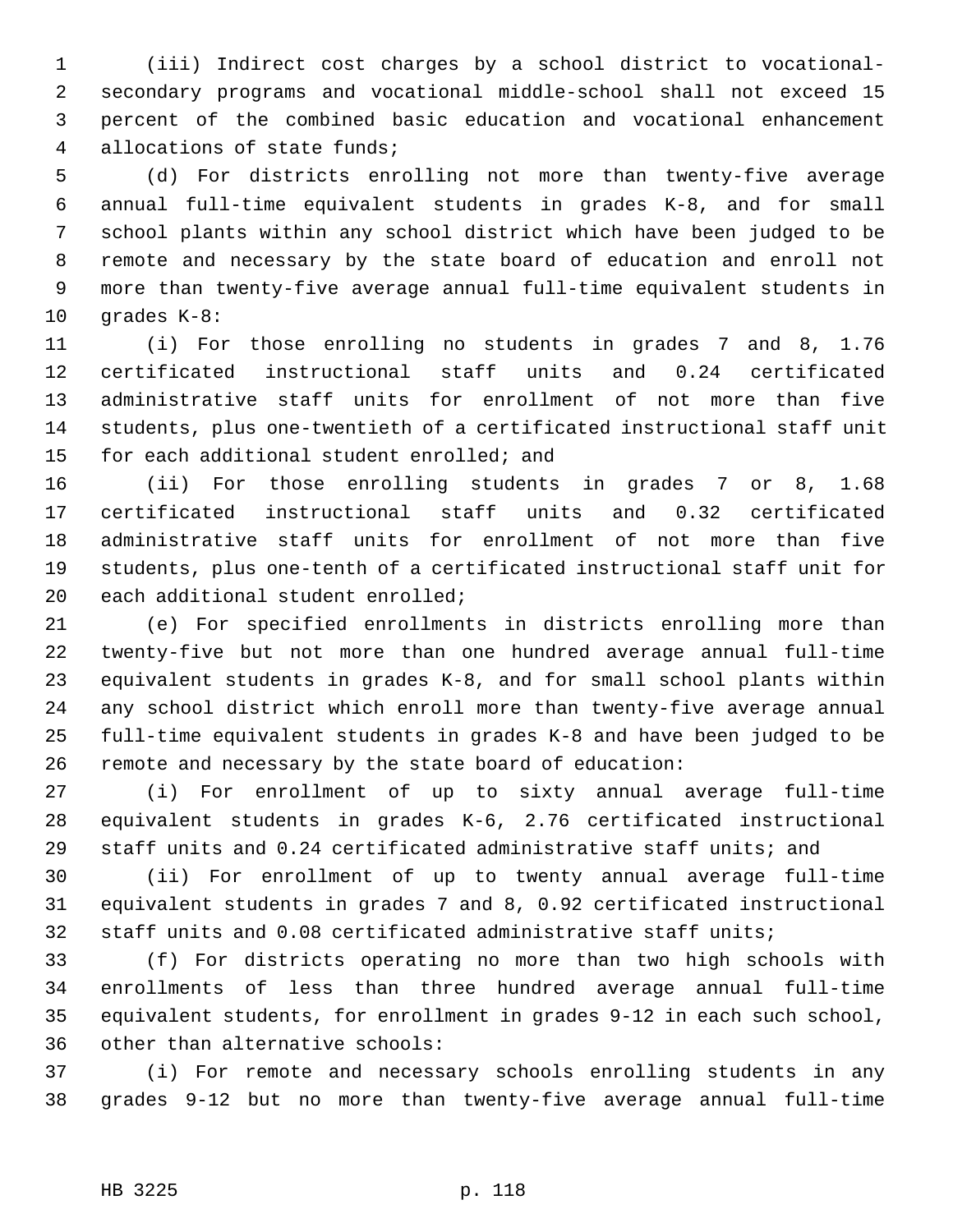1 equivalent students in grades K-12, four and one-half certificated 2 instructional staff units and one-quarter of a certificated 3 administrative staff unit;

 4 (ii) For all other small high schools under this subsection, nine 5 certificated instructional staff units and one-half of a certificated 6 administrative staff unit for the first sixty average annual full time 7 equivalent students, and additional staff units based on a ratio of 8 0.8732 certificated instructional staff units and 0.1268 certificated 9 administrative staff units per each additional forty-three and one-half 10 average annual full time equivalent students.

11 Units calculated under (f)(ii) of this subsection shall be reduced 12 by certificated staff units at the rate of forty-six certificated 13 instructional staff units and four certificated administrative staff 14 units per thousand vocational full-time equivalent students;

15 (g) For each nonhigh school district having an enrollment of more 16 than seventy annual average full-time equivalent students and less than 17 one hundred eighty students, operating a grades K-8 program or a grades 18 1-8 program, an additional one-half of a certificated instructional 19 staff unit; and

20 (h) For each nonhigh school district having an enrollment of more 21 than fifty annual average full-time equivalent students and less than 22 one hundred eighty students, operating a grades K-6 program or a grades 23 1-6 program, an additional one-half of a certificated instructional 24 staff unit.

25 (3) Allocations for classified salaries for the 2009-10 and 2010-11 26 school years shall be calculated using formula-generated classified 27 staff units determined as follows:

28 (a) For enrollments generating certificated staff unit allocations 29 under subsection (2)(e) through (h) of this section, one classified 30 staff unit for each 2.94 certificated staff units allocated under such 31 subsections;

32 (b) For all other enrollment in grades K-12, including vocational 33 full-time equivalent enrollments, one classified staff unit for each 34 58.75 average annual full-time equivalent students; and

35 (c) For each nonhigh school district with an enrollment of more 36 than fifty annual average full-time equivalent students and less than 37 one hundred eighty students, an additional one-half of a classified 38 staff unit.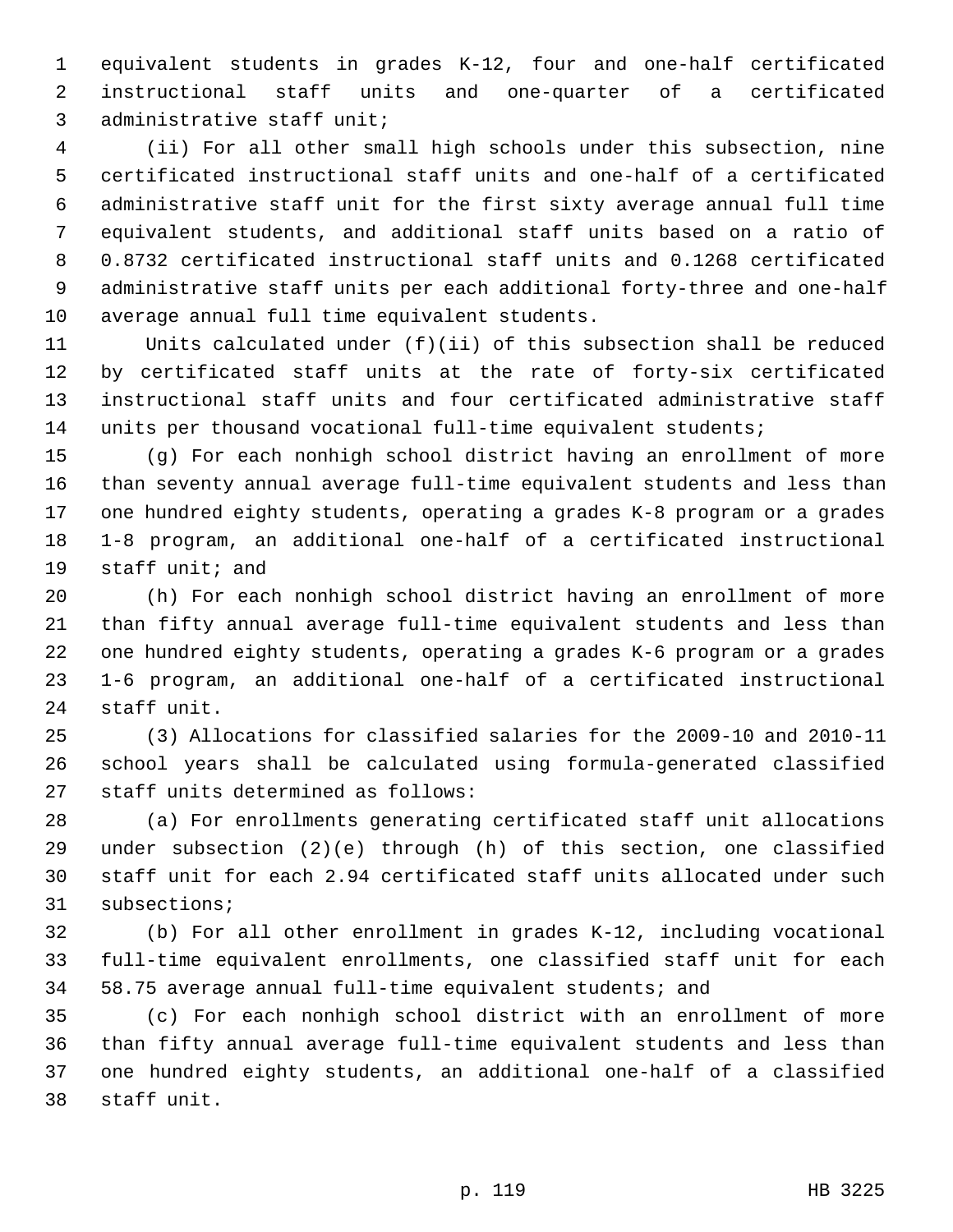1 (4) Fringe benefit allocations shall be calculated at a rate of 2 14.43 percent in the 2009-10 school year and 14.43 percent in the 2010- 3 11 school year for certificated salary allocations provided under 4 subsection (2) of this section, and a rate of 16.59 percent in the 5 2009-10 school year and 16.59 percent in the 2010-11 school year for 6 classified salary allocations provided under subsection (3) of this 7 section.

 8 (5) Insurance benefit allocations shall be calculated at the 9 maintenance rate specified in section 504(2) of this act, based on the 10 number of benefit units determined as follows:

11 (a) The number of certificated staff units determined in subsection 12 (2) of this section; and

13 (b) The number of classified staff units determined in subsection 14 (3) of this section multiplied by 1.152. This factor is intended to 15 adjust allocations so that, for the purposes of distributing insurance 16 benefits, full-time equivalent classified employees may be calculated 17 on the basis of 1440 hours of work per year, with no individual 18 employee counted as more than one full-time equivalent.

19 (6)(a) For nonemployee-related costs associated with each 20 certificated staff unit allocated under subsection  $(2)(a)$ ,  $(b)$ , and  $(d)$ 21 through (g) of this section, there shall be provided a maximum of 22 \$10,179 per certificated staff unit in the 2009-10 school year and a 23 maximum of \$10,424 per certificated staff unit in the 2010-11 school 24 year.

25 (b) For nonemployee-related costs associated with each vocational 26 certificated staff unit allocated under subsection  $(2)(c)(i)(A)$  of this 27 section, there shall be provided a maximum of \$24,999 per certificated 28 staff unit in the 2009-10 school year and a maximum of \$25,399 per 29 certificated staff unit in the 2010-11 school year.

30 (c) For nonemployee-related costs associated with each vocational 31 certificated staff unit allocated under subsection  $(2)(c)(i)(B)$  of this 32 section, there shall be provided a maximum of \$19,395 per certificated 33 staff unit in the 2009-10 school year and a maximum of \$19,705 per 34 certificated staff unit in the 2010-11 school year.

35 (7) Allocations for substitute costs for classroom teachers shall 36 be distributed at a maintenance rate of \$607.44 for the 2009-10 and 37 2010-11 school years per allocated classroom teachers exclusive of 38 salary increase amounts provided in section 504 of this act. Solely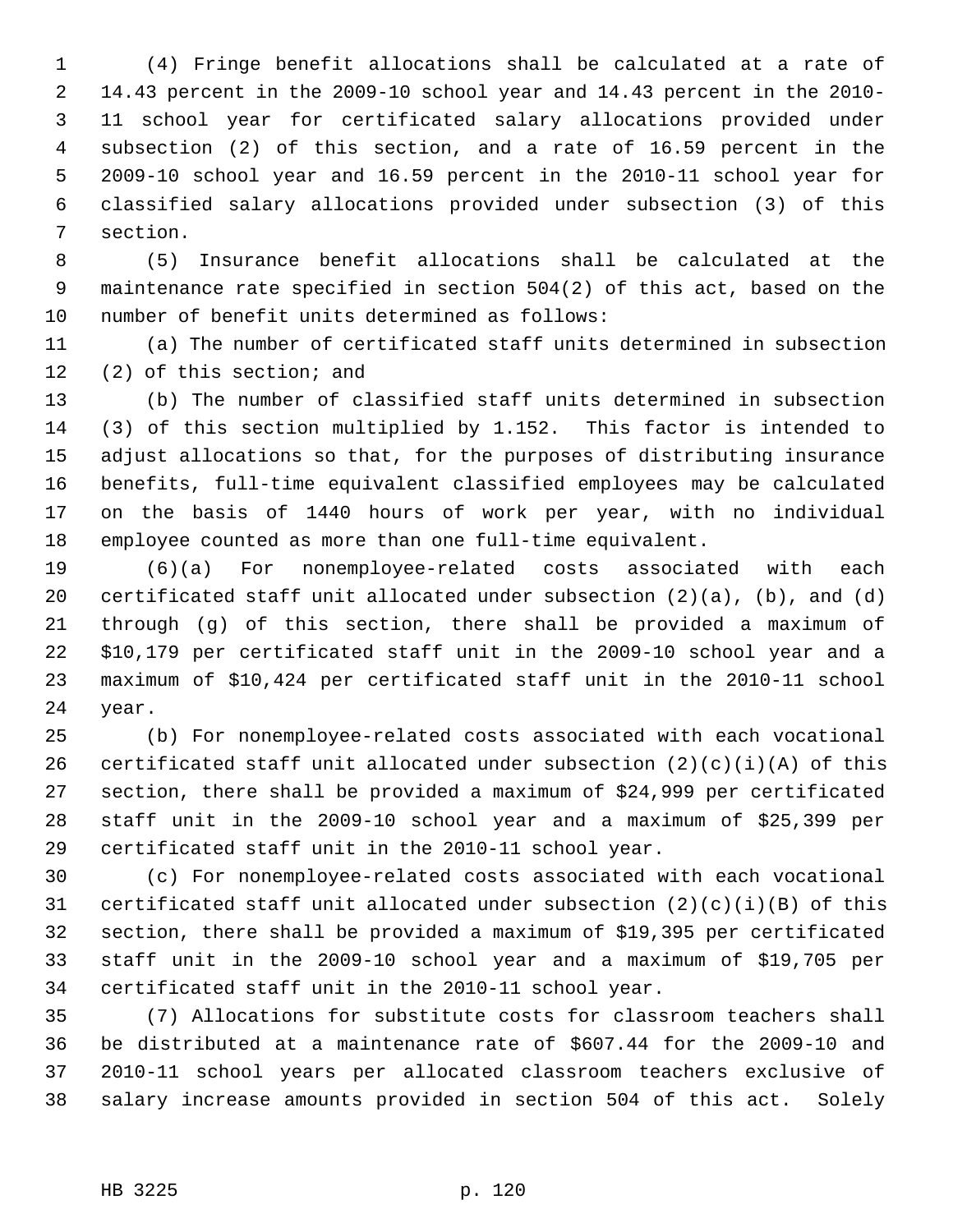1 for the purposes of this subsection, allocated classroom teachers shall 2 be equal to the number of certificated instructional staff units 3 allocated under subsection (2) of this section, multiplied by the ratio 4 between the number of actual basic education certificated teachers and 5 the number of actual basic education certificated instructional staff 6 reported statewide for the prior school year.

 7 (8) Any school district board of directors may petition the 8 superintendent of public instruction by submission of a resolution 9 adopted in a public meeting to reduce or delay any portion of its basic 10 education allocation for any school year. The superintendent of public 11 instruction shall approve such reduction or delay if it does not impair 12 the district's financial condition. Any delay shall not be for more 13 than two school years. Any reduction or delay shall have no impact on 14 levy authority pursuant to RCW 84.52.0531 and local effort assistance 15 pursuant to chapter 28A.500 RCW.

16 (9) Funding in this section is sufficient to provide additional 17 service year credits to educational staff associates pursuant to 18 chapter 403, Laws of 2007.

19 (10)(a) The superintendent may distribute a maximum of \$7,286,000 20 outside the basic education formula during fiscal years 2010 and 2011 21 as follows:

22 (i) For fire protection for school districts located in a fire 23 protection district as now or hereafter established pursuant to chapter 24 52.04 RCW, a maximum of \$567,000 may be expended in fiscal year 2010 25 and a maximum of \$576,000 may be expended in fiscal year 2011;

26 (ii) For summer vocational programs at skills centers, a maximum of 27 \$2,385,000 may be expended for the 2010 fiscal year and a maximum of 28 \$2,385,000 for the 2011 fiscal year. 20 percent of each fiscal year 29 amount may carry over from one year to the next;

30 (iii) A maximum of \$403,000 may be expended for school district 31 emergencies; and

32 (iv) A maximum of \$485,000 each fiscal year may be expended for 33 programs providing skills training for secondary students who are 34 enrolled in extended day school-to-work programs, as approved by the 35 superintendent of public instruction. The funds shall be allocated at 36 a rate not to exceed \$500 per full-time equivalent student enrolled in 37 those programs.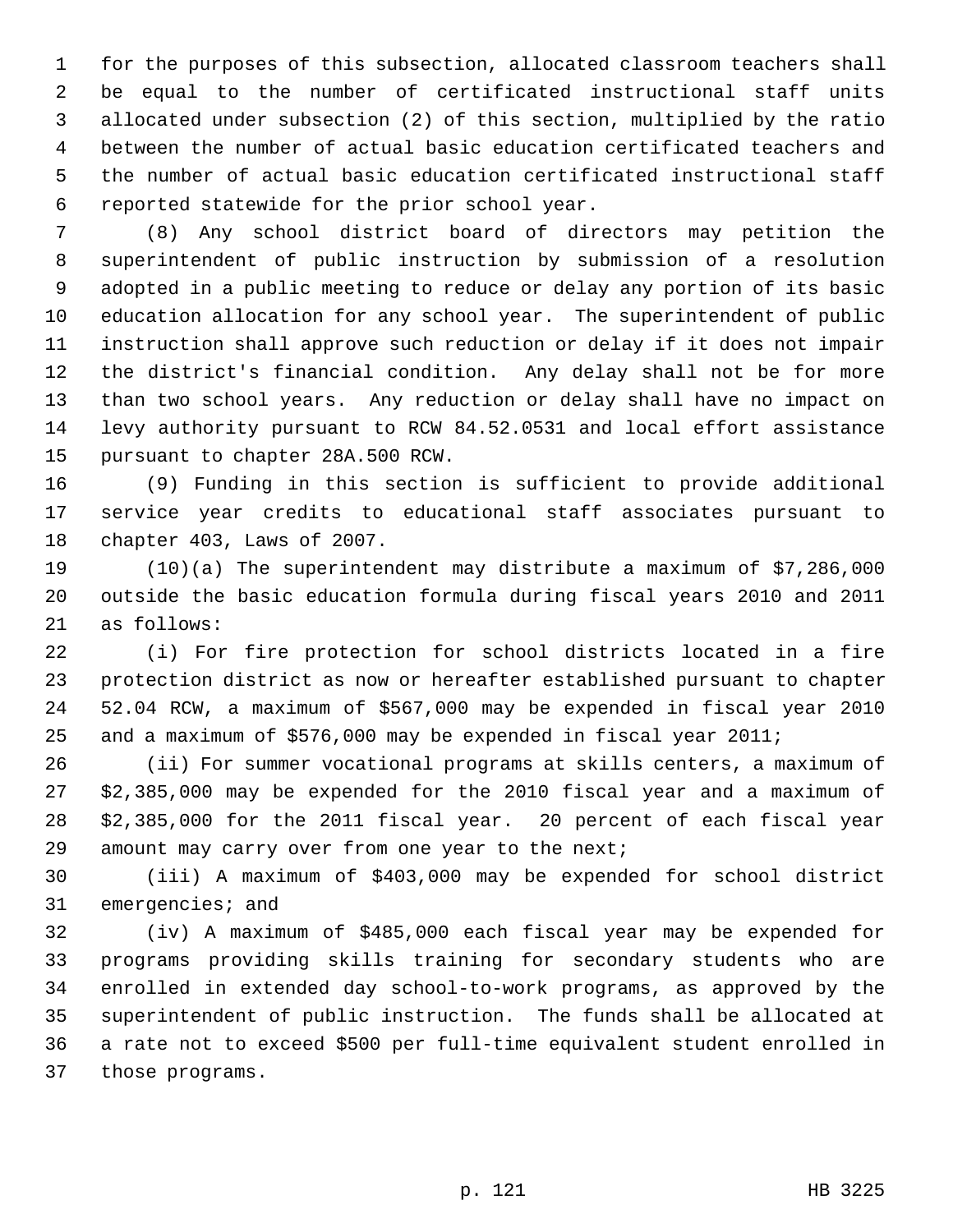1 (b) Funding in this section is sufficient to fund a maximum of 1.6 2 FTE enrollment for skills center students pursuant to chapter 463, Laws 3 of 2007.

 4 (11) For purposes of RCW 84.52.0531, the increase per full-time 5 equivalent student is 4.0 percent from the 2008-09 school year to the 6 2009-10 school year and 4.0 percent from the 2009-10 school year to the 7 2010-11 school year.

 8 (12) If two or more school districts consolidate and each district 9 was receiving additional basic education formula staff units pursuant 10 to subsection (2)(b) through (g) of this section, the following shall 11 apply:

12 (a) For three school years following consolidation, the number of 13 basic education formula staff units shall not be less than the number 14 of basic education formula staff units received by the districts in the 15 school year prior to the consolidation; and

16 (b) For the fourth through eighth school years following 17 consolidation, the difference between the basic education formula staff 18 units received by the districts for the school year prior to 19 consolidation and the basic education formula staff units after 20 consolidation pursuant to subsection (2)(a) through (h) of this section 21 shall be reduced in increments of twenty percent per year.

22 (13) General apportionment payments to the Steilacoom historical 23 school district shall reflect changes to operation of the Harriet 24 Taylor elementary school consistent with the timing of reductions in 25 correctional facility capacity and staffing.

26 **Sec. 503.** 2010 sp.s. c 37 s 513 (uncodified) is amended to read as 27 follows:

28 **FOR THE SUPERINTENDENT OF PUBLIC INSTRUCTION--EDUCATION REFORM** 29 **PROGRAMS**

30 General Fund--State Appropriation (FY 2010) . . . . . . . . \$93,642,000 31 General Fund--State Appropriation (FY 2011)  $\ldots$  ... (( $\frac{699}{313}$ , 000))  $32$  \$92,643,000 33 General Fund--Federal Appropriation . . . . . . . . . ((\$152,626,000)) 34 \$154,627,000 35 Education Legacy Trust Account--State 36 Appropriation . . . . . . . . . . . . . . . . . (  $(\frac{102}{102}, \frac{881}{100})$  )  $37$  \$100,381,000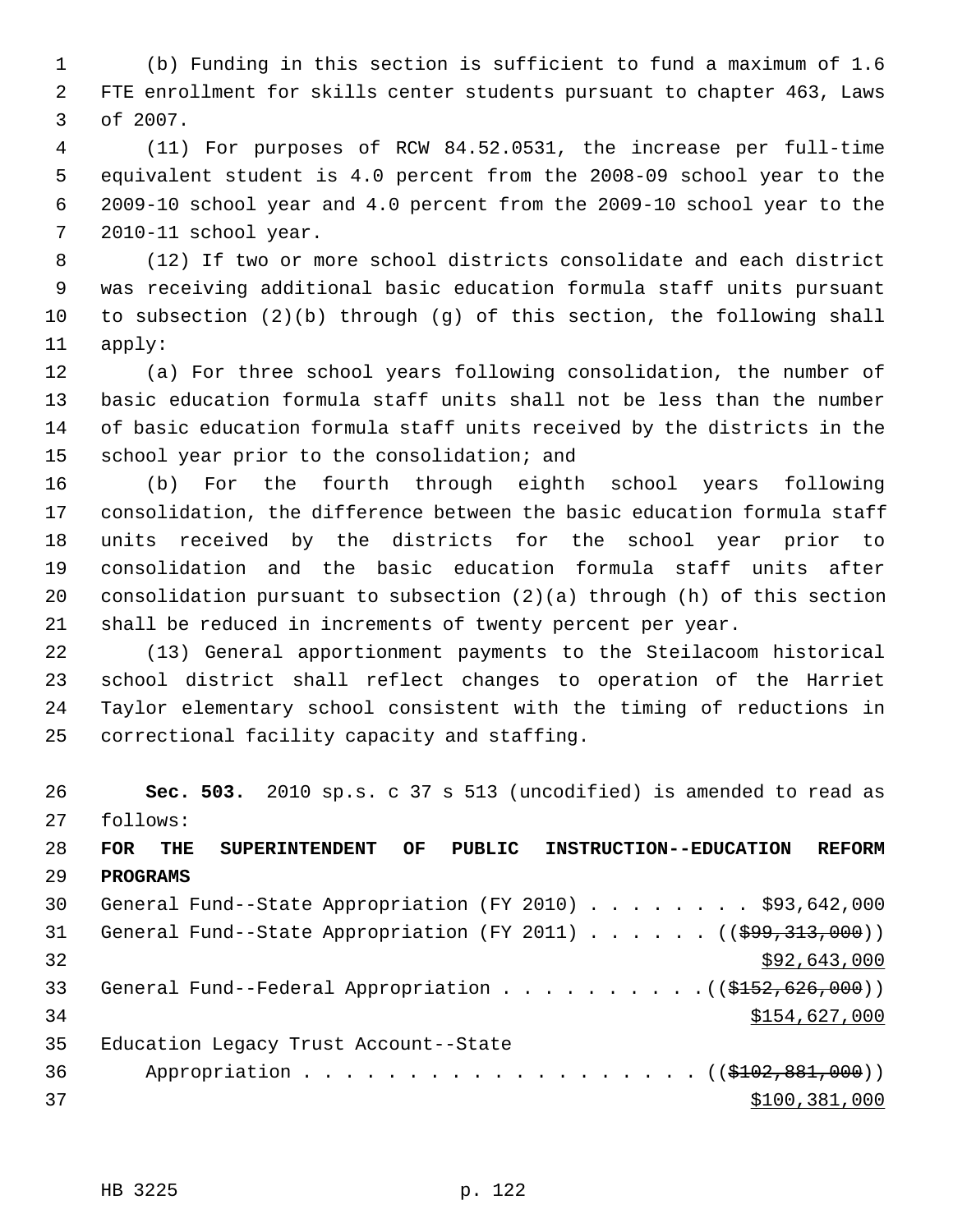3 The appropriations in this section are subject to the following 4 conditions and limitations:

 5 (1) \$35,804,000 of the general fund--state appropriation for fiscal 6 year 2010, ((\$34,516,000)) \$31,850,000 of the general fund--state 7 appropriation for fiscal year 2011, \$1,350,000 of the education legacy 8 trust account--state appropriation, and ((\$15,868,000)) \$17,869,000 of 9 the general fund--federal appropriation are provided solely for 10 development and implementation of the Washington state assessment 11 system, including: (i) Development and implementation of retake 12 assessments for high school students who are not successful in one or 13 more content areas; and (ii) development and implementation of 14 alternative assessments or appeals procedures to implement the 15 certificate of academic achievement. The superintendent of public 16 instruction shall report quarterly on the progress on development and 17 implementation of alternative assessments or appeals procedures. 18 Within these amounts, the superintendent of public instruction shall 19 contract for the early return of 10th grade student assessment results, 20 on or around June 10th of each year.

21 (2) \$3,249,000 of the general fund--state appropriation for fiscal 22 year 2010 and \$3,249,000 of the general fund--state appropriation for 23 fiscal year 2011 are provided solely for the design of the state 24 assessment system and the implementation of end of course assessments 25 for high school math.

26 (3) Within amounts provided in subsections (1) and (2) of this 27 section, the superintendent of public instruction, in consultation with 28 the state board of education, shall develop a statewide high school 29 end-of-course assessment measuring student achievement of the state 30 science standards in biology to be implemented statewide in the 2011-12 31 school year. By December 1, 2010, the superintendent of public 32 instruction shall recommend whether additional end-of-course 33 assessments in science should be developed and in which content areas. 34 Any recommendation for additional assessments must include an 35 implementation timeline and the projected cost to develop and 36 administer the assessments.

37 (4) \$1,014,000 of the education legacy trust account appropriation 38 is provided solely for allocations to districts for salaries and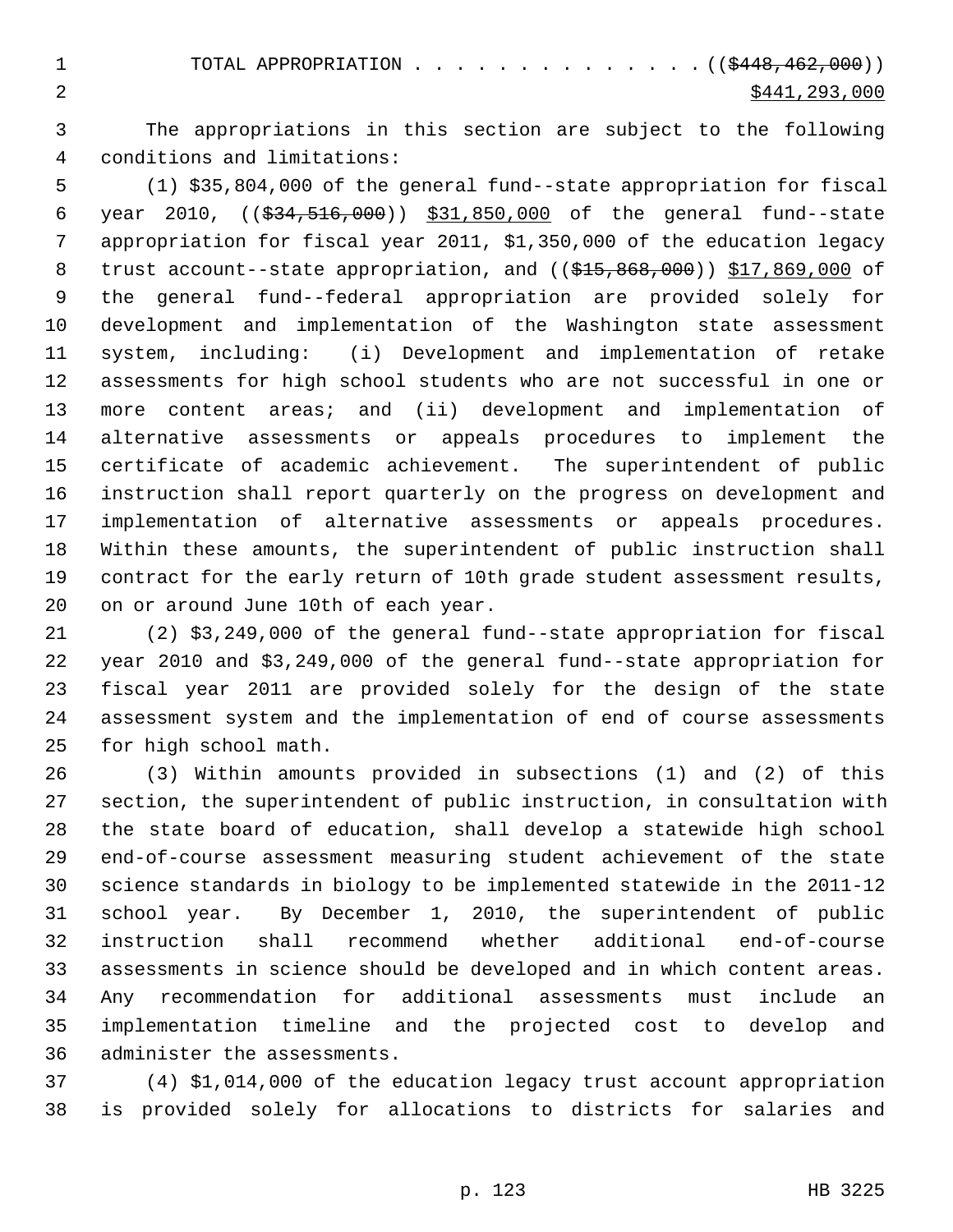1 benefits for the equivalent of two additional professional development 2 days for fourth and fifth grade teachers during the 2008-2009 school 3 year. The allocations shall be made based on the calculations of 4 certificated instructional staff units for fourth and fifth grade 5 provided in section 502 of this act and on the calculations of 6 compensation provided in sections 503 and 504 of this act. Districts 7 may use the funding to support additional days for professional 8 development as well as job-embedded forms of professional development.

 9 (5) \$3,241,000 of the education legacy trust fund appropriation is 10 provided solely for allocations to districts for salaries and benefits 11 for the equivalent of three additional professional development days 12 for middle and high school math and science teachers during the 2008- 13 2009 school year, as well as specialized training for one math and 14 science teacher in each middle school and high school during the 2008- 15 2009 school year. Districts may use the funding to support additional 16 days for professional development as well as job-embedded forms of 17 professional development.

18 (6) \$3,773,000 of the education legacy trust account--state 19 appropriation is provided solely for a math and science instructional 20 coaches program pursuant to chapter 396, Laws of 2007. Funding shall 21 be used to provide grants to schools and districts to provide salaries, 22 benefits, and professional development activities for up to twenty-five 23 instructional coaches in middle and high school math and twenty-five 24 instructional coaches in middle and high school science in each year of 25 the biennium; and up to \$300,000 may be used by the office of the 26 superintendent of public instruction to administer and coordinate the 27 program.

28 (7) \$1,740,000 of the general fund--state appropriation for fiscal 29 year 2010 and \$1,775,000 of the general fund--state appropriation for 30 fiscal year 2011 are provided solely to allow approved middle and 31 junior high school career and technical education programs to receive 32 enhanced vocational funding. The office of the superintendent of 33 public instruction shall provide allocations to districts for middle 34 and junior high school students in accordance with the funding formulas 35 provided in section 502 of this act. If Second Substitute Senate Bill 36 No. 5676 is enacted the allocations are formula-driven, otherwise the 37 office of the superintendent shall consider the funding provided in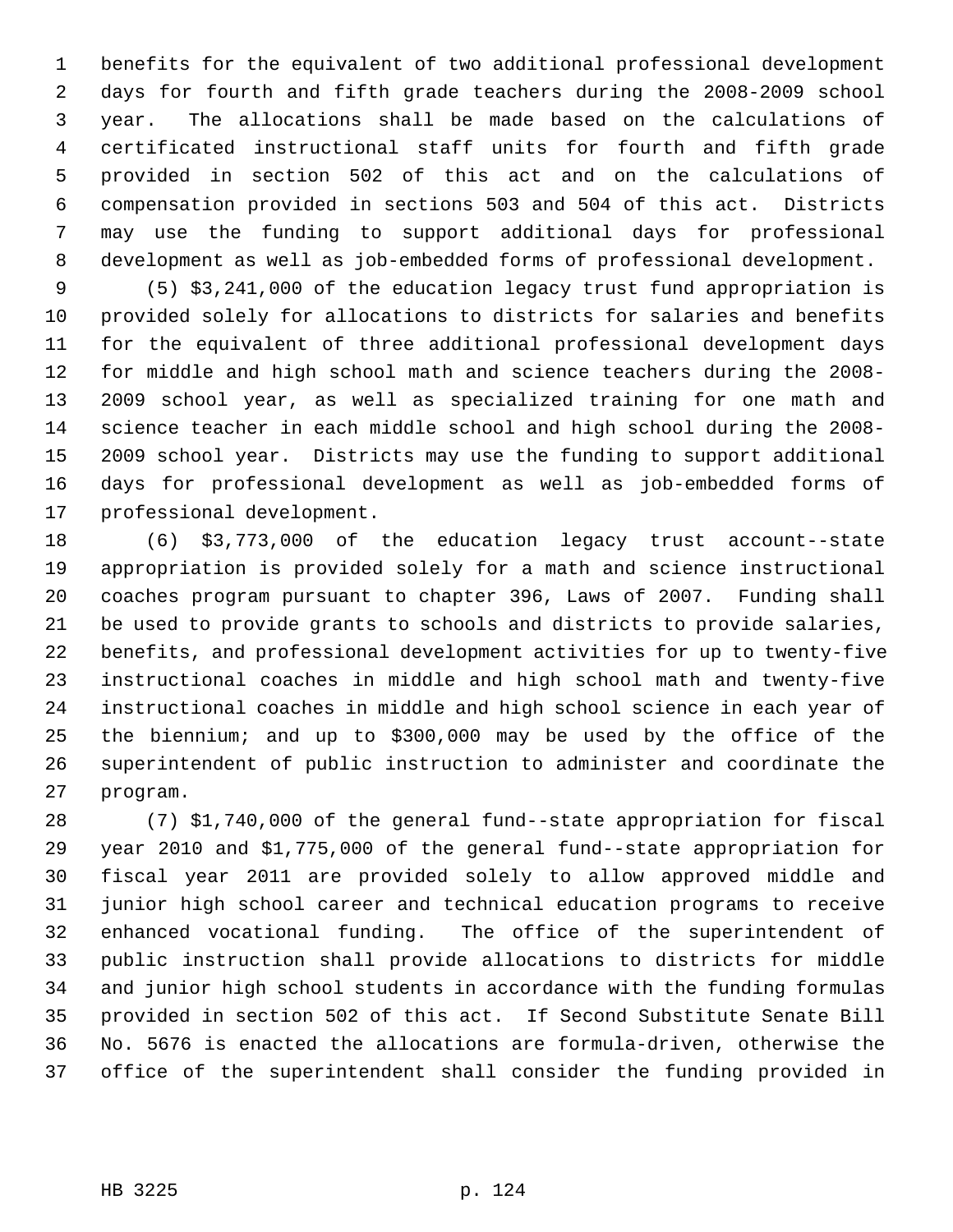1 this subsection as a fixed amount, and shall adjust funding to stay 2 within the amounts provided in this subsection.

 3 (8) \$139,000 of the general fund--state appropriation for fiscal 4 year 2010 and ((\$139,000)) \$93,000 of the general fund--state 5 appropriation for fiscal year 2011 are provided solely for (a) staff at 6 the office of the superintendent of public instruction to coordinate 7 and promote efforts to develop integrated math, science, technology, 8 and engineering programs in schools and districts across the state; and 9 (b) grants of \$2,500 to provide twenty middle and high school teachers 10 each year professional development training for implementing integrated 11 math, science, technology, and engineering program in their schools.

12 (9) \$1,473,000 of the general fund--state appropriation for fiscal 13 year 2010 and ((\$395,000)) \$197,000 of the general fund--state 14 appropriation for fiscal year 2011 are provided solely for the 15 Washington state leadership and assistance for science education reform 16 (LASER) regional partnership activities coordinated at the Pacific 17 science center, including instructional material purchases, teacher and 18 principal professional development, and school and community engagement 19 events. Funding shall be distributed to the various LASER activities 20 in a manner proportional to LASER program spending during the 2007-2009 21 biennium.

22 (10) \$88,981,000 of the education legacy trust account--state 23 appropriation is provided solely for grants for voluntary full-day 24 kindergarten at the highest poverty schools, as provided in chapter 25 400, Laws of 2007. The office of the superintendent of public 26 instruction shall provide allocations to districts for recipient 27 schools in accordance with the funding formulas provided in section 502 28 of this act. Each kindergarten student who enrolls for the voluntary 29 full-day program in a recipient school shall count as one-half of one 30 full-time equivalent student for the purpose of making allocations 31 under this subsection. Although the allocations are formula-driven, 32 the office of the superintendent shall consider the funding provided in 33 this subsection as a fixed amount, and shall limit the number of 34 recipient schools so as to stay within the amounts appropriated each 35 fiscal year in this subsection. The funding provided in this 36 subsection is estimated to provide full-day kindergarten programs for 37 20 percent of kindergarten enrollment. Funding priority shall be given 38 to schools with the highest poverty levels, as measured by prior year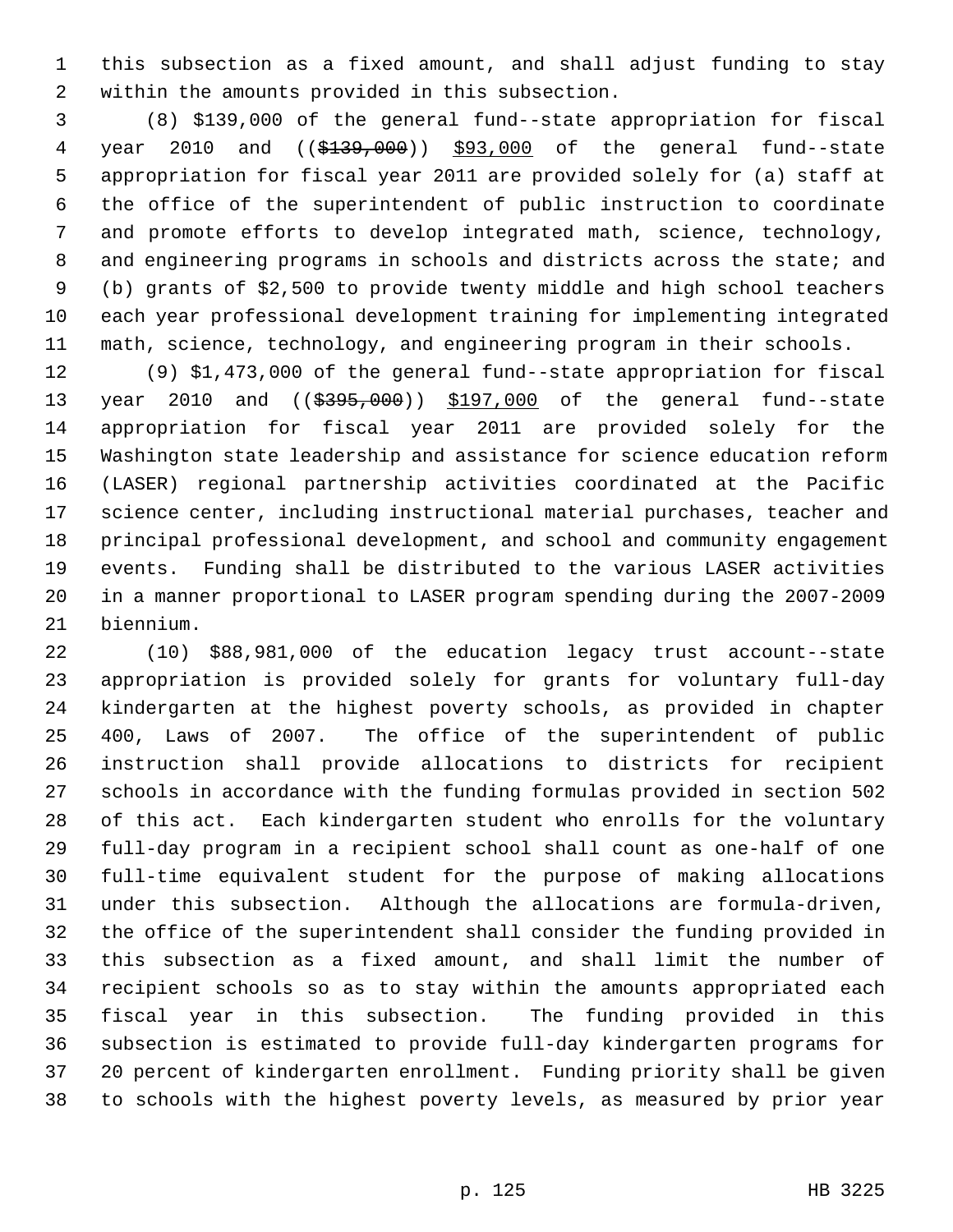1 free and reduced priced lunch eligibility rates in each school. 2 Additionally, as a condition of funding, school districts must agree to 3 provide the full-day program to the children of parents who request it 4 in each eligible school. For the purposes of calculating a school 5 district levy base, funding provided in this subsection shall be 6 considered a state block grant program under RCW 84.52.0531.

 7 (a) Of the amounts provided in this subsection, a maximum of 8 \$272,000 may be used for administrative support of the full-day 9 kindergarten program within the office of the superintendent of public 10 instruction.

11 (b) Student enrollment pursuant to this program shall not be 12 included in the determination of a school district's overall K-12 FTE 13 for the allocation of student achievement programs and other funding 14 formulas unless specifically stated.

15 (11) \$700,000 of the general fund--state appropriation for fiscal 16 year 2010 and ((\$900,000)) \$450,000 of the general fund--state 17 appropriation for fiscal year 2011 are provided solely for the 18 development of a leadership academy for school principals and 19 administrators. The superintendent of public instruction shall 20 contract with an independent organization to design, field test, and 21 implement a state-of-the-art education leadership academy that will be 22 accessible throughout the state. Initial development of the content of 23 the academy activities shall be supported by private funds. 24 Semiannually the independent organization shall report on amounts 25 committed by foundations and others to support the development and 26 implementation of this program. Leadership academy partners, with 27 varying roles, shall include the state level organizations for school 28 administrators and principals, the superintendent of public 29 instruction, the professional educator standards board, and others as 30 the independent organization shall identify.

31 (12) \$105,754,000 of the general fund--federal appropriation is 32 provided for preparing, training, and recruiting high quality teachers 33 and principals under Title II of the no child left behind act.

34 (13) \$1,960,000 of the general fund--state appropriation for fiscal 35 year 2010 and  $($   $(*1, 523, 000)$   $$761,000$  of the general fund--state 36 appropriation for fiscal year 2011 are provided solely to the office of 37 the superintendent of public instruction for focused assistance. The 38 office of the superintendent of public instruction shall conduct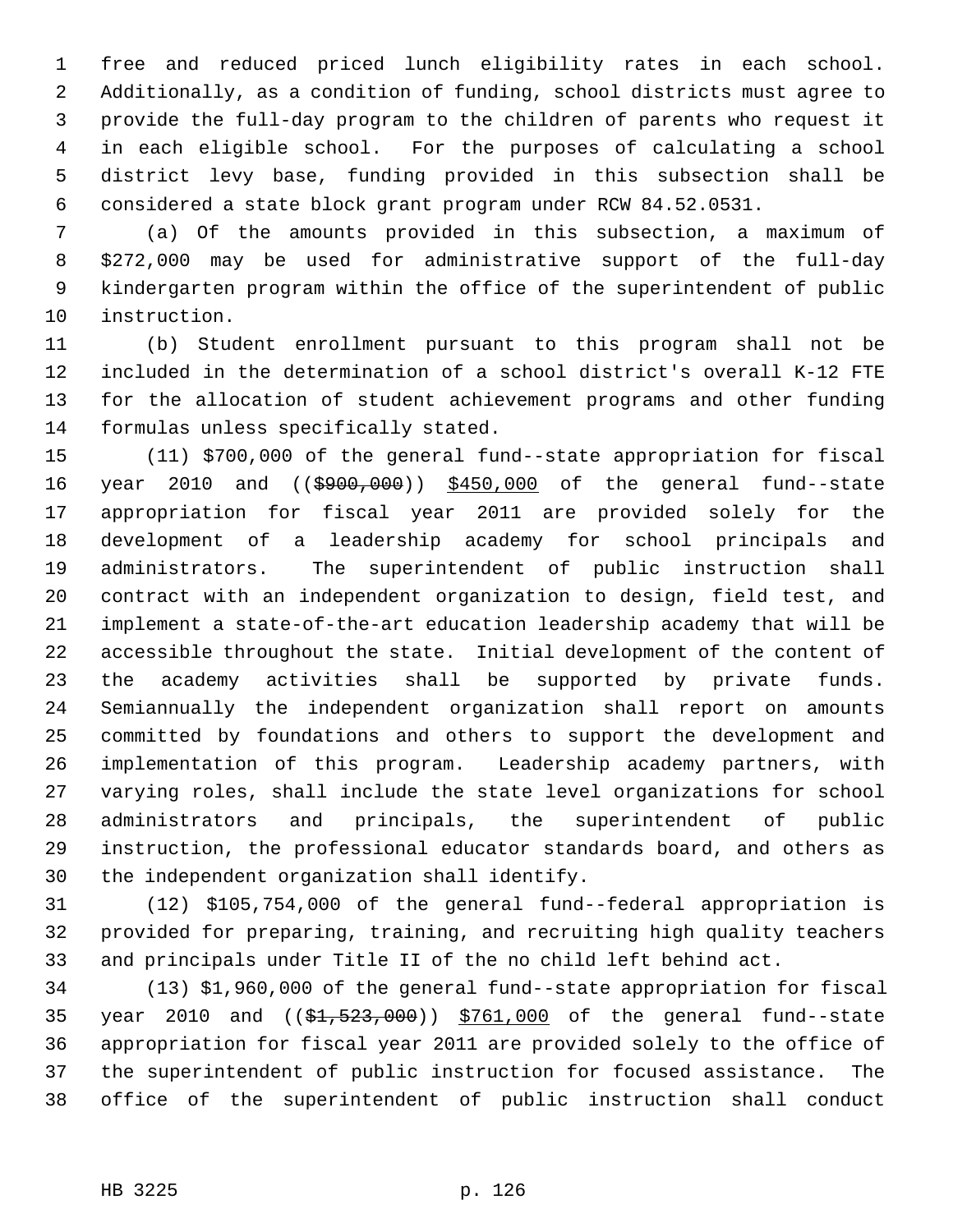1 educational audits of low-performing schools and enter into performance 2 agreements between school districts and the office to implement the 3 recommendations of the audit and the community. Funding in this 4 subsection shall be used for focused assistance programs for individual 5 schools or school districts. The office of the superintendent of 6 public instruction shall report to the fiscal committees of the 7 legislature by September 1, 2011, providing an accounting of the uses 8 of focused assistance funds during the 2009-11 fiscal biennium, 9 including a list of schools served and the types of services provided.

10 (14) \$1,667,000 of the general fund--state appropriation for fiscal 11 year 2010 and \$1,667,000 of the general fund--state appropriation for 12 fiscal year 2011 are provided solely to eliminate the lunch co-pay for 13 students in grades kindergarten through third grade that are eligible 14 for reduced price lunch.

15 (15) \$5,285,000 of the general fund--state appropriation for fiscal 16 year 2010 and \$5,285,000 of the general fund--state appropriation for 17 fiscal year 2011 are provided solely for: (a) The meals for kids 18 program under RCW 28A.235.145 through 28A.235.155; (b) to eliminate the 19 breakfast co-pay for students eligible for reduced price lunch; and (c) 20 for additional assistance for school districts initiating a summer food 21 service program.

22 (16) \$1,003,000 of the general fund--state appropriation for fiscal 23 year 2010 and ((\$1,056,000)) \$528,000 of the general fund--state 24 appropriation for fiscal year 2011 are provided solely for the 25 Washington reading corps. The superintendent shall allocate reading 26 corps members to low-performing schools and school districts that are 27 implementing comprehensive, proven, research-based reading programs. 28 Two or more schools may combine their Washington reading corps 29 programs. Grants provided under this section may be used by school 30 districts for expenditures from September 2009 through August 31, 2011.

31 (17) \$3,269,000 of the general fund--state appropriation for fiscal 32 year 2010 and \$3,594,000 of the general fund--state appropriation for 33 fiscal year 2011 are provided solely for grants to school districts to 34 provide a continuum of care for children and families to help children 35 become ready to learn. Grant proposals from school districts shall 36 contain local plans designed collaboratively with community service 37 providers. If a continuum of care program exists in the area in which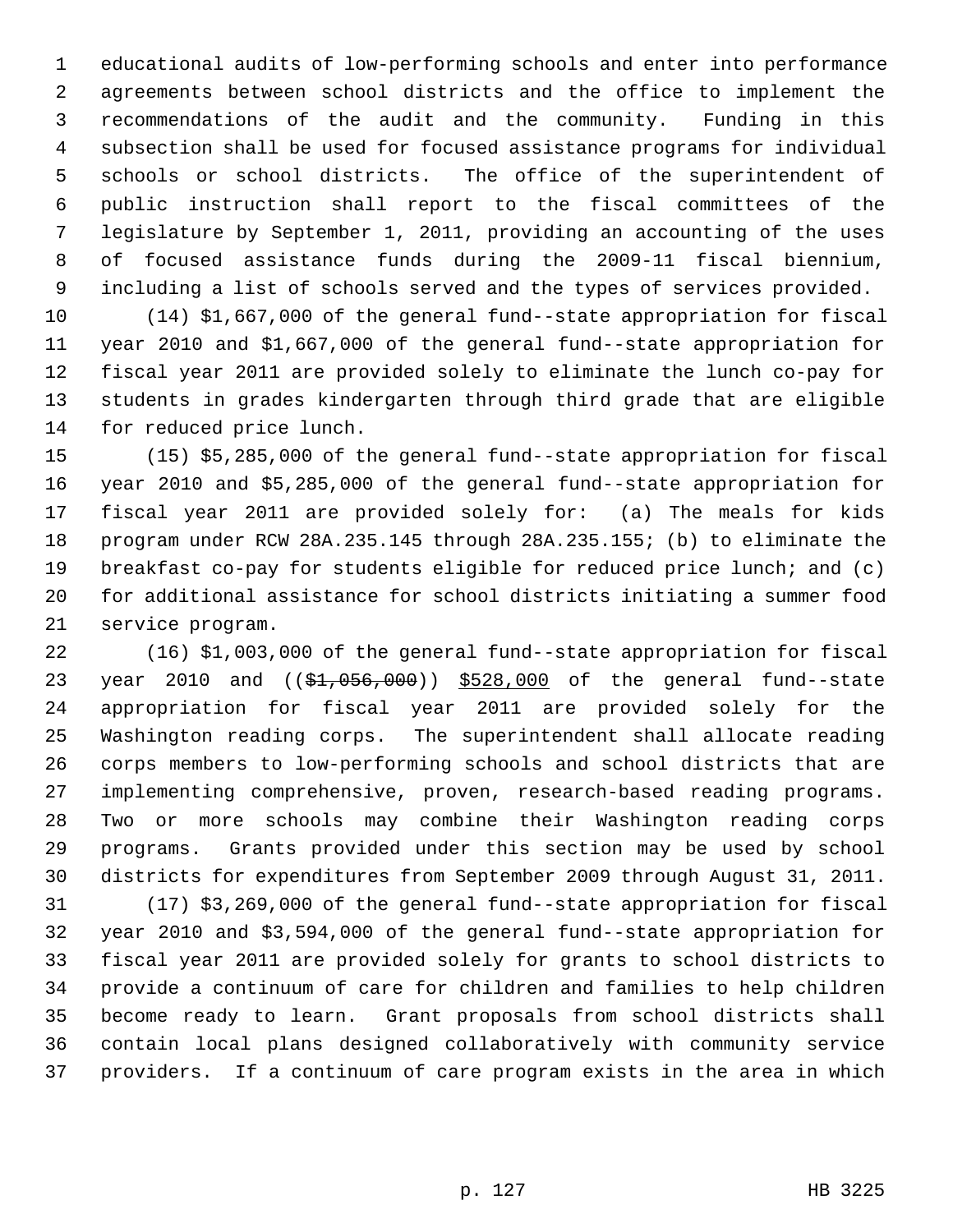1 the school district is located, the local plan shall provide for 2 coordination with existing programs to the greatest extent possible. 3 Grant funds shall be allocated pursuant to RCW 70.190.040.

 4 (18) \$1,861,000 of the general fund--state appropriation for fiscal 5 year 2010 and ((\$1,959,000)) \$1,836,000 of the general fund--state 6 appropriation for fiscal year 2011 are provided solely for improving 7 technology infrastructure, monitoring and reporting on school district 8 technology development, promoting standards for school district 9 technology, promoting statewide coordination and planning for 10 technology development, and providing regional educational technology 11 support centers, including state support activities, under chapter 12 28A.650 RCW.

13 (19) \$225,000 of the general fund--state appropriation for fiscal 14 year 2010 and ((\$225,000)) \$150,000 of the general fund--state 15 appropriation for fiscal year 2011 are provided solely for the 16 operation of the center for the improvement of student learning 17 pursuant to RCW 28A.300.130.

18 (20) \$246,000 of the education legacy trust account--state 19 appropriation is provided solely for costs associated with the office 20 of the superintendent of public instruction's statewide director of 21 technology position.

22 (21)(a) \$28,715,000 of the general fund--state appropriation for 23 fiscal year 2010 and \$36,168,000 of the general fund--state 24 appropriation for fiscal year 2011 are provided solely for the 25 following bonuses for teachers who hold valid, unexpired certification 26 from the national board for professional teaching standards and who are 27 teaching in a Washington public school, subject to the following 28 conditions and limitations:

29 (i) For national board certified teachers, a bonus of \$5,000 per 30 teacher beginning in the 2007-08 school year and adjusted for inflation 31 in each school year thereafter in which Initiative 732 cost of living 32 adjustments are provided;

33 (ii) An additional \$5,000 annual bonus shall be paid to national 34 board certified teachers who teach in either: (A) High schools where 35 at least 50 percent of student headcount enrollment is eligible for 36 federal free or reduced price lunch, (B) middle schools where at least 37 60 percent of student headcount enrollment is eligible for federal free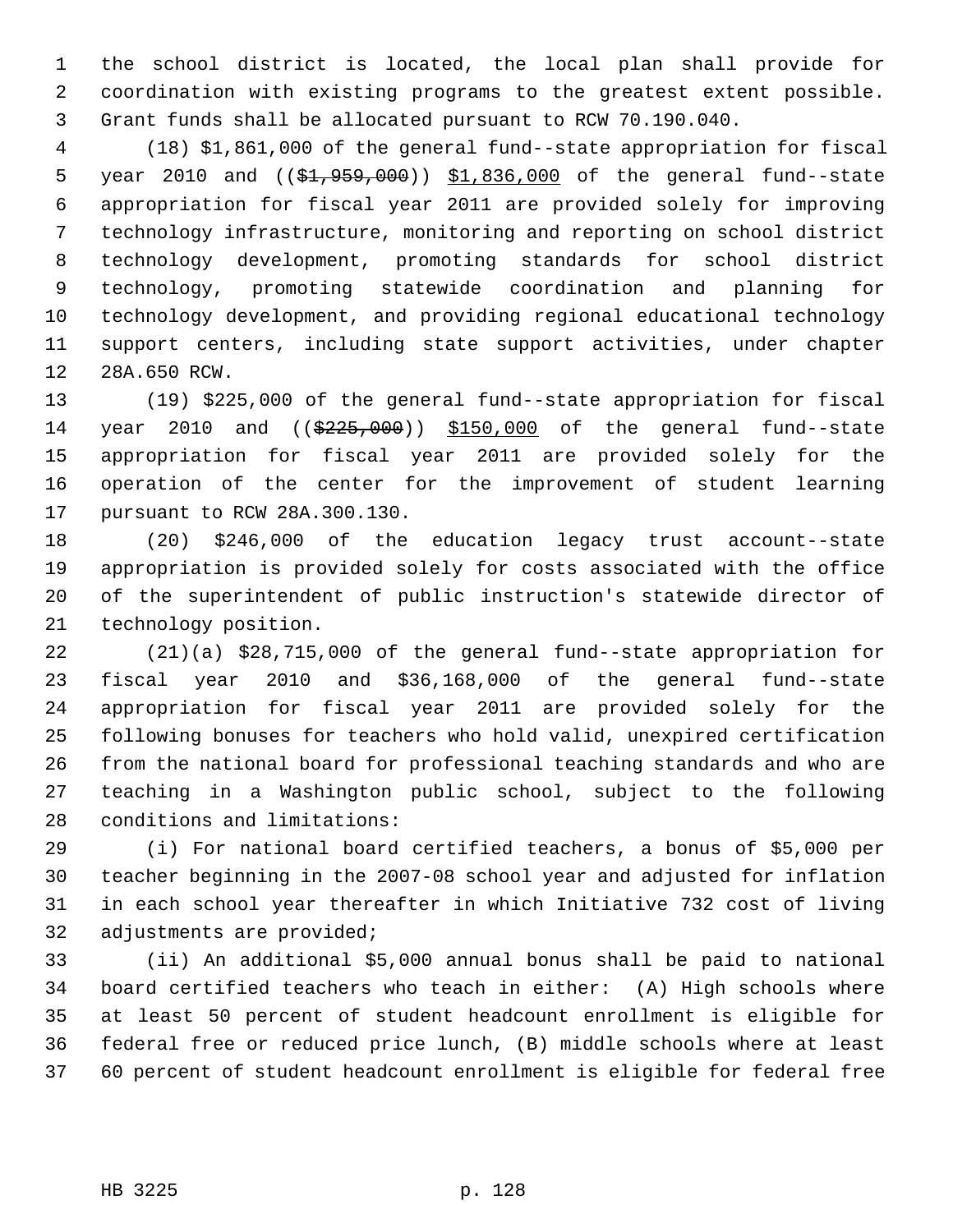1 or reduced price lunch, or (C) elementary schools where at least 70 2 percent of student headcount enrollment is eligible for federal free or 3 reduced price lunch;

 4 (iii) The superintendent of public instruction shall adopt rules to 5 ensure that national board certified teachers meet the qualifications 6 for bonuses under (a)(ii) of this subsection for less than one full 7 school year receive bonuses in a pro-rated manner; and

 8 (iv) During the 2009-10 and 2010-11 school years, and within the 9 available state and federal appropriations, certificated instructional 10 staff who have met the eligibility requirements and have applied for 11 certification from the national board for professional teaching 12 standards may receive a conditional two thousand dollars or the amount 13 set by the office of the superintendent of public instruction to 14 contribute toward the current assessment fee, not including the initial 15 up-front candidacy payment. The fee shall be an advance on the first 16 annual bonus under RCW 28A.405.415. The assessment fee for national 17 certification is provided in addition to compensation received under a 18 district's salary schedule adopted in accordance with RCW 28A.405.200 19 and shall not be included in calculations of a district's average 20 salary and associated salary limitation under RCW 28A.400.200. 21 Recipients who fail to receive certification after three years are 22 required to repay the assessment fee, not including the initial up-23 front candidacy payment, as set by the national board for professional 24 teaching standards and administered by the office of the superintendent 25 of public instruction. The office of the superintendent of public 26 instruction shall adopt rules to define the terms for initial grant of 27 the assessment fee and repayment, including applicable fees.

28 (b) Included in the amounts provided in this subsection are amounts 29 for mandatory fringe benefits.

30 (22) \$2,475,000 of the general fund--state appropriation for fiscal 31 year 2010 and ((\$912,000)) \$456,000 of the general fund--state 32 appropriation for fiscal year 2011 are provided solely for secondary 33 career and technical education grants pursuant to chapter 170, Laws of 34 2008. This funding may additionally be used to support FIRST Robotics 35 programs. In fiscal year 2011, if equally matched by private 36 donations, \$300,000 of the appropriation shall be used to support FIRST 37 Robotics programs, including FIRST Robotics professional development.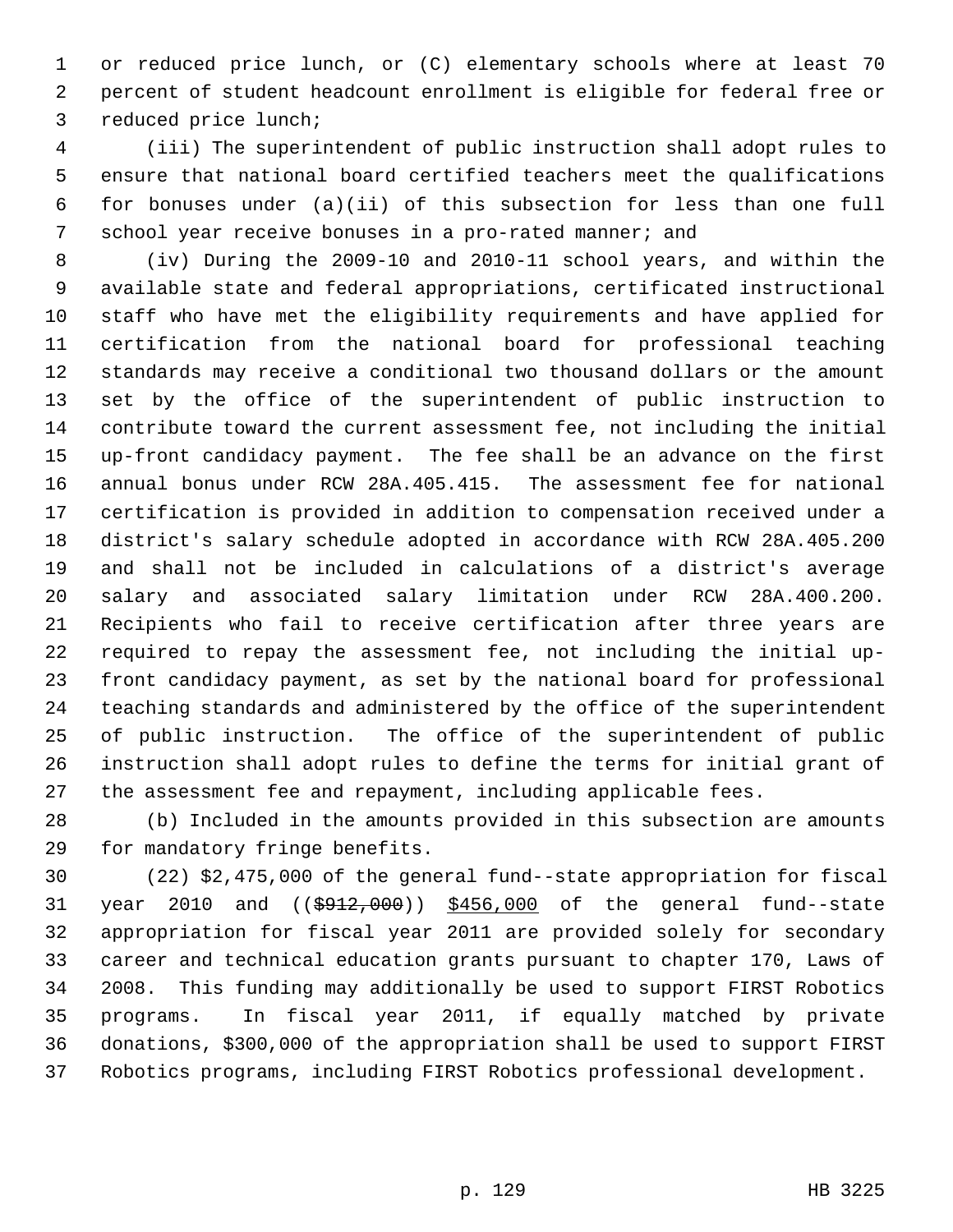1 (23) ((\$150,000)) \$75,000 of the general fund--state appropriation 2 for fiscal year 2011 is provided solely for the implementation of House 3 Bill No. 2621 (K-12 school resource programs). If the bill is not 4 enacted by June 30, 2010, the amount provided in this subsection shall 5 lapse.

 6 (24) \$300,000 of the general fund--state appropriation for fiscal 7 year 2010 is provided solely for the local farms-healthy kids program 8 as described in chapter 215, Laws of 2008. The program is suspended in 9 the 2011 fiscal year, and not eliminated.

10 (25) \$2,348,000 of the general fund--state appropriation for fiscal 11 year 2010 and ((\$2,000,000)) \$1,000,000 of the general fund--state 12 appropriation for fiscal year 2011 are provided solely for a beginning 13 educator support program. School districts and/or regional consortia 14 may apply for grant funding beginning in the 2009-10 school year. The 15 superintendent shall implement this program in 5 to 15 school districts 16 and/or regional consortia. The program provided by a district and/or 17 regional consortia shall include: A paid orientation; assignment of a 18 qualified mentor; development of a professional growth plan for each 19 beginning teacher aligned with professional certification; release time 20 for mentors and new teachers to work together, and teacher observation 21 time with accomplished peers. \$250,000 may be used to provide state-22 wide professional development opportunities for mentors and beginning 23 educators. The superintendent of public instruction shall adopt rules 24 to establish and operate a research-based beginning educator support 25 program no later than August 31, 2009. OSPI must evaluate the 26 program's progress and may contract for this work. A report to the 27 legislature about the beginning educator support program is due 28 November 1, 2010.

29 (26) (( $\frac{4}{29}$ , 290, 000) \$1, 790, 000 of the education legacy trust 30 account--state appropriation is provided solely for the development and 31 implementation of diagnostic assessments, consistent with the 32 recommendations of the Washington assessment of student learning work 33 group.

34 (27) Funding within this section is provided for implementation of 35 Engrossed Substitute Senate Bill No. 5414 (statewide assessments and 36 curricula).

37 (28) \$530,000 of the general fund--state appropriation for fiscal 38 year 2010 and ((\$530,000)) \$265,000 of the general fund--state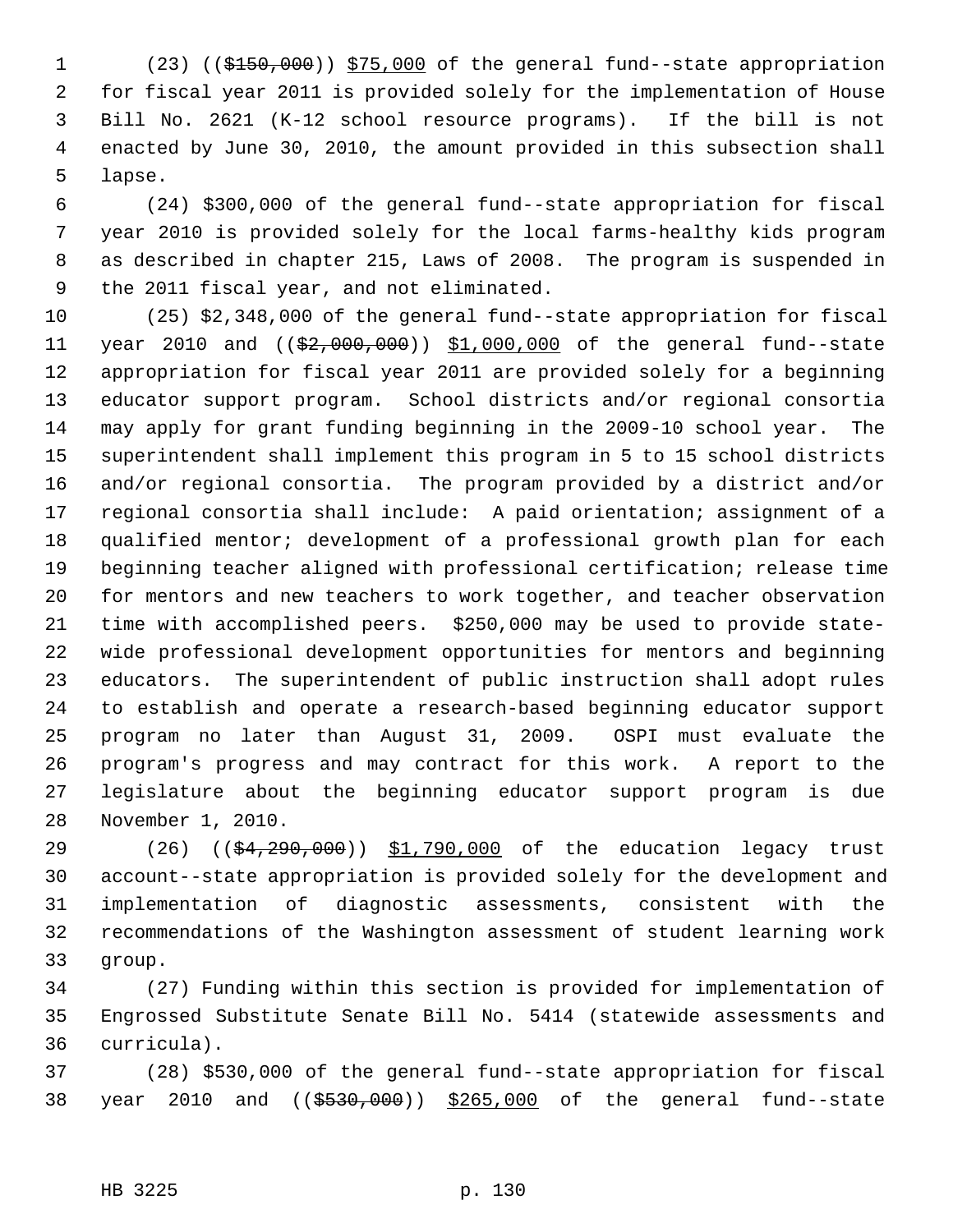1 appropriation for fiscal year 2011 are provided solely for the 2 leadership internship program for superintendents, principals, and 3 program administrators.

 4 (29) Funding for the community learning center program, established 5 in RCW 28A.215.060, and providing grant funding for the 21st century 6 after-school program, is suspended and not eliminated.

 7 (30) \$2,357,000 of the general fund--state appropriation for fiscal 8 year 2011 is provided solely for implementation of Engrossed Second 9 Substitute Senate Bill No. 6696 (education reform). Of the amount 10 provided, \$142,000 is provided to the professional educators' standards 11 board and \$120,000 is provided to the system of the educational service 12 districts, to fulfill their respective duties under the bill.

(End of part)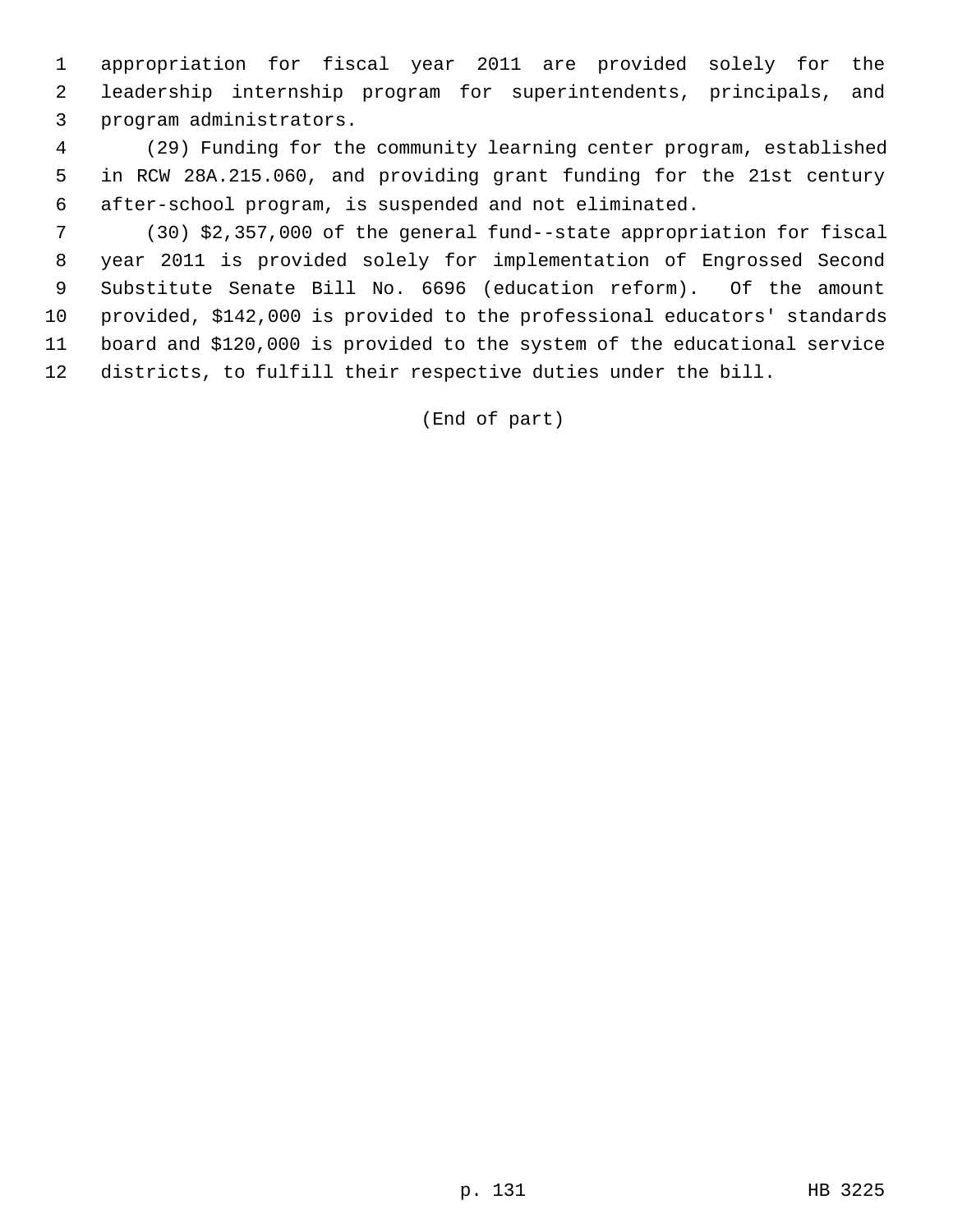| 1             | PART VI                                                                     |
|---------------|-----------------------------------------------------------------------------|
| $\mathcal{L}$ | <b>HIGHER EDUCATION</b>                                                     |
|               |                                                                             |
| 3             | Sec. 601. 2010 sp.s. c 37 s 603 (uncodified) is amended to read as          |
| 4             | follows:                                                                    |
| 5             | FOR THE STATE BOARD FOR COMMUNITY AND TECHNICAL COLLEGES                    |
| 6             | General Fund--State Appropriation (FY 2010) \$631,804,000                   |
| 7             | General Fund--State Appropriation (FY 2011) $($ $($ $\frac{2011}{1000})$    |
| 8             | \$603, 296, 000                                                             |
| 9             | General Fund--Federal Appropriation \$17,171,000                            |
| 10            | Education Legacy Trust Account--State Appropriation $\ldots$ , \$95,035,000 |
| 11            | Opportunity Express Account--State Appropriation \$18,556,000               |
| 12            | TOTAL APPROPRIATION $(31,392,311,000)$                                      |
| 13            | \$1,365,862,000                                                             |
| 14            | The appropriations in this section are subject to the following             |
| 15            | conditions and limitations:                                                 |
|               |                                                                             |

16 (1) \$28,761,000 of the general fund--state appropriation for fiscal 17 year 2010, \$28,761,000 of the general fund--state appropriation for 18 fiscal year 2011, and \$17,556,000 of the opportunity express account-- 19 state appropriation are provided solely as special funds for training 20 and related support services, including financial aid, as specified in 21 RCW 28C.04.390. Funding is provided to support at least 6,200 full-22 time equivalent students in fiscal year 2010 and at least 9,984 full-23 time equivalent students in fiscal year 2011.

24 (2) \$2,725,000 of the general fund--state appropriation for fiscal 25 year 2010 and \$2,725,000 of the general fund--state appropriation for 26 fiscal year 2011 are provided solely for administration and customized 27 training contracts through the job skills program. The state board 28 shall make an annual report by January 1st of each year to the governor 29 and to the appropriate policy and fiscal committees of the legislature 30 regarding implementation of this section, listing the scope of grant 31 awards, the distribution of funds by educational sector and region of 32 the state, and the results of the partnerships supported by these 33 funds.

34 (3) Of the amounts appropriated in this section, \$3,500,000 is 35 provided solely for the student achievement initiative.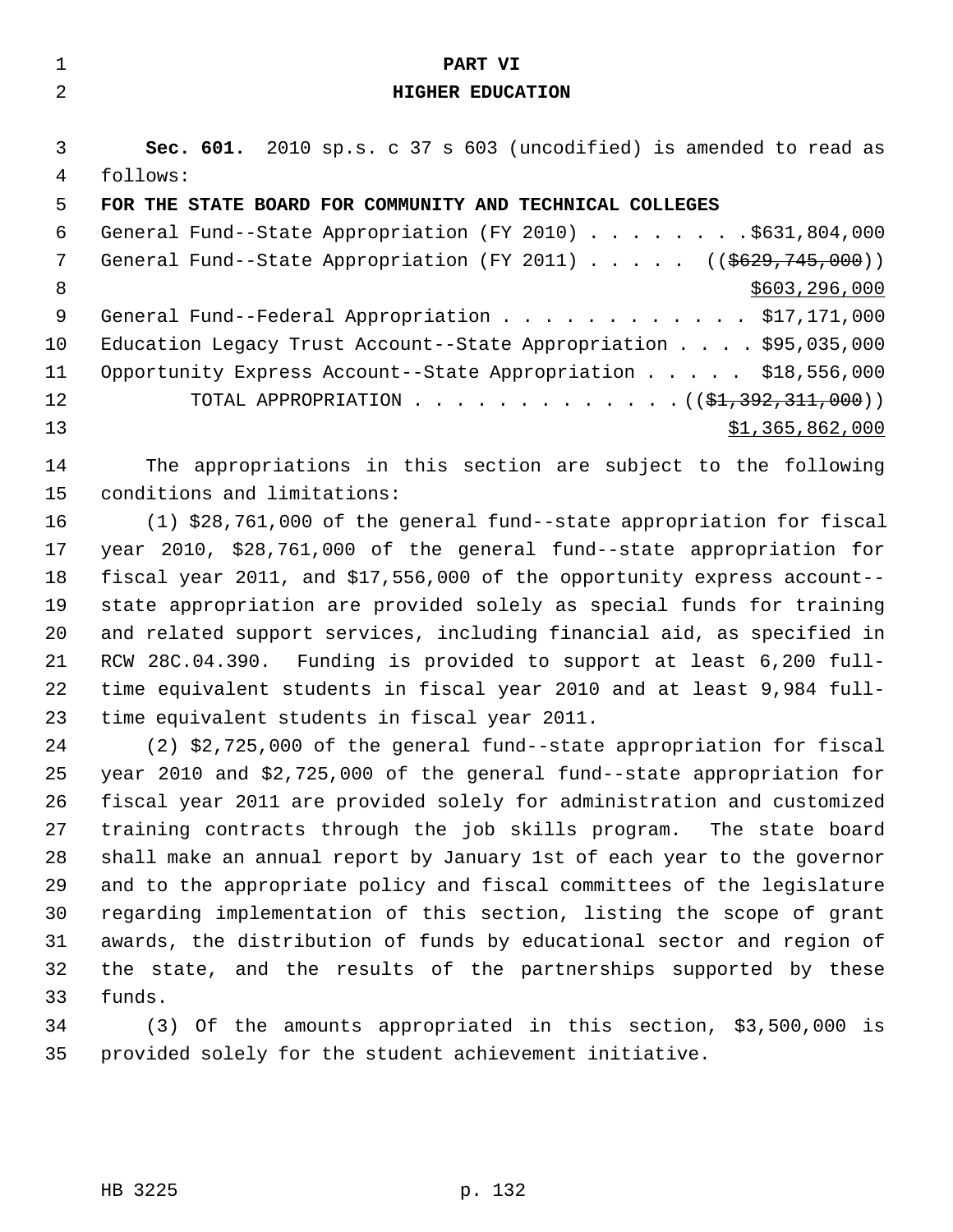1 (4) When implementing the appropriations in this section, the state 2 board and the trustees of the individual community and technical 3 colleges shall minimize impact on academic programs, maximize 4 reductions in administration, and shall at least maintain, and endeavor 5 to increase, enrollment opportunities and degree and certificate 6 production in high employer-demand fields of study at their academic 7 year 2008-09 levels.

 8 (5) Within the board's 2009-11 biennial budget allocation to 9 Bellevue College, and pursuant to RCW 28B.50.810, the college may 10 implement, on a tuition and fee basis, an additional applied 11 baccalaureate degree in interior design. This program is intended to 12 provide students with additional opportunities to earn baccalaureate 13 degrees and to respond to emerging job and economic growth 14 opportunities. The program reviews and approval decisions required by 15 RCW 28B.50.810 (3) and (4) shall be completed by July 31, 2009, so that 16 the degree may be offered during the 2009-10 academic year.

17 (6) In accordance with the recommendations of the higher education 18 coordinating board's 2008 *Kitsap region higher education center study,* 19 the state board shall facilitate development of university centers by 20 allocating thirty 2-year and 4-year partnership full-time enrollment 21 equivalencies to Olympic College and ten 2-year and 4-year partnership 22 full-time enrollment equivalencies to Peninsula College. The colleges 23 shall use the allocations to establish a partnership with a 24 baccalaureate university or universities for delivery of upper division 25 degree programs in the Kitsap region. The Olympic and Peninsula 26 Community College districts shall additionally work together to ensure 27 coordinated development of these and other future baccalaureate 28 opportunities through coordinated needs assessment, planning, and 29 scheduling.

30 (7) By September 1, 2009, the state board for community and 31 technical colleges, the higher education coordinating board, and the 32 office of financial management shall review and to the extent necessary 33 revise current 2009-11 performance measures and targets based on the 34 level of state, tuition, and other resources appropriated or authorized 35 in this act and in the omnibus 2009-11 omnibus capital budget act. The 36 boards and the office of financial management shall additionally 37 develop new performance targets for the 2011-13 and the 2013-15 biennia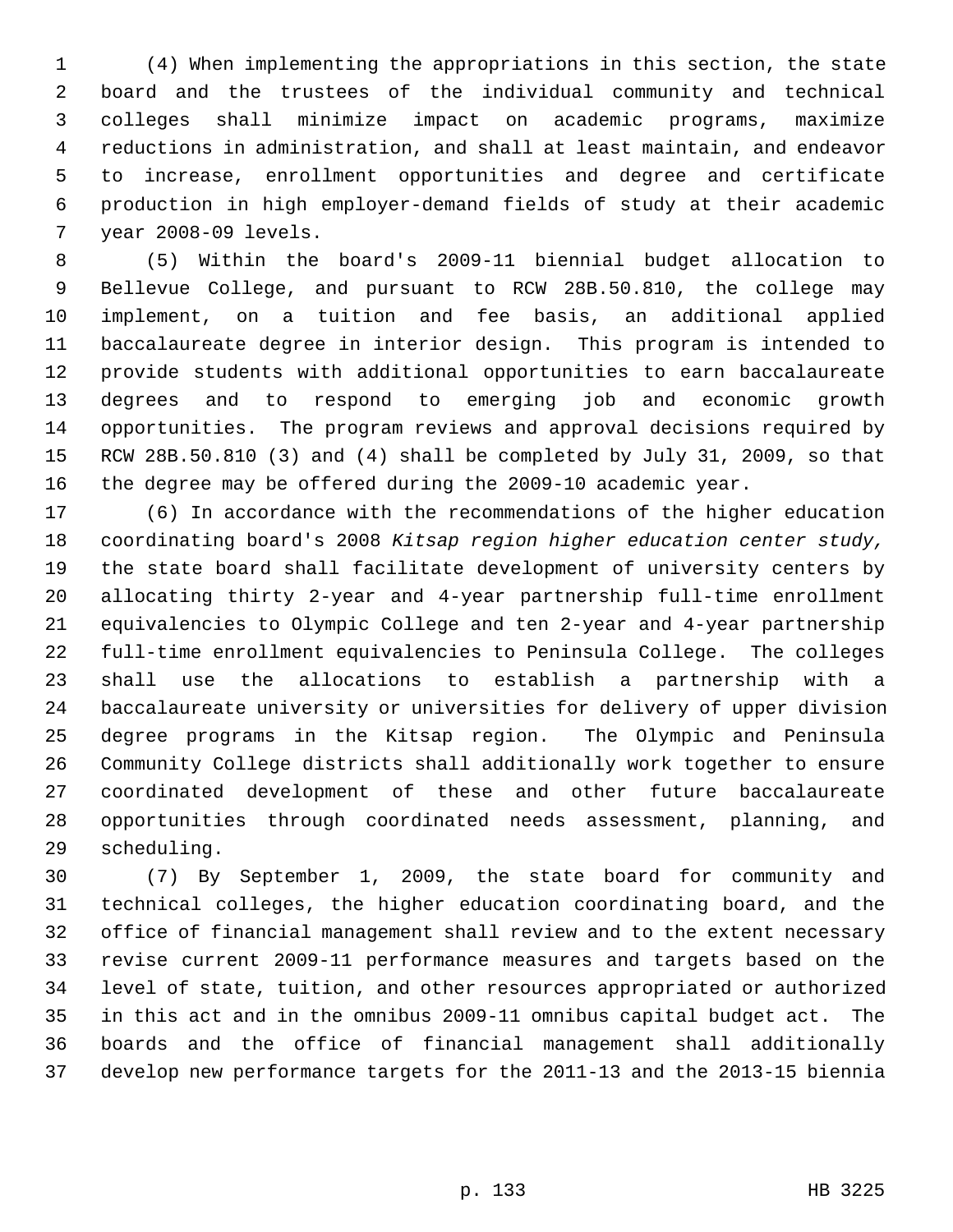1 that will guide and measure the community and technical college 2 system's contributions to achievement of the state's higher education 3 master plan goals.

 4 (8) \$2,250,000 of the general fund--state appropriation for fiscal 5 year 2010 and \$2,250,000 of the general fund--state appropriation for 6 fiscal year 2011 are provided solely for the hospital employee 7 education and training program under which labor, management, and 8 college partnerships develop or expand and evaluate training programs 9 for incumbent hospital workers that lead to careers in nursing and 10 other high-demand health care occupations. The board shall report 11 student progress, outcomes, and costs to the relevant fiscal and policy 12 committees of the legislature by November 2009 and November 2010.

13 (9) Community and technical colleges are not required to send mass 14 mailings of course catalogs to residents of their districts. Community 15 and technical colleges shall consider lower cost alternatives, such as 16 mailing postcards or brochures that direct individuals to online 17 information and other ways of acquiring print catalogs.

18 (10) \$1,112,000 of the general fund--state appropriation for fiscal 19 year 2010 and \$1,113,000 of the general fund--state appropriation for 20 fiscal year 2011 are provided solely for the state board to enhance 21 online distance learning and open courseware technology. Funds shall 22 be used to support open courseware, open textbooks, open licenses to 23 increase access, affordability and quality of courses in higher 24 education. The state board for community and technical colleges shall 25 select the most appropriate courses to support open courseware based 26 solely upon criteria of maximizing the value of instruction and 27 reducing costs of textbooks and other instructional materials for the 28 greatest number of students in higher education, regardless of the type 29 of institution those students attend.

30 (11) \$158,000 of the general fund--state appropriation for fiscal 31 year 2011 is provided solely to implement House Bill No. 2694 (B.S. in 32 nursing/university center). If the bill is not enacted by June 30, 33 2010, the amount provided in this subsection shall lapse.

34 (12)(a) The labor education and research center is transferred from 35 The Evergreen State College to south Seattle community college and 36 shall begin operations on July 1, 2010.

37 (b) At least \$164,000 of the general fund--state appropriation for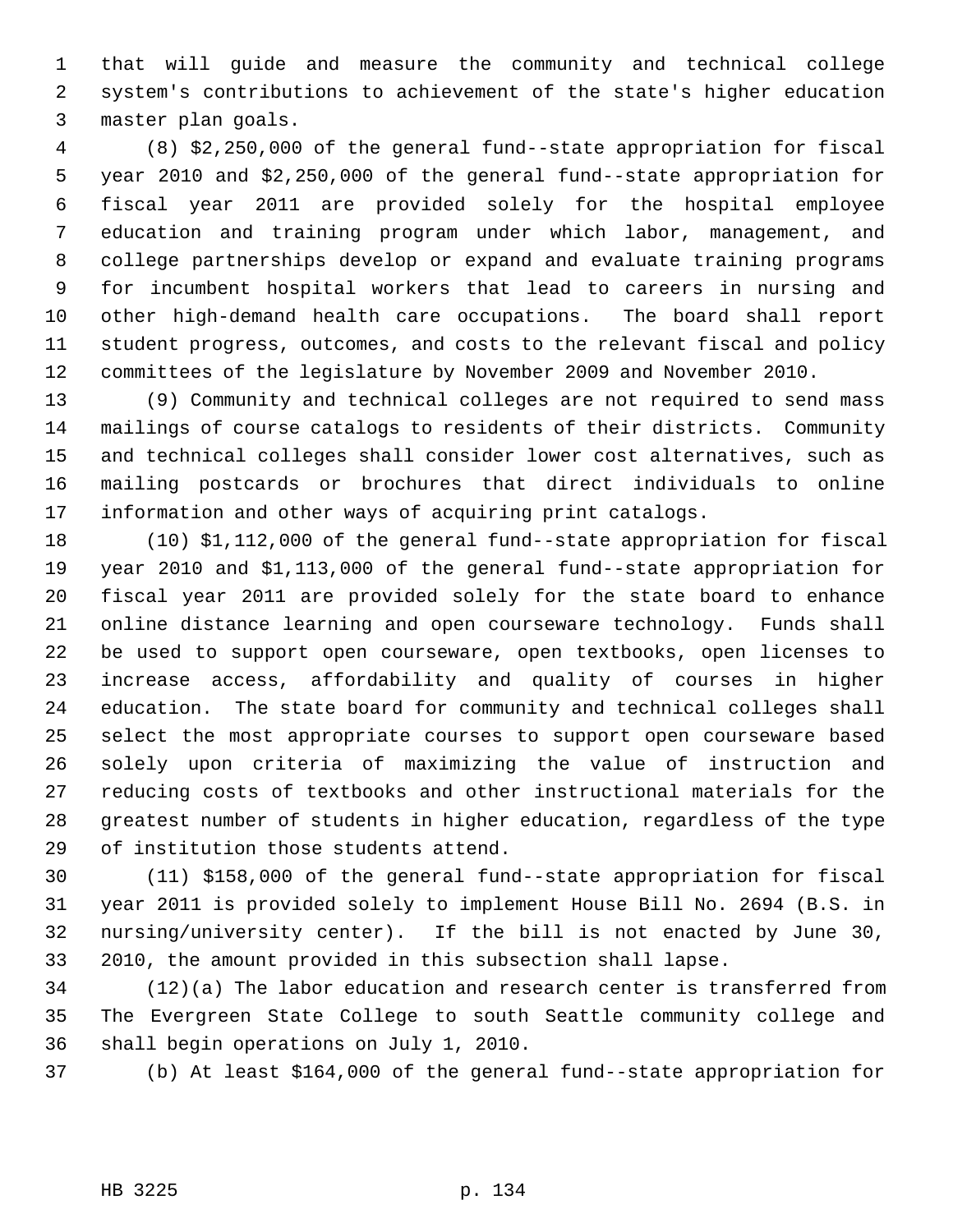1 fiscal year 2011 shall be expended on the labor education and research 2 center to provide outreach programs and direct educational and research 3 services to labor unions and worker-centered organizations.

 4 (13) \$1,000,000 of the opportunity express account--state 5 appropriation is provided solely for the opportunity grant program as 6 specified in RCW 28B.50.271.

 7 (14) \$1,750,000 of the general fund--state appropriation for fiscal 8 year 2011 is provided solely for the state board for community and 9 technical colleges to contract with the aerospace training and research 10 center on Paine field in Everett, Washington to support industry-11 identified training in the aerospace sector.

12 (15) Sufficient amounts are provided in this section to implement 13 the food stamp employment and training program under Second Substitute 14 House Bill No. 2782 (security lifeline act).

15 **Sec. 602.** 2010 sp.s. c 37 s 604 (uncodified) is amended to read as 16 follows:

# 17 **FOR THE UNIVERSITY OF WASHINGTON**

| 18 | General Fund--State Appropriation (FY 2010) \$269,571,000                        |
|----|----------------------------------------------------------------------------------|
| 19 | General Fund--State Appropriation (FY 2011) $($ $($ $\frac{2771}{0.092}$ , 000)) |
| 20 | \$259,706,000                                                                    |
| 21 | General Fund--Federal Appropriation \$43,971,000                                 |
| 22 | Education Legacy Trust Account--State Appropriation $\ldots$ , \$54,534,000      |
| 23 | Accident Account--State Appropriation \$6,750,000                                |
| 24 | Medical Aid Account--State Appropriation \$6,540,000                             |
| 25 | Biotoxin Account--State Appropriation \$449,000                                  |
| 26 | TOTAL APPROPRIATION $\ldots$ , ( $(\frac{1}{5652}, \frac{907}{100})$ )           |
| 27 | \$641,521,000                                                                    |

28 The appropriations in this section are subject to the following 29 conditions and limitations:

30 (1) In implementing the appropriations in this section, the 31 president and regents shall seek to minimize impacts on student 32 services and instructional programs by maximizing reductions in 33 administration and other non-instructional activities.

34 (2) Because higher education is an essential driver of economic 35 recovery and development, the university shall maintain, and endeavor 36 to increase, enrollment and degree production levels at or beyond their 37 academic year 2008-09 levels in the following high-demand fields: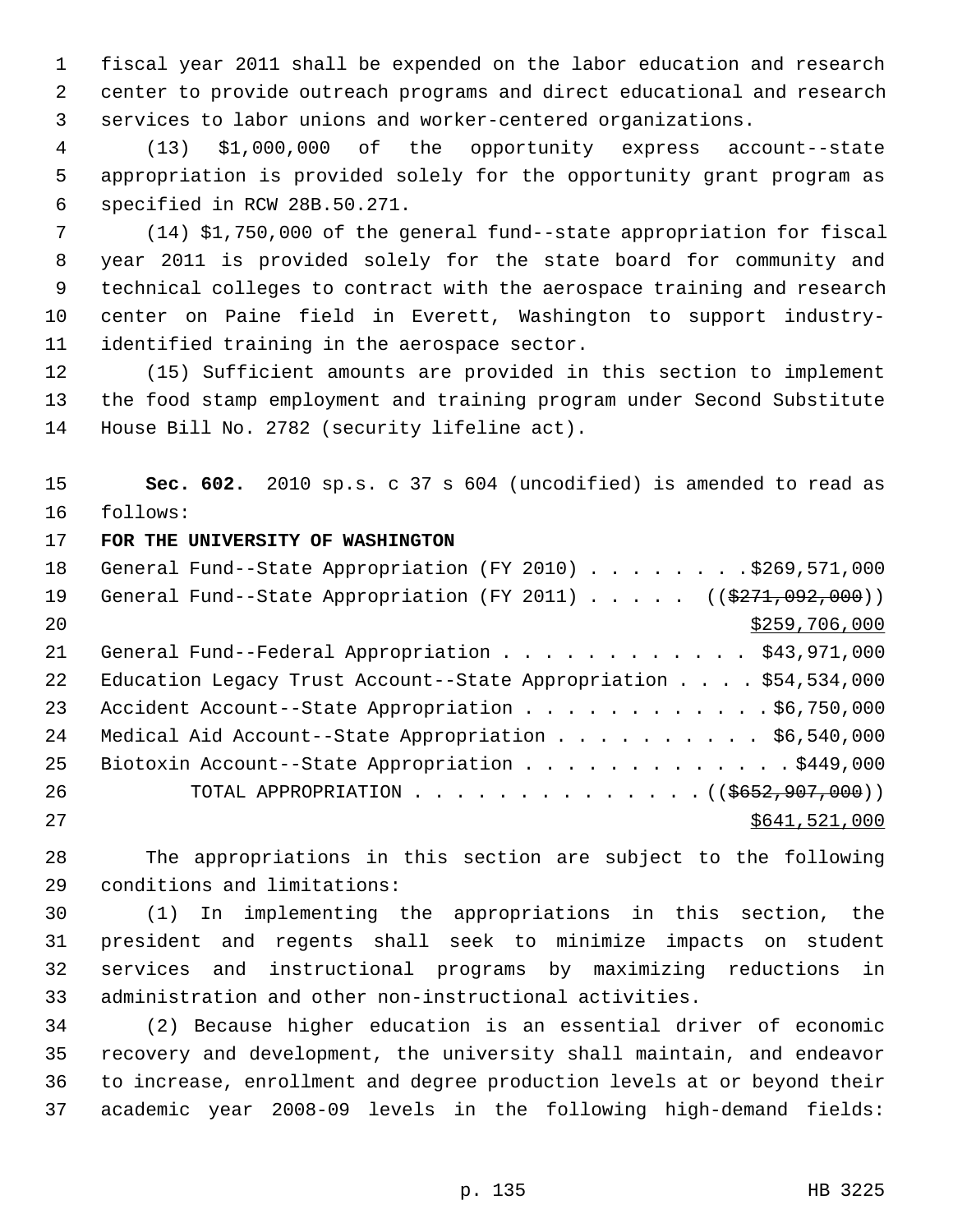1 Biological and biomedical sciences; computer and information sciences; 2 education with specializations in special education, math, or science; 3 engineering and engineering technology; health professions and related 4 clinical sciences; and mathematics and statistics.

 5 (3) \$75,000 of the general fund--state appropriation for fiscal 6 year 2010 and \$75,000 of the general fund--state appropriation for 7 fiscal year 2011 are provided solely for forestry research by the 8 Olympic natural resources center.

 9 (4) \$150,000 of the general fund--state appropriation for fiscal 10 year 2010 is provided solely for the William D. Ruckelshaus center for 11 facilitation, support, and analysis to support the nurse staffing 12 steering committee in its work to apply best practices related to 13 patient safety and nurse staffing.

14 (5) \$54,000 of the general fund--state appropriation for fiscal 15 year 2010 and \$54,000 of the general fund--state appropriation for 16 fiscal year 2011 are provided solely for the University of Washington 17 geriatric education center to provide a voluntary adult family home 18 certification program. In addition to the minimum qualifications 19 required under RCW 70.128.120, individuals participating in the 20 voluntary adult family home certification program shall complete fifty-21 two hours of class requirements as established by the University of 22 Washington geriatric education center. Individuals completing the 23 requirements of RCW 70.128.120 and the voluntary adult family home 24 certification program shall be issued a certified adult family home 25 license by the department of social and health services. The 26 department of social and health services shall adopt rules implementing 27 the provisions of this subsection.

28 (6) \$50,000 of the general fund--state appropriation for fiscal 29 year 2010 and \$52,000 of the general fund--state appropriation for 30 fiscal year 2011 are provided solely for the center for international 31 trade in forest products in the college of forest resources.

 $32$  (( $\left(\frac{48}{1}\right)$ ) (7) \$250,000 of the general fund--state appropriation for 33 fiscal year 2011 is provided solely for joint planning to increase the 34 number of residency positions and programs in eastern Washington and 35 Spokane within the existing Washington, Wyoming, Alaska, Montana, Idaho 36 (WWAMI) regional medical education program partnership between the 37 University of Washington school of medicine, Washington State 38 University, and area physicians and hospitals. The joint planning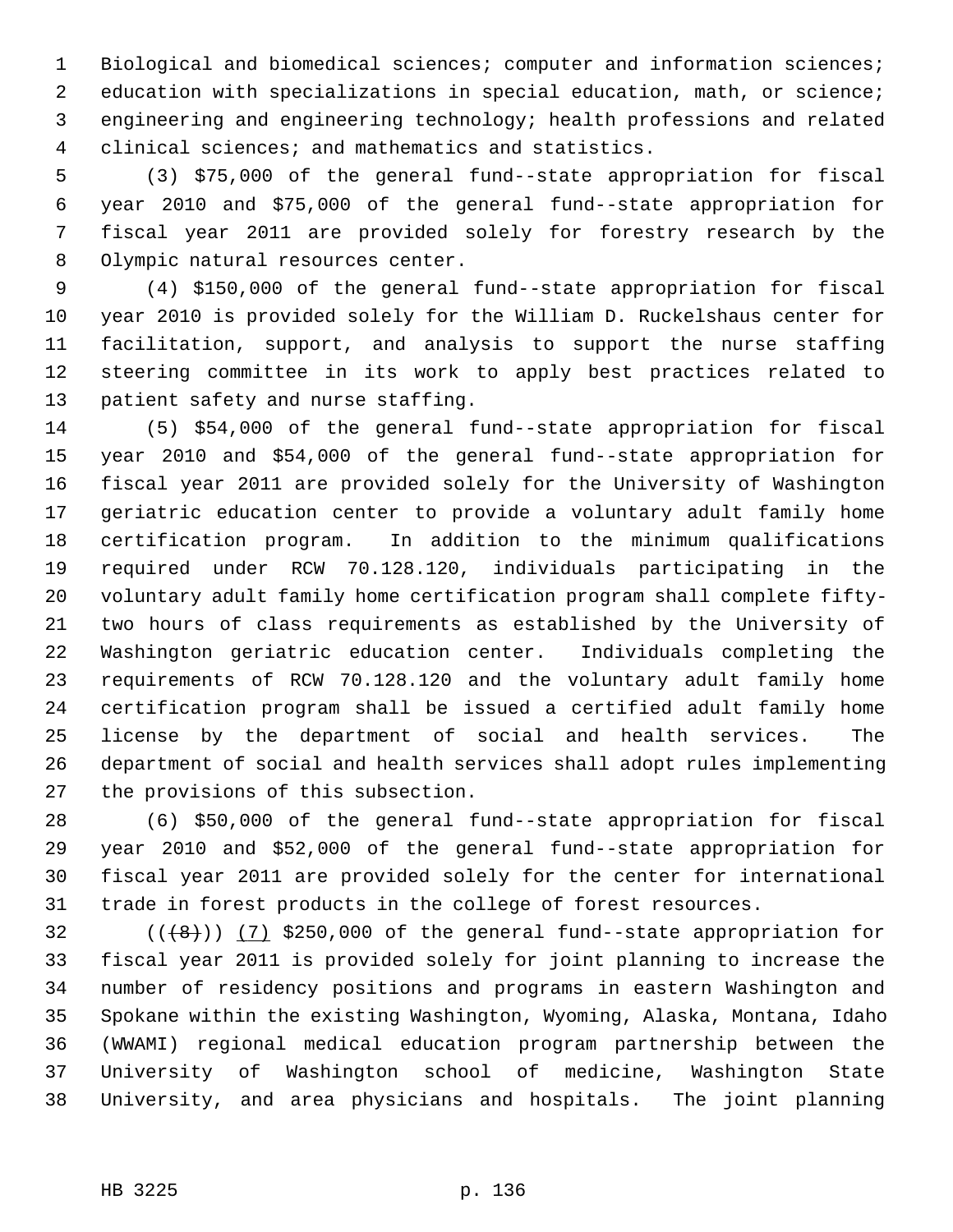1 efforts are to include preparation of applications for new residency 2 programs in family medicine, internal medicine, obstetrics, psychiatry 3 and general surgery; business plans for those new programs; and for 4 increasing the number of positions in existing programs among regional 5 academic and hospital partners and networks. The results of the joint 6 planning efforts, including the status of the application preparation 7 and business plan, must be reported to the house of representatives 8 committee on higher education and the senate committee on higher 9 education and workforce development by December 1, 2010.

10  $((+9))$  (8) \$25,000 of the general fund--state appropriation for 11 fiscal year 2011 is provided solely for implementation of chapter 164, 12 Laws of 2010 (local government infrastructure). The University of 13 Washington shall use a qualified researcher to report the percentage 14 probability that the application's assumptions and estimates of jobs 15 created and increased tax receipts will be achieved by the projects. 16 In making this report, the qualified researcher shall work with the 17 department of revenue and the applicants to develop a series of factors 18 that are based on available economic metrics and sound principles.

19 **Sec. 603.** 2010 sp.s. c 37 s 605 (uncodified) is amended to read as 20 follows:

21 **FOR WASHINGTON STATE UNIVERSITY**

| 22 | General Fund--State Appropriation (FY 2010) \$169,462,000                             |
|----|---------------------------------------------------------------------------------------|
| 23 | General Fund--State Appropriation (FY 2011) ( $(\frac{2178}{223}, \frac{283}{100})$ ) |
| 24 | \$170,699,000                                                                         |
| 25 | General Fund--Federal Appropriation \$15,772,000                                      |
| 26 | Education Legacy Trust Account--State Appropriation $\ldots$ . \$34,435,000           |
| 27 | TOTAL APPROPRIATION $\ldots$ , ( $(\frac{2397}{2952}, 952, 000)$ )                    |
| 28 | \$390,368,000                                                                         |

29 The appropriations in this section are subject to the following 30 conditions and limitations:

31 (1) In implementing the appropriations in this section, the 32 president and regents shall seek to minimize impacts on student 33 services and instructional programs by maximizing reductions in 34 administration and other non-instructional activities.

35 (2) Because higher education is an essential driver of economic 36 recovery and development, the university shall maintain, and endeavor 37 to increase, enrollment and degree production levels at or beyond their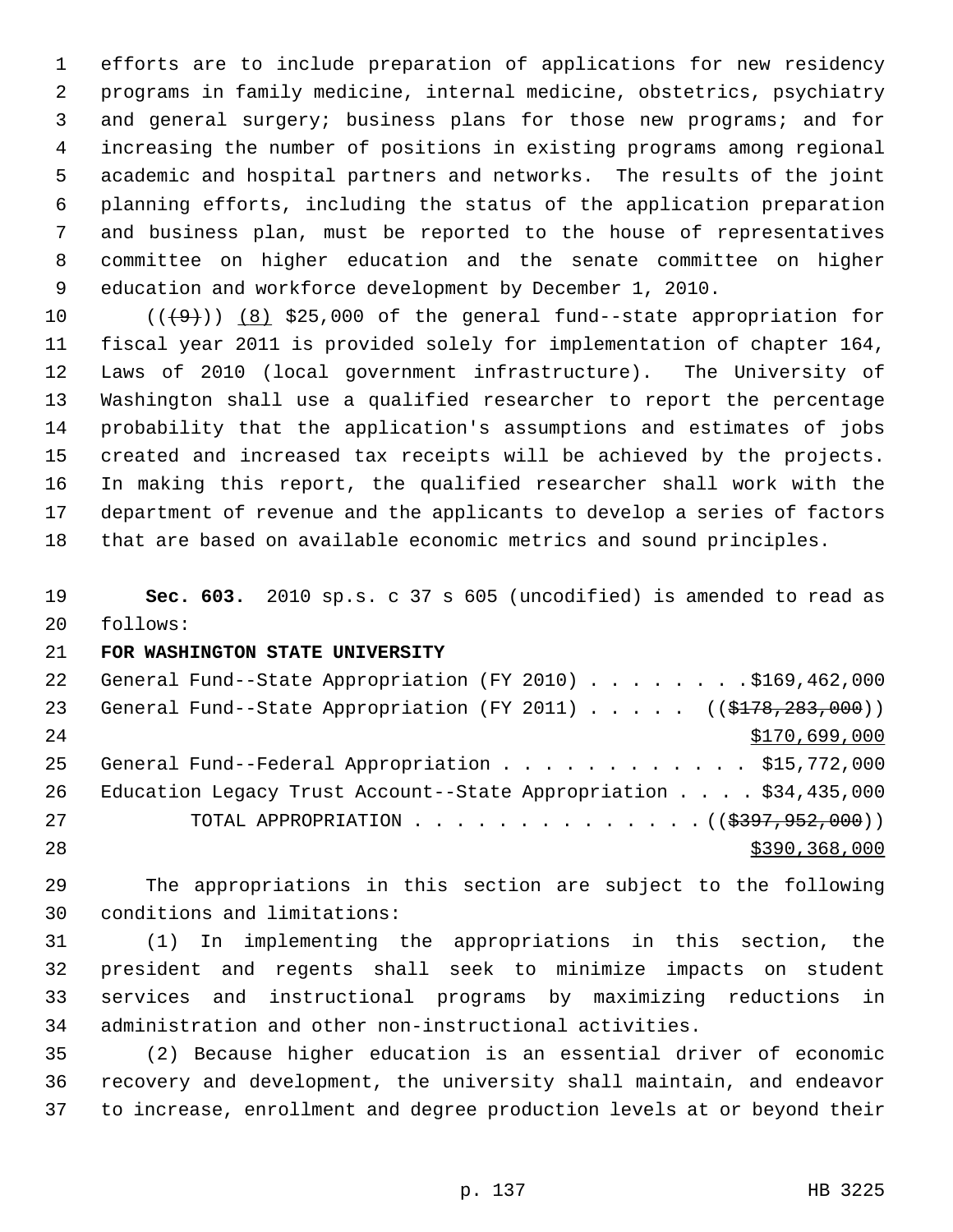1 academic year 2008-09 levels in the following high-demand fields: 2 Biological and biomedical sciences; computer and information sciences; 3 education with specializations in special education, math, or science; 4 engineering and engineering technology; health professions and related 5 clinical sciences; and mathematics and statistics.

 6 (3) When implementing reductions for fiscal year 2010 and fiscal 7 year 2011, Washington State University shall minimize reductions to 8 extension services and agriculture extension services. Agriculture 9 extension includes:

10 (a) Faculty with extension appointments working within the 11 following departments in the college of agricultural, human, and 12 natural resource sciences with extension appointments: Animal 13 sciences, crop and soil sciences, entomology, horticulture, and plant 14 pathology;

15 (b) The portion of county extension educators' appointments 16 assigned to the "agricultural programs" area;

17 (c) Staff with extension appointments and extension operating 18 allocations located at the irrigated agriculture research and extension 19 center (Prosser), northwest Washington research and extension center 20 (Mt. Vernon), and tree fruit research and extension center (Wenatchee); 21 and

22 (d) Extension contributions to the center for precision 23 agricultural systems, center for sustaining agriculture and natural 24 resources, and the agriculture weather network.

25 (4) \$75,000 of the general fund--state appropriation for fiscal 26 year 2010 and \$75,000 of the general fund--state appropriation for 27 fiscal year 2011 are provided solely for research related to honeybee 28 colony collapse disease.

29 **Sec. 604.** 2010 sp.s. c 37 s 606 (uncodified) is amended to read as 30 follows:

## 31 **FOR EASTERN WASHINGTON UNIVERSITY**

32 General Fund--State Appropriation (FY 2010) . . . . . . . \$34,689,000 33 General Fund--State Appropriation (FY 2011) . . . . . ((\$36,666,000))  $34$  \$35,126,000 35 General Fund--Federal Appropriation . . . . . . . . . . . . \$5,522,000 36 Education Legacy Trust Account--State Appropriation . . . . \$16,041,000 37 TOTAL APPROPRIATION . . . . . . . . . . . . . . ((\$92,918,000))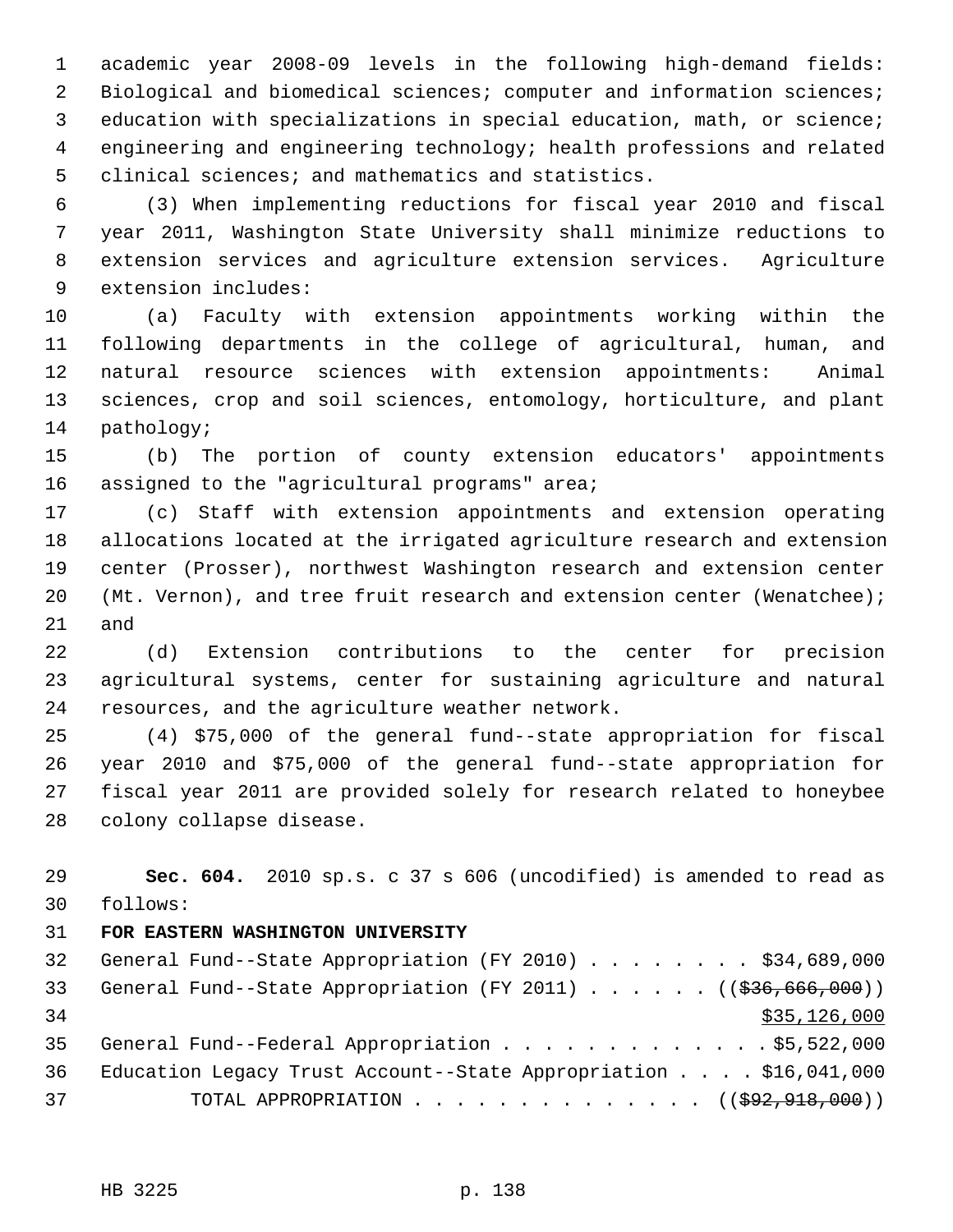2 The appropriations in this section are subject to the following 3 conditions and limitations:

 4 (1) In implementing the appropriations in this section, the 5 president and governing board shall seek to minimize impacts on student 6 services and instructional programs by maximizing reductions in 7 administration and other non-instructional activities.

 8 (2) Because higher education is an essential driver of economic 9 recovery and development, the university shall maintain, and endeavor 10 to increase, enrollment and degree production levels at or beyond their 11 academic year 2008-09 levels in the following high-demand fields: 12 Biological and biomedical sciences; computer and information sciences; 13 education with specializations in special education, math, or science; 14 engineering and engineering technology; health professions and related 15 clinical sciences; and mathematics and statistics.

16 (3) At least \$200,000 of the general fund--state appropriation for 17 fiscal year 2010 and at least \$200,000 of the general fund--state 18 appropriation for fiscal year 2011 shall be expended on the northwest 19 autism center.

20 **Sec. 605.** 2010 sp.s. c 37 s 607 (uncodified) is amended to read as 21 follows:

#### 22 **FOR CENTRAL WASHINGTON UNIVERSITY**

23 General Fund--State Appropriation (FY 2010) . . . . . . . \$30,289,000 24 General Fund--State Appropriation (FY 2011) . . . . . . ((\$33,803,000))  $25$  \$32,383,000 26 General Fund--Federal Appropriation . . . . . . . . . . . . \$6,975,000 27 Education Legacy Trust Account--State Appropriation . . . . \$19,012,000 28 TOTAL APPROPRIATION . . . . . . . . . . . . . ((<del>\$90,079,000</del>))  $29$  \$88,659,000

30 The appropriations in this section are subject to the following 31 conditions and limitations:

32 (1) In implementing the appropriations in this section, the 33 president and governing board shall seek to minimize impacts on student 34 services and instructional programs by maximizing reductions in 35 administration and other non-instructional activities.

36 (2) Because higher education is an essential driver of economic 37 recovery and development, the university shall maintain, and endeavor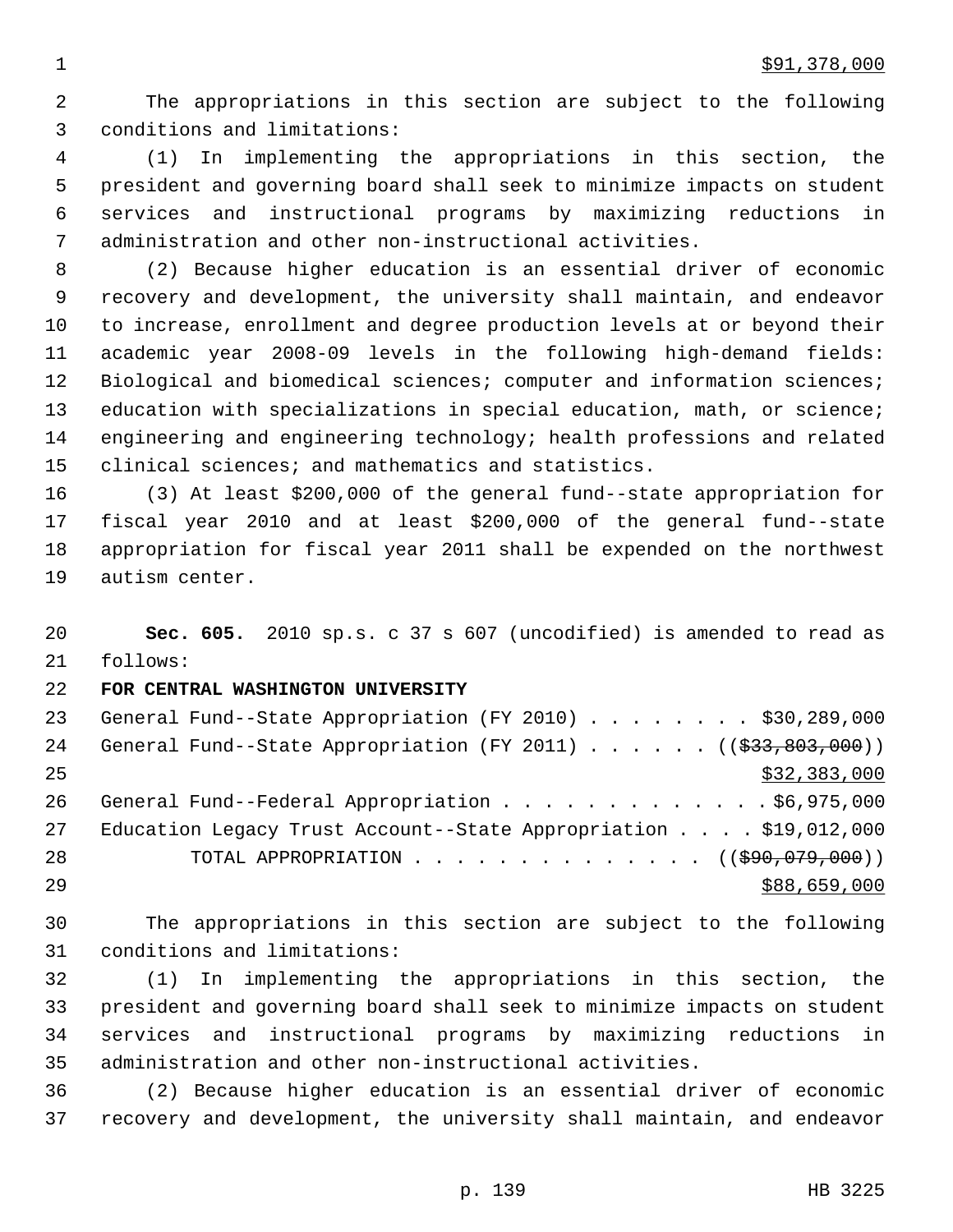1 to increase, enrollment and degree production levels at or beyond their 2 academic year 2008-09 levels in the following high-demand fields: 3 Biological and biomedical sciences; computer and information sciences; 4 education with specializations in special education, math, or science; 5 engineering and engineering technology; health professions and related 6 clinical sciences; and mathematics and statistics.

 7 **Sec. 606.** 2010 sp.s. c 37 s 608 (uncodified) is amended to read as 8 follows:

# 9 **FOR THE EVERGREEN STATE COLLEGE**

10 General Fund--State Appropriation (FY 2010) . . . . . . . . \$20,514,000 11 General Fund--State Appropriation (FY 2011) . . . . . ((\$18,505,000))  $12$   $$17,728,000$ 13 General Fund--Federal Appropriation . . . . . . . . . . . . \$2,366,000 14 Education Legacy Trust Account--State Appropriation . . . . \$5,417,000 15 TOTAL APPROPRIATION . . . . . . . . . . . . . . ((\$46,802,000)) 16 \$46,025,000

17 The appropriations in this section are subject to the following 18 conditions and limitations:

19 (1) In implementing the appropriations in this section, the 20 president and governing board shall seek to minimize impacts on student 21 services and instructional programs by maximizing reductions in 22 administration and other non-instructional activities.

23 (2) Because higher education is an essential driver of economic 24 recovery and development, the college shall maintain, and endeavor to 25 increase, enrollment and degree production levels at or beyond their 26 academic year 2008-09 levels in the following high-demand fields: 27 Biological and biomedical sciences; computer and information sciences; 28 education with specializations in special education, math, or science; 29 engineering and engineering technology; health professions and related 30 clinical sciences; and mathematics and statistics.

31 (3)(a) At least \$100,000 of the general fund--state appropriation 32 for fiscal year 2010 shall be expended on the labor education and 33 research center.

34 (b) In fiscal year 2011 the labor education and research center 35 shall be transferred from The Evergreen State College to south Seattle 36 community college.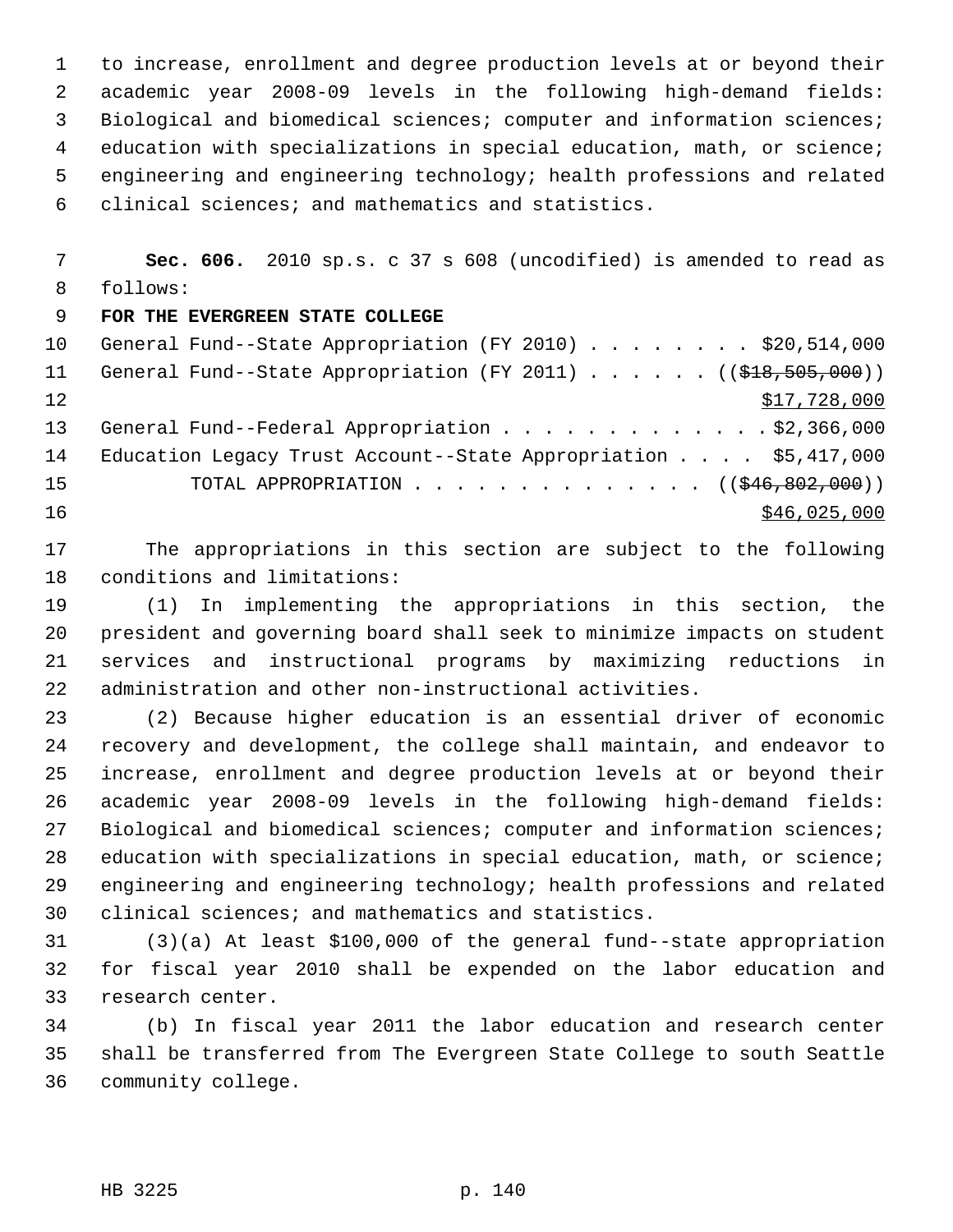1 (4) \$100,000 of the general fund--state appropriation for fiscal 2 year 2010 and \$100,000 of the general fund--state appropriation for 3 fiscal year 2011 are provided solely for the Washington state institute 4 for public policy to report to the legislature regarding efficient and 5 effective programs and policies. The report shall calculate the return 6 on investment to taxpayers from evidence-based prevention and 7 intervention programs and policies that influence crime, K-12 education 8 outcomes, child maltreatment, substance abuse, mental health, public 9 health, public assistance, employment, and housing. The institute for 10 public policy shall provide the legislature with a comprehensive list 11 of programs and policies that improve these outcomes for children and 12 adults in Washington and result in more cost-efficient use of public 13 resources. The institute shall submit interim reports by December 15, 14 2009, and October 1, 2010, and a final report by June 30, 2011. The 15 institute may receive additional funds from a private organization for 16 the purpose of conducting this study.

17 (5) To the extent federal or private funding is available for this 18 purpose, the Washington state institute for public policy and the 19 center for reinventing public education at the University of Washington 20 shall examine the relationship between participation in pension systems 21 and teacher quality and mobility patterns in the state. The department 22 of retirement systems shall facilitate researchers' access to necessary 23 individual-level data necessary to effectively conduct the study. The 24 researchers shall ensure that no individually identifiable information 25 will be disclosed at any time. An interim report on project findings 26 shall be completed by November 15, 2010, and a final report shall be 27 submitted to the governor and to the relevant committees of the 28 legislature by October 15, 2011.

29 (6) At least \$200,000 of the general fund--state appropriation for 30 fiscal year 2010 and at least \$200,000 of the general fund--state 31 appropriation for fiscal year 2011 shall be expended on the Washington 32 center for undergraduate education.

33 (7) \$15,000 of the general fund--state appropriation for fiscal 34 year 2010 is provided solely for the Washington state institute for 35 public policy to examine the need for and methods to increase the 36 availability of nonfood items, such as personal hygiene supplies, 37 soaps, paper products, and other items, to needy persons in the state. 38 The study shall examine existing private and public programs that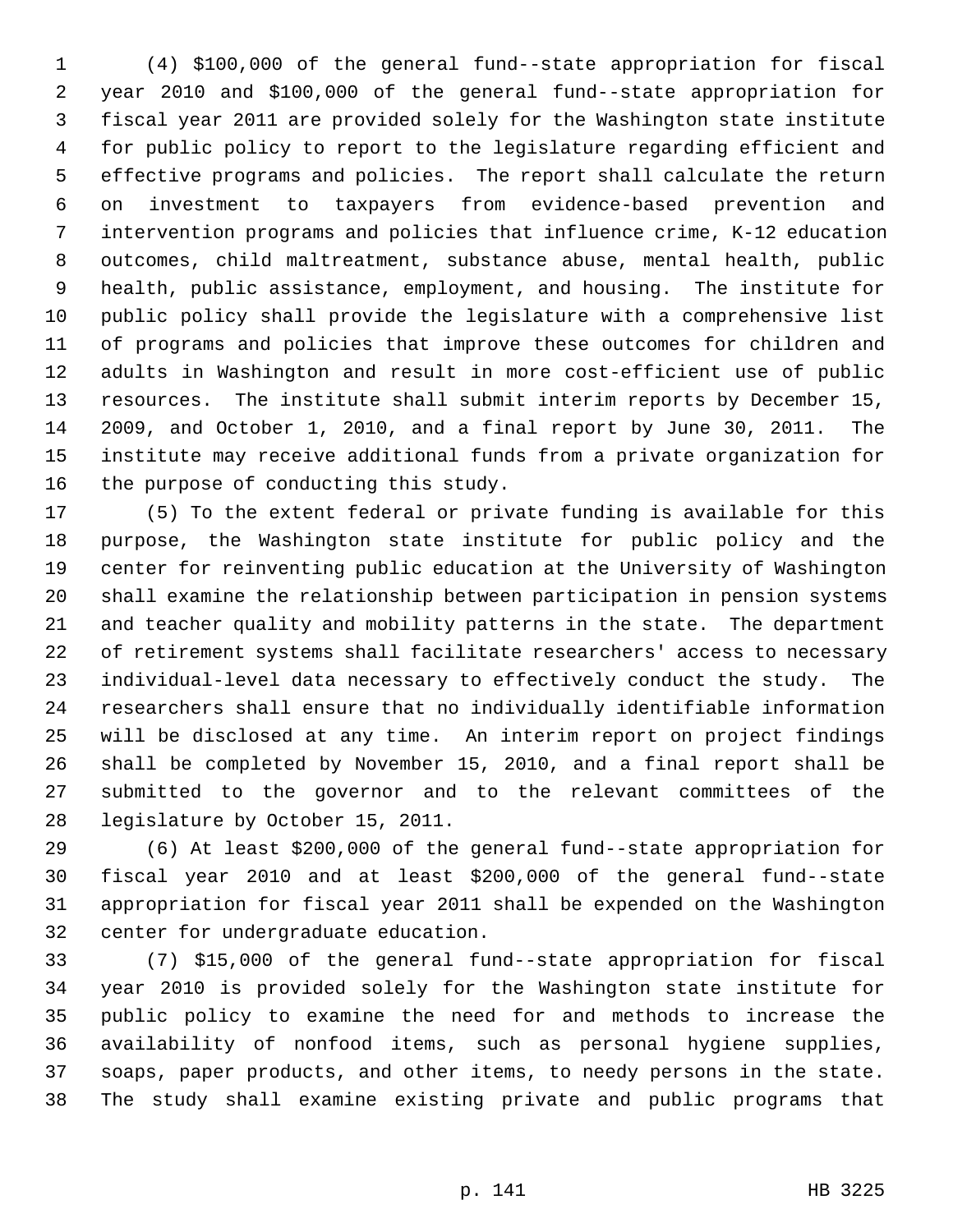1 provide such products, and develop recommendations for the most cost- 2 effective incentives for private and public agencies to increase local 3 distribution outlets and local and regional networks of supplies. A 4 final report shall be delivered to the legislature and the governor by 5 December 1, 2009.

 6 (8) \$17,000 of the general fund--state appropriation for fiscal 7 year 2010 and \$42,000 of the general fund--state appropriation for 8 fiscal year 2011 are provided to the Washington state institute for 9 public policy to implement Second Substitute House Bill No. 2106 (child 10 welfare outcomes). If the bill is not enacted by June 30, 2009, the 11 amounts provided in this subsection shall lapse.

12 (9) \$54,000 of the general fund--state appropriation for fiscal 13 year 2010 and \$23,000 of the general fund--state appropriation for 14 fiscal year 2011 are provided solely to implement Substitute Senate 15 Bill No. 5882 (racial disproportionality). If the bill is not enacted 16 by June 30, 2009, the amounts provided in this subsection shall lapse.

17 (10) \$75,000 of the general fund--state appropriation for fiscal 18 year 2010 is provided solely for the Washington state institute of 19 public policy to evaluate the adequacy of and access to financial aid 20 and independent living programs for youth in foster care. The 21 examination shall include opportunities to improve efficiencies within 22 these programs. The institute shall report its findings by December 1, 23 2009.

24 (11) \$75,000 of the general fund--state appropriation for fiscal 25 year 2010 is provided solely for the Washington state institute for 26 public policy to conduct an assessment of the general assistance 27 unemployable program and other similar programs. The assessment shall 28 include a review of programs in other states that provide similar 29 services and will include recommendations on promising approaches that 30 both improve client outcomes and reduce state costs. A report is due 31 by December 1, 2009.

32 (12) To the extent funds are available, the Washington state 33 institute for public policy is encouraged to continue the longitudinal 34 analysis of long-term mental health outcomes directed in chapter 334, 35 Laws of 2001 (mental health performance audit), to build upon the 36 evaluation of the impacts of chapter 214, Laws of 1999 (mentally ill 37 offenders); and to assess program outcomes and cost effectiveness of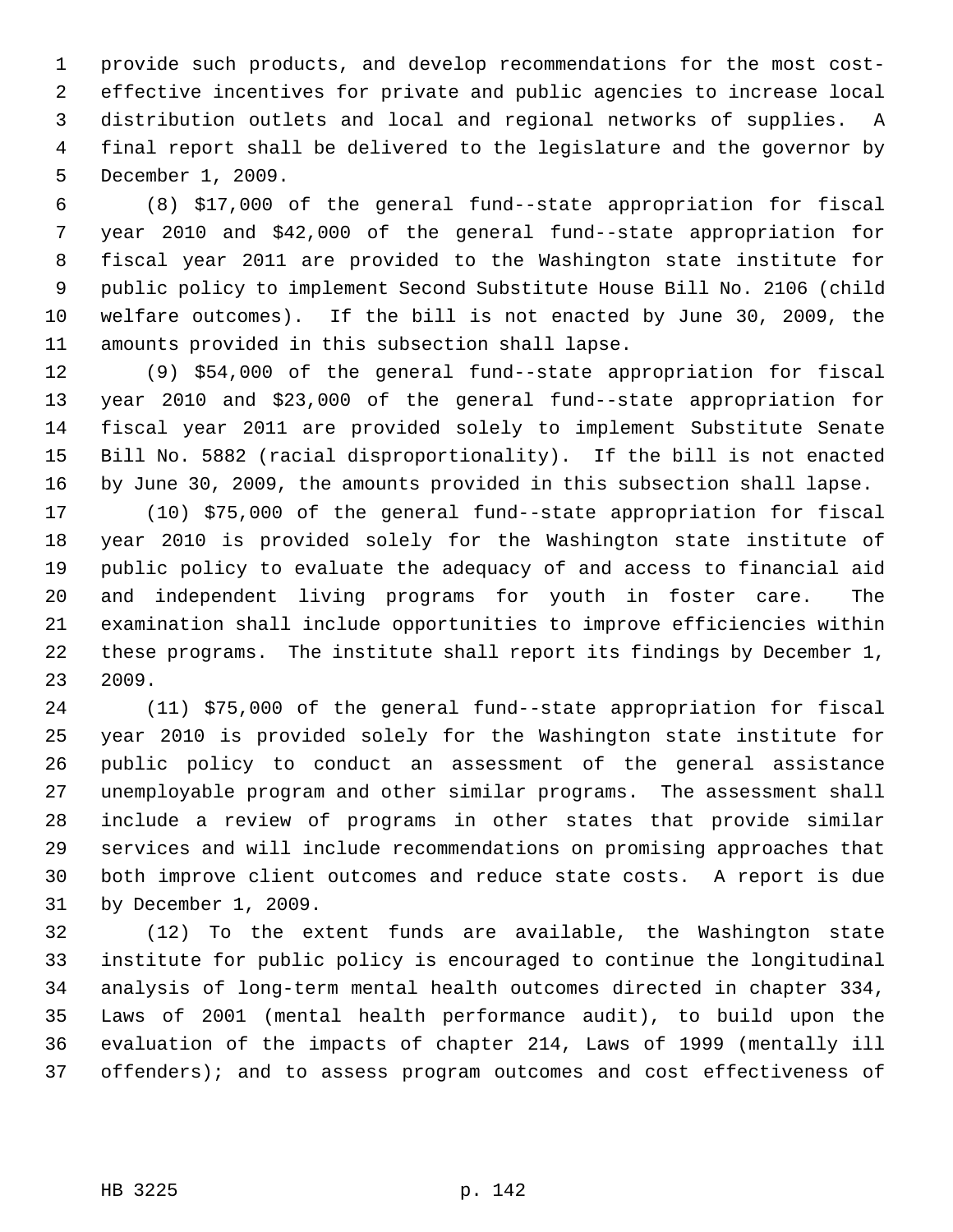1 the children's mental health pilot projects as required by chapter 372, 2 Laws of 2006.

 3 (13) \$50,000 of the general fund--state appropriation for fiscal 4 year 2011 is provided solely for the institute for public policy to 5 provide research support to the council on quality education.

 6 (14) At least \$119,207 of the general fund--state appropriation for 7 fiscal year 2011 shall be expended on the longhouse center.

 8 (15) At least \$103,146 of the general fund--state appropriation for 9 fiscal year 2011 shall be expended on the Northwest Indian applied 10 research institute.

11 **Sec. 607.** 2010 sp.s. c 37 s 609 (uncodified) is amended to read as 12 follows:

13 **FOR WESTERN WASHINGTON UNIVERSITY**

14 General Fund--State Appropriation (FY 2010) . . . . . . . \$43,146,000 15 General Fund--State Appropriation (FY 2011) . . . . . . ((\$48,391,000)) 16 \$46,359,000 17 General Fund--Federal Appropriation . . . . . . . . . . . . \$8,885,000 18 Education Legacy Trust Account--State Appropriation . . . . \$12,917,000 19 TOTAL APPROPRIATION . . . . . . . . . . . . . ((<del>\$113,339,000</del>)) 20 \$111,307,000

21 The appropriations in this section are subject to the following 22 conditions and limitations:

23 (1) In implementing the appropriations in this section, the 24 president and governing board shall seek to minimize impacts on student 25 services and instructional programs by maximizing reductions in 26 administration and other non-instructional activities.

27 (2) Because higher education is an essential driver of economic 28 recovery and development, the university shall maintain, and endeavor 29 to increase, enrollment and degree production levels at or beyond their 30 academic year 2008-09 levels in the following high-demand fields: 31 Biological and biomedical sciences; computer and information sciences; 32 education with specializations in special education, math, or science; 33 engineering and engineering technology; health professions and related 34 clinical sciences; and mathematics and statistics.

(End of part)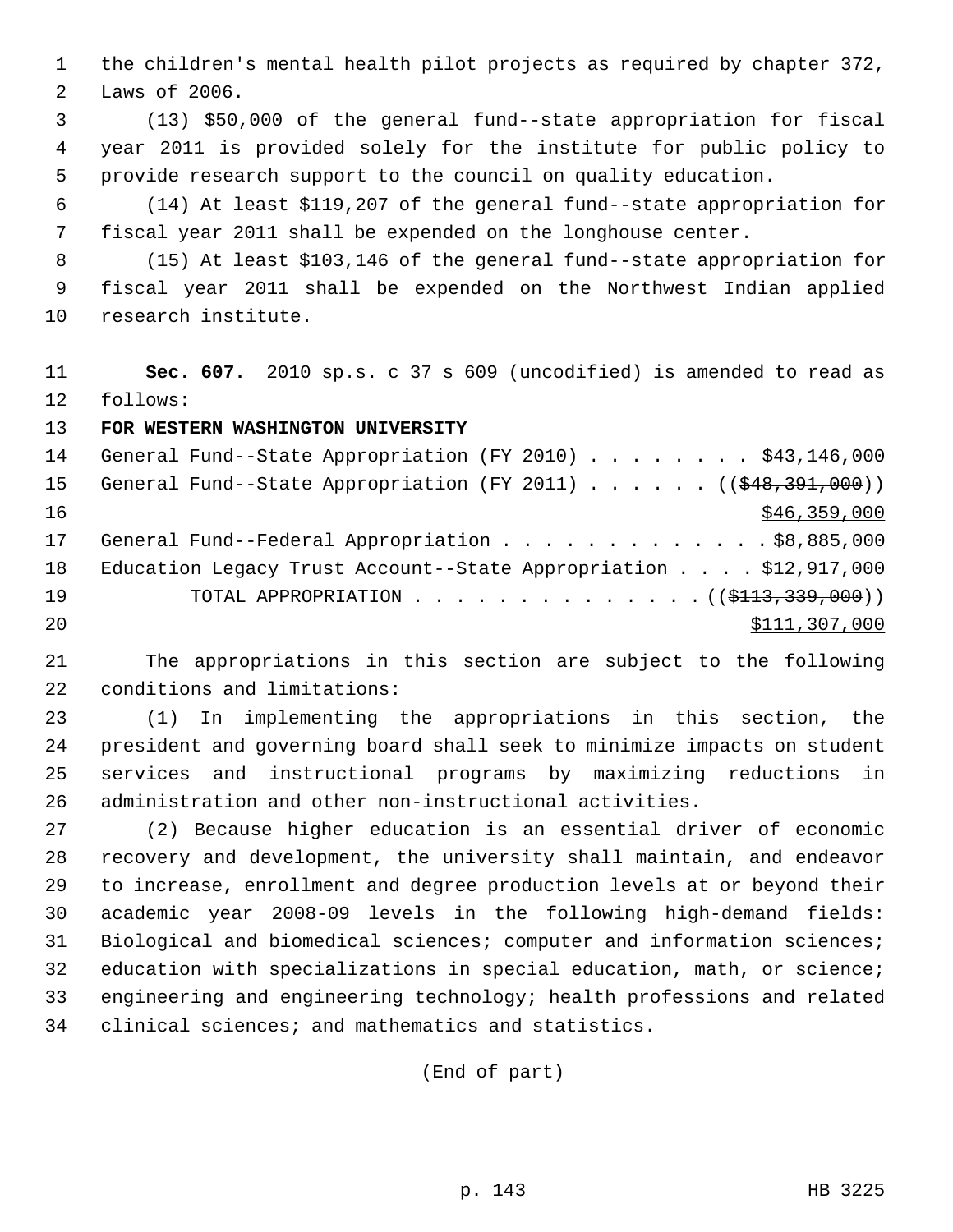| 1              | PART VIII                                                          |
|----------------|--------------------------------------------------------------------|
| $\overline{2}$ | OTHER TRANSFERS AND APPROPRIATIONS                                 |
| 3              | Sec. 801. 2010 sp.s. c 37 s 803 (uncodified) is amended to read as |
| 4              | follows:                                                           |
| 5              | FOR THE STATE TREASURER--TRANSFERS                                 |
| 6              | State Treasurer's Service Account: For transfer to the             |
| 7              | state general fund, \$16,400,000 for fiscal                        |
| 8              | year 2010 and ((\$16,400,000)) \$26,400,000 for                    |
| 9              | fiscal year 2011 ( $(\frac{232}{632}, \frac{800}{600})$ )          |
| 10             | \$42,800,000                                                       |
| 11             | Waste Reduction, Recycling and Litter Control Account:             |
| 12             | For transfer to the state general fund, \$3,000,000                |
| 13             | for fiscal year 2010 and \$3,000,000 for fiscal year               |
| 14             | 2011<br>. \$6,000,000                                              |
| 15             | State Toxics Control Account: For transfer to the                  |
| 16             | state general fund, \$15,340,000 for fiscal year                   |
| 17             | 2010 and ((\$17,780,000)) \$37,780,000 for fiscal                  |
| 18             |                                                                    |
| 19             | \$53,120,000                                                       |
| 20             | Local Toxics Control Account: For transfer to the                  |
| 21             | state general fund, \$37,060,000 for fiscal year                   |
| 22             | 2010 and \$48,759,000 for fiscal year 2011 \$85,819,000            |
| 23             | Education Construction Account: For transfer to the                |
| 24             | state general fund, \$105,228,000 for fiscal year                  |
| 25             | 2010 and \$106,451,000 for fiscal year 2011 \$211,679,000          |
| 26             | Aquatics Lands Enhancement Account: For transfer to                |
| 27             | the state general fund, \$8,520,000 for fiscal                     |
| 28             | year 2010 and \$5,050,000 for fiscal year 2011 \$13,570,000        |
| 29             | Drinking Water Assistance Account: For transfer to                 |
| 30             | the drinking water assistance repayment account \$28,600,000       |
| 31             | Economic Development Strategic Reserve Account: For                |
| 32             | transfer to the state general fund, \$2,500,000 for                |
| 33             | fiscal year 2010 and \$2,500,000 for fiscal year                   |
| 34             |                                                                    |
| 35             | Tobacco Settlement Account: For transfer to the state              |
| 36             | general fund, in an amount not to exceed by more                   |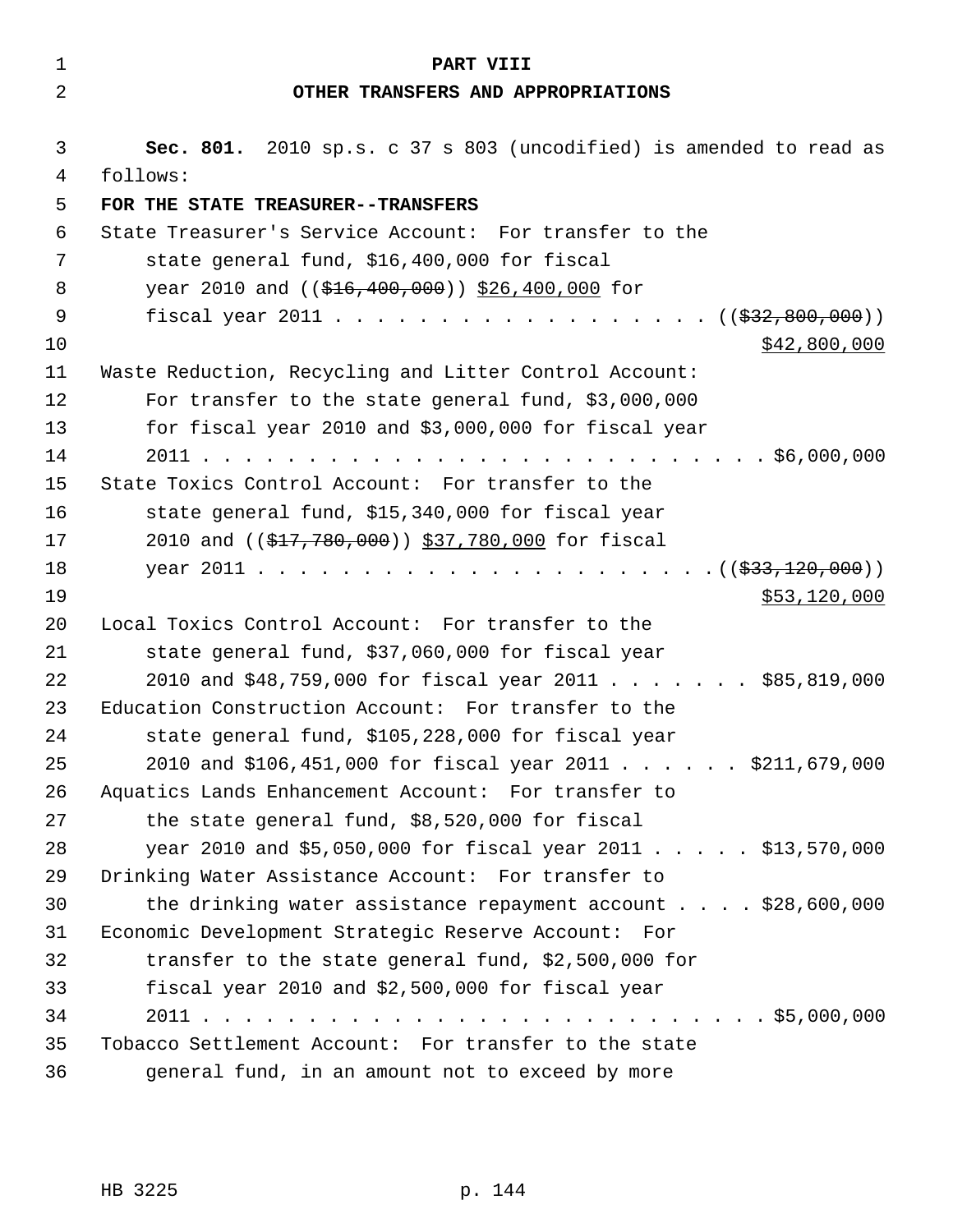1 than \$26,000,000 the actual amount of the annual 2 payment to the tobacco settlement account . . . . . . . \$204,098,000 3 Tobacco Settlement Account: For transfer to the life 4 sciences discovery fund, in an amount not to exceed 5 \$26,000,000 less than the actual amount of the 6 strategic contribution supplemental payment to 7 the tobacco settlement account . . . . . . . . . . . . \$39,170,000 8 General Fund: For transfer to the streamline sales and 9 use tax account, \$24,274,000 for fiscal year 2010 10 and \$24,182,000 for fiscal year 2011 . . . . . . . . . . \$48,456,000 11 State Convention and Trade Center Account: For 12 transfer to the state convention and trade center 13 operations account, \$1,000,000 for fiscal year 14 2010 and \$3,100,000 for fiscal year 2011 . . . . . . . . \$4,100,000 15 Tobacco Prevention and Control Account: For transfer 16 to the state general fund, \$1,961,000 for fiscal 17 year 2010 and \$3,000,000 for fiscal year 2011 . . . . ((\$1,961,000))  $18$  \$4,961,000 19 Nisqually Earthquake Account: For transfer to the 20 disaster response account for fiscal year 2010 . . . . . . \$500,000 21 Judicial Information Systems Account: For transfer 22 to the state general fund, \$3,250,000 for fiscal 23 year 2010 and \$3,250,000 for fiscal year 2011 . . . . . . \$6,500,000 24 Department of Retirement Systems Expense Account: For 25 transfer to the state general fund, \$1,000,000 for 26 fiscal year 2010 and \$1,500,000 for fiscal year 27 2011 . . . . . . . . . . . . . . . . . . . . . . . . . . . \$2,500,000 28 State Emergency Water Projects Account: For transfer 29 to the state general fund, \$390,000 for fiscal 30 year 2011 . . . . . . . . . . . . . . . . . . . . . . . . . \$390,000 31 The Charitable, Educational, Penal, and Reformatory 32 Institutions Account: For transfer to the state 33 general fund, \$5,550,000 for fiscal year 2010 and 34 \$5,550,000 for fiscal year 2011 . . . . . . . . . . . . \$11,100,000 35 Energy Freedom Account: For transfer to the state 36 general fund, \$4,038,000 for fiscal year 2010 and 37 \$2,978,000 for fiscal year 2011 . . . . . . . . . . . . . \$7,016,000 38 Thurston County Capital Facilities Account: For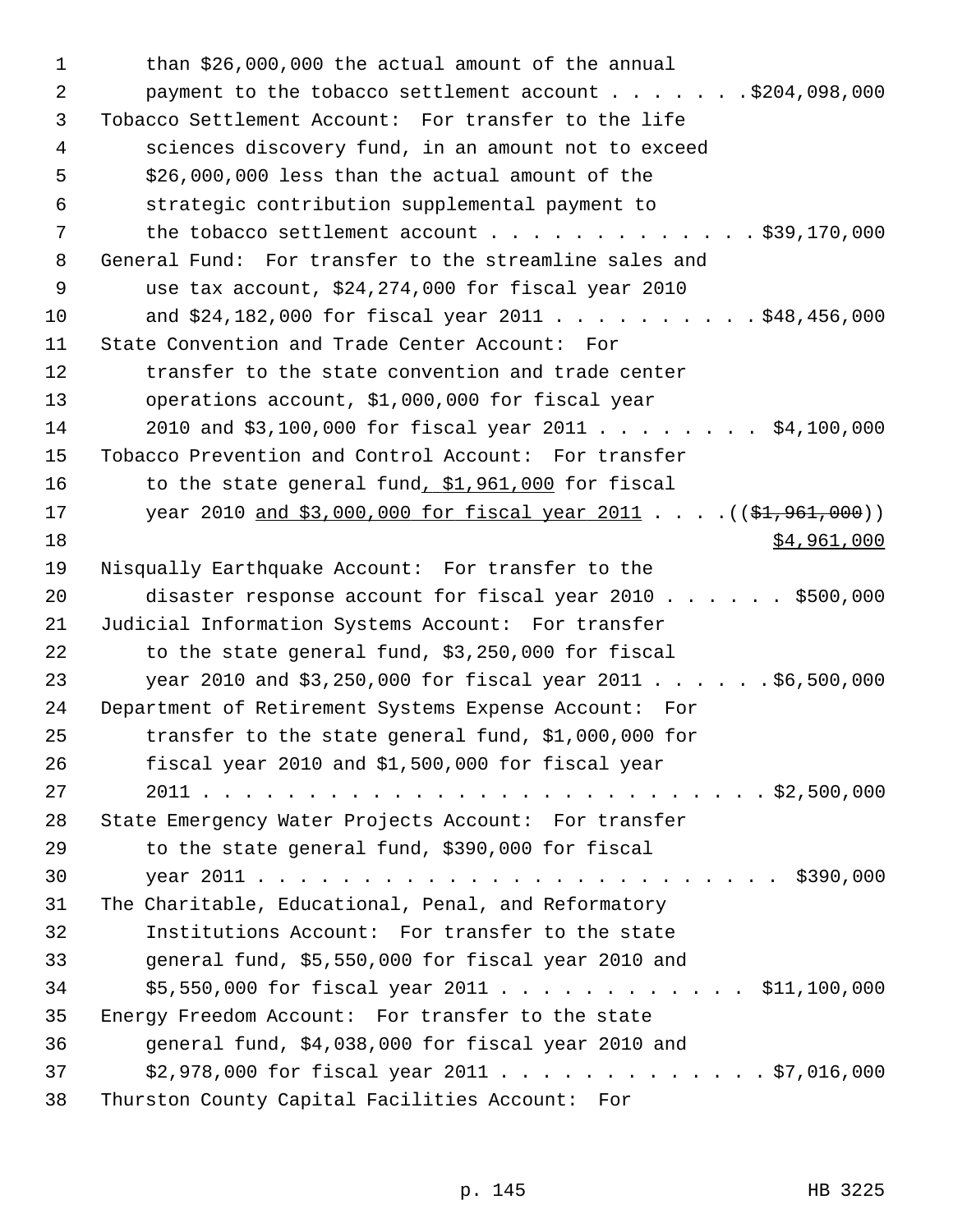| 1  | transfer to the state general fund, \$8,604,000            |
|----|------------------------------------------------------------|
| 2  | for fiscal year 2010 and \$5,538,000 for fiscal            |
| 3  |                                                            |
| 4  | Public Works Assistance Account: For transfer to the       |
| 5  | state general fund, \$279,640,000 for fiscal year          |
| 6  | 2010 and \$229,560,000 for fiscal year 2011 \$509,200,000  |
| 7  | Budget Stabilization Account: For transfer to the          |
| 8  | state general fund for fiscal year $2010$ $345,130,000$    |
| 9  | Liquor Revolving Account: For transfer to the state        |
| 10 | general fund, \$31,000,000 for fiscal year 2010 and        |
| 11 | $$31,000,000$ for fiscal year 2011 \$62,000,000            |
| 12 | Public Works Assistance Account: For transfer to the       |
| 13 | city-county assistance account, \$5,000,000 on             |
| 14 | July 1, 2009, and \$5,000,000 on July 1, 2010 \$10,000,000 |
| 15 | Public Works Assistance Account: For transfer to the       |
| 16 | drinking water assistance account, \$6,930,000             |
| 17 | for fiscal year 2010 and \$4,000,000 for fiscal            |
| 18 |                                                            |
| 19 | Shared Game Lottery Account: For transfer to the           |
| 20 | education legacy trust account, \$3,600,000 for            |
| 21 | fiscal year 2010 and \$2,400,000 for fiscal year           |
| 22 |                                                            |
| 23 | State Lottery Account: For transfer to the education       |
| 24 | legacy trust account, \$9,500,000 for fiscal year          |
| 25 | 2010 and \$9,500,000 for fiscal year 2011 \$19,000,000     |
| 26 | College Faculty Awards Trust Fund: For transfer            |
| 27 | to the state general fund for fiscal year 2010,            |
| 28 | an amount not to exceed the actual cash balance            |
| 29 |                                                            |
| 30 | Washington Distinguished Professorship Trust Fund:         |
| 31 | For transfer to the state general fund for fiscal          |
| 32 | year 2010, an amount not to exceed the actual cash         |
| 33 |                                                            |
| 34 | Washington Graduate Fellowship Trust Account:              |
| 35 | For transfer to the state general fund for fiscal          |
| 36 | year 2010, an amount not to exceed the actual cash         |
| 37 | balance of the fund \$2,000,000                            |
| 38 | GET Ready for Math and Science Scholarship Account:        |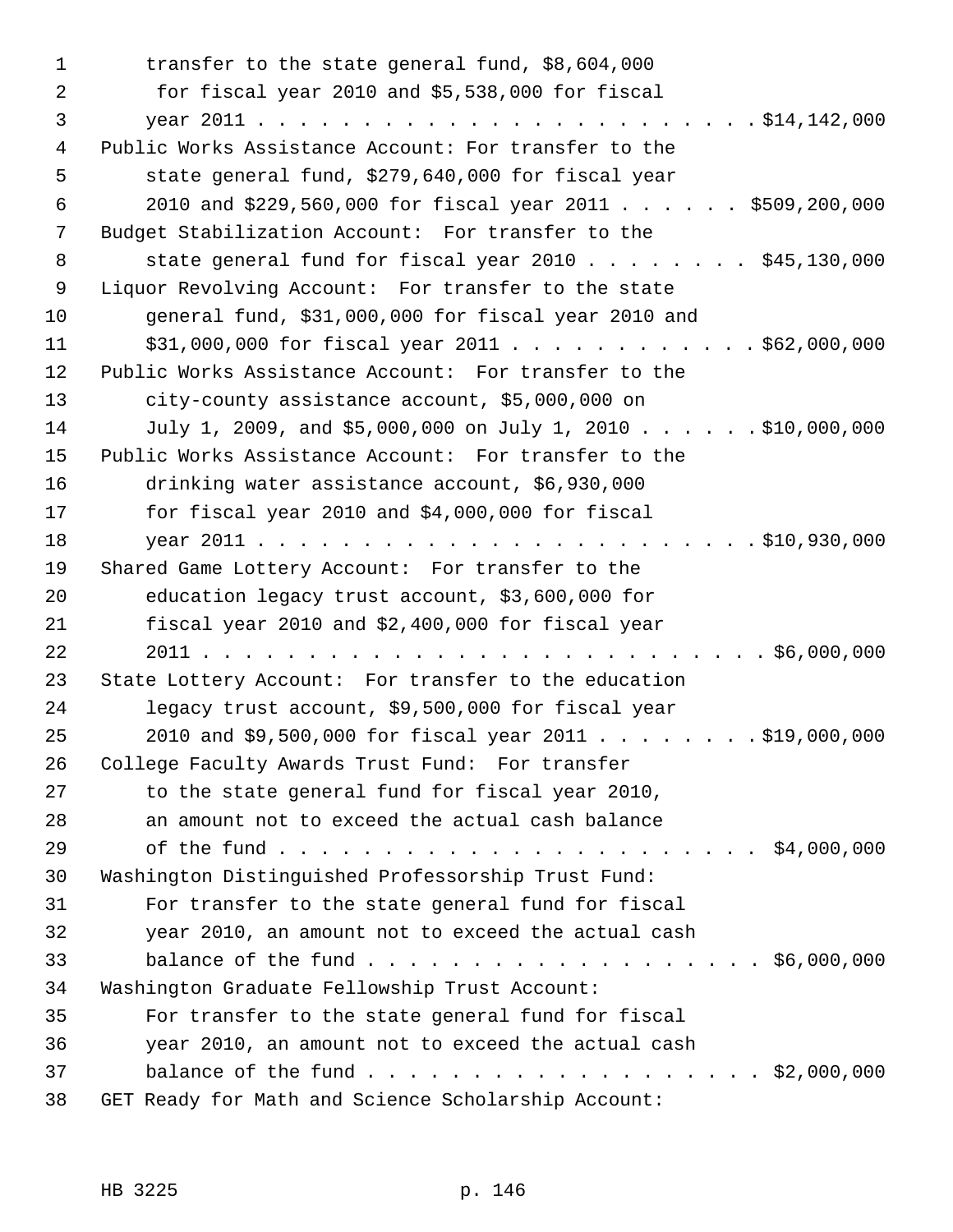1 For transfer to the state general fund for 2 fiscal year 2010, an amount not to exceed 3 the actual cash balance not comprised of or 4 needed to match private contributions . . . . . . . . . \$1,800,000 5 Financial Services Regulation Account: For transfer 6 to the state general fund, \$2,000,000 for fiscal 7 vear 2010 and ((\$2,000,000)) \$7,000,000 for fiscal 8 year 2011 . . . . . . . . . . . . . . . . . . . . . . ((\$4,000,000))  $\frac{1}{2}9,000,000$ 10 Data Processing Revolving Fund: For transfer to 11 the state general fund, \$5,632,000 for fiscal 12 year 2010 . . . . . . . . . . . . . . . . . . . . . . . . \$5,632,000 13 Public Service Revolving Account: For transfer to 14 the state general fund, \$8,000,000 for fiscal 15 year 2010 and \$7,000,000 for fiscal year 2011 . . . . . \$15,000,000 16 Water Quality Capital Account: For transfer to the 17 state general fund, \$278,000 for fiscal year 2011 . . . . . \$278,000 18 Performance Audits of Government Account: For 19 transfer to the state general fund, \$10,000,000 20 for fiscal year 2010 and \$5,000,000 for fiscal 21 year 2011 . . . . . . . . . . . . . . . . . . . . . . . . \$15,000,000 22 Job Development Account: For transfer to the 23 state general fund, \$20,930,000 for fiscal 24 year 2010 . . . . . . . . . . . . . . . . . . . . . . . . \$20,930,000 25 Savings Incentive Account: For transfer to the 26 state general fund, \$10,117,000 for fiscal 27 year 2010 . . . . . . . . . . . . . . . . . . . . . . . . \$10,117,000 28 Education Savings Account: For transfer to the 29 state general fund, \$100,767,000 for fiscal 30 year 2010 . . . . . . . . . . . . . . . . . . . . . . . \$100,767,000 31 Cleanup Settlement Account: For transfer to the 32 state efficiency and restructuring account for 33 fiscal year 2011 . . . . . . . . . . . . . . . . . . . . \$39,480,000 34 Disaster Response Account: For transfer to the 35 state drought preparedness account, \$4,000,000 36 for fiscal year 2010 . . . . . . . . . . . . . . . . . . .\$4,000,000 37 Washington State Convention and Trade Center Account: 38 For transfer to the state general fund, \$10,000,000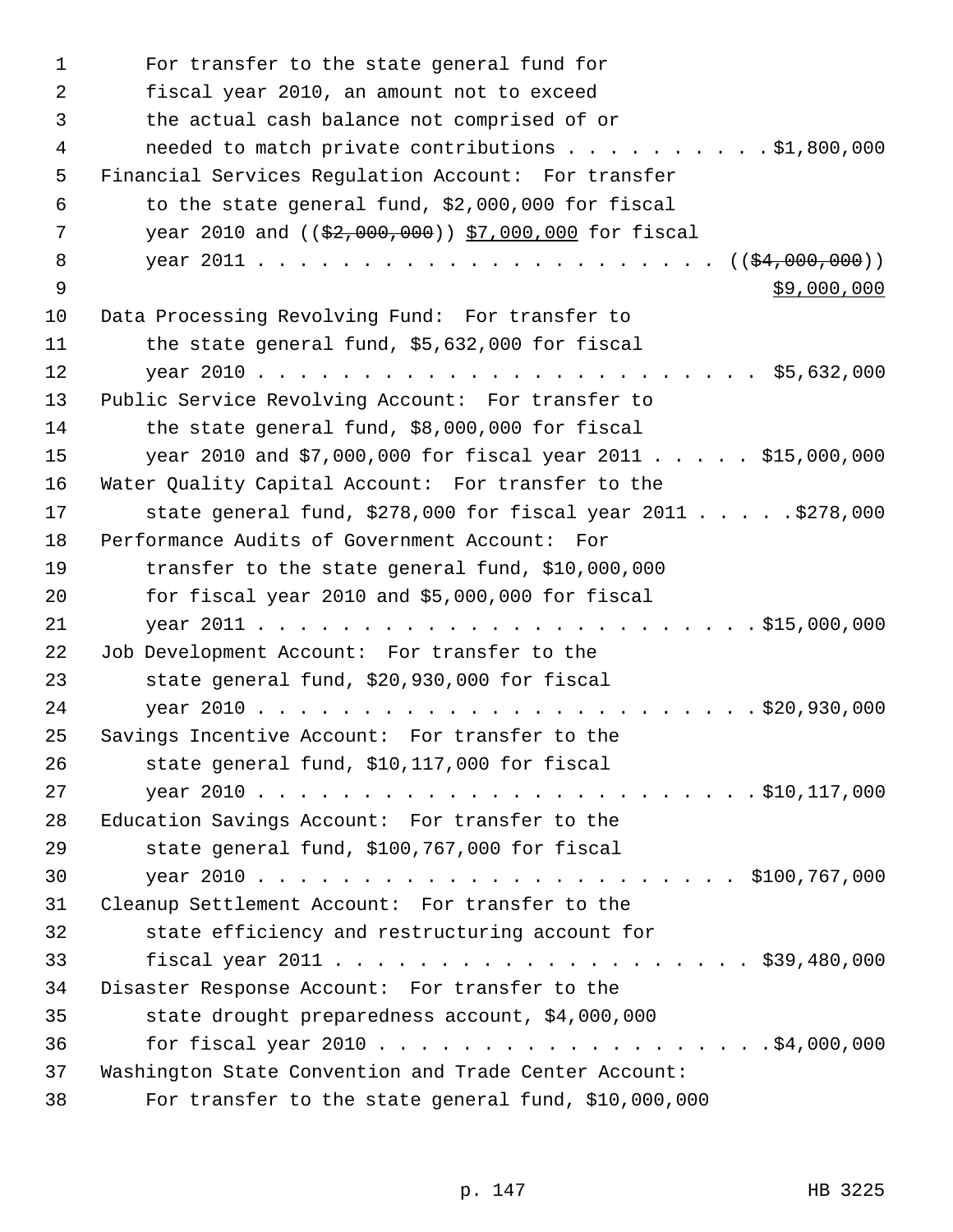| $\mathbf{1}$ | for fiscal year 2011. The transfer in this section                                               |
|--------------|--------------------------------------------------------------------------------------------------|
| 2            | shall occur on June 30, 2011, only if by that date                                               |
| 3            | the Washington state convention and trade center is                                              |
| 4            | not transferred to a public facilities district                                                  |
| 5            | pursuant to Substitute Senate Bill No. 6889                                                      |
| 6            | (convention and trade center) $\ldots$ , $\ldots$ , $\ldots$ , $\ldots$ , $\frac{10,000,000}{2}$ |
| 7            | Institutional Welfare/Betterment Account: For transfer                                           |
| 8            | to the state general fund, \$2,000,000 for fiscal                                                |
| $\mathsf 9$  | year 2010 and \$2,000,000 for fiscal year 2011 \$4,000,000                                       |
| 10           | Future Teacher Conditional Scholarship Account: For                                              |
| 11           | transfer to the state general fund, \$2,150,000                                                  |
| 12           | for fiscal year 2010 and \$2,150,000 for fiscal                                                  |
| 13           |                                                                                                  |
| 14           | Fingerprint Identification Account: For transfer                                                 |
| 15           | to the state general fund, \$800,000 for fiscal                                                  |
| 16           | \$800,000                                                                                        |
| 17           | Prevent or Reduce Owner-Occupied Foreclosure                                                     |
| 18           | Program Account: For transfer to the financial                                                   |
| 19           | education public-private partnership account for                                                 |
| 20           | fiscal year 2010, an amount not to exceed the actual                                             |
| 21           | cash balance of the fund as of June 30, 2010 \$300,000                                           |
| 22           | Nisqually Earthquake Account: For transfer to the                                                |
| 23           | state general fund for fiscal year 2011 \$1,000,000                                              |
| 24           | Disaster Response Account: For transfer to the state                                             |
| 25           | <u>general fund for fiscal year 2011 \$15,000,000</u>                                            |

(End of part)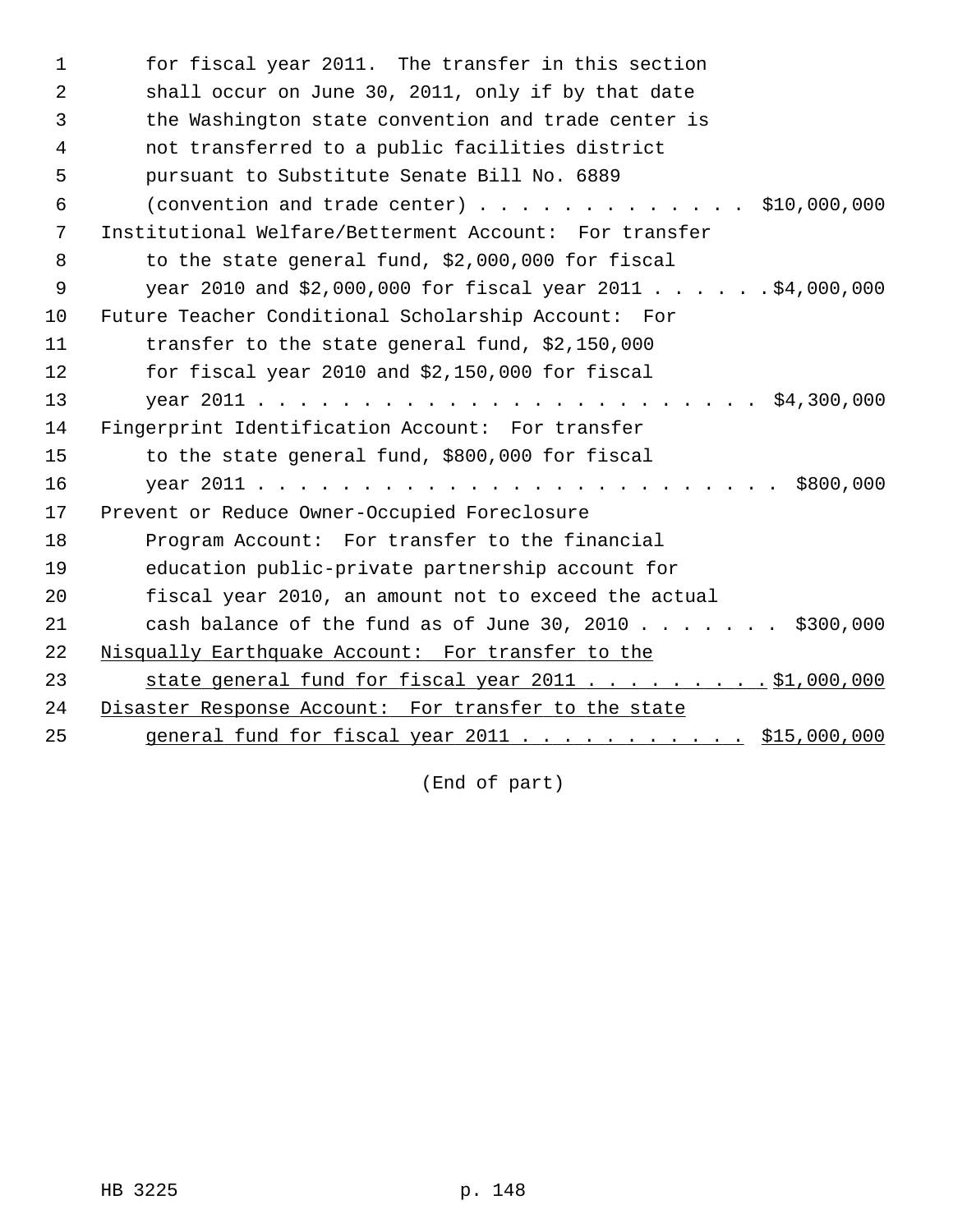| $\mathbf{1}$   | PART IX                                                                 |
|----------------|-------------------------------------------------------------------------|
| $\overline{a}$ | <b>MISCELLANEOUS</b>                                                    |
|                |                                                                         |
| 3              | Sec. 901. RCW 38.52.105 and 2010 1st sp.s. c 37 s 919 are each          |
| 4              | amended to read as follows:                                             |
| 5              | The disaster response account is created in the state treasury.         |
| 6              | Moneys may be placed in the account from legislative appropriations and |
| 7              | transfers, federal appropriations, or any other lawful source. Moneys   |
| 8              | in the account may be spent only after appropriation. Expenditures      |
| 9              | from the account may be used only for support of state agency and local |
| 10             | government disaster response and recovery efforts and to reimburse the  |
| 11             | compensation funds and self-insured employers under RCW<br>workers'     |
| 12             | 51.16.220. During the 2009-2011 fiscal biennium, the legislature may    |
| 13             | transfer from the disaster response account to the state drought        |
| 14             | preparedness account such amounts as reflect the excess fund balance of |
| 15             | the account to support expenditures related to a state drought          |
| 16             | declaration. During the 2009-2011 fiscal biennium, the legislature may  |
| 17             | transfer from the disaster response account to the state general fund   |
| 18             | such amounts as reflect the excess fund balance of the account.         |

19 **Sec. 902.** RCW 38.52.106 and 2009 c 564 s 922 are each amended to 20 read as follows:

21 The Nisqually earthquake account is created in the state treasury. 22 Moneys may be placed in the account from tax revenues, budget transfers 23 or appropriations, federal appropriations, gifts, or any other lawful 24 source. Moneys in the account may be spent only after appropriation. 25 Moneys in the account shall be used only to support state and local 26 government disaster response and recovery efforts associated with the 27 Nisqually earthquake. During the 2003-2005 fiscal biennium, the 28 legislature may transfer moneys from the Nisqually earthquake account 29 to the disaster response account for fire suppression and mobilization 30 costs. During the 2007-2009 fiscal biennium, moneys in the account may 31 also be used to support disaster response and recovery efforts 32 associated with flood and storm damage. During the 2009-2011 fiscal 33 biennium, the legislature may transfer moneys from the Nisqually 34 earthquake account to the disaster response account for disaster 35 response and recovery efforts associated with flood and storm damage.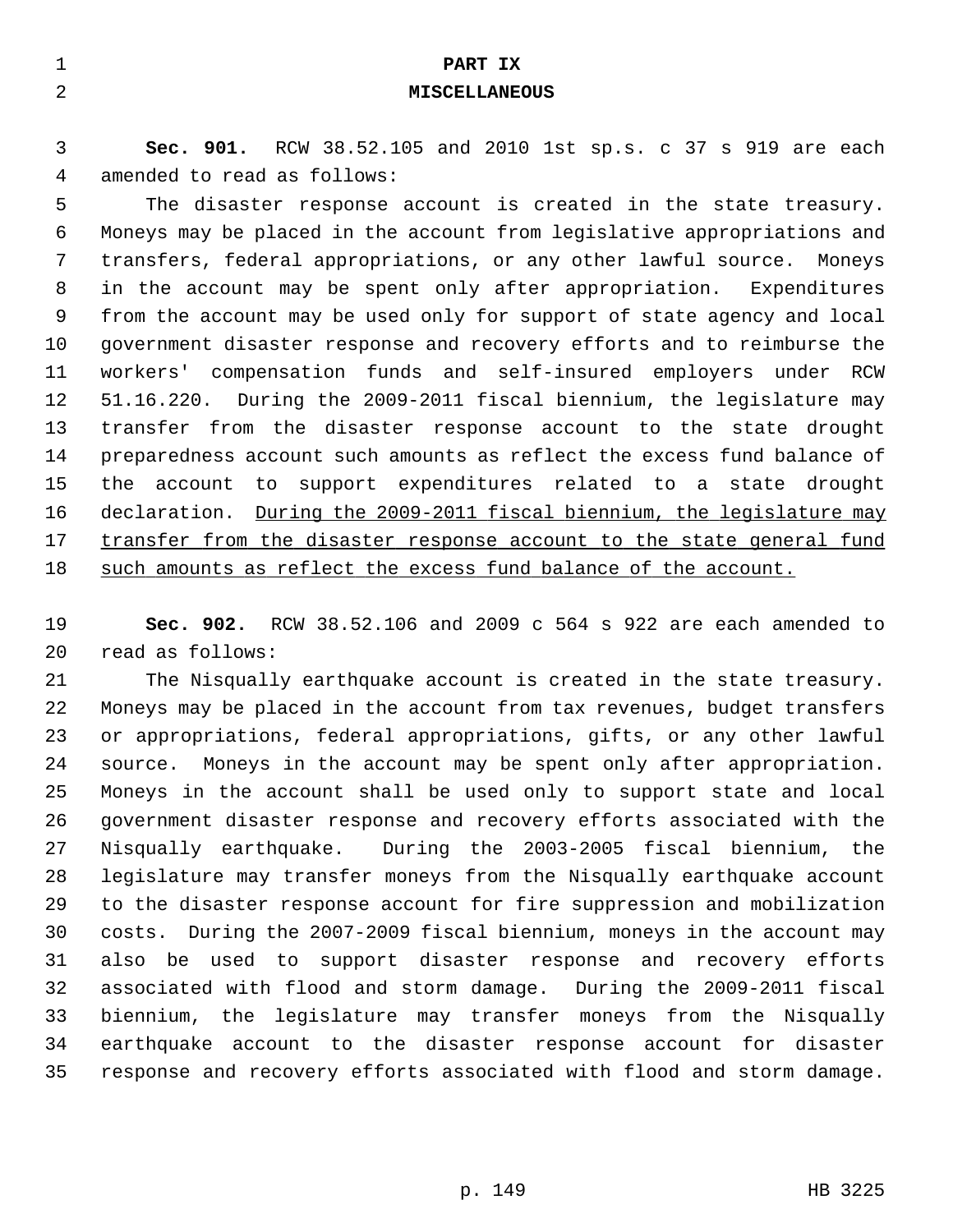1 During the 2009-2011 fiscal biennium, the legislature may transfer from

2 the Nisqually earthquake account to the state general fund such amounts

3 as reflect the excess fund balance of the account.

 4 **Sec. 903.** RCW 41.26.030 and 2010 1st sp.s. c 32 s 6 are each 5 amended to read as follows:

 6 As used in this chapter, unless a different meaning is plainly 7 required by the context:

 8 (1) "Accumulated contributions" means the employee's contributions 9 made by a member, including any amount paid under RCW 41.50.165(2), 10 plus accrued interest credited thereon.

11 (2) "Actuarial reserve" means a method of financing a pension or 12 retirement plan wherein reserves are accumulated as the liabilities for 13 benefit payments are incurred in order that sufficient funds will be 14 available on the date of retirement of each member to pay the member's 15 future benefits during the period of retirement.

16 (3) "Actuarial valuation" means a mathematical determination of the 17 financial condition of a retirement plan. It includes the computation 18 of the present monetary value of benefits payable to present members, 19 and the present monetary value of future employer and employee 20 contributions, giving effect to mortality among active and retired 21 members and also to the rates of disability, retirement, withdrawal 22 from service, salary and interest earned on investments.

23 (4)(a) "Basic salary" for plan 1 members, means the basic monthly 24 rate of salary or wages, including longevity pay but not including 25 overtime earnings or special salary or wages, upon which pension or 26 retirement benefits will be computed and upon which employer 27 contributions and salary deductions will be based.

28 (b) "Basic salary" for plan 2 members, means salaries or wages 29 earned by a member during a payroll period for personal services, 30 including overtime payments, and shall include wages and salaries 31 deferred under provisions established pursuant to sections 403(b), 32 414(h), and 457 of the United States Internal Revenue Code, but shall 33 exclude lump sum payments for deferred annual sick leave, unused 34 accumulated vacation, unused accumulated annual leave, or any form of 35 severance pay. In any year in which a member serves in the legislature 36 the member shall have the option of having such member's basic salary 37 be the greater of: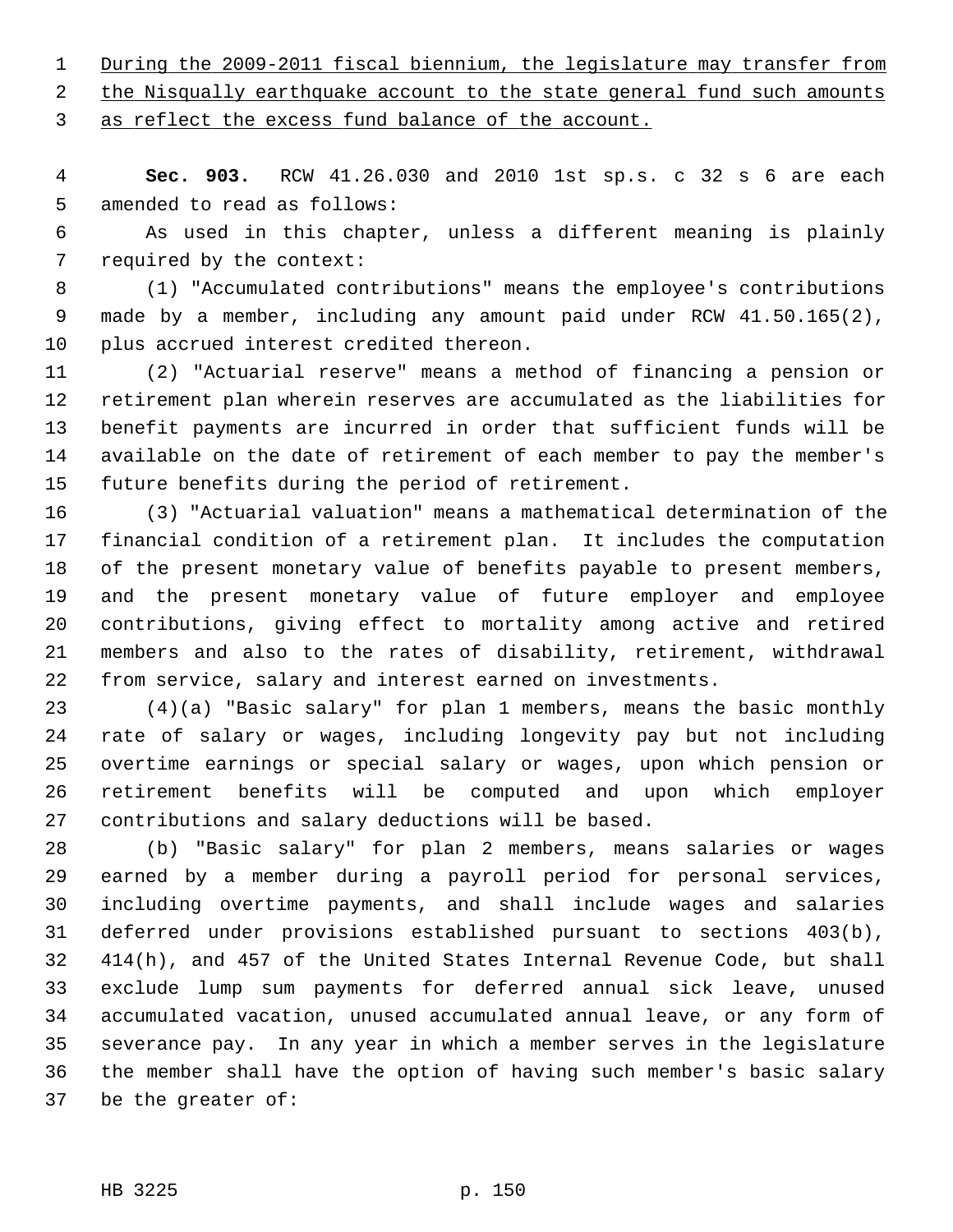1 (i) The basic salary the member would have received had such member 2 not served in the legislature; or

 3 (ii) Such member's actual basic salary received for nonlegislative 4 public employment and legislative service combined. Any additional 5 contributions to the retirement system required because basic salary 6 under (b)(i) of this subsection is greater than basic salary under 7 (b)(ii) of this subsection shall be paid by the member for both member 8 and employer contributions.

 9 (5)(a) "Beneficiary" for plan 1 members, means any person in 10 receipt of a retirement allowance, disability allowance, death benefit, 11 or any other benefit described herein.

12 (b) "Beneficiary" for plan 2 members, means any person in receipt 13 of a retirement allowance or other benefit provided by this chapter 14 resulting from service rendered to an employer by another person.

15 (6)(a) "Child" or "children" means an unmarried person who is under 16 the age of eighteen or mentally or physically disabled as determined by 17 the department, except a person who is disabled and in the full time 18 care of a state institution, who is:

19 (i) A natural born child;

20 (ii) A stepchild where that relationship was in existence prior to 21 the date benefits are payable under this chapter;

22 (iii) A posthumous child;

23 (iv) A child legally adopted or made a legal ward of a member prior 24 to the date benefits are payable under this chapter; or

25 (v) An illegitimate child legitimized prior to the date any 26 benefits are payable under this chapter.

27 (b) A person shall also be deemed to be a child up to and including 28 the age of twenty years and eleven months while attending any high 29 school, college, or vocational or other educational institution 30 accredited, licensed, or approved by the state, in which it is located, 31 including the summer vacation months and all other normal and regular 32 vacation periods at the particular educational institution after which 33 the child returns to school.

34 (7) "Department" means the department of retirement systems created 35 in chapter 41.50 RCW.

36 (8) "Director" means the director of the department.

37 (9) "Disability board" for plan 1 members means either the county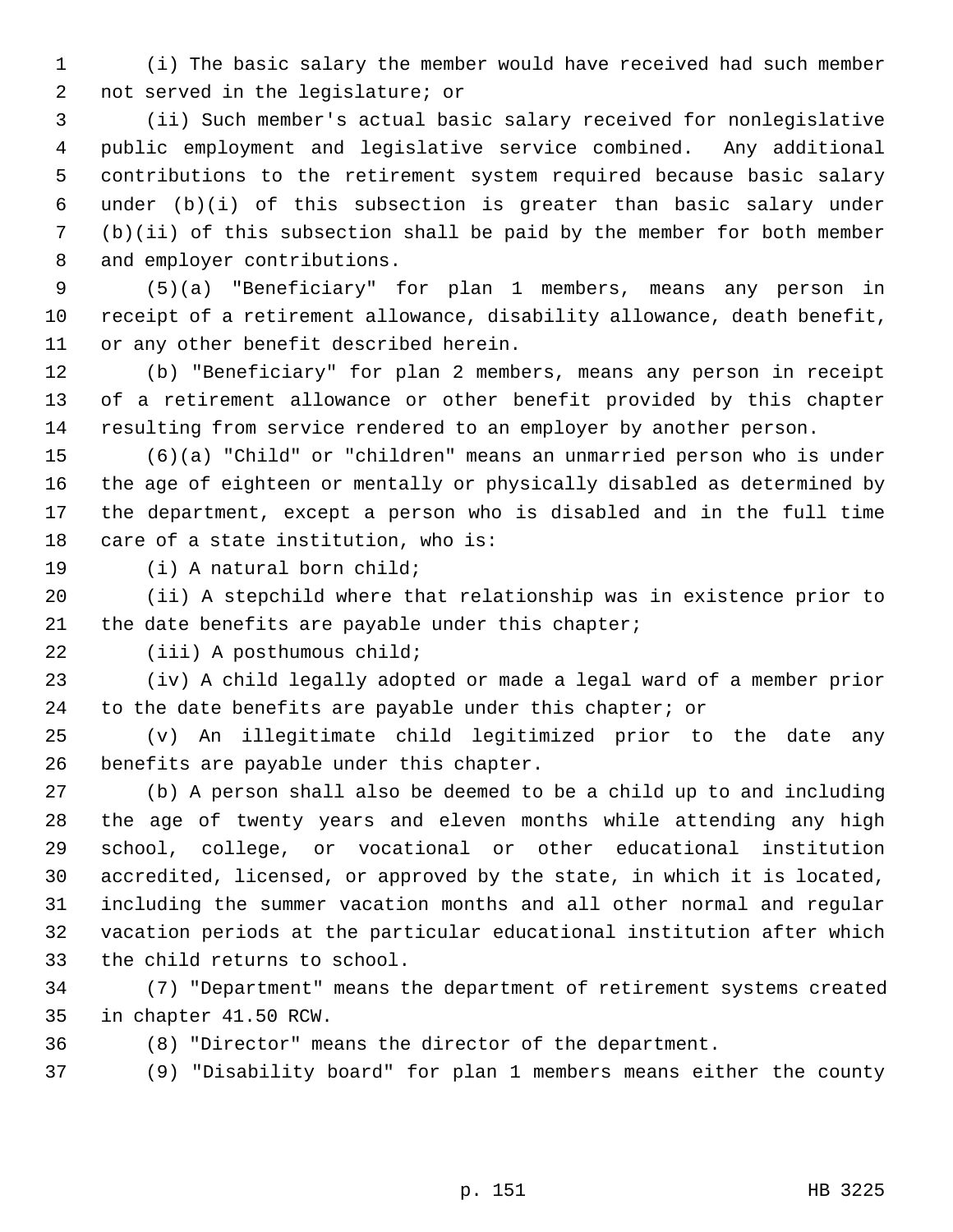1 disability board or the city disability board established in RCW 2 41.26.110.

 3 (10) "Disability leave" means the period of six months or any 4 portion thereof during which a member is on leave at an allowance equal 5 to the member's full salary prior to the commencement of disability 6 retirement. The definition contained in this subsection shall apply 7 only to plan 1 members.

 8 (11) "Disability retirement" for plan 1 members, means the period 9 following termination of a member's disability leave, during which the 10 member is in receipt of a disability retirement allowance.

11 (12) "Domestic partners" means two adults who have registered as 12 domestic partners under RCW 26.60.020.

13 (13) "Employee" means any law enforcement officer or firefighter as 14 defined in subsections (16) and (18) of this section.

15 (14)(a) "Employer" for plan 1 members, means the legislative 16 authority of any city, town, county, or district or the elected 17 officials of any municipal corporation that employs any law enforcement 18 officer and/or firefighter, any authorized association of such 19 municipalities, and, except for the purposes of RCW 41.26.150, any 20 labor guild, association, or organization, which represents the 21 firefighters or law enforcement officers of at least seven cities of 22 over 20,000 population and the membership of each local lodge or 23 division of which is composed of at least sixty percent law enforcement 24 officers or firefighters as defined in this chapter.

25 (b) "Employer" for plan 2 members, means the following entities to 26 the extent that the entity employs any law enforcement officer and/or 27 firefighter:

28 (i) The legislative authority of any city, town, county, or 29 district;

30 (ii) The elected officials of any municipal corporation;

31 (iii) The governing body of any other general authority law 32 enforcement agency; or

33 (iv) A four-year institution of higher education having a fully 34 operational fire department as of January 1, 1996.

35 (15)(a) "Final average salary" for plan 1 members, means (i) for a 36 member holding the same position or rank for a minimum of twelve months 37 preceding the date of retirement, the basic salary attached to such 38 same position or rank at time of retirement; (ii) for any other member,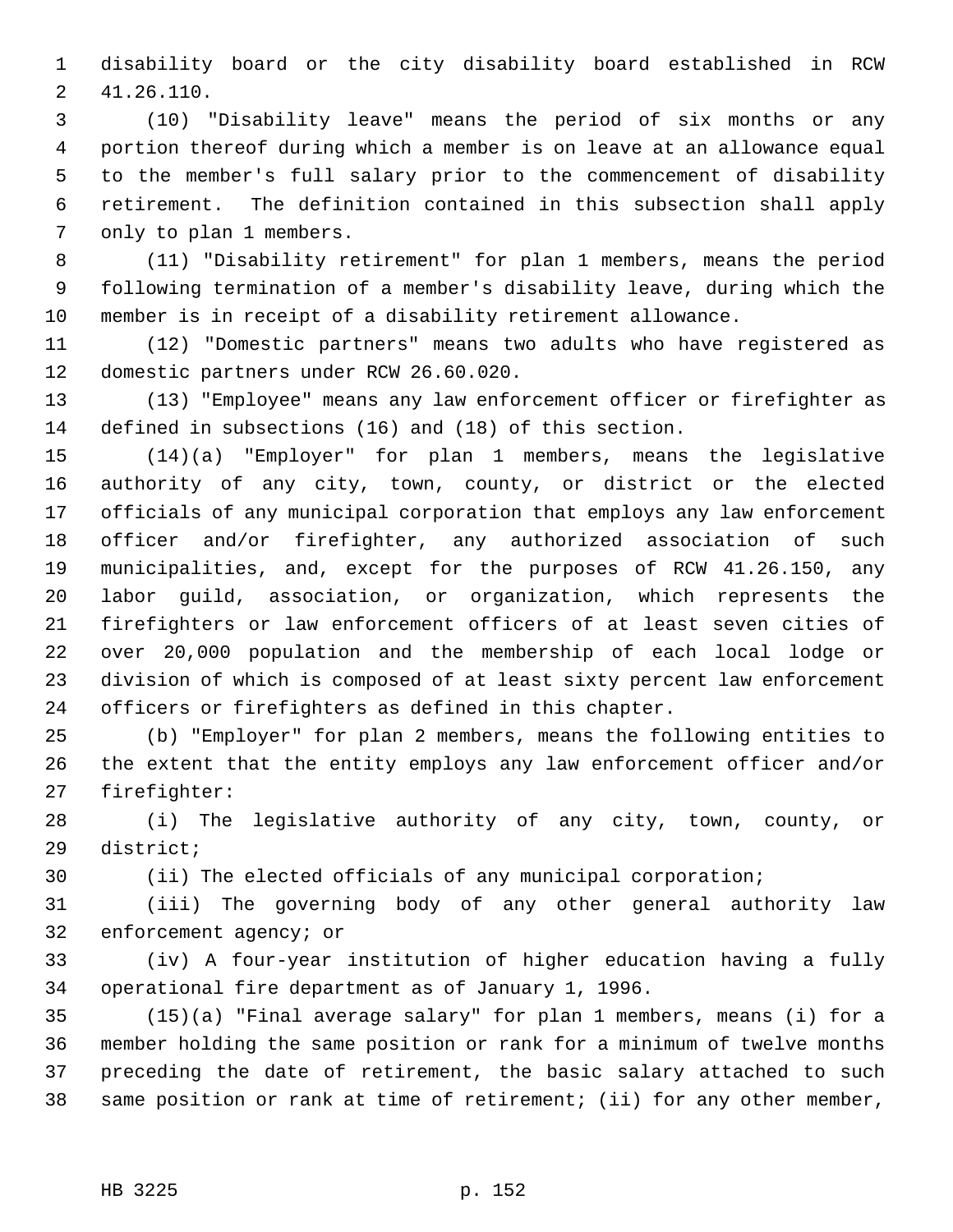1 including a civil service member who has not served a minimum of twelve 2 months in the same position or rank preceding the date of retirement, 3 the average of the greatest basic salaries payable to such member 4 during any consecutive twenty-four month period within such member's 5 last ten years of service for which service credit is allowed, computed 6 by dividing the total basic salaries payable to such member during the 7 selected twenty-four month period by twenty-four; (iii) in the case of 8 disability of any member, the basic salary payable to such member at 9 the time of disability retirement; (iv) in the case of a member who 10 hereafter vests pursuant to RCW 41.26.090, the basic salary payable to 11 such member at the time of vesting.

12 (b) "Final average salary" for plan 2 members, means the monthly 13 average of the member's basic salary for the highest consecutive sixty 14 service credit months of service prior to such member's retirement, 15 termination, or death. Periods constituting authorized unpaid leaves 16 of absence may not be used in the calculation of final average salary.

17 (c) In calculating final average salary under (a) or (b) of this 18 subsection, the department of retirement systems shall include any 19 compensation forgone by a member employed by a state agency or 20 institution during the 2009-2011 fiscal biennium as a result of reduced 21 work hours, mandatory or voluntary leave without pay, temporary 22 reduction in pay implemented prior to the effective date of this 23 section, or temporary layoffs if the reduced compensation is an 24 integral part of the employer's expenditure reduction efforts, as 25 certified by the employer.

26 (16) "Firefighter" means:

27 (a) Any person who is serving on a full time, fully compensated 28 basis as a member of a fire department of an employer and who is 29 serving in a position which requires passing a civil service 30 examination for firefighter, and who is actively employed as such;

31 (b) Anyone who is actively employed as a full time firefighter 32 where the fire department does not have a civil service examination;

33 (c) Supervisory firefighter personnel;

34 (d) Any full time executive secretary of an association of fire 35 protection districts authorized under RCW 52.12.031. The provisions of 36 this subsection (16)(d) shall not apply to plan 2 members;

37 (e) The executive secretary of a labor guild, association or 38 organization (which is an employer under subsection (14) of this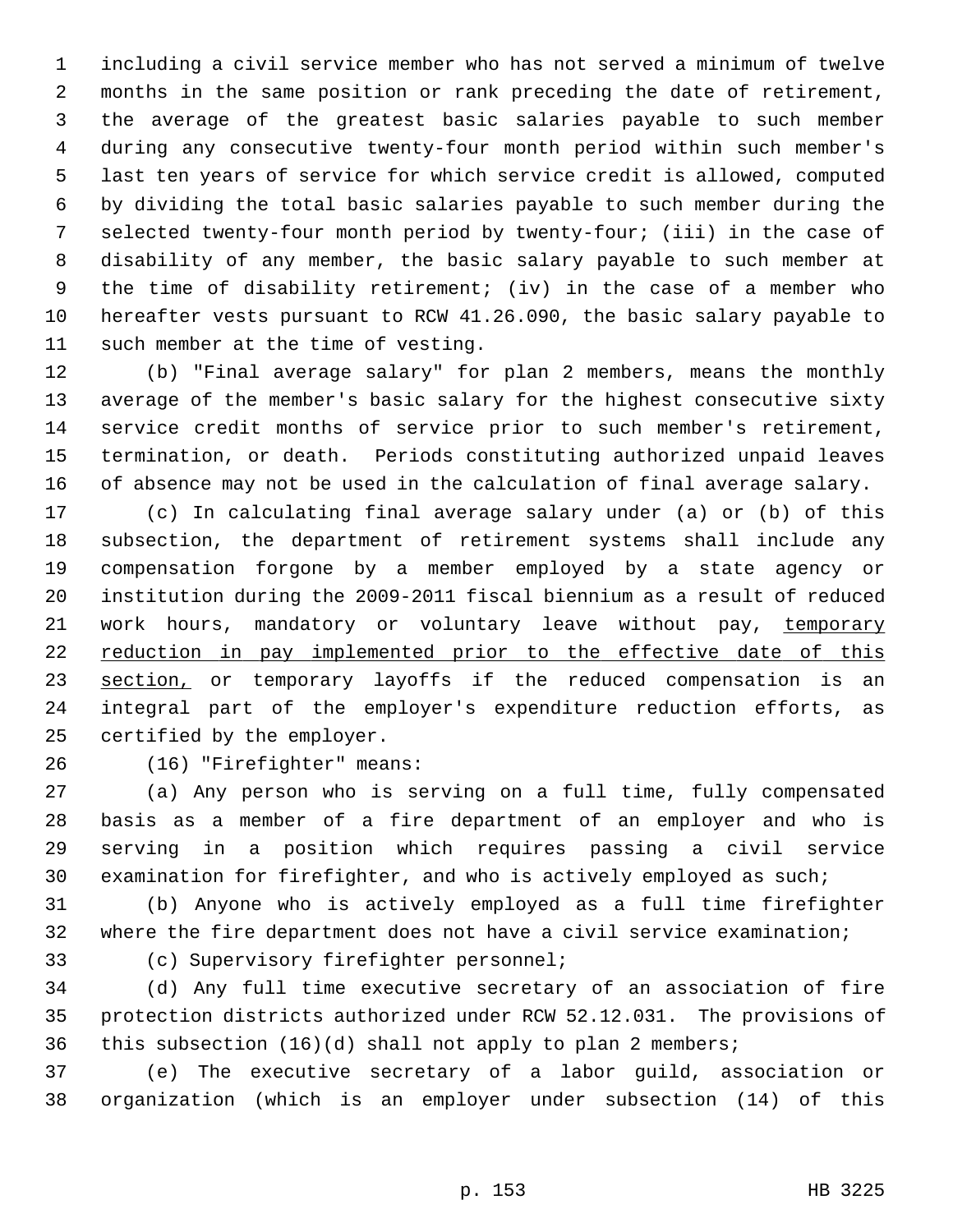1 section), if such individual has five years previous membership in a 2 retirement system established in chapter 41.16 or 41.18 RCW. The 3 provisions of this subsection (16)(e) shall not apply to plan 2 4 members;

 5 (f) Any person who is serving on a full time, fully compensated 6 basis for an employer, as a fire dispatcher, in a department in which, 7 on March 1, 1970, a dispatcher was required to have passed a civil 8 service examination for firefighter;

 9 (g) Any person who on March 1, 1970, was employed on a full time, 10 fully compensated basis by an employer, and who on May 21, 1971, was 11 making retirement contributions under the provisions of chapter 41.16 12 or 41.18 RCW; and

13 (h) Any person who is employed on a full-time, fully compensated 14 basis by an employer as an emergency medical technician.

15 (17) "General authority law enforcement agency" means any agency, 16 department, or division of a municipal corporation, political 17 subdivision, or other unit of local government of this state, and any 18 agency, department, or division of state government, having as its 19 primary function the detection and apprehension of persons committing 20 infractions or violating the traffic or criminal laws in general, but 21 not including the Washington state patrol. Such an agency, department, 22 or division is distinguished from a limited authority law enforcement 23 agency having as one of its functions the apprehension or detection of 24 persons committing infractions or violating the traffic or criminal 25 laws relating to limited subject areas, including but not limited to, 26 the state departments of natural resources and social and health 27 services, the state gambling commission, the state lottery commission, 28 the state parks and recreation commission, the state utilities and 29 transportation commission, the state liquor control board, and the 30 state department of corrections.

31 (18) "Law enforcement officer" beginning January 1, 1994, means any 32 person who is commissioned and employed by an employer on a full time, 33 fully compensated basis to enforce the criminal laws of the state of 34 Washington generally, with the following qualifications:

35 (a) No person who is serving in a position that is basically 36 clerical or secretarial in nature, and who is not commissioned shall be 37 considered a law enforcement officer;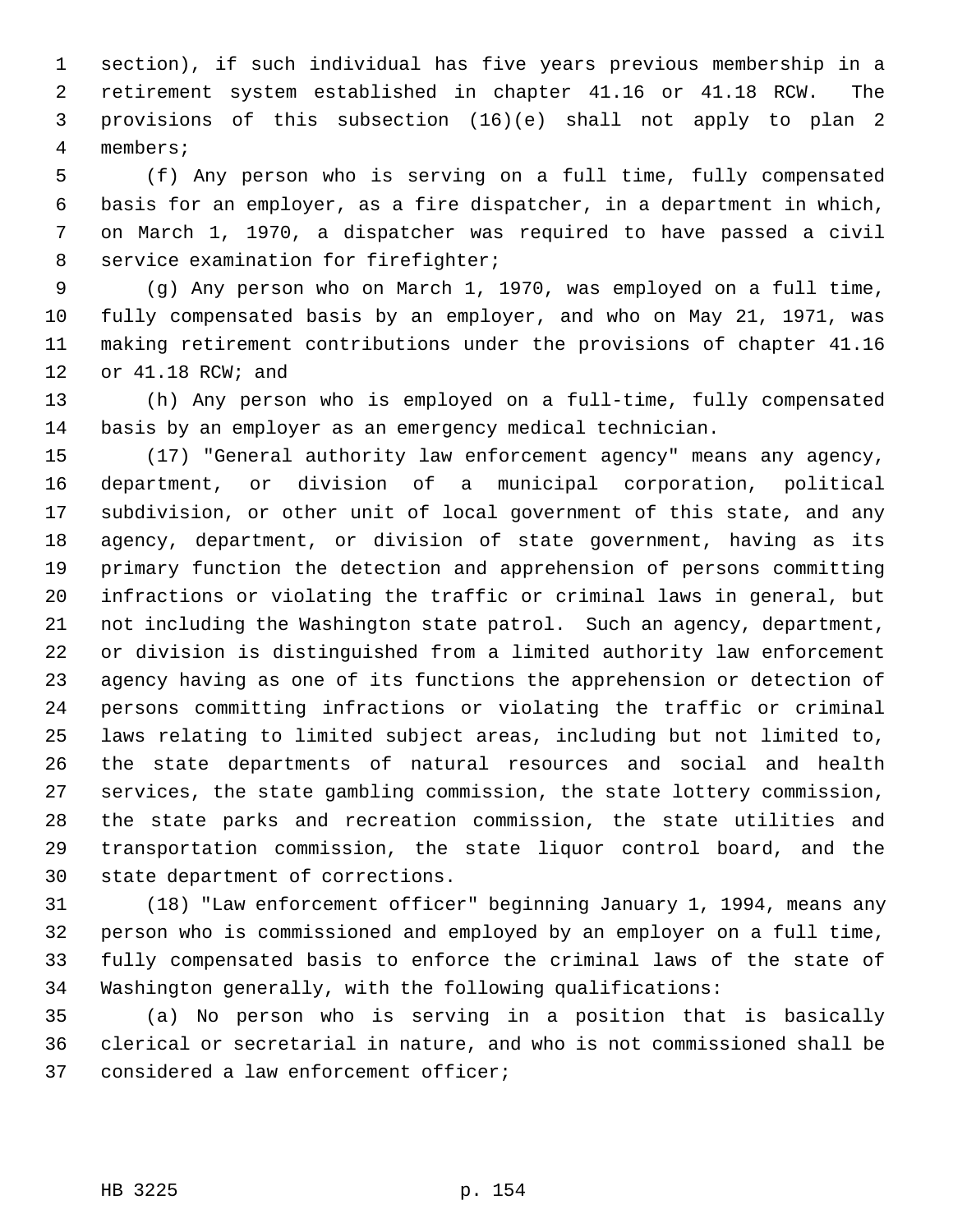1 (b) Only those deputy sheriffs, including those serving under a 2 different title pursuant to county charter, who have successfully 3 completed a civil service examination for deputy sheriff or the 4 equivalent position, where a different title is used, and those persons 5 serving in unclassified positions authorized by RCW 41.14.070 except a 6 private secretary will be considered law enforcement officers;

 7 (c) Only such full time commissioned law enforcement personnel as 8 have been appointed to offices, positions, or ranks in the police 9 department which have been specifically created or otherwise expressly 10 provided for and designated by city charter provision or by ordinance 11 enacted by the legislative body of the city shall be considered city 12 police officers;

13 (d) The term "law enforcement officer" also includes the executive 14 secretary of a labor guild, association or organization (which is an 15 employer under subsection (14) of this section) if that individual has 16 five years previous membership in the retirement system established in 17 chapter 41.20 RCW. The provisions of this subsection (18)(d) shall not 18 apply to plan 2 members; and

19 (e) The term "law enforcement officer" also includes a person 20 employed on or after January 1, 1993, as a public safety officer or 21 director of public safety, so long as the job duties substantially 22 involve only either police or fire duties, or both, and no other duties 23 in a city or town with a population of less than ten thousand. The 24 provisions of this subsection (18)(e) shall not apply to any public 25 safety officer or director of public safety who is receiving a 26 retirement allowance under this chapter as of May 12, 1993.

27 (19) "Medical services" for plan 1 members, shall include the 28 following as minimum services to be provided. Reasonable charges for 29 these services shall be paid in accordance with RCW 41.26.150.

30 (a) Hospital expenses: These are the charges made by a hospital, 31 in its own behalf, for

32 (i) Board and room not to exceed semiprivate room rate unless 33 private room is required by the attending physician due to the 34 condition of the patient.

35 (ii) Necessary hospital services, other than board and room, 36 furnished by the hospital.

37 (b) Other medical expenses: The following charges are considered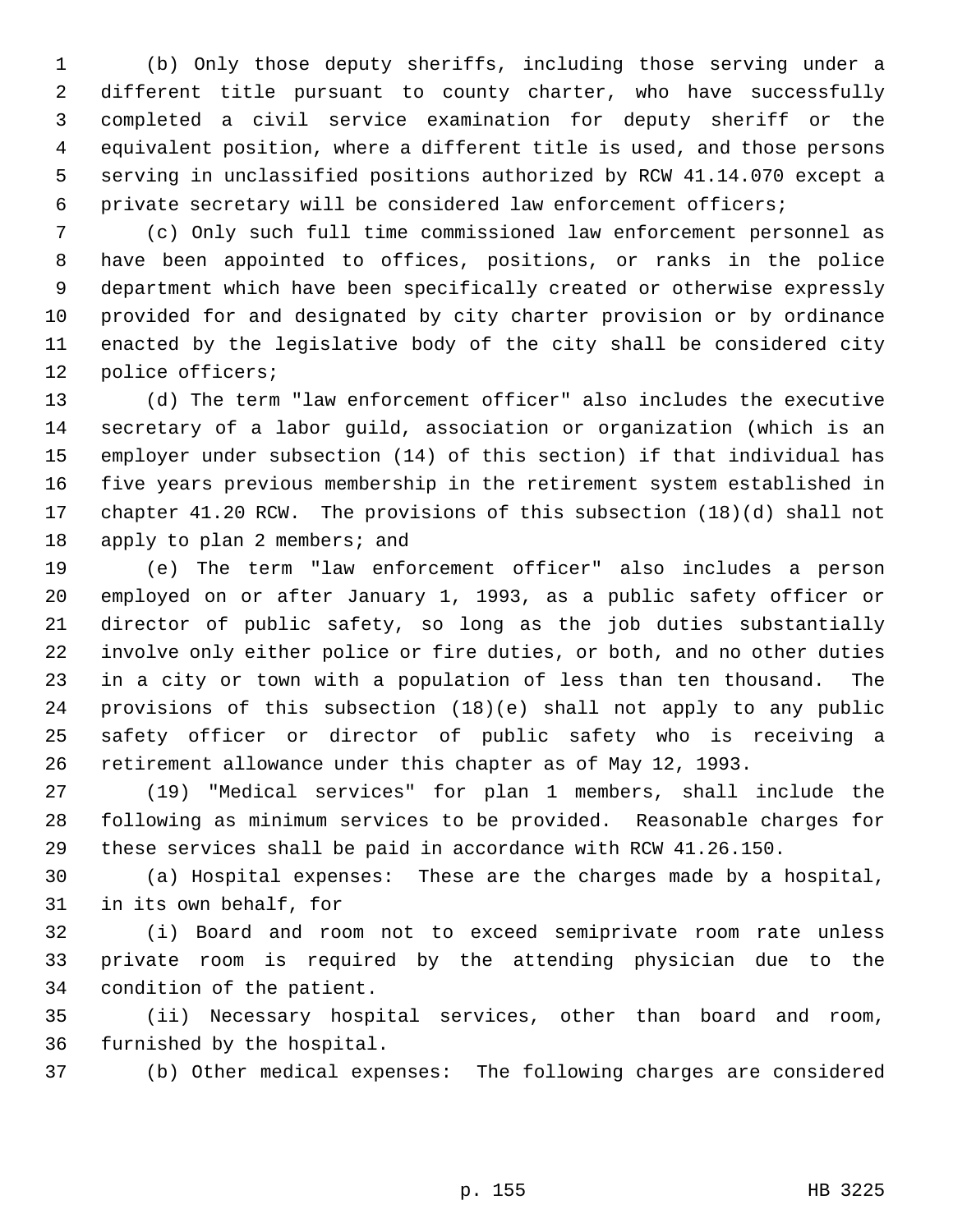1 "other medical expenses", provided that they have not been considered 2 as "hospital expenses".

3 (i) The fees of the following:

 4 (A) A physician or surgeon licensed under the provisions of chapter 5 18.71 RCW;

 6 (B) An osteopathic physician and surgeon licensed under the 7 provisions of chapter 18.57 RCW;

 8 (C) A chiropractor licensed under the provisions of chapter 18.25 9 RCW.

10 (ii) The charges of a registered graduate nurse other than a nurse 11 who ordinarily resides in the member's home, or is a member of the 12 family of either the member or the member's spouse.

13 (iii) The charges for the following medical services and supplies:

14 (A) Drugs and medicines upon a physician's prescription;

15 (B) Diagnostic X-ray and laboratory examinations;

16 (C) X-ray, radium, and radioactive isotopes therapy;

17 (D) Anesthesia and oxygen;

18 (E) Rental of iron lung and other durable medical and surgical 19 equipment;

20 (F) Artificial limbs and eyes, and casts, splints, and trusses;

21 (G) Professional ambulance service when used to transport the 22 member to or from a hospital when injured by an accident or stricken by 23 a disease;

24 (H) Dental charges incurred by a member who sustains an accidental 25 injury to his or her teeth and who commences treatment by a legally 26 licensed dentist within ninety days after the accident;

27 (I) Nursing home confinement or hospital extended care facility;

28 (J) Physical therapy by a registered physical therapist;

29 (K) Blood transfusions, including the cost of blood and blood 30 plasma not replaced by voluntary donors;

31 (L) An optometrist licensed under the provisions of chapter 18.53 32 RCW.

33 (20) "Member" means any firefighter, law enforcement officer, or 34 other person as would apply under subsections (16) or (18) of this 35 section whose membership is transferred to the Washington law 36 enforcement officers' and firefighters' retirement system on or after 37 March 1, 1970, and every law enforcement officer and firefighter who is 38 employed in that capacity on or after such date.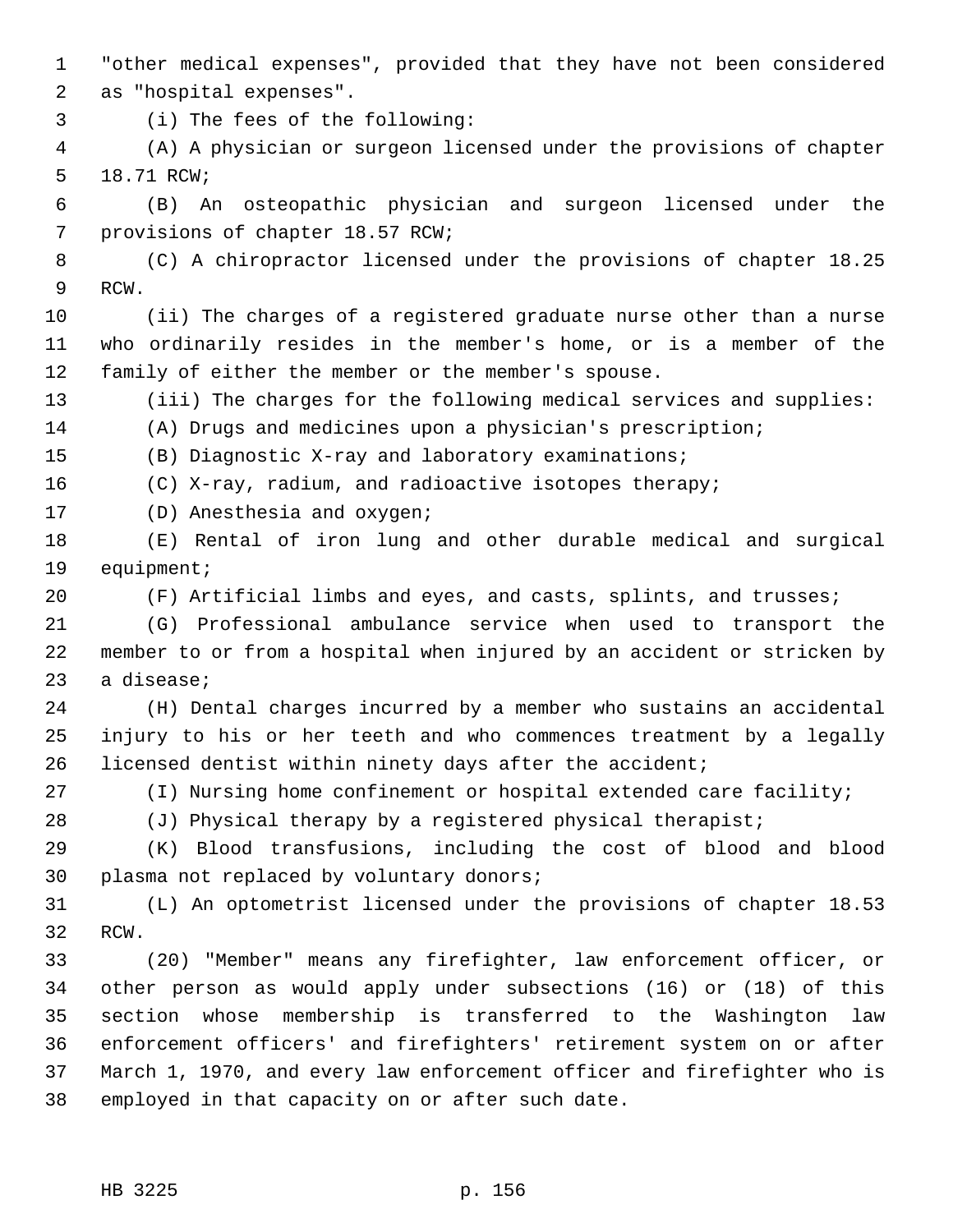1 (21) "Plan 1" means the law enforcement officers' and firefighters' 2 retirement system, plan 1 providing the benefits and funding provisions 3 covering persons who first became members of the system prior to 4 October 1, 1977.

 5 (22) "Plan 2" means the law enforcement officers' and firefighters' 6 retirement system, plan 2 providing the benefits and funding provisions 7 covering persons who first became members of the system on and after 8 October 1, 1977.

 9 (23) "Position" means the employment held at any particular time, 10 which may or may not be the same as civil service rank.

11 (24) "Regular interest" means such rate as the director may 12 determine.

13 (25) "Retiree" for persons who establish membership in the 14 retirement system on or after October 1, 1977, means any member in 15 receipt of a retirement allowance or other benefit provided by this 16 chapter resulting from service rendered to an employer by such member.

17 (26) "Retirement fund" means the "Washington law enforcement 18 officers' and firefighters' retirement system fund" as provided for 19 herein.

20 (27) "Retirement system" means the "Washington law enforcement 21 officers' and firefighters' retirement system" provided herein.

22 (28)(a) "Service" for plan 1 members, means all periods of 23 employment for an employer as a firefighter or law enforcement officer, 24 for which compensation is paid, together with periods of suspension not 25 exceeding thirty days in duration. For the purposes of this chapter 26 service shall also include service in the armed forces of the United 27 States as provided in RCW 41.26.190. Credit shall be allowed for all 28 service credit months of service rendered by a member from and after 29 the member's initial commencement of employment as a firefighter or law 30 enforcement officer, during which the member worked for seventy or more 31 hours, or was on disability leave or disability retirement. Only 32 service credit months of service shall be counted in the computation of 33 any retirement allowance or other benefit provided for in this chapter.

34 (i) For members retiring after May 21, 1971 who were employed under 35 the coverage of a prior pension act before March 1, 1970, "service" 36 shall also include (A) such military service not exceeding five years 37 as was creditable to the member as of March 1, 1970, under the member's 38 particular prior pension act, and (B) such other periods of service as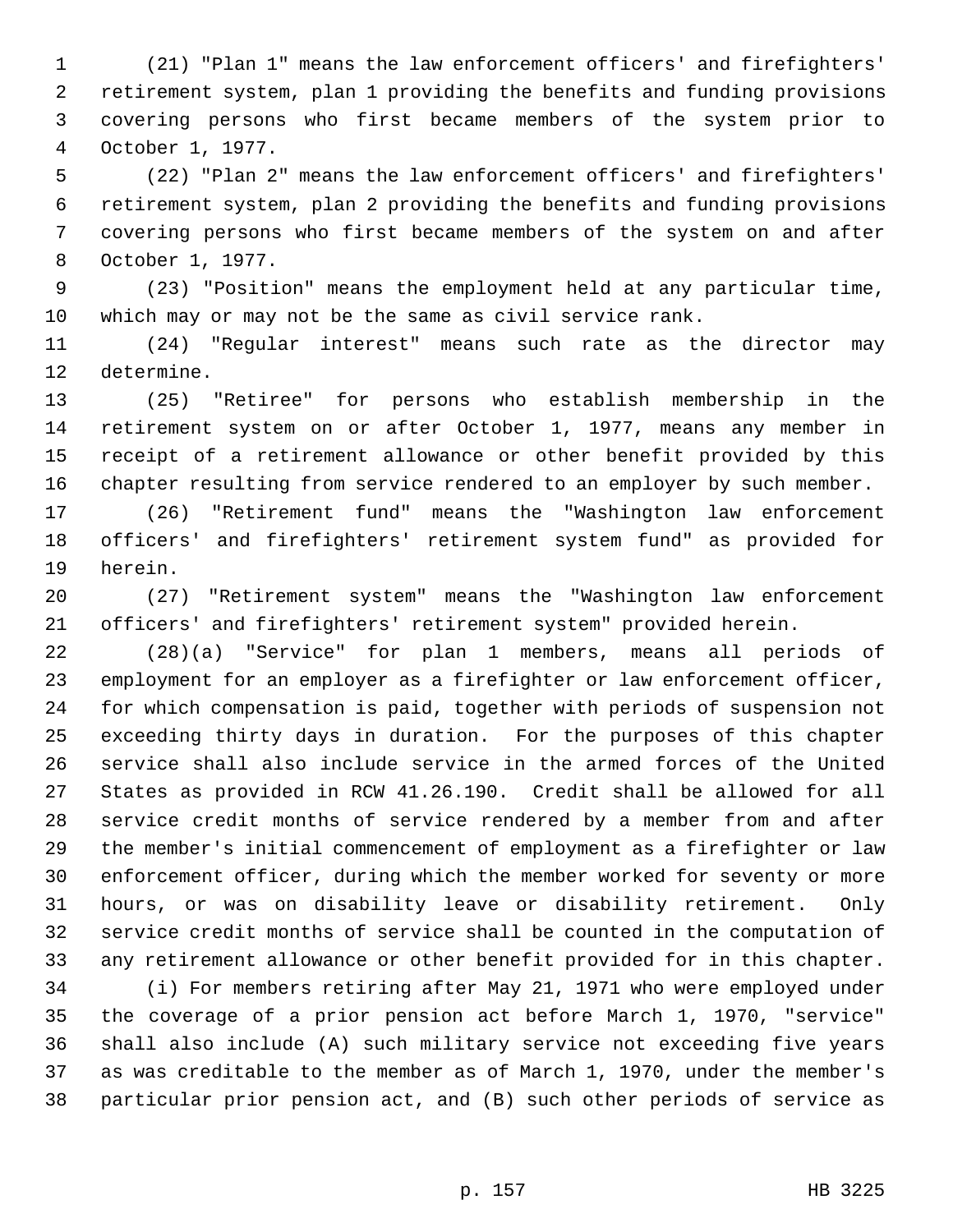1 were then creditable to a particular member under the provisions of RCW 2 41.18.165, 41.20.160, or 41.20.170. However, in no event shall credit 3 be allowed for any service rendered prior to March 1, 1970, where the 4 member at the time of rendition of such service was employed in a 5 position covered by a prior pension act, unless such service, at the 6 time credit is claimed therefor, is also creditable under the 7 provisions of such prior act.

 8 (ii) A member who is employed by two employers at the same time 9 shall only be credited with service to one such employer for any month 10 during which the member rendered such dual service.

11 (b) "Service" for plan 2 members, means periods of employment by a 12 member for one or more employers for which basic salary is earned for 13 ninety or more hours per calendar month which shall constitute a 14 service credit month. Periods of employment by a member for one or 15 more employers for which basic salary is earned for at least seventy 16 hours but less than ninety hours per calendar month shall constitute 17 one-half service credit month. Periods of employment by a member for 18 one or more employers for which basic salary is earned for less than 19 seventy hours shall constitute a one-quarter service credit month.

20 Members of the retirement system who are elected or appointed to a 21 state elective position may elect to continue to be members of this 22 retirement system.

23 Service credit years of service shall be determined by dividing the 24 total number of service credit months of service by twelve. Any 25 fraction of a service credit year of service as so determined shall be 26 taken into account in the computation of such retirement allowance or 27 benefits.

28 If a member receives basic salary from two or more employers during 29 any calendar month, the individual shall receive one service credit 30 month's service credit during any calendar month in which multiple 31 service for ninety or more hours is rendered; or one-half service 32 credit month's service credit during any calendar month in which 33 multiple service for at least seventy hours but less than ninety hours 34 is rendered; or one-quarter service credit month during any calendar 35 month in which multiple service for less than seventy hours is 36 rendered.

37 (29) "Service credit month" means a full service credit month or an 38 accumulation of partial service credit months that are equal to one.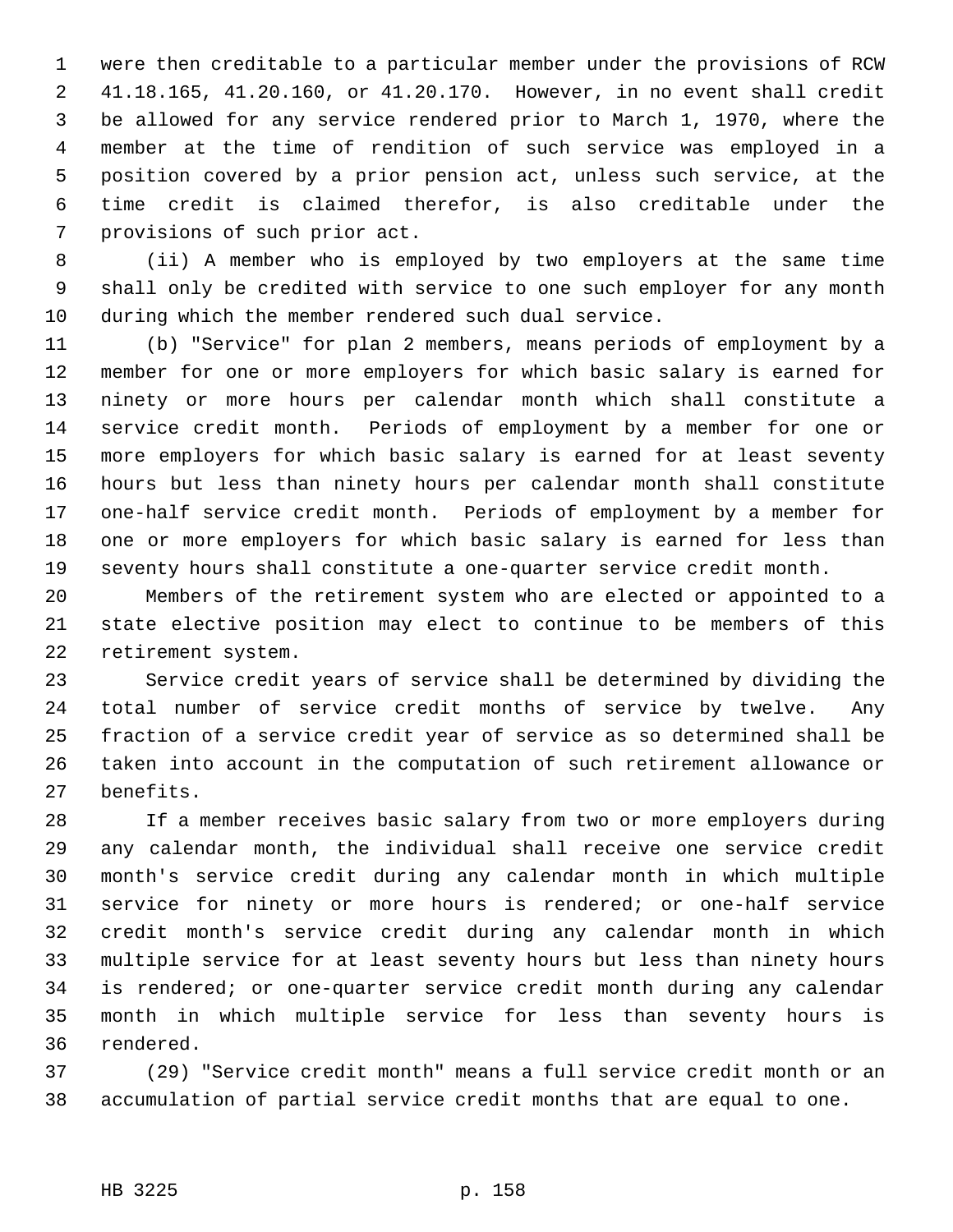1 (30) "Service credit year" means an accumulation of months of 2 service credit which is equal to one when divided by twelve.

 3 (31) "State actuary" or "actuary" means the person appointed 4 pursuant to RCW 44.44.010(2).

 5 (32) "State elective position" means any position held by any 6 person elected or appointed to statewide office or elected or appointed 7 as a member of the legislature.

 8 (33) "Surviving spouse" means the surviving widow or widower of a 9 member. "Surviving spouse" shall not include the divorced spouse of a 10 member except as provided in RCW 41.26.162.

11 **Sec. 904.** RCW 41.32.010 and 2010 1st sp.s. c 32 s 7 are each 12 amended to read as follows:

13 As used in this chapter, unless a different meaning is plainly 14 required by the context:

15 (1)(a) "Accumulated contributions" for plan 1 members, means the 16 sum of all regular annuity contributions and, except for the purpose of 17 withdrawal at the time of retirement, any amount paid under RCW 18 41.50.165(2) with regular interest thereon.

19 (b) "Accumulated contributions" for plan 2 members, means the sum 20 of all contributions standing to the credit of a member in the member's 21 individual account, including any amount paid under RCW 41.50.165(2), 22 together with the regular interest thereon.

23 (2) "Actuarial equivalent" means a benefit of equal value when 24 computed upon the basis of such mortality tables and regulations as 25 shall be adopted by the director and regular interest.

26 (3) "Adjustment ratio" means the value of index A divided by index 27 B.

28 (4) "Annual increase" means, initially, fifty-nine cents per month 29 per year of service which amount shall be increased each July 1st by 30 three percent, rounded to the nearest cent.

31 (5) "Annuity" means the moneys payable per year during life by 32 reason of accumulated contributions of a member.

33 (6) "Average final compensation" for plan 2 and plan 3 members, 34 means the member's average earnable compensation of the highest 35 consecutive sixty service credit months prior to such member's 36 retirement, termination, or death. Periods constituting authorized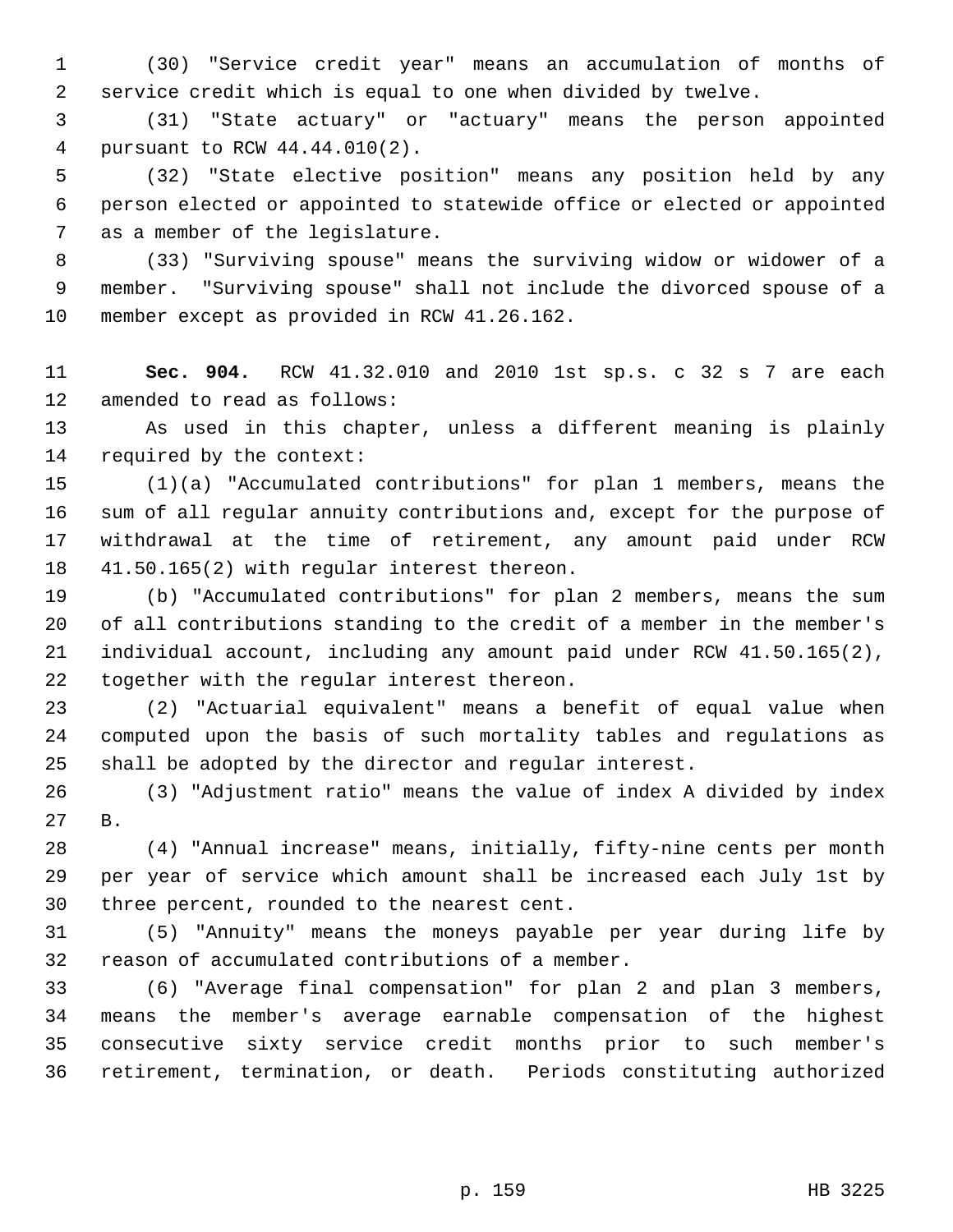1 leaves of absence may not be used in the calculation of average final 2 compensation except under RCW 41.32.810(2).

 3 (7)(a) "Beneficiary" for plan 1 members, means any person in 4 receipt of a retirement allowance or other benefit provided by this 5 chapter.

 6 (b) "Beneficiary" for plan 2 and plan 3 members, means any person 7 in receipt of a retirement allowance or other benefit provided by this 8 chapter resulting from service rendered to an employer by another 9 person.

10 (8) "Contract" means any agreement for service and compensation 11 between a member and an employer.

12 (9) "Creditable service" means membership service plus prior 13 service for which credit is allowable. This subsection shall apply 14 only to plan 1 members.

15 (10) "Department" means the department of retirement systems 16 created in chapter 41.50 RCW.

17 (11) "Dependent" means receiving one-half or more of support from 18 a member.

19 (12) "Director" means the director of the department.

20 (13) "Disability allowance" means monthly payments during 21 disability. This subsection shall apply only to plan 1 members.

22 (14)(a) "Earnable compensation" for plan 1 members, means:

23 (i) All salaries and wages paid by an employer to an employee 24 member of the retirement system for personal services rendered during 25 a fiscal year. In all cases where compensation includes maintenance 26 the employer shall fix the value of that part of the compensation not 27 paid in money.

28 (ii) For an employee member of the retirement system teaching in an 29 extended school year program, two consecutive extended school years, as 30 defined by the employer school district, may be used as the annual 31 period for determining earnable compensation in lieu of the two fiscal 32 years.

33 (iii) "Earnable compensation" for plan 1 members also includes the 34 following actual or imputed payments, which are not paid for personal 35 services:

36 (A) Retroactive payments to an individual by an employer on 37 reinstatement of the employee in a position, or payments by an employer 38 to an individual in lieu of reinstatement in a position which are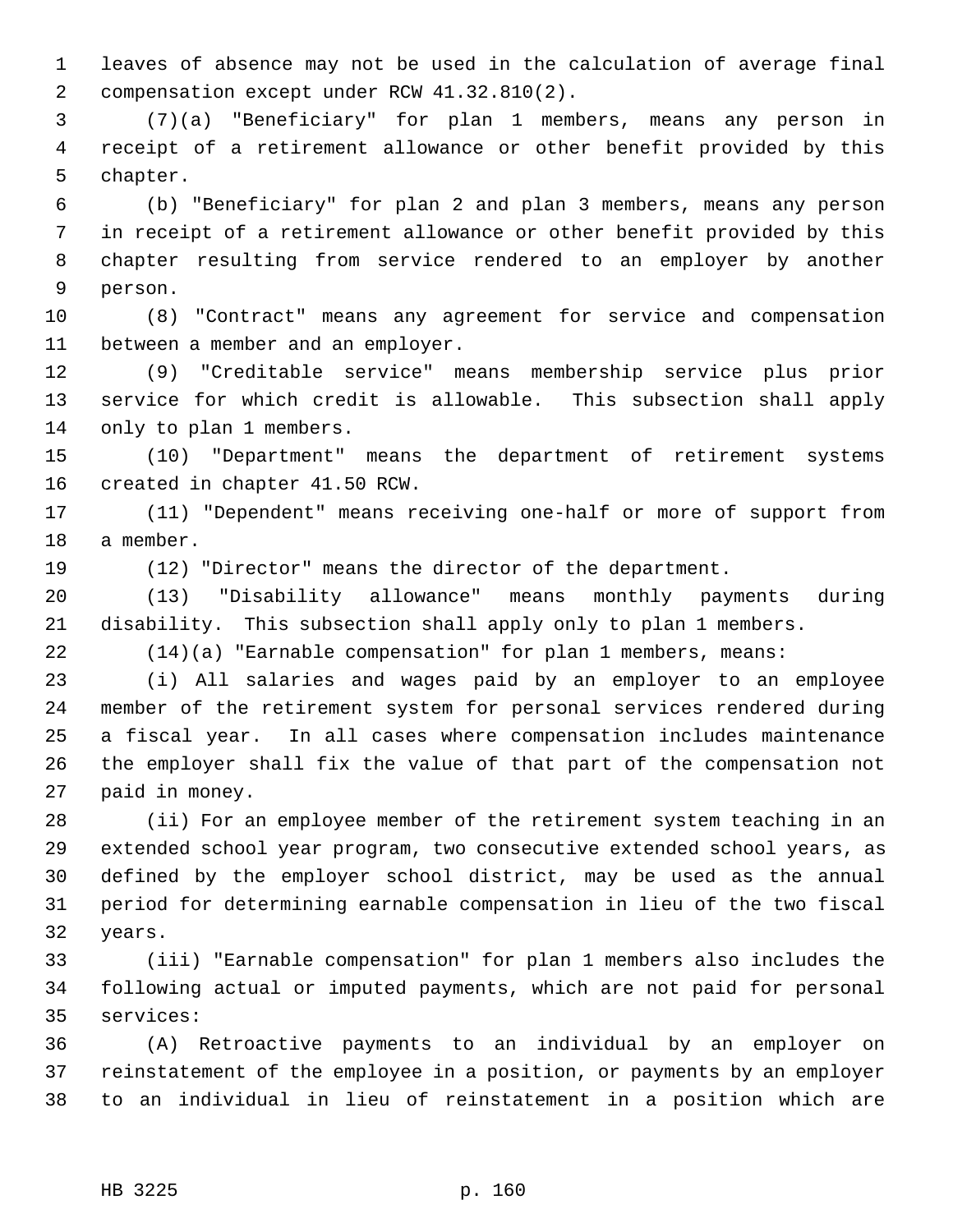1 awarded or granted as the equivalent of the salary or wages which the 2 individual would have earned during a payroll period shall be 3 considered earnable compensation and the individual shall receive the 4 equivalent service credit.

 5 (B) If a leave of absence, without pay, is taken by a member for 6 the purpose of serving as a member of the state legislature, and such 7 member has served in the legislature five or more years, the salary 8 which would have been received for the position from which the leave of 9 absence was taken shall be considered as compensation earnable if the 10 employee's contribution thereon is paid by the employee. In addition, 11 where a member has been a member of the state legislature for five or 12 more years, earnable compensation for the member's two highest 13 compensated consecutive years of service shall include a sum not to 14 exceed thirty-six hundred dollars for each of such two consecutive 15 years, regardless of whether or not legislative service was rendered 16 during those two years.

17 (iv) For members employed less than full time under written 18 contract with a school district, or community college district, in an 19 instructional position, for which the member receives service credit of 20 less than one year in all of the years used to determine the earnable 21 compensation used for computing benefits due under RCW 41.32.497, 22 41.32.498, and 41.32.520, the member may elect to have earnable 23 compensation defined as provided in RCW 41.32.345. For the purposes of 24 this subsection, the term "instructional position" means a position in 25 which more than seventy-five percent of the member's time is spent as 26 a classroom instructor (including office hours), a librarian, a 27 psychologist, a social worker, a nurse, a physical therapist, an 28 occupational therapist, a speech language pathologist or audiologist, 29 or a counselor. Earnable compensation shall be so defined only for the 30 purpose of the calculation of retirement benefits and only as necessary 31 to insure that members who receive fractional service credit under RCW 32 41.32.270 receive benefits proportional to those received by members 33 who have received full-time service credit.

34 (v) "Earnable compensation" does not include:

35 (A) Remuneration for unused sick leave authorized under RCW 36 41.04.340, 28A.400.210, or 28A.310.490;

37 (B) Remuneration for unused annual leave in excess of thirty days 38 as authorized by RCW 43.01.044 and 43.01.041.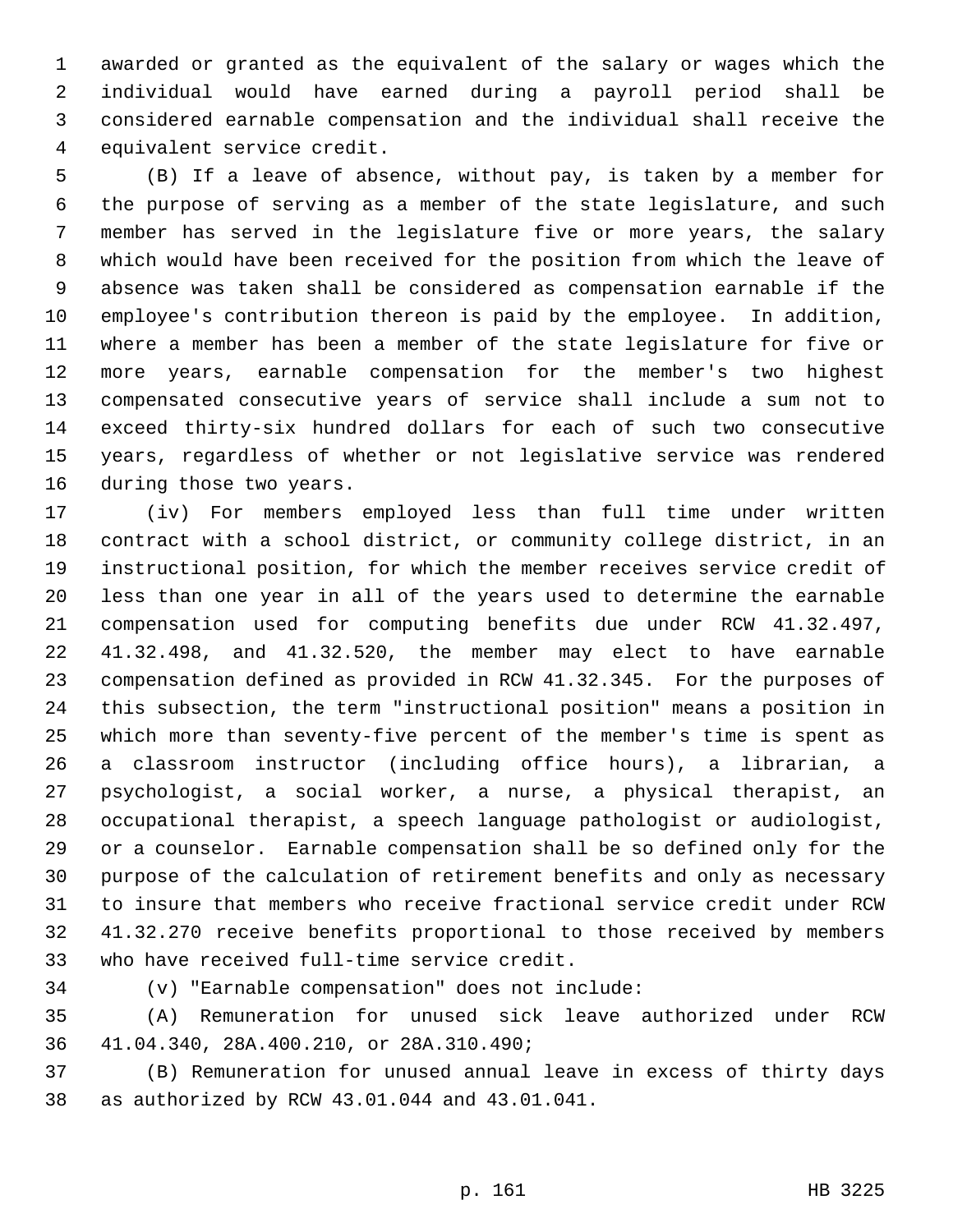1 (b) "Earnable compensation" for plan 2 and plan 3 members, means 2 salaries or wages earned by a member during a payroll period for 3 personal services, including overtime payments, and shall include wages 4 and salaries deferred under provisions established pursuant to sections 5 403(b), 414(h), and 457 of the United States Internal Revenue Code, but 6 shall exclude lump sum payments for deferred annual sick leave, unused 7 accumulated vacation, unused accumulated annual leave, or any form of 8 severance pay.

 9 "Earnable compensation" for plan 2 and plan 3 members also includes 10 the following actual or imputed payments which, except in the case of 11 (b)(ii)(B) of this subsection, are not paid for personal services:

12 (i) Retroactive payments to an individual by an employer on 13 reinstatement of the employee in a position or payments by an employer 14 to an individual in lieu of reinstatement in a position which are 15 awarded or granted as the equivalent of the salary or wages which the 16 individual would have earned during a payroll period shall be 17 considered earnable compensation, to the extent provided above, and the 18 individual shall receive the equivalent service credit.

19 (ii) In any year in which a member serves in the legislature the 20 member shall have the option of having such member's earnable 21 compensation be the greater of:

22 (A) The earnable compensation the member would have received had 23 such member not served in the legislature; or

24 (B) Such member's actual earnable compensation received for 25 teaching and legislative service combined. Any additional 26 contributions to the retirement system required because compensation 27 earnable under (b)(ii)(A) of this subsection is greater than 28 compensation earnable under (b)(ii)(B) of this subsection shall be paid 29 by the member for both member and employer contributions.

30 (c) In calculating earnable compensation under (a) or (b) of this 31 subsection, the department of retirement systems shall include any 32 compensation forgone by a member employed by a state agency or 33 institution during the 2009-2011 fiscal biennium as a result of reduced 34 work hours, mandatory or voluntary leave without pay, temporary 35 reduction in pay implemented prior to the effective date of this 36 section, or temporary layoffs if the reduced compensation is an 37 integral part of the employer's expenditure reduction efforts, as 38 certified by the employer.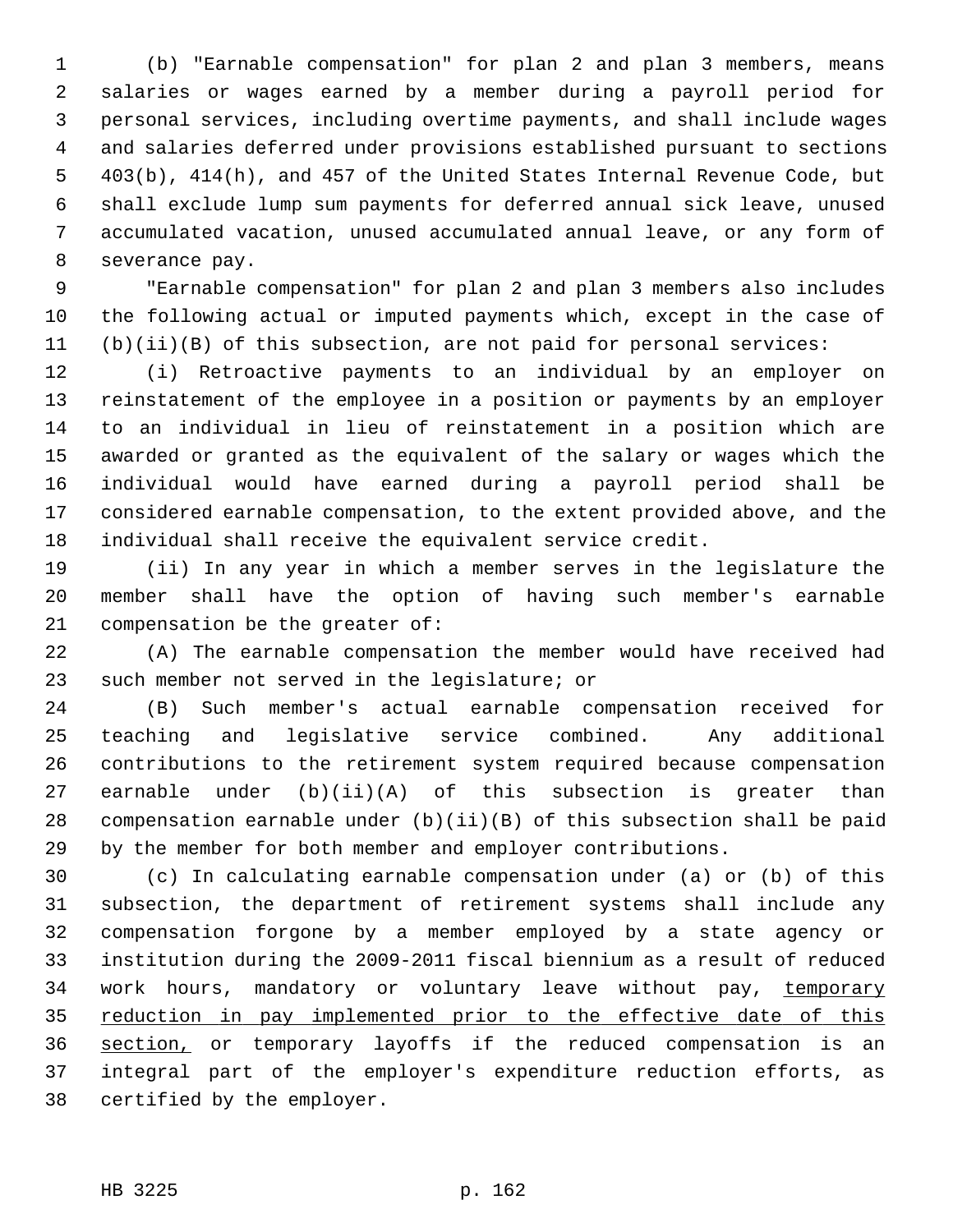1 (15)(a) "Eligible position" for plan 2 members from June 7, 1990, 2 through September 1, 1991, means a position which normally requires two 3 or more uninterrupted months of creditable service during September 4 through August of the following year.

 5 (b) "Eligible position" for plan 2 and plan 3 on and after 6 September 1, 1991, means a position that, as defined by the employer, 7 normally requires five or more months of at least seventy hours of 8 earnable compensation during September through August of the following 9 year.

10 (c) For purposes of this chapter an employer shall not define 11 "position" in such a manner that an employee's monthly work for that 12 employer is divided into more than one position.

13 (d) The elected position of the superintendent of public 14 instruction is an eligible position.

15 (16) "Employed" or "employee" means a person who is providing 16 services for compensation to an employer, unless the person is free 17 from the employer's direction and control over the performance of work. 18 The department shall adopt rules and interpret this subsection 19 consistent with common law.

20 (17) "Employer" means the state of Washington, the school district, 21 or any agency of the state of Washington by which the member is paid.

22 (18) "Fiscal year" means a year which begins July 1st and ends June 23 30th of the following year.

24 (19) "Former state fund" means the state retirement fund in 25 operation for teachers under chapter 187, Laws of 1923, as amended.

26 (20) "Index" means, for any calendar year, that year's annual 27 average consumer price index, Seattle, Washington area, for urban wage 28 earners and clerical workers, all items compiled by the bureau of labor 29 statistics, United States department of labor.

30 (21) "Index A" means the index for the year prior to the 31 determination of a postretirement adjustment.

32 (22) "Index B" means the index for the year prior to index A.

33 (23) "Index year" means the earliest calendar year in which the 34 index is more than sixty percent of index A.

35 (24) "Local fund" means any of the local retirement funds for 36 teachers operated in any school district in accordance with the 37 provisions of chapter 163, Laws of 1917 as amended.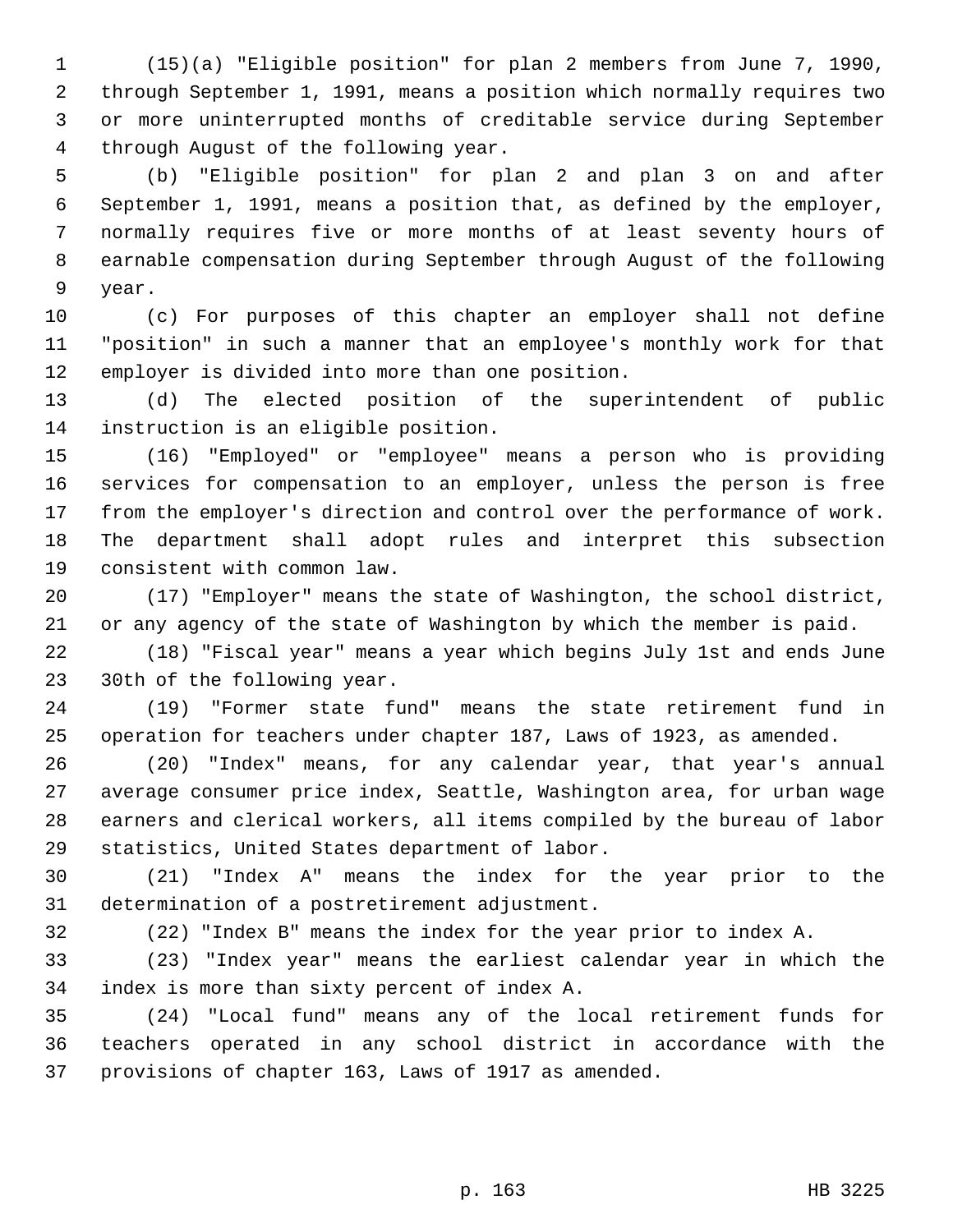1 (25) "Member" means any teacher included in the membership of the 2 retirement system who has not been removed from membership under RCW 3 41.32.878 or 41.32.768. Also, any other employee of the public schools 4 who, on July 1, 1947, had not elected to be exempt from membership and 5 who, prior to that date, had by an authorized payroll deduction, 6 contributed to the member reserve.

 7 (26) "Member account" or "member's account" for purposes of plan 3 8 means the sum of the contributions and earnings on behalf of the member 9 in the defined contribution portion of plan 3.

10 (27) "Member reserve" means the fund in which all of the 11 accumulated contributions of members are held.

12 (28) "Membership service" means service rendered subsequent to the 13 first day of eligibility of a person to membership in the retirement 14 system: PROVIDED, That where a member is employed by two or more 15 employers the individual shall receive no more than one service credit 16 month during any calendar month in which multiple service is rendered. 17 The provisions of this subsection shall apply only to plan 1 members.

18 (29) "Pension" means the moneys payable per year during life from 19 the pension reserve.

20 (30) "Pension reserve" is a fund in which shall be accumulated an 21 actuarial reserve adequate to meet present and future pension 22 liabilities of the system and from which all pension obligations are to 23 be paid.

24 (31) "Plan 1" means the teachers' retirement system, plan 1 25 providing the benefits and funding provisions covering persons who 26 first became members of the system prior to October 1, 1977.

27 (32) "Plan 2" means the teachers' retirement system, plan 2 28 providing the benefits and funding provisions covering persons who 29 first became members of the system on and after October 1, 1977, and 30 prior to July 1, 1996.

31 (33) "Plan 3" means the teachers' retirement system, plan 3 32 providing the benefits and funding provisions covering persons who 33 first become members of the system on and after July 1, 1996, or who 34 transfer under RCW 41.32.817.

35 (34) "Prior service" means service rendered prior to the first date 36 of eligibility to membership in the retirement system for which credit 37 is allowable. The provisions of this subsection shall apply only to 38 plan 1 members.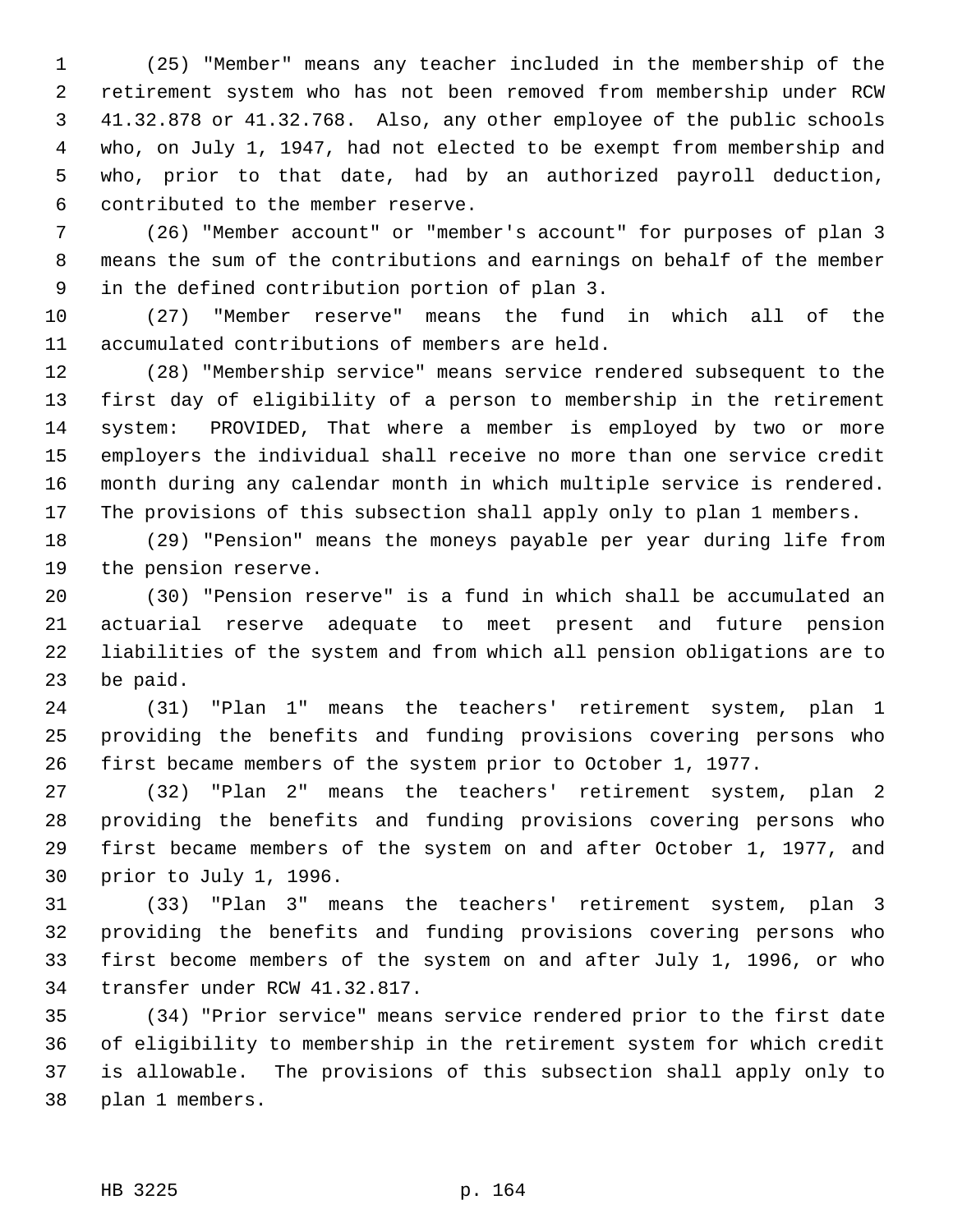1 (35) "Prior service contributions" means contributions made by a 2 member to secure credit for prior service. The provisions of this 3 subsection shall apply only to plan 1 members.

 4 (36) "Public school" means any institution or activity operated by 5 the state of Washington or any instrumentality or political subdivision 6 thereof employing teachers, except the University of Washington and 7 Washington State University.

 8 (37) "Regular contributions" means the amounts required to be 9 deducted from the compensation of a member and credited to the member's 10 individual account in the member reserve. This subsection shall apply 11 only to plan 1 members.

12 (38) "Regular interest" means such rate as the director may 13 determine.

14 (39) "Retiree" means any person who has begun accruing a retirement 15 allowance or other benefit provided by this chapter resulting from 16 service rendered to an employer while a member.

17 (40)(a) "Retirement allowance" for plan 1 members, means monthly 18 payments based on the sum of annuity and pension, or any optional 19 benefits payable in lieu thereof.

20 (b) "Retirement allowance" for plan 2 and plan 3 members, means 21 monthly payments to a retiree or beneficiary as provided in this 22 chapter.

23 (41) "Retirement system" means the Washington state teachers' 24 retirement system.

25 (42) "Separation from service or employment" occurs when a person 26 has terminated all employment with an employer. Separation from 27 service or employment does not occur, and if claimed by an employer or 28 employee may be a violation of RCW 41.32.055, when an employee and 29 employer have a written or oral agreement to resume employment with the 30 same employer following termination. Mere expressions or inquiries 31 about postretirement employment by an employer or employee that do not 32 constitute a commitment to reemploy the employee after retirement are 33 not an agreement under this section.

34 (43)(a) "Service" for plan 1 members means the time during which a 35 member has been employed by an employer for compensation.

36 (i) If a member is employed by two or more employers the individual 37 shall receive no more than one service credit month during any calendar 38 month in which multiple service is rendered.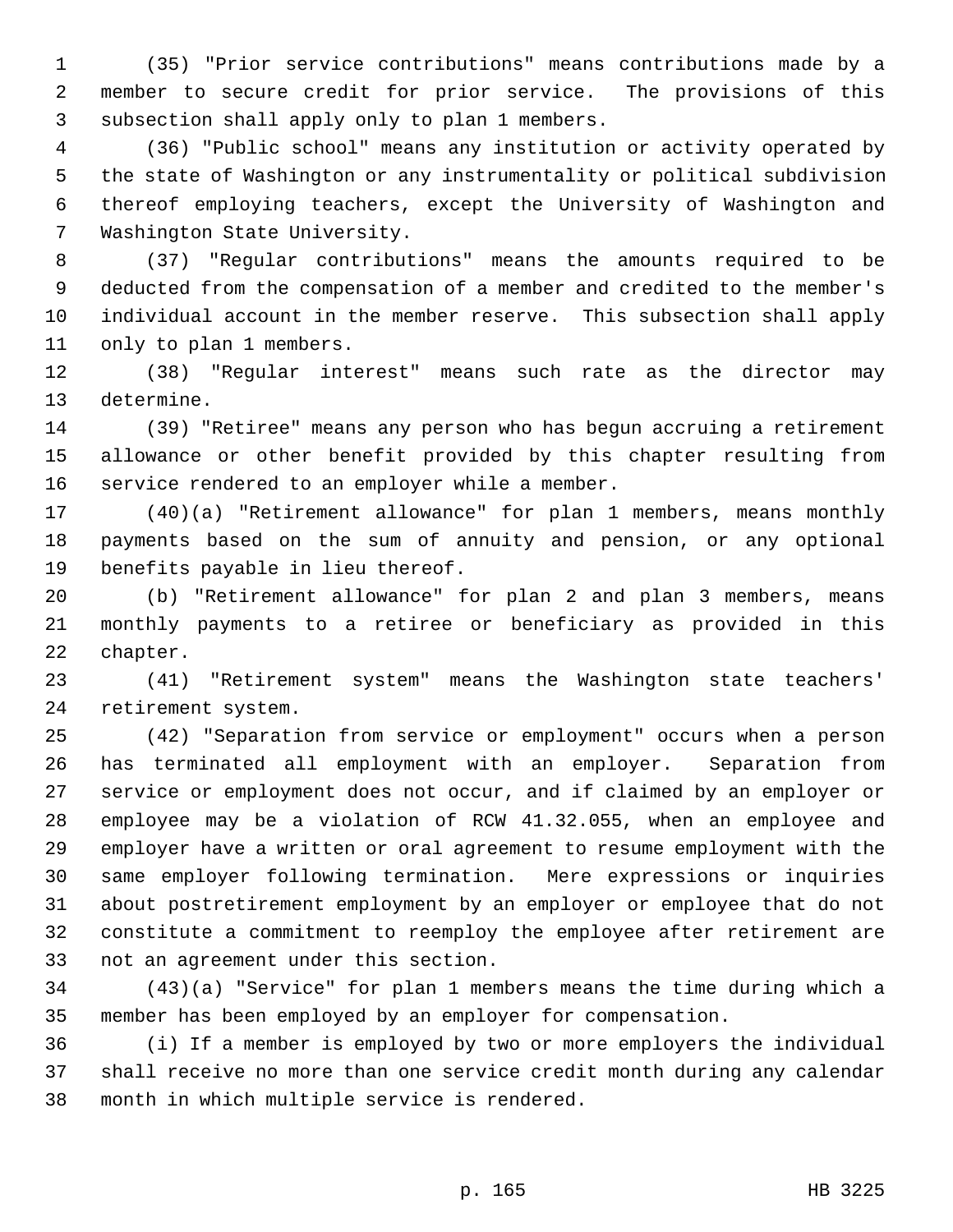1 (ii) As authorized by RCW 28A.400.300, up to forty-five days of 2 sick leave may be creditable as service solely for the purpose of 3 determining eligibility to retire under RCW 41.32.470.

 4 (iii) As authorized in RCW 41.32.065, service earned in an out-of- 5 state retirement system that covers teachers in public schools may be 6 applied solely for the purpose of determining eligibility to retire 7 under RCW 41.32.470.

 8 (b) "Service" for plan 2 and plan 3 members, means periods of 9 employment by a member for one or more employers for which earnable 10 compensation is earned subject to the following conditions:

11 (i) A member employed in an eligible position or as a substitute 12 shall receive one service credit month for each month of September 13 through August of the following year if he or she earns earnable 14 compensation for eight hundred ten or more hours during that period and 15 is employed during nine of those months, except that a member may not 16 receive credit for any period prior to the member's employment in an 17 eligible position except as provided in RCW 41.32.812 and 41.50.132.

18 (ii) Any other member employed in an eligible position or as a 19 substitute who earns earnable compensation during the period from 20 September through August shall receive service credit according to one 21 of the following methods, whichever provides the most service credit to 22 the member:

23 (A) If a member is employed either in an eligible position or as a 24 substitute teacher for nine months of the twelve month period between 25 September through August of the following year but earns earnable 26 compensation for less than eight hundred ten hours but for at least six 27 hundred thirty hours, he or she will receive one-half of a service 28 credit month for each month of the twelve month period;

29 (B) If a member is employed in an eligible position or as a 30 substitute teacher for at least five months of a six-month period 31 between September through August of the following year and earns 32 earnable compensation for six hundred thirty or more hours within the 33 six-month period, he or she will receive a maximum of six service 34 credit months for the school year, which shall be recorded as one 35 service credit month for each month of the six-month period;

36 (C) All other members employed in an eligible position or as a 37 substitute teacher shall receive service credit as follows: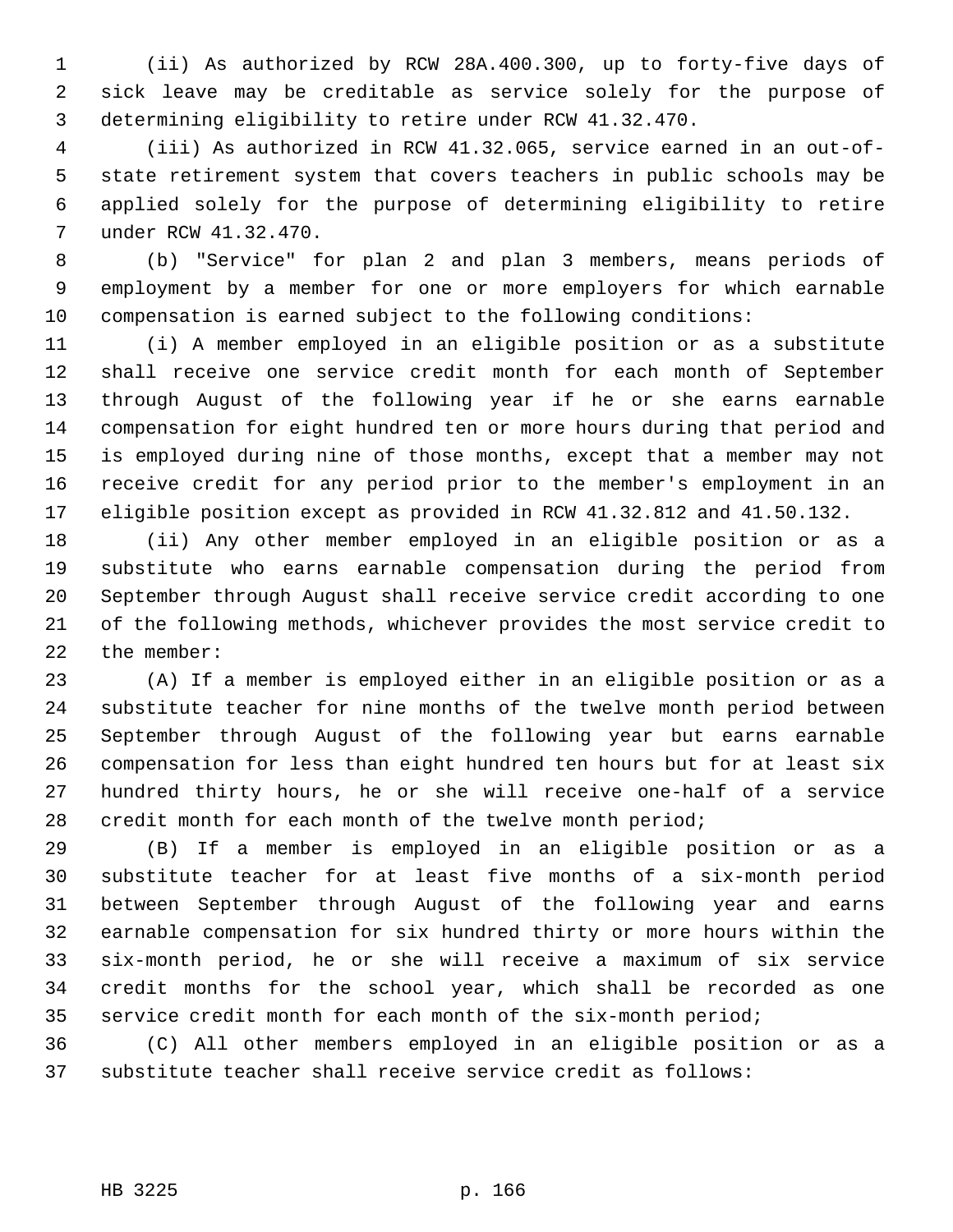1 (I) A service credit month is earned in those calendar months where 2 earnable compensation is earned for ninety or more hours;

 3 (II) A half-service credit month is earned in those calendar months 4 where earnable compensation is earned for at least seventy hours but 5 less than ninety hours; and

 6 (III) A quarter-service credit month is earned in those calendar 7 months where earnable compensation is earned for less than seventy 8 hours.

 9 (iii) Any person who is a member of the teachers' retirement system 10 and who is elected or appointed to a state elective position may 11 continue to be a member of the retirement system and continue to 12 receive a service credit month for each of the months in a state 13 elective position by making the required member contributions.

14 (iv) When an individual is employed by two or more employers the 15 individual shall only receive one month's service credit during any 16 calendar month in which multiple service for ninety or more hours is 17 rendered.

18 (v) As authorized by RCW 28A.400.300, up to forty-five days of sick 19 leave may be creditable as service solely for the purpose of 20 determining eligibility to retire under RCW 41.32.470. For purposes of 21 plan 2 and plan 3 "forty-five days" as used in RCW 28A.400.300 is equal 22 to two service credit months. Use of less than forty-five days of sick 23 leave is creditable as allowed under this subsection as follows:

24 (A) Less than eleven days equals one-quarter service credit month;

25 (B) Eleven or more days but less than twenty-two days equals one-26 half service credit month;

27 (C) Twenty-two days equals one service credit month;

28 (D) More than twenty-two days but less than thirty-three days 29 equals one and one-quarter service credit month;

30 (E) Thirty-three or more days but less than forty-five days equals 31 one and one-half service credit month.

32 (vi) As authorized in RCW 41.32.065, service earned in an out-of-33 state retirement system that covers teachers in public schools may be 34 applied solely for the purpose of determining eligibility to retire 35 under RCW 41.32.470.

36 (vii) The department shall adopt rules implementing this 37 subsection.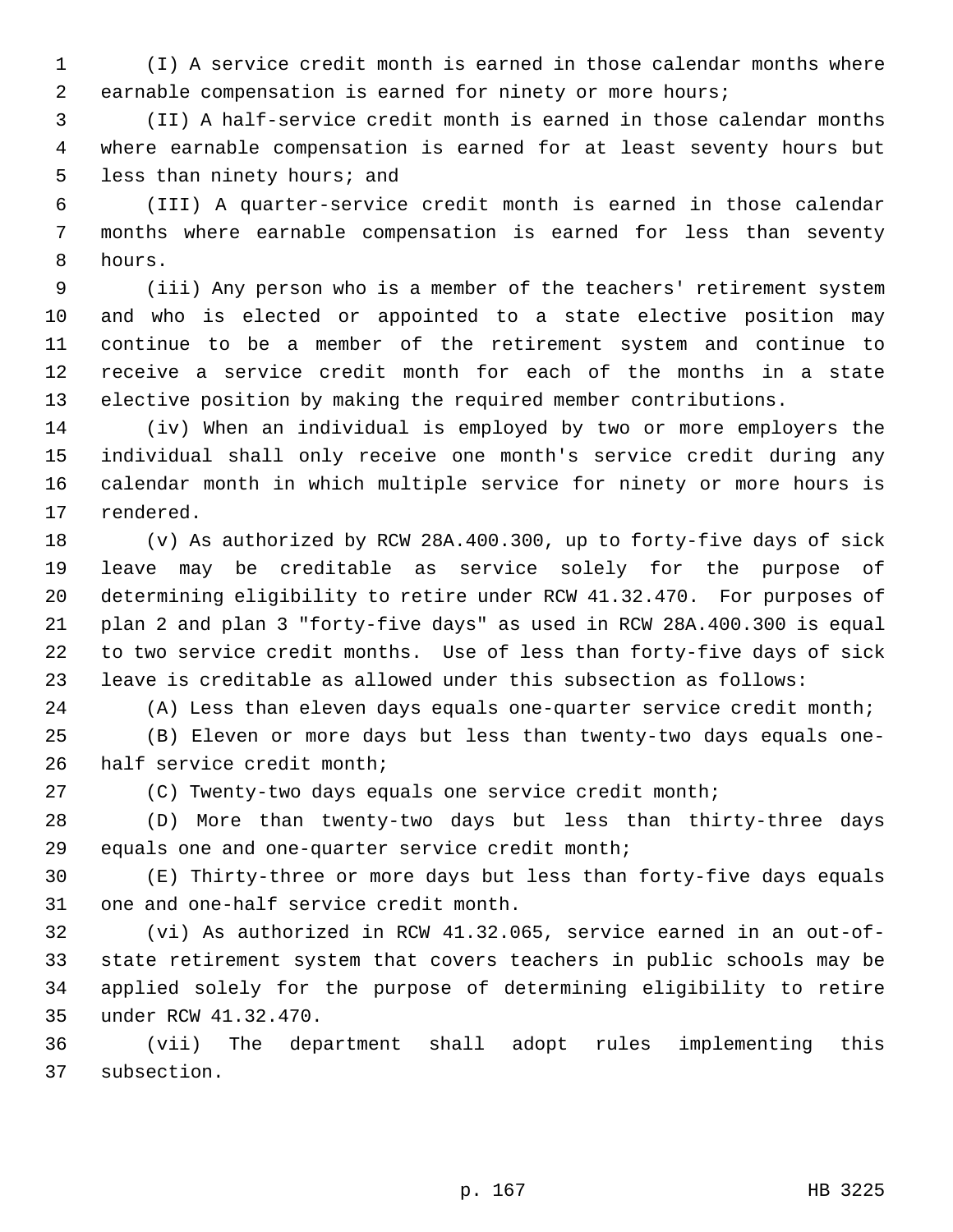1 (44) "Service credit month" means a full service credit month or an 2 accumulation of partial service credit months that are equal to one.

 3 (45) "Service credit year" means an accumulation of months of 4 service credit which is equal to one when divided by twelve.

 5 (46) "State actuary" or "actuary" means the person appointed 6 pursuant to RCW 44.44.010(2).

 7 (47) "State elective position" means any position held by any 8 person elected or appointed to statewide office or elected or appointed 9 as a member of the legislature.

10 (48) "Substitute teacher" means:

11 (a) A teacher who is hired by an employer to work as a temporary 12 teacher, except for teachers who are annual contract employees of an 13 employer and are guaranteed a minimum number of hours; or

14 (b) Teachers who either (i) work in ineligible positions for more 15 than one employer or (ii) work in an ineligible position or positions 16 together with an eligible position.

17 (49) "Teacher" means any person qualified to teach who is engaged 18 by a public school in an instructional, administrative, or supervisory 19 capacity. The term includes state, educational service district, and 20 school district superintendents and their assistants and all employees 21 certificated by the superintendent of public instruction; and in 22 addition thereto any full time school doctor who is employed by a 23 public school and renders service of an instructional or educational 24 nature.

25 **Sec. 905.** RCW 41.37.010 and 2010 1st sp.s. c 32 s 8 are each 26 amended to read as follows:

27 The definitions in this section apply throughout this chapter, 28 unless the context clearly requires otherwise.

29 (1) "Accumulated contributions" means the sum of all contributions 30 standing to the credit of a member in the member's individual account, 31 including any amount paid under RCW 41.50.165(2), together with the 32 regular interest thereon.

33 (2) "Actuarial equivalent" means a benefit of equal value when 34 computed upon the basis of such mortality and other tables as may be 35 adopted by the director.

36 (3) "Adjustment ratio" means the value of index A divided by index 37 B.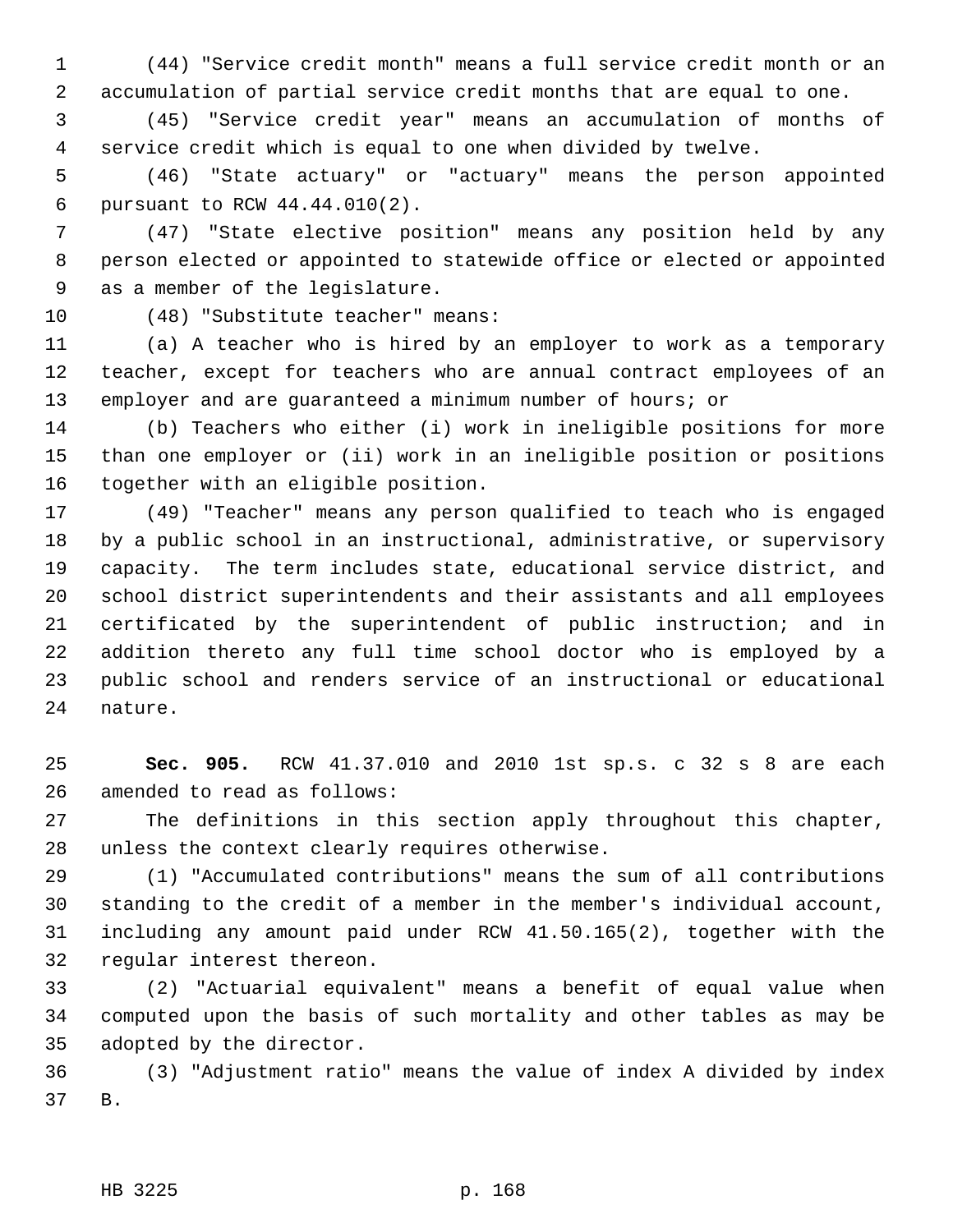1 (4) "Annuity" means payments for life derived from accumulated 2 contributions of a member. All annuities shall be paid in monthly 3 installments.

 4 (5)(a) "Average final compensation" means the member's average 5 compensation earnable of the highest consecutive sixty months of 6 service credit months prior to such member's retirement, termination, 7 or death. Periods constituting authorized leaves of absence may not be 8 used in the calculation of average final compensation except under RCW 9 41.37.290.

10 (b) In calculating average final compensation under (a) of this 11 subsection, the department of retirement systems shall include any 12 compensation forgone by a member employed by a state agency or 13 institution during the 2009-2011 fiscal biennium as a result of reduced 14 work hours, mandatory or voluntary leave without pay, temporary 15 reduction in pay implemented prior to the effective date of this 16 section, or temporary layoffs if the reduced compensation is an 17 integral part of the employer's expenditure reduction efforts, as 18 certified by the employer.

19 (6) "Beneficiary" means any person in receipt of a retirement 20 allowance or other benefit provided by this chapter resulting from 21 service rendered to an employer by another person.

22 (7)(a) "Compensation earnable" for members, means salaries or wages 23 earned by a member during a payroll period for personal services, 24 including overtime payments, and shall include wages and salaries 25 deferred under provisions established pursuant to sections 403(b), 26 414(h), and 457 of the United States internal revenue code, but shall 27 exclude nonmoney maintenance compensation and lump sum or other 28 payments for deferred annual sick leave, unused accumulated vacation, 29 unused accumulated annual leave, or any form of severance pay.

30 (b) "Compensation earnable" for members also includes the following 31 actual or imputed payments, which are not paid for personal services:

32 (i) Retroactive payments to an individual by an employer on 33 reinstatement of the employee in a position, or payments by an employer 34 to an individual in lieu of reinstatement, which are awarded or granted 35 as the equivalent of the salary or wage which the individual would have 36 earned during a payroll period shall be considered compensation 37 earnable to the extent provided in this subsection, and the individual 38 shall receive the equivalent service credit;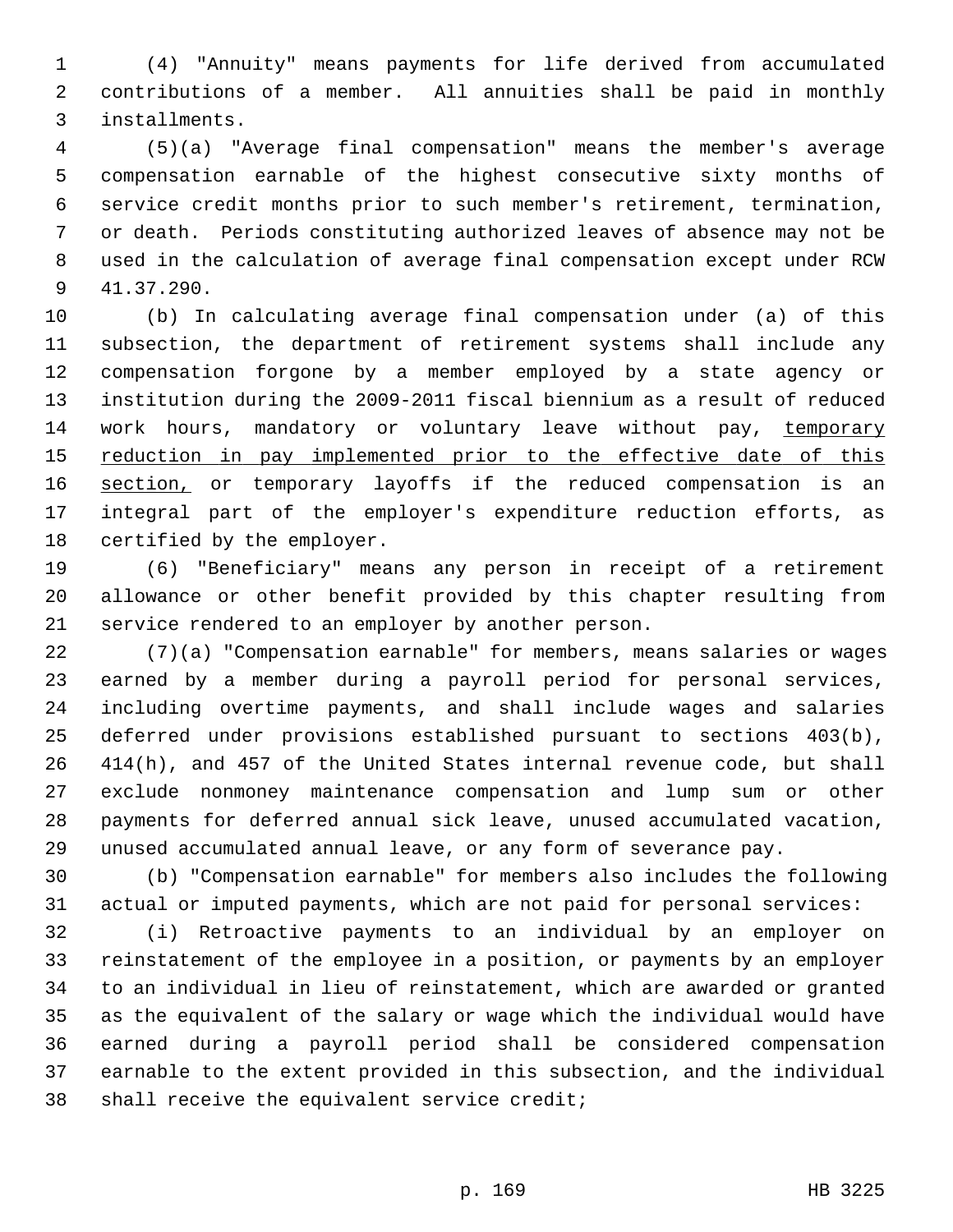1 (ii) In any year in which a member serves in the legislature, the 2 member shall have the option of having such member's compensation 3 earnable be the greater of:

 4 (A) The compensation earnable the member would have received had 5 such member not served in the legislature; or

 6 (B) Such member's actual compensation earnable received for 7 nonlegislative public employment and legislative service combined. Any 8 additional contributions to the retirement system required because 9 compensation earnable under (b)(ii)(A) of this subsection is greater 10 than compensation earnable under (b)(ii)(B) of this subsection shall be 11 paid by the member for both member and employer contributions;

12 (iii) Assault pay only as authorized by RCW 27.04.100, 72.01.045, 13 and 72.09.240;

14 (iv) Compensation that a member would have received but for a 15 disability occurring in the line of duty only as authorized by RCW 16 41.37.060;

17 (v) Compensation that a member receives due to participation in the 18 leave sharing program only as authorized by RCW 41.04.650 through 19 41.04.670; and

20 (vi) Compensation that a member receives for being in standby 21 status. For the purposes of this section, a member is in standby 22 status when not being paid for time actually worked and the employer 23 requires the member to be prepared to report immediately for work, if 24 the need arises, although the need may not arise.

25 (8) "Department" means the department of retirement systems created 26 in chapter 41.50 RCW.

27 (9) "Director" means the director of the department.

28 (10) "Eligible position" means any permanent, full-time position 29 included in subsection (19) of this section.

30 (11) "Employee" or "employed" means a person who is providing 31 services for compensation to an employer, unless the person is free 32 from the employer's direction and control over the performance of work. 33 The department shall adopt rules and interpret this subsection 34 consistent with common law.

35 (12) "Employer" means the Washington state department of 36 corrections, the Washington state parks and recreation commission, the 37 Washington state gambling commission, the Washington state patrol, the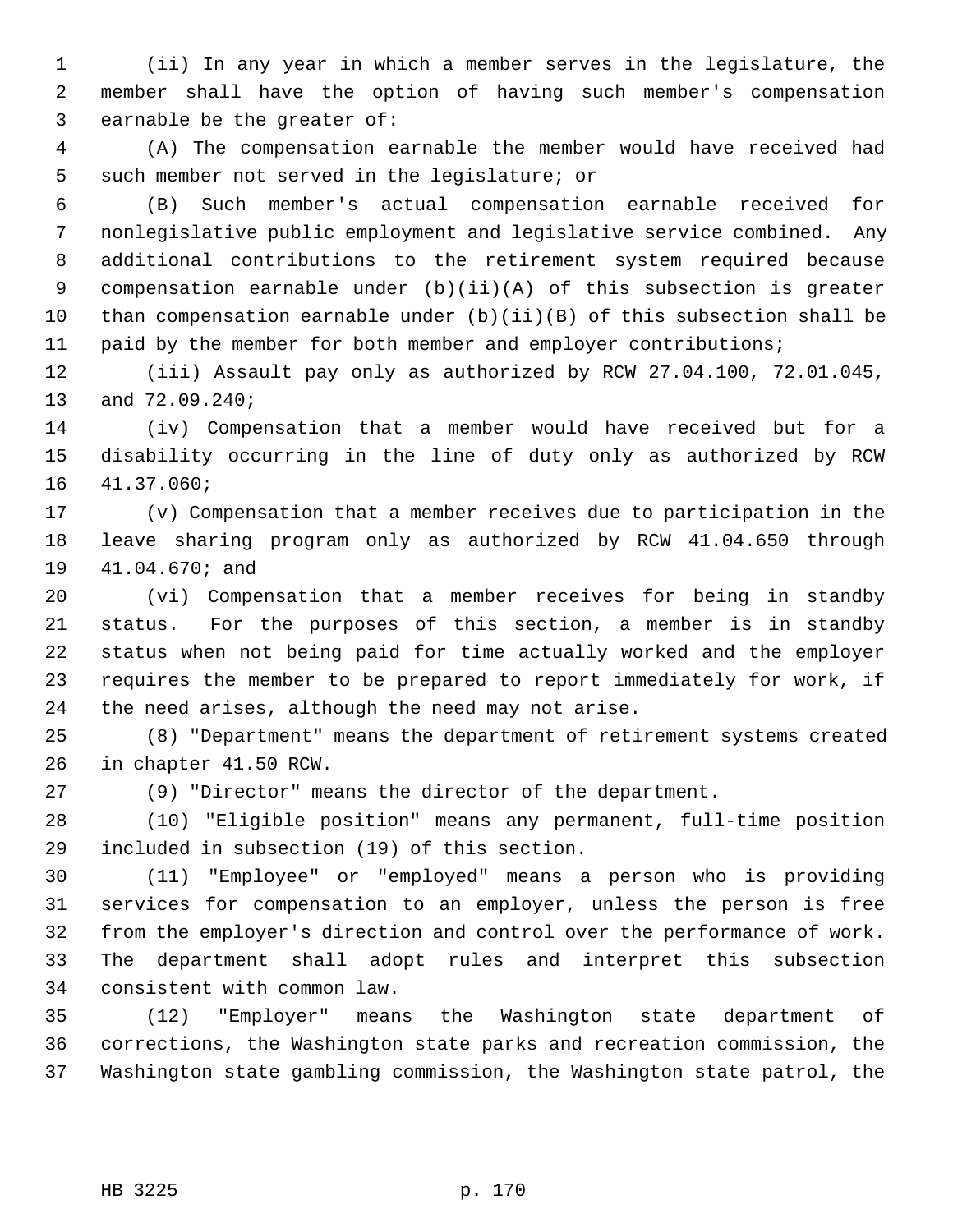1 Washington state department of natural resources, and the Washington 2 state liquor control board; any county corrections department; or any 3 city corrections department not covered under chapter 41.28 RCW.

 4 (13) "Final compensation" means the annual rate of compensation 5 earnable by a member at the time of termination of employment.

 6 (14) "Index" means, for any calendar year, that year's annual 7 average consumer price index, Seattle, Washington area, for urban wage 8 earners and clerical workers, all items, compiled by the bureau of 9 labor statistics, United States department of labor.

10 (15) "Index A" means the index for the year prior to the 11 determination of a postretirement adjustment.

12 (16) "Index B" means the index for the year prior to index A.

13 (17) "Ineligible position" means any position which does not 14 conform with the requirements set forth in subsection (10) of this 15 section.

16 (18) "Leave of absence" means the period of time a member is 17 authorized by the employer to be absent from service without being 18 separated from membership.

19 (19) "Member" means any employee employed by an employer on a full-20 time basis:

21 (a) Who is in a position that requires completion of a certified 22 criminal justice training course and is authorized by their employer to 23 arrest, conduct criminal investigations, enforce the criminal laws of 24 the state of Washington, and carry a firearm as part of the job;

25 (b) Whose primary responsibility is to ensure the custody and 26 security of incarcerated or probationary individuals as a corrections 27 officer, probation officer, or jailer;

28 (c) Who is a limited authority Washington peace officer, as defined 29 in RCW 10.93.020, for an employer; or

30 (d) Whose primary responsibility is to supervise members eligible 31 under this subsection.

32 (20) "Membership service" means all service rendered as a member.

33 (21) "Pension" means payments for life derived from contributions 34 made by the employer. All pensions shall be paid in monthly 35 installments.

36 (22) "Plan" means the Washington public safety employees' 37 retirement system plan 2.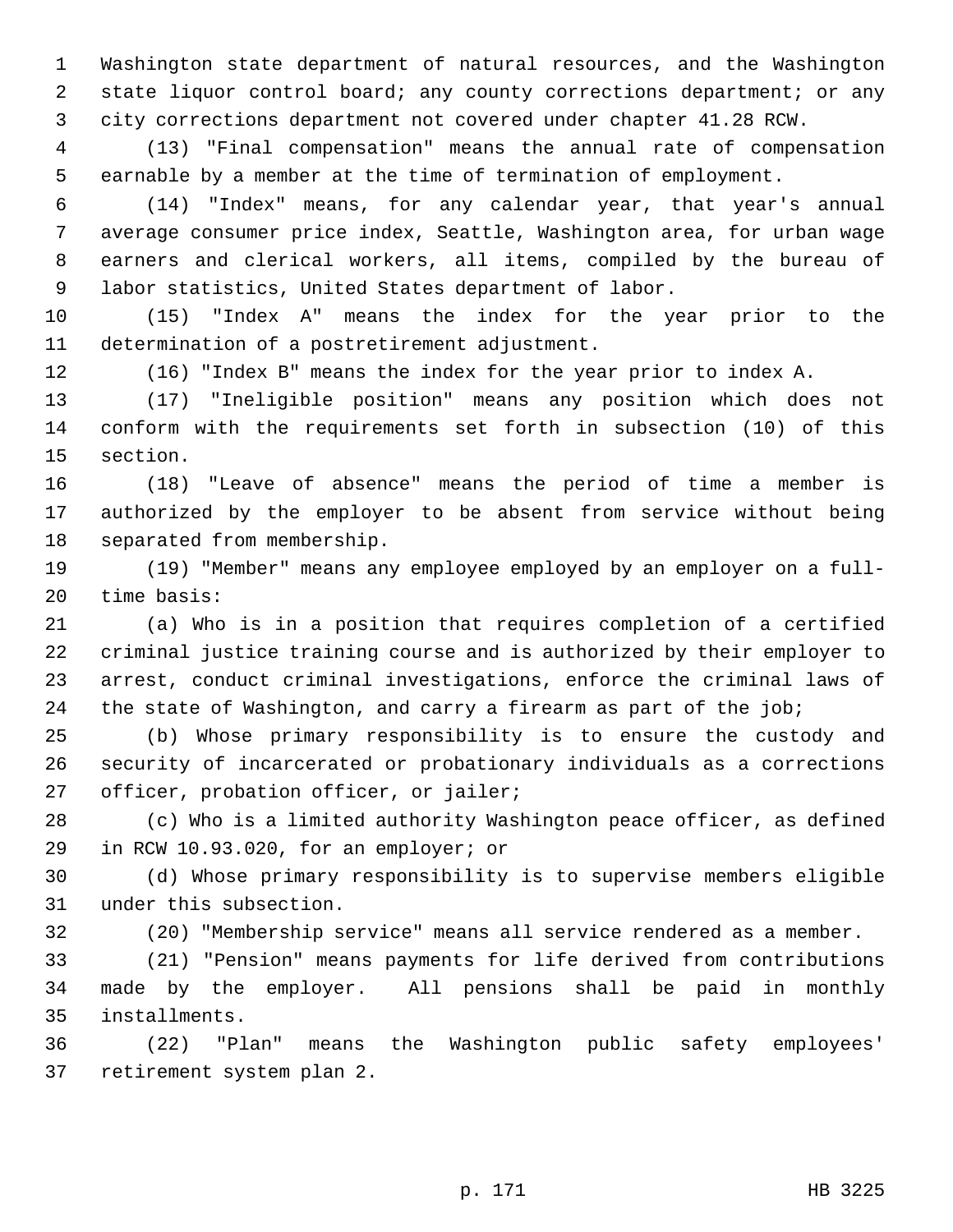1 (23) "Regular interest" means such rate as the director may 2 determine.

 3 (24) "Retiree" means any person who has begun accruing a retirement 4 allowance or other benefit provided by this chapter resulting from 5 service rendered to an employer while a member.

 6 (25) "Retirement" means withdrawal from active service with a 7 retirement allowance as provided by this chapter.

 8 (26) "Retirement allowance" means monthly payments to a retiree or 9 beneficiary as provided in this chapter.

10 (27) "Retirement system" means the Washington public safety 11 employees' retirement system provided for in this chapter.

12 (28) "Separation from service" occurs when a person has terminated 13 all employment with an employer.

14 (29) "Service" means periods of employment by a member on or after 15 July 1, 2006, for one or more employers for which compensation earnable 16 is paid. Compensation earnable earned for ninety or more hours in any 17 calendar month shall constitute one service credit month. Compensation 18 earnable earned for at least seventy hours but less than ninety hours 19 in any calendar month shall constitute one-half service credit month of 20 service. Compensation earnable earned for less than seventy hours in 21 any calendar month shall constitute one-quarter service credit month of 22 service. Time spent in standby status, whether compensated or not, is 23 not service.

24 Any fraction of a year of service shall be taken into account in 25 the computation of such retirement allowance or benefits.

26 (a) Service in any state elective position shall be deemed to be 27 full-time service.

28 (b) A member shall receive a total of not more than twelve service 29 credit months of service for such calendar year. If an individual is 30 employed in an eligible position by one or more employers the 31 individual shall receive no more than one service credit month during 32 any calendar month in which multiple service for ninety or more hours 33 is rendered.

34 (30) "Service credit month" means a month or an accumulation of 35 months of service credit which is equal to one.

36 (31) "Service credit year" means an accumulation of months of 37 service credit which is equal to one when divided by twelve.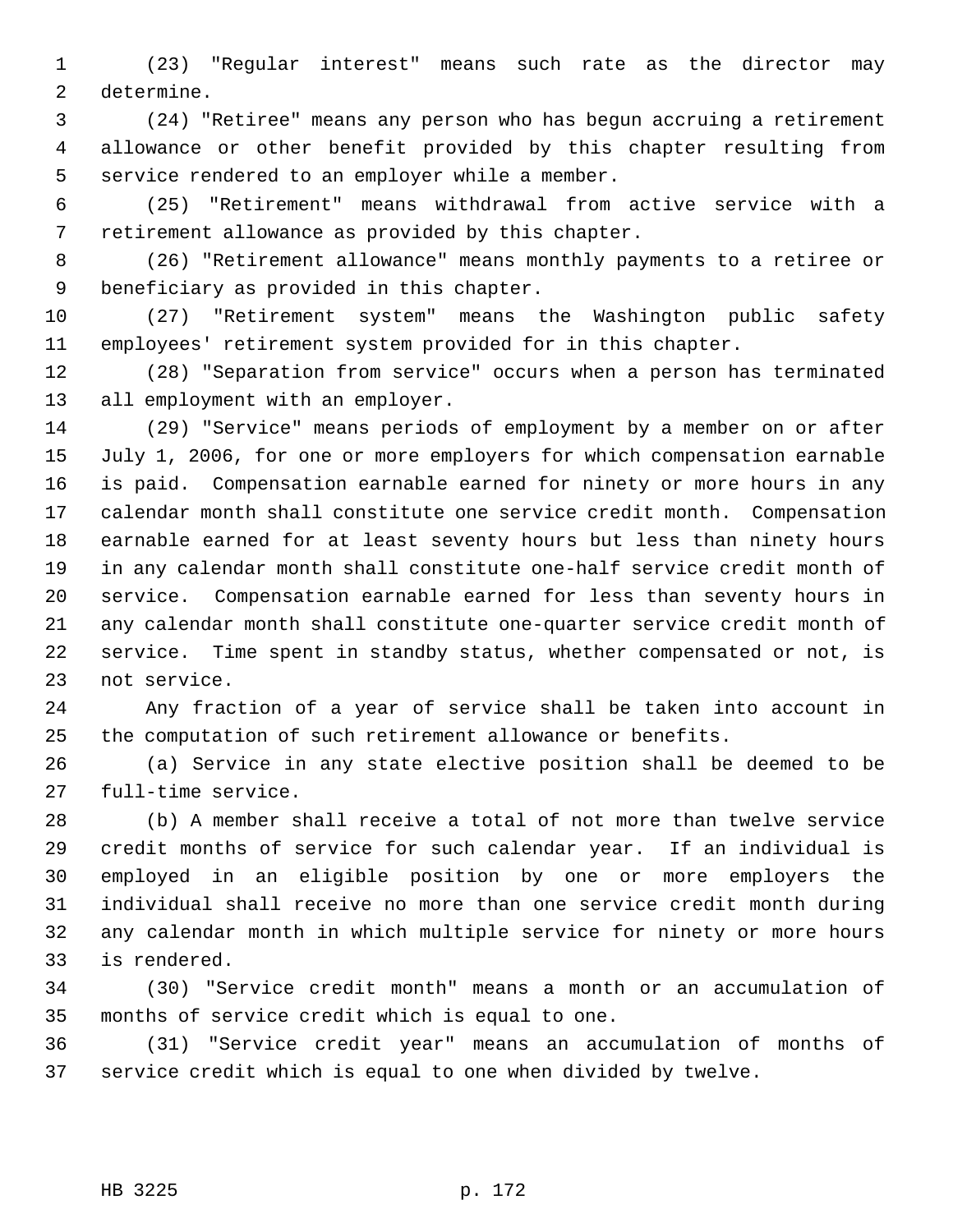1 (32) "State actuary" or "actuary" means the person appointed 2 pursuant to RCW 44.44.010(2).

 3 (33) "State elective position" means any position held by any 4 person elected or appointed to statewide office or elected or appointed 5 as a member of the legislature.

 6 (34) "State treasurer" means the treasurer of the state of 7 Washington.

 8 **Sec. 906.** RCW 41.40.010 and 2009 c 430 s 1 are each amended to 9 read as follows:

10 As used in this chapter, unless a different meaning is plainly 11 required by the context:

12 (1) "Accumulated contributions" means the sum of all contributions 13 standing to the credit of a member in the member's individual account, 14 including any amount paid under RCW 41.50.165(2), together with the 15 regular interest thereon.

16 (2) "Actuarial equivalent" means a benefit of equal value when 17 computed upon the basis of such mortality and other tables as may be 18 adopted by the director.

19 (3) "Adjustment ratio" means the value of index A divided by index 20 B.

21 (4) "Annual increase" means, initially, fifty-nine cents per month 22 per year of service which amount shall be increased each July 1st by 23 three percent, rounded to the nearest cent.

24 (5) "Annuity" means payments for life derived from accumulated 25 contributions of a member. All annuities shall be paid in monthly 26 installments.

27 (6)(a) "Average final compensation" for plan 1 members, means the 28 annual average of the greatest compensation earnable by a member during 29 any consecutive two year period of service credit months for which 30 service credit is allowed; or if the member has less than two years of 31 service credit months then the annual average compensation earnable 32 during the total years of service for which service credit is allowed.

33 (b) "Average final compensation" for plan 2 and plan 3 members, 34 means the member's average compensation earnable of the highest 35 consecutive sixty months of service credit months prior to such 36 member's retirement, termination, or death. Periods constituting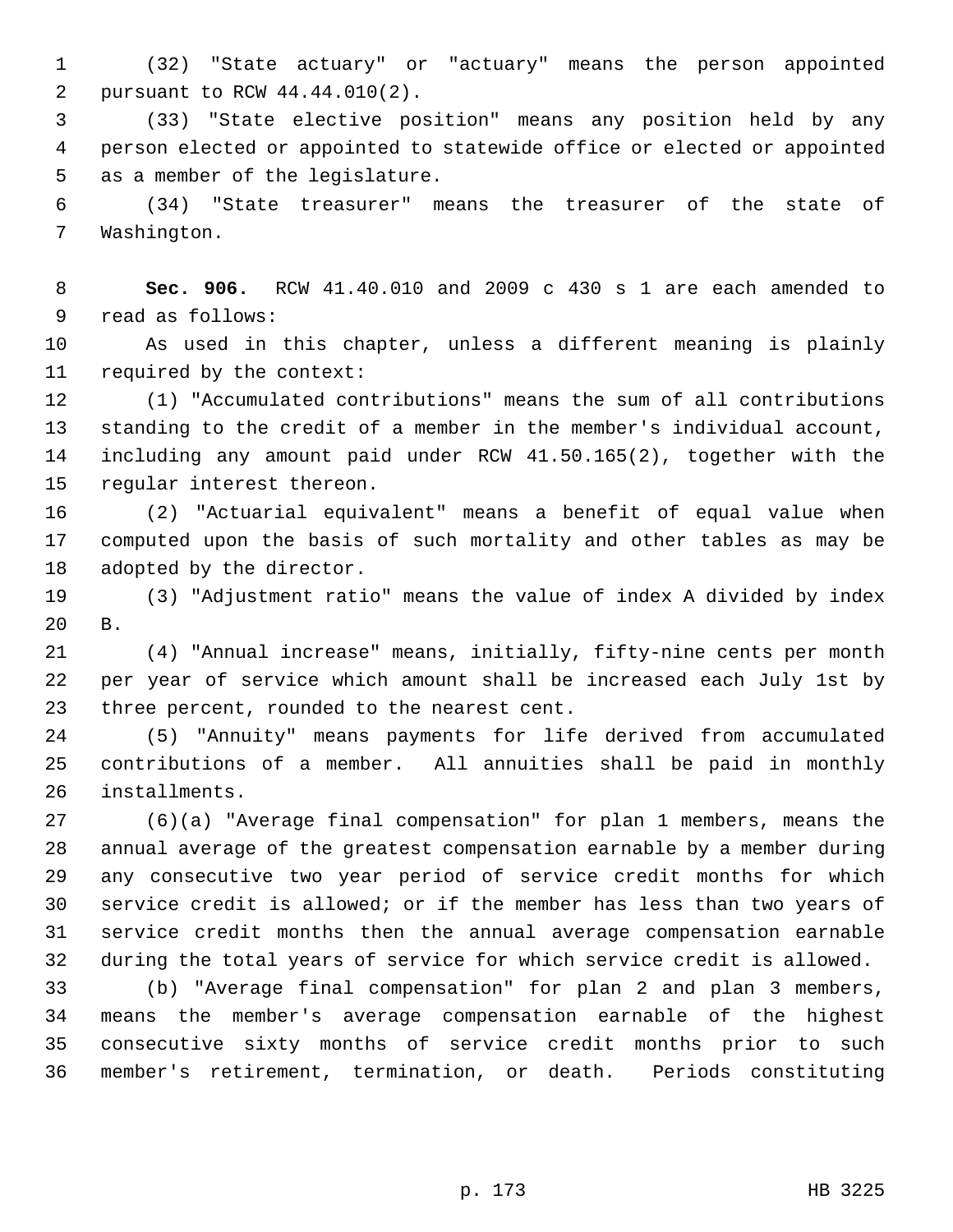1 authorized leaves of absence may not be used in the calculation of 2 average final compensation except under RCW 41.40.710(2) or (c) of this 3 subsection.

 4 (c) In calculating average final compensation under this subsection 5 for a member of plan 1, 2, or 3, the department of retirement systems 6 shall include any compensation forgone by the member during the 2009- 7 2011 fiscal biennium as a result of reduced work hours, voluntary leave 8 without pay, temporary reduction in pay implemented prior to the 9 effective date of this section, or temporary furloughs if the reduced 10 compensation is an integral part of the employer's expenditure 11 reduction efforts, as certified by the employer.

12 (7)(a) "Beneficiary" for plan 1 members, means any person in 13 receipt of a retirement allowance, pension or other benefit provided by 14 this chapter.

15 (b) "Beneficiary" for plan 2 and plan 3 members, means any person 16 in receipt of a retirement allowance or other benefit provided by this 17 chapter resulting from service rendered to an employer by another 18 person.

19 (8)(a) "Compensation earnable" for plan 1 members, means salaries 20 or wages earned during a payroll period for personal services and where 21 the compensation is not all paid in money, maintenance compensation 22 shall be included upon the basis of the schedules established by the 23 member's employer.

24 (i) "Compensation earnable" for plan 1 members also includes the 25 following actual or imputed payments, which are not paid for personal 26 services:

27 (A) Retroactive payments to an individual by an employer on 28 reinstatement of the employee in a position, or payments by an employer 29 to an individual in lieu of reinstatement in a position which are 30 awarded or granted as the equivalent of the salary or wage which the 31 individual would have earned during a payroll period shall be 32 considered compensation earnable and the individual shall receive the 33 equivalent service credit;

34 (B) If a leave of absence is taken by an individual for the purpose 35 of serving in the state legislature, the salary which would have been 36 received for the position from which the leave of absence was taken, 37 shall be considered as compensation earnable if the employee's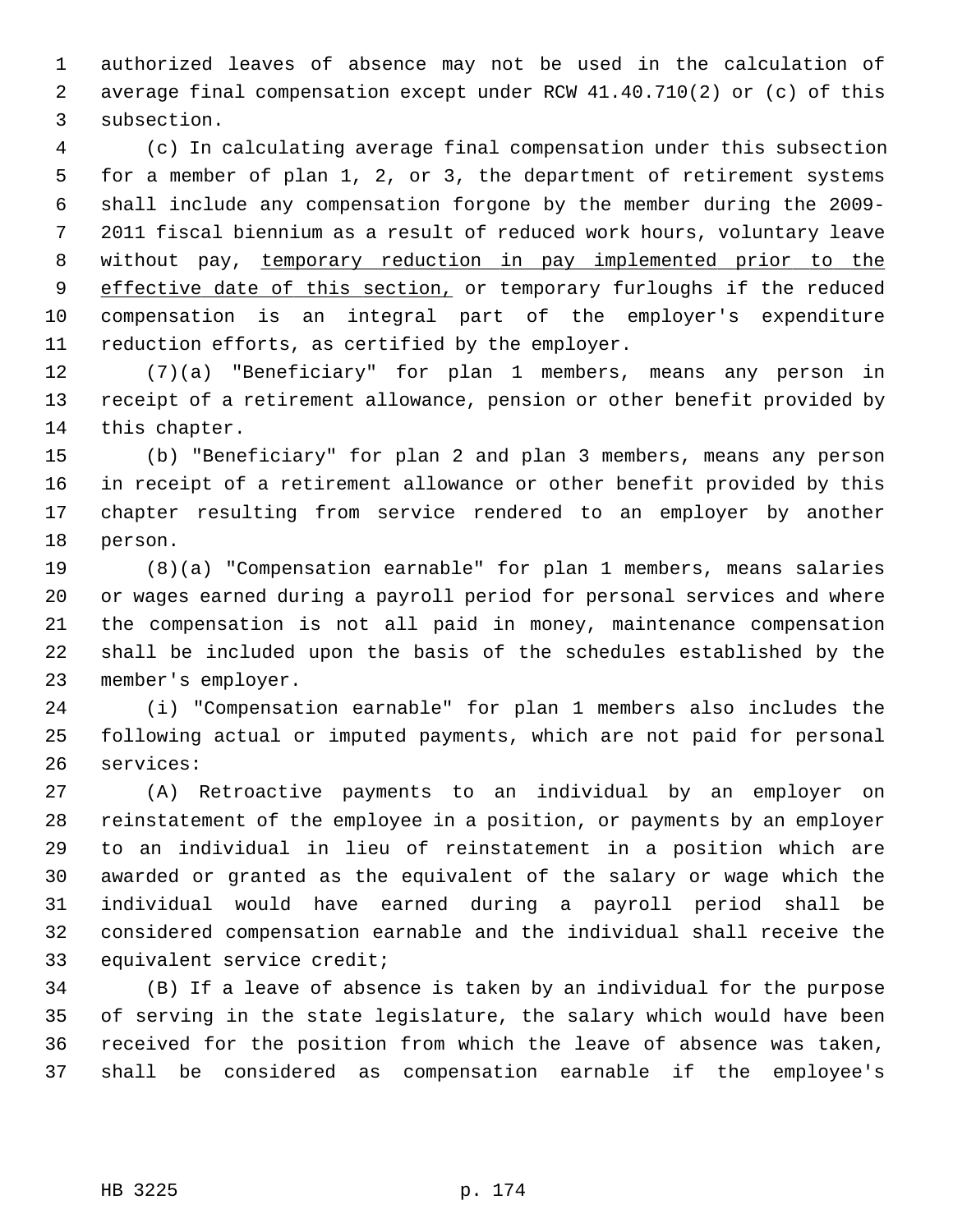1 contribution is paid by the employee and the employer's contribution is 2 paid by the employer or employee;

 3 (C) Assault pay only as authorized by RCW 27.04.100, 72.01.045, and 4 72.09.240;

 5 (D) Compensation that a member would have received but for a 6 disability occurring in the line of duty only as authorized by RCW 7 41.40.038;

 8 (E) Compensation that a member receives due to participation in the 9 leave sharing program only as authorized by RCW 41.04.650 through 10 41.04.670; and

11 (F) Compensation that a member receives for being in standby 12 status. For the purposes of this section, a member is in standby 13 status when not being paid for time actually worked and the employer 14 requires the member to be prepared to report immediately for work, if 15 the need arises, although the need may not arise.

16 (ii) "Compensation earnable" does not include:

17 (A) Remuneration for unused sick leave authorized under RCW 18 41.04.340, 28A.400.210, or 28A.310.490;

19 (B) Remuneration for unused annual leave in excess of thirty days 20 as authorized by RCW 43.01.044 and 43.01.041.

21 (b) "Compensation earnable" for plan 2 and plan 3 members, means 22 salaries or wages earned by a member during a payroll period for 23 personal services, including overtime payments, and shall include wages 24 and salaries deferred under provisions established pursuant to sections 25 403(b), 414(h), and 457 of the United States Internal Revenue Code, but 26 shall exclude nonmoney maintenance compensation and lump sum or other 27 payments for deferred annual sick leave, unused accumulated vacation, 28 unused accumulated annual leave, or any form of severance pay.

29 "Compensation earnable" for plan 2 and plan 3 members also includes 30 the following actual or imputed payments, which are not paid for 31 personal services:

32 (i) Retroactive payments to an individual by an employer on 33 reinstatement of the employee in a position, or payments by an employer 34 to an individual in lieu of reinstatement in a position which are 35 awarded or granted as the equivalent of the salary or wage which the 36 individual would have earned during a payroll period shall be 37 considered compensation earnable to the extent provided above, and the 38 individual shall receive the equivalent service credit;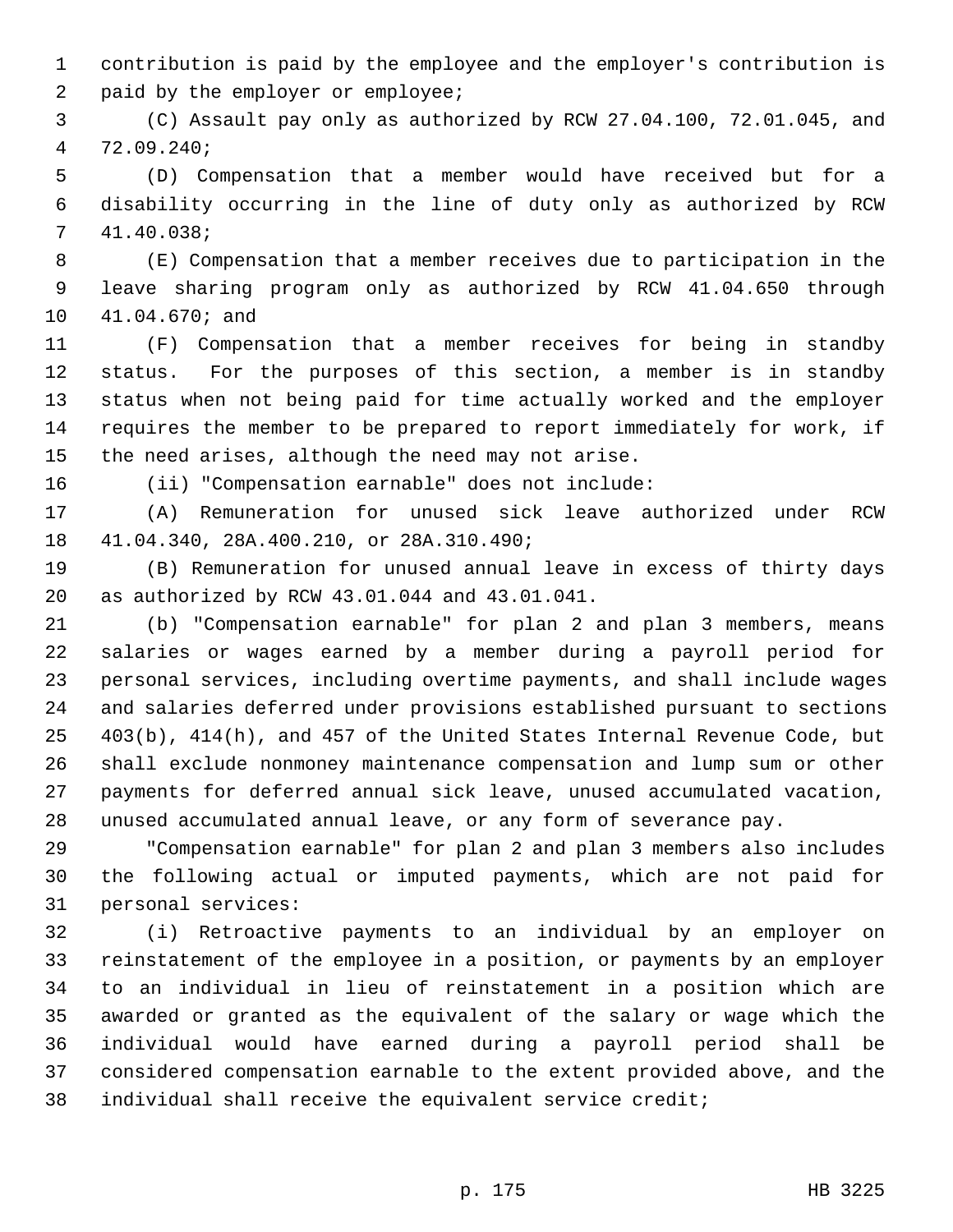1 (ii) In any year in which a member serves in the legislature, the 2 member shall have the option of having such member's compensation 3 earnable be the greater of:

 4 (A) The compensation earnable the member would have received had 5 such member not served in the legislature; or

 6 (B) Such member's actual compensation earnable received for 7 nonlegislative public employment and legislative service combined. Any 8 additional contributions to the retirement system required because 9 compensation earnable under (b)(ii)(A) of this subsection is greater 10 than compensation earnable under (b)(ii)(B) of this subsection shall be 11 paid by the member for both member and employer contributions;

12 (iii) Assault pay only as authorized by RCW 27.04.100, 72.01.045, 13 and 72.09.240;

14 (iv) Compensation that a member would have received but for a 15 disability occurring in the line of duty only as authorized by RCW 16 41.40.038;

17 (v) Compensation that a member receives due to participation in the 18 leave sharing program only as authorized by RCW 41.04.650 through 19 41.04.670; and

20 (vi) Compensation that a member receives for being in standby 21 status. For the purposes of this section, a member is in standby 22 status when not being paid for time actually worked and the employer 23 requires the member to be prepared to report immediately for work, if 24 the need arises, although the need may not arise.

25 (9) "Department" means the department of retirement systems created 26 in chapter 41.50 RCW.

27 (10) "Director" means the director of the department.

28 (11) "Eligible position" means:

29 (a) Any position that, as defined by the employer, normally 30 requires five or more months of service a year for which regular 31 compensation for at least seventy hours is earned by the occupant 32 thereof. For purposes of this chapter an employer shall not define 33 "position" in such a manner that an employee's monthly work for that 34 employer is divided into more than one position;

35 (b) Any position occupied by an elected official or person 36 appointed directly by the governor, or appointed by the chief justice 37 of the supreme court under RCW 2.04.240(2) or 2.06.150(2), for which 38 compensation is paid.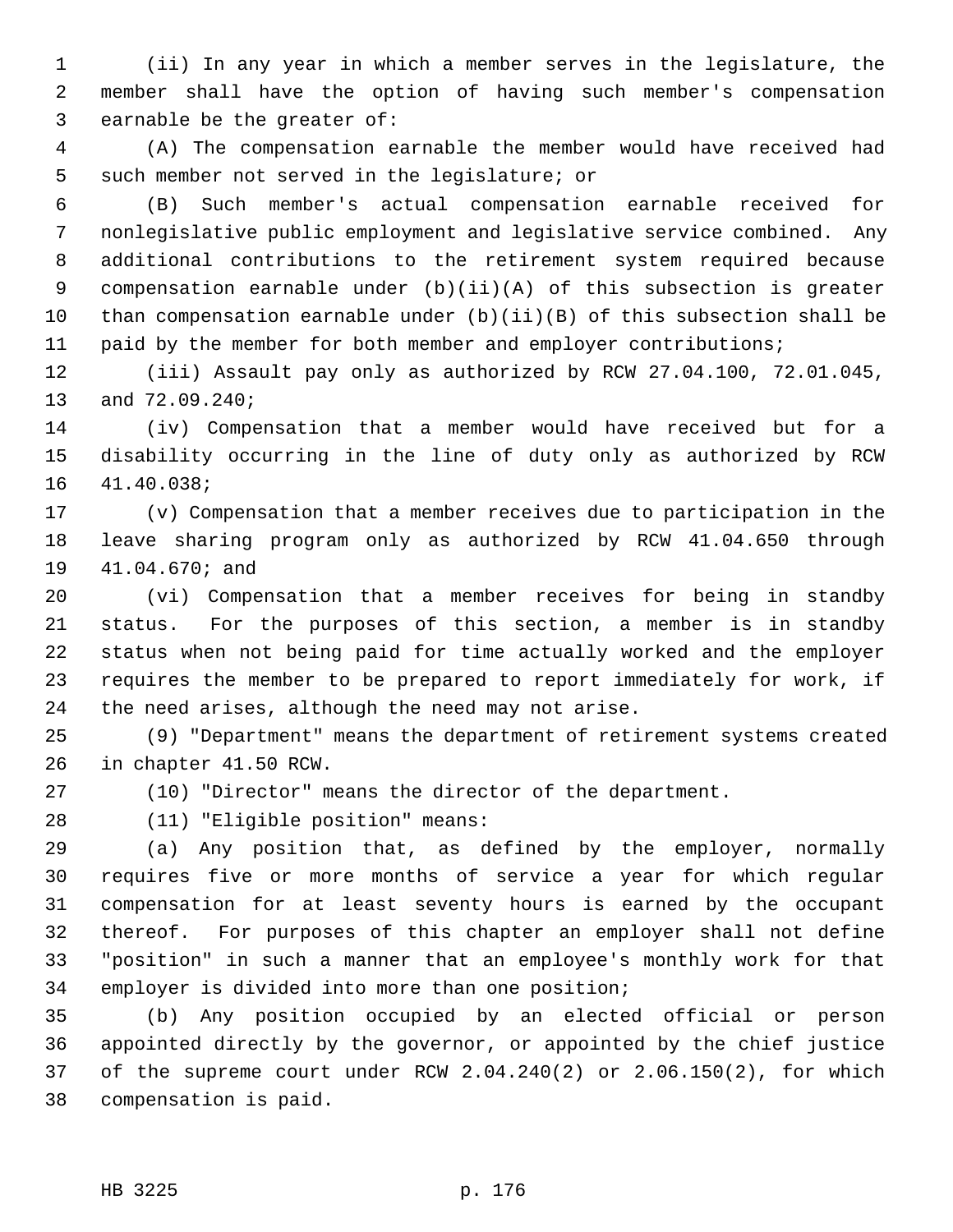1 (12) "Employee" or "employed" means a person who is providing 2 services for compensation to an employer, unless the person is free 3 from the employer's direction and control over the performance of work. 4 The department shall adopt rules and interpret this subsection 5 consistent with common law.

 6 (13)(a) "Employer" for plan 1 members, means every branch, 7 department, agency, commission, board, and office of the state, any 8 political subdivision or association of political subdivisions of the 9 state admitted into the retirement system, and legal entities 10 authorized by RCW 35.63.070 and 36.70.060 or chapter 39.34 RCW; and the 11 term shall also include any labor guild, association, or organization 12 the membership of a local lodge or division of which is comprised of at 13 least forty percent employees of an employer (other than such labor 14 guild, association, or organization) within this chapter. The term may 15 also include any city of the first class that has its own retirement 16 system.

17 (b) "Employer" for plan 2 and plan 3 members, means every branch, 18 department, agency, commission, board, and office of the state, and any 19 political subdivision and municipal corporation of the state admitted 20 into the retirement system, including public agencies created pursuant 21 to RCW 35.63.070, 36.70.060, and 39.34.030; except that after August 22 31, 2000, school districts and educational service districts will no 23 longer be employers for the public employees' retirement system plan 2. 24 (14) "Final compensation" means the annual rate of compensation

25 earnable by a member at the time of termination of employment.

26 (15) "Index" means, for any calendar year, that year's annual 27 average consumer price index, Seattle, Washington area, for urban wage 28 earners and clerical workers, all items, compiled by the bureau of 29 labor statistics, United States department of labor.

30 (16) "Index A" means the index for the year prior to the 31 determination of a postretirement adjustment.

32 (17) "Index B" means the index for the year prior to index A.

33 (18) "Index year" means the earliest calendar year in which the 34 index is more than sixty percent of index A.

35 (19) "Ineligible position" means any position which does not 36 conform with the requirements set forth in subsection (11) of this 37 section.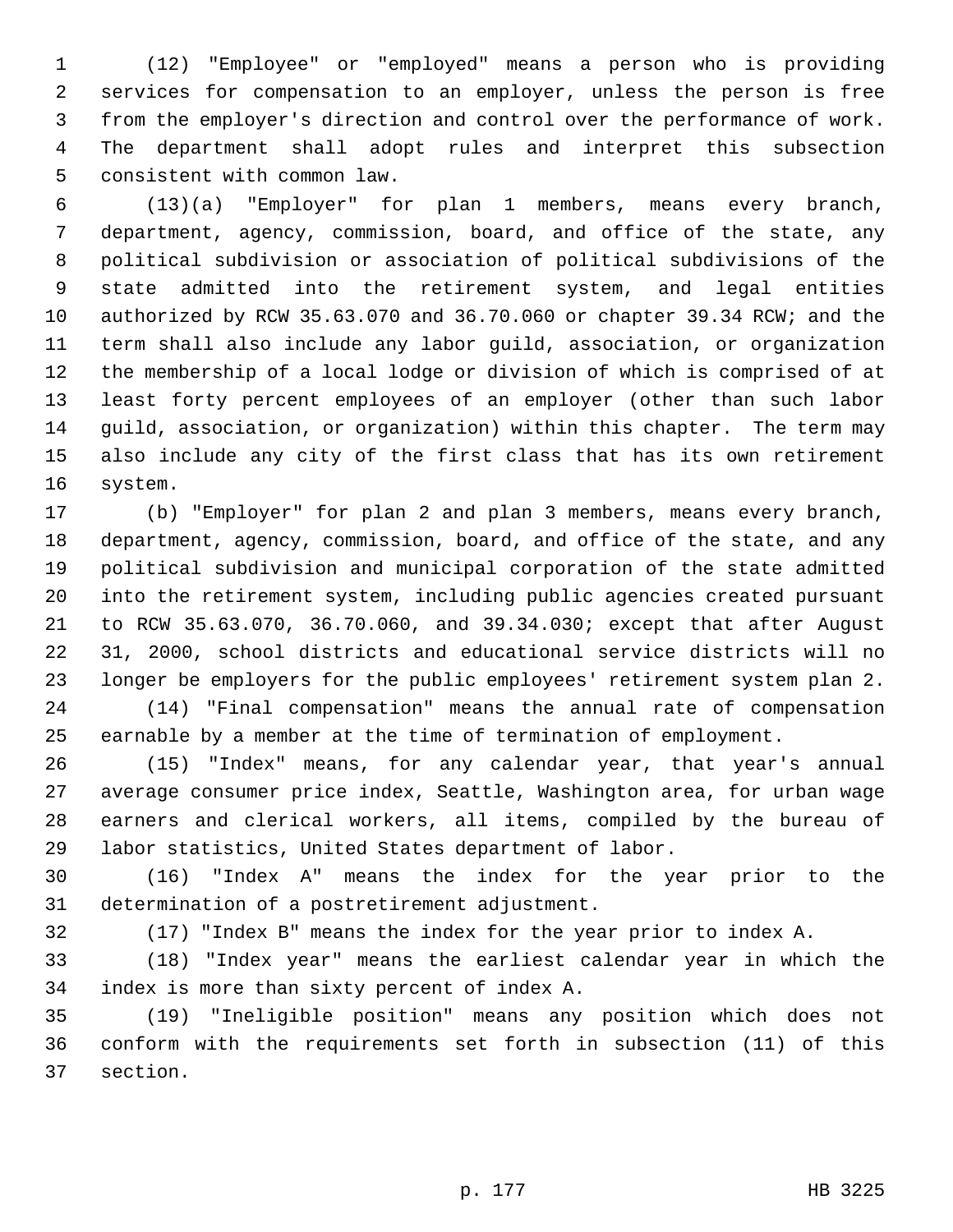1 (20) "Leave of absence" means the period of time a member is 2 authorized by the employer to be absent from service without being 3 separated from membership.

 4 (21) "Member" means any employee included in the membership of the 5 retirement system, as provided for in RCW 41.40.023. RCW 41.26.045 6 does not prohibit a person otherwise eligible for membership in the 7 retirement system from establishing such membership effective when he 8 or she first entered an eligible position.

 9 (22) "Member account" or "member's account" for purposes of plan 3 10 means the sum of the contributions and earnings on behalf of the member 11 in the defined contribution portion of plan 3.

12 (23) "Membership service" means:

13 (a) All service rendered, as a member, after October 1, 1947;

14 (b) All service after October 1, 1947, to any employer prior to the 15 time of its admission into the retirement system for which member and 16 employer contributions, plus interest as required by RCW 41.50.125, 17 have been paid under RCW 41.40.056 or 41.40.057;

18 (c) Service not to exceed six consecutive months of probationary 19 service rendered after April 1, 1949, and prior to becoming a member, 20 in the case of any member, upon payment in full by such member of the 21 total amount of the employer's contribution to the retirement fund 22 which would have been required under the law in effect when such 23 probationary service was rendered if the member had been a member 24 during such period, except that the amount of the employer's 25 contribution shall be calculated by the director based on the first 26 month's compensation earnable as a member;

27 (d) Service not to exceed six consecutive months of probationary 28 service, rendered after October 1, 1947, and before April 1, 1949, and 29 prior to becoming a member, in the case of any member, upon payment in 30 full by such member of five percent of such member's salary during said 31 period of probationary service, except that the amount of the 32 employer's contribution shall be calculated by the director based on 33 the first month's compensation earnable as a member.

34 (24) "New member" means a person who becomes a member on or after 35 April 1, 1949, except as otherwise provided in this section.

36 (25) "Original member" of this retirement system means:

37 (a) Any person who became a member of the system prior to April 1, 38 1949;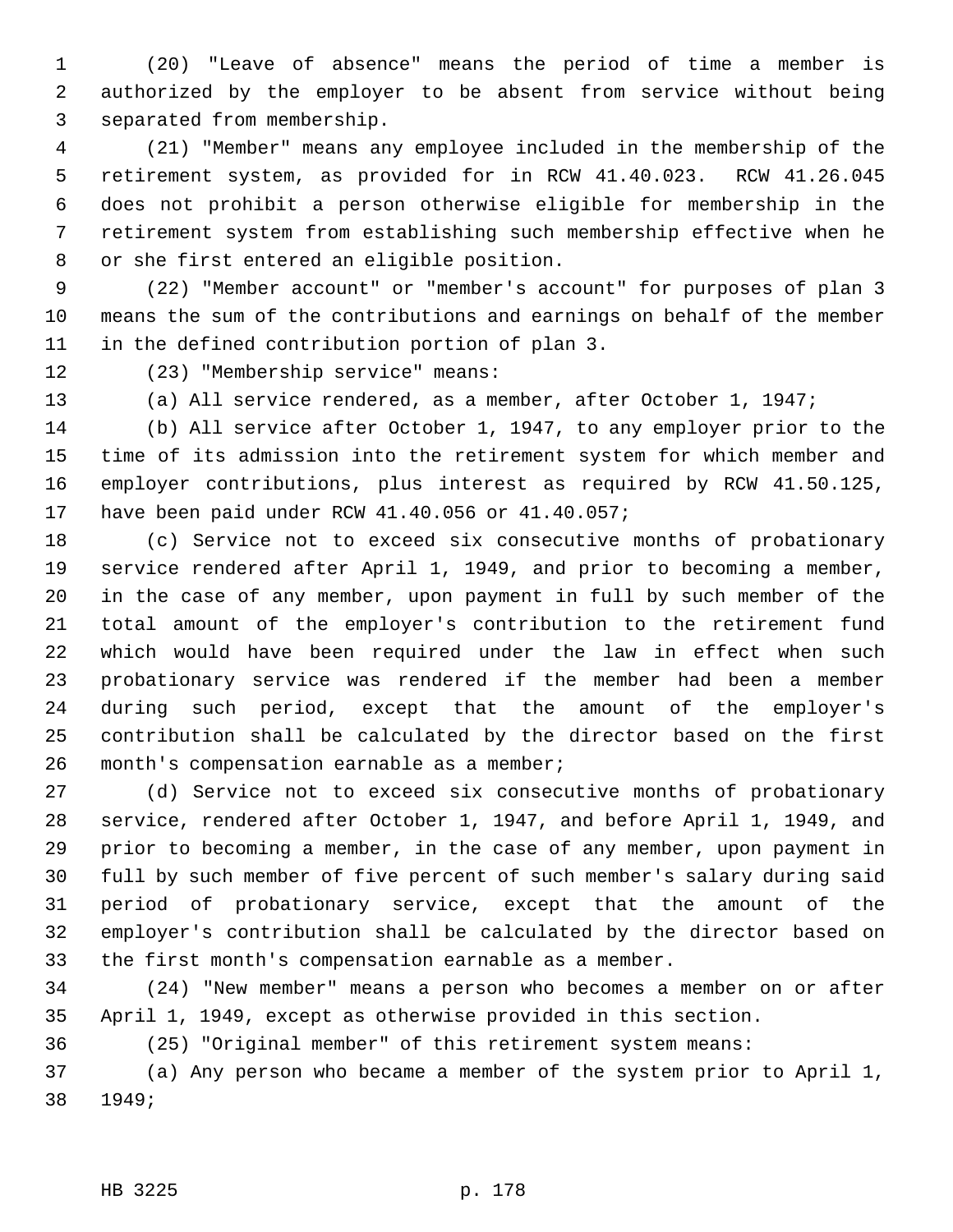1 (b) Any person who becomes a member through the admission of an 2 employer into the retirement system on and after April 1, 1949, and 3 prior to April 1, 1951;

 4 (c) Any person who first becomes a member by securing employment 5 with an employer prior to April 1, 1951, provided the member has 6 rendered at least one or more years of service to any employer prior to 7 October 1, 1947;

 8 (d) Any person who first becomes a member through the admission of 9 an employer into the retirement system on or after April 1, 1951, 10 provided, such person has been in the regular employ of the employer 11 for at least six months of the twelve-month period preceding the said 12 admission date;

13 (e) Any member who has restored all contributions that may have 14 been withdrawn as provided by RCW 41.40.150 and who on the effective 15 date of the individual's retirement becomes entitled to be credited 16 with ten years or more of membership service except that the provisions 17 relating to the minimum amount of retirement allowance for the member 18 upon retirement at age seventy as found in RCW 41.40.190(4) shall not 19 apply to the member;

20 (f) Any member who has been a contributor under the system for two 21 or more years and who has restored all contributions that may have been 22 withdrawn as provided by RCW 41.40.150 and who on the effective date of 23 the individual's retirement has rendered five or more years of service 24 for the state or any political subdivision prior to the time of the 25 admission of the employer into the system; except that the provisions 26 relating to the minimum amount of retirement allowance for the member 27 upon retirement at age seventy as found in RCW 41.40.190(4) shall not 28 apply to the member.

29 (26) "Pension" means payments for life derived from contributions 30 made by the employer. All pensions shall be paid in monthly 31 installments.

32 (27) "Plan 1" means the public employees' retirement system, plan 33 1 providing the benefits and funding provisions covering persons who 34 first became members of the system prior to October 1, 1977.

35 (28) "Plan 2" means the public employees' retirement system, plan 36 2 providing the benefits and funding provisions covering persons who 37 first became members of the system on and after October 1, 1977, and 38 are not included in plan 3.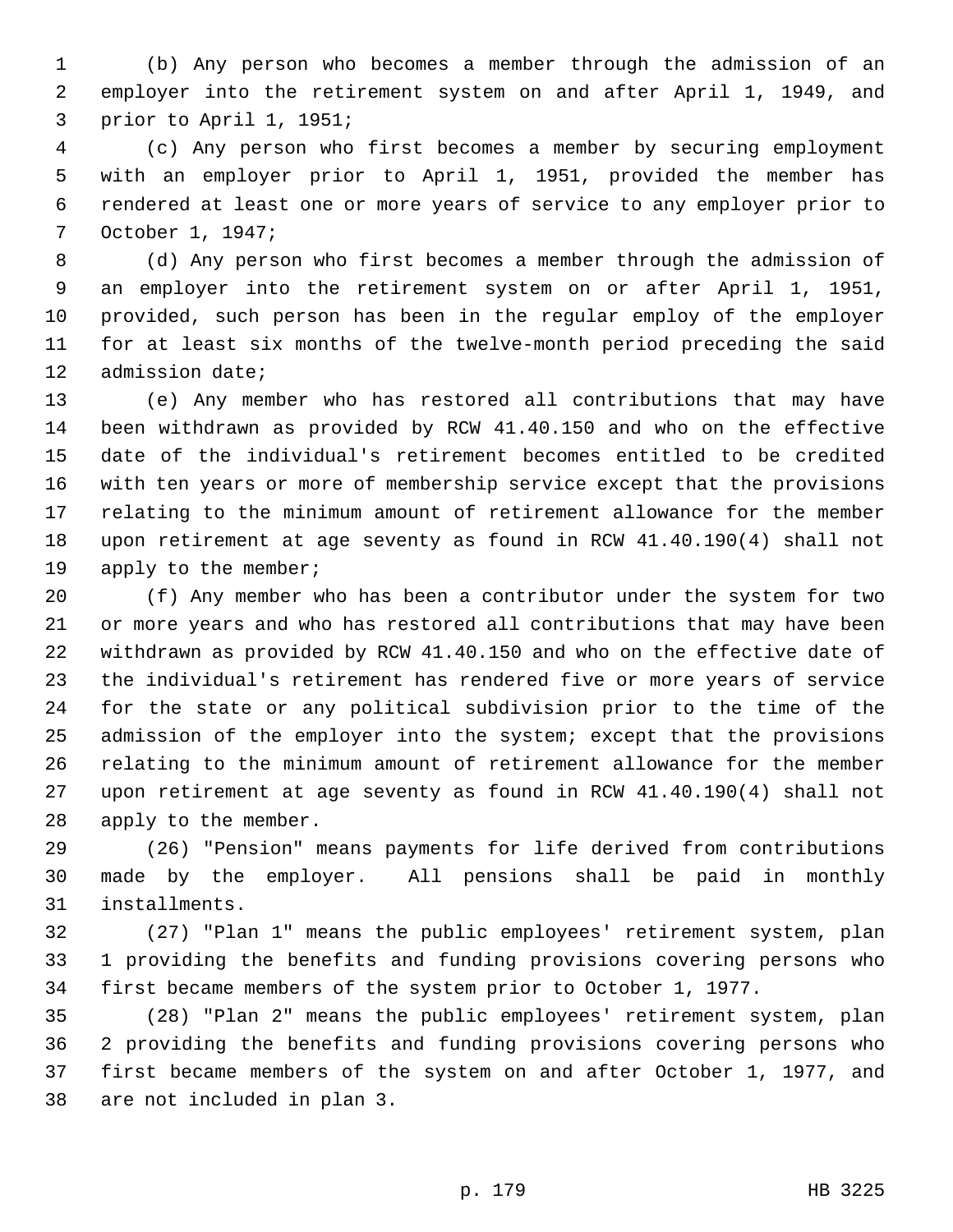1 (29) "Plan 3" means the public employees' retirement system, plan 2 3 providing the benefits and funding provisions covering persons who:

3 (a) First become a member on or after:

 4 (i) March 1, 2002, and are employed by a state agency or institute 5 of higher education and who did not choose to enter plan 2; or

 6 (ii) September 1, 2002, and are employed by other than a state 7 agency or institute of higher education and who did not choose to enter 8 plan 2; or

9 (b) Transferred to plan 3 under RCW 41.40.795.

10 (30) "Prior service" means all service of an original member 11 rendered to any employer prior to October 1, 1947.

12 (31) "Regular interest" means such rate as the director may 13 determine.

14 (32) "Retiree" means any person who has begun accruing a retirement 15 allowance or other benefit provided by this chapter resulting from 16 service rendered to an employer while a member.

17 (33) "Retirement" means withdrawal from active service with a 18 retirement allowance as provided by this chapter.

19 (34) "Retirement allowance" means the sum of the annuity and the 20 pension.

21 (35) "Retirement system" means the public employees' retirement 22 system provided for in this chapter.

23 (36) "Separation from service" occurs when a person has terminated 24 all employment with an employer. Separation from service or employment 25 does not occur, and if claimed by an employer or employee may be a 26 violation of RCW 41.40.055, when an employee and employer have a 27 written or oral agreement to resume employment with the same employer 28 following termination. Mere expressions or inquiries about 29 postretirement employment by an employer or employee that do not 30 constitute a commitment to reemploy the employee after retirement are 31 not an agreement under this subsection.

32 (37)(a) "Service" for plan 1 members, except as provided in RCW 33 41.40.088, means periods of employment in an eligible position or 34 positions for one or more employers rendered to any employer for which 35 compensation is paid, and includes time spent in office as an elected 36 or appointed official of an employer. Compensation earnable earned in 37 full time work for seventy hours or more in any given calendar month 38 shall constitute one service credit month except as provided in RCW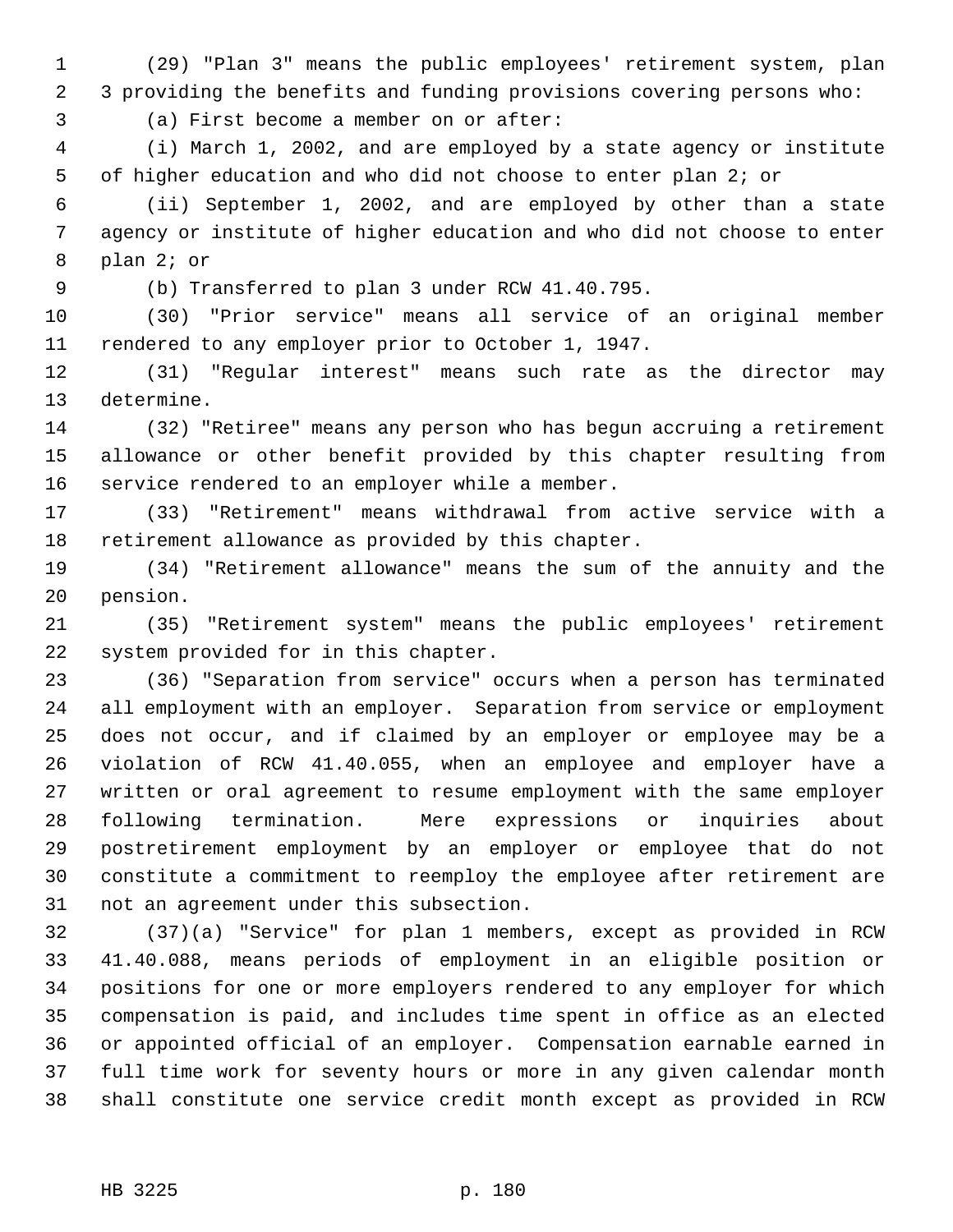1 41.40.088. Compensation earnable earned for less than seventy hours in 2 any calendar month shall constitute one-quarter service credit month of 3 service except as provided in RCW 41.40.088. Only service credit 4 months and one-quarter service credit months shall be counted in the 5 computation of any retirement allowance or other benefit provided for 6 in this chapter. Any fraction of a year of service shall be taken into 7 account in the computation of such retirement allowance or benefits. 8 Time spent in standby status, whether compensated or not, is not 9 service.

10 (i) Service by a state employee officially assigned by the state on 11 a temporary basis to assist another public agency, shall be considered 12 as service as a state employee: PROVIDED, That service to any other 13 public agency shall not be considered service as a state employee if 14 such service has been used to establish benefits in any other public 15 retirement system.

16 (ii) An individual shall receive no more than a total of twelve 17 service credit months of service during any calendar year. If an 18 individual is employed in an eligible position by one or more employers 19 the individual shall receive no more than one service credit month 20 during any calendar month in which multiple service for seventy or more 21 hours is rendered.

22 (iii) A school district employee may count up to forty-five days of 23 sick leave as creditable service solely for the purpose of determining 24 eligibility to retire under RCW 41.40.180 as authorized by RCW 25 28A.400.300. For purposes of plan 1 "forty-five days" as used in RCW 26 28A.400.300 is equal to two service credit months. Use of less than 27 forty-five days of sick leave is creditable as allowed under this 28 subsection as follows:

29 (A) Less than twenty-two days equals one-quarter service credit 30 month;

31 (B) Twenty-two days equals one service credit month;

32 (C) More than twenty-two days but less than forty-five days equals 33 one and one-quarter service credit month.

34 (b) "Service" for plan 2 and plan 3 members, means periods of 35 employment by a member in an eligible position or positions for one or 36 more employers for which compensation earnable is paid. Compensation 37 earnable earned for ninety or more hours in any calendar month shall 38 constitute one service credit month except as provided in RCW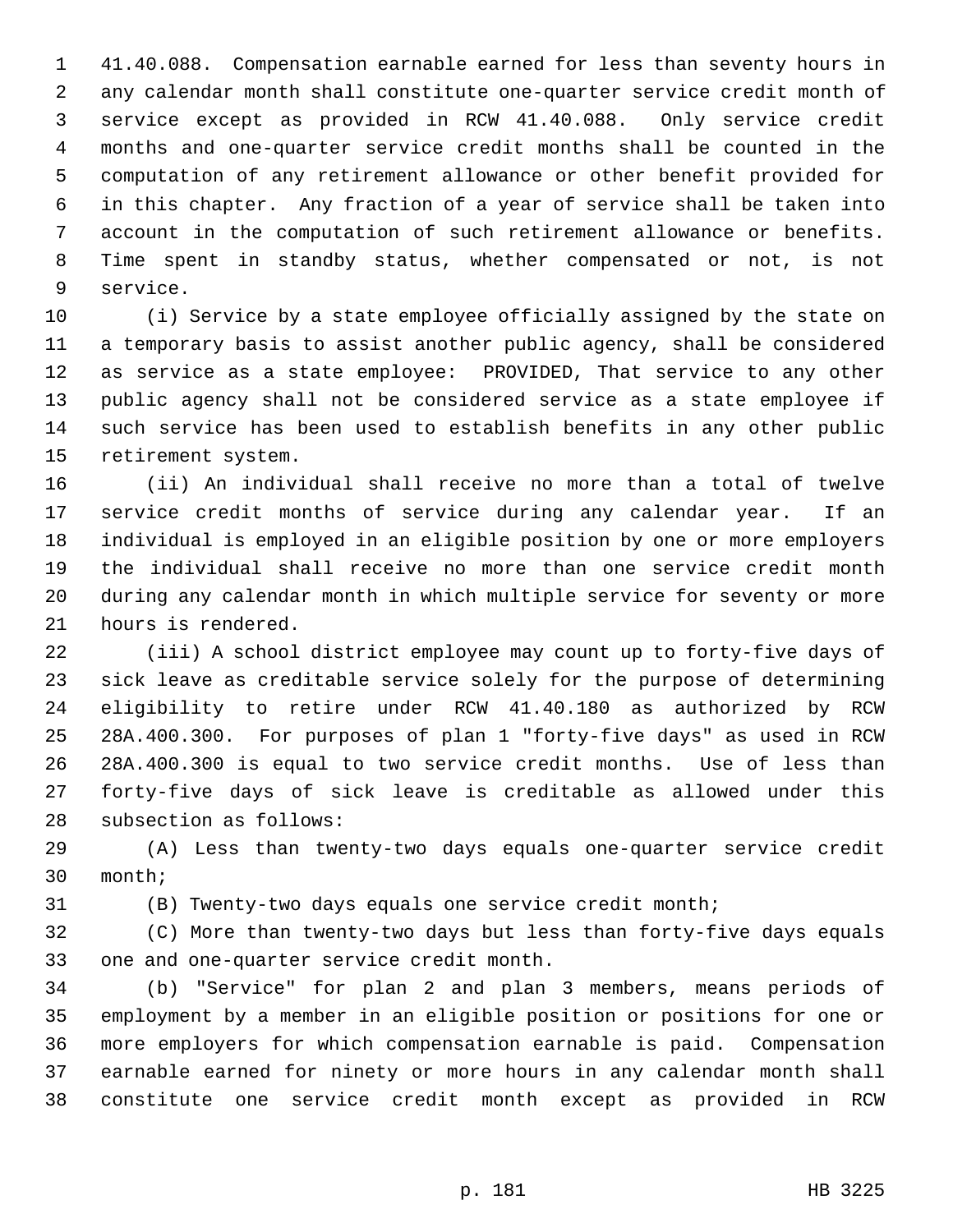1 41.40.088. Compensation earnable earned for at least seventy hours but 2 less than ninety hours in any calendar month shall constitute one-half 3 service credit month of service. Compensation earnable earned for less 4 than seventy hours in any calendar month shall constitute one-quarter 5 service credit month of service. Time spent in standby status, whether 6 compensated or not, is not service.

 7 Any fraction of a year of service shall be taken into account in 8 the computation of such retirement allowance or benefits.

 9 (i) Service in any state elective position shall be deemed to be 10 full time service, except that persons serving in state elective 11 positions who are members of the Washington school employees' 12 retirement system, teachers' retirement system, public safety 13 employees' retirement system, or law enforcement officers' and 14 firefighters' retirement system at the time of election or appointment 15 to such position may elect to continue membership in the Washington 16 school employees' retirement system, teachers' retirement system, 17 public safety employees' retirement system, or law enforcement 18 officers' and firefighters' retirement system.

19 (ii) A member shall receive a total of not more than twelve service 20 credit months of service for such calendar year. If an individual is 21 employed in an eligible position by one or more employers the 22 individual shall receive no more than one service credit month during 23 any calendar month in which multiple service for ninety or more hours 24 is rendered.

25 (iii) Up to forty-five days of sick leave may be creditable as 26 service solely for the purpose of determining eligibility to retire 27 under RCW 41.40.180 as authorized by RCW 28A.400.300. For purposes of 28 plan 2 and plan 3 "forty-five days" as used in RCW 28A.400.300 is equal 29 to two service credit months. Use of less than forty-five days of sick 30 leave is creditable as allowed under this subsection as follows:

31 (A) Less than eleven days equals one-quarter service credit month;

32 (B) Eleven or more days but less than twenty-two days equals one-33 half service credit month;

34 (C) Twenty-two days equals one service credit month;

35 (D) More than twenty-two days but less than thirty-three days 36 equals one and one-quarter service credit month;

37 (E) Thirty-three or more days but less than forty-five days equals 38 one and one-half service credit month.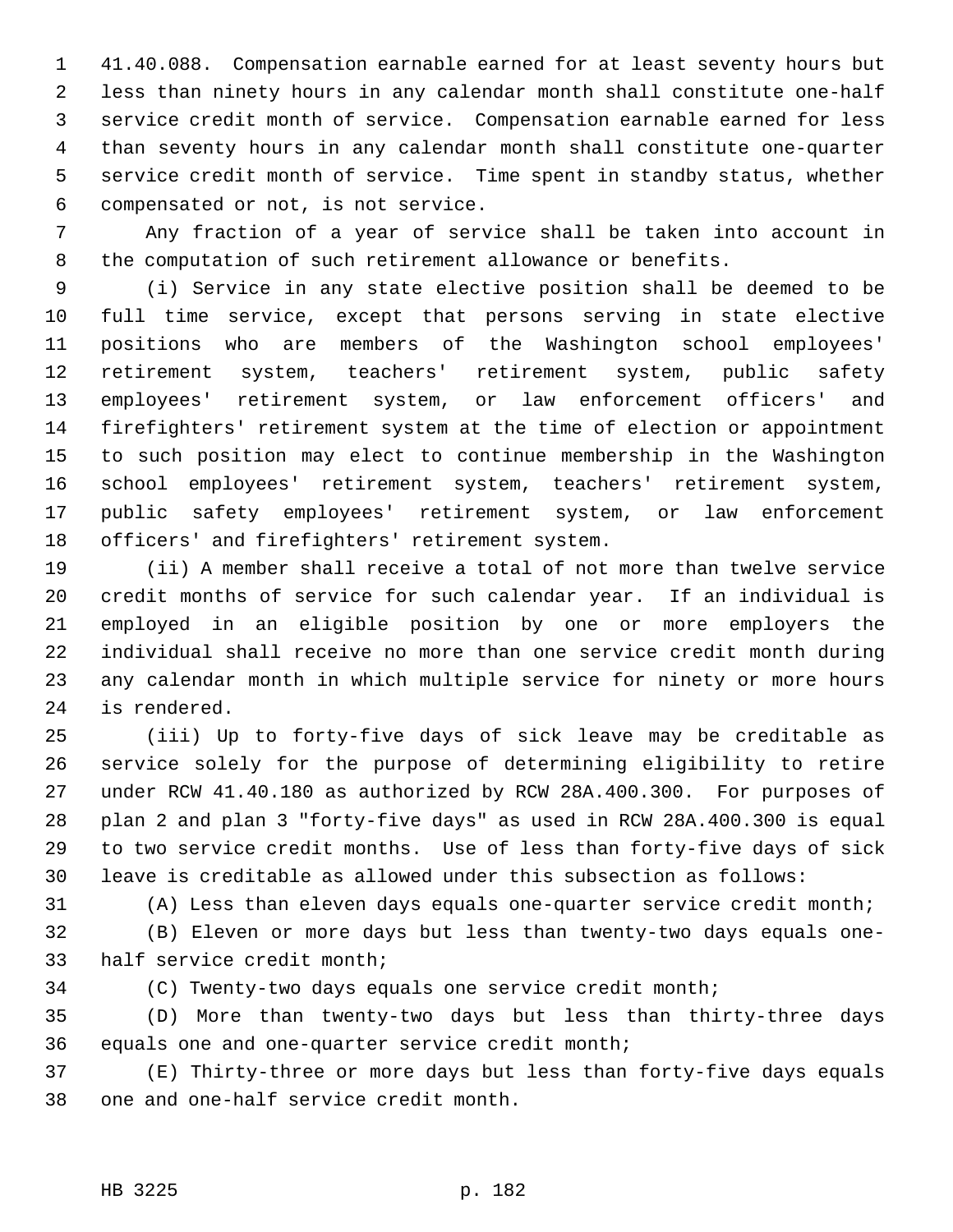1 (38) "Service credit month" means a month or an accumulation of 2 months of service credit which is equal to one.

 3 (39) "Service credit year" means an accumulation of months of 4 service credit which is equal to one when divided by twelve.

 5 (40) "State actuary" or "actuary" means the person appointed 6 pursuant to RCW 44.44.010(2).

 7 (41) "State elective position" means any position held by any 8 person elected or appointed to statewide office or elected or appointed 9 as a member of the legislature.

10 (42) "State treasurer" means the treasurer of the state of 11 Washington.

12 (43) "Totally incapacitated for duty" means total inability to 13 perform the duties of a member's employment or office or any other work 14 for which the member is qualified by training or experience.

15 **Sec. 907.** RCW 43.43.120 and 2010 1st sp.s. c 32 s 9 are each 16 amended to read as follows:

17 As used in this section and RCW 43.43.130 through 43.43.320, unless 18 a different meaning is plainly required by the context:

19 (1) "Actuarial equivalent" shall mean a benefit of equal value when 20 computed upon the basis of such mortality table as may be adopted and 21 such interest rate as may be determined by the director.

22 (2) "Annual increase" means as of July 1, 1999, seventy-seven cents 23 per month per year of service which amount shall be increased each 24 subsequent July 1st by three percent, rounded to the nearest cent.

25 (3)(a) "Average final salary," for members commissioned prior to 26 January 1, 2003, shall mean the average monthly salary received by a 27 member during the member's last two years of service or any consecutive 28 two-year period of service, whichever is the greater, as an employee of 29 the Washington state patrol; or if the member has less than two years 30 of service, then the average monthly salary received by the member 31 during the member's total years of service.

32 (b) "Average final salary," for members commissioned on or after 33 January 1, 2003, shall mean the average monthly salary received by a 34 member for the highest consecutive sixty service credit months; or if 35 the member has less than sixty months of service, then the average 36 monthly salary received by the member during the member's total months 37 of service.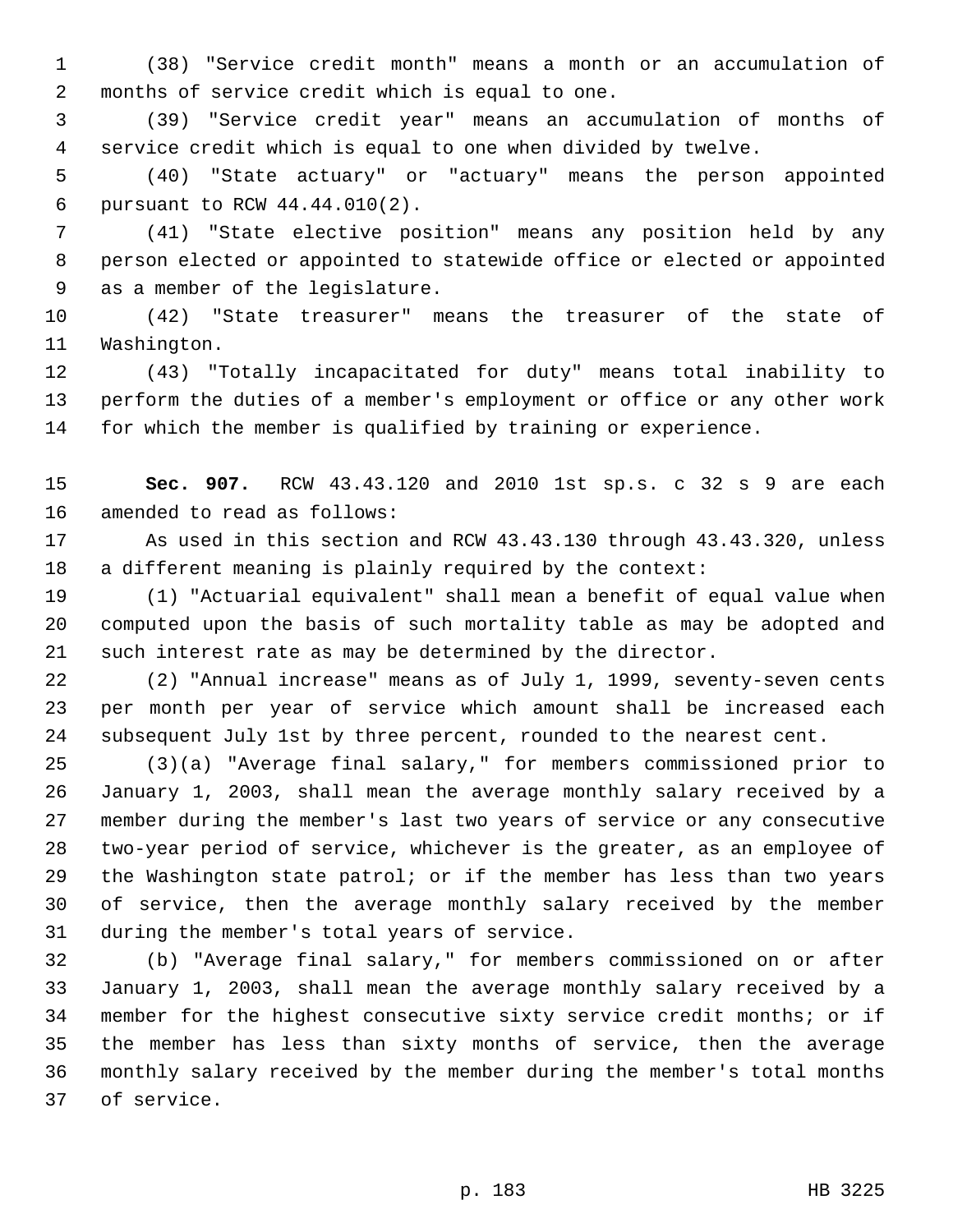1 (c) In calculating average final salary under (a) or (b) of this 2 subsection, the department of retirement systems shall include any 3 compensation forgone by the member during the 2009-2011 fiscal biennium 4 as a result of reduced work hours, mandatory or voluntary leave without 5 pay, temporary reduction in pay implemented prior to the effective date 6 of this section, or temporary layoffs if the reduced compensation is an 7 integral part of the employer's expenditure reduction efforts, as 8 certified by the chief.

 9 (4) "Beneficiary" means any person in receipt of retirement 10 allowance or any other benefit allowed by this chapter.

11 (5)(a) "Cadet," for a person who became a member of the retirement 12 system after June 12, 1980, is a person who has passed the Washington 13 state patrol's entry-level oral, written, physical performance, and 14 background examinations and is, thereby, appointed by the chief as a 15 candidate to be a commissioned officer of the Washington state patrol.

16 (b) "Cadet," for a person who became a member of the retirement 17 system before June 12, 1980, is a trooper cadet, patrol cadet, or 18 employee of like classification, employed for the express purpose of 19 receiving the on-the-job training required for attendance at the state 20 patrol academy and for becoming a commissioned trooper. "Like 21 classification" includes: Radio operators or dispatchers; persons 22 providing security for the governor or legislature; patrol officers; 23 drivers' license examiners; weighmasters; vehicle safety inspectors; 24 central wireless operators; and warehouse workers.

25 (6) "Contributions" means the deduction from the compensation of 26 each member in accordance with the contribution rates established under 27 chapter 41.45 RCW.

28 (7) "Current service" shall mean all service as a member rendered 29 on or after August 1, 1947.

30 (8) "Department" means the department of retirement systems created 31 in chapter 41.50 RCW.

32 (9) "Director" means the director of the department of retirement 33 systems.

34 (10) "Domestic partners" means two adults who have registered as 35 domestic partners under RCW 26.60.040.

36 (11) "Employee" means any commissioned employee of the Washington 37 state patrol.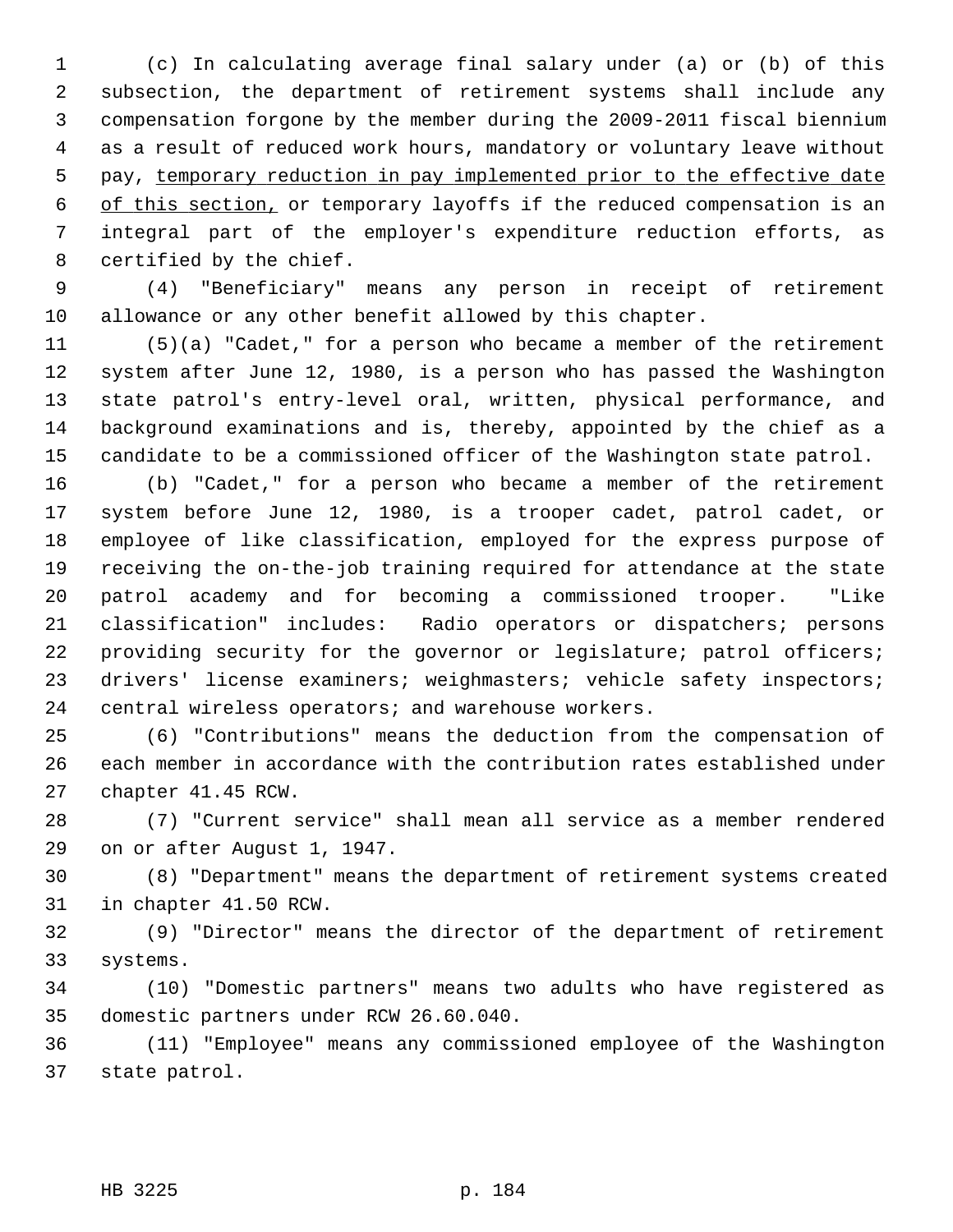1 (12) "Insurance commissioner" means the insurance commissioner of 2 the state of Washington.

 3 (13) "Lieutenant governor" means the lieutenant governor of the 4 state of Washington.

 5 (14) "Member" means any person included in the membership of the 6 retirement fund.

 7 (15) "Plan 2" means the Washington state patrol retirement system 8 plan 2, providing the benefits and funding provisions covering 9 commissioned employees who first become members of the system on or 10 after January 1, 2003.

11 (16) "Prior service" shall mean all services rendered by a member 12 to the state of Washington, or any of its political subdivisions prior 13 to August 1, 1947, unless such service has been credited in another 14 public retirement or pension system operating in the state of 15 Washington.

16 (17) "Regular interest" means interest compounded annually at such 17 rates as may be determined by the director.

18 (18) "Retirement board" means the board provided for in this 19 chapter.

20 (19) "Retirement fund" means the Washington state patrol retirement 21 fund.

22 (20) "Retirement system" means the Washington state patrol 23 retirement system.

24 (21)(a) "Salary," for members commissioned prior to July 1, 2001, 25 shall exclude any overtime earnings related to RCW 47.46.040, or any 26 voluntary overtime, earned on or after July 1, 2001.

27 (b) "Salary," for members commissioned on or after July 1, 2001, 28 shall exclude any overtime earnings related to RCW 47.46.040 or any 29 voluntary overtime, lump sum payments for deferred annual sick leave, 30 unused accumulated vacation, unused accumulated annual leave, holiday 31 pay, or any form of severance pay.

32 (22) "Service" shall mean services rendered to the state of 33 Washington or any political subdivisions thereof for which compensation 34 has been paid. Full time employment for seventy or more hours in any 35 given calendar month shall constitute one month of service. An 36 employee who is reinstated in accordance with RCW 43.43.110 shall 37 suffer no loss of service for the period reinstated subject to the 38 contribution requirements of this chapter. Only months of service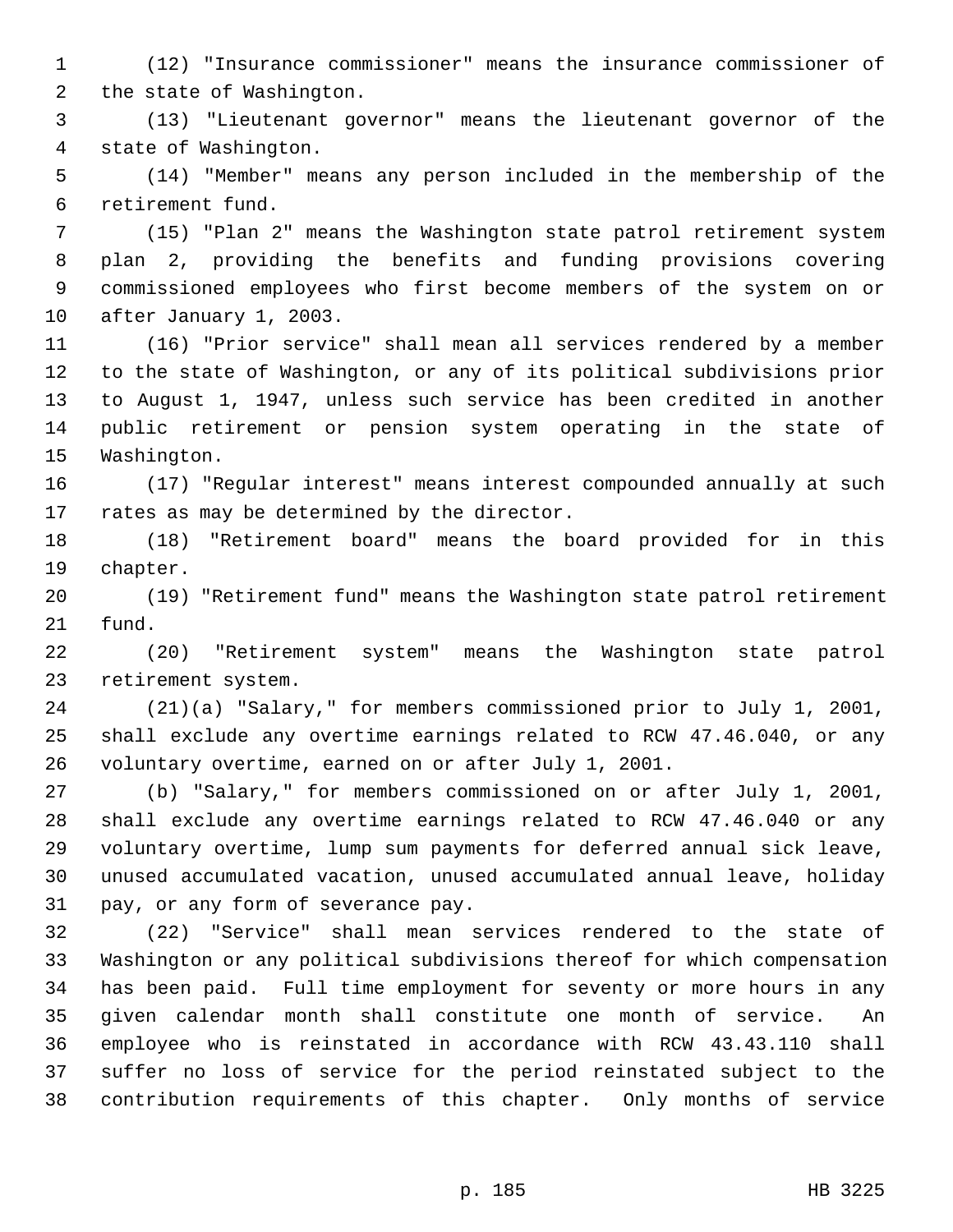1 shall be counted in the computation of any retirement allowance or 2 other benefit provided for herein. Years of service shall be 3 determined by dividing the total number of months of service by twelve. 4 Any fraction of a year of service as so determined shall be taken into 5 account in the computation of such retirement allowance or benefit.

 6 (23) "State actuary" or "actuary" means the person appointed 7 pursuant to RCW 44.44.010(2).

 8 (24) "State treasurer" means the treasurer of the state of 9 Washington.

10 Unless the context expressly indicates otherwise, words importing 11 the masculine gender shall be extended to include the feminine gender 12 and words importing the feminine gender shall be extended to include 13 the masculine gender.

14 NEW SECTION. **Sec. 908.** If any provision of this act or its 15 application to any person or circumstance is held invalid, the 16 remainder of the act or the application of the provision to other 17 persons or circumstances is not affected.

18 NEW SECTION. **Sec. 909.** This act is necessary for the immediate 19 preservation of the public peace, health, or safety, or support of the 20 state government and its existing public institutions, and takes effect 21 immediately.

(End of part)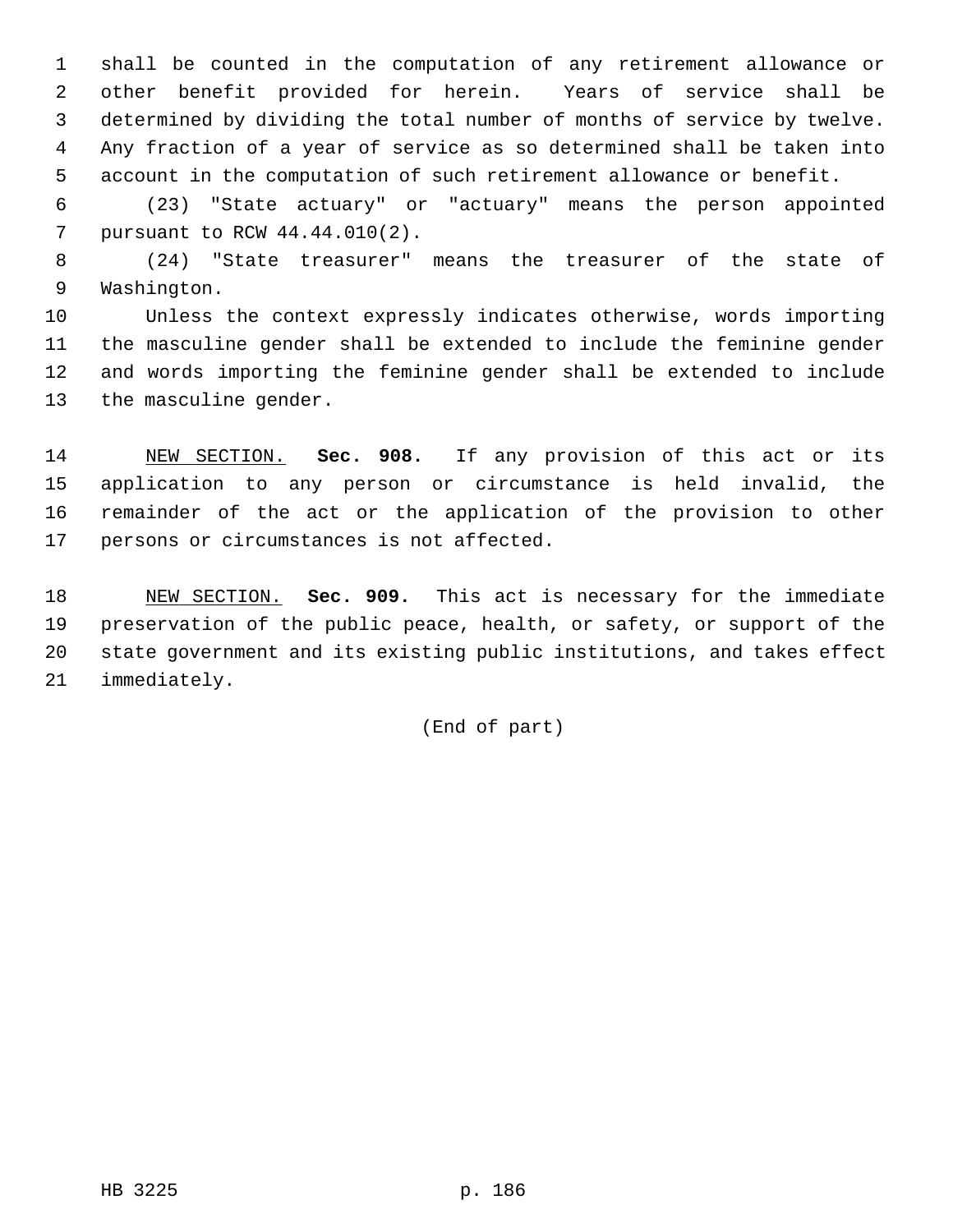| DEPARTMENT OF SOCIAL AND HEALTH SERVICES                                           |
|------------------------------------------------------------------------------------|
|                                                                                    |
|                                                                                    |
|                                                                                    |
|                                                                                    |
|                                                                                    |
|                                                                                    |
|                                                                                    |
|                                                                                    |
|                                                                                    |
|                                                                                    |
|                                                                                    |
|                                                                                    |
|                                                                                    |
|                                                                                    |
|                                                                                    |
|                                                                                    |
| LEGISLATIVE EVALUATION AND ACCOUNTABILITY PROGRAM COMMITTEE $\ldots \ldots \ldots$ |
|                                                                                    |
|                                                                                    |
|                                                                                    |
|                                                                                    |
|                                                                                    |